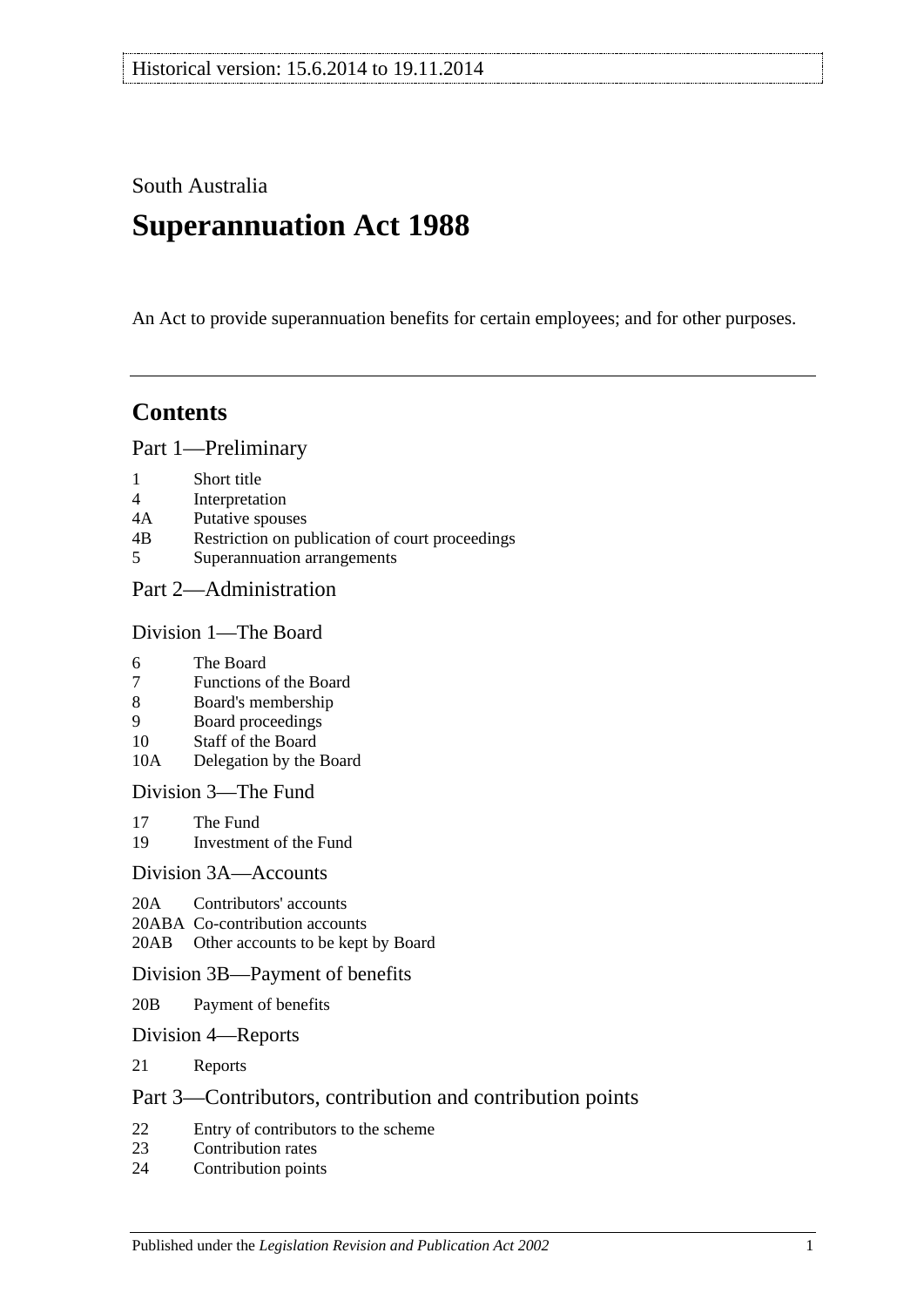25 [Attribution of additional contribution points and contribution months](#page-29-0)

#### [Part 4—Superannuation benefits—new scheme contributors](#page-30-0)

- 26 [Application of this Part](#page-30-1)
- 26A [Transition to retirement](#page-30-2)
- 27 [Retirement](#page-33-0)
- 28 [Resignation and preservation of benefits](#page-34-0)
- 28A [Resignation pursuant to a voluntary separation package](#page-38-0)
- 28B [Outplaced employees—55 and over](#page-39-0)
- 28C [Outplaced employees under 55](#page-39-1)
- 29 [Retrenchment](#page-40-0)
- 30 [Disability pension](#page-41-0)
- 30A [Rehabilitation etc of disability pensioner](#page-42-0)
- 31 [Termination of employment on invalidity](#page-42-1)
- 32 [Death of contributor](#page-45-0)
- 32A [PSESS benefit](#page-50-0)
- 32B [Commutation to pay deferred superannuation contributions surcharge—contributor](#page-51-0)
- 32C [Commutation to pay deferred superannuation contributions surcharge following death of](#page-52-0)  [contributor](#page-52-0)
- 32D [Withheld amount](#page-54-0)

### [Part 5—Superannuation benefits—old scheme contributors](#page-56-0)

#### [Division 1—Pension benefits](#page-56-1)

- 33 [Application of this Part](#page-56-2)
- 33A [Transition to retirement](#page-56-3)
- 34 [Retirement](#page-59-0)
- 35 [Retrenchment](#page-61-0)
- 36 [Temporary disability pension](#page-63-0)
- 36A [Rehabilitation etc of disability pensioner](#page-64-0)
- 37 [Invalidity](#page-65-0)
- 38 [Death of contributor](#page-68-0)
- 39 [Resignation and preservation of benefits](#page-71-0)
- 39A [Resignation or retirement pursuant to a voluntary separation package](#page-77-0)
- 39B [Outplaced employees—55 and over](#page-79-0)
- 39C [Outplaced employees under 55](#page-80-0)

#### [Division 2—General](#page-81-0)

- 40 [Commutation of pension](#page-81-1)
- 40A [Commutation to pay deferred superannuation contributions surcharge](#page-81-2)
- 40B [Interaction with judicial remuneration or pension entitlements](#page-82-0)
- 41 [Medical examination etc of invalid pensioner](#page-83-0)
- 42 [Suspension of pension if pensioner declines appropriate employment](#page-83-1)
- 42A [Offer of lump sum to certain invalid pensioners](#page-84-0)
- 43 [Notional extension of period of employment](#page-85-0)
- 43AA [Closure of contribution accounts](#page-85-1)

#### [Part 5A—Family Law Act provisions](#page-86-0)

## [Division 1—Preliminary](#page-86-1)

43AB [Purpose of Part](#page-86-2)

43AC [Interpretation](#page-86-3)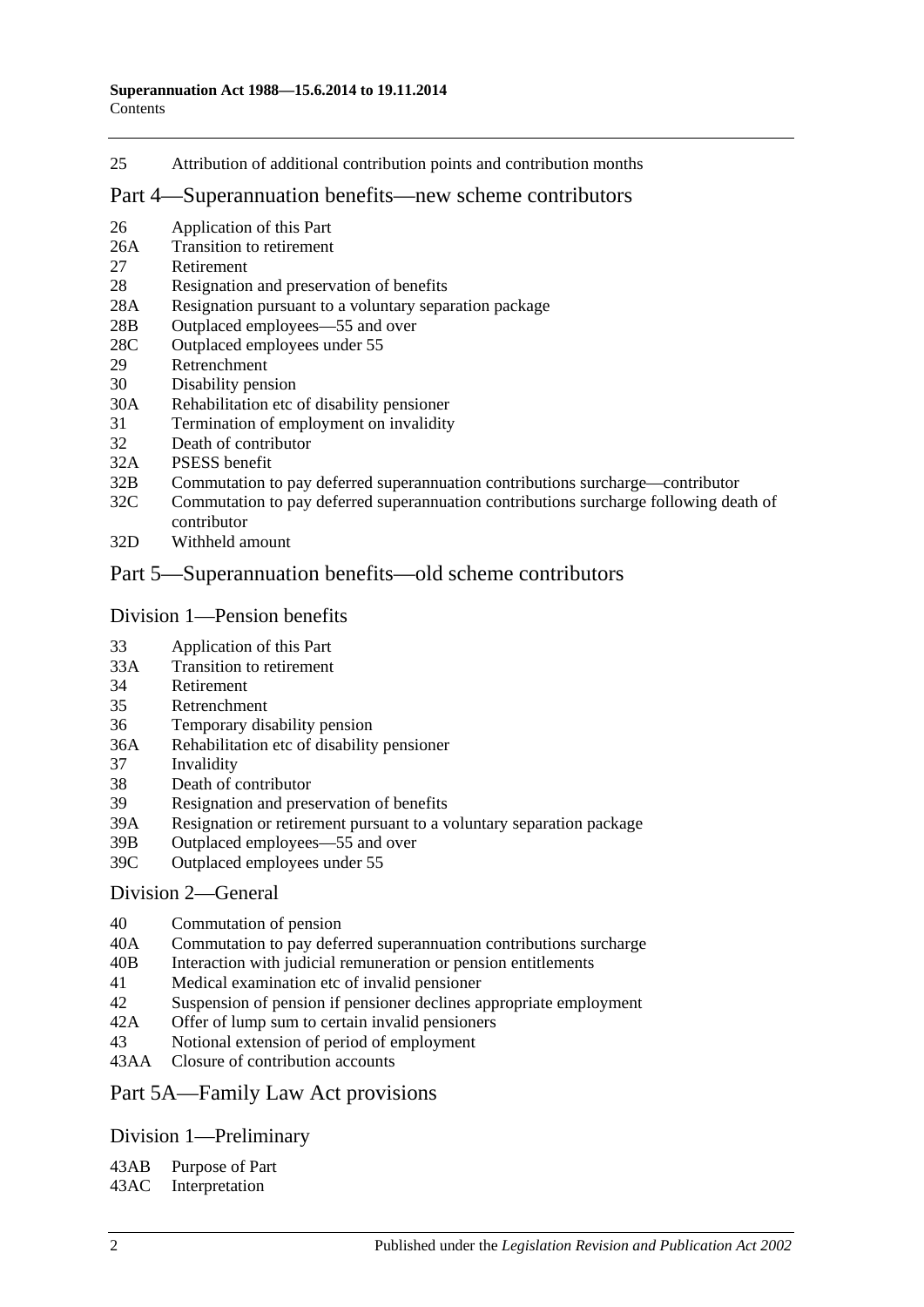- 43AD [Value of superannuation interest](#page-87-0)
- 43AE [Board to comply with Commonwealth requirements](#page-87-1)
- 43AF [Effect on contributor's entitlements](#page-87-2)
- 43AG [Benefit not payable to spouse on death of contributor if split has occurred](#page-88-0)

#### [Division 2—New scheme contributors](#page-88-1)

- 43AH [Application of Division](#page-88-2)
- 43AI [Accrued benefit multiple](#page-88-3)
- 43AJ [Non-member spouse's entitlement](#page-89-0)

#### [Division 3—Old scheme contributors](#page-89-1)

- 43AK [Application of Division](#page-89-2)
- 43AL [Accrued benefit multiple](#page-89-3)
- 43AM [Non-member spouse's entitlement](#page-90-0)
- 43AN [Non-member spouse's entitlement where pension is in growth phase](#page-90-1)
- 43AO [Non-member spouse's entitlement where pension is in payment phase](#page-90-2)<br>43AP Payment of non-member spouse's entitlement
- [Payment of non-member spouse's entitlement](#page-92-0)

[Division 4—Fees](#page-92-1)

[43AQ](#page-92-2) Fees

#### [Part 6—Miscellaneous](#page-94-0)

- 43B [Exclusion of benefits under awards etc](#page-94-1)
- 44 [Review of the Board's decisions](#page-94-2)
- 45 [Effect of workers compensation etc on pension](#page-94-3)
- 46 [Division of benefit where deceased contributor is survived by lawful and putative spouses](#page-96-0)
- 47 [Adjustment of pensions](#page-97-0)
- 47A [Subsequent roll over of benefits to another fund or scheme](#page-98-0)
- 47B [Roll over of benefits from another fund or scheme](#page-98-1)
- 47C [Portion of pension etc to be charged against contribution account etc](#page-98-2)
- 47D [Charge against Fund if draw down benefit paid](#page-98-3)
- 48 [Repayment of contribution account balance and minimum benefits](#page-98-4)
- 49 [Special provision for payment in case of infancy or death](#page-100-0)
- 50 [Pension not to be assignable](#page-100-1)
- 50A [Unclaimed superannuation benefits](#page-100-2)
- 51 [Liabilities may be set off against benefits](#page-100-3)
- 51A [Method of making contributions](#page-100-4)
- 52 [Annuities](#page-101-0)
- 53 [Continuation of the Voluntary Savings Account](#page-101-1)
- 54 [Power to obtain information](#page-101-2)
- 55 [Confidentiality](#page-102-0)
- 56 [Resolution of difficulties](#page-102-1)
- 58 [Pensions payable in foreign currency](#page-103-0)
- 58A [Rounding off of contributions and benefits](#page-103-1)
- 59 [Regulations](#page-103-2)

#### [Schedule 1—Transitional provisions](#page-106-0)

- 1 [Continuity of contributor status](#page-106-1)
- 2 [Contributions by old scheme and certain new scheme contributors](#page-106-2)
- 3 [Starting balance of contribution account of old scheme contributors](#page-107-0)
- 3A [Starting balance for certain new scheme contributors](#page-107-1)
- 4 [Special provision as to contribution period of certain contributors](#page-107-2)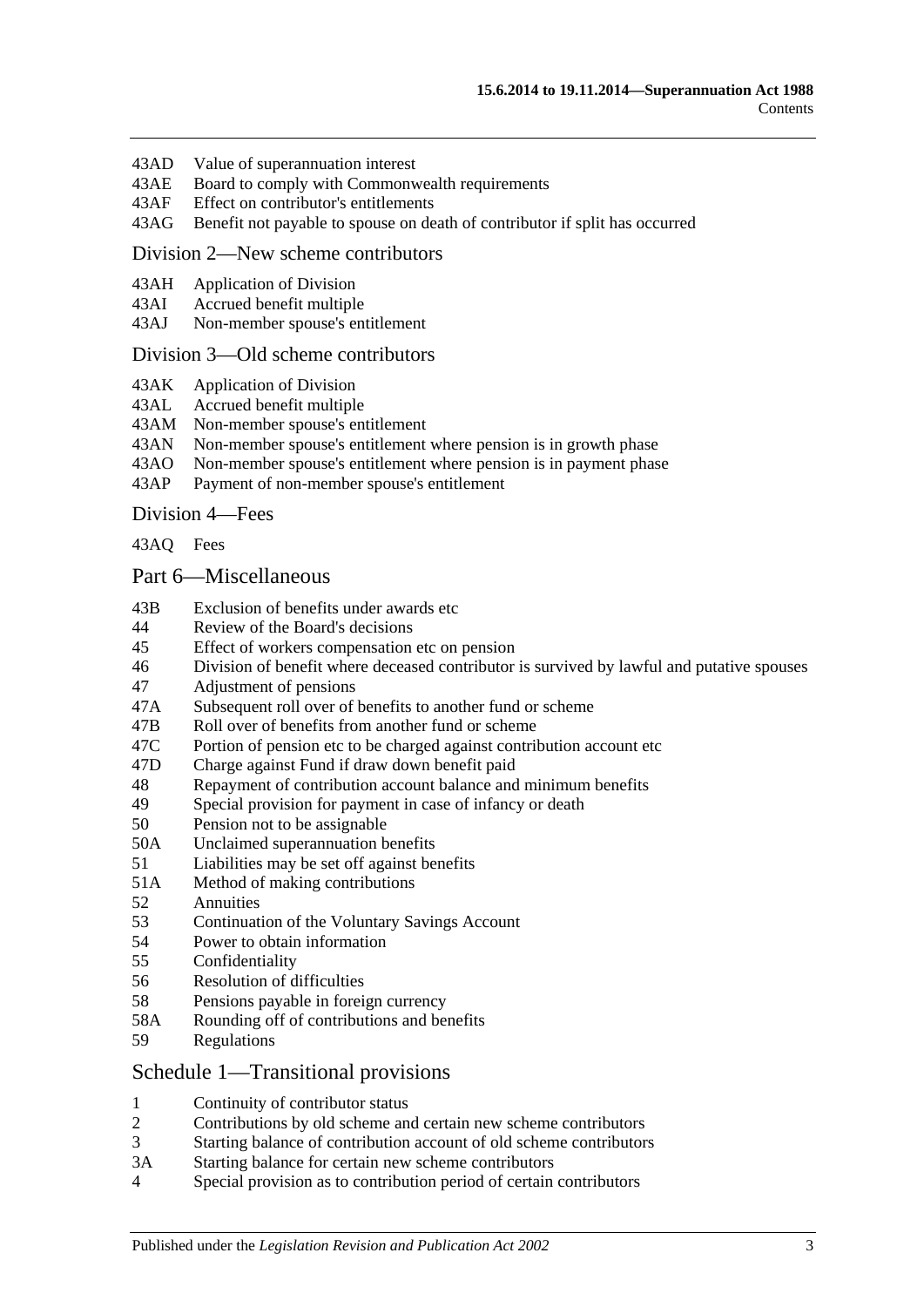- [Superannuation points carried over by old scheme contributors](#page-108-0)
- [Special provisions for contributors to the Provident Account](#page-109-0)
- [Limited benefit contributors](#page-110-0)
- [Preservation of excess unit addition](#page-111-0)
- [Neglected unit and fund share reduction](#page-111-1)
- [Pensions that commenced under previous enactments](#page-111-2)
- [Abolition of Provident Account, and Retirement Benefit Account](#page-112-0)
- [Continuation of superannuation arrangements](#page-112-1)
- [Continuation of membership of elected members of the Board](#page-112-2)
- [Retrospective operation of preservation rights](#page-112-3)
- [Benefits under Parts 4](#page-112-4) and [5](#page-112-4)
- 15A [Early retirement benefit for certain contributors](#page-113-0)
- [Transference from old scheme to new scheme](#page-114-0)
- [Payment of contributions while on leave without pay](#page-115-0)
- [Repeal of contribution rate](#page-115-1)
- [Operation of sections](#page-116-0) 28(1f) and [39\(1db\)](#page-116-0)
- [Election on retrenchment under section](#page-116-1) 29
- Operation of amendments made by *[Statutes Amendment \(Equal Superannuation](#page-116-2)  [Entitlements for Same Sex Couples\) Act 2003](#page-116-2)*

## [Schedule 1A—Provisions relating to other public sector superannuation](#page-116-3)  [schemes](#page-116-3)

- [Regulations relating to other public sector superannuation schemes](#page-116-4)
- [Regulations to offset income tax etc](#page-117-0)
- [Interpretation](#page-117-1)

## [Schedule 1B—Transfer of certain members of the Electricity Industry](#page-117-2)  [Superannuation Scheme to the State Scheme](#page-117-2)

## Part 1—Preliminary

[Interpretation](#page-117-3)

## Part 2—Transfer of members

- [Transfer of existing pensioners before the relevant day](#page-118-0)
- [Transfer of existing and future pensioners after the relevant day](#page-119-0)
- [Transfer of persons entitled to preserved benefits](#page-121-0)
- [Transfer of certain other persons](#page-123-0)

#### Part 3—General

- [Employer contributions](#page-124-0)
- [Notices](#page-125-0)
- [Cessation of entitlements under the Electricity Industry Superannuation Scheme](#page-125-1)
- [Power to obtain information](#page-125-2)
- Transfer effective despite *[Electricity Corporations Act](#page-125-3) 1994*
- [Regulations may be made for transitional purposes](#page-125-4)

## [Schedule 2](#page-126-0)

## [Schedule 3—Administered schemes](#page-130-0)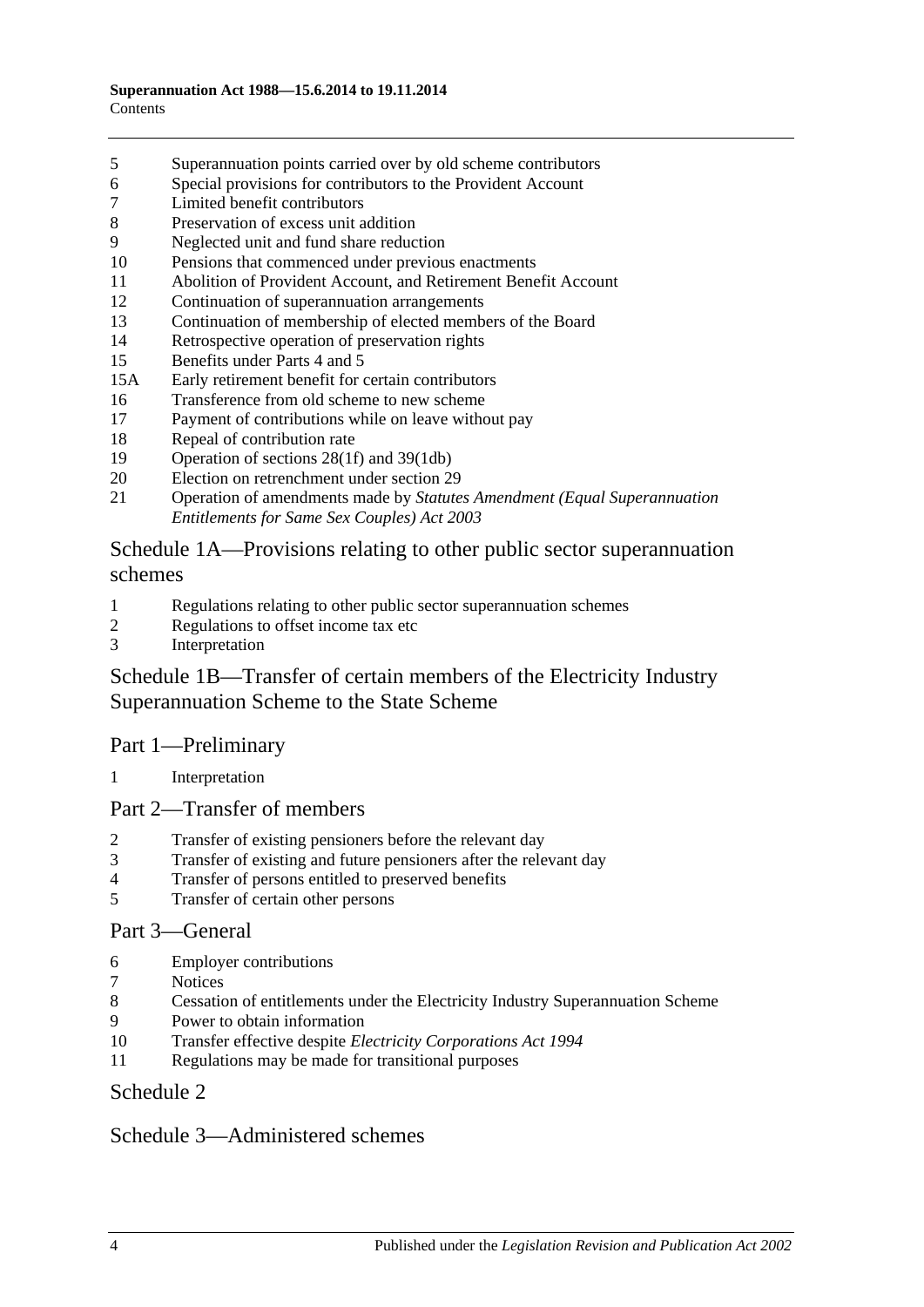### Part 1—Interpretation

1 [Interpretation](#page-130-1)

## Part 2—Management of schemes

- 2 [Application of Schedule to schemes](#page-131-0)<br>3 Arrangements as to trust deed and ru
- 3 [Arrangements as to trust deed and rules](#page-132-0)<br>4 Arrangements as to assets
- 4 [Arrangements as to assets](#page-133-0)

## Part 3—Establishment of funds and contribution accounts

### Division 1—Establishment of funds

- 5 [Management and establishment of funds](#page-133-1)
- 6 [Division of funds into distinct parts](#page-134-0)

## Division 2—Contribution accounts

7 [Contribution accounts](#page-135-0)

### Part 4—Miscellaneous

- 8 [Insurance arrangements](#page-135-1)<br>9 Accounts and audit
- 9 [Accounts and audit](#page-136-0)<br>10 Reports
- **[Reports](#page-136-1)**
- 11 [Fees](#page-136-2)
- 12 [Cessation of scheme](#page-137-0)
- 12A [Unclaimed superannuation benefits](#page-137-1)
- 13 [Stamp duty](#page-137-2)
- 14 [Transitional provisions](#page-137-3)

[Legislative history](#page-138-0)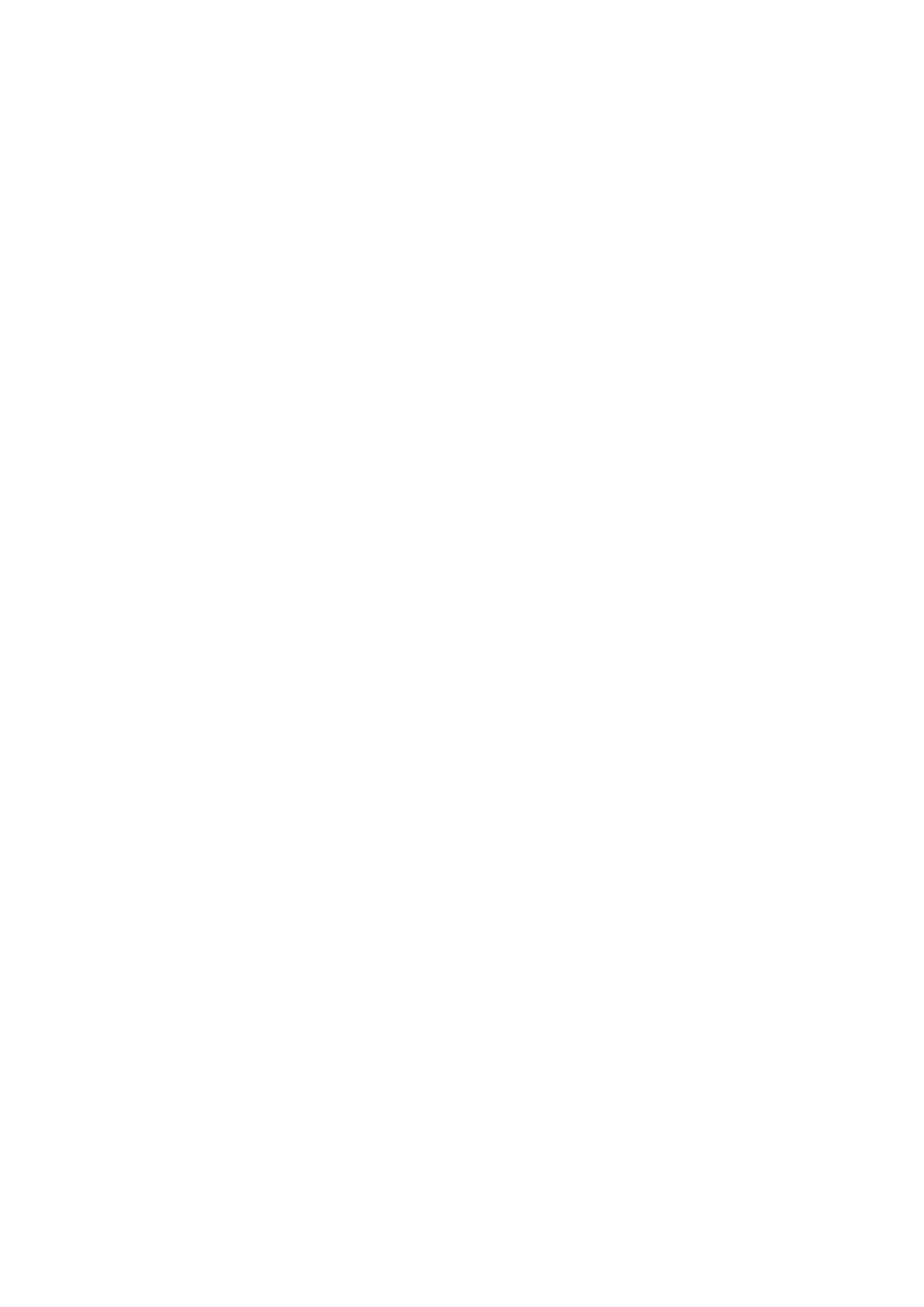## <span id="page-6-0"></span>**The Parliament of South Australia enacts as follows:**

## **Part 1—Preliminary**

## <span id="page-6-1"></span>**1—Short title**

This Act may be cited as the *Superannuation Act 1988*.

### <span id="page-6-3"></span><span id="page-6-2"></span>**4—Interpretation**

(1) In this Act, unless the contrary intention appears—

*active contributor* means a contributor who is contributing to the Fund;

*actual or attributed salary*—see [subsections](#page-11-0) (3) and [\(4\);](#page-11-1)

*actuary* means a Fellow or Accredited Member of The Institute of Actuaries of Australia;

*adjusted salary* in relation to a contributor as at a particular time means—

- (a) if the contributor has been employed on a full-time basis throughout his or her contribution period—the contributor's actual or attributed salary as at that time;
- (b) if the contributor has been employed on a part-time or casual basis over the whole or any part of his or her contribution period—the contributor's actual or attributed salary as at that time reduced to reflect the extent of the contributor's employment over the contribution period expressed as a proportion of full-time employment;

*age of retirement* means—

- (a) in relation to an old scheme contributor for whom 55 years was the age of retirement under the repealed Act—55 years;
- (b) in all other cases—60 years;

*approved form* means a form approved by the Board;

*Board* means the South Australian Superannuation Board;

*co-contribution* means a payment made to the Board in respect of a person by the Commissioner of Taxation pursuant to the requirements of the *Superannuation (Government Co-contribution for Low Income Earners) Act 2003* of the Commonwealth;

*co-contribution account* means an account established and maintained by the Board as a co-contribution account in accordance with the requirements of this Act;

*Commonwealth Act* means the *Superannuation Guarantee (Administration) Act 1992* of the Commonwealth;

*Consumer Price Index* means the Consumer Price Index (All groups index for Adelaide);

*contracting out agreement* means an agreement between a Minister or other agent or instrumentality of the Crown and another person or persons—

(a) under which—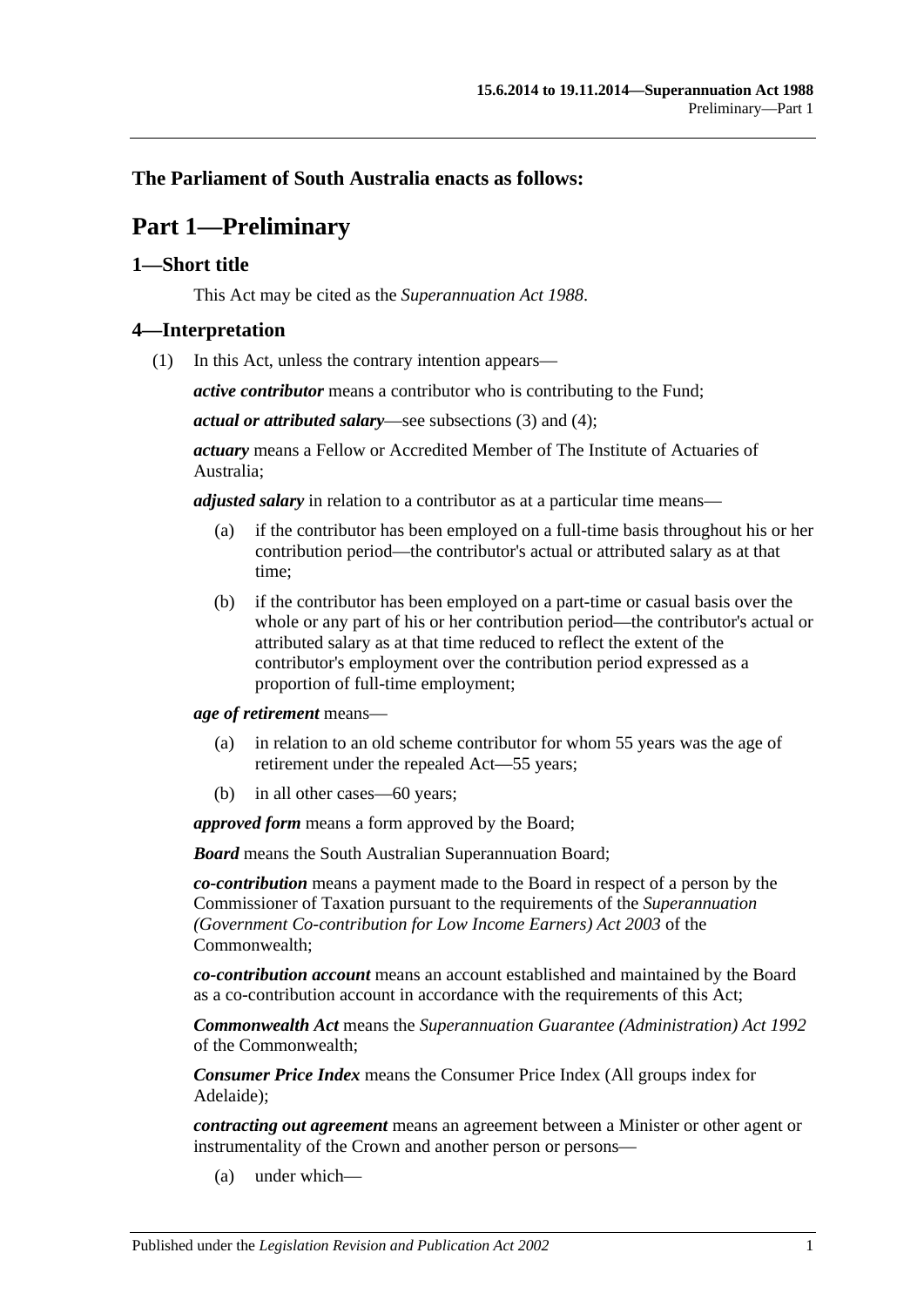- (i) a function previously undertaken by the Crown is to be undertaken by the private sector; or
- (ii) a service previously provided by the Crown to the public, or to a section of the public or to the Crown itself, is to be provided by the private sector; and
- (b) under which persons who had been public sector employees employed in undertaking that function or providing that service are offered employment in the private sector;

*contribution month*—see [subsection](#page-11-2) (2a);

*contribution period* means—

- (a) in relation to an old scheme contributor—a period (including a period falling wholly or partly before the commencement of this Act) over which the contributor is (or was) an active contributor;
- (b) in relation to a new scheme contributor—a period over which the contributor is (or was) an active contributor;

*contributor* means a person accepted as a contributor (either under this Act or under an earlier Act) and includes such a person who has ceased making contributions unless his or her rights in relation to superannuation have been exhausted and no derivative rights exist in relation to that person under this Act (but does not include a person as a member of an administered scheme under [Schedule](#page-130-0) 3);

*deferred superannuation contributions surcharge* in relation to a contributor means the amount that the contributor is liable to pay the Commissioner of Taxation under section 15(6) of the Superannuation Contributions Tax Act;

*dependency* in relation to a child means any period for which the child is an eligible child;

*eligible child* in relation to a deceased contributor means a child—

- (a) who is—
	- (i) a child of the contributor; or
	- (ii) a child in relation to whom the contributor had assumed parental responsibilities and who was cared for and maintained, wholly or in part, by the contributor up to the date of the contributor's death; and
- (b) who is—
	- (i) under the age of 16 years; or
	- (ii) between the ages of 16 and 25 years and in full-time attendance at an educational institution recognised by the Board for the purposes of this definition;

*employee* means—

- (a) a statutory officer of the Crown (including a Magistrate but not a Judge);
- (b) a person—
	- (i) employed in an administrative unit of the Public Service; or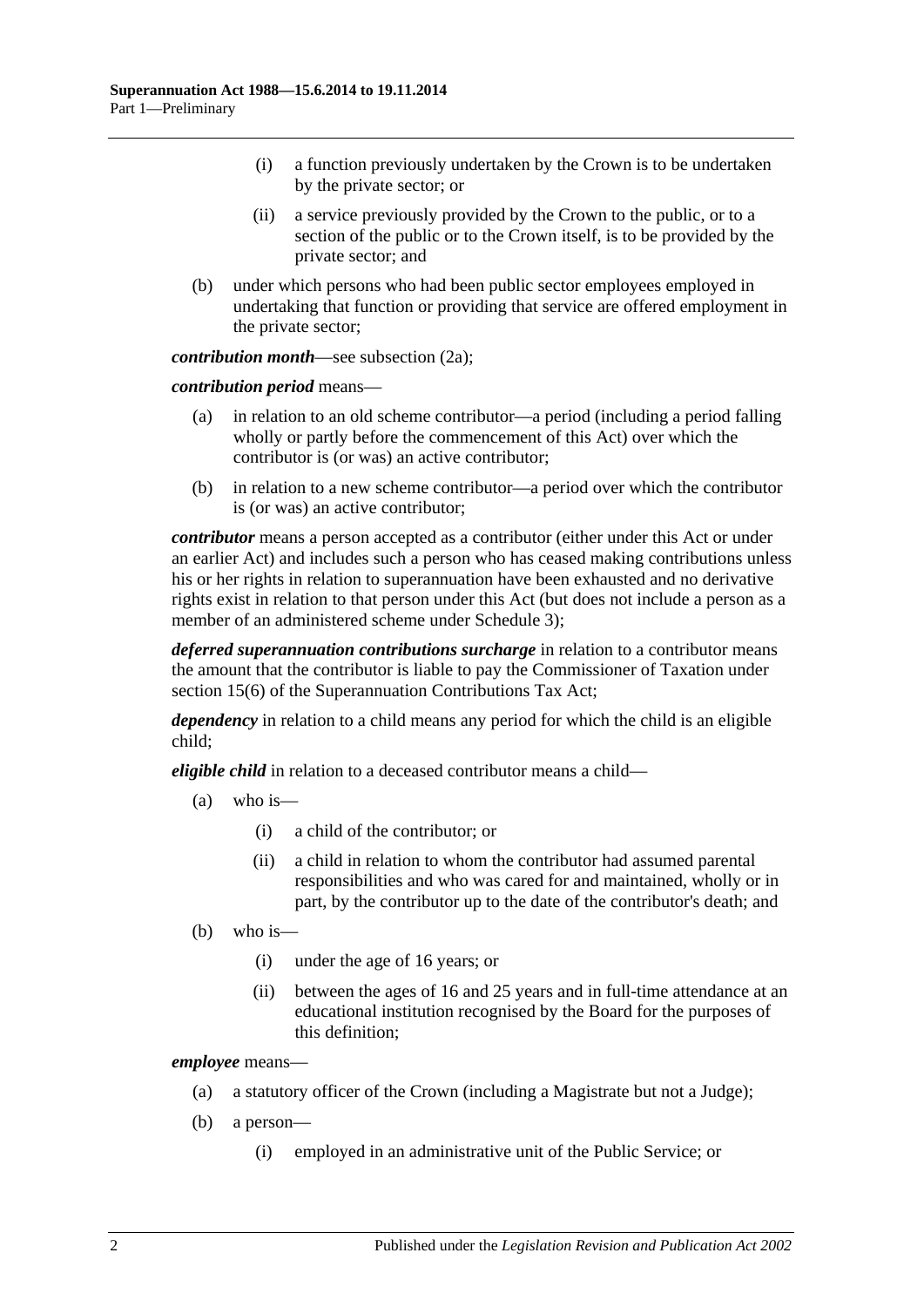- (ii) employed under the *[Education Act](http://www.legislation.sa.gov.au/index.aspx?action=legref&type=act&legtitle=Education%20Act%201972) 1972* or the *[Technical and](http://www.legislation.sa.gov.au/index.aspx?action=legref&type=act&legtitle=Technical%20and%20Further%20Education%20Act%201975)  [Further Education Act](http://www.legislation.sa.gov.au/index.aspx?action=legref&type=act&legtitle=Technical%20and%20Further%20Education%20Act%201975) 1975*; or
- (iii) employed by—
	- the Rail Commissioner;
	- the Commissioner of Highways;
	- an employer with which the Board has entered into superannuation arrangements under this Act; or
- (iv) employed by a Minister, or the chief executive of a Public Service administrative unit, on a weekly, daily or hourly basis; or
- (v) employed under the *[Parliament \(Joint Services\) Act](http://www.legislation.sa.gov.au/index.aspx?action=legref&type=act&legtitle=Parliament%20(Joint%20Services)%20Act%201985) 1985*; or
- (vi) employed to provide services to the House of Assembly or the Legislative Council and under the control of the Speaker or the President; or
- (vii) employed as a member of the Governor's staff; or
- (viii) employed in an office or position declared by regulation to be an office or position to which this Act extends;

*employing authority* in relation to an employee means—

- (a) the chief executive officer to whom the employee is answerable on matters relating to his or her employment;
- (b) if there is no such officer—the authority, body or person to whom the employee is answerable;

#### *entitlement day* means—

- (a) in relation to a contributor who becomes entitled to a pecuniary benefit under this Act—the day on which that entitlement arises;
- (b) in relation to a contributor whose employment is terminated by his or her death—the date of the contributor's death;

*Fund* means the South Australian Superannuation Fund;

*invalid pension* means a pension payable on account of invalidity;

*invalidity* means physical or mental incapacity to carry out the duties of employment;

*month* means a period starting at the beginning of any day of 1 of the 12 named months and ending—

- (a) immediately before the beginning of the corresponding day of the next named month; or
- (b) if there is no such corresponding day, at the end of the next named month;

*new scheme contributor* means a person accepted as a contributor on or after 31 May, 1986 (but does not include any such person who is classified by the Board as an old scheme contributor);

*non-monetary salary*, in relation to a contributor who is not employed pursuant to a TEC contract, means remuneration in any form resulting from the sacrifice by the contributor of part of his or her salary;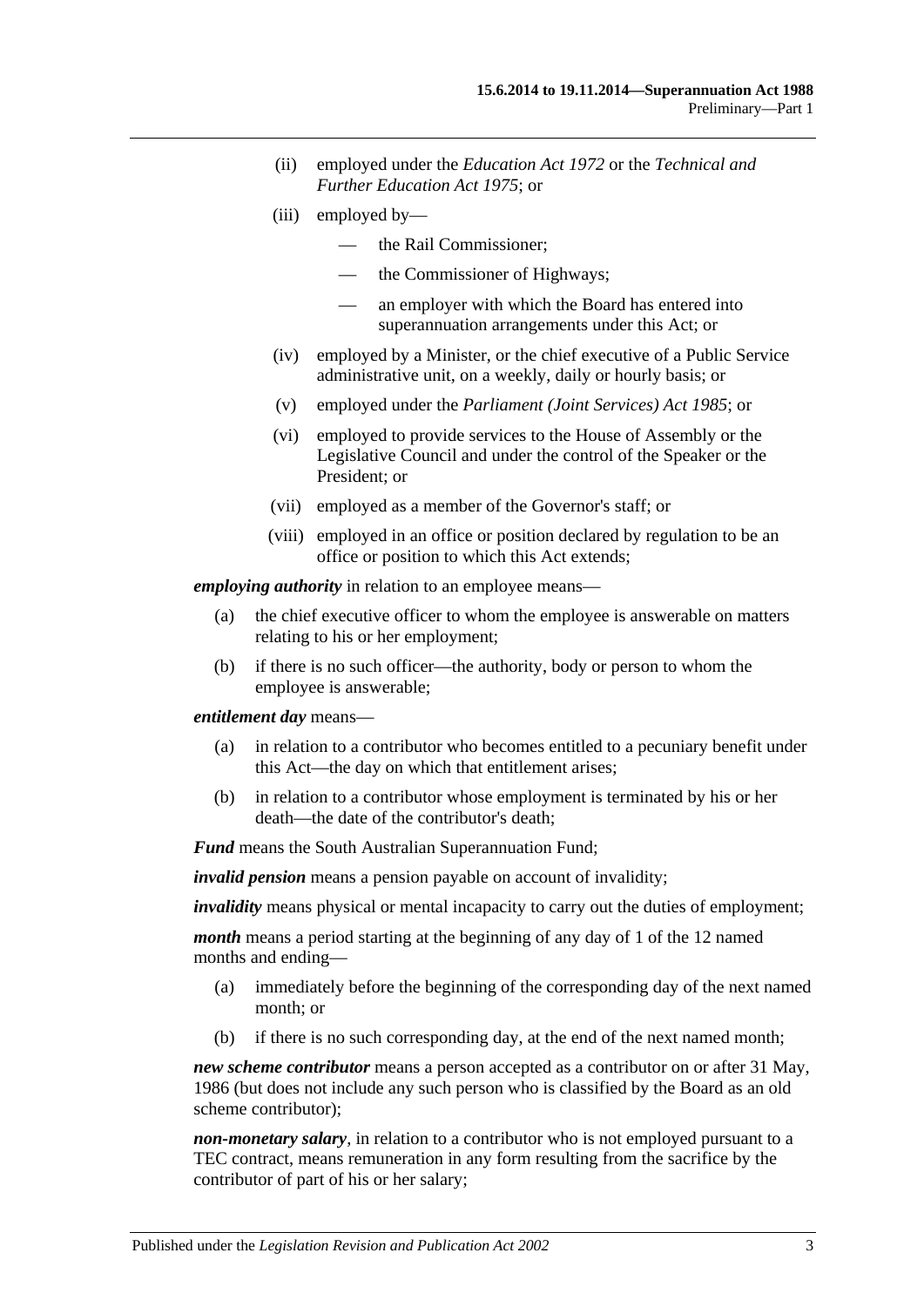*notional salary* in relation to a contributor whose employment has ceased temporarily or permanently (including a contributor who has died) means the salary that the contributor would be receiving if he or she had continued in employment in the same position and at the same grade as were applicable immediately before the cessation of employment and, if the contributor was not in full-time employment immediately before cessation of employment, notional salary will be calculated on the basis of the contributor's average hours of employment (excluding overtime) over the last 3 years of his or her contribution period;

*old scheme contributor* means a person who was accepted as a contributor to the Fund before 31 May, 1986 (and includes a person accepted as a contributor after that date if that person is classified as an old scheme contributor by the Board);

*outplaced employee* means a contributor who has retired or resigned from employment to take up employment in the private sector pursuant to an offer of employment in a contracting out agreement;

*pensioner* means a person who is entitled to a pension under this Act (including a person who qualifies for a pension but whose pension is under suspension but not including a person as a member of an administered scheme under [Schedule 3\)](#page-130-0);

*pension period* means the period over which a pension is paid;

*preservation age* has the same meaning as in Part 6 of the *Superannuation Industry (Supervision) Regulations 1994* of the Commonwealth under the *Superannuation Industry (Supervision) Act 1993* of the Commonwealth;

*private sector employer* means the employer with whom an outplaced employee takes up employment on retiring or resigning from employment in the public sector;

*Public Sector Employees Superannuation Scheme* means the superannuation scheme of that name established pursuant to a deed of arrangement dated 27 September 1989 between the Treasurer and the secretary of the United Trades and Labor Council;

*putative spouse*—see [section](#page-13-0) 4A;

*repealed Act* means the *[Superannuation Act](http://www.legislation.sa.gov.au/index.aspx?action=legref&type=act&legtitle=Superannuation%20Act%201974) 1974*;

*retrench* in relation to a contributor means terminate the contributor's employment on the ground that work of the kind for which the contributor is qualified and suited is no longer available for the contributor;

*retrenchment pension* means the pension payable to an old scheme contributor on account of retrenchment;

*salary*, in relation to a contributor who is employed pursuant to a TEC contract, means that proportion of the value of the total remuneration package specified in the contract that has been prescribed by regulation for the purposes of this definition;

*salary*, in relation to a contributor who is not employed pursuant to a TEC contract, includes all forms of remuneration (including non-monetary salary) except—

- (a) remuneration related to overtime (other than such remuneration that is paid by way of an annual allowance);
- (b) a leave loading;
- (c) a loading arising from the casual nature of the employment or the conditions under which work is performed;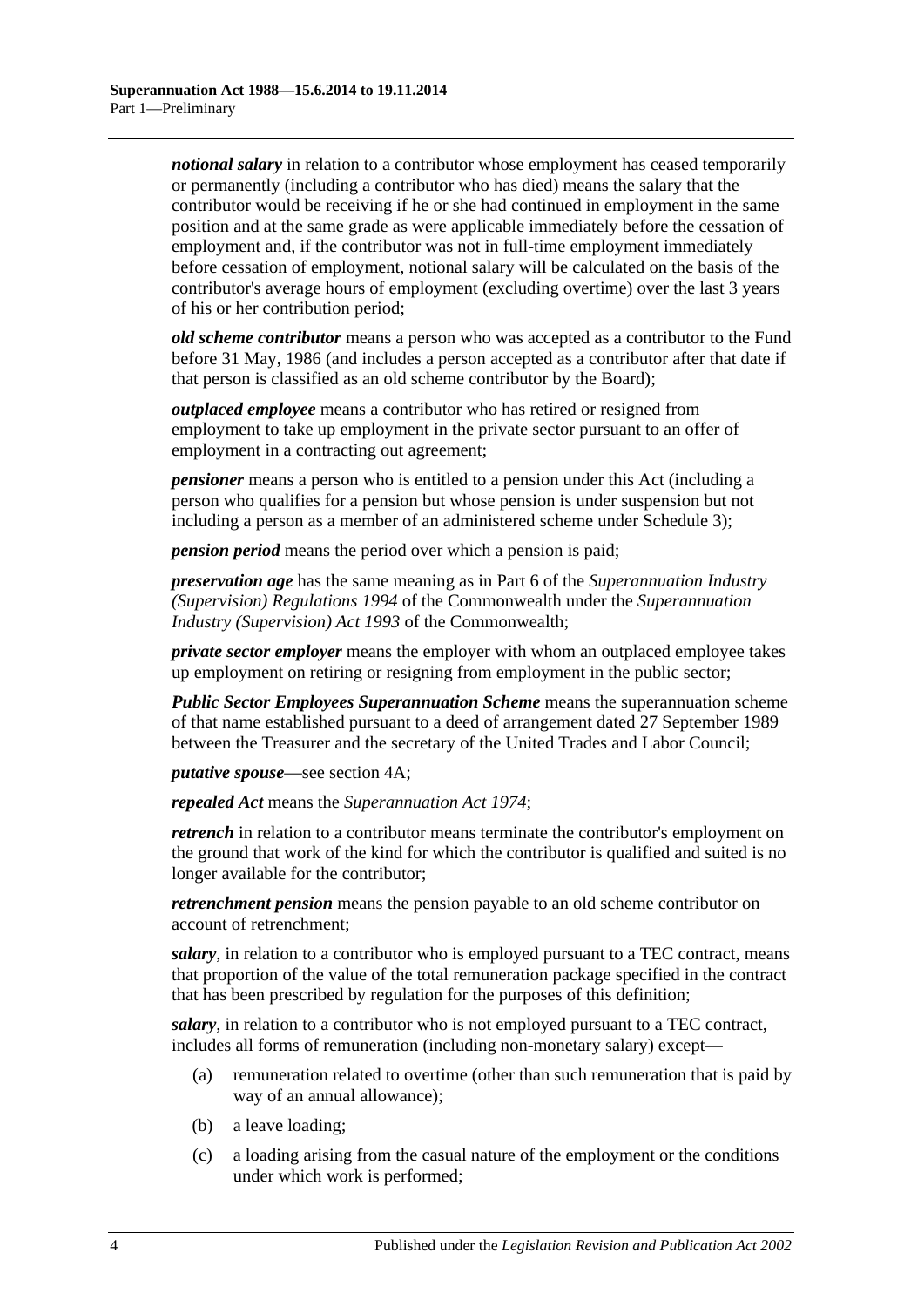- (d) allowances (unless declared by regulation to be a component of salary) for accommodation, travelling, subsistence or other expenses;
- (e) remuneration of a kind excluded by regulation from the ambit of this definition (and such a regulation may exclude remuneration of a particular kind for the purpose of calculating contributions but provide for its inclusion as a component of salary for the purpose of calculating benefits);

*Scheme* means the scheme of superannuation established by this Act and (where the context admits) includes the scheme of superannuation established by a corresponding previous enactment (but does not include any administered scheme under [Schedule 3\)](#page-130-0);

*SIS Act* means the *Superannuation Industry (Supervision) Act 1993* of the Commonwealth;

*Southern State Superannuation Fund* means the fund of that name continued in existence under the *[Southern State Superannuation Act](http://www.legislation.sa.gov.au/index.aspx?action=legref&type=act&legtitle=Southern%20State%20Superannuation%20Act%202009) 2009*;

*special deposit account* means a special deposit account established under section 8 of the *[Public Finance and Audit Act](http://www.legislation.sa.gov.au/index.aspx?action=legref&type=act&legtitle=Public%20Finance%20and%20Audit%20Act%201987) 1987*;

*spouse* includes a putative spouse;

*standard contribution rate* means—

- (a) in relation to an old scheme contributor whose standard contribution rate is under [clause](#page-106-2) 2 of [Schedule 1](#page-106-0) some rate other than 6% of salary—that other rate of contribution;
- (b) in all other cases—6% of salary;

*Superannuation Contributions Tax Act* means the *Superannuation Contributions Tax (Members of Constitutionally Protected Superannuation Funds) Assessment and Collection Act 1997* of the Commonwealth;

*Superannuation Funds Management Corporation of South Australia* or *Corporation* means the Superannuation Funds Management Corporation of South Australia continued in existence by the *[Superannuation Funds Management](http://www.legislation.sa.gov.au/index.aspx?action=legref&type=act&legtitle=Superannuation%20Funds%20Management%20Corporation%20of%20South%20Australia%20Act%201995)  [Corporation of South Australia Act](http://www.legislation.sa.gov.au/index.aspx?action=legref&type=act&legtitle=Superannuation%20Funds%20Management%20Corporation%20of%20South%20Australia%20Act%201995) 1995*;

*surcharge notice* means a notice issued by the Commissioner of Taxation under section 15(7) of the Superannuation Contributions Tax Act;

*TEC contract* means a contract of employment between a contributor and his or her employer under which the value of the total remuneration package specified in the contract reflects the total employment cost to the employer of employing the contributor;

*Triple S scheme* means the Southern State Superannuation Scheme continued in existence under the *[Southern State Superannuation Act](http://www.legislation.sa.gov.au/index.aspx?action=legref&type=act&legtitle=Southern%20State%20Superannuation%20Act%202009) 2009*;

*unclaimed superannuation benefit* means an amount of money that is taken by Part 3 of the *Superannuation (Unclaimed Money and Lost Members) Act 1999* of the Commonwealth to be unclaimed money.

(2) If a period is to be expressed in months for the purpose of this Act, then, except where express provision is made to the contrary, only completed months will be taken into account and any remainder will be ignored.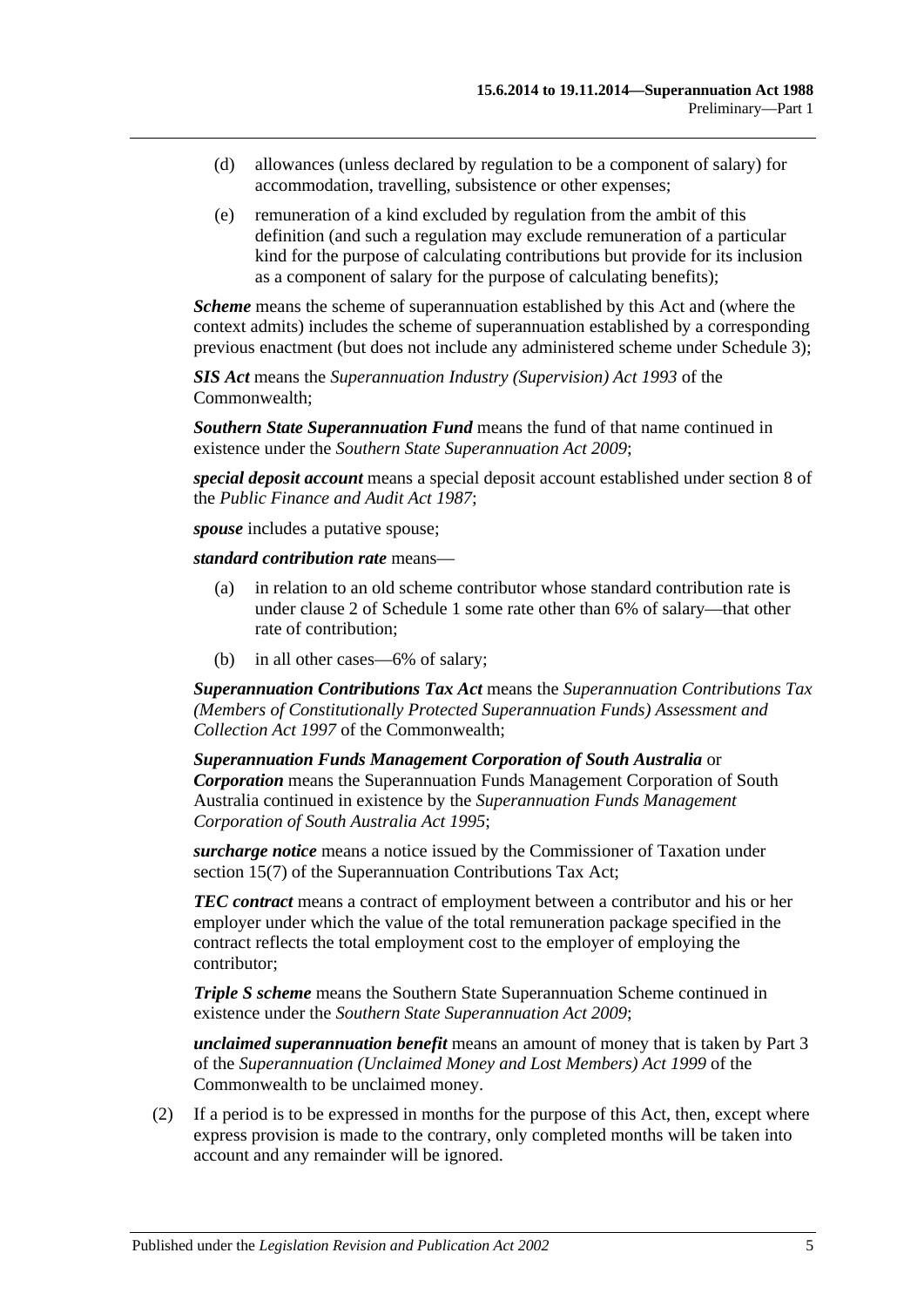- <span id="page-11-2"></span>(2a) The number of contribution months in a contribution period is calculated by multiplying the number of days in the period by 0.032854.
- (2b) A regulation prescribing the proportion of the value of the total remuneration package for the purposes of the first definition of *salary* in [subsection](#page-6-3) (1)—
	- (a) may prescribe different proportions in relation to old scheme contributors and new scheme contributors; and
	- (b) in relation to a contributor whose salary would be less under the first definition of *salary* in [subsection](#page-6-3) (1) than if it were determined under the second definition of *salary* in that subsection—may prescribe a proportion to ensure that the value of the contributor's salary for the purposes of this Act is not less than it would be if determined under the second definition of *salary*.
- (2c) For the purposes of determining the amount of salary received by a contributor who is in receipt of non-monetary salary, the value of the non-monetary salary will be taken to be the amount of salary sacrificed by the contributor in order to receive the non-monetary salary.
- <span id="page-11-0"></span>(3) Subject to this section, a contributor's actual or attributed salary, as at a particular date, is—
	- (a) if the contributor is, at that date, employed on a full-time basis—the contributor's salary;
	- (b) in any other case—the salary that the contributor would have been receiving, at that date, if the contributor had then been employed on a full-time basis.
- <span id="page-11-1"></span> $(4)$  If—
	- (a) before the commencement of [subsection](#page-11-3) (4a)—
		- (i) there was a reduction in a contributor's rate of salary (not being a reduction resulting from disciplinary action against the contributor or a reduction in the contributor's hours of employment); and
		- (ii) the contributor elected under this subsection to contribute as if the reduction had not occurred; and
	- (b) after the commencement of [subsection](#page-11-3) (4a), the contributor elects, in a manner approved by the Board, to have his or her contributions determined under this subsection,

<span id="page-11-4"></span>the contributor's contributions will be based on the salary of the position or office held by the contributor immediately before the reduction occurred or, if that position or office ceases to exist or the classification of the position or office is changed, the contributions will be based on the salary of that position or office immediately before it ceased to exist or its classification was changed, adjusted to reflect changes in the Consumer Price Index from that time and the contributor's actual or attributed salary as at a particular date will be determined as if the notional salary in respect of which the contributor was contributing at that date were the contributor's actual salary.

- <span id="page-11-3"></span>(4a) If (whether before or after the commencement of this subsection) there has been a reduction in a contributor's rate of salary (not being a reduction resulting from disciplinary action against the contributor or a reduction in the contributor's hours of employment) and—
	- (a) the contributor—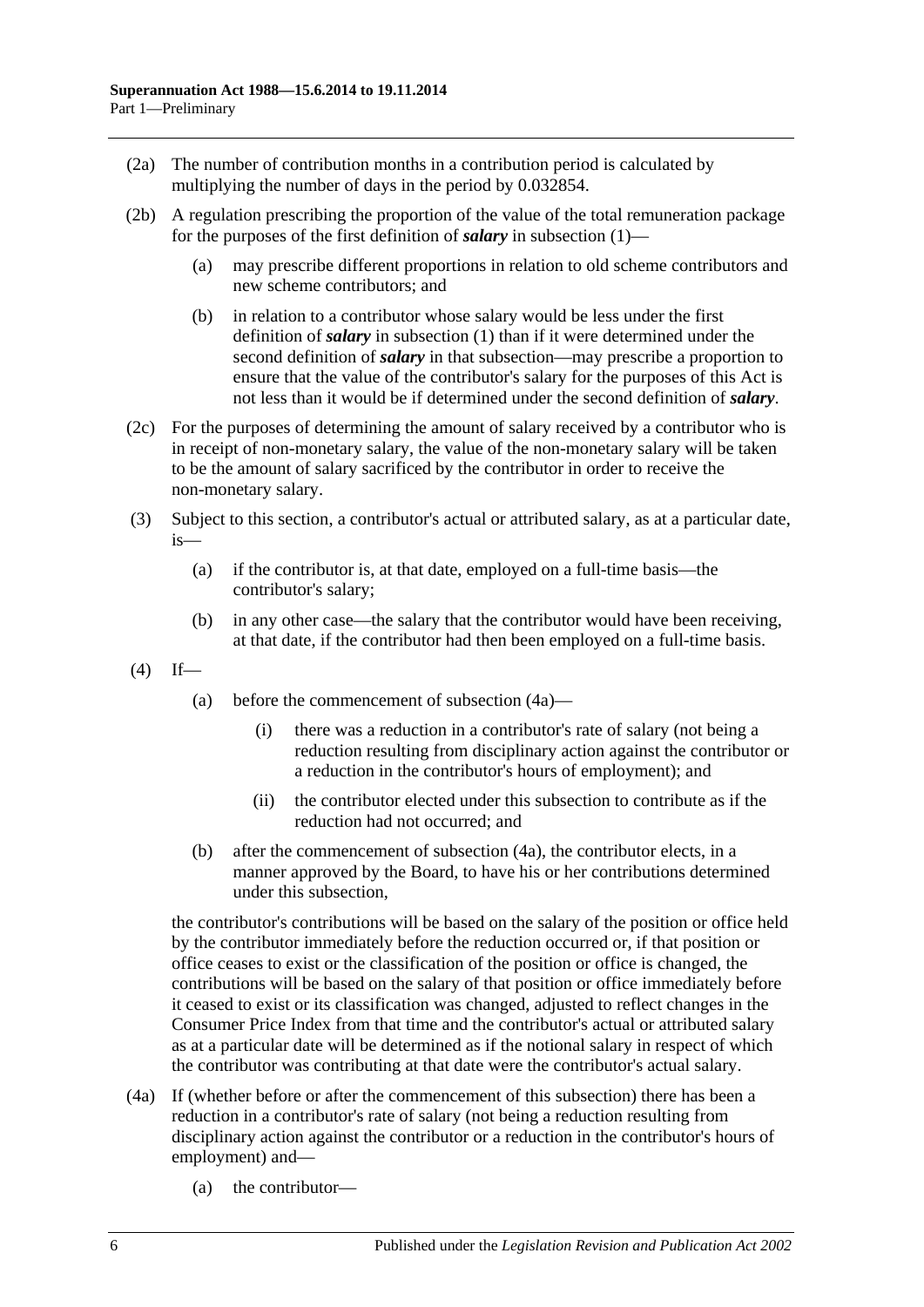- (i) elected, before the commencement of this subsection, to contribute as if the reduction had not occurred; and
- (ii) has not made an election under [subsection](#page-11-4) (4)(b); or
- (b) the contributor elects, in a manner approved by the Board, to contribute as if the reduction had not occurred,

then the following provisions apply:

- (c) the contributor's contributions will be based on his or her notional contribution salary;
- (d) the contributor's actual or attributed salary as at a particular date will be determined as if his or her notional contribution salary on that date were the contributor's actual salary.
- (4b) For the purposes of [subsection](#page-11-3) (4a), a contributor's *notional contribution salary* is—
	- (a) the salary of the position or office held by the contributor immediately before the reduction occurred; or
	- (b) if that position or office ceases to exist or the classification of the position or office is changed—the salary of that position or office immediately before it ceased to exist or its classification was changed (adjusted if any increase occurs in the rate of salary payable in respect of the contributor's position or office by a percentage equal to the percentage that the increase bears to that salary).
- (4c) The fixing of a contributor's contributions in relation to a financial year under section [23\(4\)\(a\)](#page-27-0) following a reduction in a contributor's rate of salary will be based on the contributor's notional contribution salary pursuant to an election under [subsection](#page-11-3) (4a) only if the contributor made the election under that subsection on or before the 31 March last preceding the commencement of the financial year.
- (5) If it is necessary to calculate what would have been the amount standing to the credit of a contributor's contribution account, as at a particular time and the contributor had contributed at the standard contribution rate throughout his or her contribution period, the calculation may be made as follows:

$$
A = B \times \frac{C}{D} \times P
$$

Where—

*A* is the amount

*B* is the actual credit of the contribution account at the relevant time

*C* is the number of months in the contribution period

*P* is—

- (a) in the case of a contributor who was in full-time employment throughout his or her contribution period—1;
- (b) in any other case—the numerical value arrived at by expressing the contributor's employment during his or her contribution period as a proportion of full-time employment during that period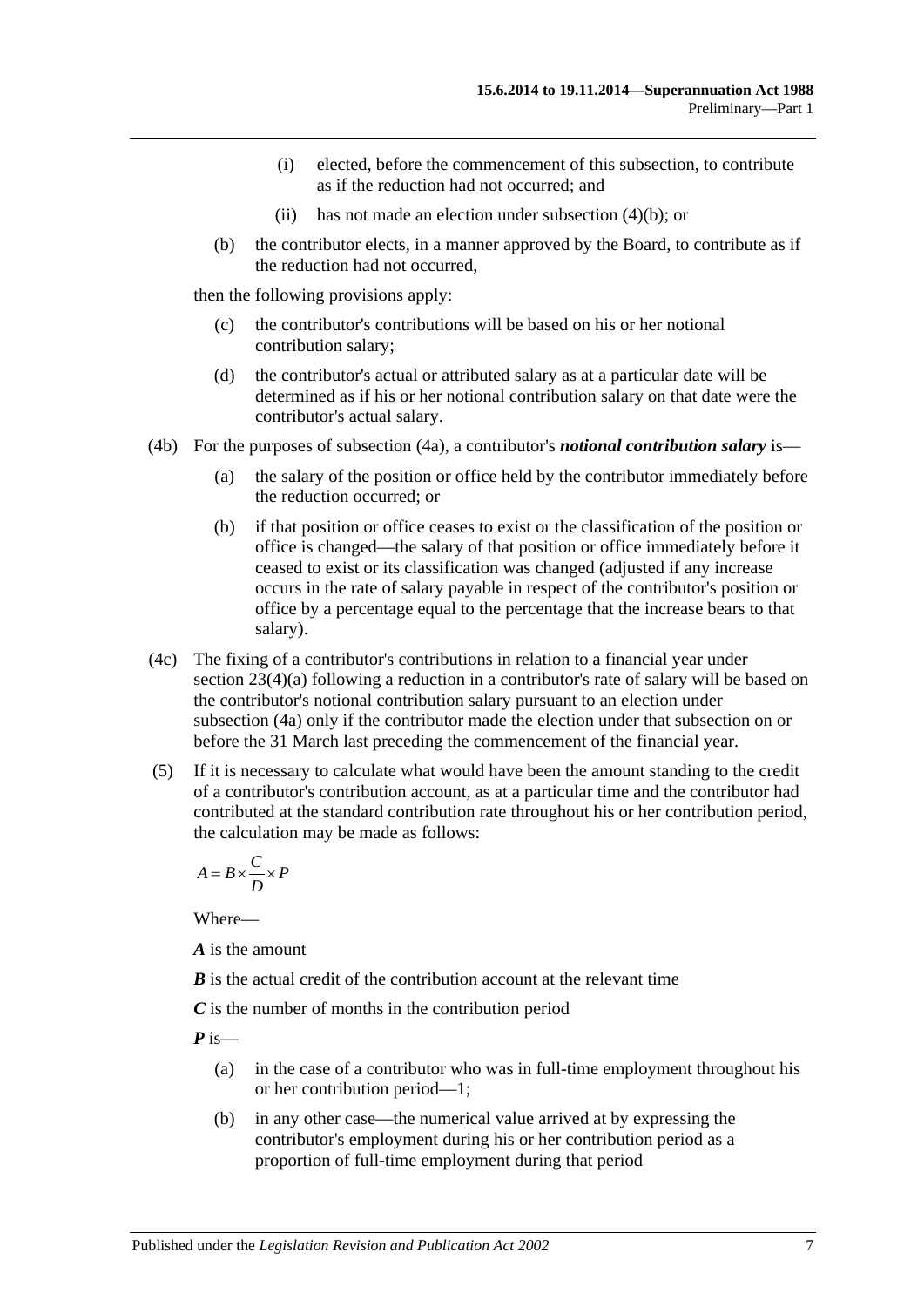*D* is the number of the contributor's contribution points.

- <span id="page-13-2"></span><span id="page-13-1"></span>(6) References in this Act to resignation from, or termination of, employment will be read subject to the following qualifications—
	- (a) resignation from a particular position in order to take up some other position in employment to which this Act applies, or to take up employment in the same position but on a different basis, will be ignored unless there is an interval of more than 1 month between the time the resignation takes effect and the commencement of the new employment;
	- (b) if a person is employed in employment to which this Act applies for a particular term and the term expires, the person will be taken to have resigned—
		- (i) if he or she makes an election under this subparagraph—at the expiration of the term; or
		- (ii) if no election is made under [subparagraph](#page-13-1) (i)—at the expiration of 12 months from the expiration of the term except where the person is re-employed in employment to which this Act applies (not being employment on a casual basis) before that time in which case any interruption of employment will be ignored;
	- (c) a person whose employment is terminated on the ground of incompetence will be taken to have retired or resigned from employment depending on whether he or she has then reached the age of 55 years.
- (7) A person referred to in [subsection](#page-13-2) (6)(b) cannot make contributions under this Act in respect of a period before he or she is taken to have resigned under that subsection and during which he or she is not employed in employment to which this Act applies.
- <span id="page-13-3"></span>(8) For the purposes of this Act a contributor who is on leave without pay is not an active contributor if a contribution payable by the contributor has remained unpaid for 14 days or more.
- <span id="page-13-4"></span>(9) [Subsection](#page-13-3) (8) does not apply if the contributor did not know, and could not reasonably have been expected to know, that the contribution had remained unpaid for 14 days.
- (10) For the purposes of [subsections](#page-13-3) (8) and [\(9\),](#page-13-4) contributions become payable at the times at which salary would have been payable to the contributor if he or she had not been on leave without pay.

## <span id="page-13-5"></span><span id="page-13-0"></span>**4A—Putative spouses**

- (1) For the purposes of this Act, a person is, on a certain date, the *putative spouse* of another person if—
	- (a) he or she is, on that date, cohabiting with the other person as his or her wife or husband de facto and—
		- (i) the person—
			- (A) has been so cohabiting with the other person continuously for the preceding period of 3 years; or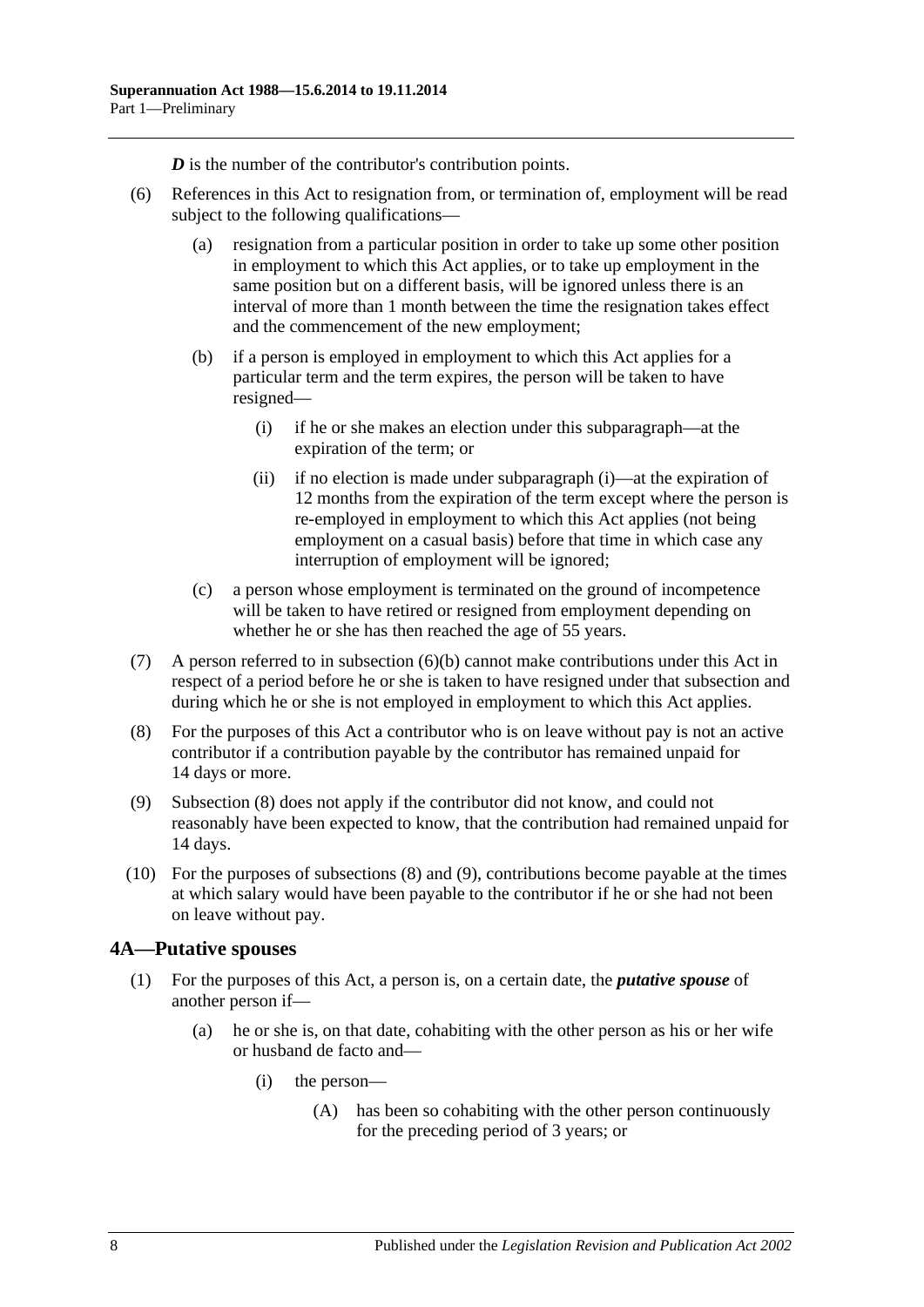- (B) has during the preceding period of 4 years so cohabited with the other person for periods aggregating not less than 3 years; or
- (ii) a child, of whom both persons are the parents, has been born (whether or not the child is still living); or
- (b) if the 2 persons are of the same sex—he or she is, on that date, cohabiting with the other person in a relationship that has the distinguishing characteristics of a relationship between a married couple (except for the characteristics of different sex and legally recognised marriage and other characteristics arising from either of those characteristics) and the person—
	- (i) has been so cohabiting with the other person continuously for the preceding period of 3 years; or
	- (ii) has during the preceding period of 4 years so cohabited with the other person for periods aggregating not less than 3 years.
- (2) A person whose rights depend on whether—
	- (a) he or she and another person; or
	- (b) 2 other persons,

were, on a certain date, putative spouses 1 of the other may apply to the District Court for a declaration under this section.

- (3) If it is proved to the satisfaction of the Court that the persons in relation to whom the declaration under this section is sought did, on the date in question, fulfil the requirements of [subsection](#page-13-5) (1), the Court must make a declaration accordingly.
- (4) A declaration may be made under this section—
	- (a) whether or not 1 or both of the persons in relation to whom the declaration is sought are, or have ever been, domiciled in this State; or
	- (b) despite the fact that 1 or both of them are dead.
- (5) It must not be inferred from the fact that the Court has declared that 2 persons were putative spouses 1 of the other, on a certain date, that they were putative spouses as at any prior or subsequent date.

#### <span id="page-14-0"></span>**4B—Restriction on publication of court proceedings**

- (1) *Protected information* is information relating to an application under [section](#page-13-0) 4A (including images) that identifies, or may lead to the identification of—
	- (a) an applicant; or
	- (b) a person who is related to, or associated with, an applicant or is, or is alleged to be, in any other way connected in the matter to which the proceedings relate; or
	- (c) a witness to the hearing of the application.
- (2) A person who publishes protected information is guilty of an offence.

Maximum penalty: \$5 000 or imprisonment for 1 year.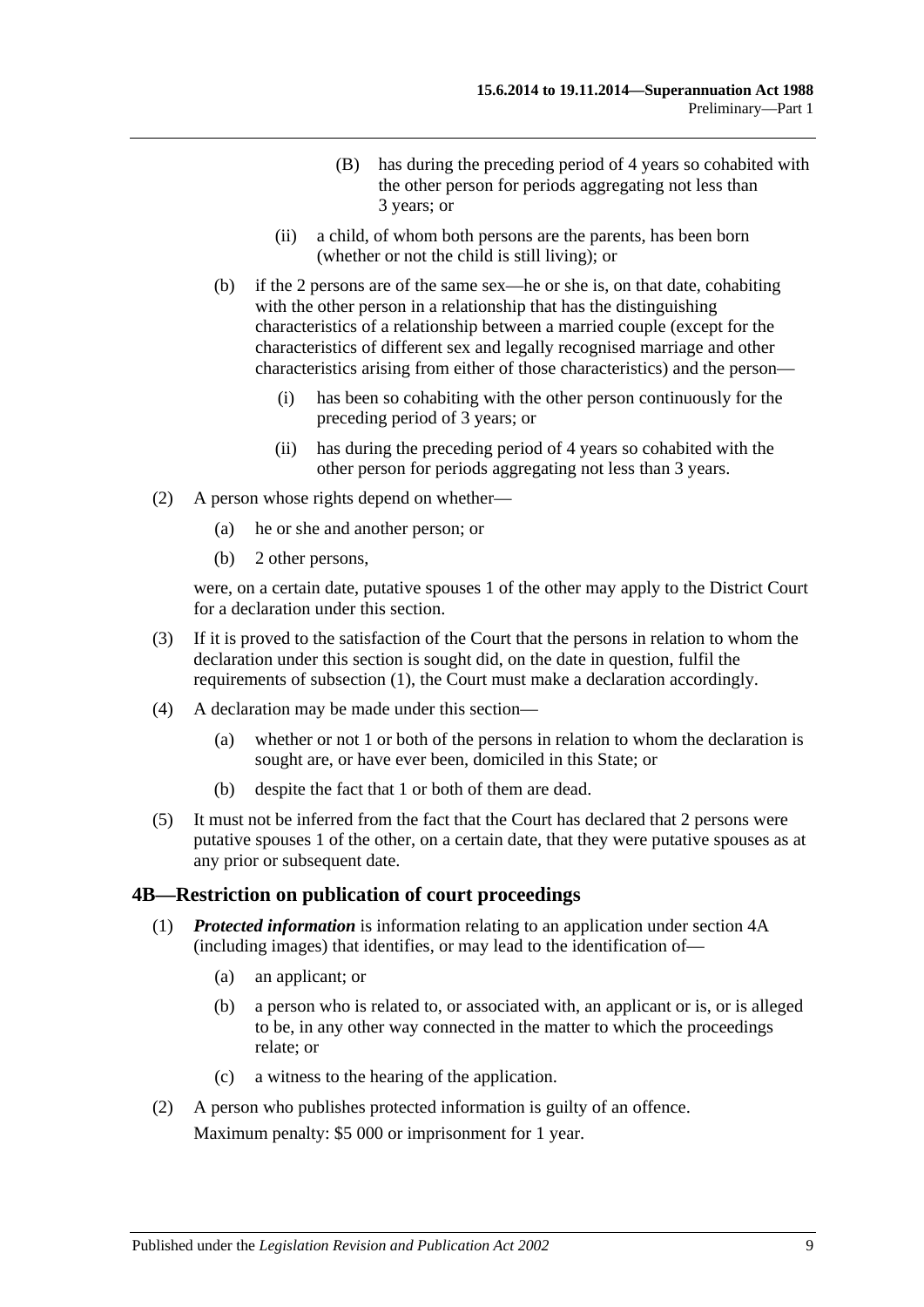- (3) A person who discloses protected information knowing that, in consequence of the disclosure, the information will, or is likely to, be published is guilty of an offence. Maximum penalty: \$5 000 or imprisonment for 1 year.
- (4) This section does not apply to—
	- (a) the publication or disclosure of material—
		- (i) by the District Court or an employee of the Courts Administration Authority (so long as such publication or disclosure is made in connection with the administrative functions of the Court); or
		- (ii) for purposes associated with the administration of this Act; or
	- (b) the publication in printed or electronic form of material that—
		- (i) consists solely or primarily of the reported judgements or decisions of the Court; or
		- (ii) is of a technical nature designed primarily for use by legal practitioners.
- (5) In this section—

*newspaper* means a newspaper, journal, magazine or other publication that is published at periodic intervals;

*publish* means publish by newspaper, radio or television, or on the internet, or by some other similar means of communication to the public.

#### <span id="page-15-2"></span><span id="page-15-0"></span>**5—Superannuation arrangements**

- (1) Subject to [subsection](#page-15-1) (2), the Board may enter into arrangements with—
	- (a) an instrumentality or agency of the Crown; or
	- (b) a prescribed authority, body or person,

under which the employees of that instrumentality, agency, authority, body or person become eligible to apply to be accepted as contributors.

- (1a) An arrangement under [subsection](#page-15-2) (1) may modify the provisions of this Act in their application to, or in relation to, employees to which the arrangement relates but not so as to put those employees in a more advantageous position than other contributors.
- (1b) An arrangement may be varied at any time by agreement between the Board and the instrumentality, agency, authority, body or person.
- <span id="page-15-1"></span>(2) An arrangement under [subsection](#page-15-2) (1) is not effective unless its terms are approved by the Minister.
- <span id="page-15-3"></span>(2a) If an instrumentality or agency of the Crown that has entered into an arrangement with the Board under this section ceases to be an instrumentality or agency of the Crown, the Minister may by written notice to the Board and to the former instrumentality or agency of not less than 1 month—
	- (a) declare that benefits will cease accruing to contributors in respect of their employment with the former instrumentality or agency; and
	- (b) vary the terms of the arrangement in such manner as he or she thinks fit.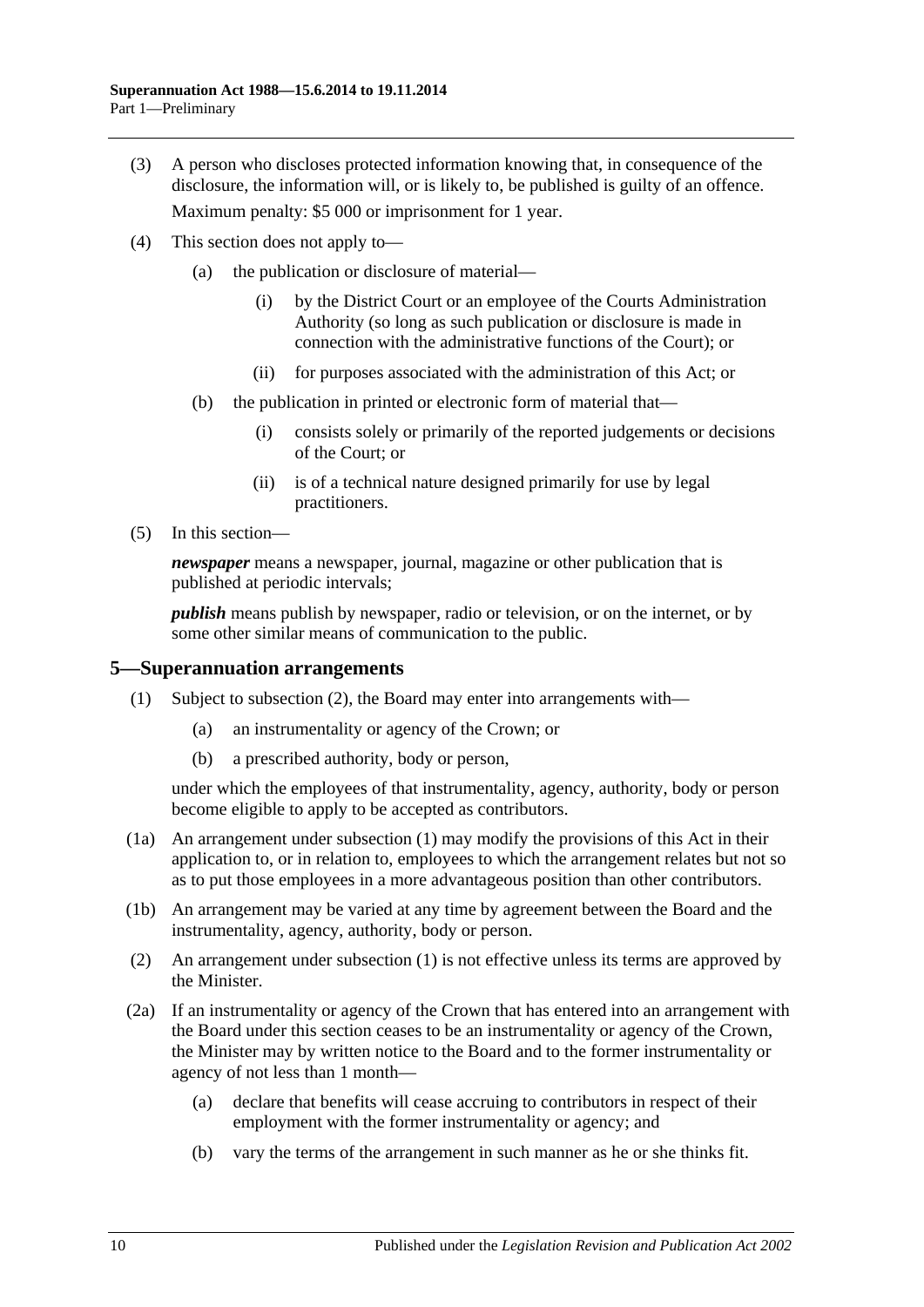- <span id="page-16-1"></span>(3) Subject to [subsection](#page-16-0) (4), an instrumentality or agency of the Crown or an authority, body or person who has entered into an arrangement with the Board under this section (whether before or after the commencement of the *[Superannuation \(Scheme Revision\)](http://www.legislation.sa.gov.au/index.aspx?action=legref&type=act&legtitle=Superannuation%20(Scheme%20Revision)%20Amendment%20Act%201992)  [Amendment](http://www.legislation.sa.gov.au/index.aspx?action=legref&type=act&legtitle=Superannuation%20(Scheme%20Revision)%20Amendment%20Act%201992) Act 1992*) may, by written notice to the Board of not less than 1 month, declare that benefits will cease accruing to contributors in respect of employment with the instrumentality, agency, authority, body or person.
- <span id="page-16-0"></span>(4) A declaration cannot be made under [subsection](#page-16-1) (3)—
	- (a) without the approval in writing of a majority of those persons who—
		- (i) are contributors by virtue of the arrangement; and
		- (ii) are currently employed by the instrumentality, agency, authority, body or person; and
	- (b) unless the Board has given its approval to the declaration.
- <span id="page-16-2"></span>(5) Before giving its approval under [subsection](#page-16-2) (4)(b), the Board must have obtained from an actuary an actuarial assessment of the account (if any) established to meet the employer component of benefits that have accrued to employees of the instrumentality, agency, authority, body or person under this Act.
- (6) When giving its approval under [subsection](#page-16-2) (4)(b), the Board must be satisfied on the basis of the actuary's assessment that the amount standing to the credit of the account will be sufficient to meet the employer component of benefits.
- <span id="page-16-3"></span>(7) The following provisions apply on the cessation of the accrual of benefits under [subsection](#page-15-3)  $(2a)$  or  $(3)$ :
	- (a) those contributors currently employed by the instrumentality, agency, authority, body or person who are of or over the age of 60 years will be taken for the purposes of this Act to have retired from employment; and
	- (b) those contributors currently employed by the instrumentality, agency, authority, body or person who have not reached the age of 60 years will be taken for the purposes of this Act to have resigned from employment; and
	- (c) [section](#page-34-0) 28 or [39](#page-71-0) (as the case requires) applies to and in relation to a contributor referred to in [paragraph](#page-16-3) (b) despite the fact that he or she is of or over the age of 55 years; and
	- (d) a contributor referred to in [paragraph](#page-16-3) (b) who has elected to preserve his or her benefits is not entitled to them (except on account of incapacity) until—
		- (i) he or she has reached the age of 55 years and has ceased to be employed by the instrumentality, agency, authority, body or person; or
		- (ii) he or she has reached the age of 60 years.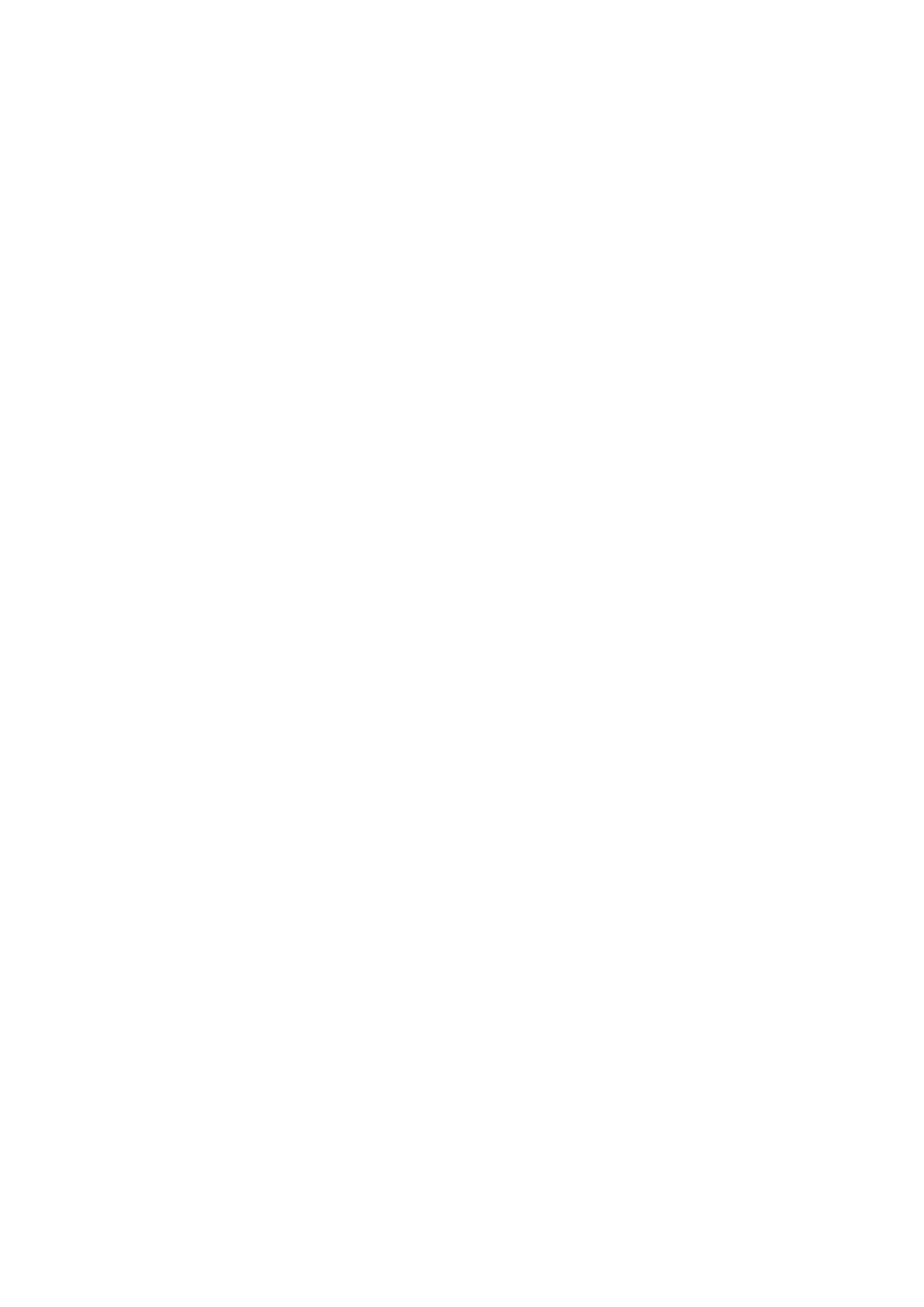# <span id="page-18-0"></span>**Part 2—Administration**

## <span id="page-18-1"></span>**Division 1—The Board**

## <span id="page-18-2"></span>**6—The Board**

- (1) The Board continues in existence.
- (2) The Board is a body corporate.
- (3) The Board has full juristic capacity to exercise powers that are by their nature capable of being exercised by a body corporate.
- (4) If a document appears to bear the common seal of the Board, it will be presumed, in the absence of proof to the contrary, that the document was duly executed by the Board.

## <span id="page-18-3"></span>**7—Functions of the Board**

(1) The Board is responsible to the Minister for all aspects of the administration of this Act except the management and investment of the Fund.

## <span id="page-18-4"></span>**8—Board's membership**

- (1) The Board consists of the following members:
	- (a) a presiding member (who must not be an employee) appointed by the Governor; and
	- (b) 2 members elected by—
		- (i) the contributors; and
		- (ii) the members and spouse members of the Triple S scheme; and
		- (iii) persons provided with investment services or other products or services pursuant to regulations under section  $30(2)(g)$  of the *[Southern State Superannuation Act](http://www.legislation.sa.gov.au/index.aspx?action=legref&type=act&legtitle=Southern%20State%20Superannuation%20Act%202009) 2009*; and
	- (c) 2 members appointed by the Governor on the Minister's nomination.
- (2) A person who is employed in duties connected with the administration of this Act or the *[Southern State Superannuation Act](http://www.legislation.sa.gov.au/index.aspx?action=legref&type=act&legtitle=Southern%20State%20Superannuation%20Act%202009) 2009* is not eligible to be elected as a member of the Board.
- (3) The Governor may appoint a deputy to a member of the Board and the deputy may, in the absence or during a temporary vacancy in the office of that member, act as a member of the Board.
- (4) Subject to [subsection](#page-18-5) (5), a member of the Board will be appointed or elected for a term not exceeding 3 years.
- <span id="page-18-5"></span>(5) A member appointed or elected to fill a casual vacancy will be appointed or elected for the balance of the term of his or her predecessor.
- (6) The office of a member of the Board becomes vacant if the member—
	- (a) dies; or
	- (b) completes a term of office and is not reappointed or re-elected; or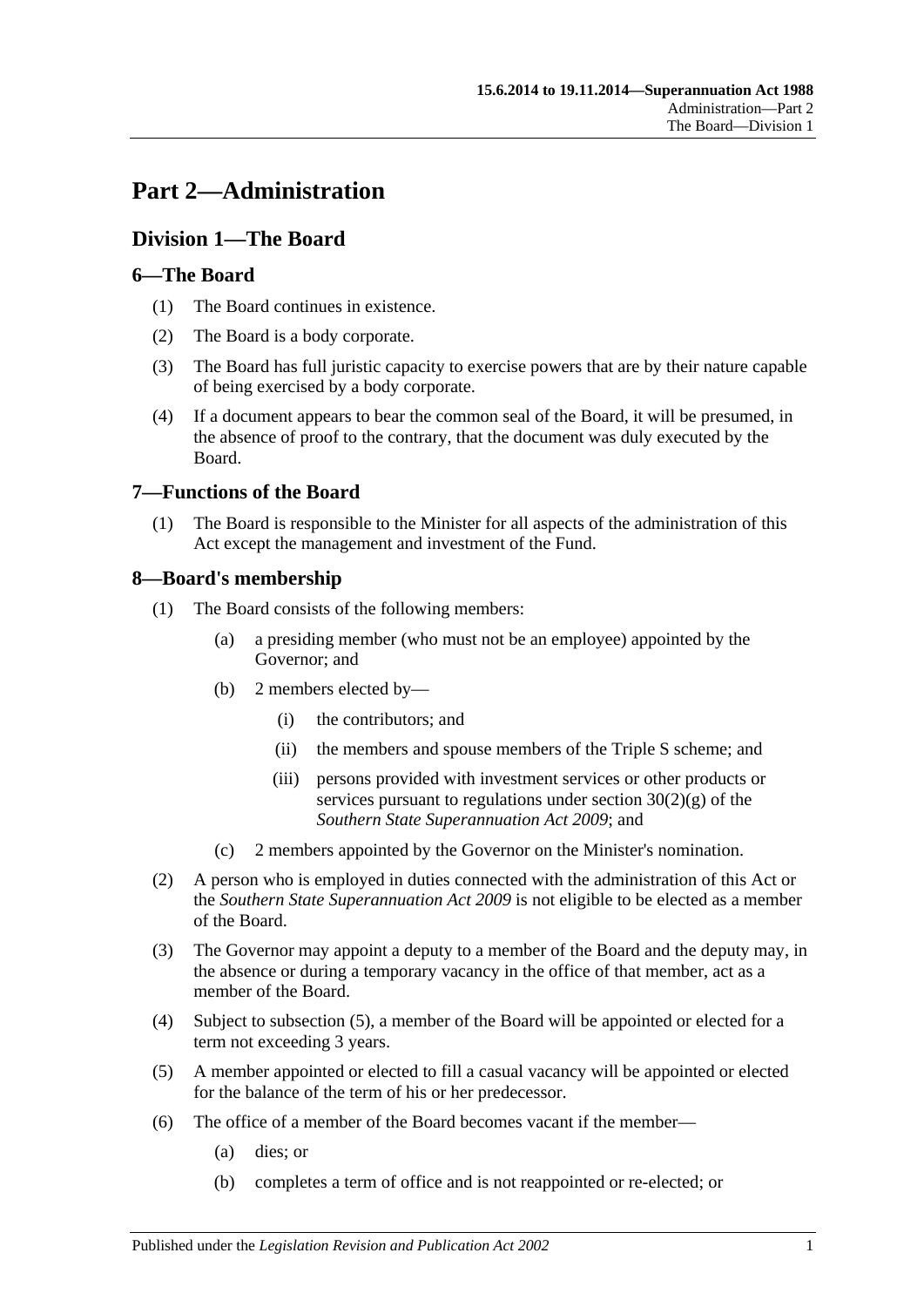- (c) resigns by written notice to the Minister; or
- (d) is removed from office by the Governor on the ground of—
	- (i) mental or physical incapacity to carry out official duties satisfactorily; or
	- (ii) neglect of duty; or
	- (iii) misconduct.
- (7) If the office of an elected member becomes vacant and the balance of the term of the office is 12 months or less, the Governor may appoint to the vacant office a person nominated by the Public Service Association of South Australia Incorporated and the Australian Education Union (S.A. Branch).

### <span id="page-19-0"></span>**9—Board proceedings**

- (1) A meeting will be chaired by the presiding member or, in his or her absence, by a member chosen by those present.
- (2) Subject to [subsection](#page-19-2) (3), the Board may act despite vacancies in its membership.
- <span id="page-19-2"></span>(3) 3 members constitute a quorum for a meeting of the Board.
- (4) A decision in which a majority of the members present at a meeting concur is a decision of the Board.
- (4a) A conference by telephone or other electronic means between members of the Board will, for the purposes of this section, be taken to be a meeting of the Board at which the participating members are present if—
	- (a) notice of the conference is given to all members in the manner determined by the Board for that purpose; and
	- (b) each participating member is capable of communicating with every other participating member during the conference.
- (4b) A proposed resolution of the Board becomes a valid decision of the Board despite the fact that it is not voted on at a meeting of the Board if—
	- (a) notice of the proposed resolution is given to all members in accordance with procedures determined by the Board; and
	- (b) a majority of the members express concurrence in the proposed resolution by letter, telegram, telex, fax, email or other written communication setting out the terms of the resolution.
- (5) Subject to this Act, the Board may determine its own procedures.
- (6) The Board must keep minutes of its proceedings.

## <span id="page-19-3"></span><span id="page-19-1"></span>**10—Staff of the Board**

- (1) The Board may, with the Minister's approval, appoint staff to assist it in carrying out its responsibilities under this Act.
- (2) A person appointed under [subsection](#page-19-3) (1) is not a Public Service employee.
- (3) The Board may, with the approval of a Minister responsible for a particular administrative unit of the Public Service, make use of the staff or facilities of that administrative unit.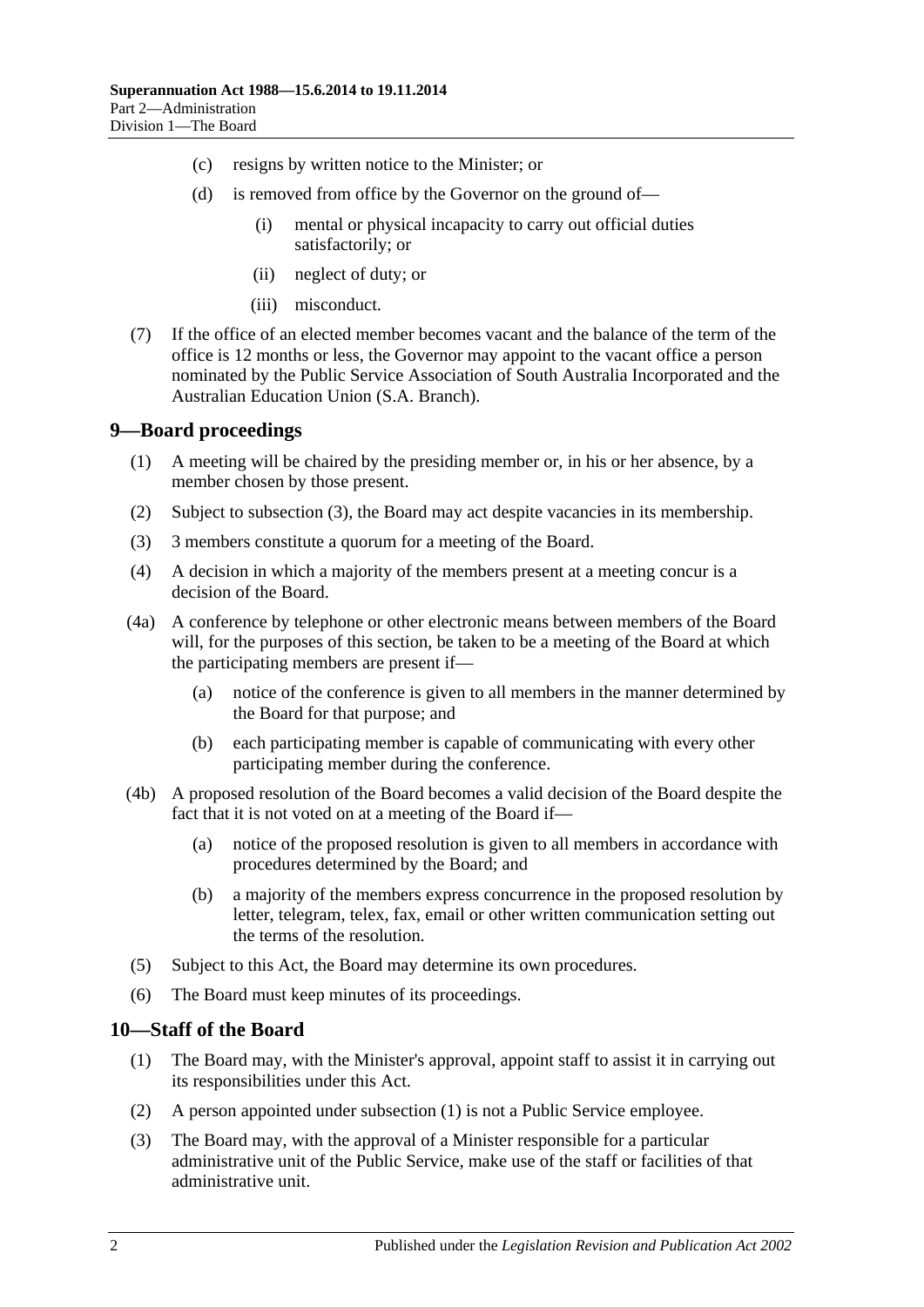## <span id="page-20-0"></span>**10A—Delegation by the Board**

- (1) The Board may delegate any of the Board's powers or functions under this Act (except this power of delegation) to any person or body.
- (2) A delegation under this section—
	- (a) must be by instrument in writing; and
	- (b) may be conditional or unconditional; and
	- (c) does not derogate from the power of the Board to act in any matter; and
	- (d) is revocable at will by the Board.

## <span id="page-20-1"></span>**Division 3—The Fund**

## <span id="page-20-2"></span>**17—The Fund**

- (1) The Fund continues in existence.
- (2) The assets of the Fund belong (both at law and in equity) to the Crown.
- (3) The Fund is subject to the management and control of the Superannuation Funds Management Corporation of South Australia.
- (4) The Treasurer must pay into the Fund periodic contributions reflecting—
	- (a) the contributions paid to the Treasurer by contributors; and
	- (b) any co-contribution paid to the Board on behalf of a contributor (but received by the Treasurer on behalf of the Board),

with respect to the relevant period.

- (5) All interest and accretions arising from investment of the Fund must be paid into the Fund.
- <span id="page-20-3"></span>(6) The Fund will be treated as made up of 3 major divisions—
	- (a) 1 proportioned to—
		- (i) the aggregate balance, as at a date determined by the Board, of contribution accounts maintained in the names of old scheme contributors;
		- (ii) the amount, as at the date referred to in [subparagraph](#page-20-3) (i), that represents income of the Fund referable to old scheme contributors that is not reflected in contribution accounts;
		- (iii) the amount, as at the date referred to in [subparagraph](#page-20-3) (i), that is referable to contributions of old scheme contributors whose contribution accounts have been closed;
		- (iv) subsequent contributions and payments referable to old scheme contributors;
		- (v) subsequent income of the Fund attributable to investment of this division of the Fund;
	- (b) 1 proportioned to—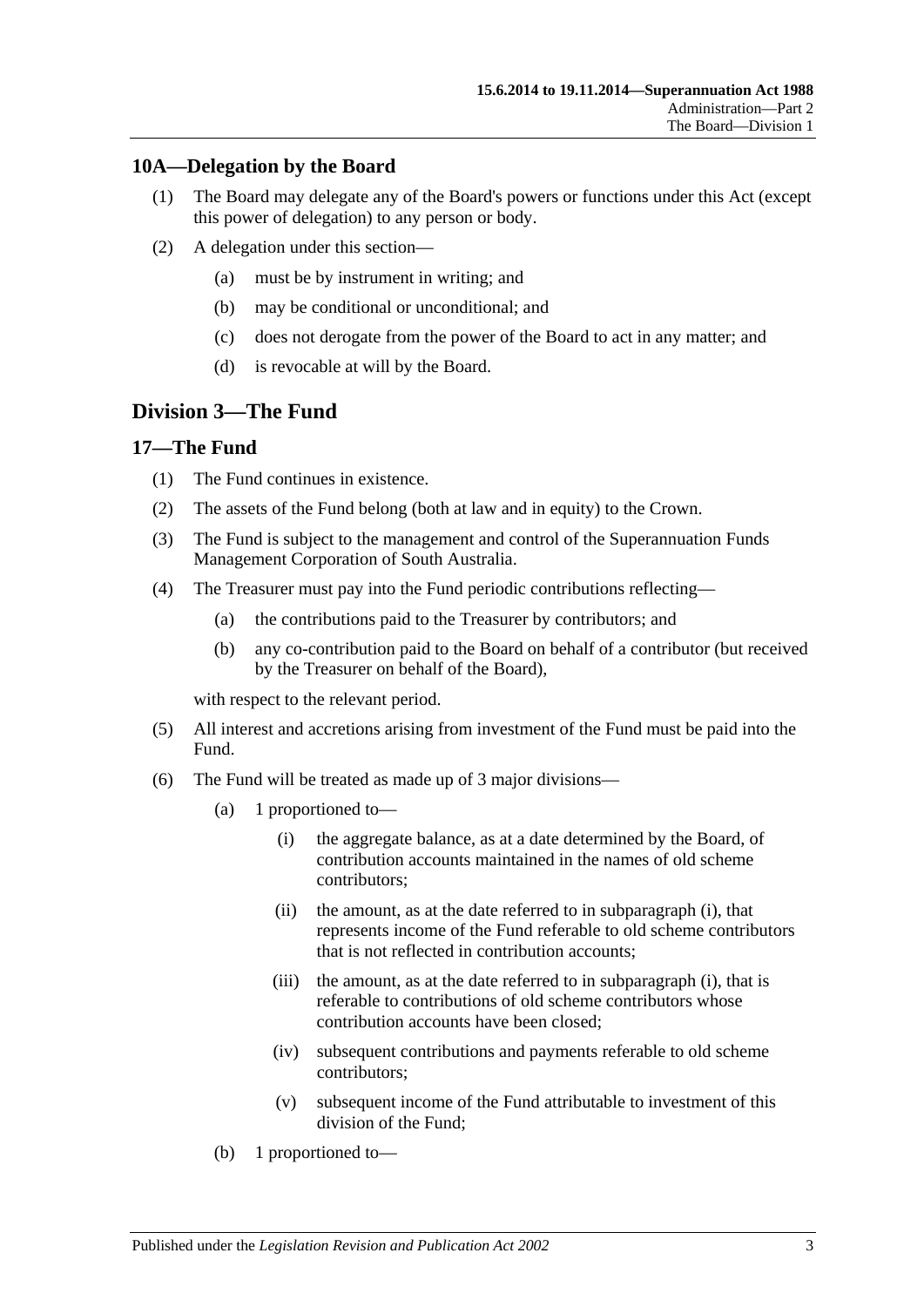- (i) the aggregate balance, as at the date referred to in [paragraph](#page-20-3) (a)(i), of contribution accounts maintained in the names of new scheme contributors; and
- (ii) subsequent contributions and payments referable to new scheme contributors; and
- (iii) subsequent income of the Fund attributable to investment of this division of the Fund;
- (c) 1 proportioned to the aggregate balance of co-contribution accounts to the extent that they hold the amount of any co-contributions that have been paid to the Board.
- (7) The following amounts will be paid from the Fund:
	- (a) administrative costs and other expenses related to the management and investment of the Fund;
	- (b) the prescribed percentage of the other costs of administering this Act;
	- (c) any reimbursement of the Consolidated Account or a special deposit account that the Treasurer charges against the Fund under this Act.
- (8) The Superannuation Funds Management Corporation of South Australia must determine the value of each division of the Fund as at the end of each financial year.

#### <span id="page-21-0"></span>**19—Investment of the Fund**

- (1) The Fund will be invested in a manner determined by the Superannuation Funds Management Corporation of South Australia.
- (2) The Corporation may enter into transactions affecting the Fund—
	- (a) for the purpose of investment; or
	- (b) for purposes incidental, ancillary or otherwise related to investment.

## <span id="page-21-1"></span>**Division 3A—Accounts**

## <span id="page-21-2"></span>**20A—Contributors' accounts**

- (1) The Board will maintain accounts in the names of all contributors and each account will state whether the contributor is an old scheme contributor or a new scheme contributor.
- (2) A contributor's account must be debited with any payment that is, under this Act, to be charged against that account.
- <span id="page-21-3"></span>(3) At the end of each financial year, each contributor's account that has a credit balance will be varied—
	- (a) if the account is in the name of an old scheme contributor—to reflect a rate of return determined by the Board in relation to the contribution accounts of old scheme contributors for the relevant financial year;
	- (b) if the account is in the name of a new scheme contributor—to reflect a rate of return determined by the Board in relation to the contribution accounts of new scheme contributors for the relevant financial year.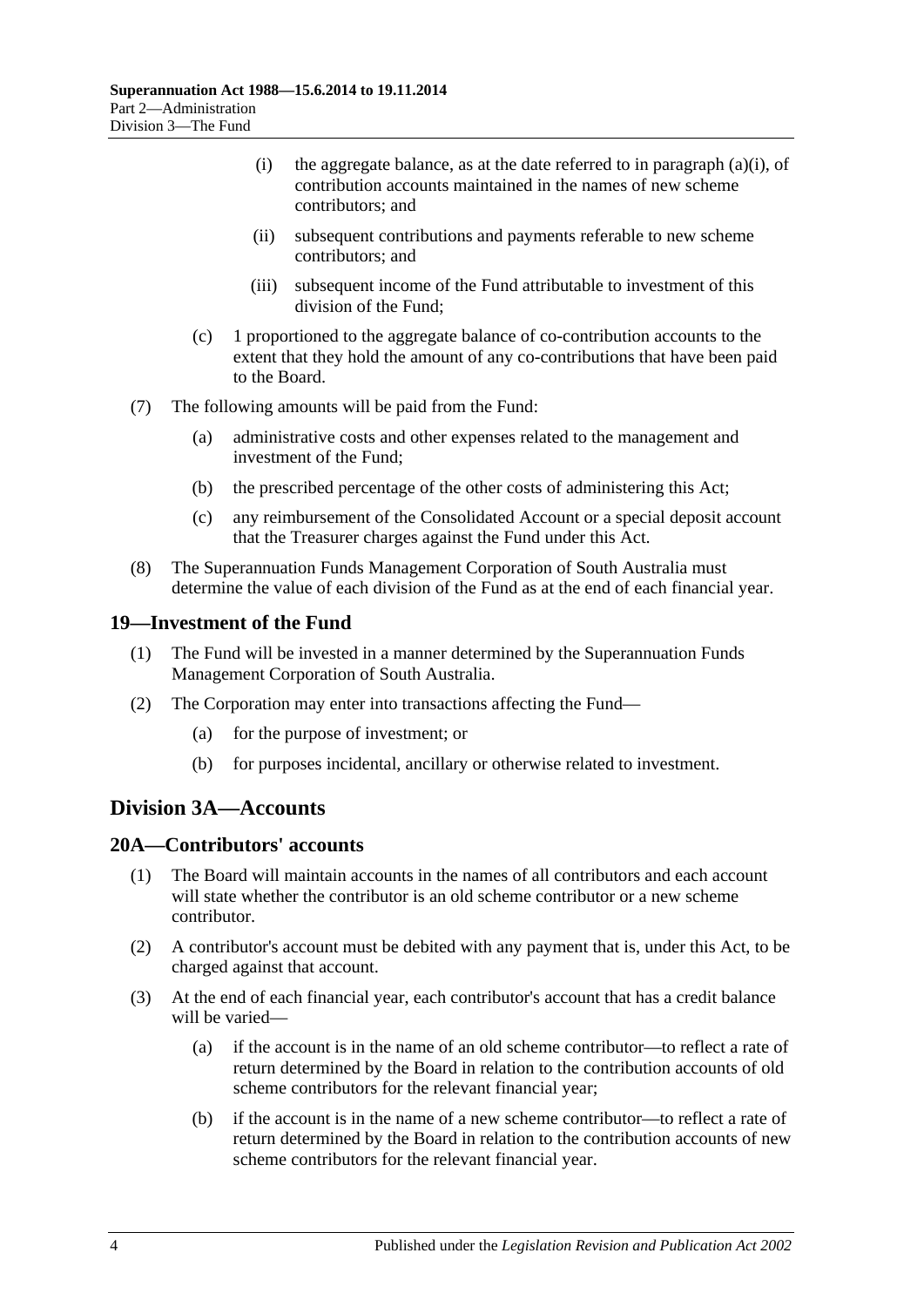- (4) In determining a rate of return for the purposes of [subsection](#page-21-3) (3), the Board should have regard to—
	- (a) the net rate of return achieved by investment of the relevant division of the Fund over the financial year or, if a new scheme contributor has made a nomination under [subsection](#page-22-1) (4a), the net rate of return achieved by the class of investments, or the combination of classes of investments, nominated by the contributor; and
	- (b) the desirability of reducing undue fluctuations in the rate of return on contributors' accounts.
- <span id="page-22-2"></span><span id="page-22-1"></span>(4a) If the Fund is invested in different classes of investments, the Board may, with the agreement of the Superannuation Funds Management Corporation of South Australia, permit new scheme contributors, on such terms and conditions as it thinks fit, to nominate the class of investments, or the combination of classes of investments, for the purpose of determining the rate of return under this section.
- (4b) If a contributor, after nominating a class of investments under [subsection](#page-22-1) (4a), subsequently varies the nominated class of investments, the Board may charge a fee (to be fixed by the Board) to the contributor's contribution account in a manner determined by the Board.
- (5) If, in accordance with [subsection](#page-22-2)  $(4)(b)$ , the Board determines a rate of return that is at variance with the net rate of return achieved by investment of the relevant division of the Fund, the Board must include its reasons for the determination in its report for the relevant financial year.
- <span id="page-22-3"></span>(6) If it is necessary to determine the balance of a contributor's account and the Board has not yet determined a rate of return in relation to the relevant financial year, the balance will be determined by applying a percentage rate of return on accounts estimated by the Board.
- (6a) A balance determined under [subsection](#page-22-3) (6) will not be adjusted when a rate of return is subsequently determined under [subsection](#page-21-3) (3).
- (7) A reference in this section to *rate of return* is a reference to a positive or a negative rate of return.

#### <span id="page-22-0"></span>**20ABA—Co-contribution accounts**

The Board must—

- (a) establish a co-contribution account in the name of a contributor in respect of whom a co-contribution has been paid to the Board; and
- (b) credit the account with the amount of any co-contribution paid to the Board in respect of the member; and
- (c) immediately on a co-contribution account being credited with the amount of a co-contribution—transfer the amount to a co-contribution account maintained by the Board in the name of the contributor in the Southern State Superannuation Fund; and
- (d) advise the contributor in writing that—
	- (i) the co-contribution has been transferred to the Southern State Superannuation Fund; and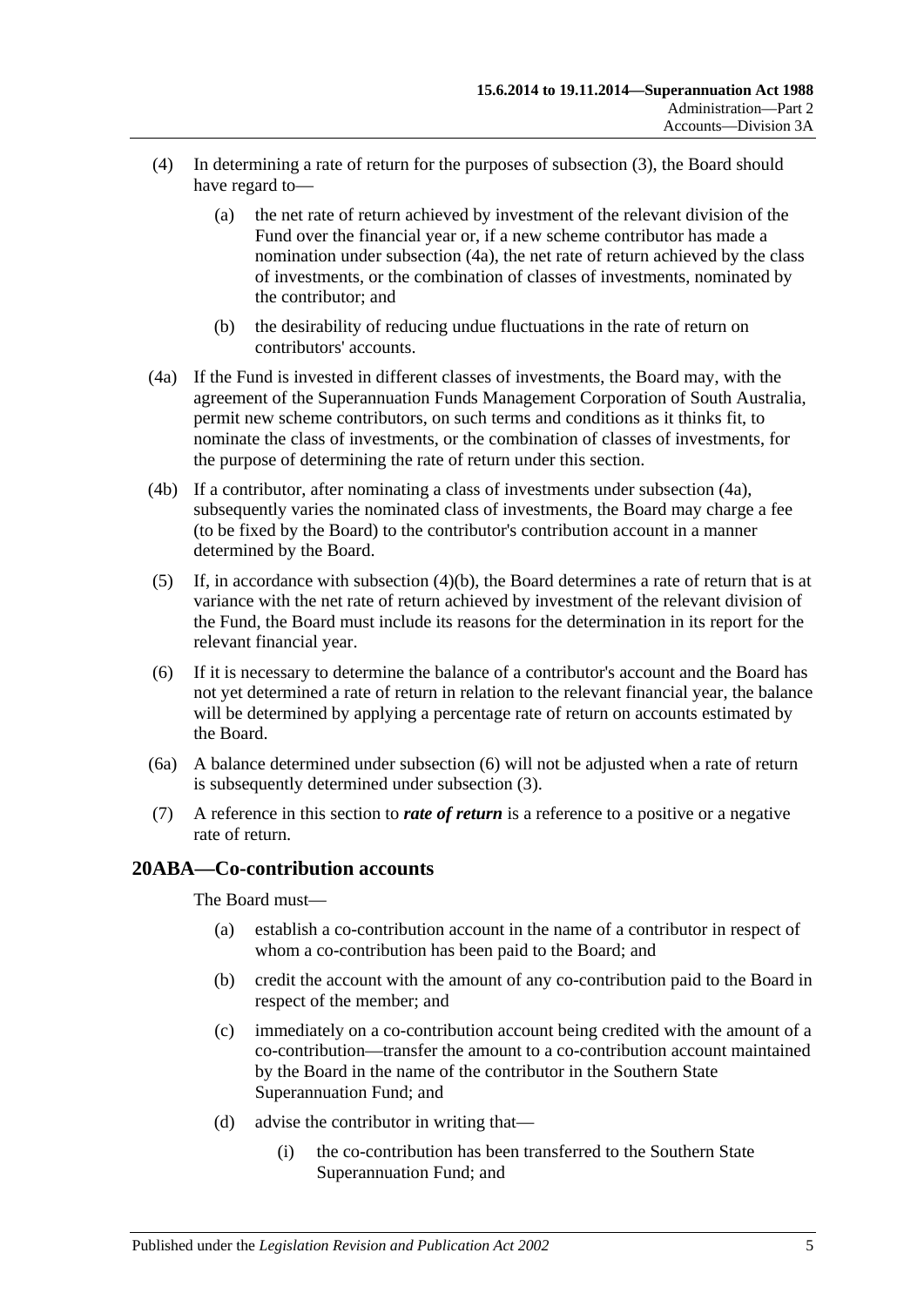(ii) the contributor is, by virtue of the *[Southern State Superannuation](http://www.legislation.sa.gov.au/index.aspx?action=legref&type=act&legtitle=Southern%20State%20Superannuation%20Act%202009)  Act [2009](http://www.legislation.sa.gov.au/index.aspx?action=legref&type=act&legtitle=Southern%20State%20Superannuation%20Act%202009)*, a member of the Triple S scheme.

## <span id="page-23-5"></span><span id="page-23-0"></span>**20AB—Other accounts to be kept by Board**

- (1) The Board must keep proper accounts of receipts and payments relating to the payment of benefits under this Act.
- (2) The Auditor-General may at any time, and must at least once in each year, audit the accounts kept by the Board under [subsection](#page-23-5) (1).

## <span id="page-23-1"></span>**Division 3B—Payment of benefits**

## <span id="page-23-2"></span>**20B—Payment of benefits**

- (1) A benefit or other entitlement payable under this Act must be paid out of the Consolidated Account (which is appropriated to the necessary extent) or out of a special deposit account established by the Treasurer for the purpose.
- (2) If any such payment, or a proportion of any such payment, is, under this Act, to be charged against the contributor's contribution account or against the Fund, the Treasurer may reimburse the Consolidated Account or special deposit account by charging the relevant division of the Fund with the amount of that payment or the relevant proportion of that payment (as the case requires).
- (3) If any such payment, or a proportion of any such payment, relates to a rollover account or a co-contribution account, an amount equal to the amount of the payment is to be charged against the appropriate account and the Treasurer may reimburse the Consolidated Account or special deposit account by charging the relevant division of the Fund with the amount of that payment or the relevant proportion of that payment (as the case requires).
- (4) This section does not apply in relation to an administered scheme under [Schedule 3.](#page-130-0)

## <span id="page-23-3"></span>**Division 4—Reports**

## <span id="page-23-4"></span>**21—Reports**

- (1) The Board must, on or before 31 October in each year submit a report to the Minister on the operation of this Act during the financial year ending on 30 June in that year.
- <span id="page-23-6"></span>(4) The Minister must, in relation to the triennium ending 30 June 1992, and thereafter in relation to each succeeding triennium, obtain a report within 12 months after the end of the relevant triennium—
	- (a) on the cost of the Scheme to the Government at the time of the report and in the foreseeable future; and
	- (b) estimating the proportion of future benefits under [Part 5](#page-56-0) that can be met from the Fund.
- (4a) A report under [subsection](#page-23-6) (4) must be prepared by an actuary, not being a member of the Board, appointed by the Minister.
- (5) The Minister must, within 6 sitting days after receiving a report under this section, have copies of the report laid before both Houses of Parliament.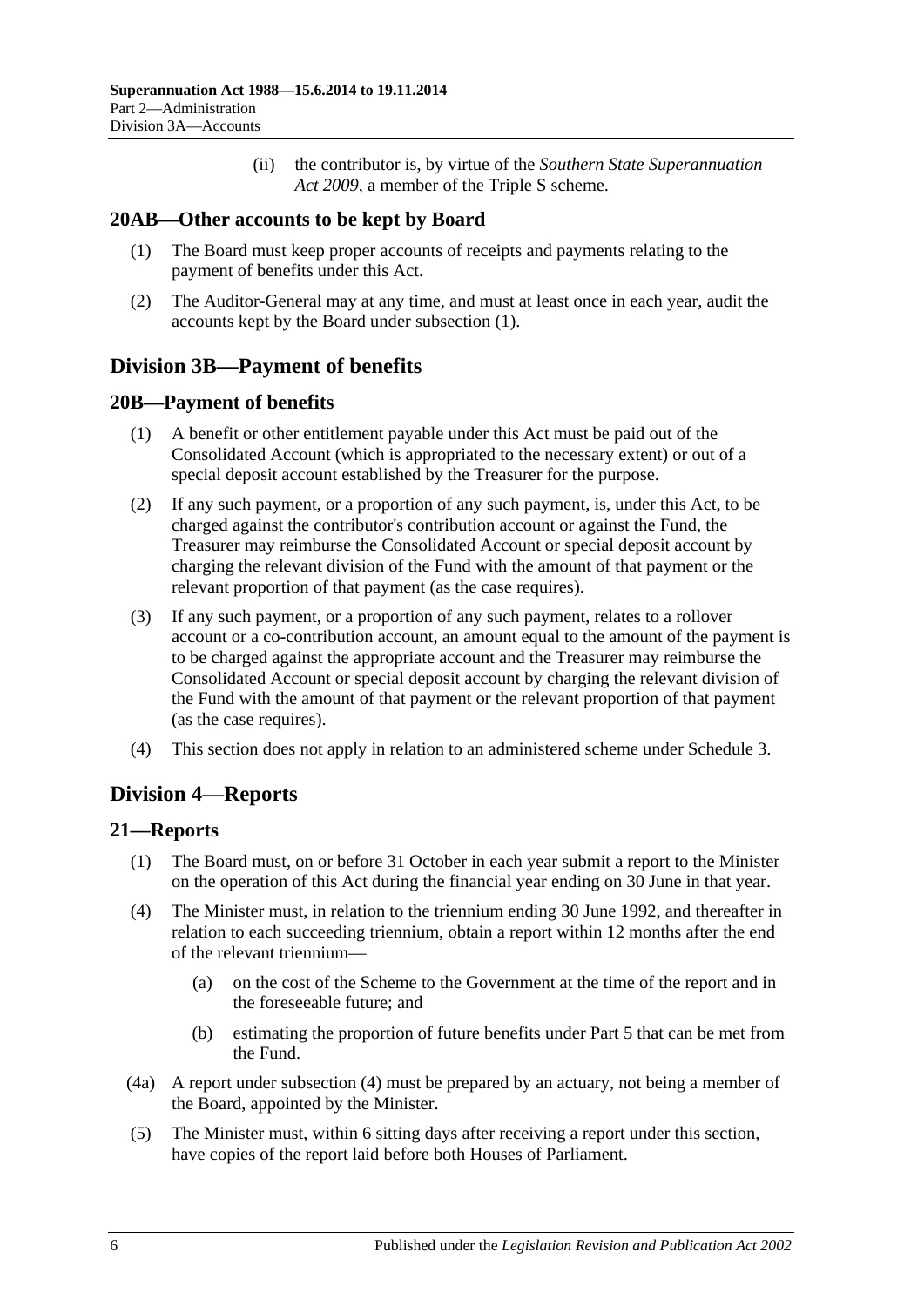## <span id="page-24-0"></span>**Part 3—Contributors, contribution and contribution points**

### <span id="page-24-5"></span><span id="page-24-1"></span>**22—Entry of contributors to the scheme**

- (1) The Board may, on the application of an employee, accept the employee as a contributor.
- (2) An application can only be made in a manner approved by the Board.
- <span id="page-24-2"></span>(3) The Board may require an applicant to provide satisfactory evidence of the state of the applicant's health.
- (4) The cost of any medical examination to which an applicant is required to submit under [subsection](#page-24-2) (3) will be paid by the Board.
- <span id="page-24-4"></span><span id="page-24-3"></span>(5) If it appears to the Board—
	- (a) that an applicant's state of health is such as to create a risk of invalidity or premature death; or
	- (b) that an applicant has in the past engaged in an activity of a prescribed kind that increases the risk of invalidity or premature death; or
	- (c) that the applicant is likely in the future to engage in an activity of a kind referred to in [paragraph](#page-24-3) (b),

the Board may accept the application on conditions (being conditions authorised by the regulations) limiting the benefits payable under this Act in the event of the contributor's invalidity or death before the age of 55 years (and such a condition prevails over this Act to the extent of any inconsistency).

- (5a) Unless conditions referred to in [subsection](#page-24-4) (5) provide otherwise, a contributor whose benefits in the event of invalidity or death are limited by conditions under that subsection or by conditions referred to in [clause](#page-110-0) 7 of [Schedule 1](#page-106-0) is not entitled to a disability pension under [Part 4](#page-30-0) or [5](#page-56-0) in respect of the illness, condition or disability to which the limitations relate during the period of 5 years from the commencement of this Act or the contributor's acceptance into the Scheme whichever is the later.
- (6) If an applicant—
	- (a) is a contributor to some other superannuation scheme funded wholly or in part by the applicant's employer; or
	- (b) receives an allowance or salary loading related to superannuation,

the Board will, unless there is good reason to the contrary, reject the application.

- (7) The Board cannot accept an application from a person who is employed on a casual basis.
- (8) If it appears to the Board that a contributor withheld information required in relation to his or her application for membership of the Scheme, the Board may withhold or reduce a benefit under this Act (other than one that is to be charged against the contributor's contribution account).
- (9) The contribution period of an employee accepted as a contributor will commence on the date fixed for that purpose by the Board.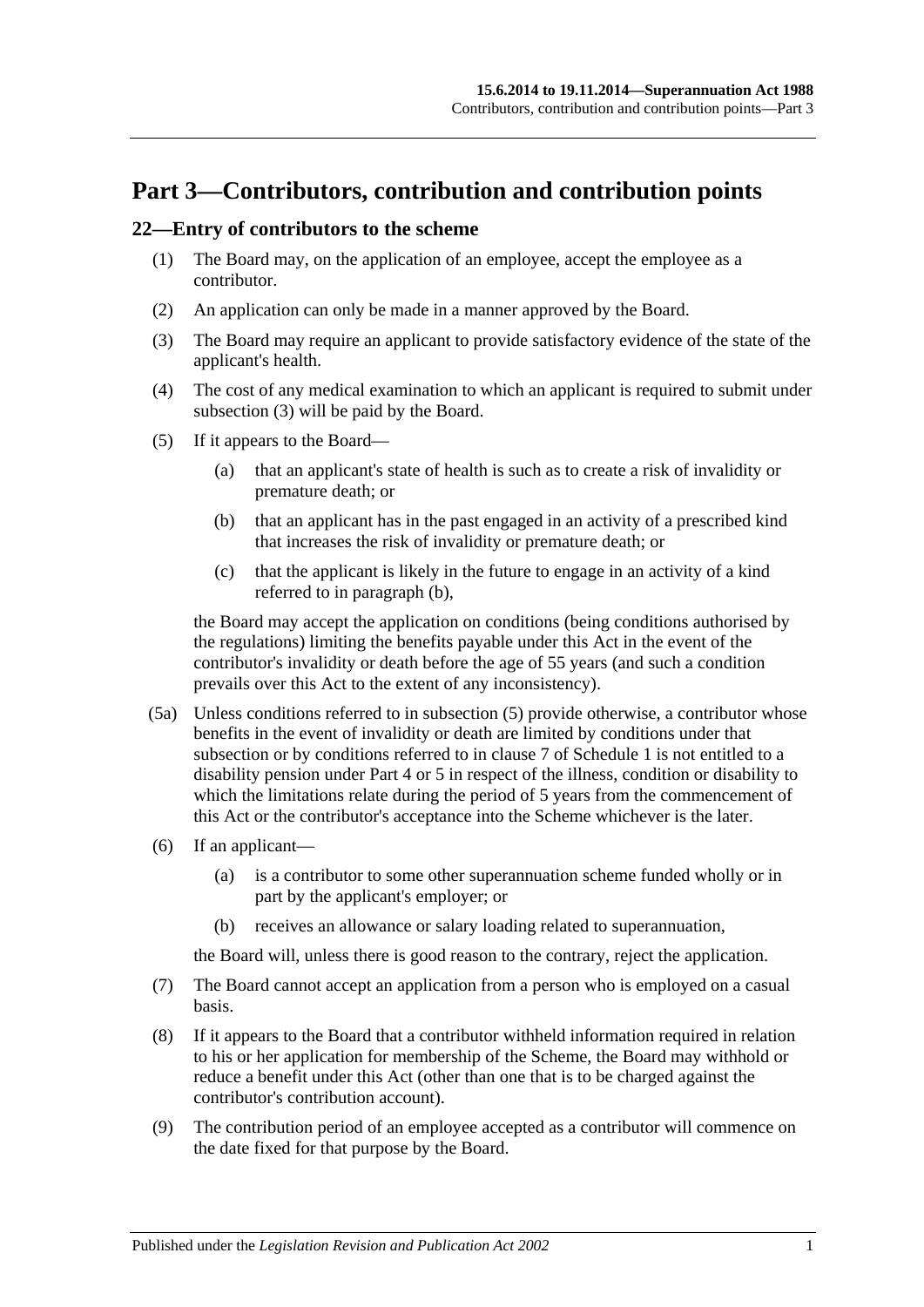- (10) Subject to this section, an application for acceptance as a contributor under [subsection](#page-24-5) (1) must be made on or before 3 May 1994.
- <span id="page-25-0"></span>(11) A person who commenced employment to which this Act applies on or after 3 February 1994 pursuant to a written offer received by the person on or before 3 May 1994 may make an application for acceptance as a contributor under [subsection](#page-24-5) (1) on or before 3 August 1994 or the expiration of 3 months after the employment commenced whichever is the later.
- (12) An application under [subsection](#page-24-5) (1) will be taken to have been made on the day on which the application was received by the Board.
- (13) An employee who is not a person referred to in [subsection](#page-25-0) (11) may apply for acceptance as a contributor under [subsection](#page-24-5) (1) on or after 4 May 1994 and before 1 July 1995 but if accepted the contributor will—
	- (a) be a member of the Triple S scheme on and from 1 July 1995 and will be taken to have elected to contribute to that scheme at the rate of 6 per cent of salary; and
	- (b) will be taken to be under the age of 55 years and to resign from employment for the purposes of this Act on 30 June 1995 and to carry over the employee component of his or her accrued superannuation benefits on 1 July 1995 to his or her member's contribution account under the Triple S scheme and to carry over the employer component of those benefits on 1 July 1995 to his or her employer contribution account under that scheme.
- <span id="page-25-2"></span>(14) An employee may make an application for acceptance as a contributor under [subsection](#page-24-5) (1) on or after 4 May 1994 if he or she—
	- (a) had been a member of the Police superannuation scheme; and
	- (b) had resigned or retired from the employment that entitled him or her to membership of that scheme in order to take up employment to which this Act applies; and
	- (c) had taken up that employment within 3 months after resignation or retirement from the previous employment; and
	- (d) in the case of resignation from the previous employment, had preserved his or her benefits under the Police superannuation scheme.
- (15) Subject to [subsection](#page-25-1) (16), the application referred to in [subsection](#page-25-2) (14) must be made within 3 months after the employee commences employment to which this Act applies.
- <span id="page-25-1"></span>(16) An employee referred to in [subsection](#page-25-2) (14) who commenced employment to which this Act applies during the period commencing on 3 February 1994 and ending on the commencement of the *[Superannuation \(Employee Mobility\) Amendment Act](http://www.legislation.sa.gov.au/index.aspx?action=legref&type=act&legtitle=Superannuation%20(Employee%20Mobility)%20Amendment%20Act%201997) 1997* may make an application for acceptance as a contributor under [subsection](#page-24-5) (1) within 3 months after the commencement of that Act.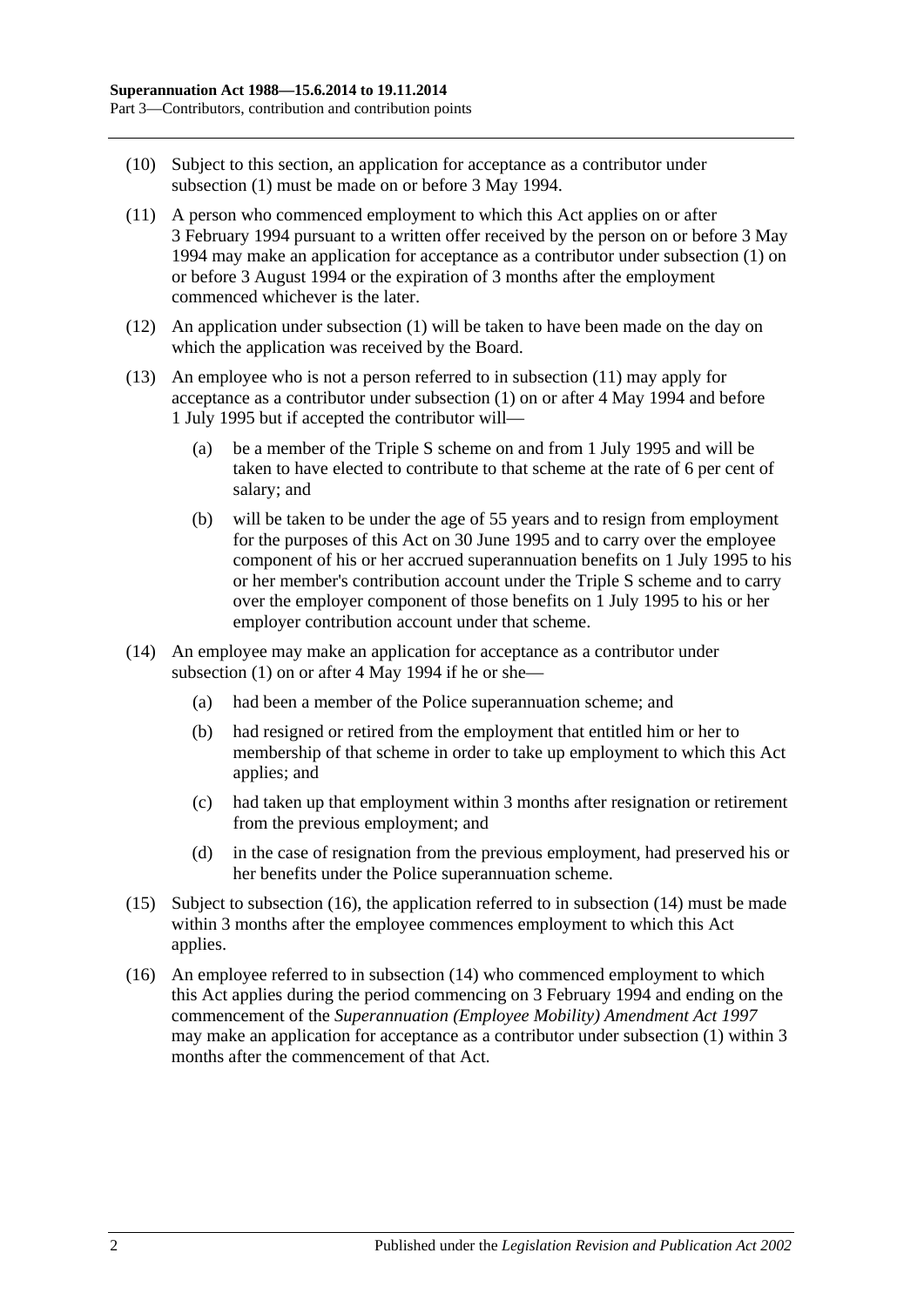- (17) The Board may not refuse an application by an employee referred to in [subsection](#page-25-2) (14) on medical grounds and the only conditions that the Board may place on its acceptance of such an application are those conditions (if any) to which the employee's membership of the Police superannuation scheme had been subject immediately before his or her retirement or resignation from the previous employment.
- (18) An employee referred to in [subsection](#page-25-2) (14) who is accepted as a contributor under [subsection](#page-24-5) (1) is only entitled to his or her benefits under the Police superannuation scheme after his or her employment to which this Act applies has terminated.
- (19) In this section—

*Police superannuation scheme* means the old or new scheme of superannuation established by the *[Police Superannuation Act](http://www.legislation.sa.gov.au/index.aspx?action=legref&type=act&legtitle=Police%20Superannuation%20Act%201990) 1990*.

#### <span id="page-26-0"></span>**23—Contribution rates**

- (1) Subject to this section, a contributor will make contributions to the Treasurer at the standard contribution rate until termination of the contributor's employment.
- <span id="page-26-2"></span>(2) Subject to [subsection](#page-26-1) (2a), a contributor may elect—
	- (a) to contribute at any 1 of the following rates:
		- 3.0%
		- 4.5%
		- 6.0%
		- 7.5%
		- 9.0%;
	- (b) to cease contributing;
	- (c) in the case of a contributor whose standard contribution rate is not 6%—to contribute at the contributor's standard contribution rate.
- <span id="page-26-1"></span>(2a) A contributor who is employed pursuant to a TEC contract must contribute at the contributor's standard contribution rate or at a higher rate referred to in [subsection](#page-26-2) (2) unless he or she was contributing at a lower rate during the financial year in which the term of the contract commenced in which event he or she must contribute at that rate or a higher rate referred to in [subsection](#page-26-2) (2).
- (2b) [Subsection](#page-26-1) (2a) operates in relation to the financial year following the financial year in which section 5A of the *[Superannuation \(Miscellaneous\) Amendment Act](http://www.legislation.sa.gov.au/index.aspx?action=legref&type=act&legtitle=Superannuation%20(Miscellaneous)%20Amendment%20Act%202000) 2000* comes into operation and in relation to subsequent financial years.
- (3) Subject to [subsection](#page-26-3) (3a), an election under [subsection](#page-26-2) (2) can only be made in a manner approved by the Board and will operate as from the commencement of a financial year (and only elections received by the Board 2 months or more before the commencement of a particular financial year will operate in relation to that financial year).
- <span id="page-26-3"></span>(3a) If the Board is satisfied that a contributor needs to reduce his or her contributions because of financial hardship, the Board may permit the contributor to make an election under [subsection](#page-26-2) (2) that will operate before the commencement of the next financial year.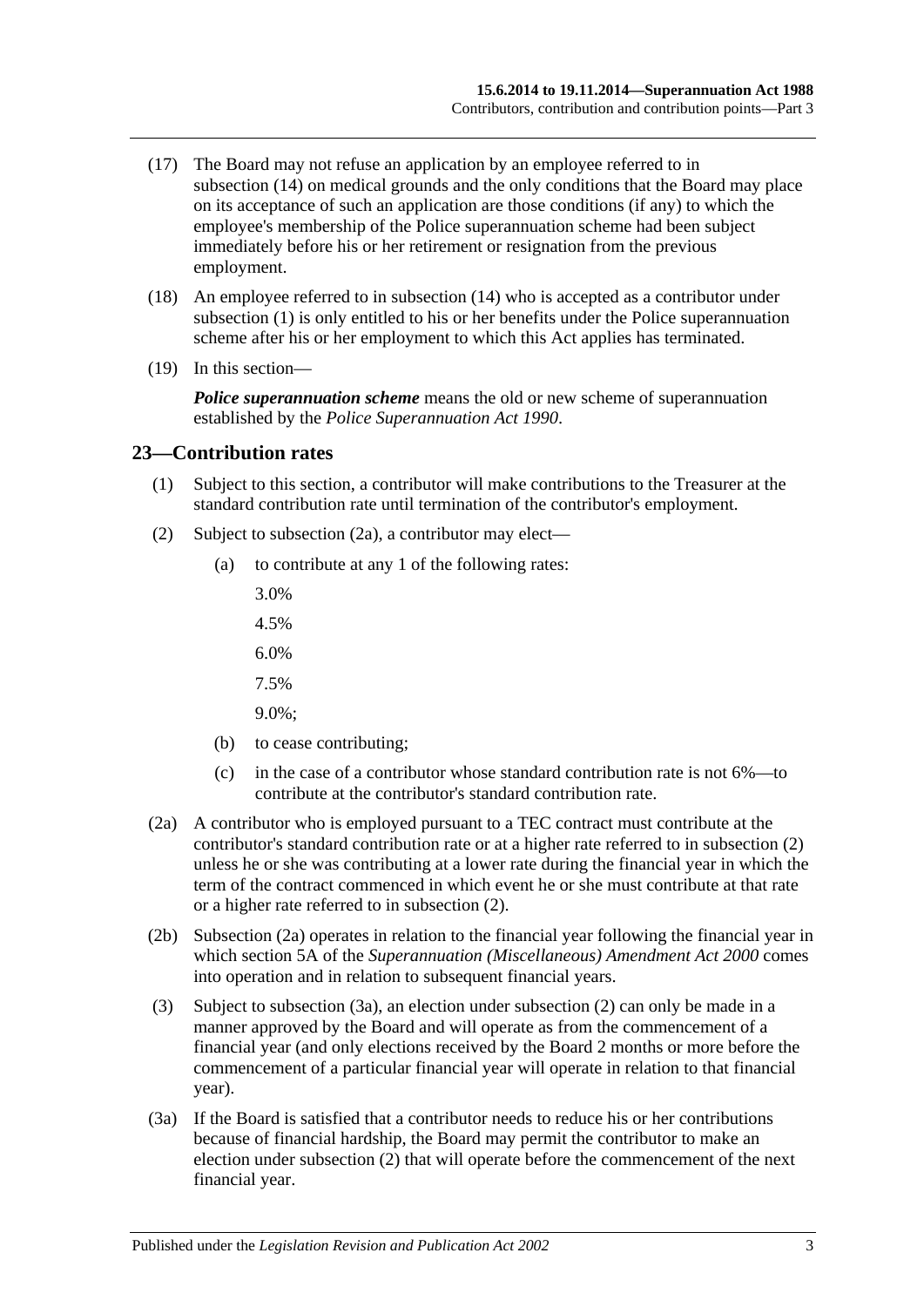- <span id="page-27-0"></span>(4) A contributor's contributions will be fixed in relation to each financial year, as from a day in that financial year determined by the Board—
	- (a) on the basis of the contributor's salary as at the 31st day of March last preceding the commencement of the financial year or, if the contributor's hours of employment have increased or decreased between that date and the commencement of the financial year, on the basis of the contributor's salary following the last such increase or decrease in the hours of employment; but
	- $(b)$
- (i) if the contributor had not then commenced his or her employment, the contributions will be fixed on the basis of the contributor's commencing salary;
- (ii) if the contributor was then on leave without pay or at a reduced rate of pay, the contributions will be fixed on the basis of the salary that the contributor would then have been receiving if not on leave;
- (iii) if the contributor's employment is of a casual nature, the contributions will be fixed on the basis of a notional salary fixed by the Board in relation to the contributor;
- <span id="page-27-1"></span>(iv) if after the date on which contributions for a particular financial year are fixed there is a reduction in the contributor's salary resulting from a reduction in hours of work (other than a temporary reduction of less than 2 weeks' duration), there will be a proportionate reduction in the contributor's contributions (but such a contributor may, with the Board's approval, elect to contribute as if there had been no reduction in salary and in that event benefits payable under this Act will be calculated as if there had been no reduction of salary);
- (v) if the reason for the reduction in hours of work is an illness or injury suffered by the contributor, an election under [subparagraph](#page-27-1) (iv) may, with the Board's approval, operate during subsequent years despite [paragraph](#page-27-0) (a).
- (5) If over a particular period a contributor receives (while remaining in employment) weekly workers compensation payments for total or partial incapacity for work, contributions will be payable as if the weekly payments were salary or a component of salary (as the case requires) but if the aggregate of the weekly payments and the salary (if any) of the contributor is less than the salary that the contributor would have received if not incapacitated, the Board may allow a proportionate reduction in the amount of the contributions for that period.
- <span id="page-27-2"></span>(6) The following provisions apply to leave without pay—
	- (a) any period of leave without pay of 2 weeks or less will be treated as a period of employment in respect of which contributions are payable;
	- (b) if leave without pay is taken for a continuous period exceeding 2 weeks, no contribution is payable in respect of that period unless the contributor elects to contribute and the election is approved by the Board (but such an election in respect of more than 12 months' leave without pay can only be made—
		- (i) if the Board is satisfied with arrangements that have been made for reimbursement of the cost of benefits attributable to that period; and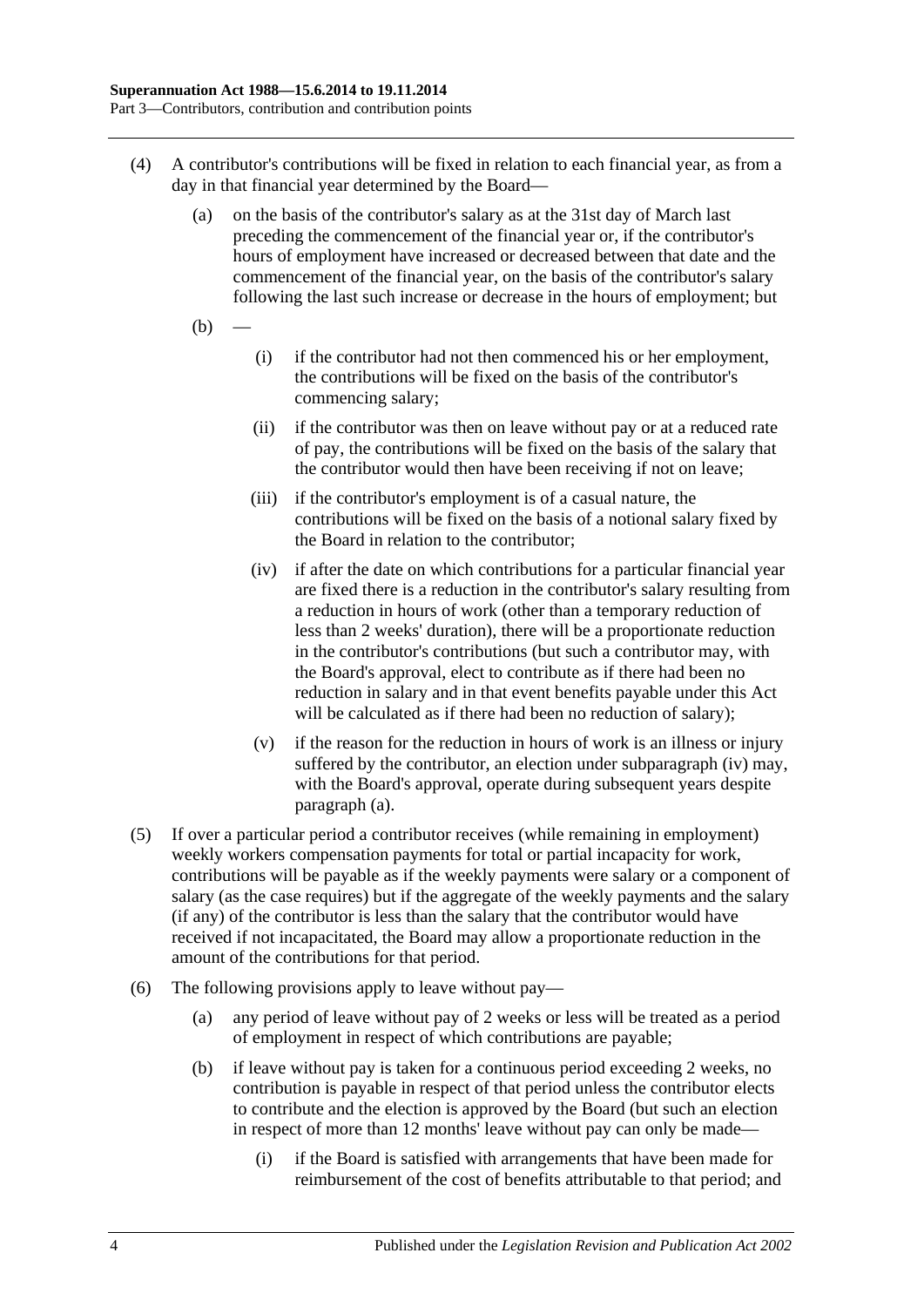- (ii) in circumstances in which the approval is authorised by the regulations).
- (6a) If a contributor has been, or will be, on leave for more than 12 months and the period of leave is, or will be, made up of 2 or more components of leave without pay connected by 1 or more components of paid leave, an election under [subsection](#page-27-2) (6)(b) in relation to a component of that period that will extend it beyond 12 months or that commences after the first 12 months of the period has passed must comply with the requirements of that subsection even though the component itself is less than 12 months in duration.
- (7) An old scheme contributor will cease to contribute if—
	- (a) before termination of the contributor's employment the following conditions are satisfied:
		- (i) in the case of a person who was accepted as a contributor under the repealed Act—the contributor is of or above the age of retirement and has—
			- (A) an aggregate of 360 contribution points; or
			- (B) an aggregate number of contribution points equal to the number of months between the date on which he or she became a contributor and the date on which he or she reached the age of retirement,

whichever is the greater number;

- (ii) in the case of a person who was accepted as a contributor before the commencement of the repealed Act—the contributor is of or above the age of retirement and has an aggregate of 360 contribution points; or
- (b) on retirement he or she would be entitled to the maximum pension prescribed by [section](#page-60-0) 34(5).

## <span id="page-28-0"></span>**24—Contribution points**

- (1) A contributor conforms to the theoretical standard if the contributor—
	- (a) is employed on a full-time basis; and
	- (b) contributes at the standard rate of contribution.
- (2) Contribution points accrue to a contributor who conforms to the theoretical standard at the rate of 1 point for each contribution month.
- (3) Subject to [subsection](#page-29-1) (5), if a contributor does not conform to the theoretical standard, a proportion of 1 contribution point (which may exceed unity) accrues to the contributor in respect of a contribution month equal to the proportion that the amount actually contributed in respect of that month bears to the amount that would have been contributed if the contributor had conformed to the theoretical standard.
- <span id="page-28-1"></span>(4) A contributor's extrapolated contribution points as at an entitlement day are calculated as follows:
	- (a) if the contributor has then reached the age of retirement—the number is, subject to [subsection](#page-29-1) (5), the aggregate of the accrued contribution points;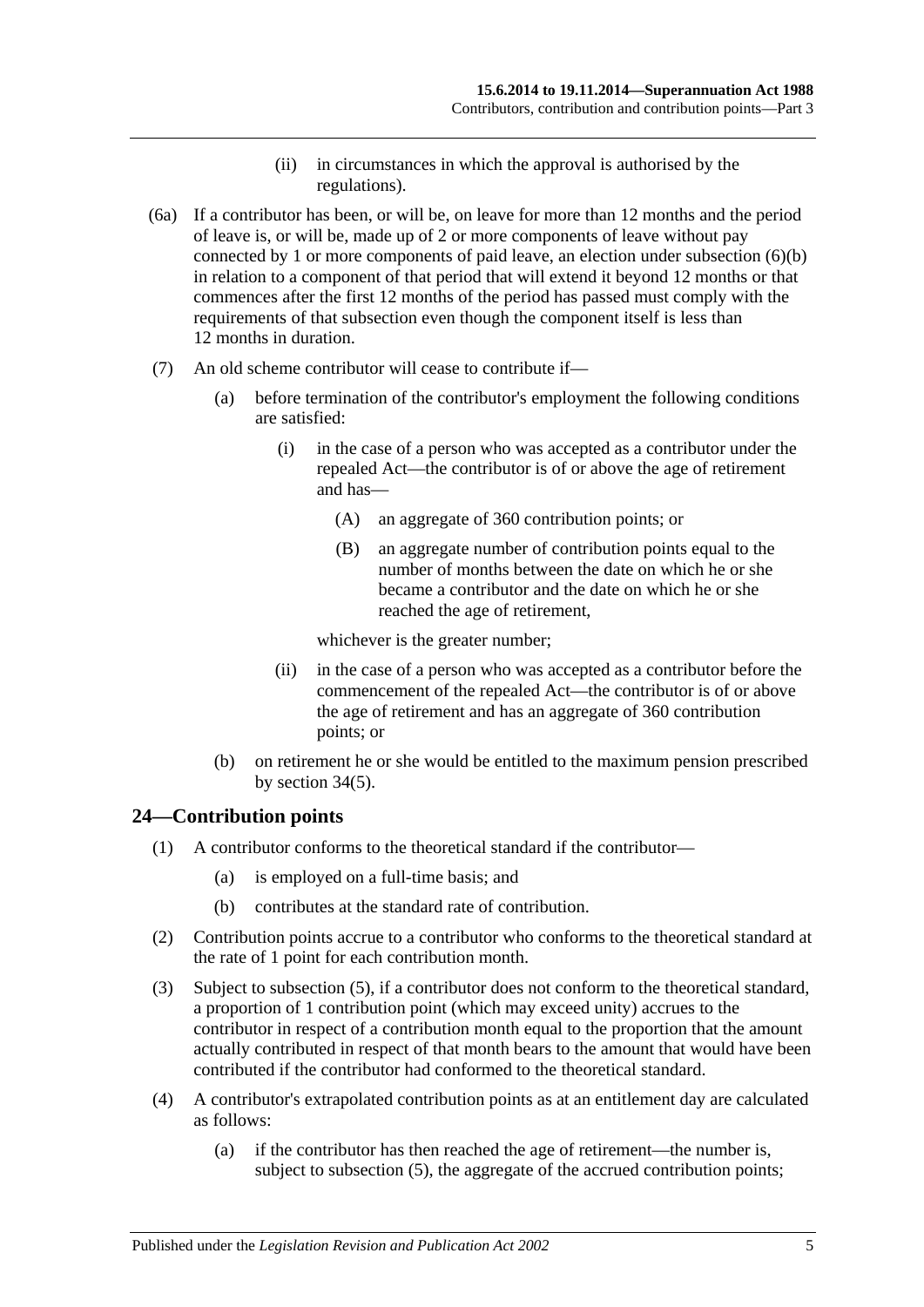- (b) in any other case—
	- (i) if the contributor has been in full-time employment throughout the contribution period—the number is, subject to [subsection](#page-29-1) (5), the aggregate of the accrued contribution points plus a number equal to the number of months' difference between the contributor's age as at the entitlement day and the age of retirement (an incomplete month being counted as a whole month);
	- (ii) if the contributor has not been in full-time employment throughout the contribution period—the number is, subject to [subsection](#page-29-1) (5), the aggregate of the accrued contribution points plus the relevant proportion of the number of months' difference between the contributor's age as at the entitlement day and the age of retirement (an incomplete month being counted as a whole month).
- <span id="page-29-1"></span>(5) When the aggregate of a contributor's accrued contribution points are to be calculated as at an entitlement day, the aggregate cannot exceed—
	- (a) in the case of a contributor who was in full-time employment throughout the contribution period—the number of months of the contribution period;
	- (b) in any other case—the relevant proportion of the number of months of the contribution period.
- (6) The reference in [subsections](#page-28-1) (4) and [\(5\)](#page-29-1) to *the relevant proportion* is a reference to a proportion arrived at by expressing the contributor's employment while an active contributor as a proportion of full-time employment.

## <span id="page-29-2"></span><span id="page-29-0"></span>**25—Attribution of additional contribution points and contribution months**

- (1) The Minister may, in appropriate cases—
	- (a) attribute additional contribution points to a contributor;
	- (b) attribute additional contribution months to a contributor.
- (2) The Minister must provide the Board with details of the attribution of contribution points or months under [subsection](#page-29-2) (1) and the Board must include those details in its report to the Minister under [Division 4](#page-23-3) of [Part 2.](#page-18-0)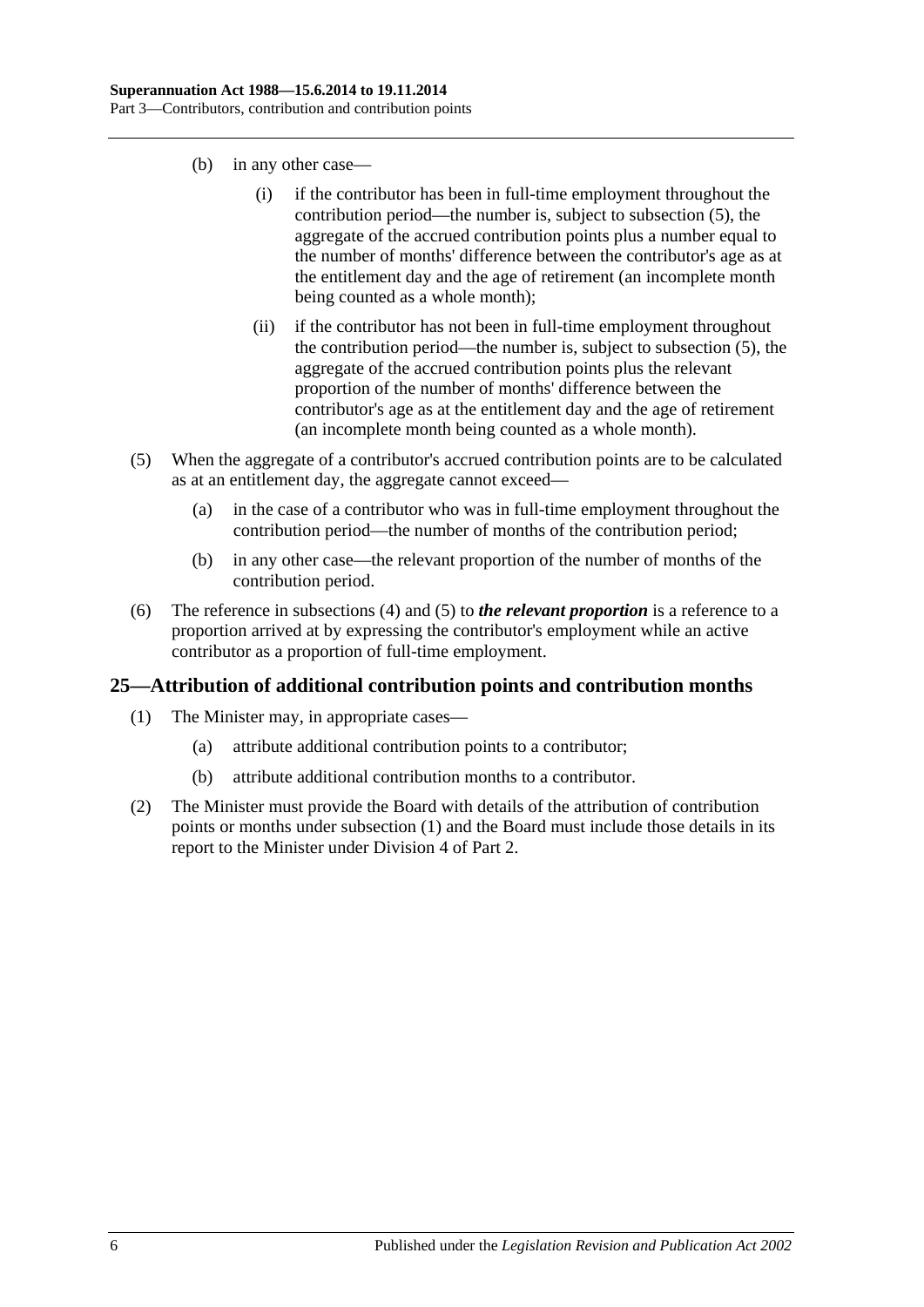## <span id="page-30-0"></span>**Part 4—Superannuation benefits—new scheme contributors**

### <span id="page-30-1"></span>**26—Application of this Part**

This Part applies only to new scheme contributors.

#### <span id="page-30-4"></span><span id="page-30-2"></span>**26A—Transition to retirement**

- <span id="page-30-3"></span>(1) A contributor may apply to the Board for the benefit of this section if—
	- (a) the contributor has reached—
		- (i) the age of 55 years; and
		- (ii) his or her preservation age; and
	- (b) the contributor has entered into an arrangement with his or her employer—
		- (i) to reduce his or her hours of work; or
		- (ii) to alter his or her duties,

or both, with the effect that there is a reduction in the contributor's salary; and

- <span id="page-30-5"></span>(c) the purpose for establishing the arrangement referred to in [paragraph](#page-30-3) (b) relates to the proposed retirement of the contributor in due course (including by allowing the contributor to scale down his or her work in the lead-up to retirement).
- (2) The Board may require that an application under [subsection](#page-30-4) (1)—
	- (a) be made in such manner as the Board thinks fit; and
	- (b) be accompanied by such information or other material specified by the Board to assist the Board to be satisfied as to the matters set out in [paragraphs](#page-30-3) (b) and [\(c\)](#page-30-5) of that subsection.
- <span id="page-30-7"></span><span id="page-30-6"></span>(3) If the Board is satisfied that a valid application has been made under [subsection](#page-30-4) (1), an entitlement will arise as follows:
	- (a) the Board will determine a benefit (a *draw down benefit*) on the basis of the contributor's application and on the basis that the maximum draw down benefit to which the contributor is entitled will be determined as follows:

$$
B = SP \times \frac{(FS - NS)}{FS}
$$

Where—

*B* is the maximum draw down benefit

*SP* is the amount that would be payable under [section](#page-33-0) 27 and [47B](#page-98-1) if the contributor had retired from employment immediately before the date of the determination

*FS* is the contributor's actual salary immediately before the commencement of the arrangement envisaged by [subsection](#page-30-3) (1)(b)

*NS* is the contributor's actual salary on the commencement of the arrangement envisaged by [subsection](#page-30-3) (1)(b);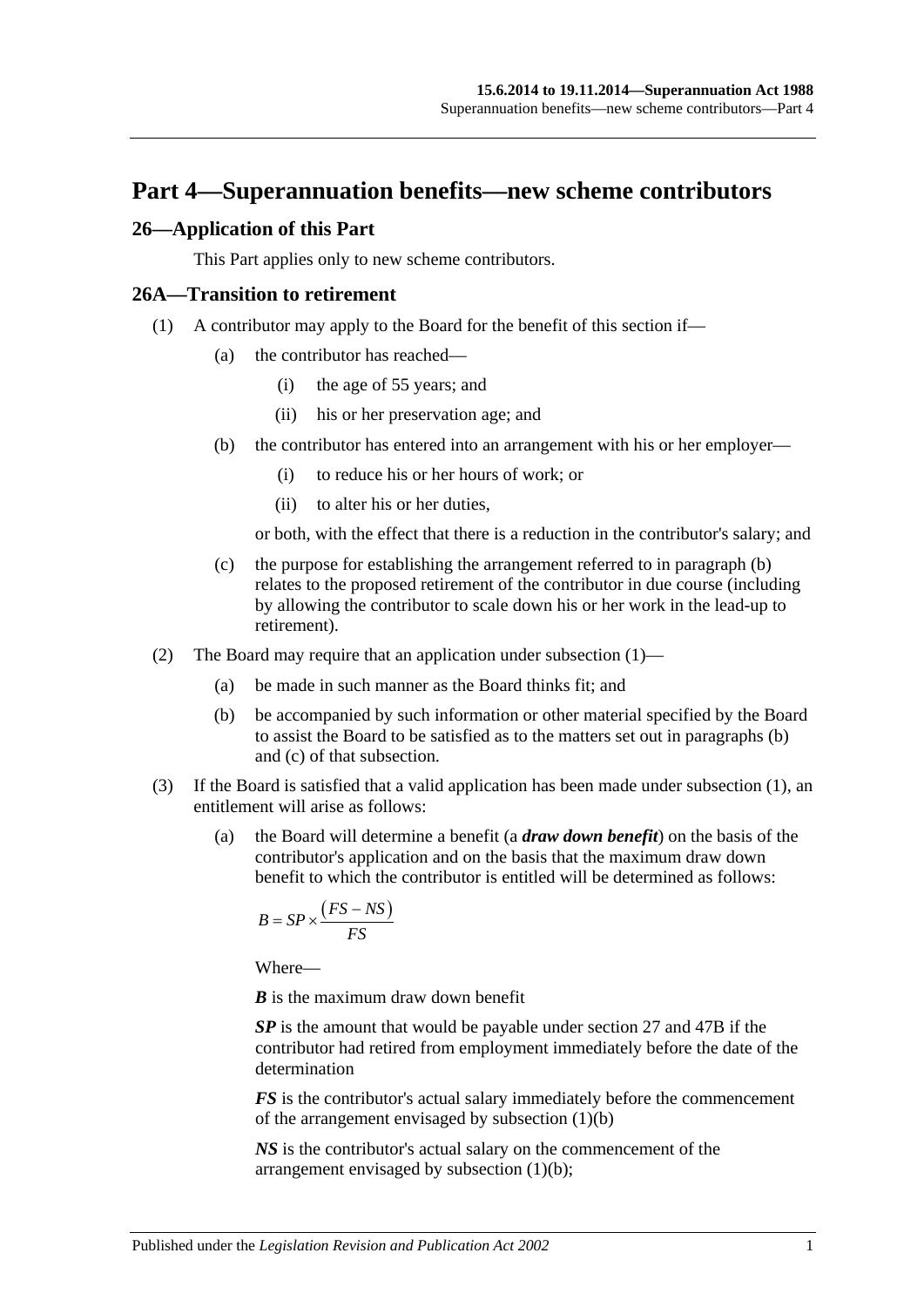- <span id="page-31-2"></span><span id="page-31-0"></span>(b) the Board will then, according to an election made by the contributor as part of his or her application to the Board for the benefit of this section, invest (on behalf of and in the name of the contributor) the draw down benefit—
	- (i) with the Superannuation Funds Management Corporation of South Australia; or
	- (ii) with another entity that will provide a non-commutable income stream for the contributor while the contributor continues to be employed in the workforce,

so that the contributor receives (and only receives) a payment in the form of a pension or an annuity (a *draw down payment*) on account of the benefit.

- (4) The investment of a draw down benefit under [subsection](#page-31-0) (3)(b)(i) will be on terms and conditions determined by the Board.
- (5) An entitlement to a draw down payment is not commutable.
- (6) However—
	- (a) a contributor may, after commencing to receive a draw down payment and before retiring from employment under this Act, take steps to bring the investment to an end and pay the balance of the investment into a rollover account (which may need to be established) in the name of the contributor as if the balance were being carried over from another superannuation scheme into the scheme pursuant to [section](#page-98-1) 47B; and
	- (b) the value of an investment under [subsection](#page-31-0)  $(3)(b)(i)$  may be redeemed in due course under [subsection](#page-32-0) (11).
- <span id="page-31-1"></span>(7) When the Board has determined a draw down benefit—
	- (a) the account maintained by the Board in the name of the contributor under [section](#page-21-2) 20A, and any account maintained for the purposes of [section](#page-98-1) 47B, will be immediately adjusted by a percentage equal to the percentage that the draw down benefit bears to the total benefit that would have been payable had the contributor retired from employment to take into account the payment of the draw down benefit; and
	- (b) the contributions payable by the contributor under [section](#page-26-0) 23 will (despite any provision made by [section](#page-26-0) 23 to the contrary)—
		- (i) be fixed on the basis of the contributor's salary under the arrangement established with his or her employer (for so long as the arrangement continues); and
		- (ii) as so fixed, be payable in respect of this salary from the first full pay period after the Board's determination of the draw down benefit; and
		- (iii) be at the contributor's standard contribution rate under that section; and
	- (c) the contributor's contribution points will accrue, from the date of the determination until the cessation of the relevant arrangement (unless the contributor ceases to make the contributions envisaged by [paragraph](#page-31-1) (b)), at a rate for each contribution month determined as follows: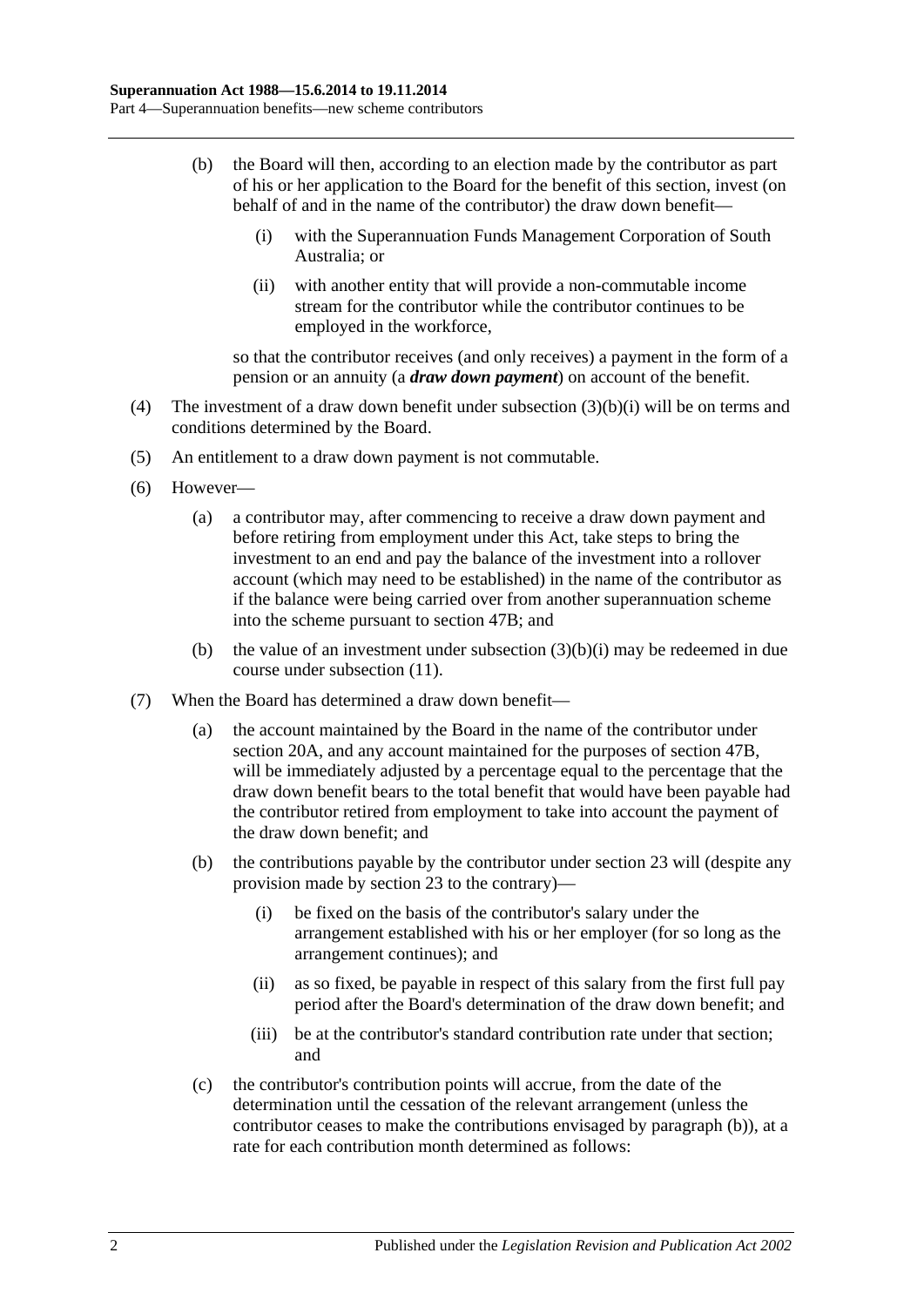$$
CP = 1 \times \frac{AS}{FSA}
$$

Where—

*CP* is a proportion of 1 contribution point

AS is the contributor's actual salary under the relevant arrangement (as adjusted from time to time)

*FSA* is the contributor's actual salary immediately before the commencement of the relevant arrangement, adjusted from time to time to take into account any changes to the salary that would have occurred had the contributor not entered into the relevant arrangement but rather continued to be entitled to that salary.

- (8) If the employment arrangements of a contributor who is receiving a draw down payment under this section alter so that there is an alteration in his or her salary—
	- (a) in the case of a reduction in salary—the contributor may apply to the Board for a further benefit in accordance with the provisions of this section and this section will then apply to the application and with respect to the relevant arrangement
		- (i) as if FS under [subsection](#page-30-6)  $(3)(a)$  is the contributor's actual salary immediately before the relevant reduction in salary; and
		- (ii) as if NS is the contributor's actual salary immediately after the relevant reduction in salary; and
		- (iii) by applying such other modifications as may be necessary for the purpose or as may be prescribed; and
	- (b) in the case of an increase in salary—the draw down payment will continue as if the increase had not occurred and where the contributor makes contributions to the scheme under this Act in respect of the increase in salary the contributions payable by the contributor and the accrual of contribution points must be adjusted to take into account the increase.
- (9) When a contributor retires from employment (and is thus entitled to a benefit under [section](#page-33-0) 27), the contributor's entitlement under [section](#page-33-0) 27 will be adjusted in the manner prescribed by the regulations to take into account the draw down benefit provided under this section (and that section will then have effect accordingly).
- (10) If a contributor's employment is terminated by the contributor's death, any entitlement under [section](#page-45-0) 32 will be adjusted in the manner prescribed by the regulations to take into account the draw down benefit provided under this section (and that section will then have effect accordingly).
- <span id="page-32-0"></span>(11) When a contributor retires or dies (whichever first occurs), an investment being held under [subsection](#page-31-0)  $(3)(b)(i)$  may be redeemed (subject to any rules or requirements applicable to the exercise of a power of redemption).
- (12) A contributor may, in conjunction with an application under [subsection](#page-30-4) (1), apply for any benefit that would be payable under [section](#page-50-0) 32A as if the contributor had resigned from employment and, in such a case—
	- (a) the application will be taken to be an election under that section; and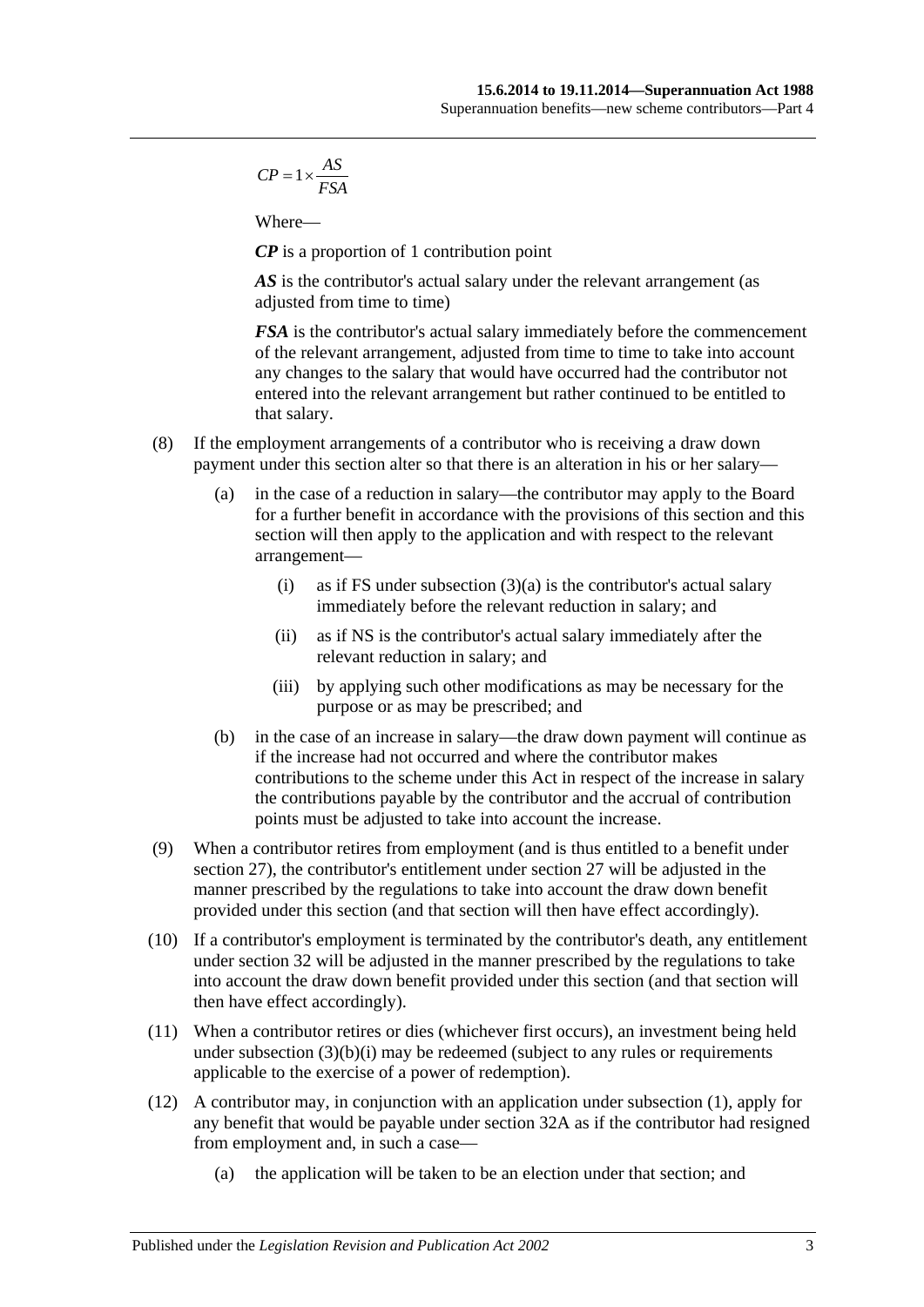- (b) the amount of entitlement payable under that section will be added to the draw down benefit under [subsection](#page-30-6) (3)(a) (and then invested under [subsection](#page-31-2)  $(3)(b)$ ).
- (13) Despite a preceding subsection, if the maximum draw down benefit under [subsection](#page-30-6)  $(3)(a)$  is not sufficient to be invested under [subsection](#page-31-2)  $(3)(b)$  to obtain a draw down payment—
	- (a) unless [paragraph](#page-33-1) (b) applies—the draw down benefit must be an amount equal to the minimum required to obtain a draw down payment (and [subsection](#page-30-6) (3)(a) will apply accordingly);
	- (b) if the minimum amount required to obtain a draw down payment is greater than SP under [subsection](#page-30-6) (3)(a), the Board must reject the application under this section (and no entitlement will arise under [subsection](#page-30-7) (3)).
- <span id="page-33-1"></span>(14) The determination of a benefit under this section must take into account the operation of any provision under [Part 5A.](#page-86-0)
- (15) The Governor may, by regulation, declare that any provision of this section is modified in prescribed circumstances (and the regulation will have effect according to its terms).

## <span id="page-33-0"></span>**27—Retirement**

- (1) A contributor who retires from employment is entitled to a superannuation payment made up of 2 components—
	- (a) an employee component (to be charged against the contributor's contribution account) equivalent to the amount standing to the credit of the contributor's contribution account; and
	- (b) an employer component calculated in accordance with the following provisions of this section.
- (2) The employer component is the lesser of the following:

(a) 
$$
EC = (FS \times A \times 4.5) + Pn\left(\frac{FS \times 0.85 \times M}{300}\right)
$$
  
(b) 
$$
EC = \left[FS \times 4.5 \times \left(1 - \frac{X}{420}\right)\right] + Pn\left(\frac{FS \times 0.85 \times M}{300}\right)
$$

Where—

*EC* is the employer component

*FS* is the contributor's actual or attributed salary immediately before retirement (expressed as an annual amount)

*A* is the lesser of the following:

- (a) unity;
- (b) the numerical value obtained by dividing the number of the contributor's accrued contribution points by 420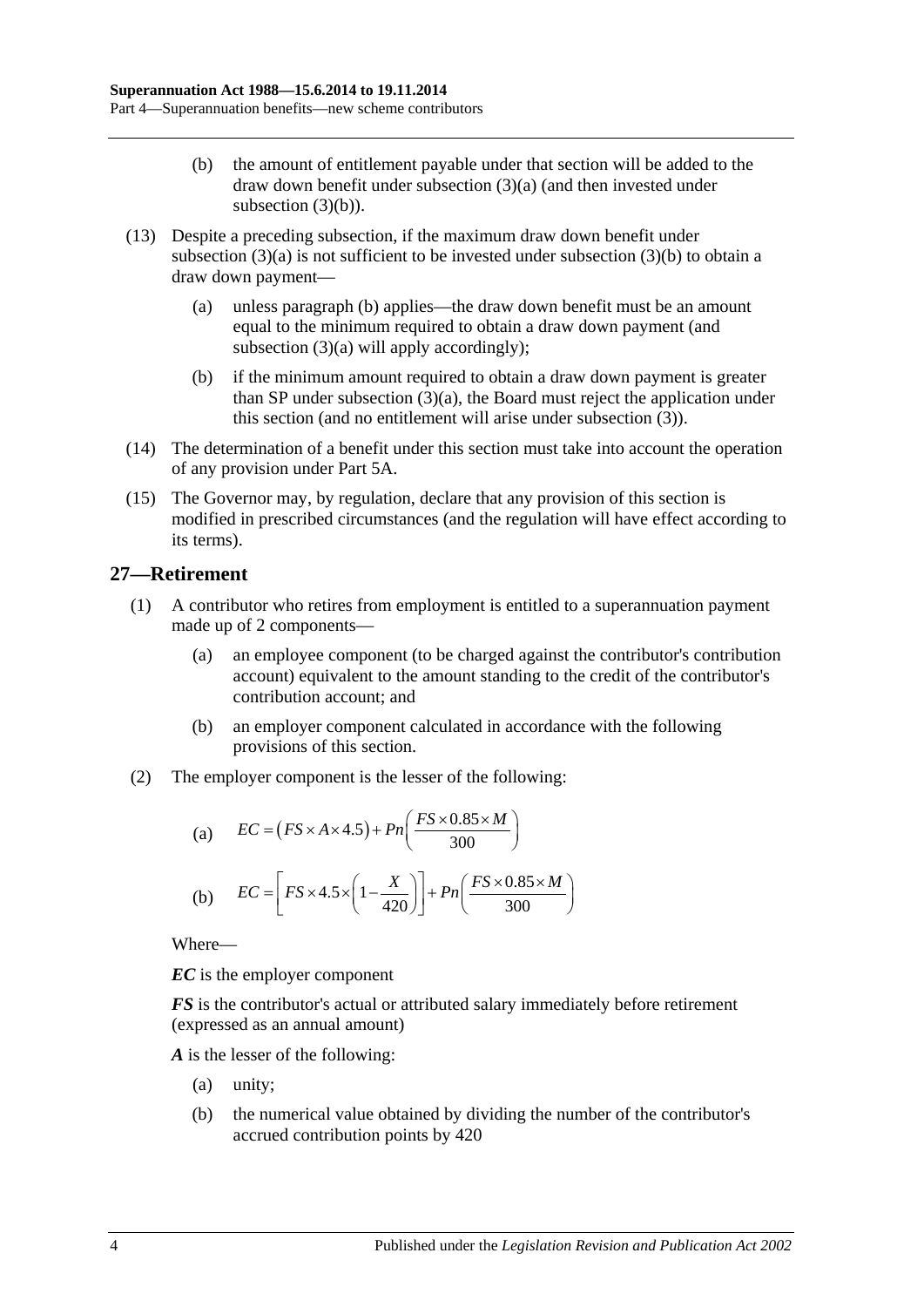#### *Pn* is—

- (a) in the case of a contributor who was in full-time employment during that part of the contribution period occurring after 30 June 1992—1;
- (b) in any other case—the numerical value arrived at by expressing the contributor's employment while an active contributor during that part of the contribution period as a proportion of full-time employment during that part of the contribution period

*M* is the number of months of the contributor's contribution period occurring after 30 June 1992

 $X$  is—

- (a) in relation to a contributor who is at retirement under the age of 60 years—the number of months by which the contributor's age falls short of 60 years;
- (b) in any other case—zero.
- (3) For the purposes of this section, a contributor retires from employment if—
	- (a) the contributor has attained the age of 55 years; and
	- (b) the contributor's employment terminates or is terminated for any reason (except the contributor's death).
- (4) This section does not apply to an outplaced employee who had reached the age of 55 years when he or she retired from employment unless he or she has made an election in accordance with [section](#page-39-0) 28B to take the retirement benefit provided by this section.

#### <span id="page-34-1"></span><span id="page-34-0"></span>**28—Resignation and preservation of benefits**

- <span id="page-34-3"></span>(1) A contributor who resigns from employment before reaching the age of 55 years may elect—
	- (a) to take immediately an amount (to be charged against the contributor's contribution account) equivalent to the amount standing to the credit of the contributor's contribution account; or
	- (b) to preserve his or her accrued superannuation benefits; or
	- (c) to carry over his or her accrued superannuation benefits to some other superannuation fund or scheme approved by the Board.
- <span id="page-34-2"></span>(1a) A contributor who fails to inform the Board in writing of his or her election under [subsection](#page-34-1) (1) within 3 months after resignation will be taken to have elected to preserve his or her accrued superannuation benefits.
- (1b) If the Board is of the opinion that the limitation period referred to in [subsection](#page-34-2) (1a) would unfairly prejudice a contributor, the Board may extend the period as it applies to the contributor.
- <span id="page-34-4"></span>(1c) If a contributor resigns and elects to take the amount referred to in [subsection](#page-34-3)  $(1)(a)$ the contributor is also entitled to a superannuation payment in accordance with the following provisions:
	- (a) the contributor may at any time require the Board to make the payment to some other superannuation fund or scheme approved by the Board;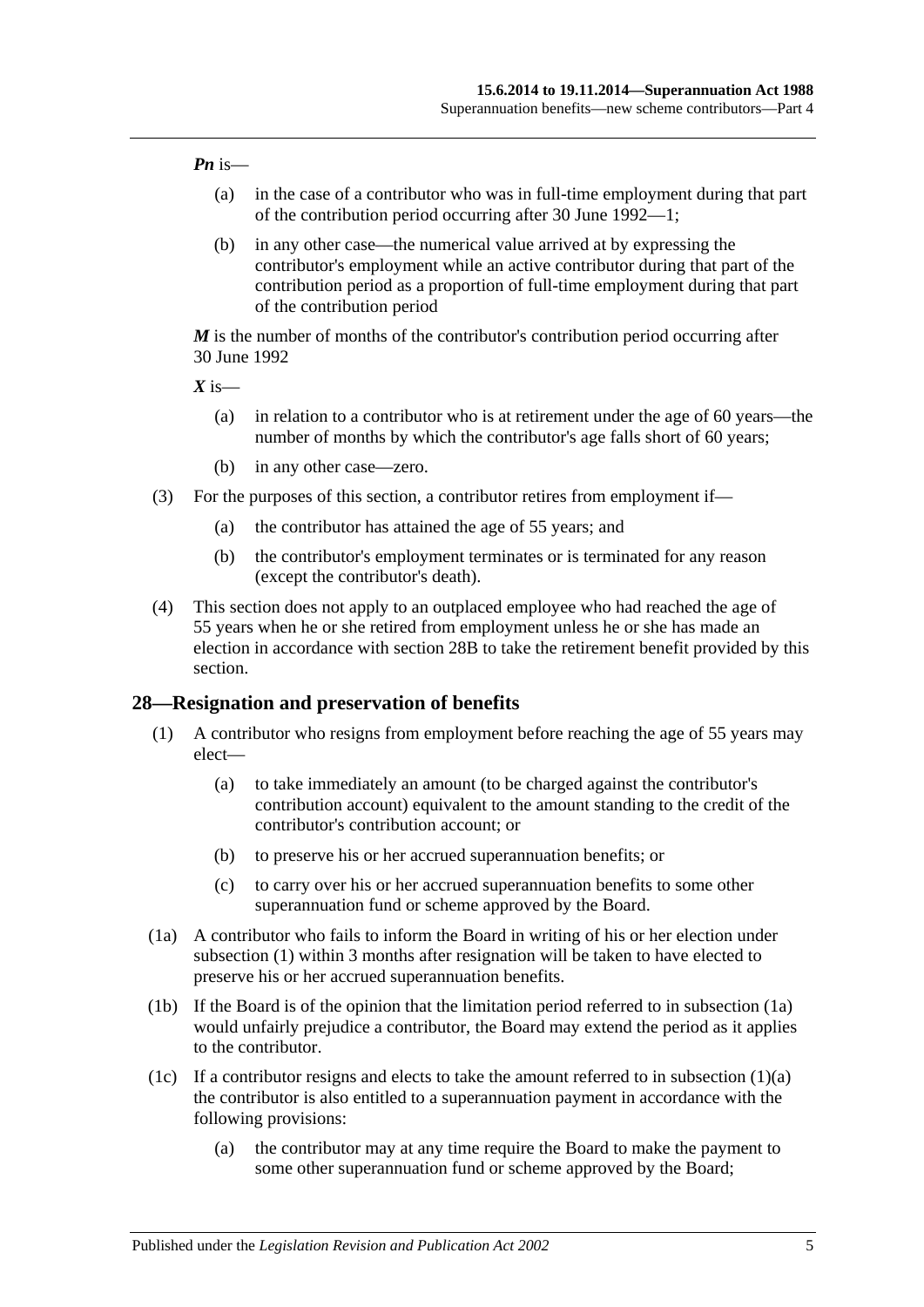- (ab) the Board must—
	- (i) not less than 6 months before the contributor's 60th birthday—notify the contributor in writing of the contributor's entitlement to require the Board to make the payment under [paragraph](#page-35-0) (b); and
	- (ii) not less than 6 months before the contributor's 55th birthday—notify the contributor in writing of the contributor's entitlement to require the Board to make the payment under [paragraph](#page-35-1) (c);
- <span id="page-35-0"></span>(b) the contributor may at any time after reaching the age of retirement require the Board to make the payment and, if no such requirement has been made on or before the date on which the contributor reaches 65 years of age, the Board will make the payment;
- <span id="page-35-1"></span>(c) if the contributor has reached the age of 55 years and is not employed by an employer within the meaning of the Commonwealth Act, the contributor may require the Board to make the payment to the contributor;
- (d) if the contributor has become incapacitated and satisfies the Board that his or her incapacity for all kinds of work is 60 per cent or more of total incapacity and is likely to be permanent, the Board will make the payment to the contributor;
- (e) if the contributor dies, the payment will be made to the spouse of the deceased contributor or, if he or she left no surviving spouse, to the contributor's estate,

(and a payment under any of the above paragraphs excludes further rights so that a claim cannot be subsequently made under some other paragraph).

- <span id="page-35-2"></span>(1d) The amount of the superannuation payment referred to in [subsection](#page-34-4) (1c) is the amount of the minimum contribution required to avoid payment of the superannuation guarantee charge in respect of the contributor under the Commonwealth Act together with interest from the date of resignation.
- (1e) The amount of interest will be calculated and credited to the contributor at the end of each financial year and will be calculated on the amount referred to in [subsection](#page-35-2) (1d) at the end of the first financial year and on the aggregate of that amount and the interest previously credited at the end of each subsequent financial year.
- (1f) The rate of interest will be determined by the Board in respect of each financial year in accordance with [section](#page-21-2) 20A.
- <span id="page-35-3"></span>(2) If the contributor elects to preserve his or her accrued superannuation benefits, the following provisions apply—
	- (aa) the Board must, not less than 6 months before the contributor's 55th birthday, notify the contributor in writing of the contributor's entitlement to require the Board to make a superannuation payment under [paragraph](#page-35-3) (a);
	- (a) the contributor may at any time after reaching 55 years of age require the Board to make a superannuation payment and, if no such requirement has been made on or before the date on which the contributor reaches 65 years of age, the Board will make such a payment;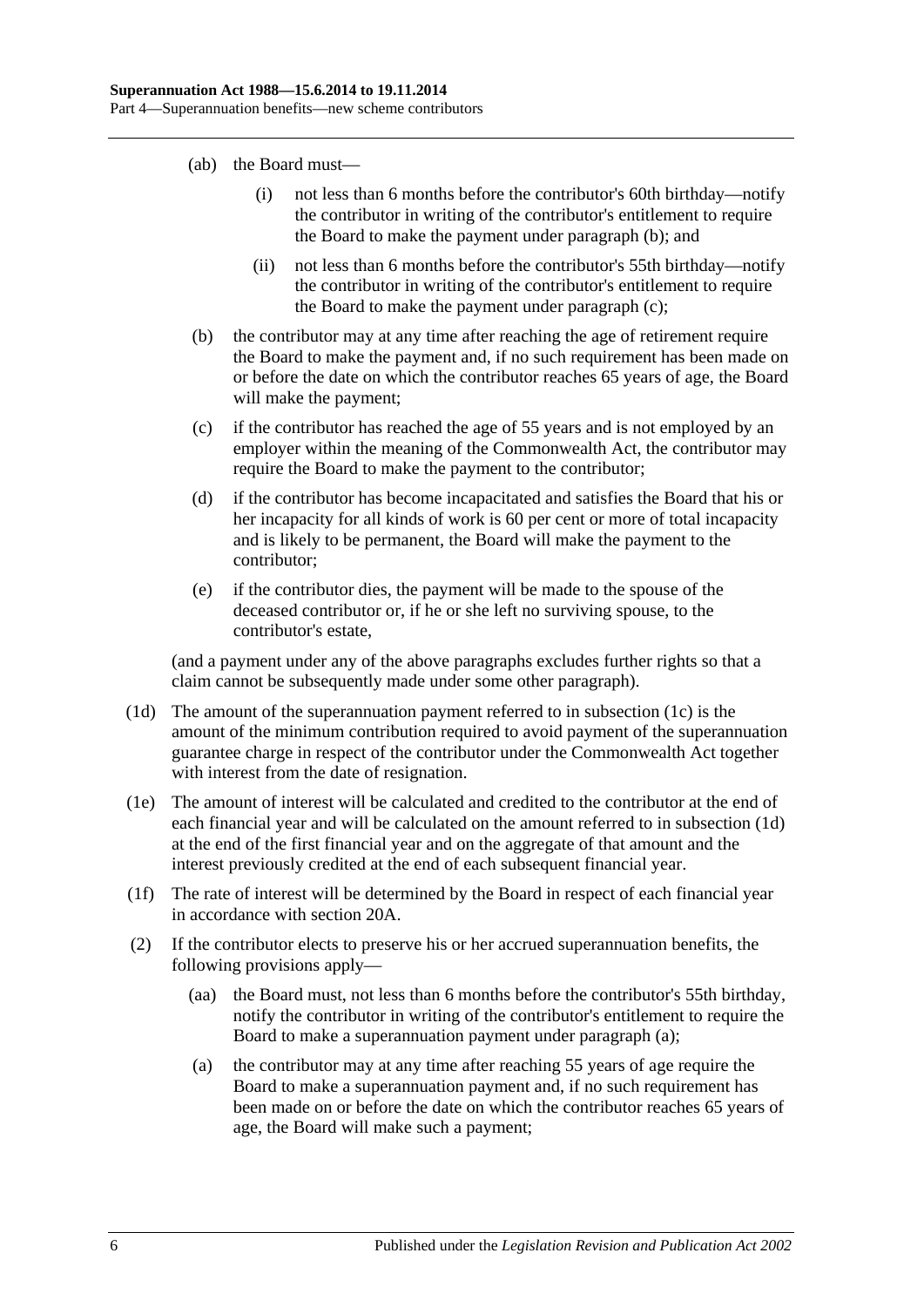- (b) if the contributor has become incapacitated and satisfies the Board that his or her incapacity for all kinds of work is 60 per cent or more of total incapacity and is likely to be permanent, the Board will make the payment to the contributor;
- (c) if the contributor dies, a payment will be made to the spouse of the deceased contributor or, if he or she left no surviving spouse, to the contributor's estate,

(and a payment under any of the above paragraphs excludes further rights so that a claim cannot be subsequently made under some other paragraph).

- (3) A payment under [subsection](#page-35-0) (2) will be made up of 2 components—
	- (a) an employee component (to be charged against the contributor's contribution account) equivalent to the amount standing to the credit of the contributor's contribution account; and
	- (b) an employer component calculated in accordance with [subsection](#page-36-0) (4).
- <span id="page-36-0"></span>(4) The employer component will be the lesser of the following:

(a) 
$$
EC = (AFS \times A \times 4.5) + Pn\left(\frac{AFS \times 0.85 \times M}{300}\right)
$$
  
(b) 
$$
EC = \left[ AFS \times 4.5 \times \left(1 - \frac{X}{420}\right)\right] + Pn\left(\frac{AFS \times 0.85 \times M}{300}\right)
$$

Where—

*EC* is the employer component

*AFS* is the contributor's actual or attributed salary as at the date of resignation (expressed as an annual amount)adjusted to reflect changes in the Consumer Price Index since the date of resignation

*A* is the lesser of the following—

- (a) unity;
- (b) the numerical value obtained by dividing the number of the contributor's accrued contribution points by 420

*Pn* is—

- (a) in the case of a contributor who was in full-time employment during that part of the contribution period occurring after 30 June 1992—1;
- (b) in any other case—the numerical value arrived at by expressing the contributor's employment while an active contributor during that part of the contribution period as a proportion of full-time employment during that part of the contribution period

*M* is the number of months of the contributor's contribution period occurring after 30 June 1992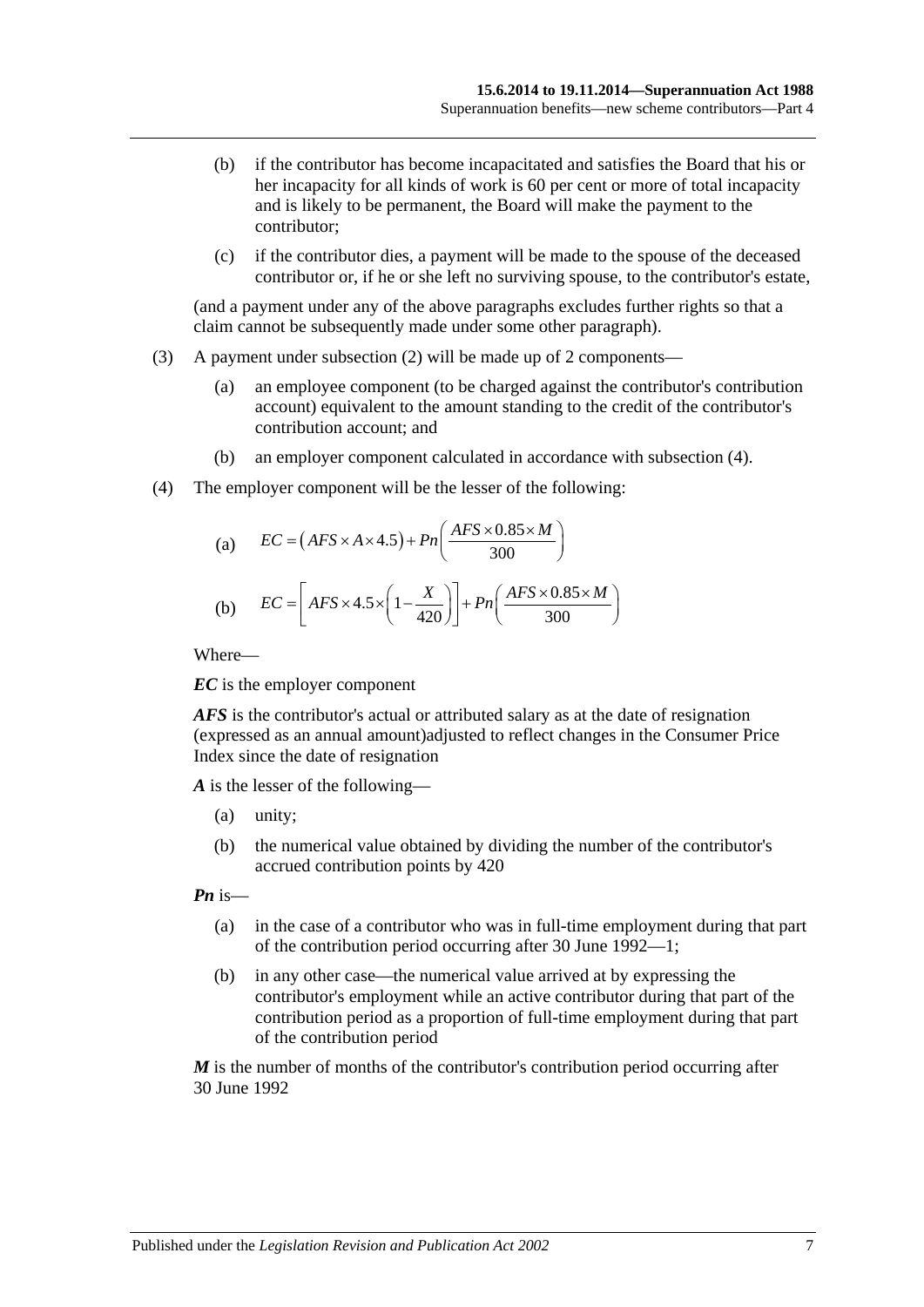#### $X$  is—

- (a) if the contributor is under the age of 60 years when the payment is made or where the contributor dies under the age of 60 years—the lesser of 60 and the number of months by which the contributor's age falls short of 60 years;
- (b) in any other case—zero.
- (5) If the contributor elects to carry over his or her accrued superannuation benefits to an approved superannuation fund or scheme, the following provisions apply—
	- (a) the contributor must satisfy the Board by such evidence as it may require that he or she has been admitted to membership of the fund or scheme; and
	- (b) on being so satisfied the Board will make a payment on behalf of the contributor to the fund or scheme made up of 2 components—
		- (i) an employee component (to be charged against the contributor's contribution account) equivalent to the amount standing to the credit of the contributor's contribution account; and
		- (ii) an employer component which will be the aggregate of the following amounts:
			- (A) an amount equal to the lesser of twice the amount of the employee component or twice the amount that would have constituted the employee component if the contributor had contributed to the Scheme at the standard contribution rate throughout the contributor's contribution period; and
			- (B) an amount calculated as follows:

$$
A = P_n\left(\frac{FS \times 0.85 \times M}{300}\right)
$$

Where—

*A* is the amount

*Pn* is—

- (a) in the case of a contributor who was in full-time employment during that part of the contribution period occurring after 30 June 1992—1;
- (b) in any other case—the numerical value arrived at by expressing the contributor's employment while an active contributor during that part of the contribution period as a proportion of full-time employment during that part of the contribution period

*FS* is the contributor's actual or attributed salary immediately before resignation (expressed as an annual amount)

*M* is the number of months of the contributor's contribution period occurring after 30 June 1992.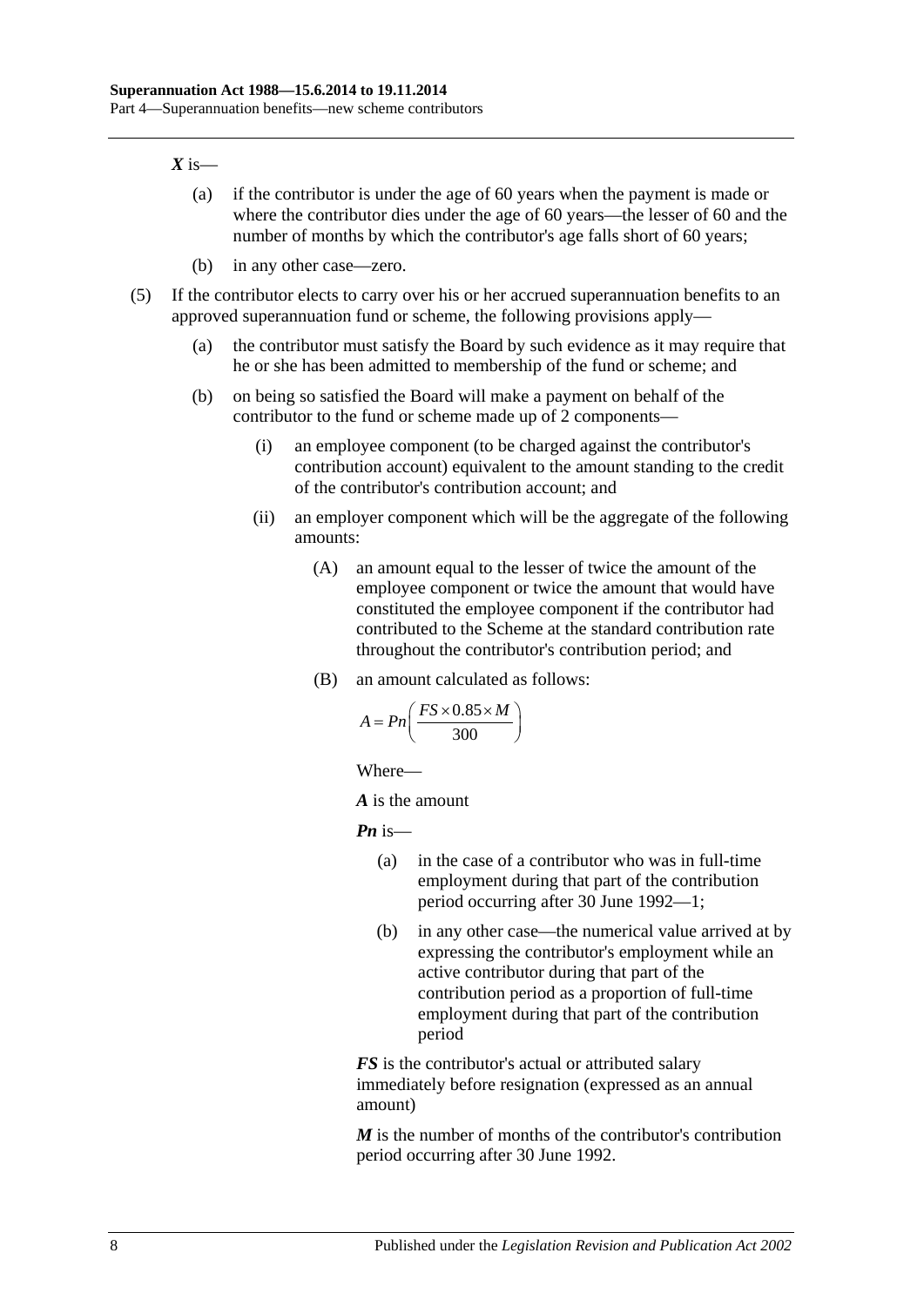- (7) For the purposes of this section, a contributor will be taken to resign if the contributor's employment terminates or is terminated for any reason except invalidity (in circumstances entitling the contributor to benefits under this Act), retrenchment or death.
- (8) This section does not apply to, or in relation to, an outplaced employee who resigned from employment before reaching the age of 55 years unless he or she has made an election in accordance with [section](#page-39-0) 28C to preserve his or her accrued superannuation benefits under this section or is taken under [section](#page-39-0) 28C to have made such an election.

#### <span id="page-38-5"></span><span id="page-38-1"></span>**28A—Resignation pursuant to a voluntary separation package**

- (1) This section applies to a contributor if the contributor makes an election under [subsection](#page-38-0) (1a) on the basis that the contributor is a contributor who resigns from his or her employment before reaching the age of 55 years pursuant to a voluntary separation package—
	- (a) that includes a term that this section is to apply to the contributor; and
	- (b) that has been approved by the Treasurer.
- <span id="page-38-0"></span>(1a) An election under [subsection](#page-38-1) (1) must be made within 3 months after resignation.
- (2) [Section](#page-34-0) 28 does not apply to a contributor to whom this section applies (but if an election is not made under subsection (1a) then section 28 will be taken to apply to the contributor).
- <span id="page-38-2"></span>(3) A contributor to whom this section applies is entitled to a lump sum made up of—
	- (a) an employee component (to be charged against the contributor's contribution account) equivalent to the amount standing to the credit of that account; and
	- (b) an employer component that is equal to the lesser of twice the amount of the employee component or twice the amount that would have constituted the employee component if the contributor had contributed to the Scheme at the standard contribution rate throughout the contributor's contribution period.
- <span id="page-38-3"></span>(3a) A part of the lump sum referred to in [subsection](#page-38-2) (3) being an amount equivalent to the minimum contribution required to avoid payment of the superannuation guarantee charge in respect of the contributor under the Commonwealth Act is preserved.
- (3b) The contributor is entitled to the balance of the lump sum at the time of resignation.
- <span id="page-38-4"></span>(3c) The amount preserved under [subsection](#page-38-3) (3a) together with interest is payable in accordance with the following provisions:
	- (aa) the Board must, not less than 6 months before the contributor's 55th birthday, notify the contributor in writing of the contributor's entitlement to require the Board to pay the amount under [paragraph](#page-38-4) (a);
	- (a) the contributor may at any time after reaching 55 years of age require the Board to pay the amount and, if no such requirement has been made on or before the date on which the contributor reaches 65 years of age, the Board will pay the amount to the contributor;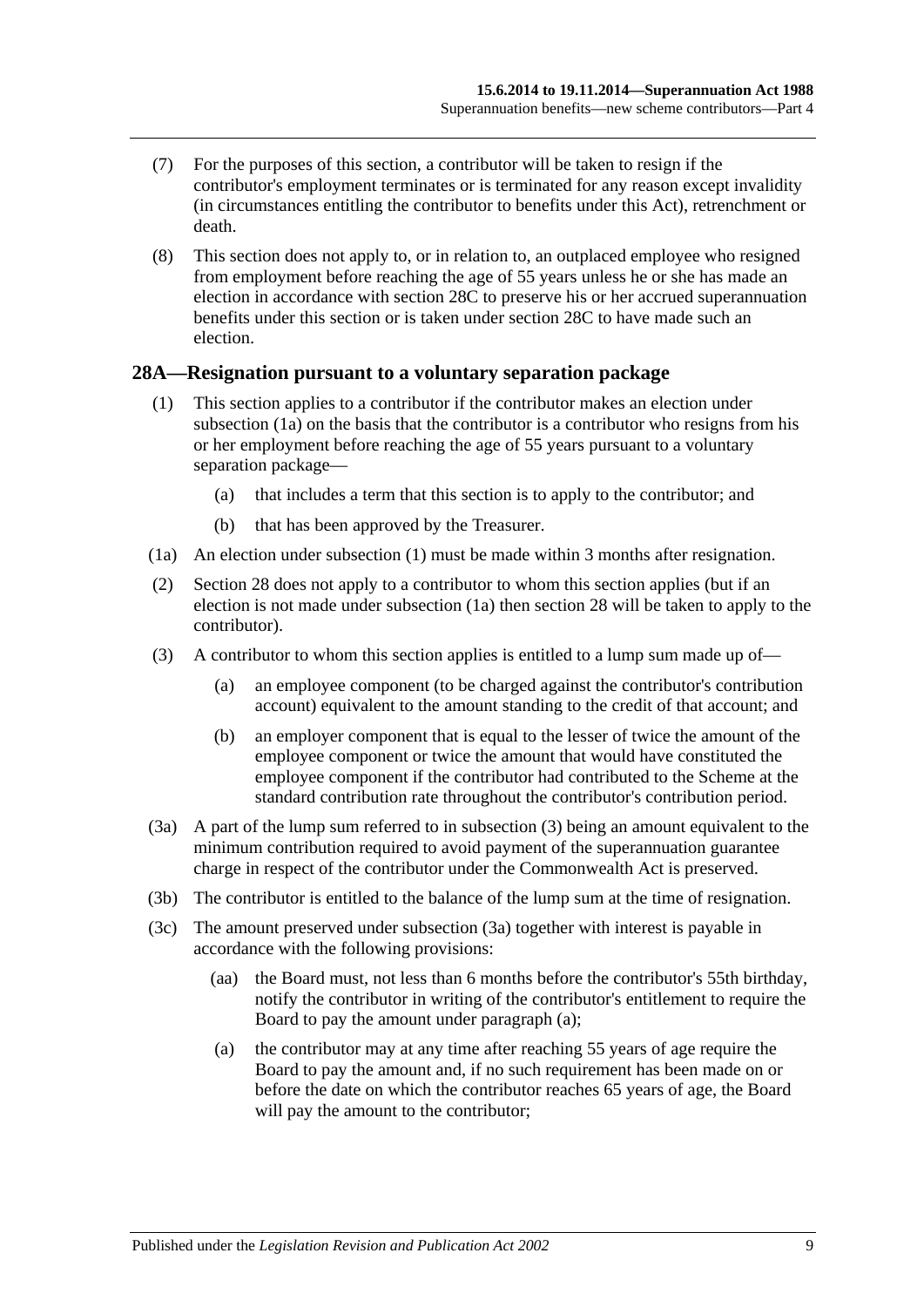- (b) if the contributor has become incapacitated and satisfies the Board that his or her incapacity for all kinds of work is 60 per cent or more of total incapacity and is likely to be permanent, the Board will pay the amount to the contributor;
- (c) if the contributor dies, the amount will be paid to the spouse of the deceased contributor or, if he or she left no surviving spouse, to the contributor's estate,

(and a payment under any of the above paragraphs excludes further rights so that a claim cannot be subsequently made under some other paragraph).

- (3d) The amount of interest will be calculated and credited to the contributor at the end of each financial year and will be calculated on the amount referred to in [subsection](#page-38-3) (3a) at the end of the first financial year and on the aggregate of that amount and the interest previously credited at the end of each subsequent financial year.
- (3e) The rate of interest will be determined by the Board in respect of each financial year in accordance with [section](#page-21-0) 20A.
- (4) In this section—

*voluntary separation package* means an agreement between a contributor and his or her employer pursuant to which the contributor resigns from employment.

## <span id="page-39-1"></span>**28B—Outplaced employees—55 and over**

- (1) A contributor who had reached the age of 55 years when he or she retired from employment to take up employment in the private sector pursuant to an offer of employment in a contracting out agreement may elect—
	- (a) to take the retirement benefit provided by [section](#page-33-0) 27; or
	- (b) to preserve his or her accrued superannuation benefits under [section](#page-34-0) 28 as though he or she had resigned from employment before reaching the age of 55 years.
- <span id="page-39-3"></span><span id="page-39-2"></span>(2) A contributor who fails to inform the Board in writing of his or her election under [subsection](#page-39-1) (1) within 1 month after retiring will be taken to have made an election under [subsection](#page-39-2) (1)(b).
- (3) If the Board is of the opinion that the limitation period referred to in [subsection](#page-39-3) (2) would unfairly prejudice a contributor, the Board may extend the period as it applies to the contributor.
- (4) If a contributor has made, or is taken to have made, an election under [subsection](#page-39-2) (1)(b), [section](#page-34-0) 28 applies to, and in relation to, the contributor except that he or she is not entitled to require the Board to make a superannuation payment under section [28\(2\)\(a\),](#page-35-1) and the Board must not make such a payment under that provision, until the contributor has ceased employment with the private sector employer.

## <span id="page-39-4"></span><span id="page-39-0"></span>**28C—Outplaced employees under 55**

- <span id="page-39-6"></span><span id="page-39-5"></span>(1) A contributor who had not reached the age of 55 years when he or she resigned from employment to take up employment in the private sector pursuant to an offer of employment in a contracting out agreement may elect—
	- (a) to preserve his or her accrued superannuation benefits under [section](#page-34-0) 28; or
	- (b) to take the benefits provided by [section](#page-38-5) 28A.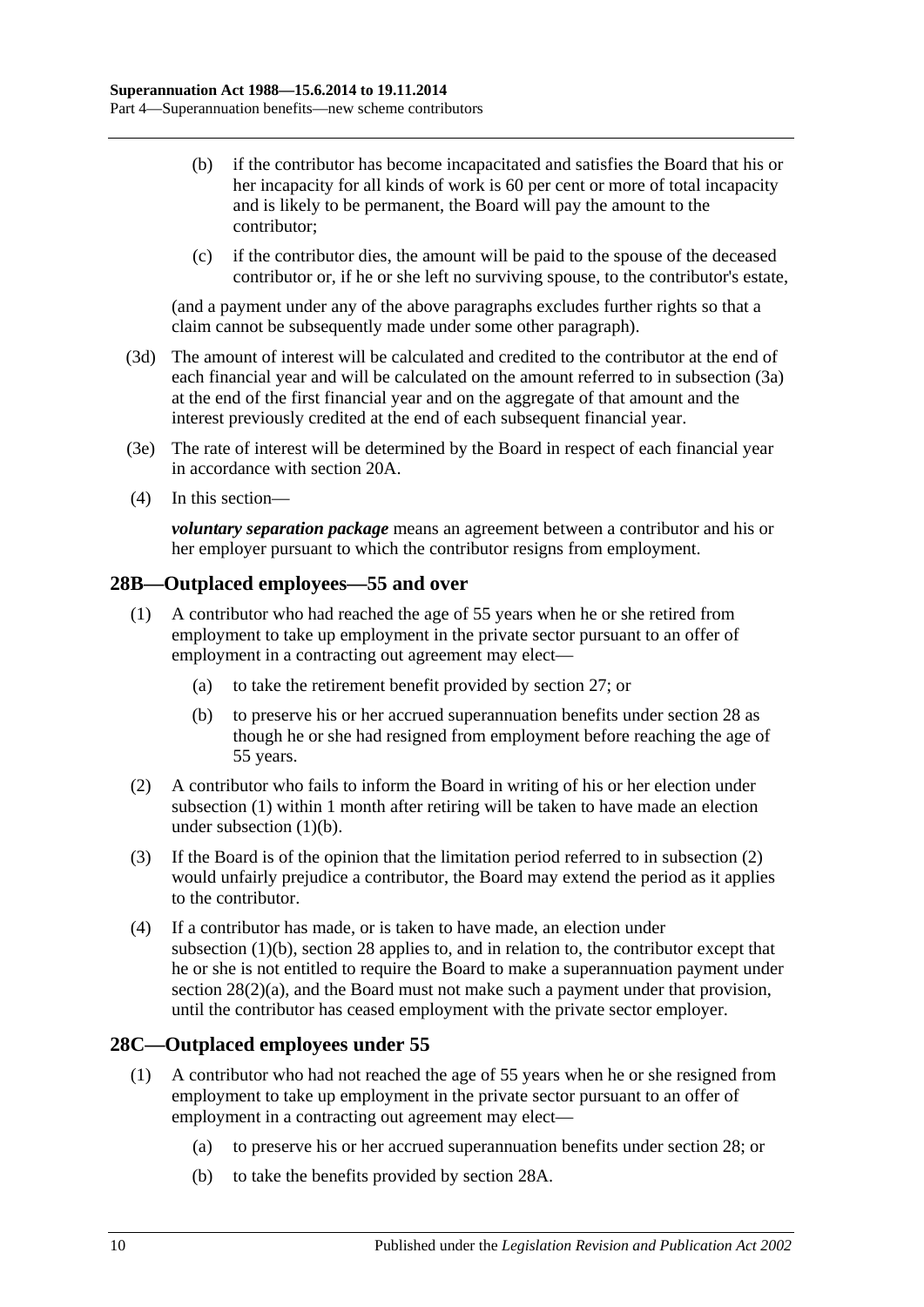- <span id="page-40-0"></span>(2) A contributor who fails to inform the Board in writing of his or her election under [subsection](#page-39-4) (1) within 1 month after resigning will be taken to have made an election under [subsection](#page-39-5)  $(1)(a)$ .
- (3) If the Board is of the opinion that the limitation period referred to in [subsection](#page-40-0) (2) would unfairly prejudice a contributor, the Board may extend the period as it applies to the contributor.
- (4) If a contributor has made, or is taken to have made, an election under [subsection](#page-39-5) (1)(a), [section](#page-34-0) 28 applies to, and in relation to, the contributor except that he or she is not entitled to require the Board to make a superannuation payment under section [28\(2\)\(a\),](#page-35-1) and the Board must not make such a payment under that provision, until the contributor has reached the age of 55 years and has ceased employment with the private sector employer.
- (5) If a contributor has made an election under [subsection](#page-39-6)  $(1)(b)$ , [section](#page-38-5) 28A applies to the contributor as though the requirements of [section](#page-38-1) 28A(1) had been met.

#### <span id="page-40-1"></span>**29—Retrenchment**

- (1) If the employment of a contributor who has not reached the age of 55 years is terminated by retrenchment, the contributor may elect—
	- (a) to take a lump sum payment; or
	- (b) to preserve his or her superannuation benefits.
- <span id="page-40-2"></span>(1a) A contributor who fails to inform the Board in writing of his or her election under [subsection](#page-40-1) (1) within 3 months after retrenchment will be taken to have elected to preserve his or her superannuation benefits.
- (1b) If the Board is of the opinion that the limitation period referred to in [subsection](#page-40-2) (1a) would unfairly prejudice a contributor, the Board may extend the period as it applies to the contributor.
- (2) A lump sum payment under this section will be made up of 2 components—
	- (a) an employee component (to be charged against the contributor's contribution account) equivalent to the amount standing to the credit of the contributor's contribution account; and
	- (b) an employer component which will be the aggregate of the following amounts:
		- (i) an amount equal to the lesser of twice the amount of the employee component or twice the amount that would have constituted the employee component if the contributor had contributed to the Scheme at the standard contribution rate throughout the contributor's contribution period; and
		- (ii) an amount calculated as follows:

$$
A = P n \left( \frac{FS \times 0.85 \times M}{300} \right)
$$

Where—

*A* is the amount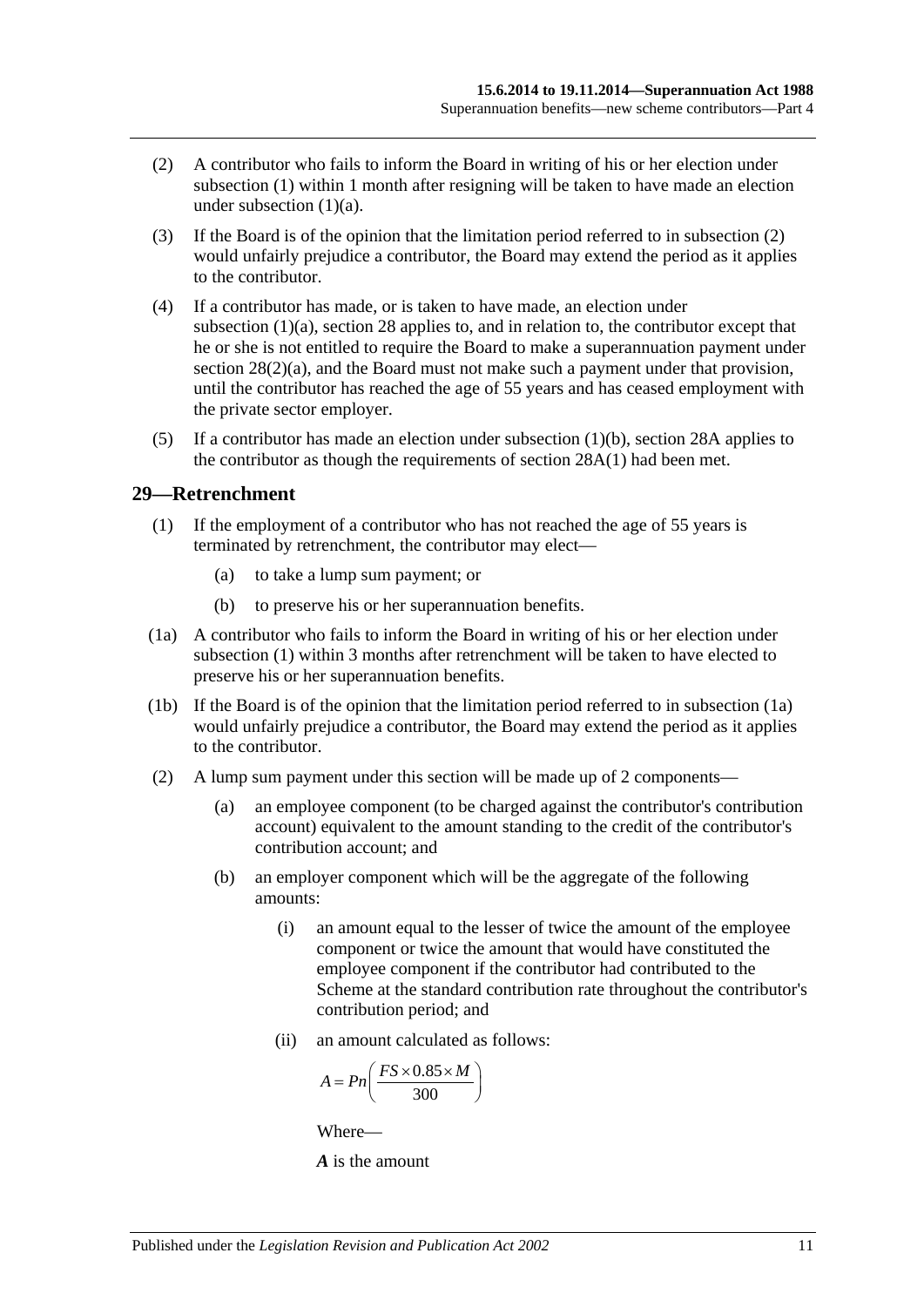*Pn* is—

- (a) in the case of a contributor who was in full-time employment during that part of the contribution period occurring after 30 June 1992—1;
- (b) in any other case—the numerical value arrived at by expressing the contributor's employment while an active contributor during that part of the contribution period as a proportion of full-time employment during that part of the contribution period

*FS* is the contributor's actual or attributed salary immediately before retrenchment (expressed as an annual amount)

*M* is the number of months of the contributor's contribution period occurring after 30 June 1992.

- (4) If a contributor elects to preserve his or her superannuation benefits, this Act applies in the same way as if the contributor had made that election on resignation.
- (5) If a contributor's employment is to be terminated by retrenchment, the employing authority must give the Board notice of that fact in accordance with the regulations at least 1 month before the termination takes effect.

## **30—Disability pension**

- (1) Subject to this section, a contributor who is temporarily or permanently incapacitated for work, and has not reached the age of 55 years, is entitled to a disability pension.
- (2) A contributor who becomes incapacitated for work in a particular position will not be regarded as incapacitated for work for the purposes of this section if some other position, carrying a salary of at least 80 per cent of the salary applicable to the former position, is available to the contributor and the contributor could reasonably be expected to take that other position.
- (3) A disability pension is not payable in respect of—
	- (a) a period in respect of which the contributor is entitled to sick leave; or
	- (b) a period in respect of which the contributor is entitled to weekly payments of workers compensation; or
	- (c) a period for which the contributor is on recreation leave or long service leave.
- (4) The Board will not pay a disability pension in respect of a period of incapacity of less than 1 week and may decline to pay a disability pension if it appears that the duration of the incapacity is likely to be less than 6 months.
- (5) The amount of a disability pension will be two-thirds of the contributor's notional salary.
- (6) A disability pension cannot be paid for a continuous period of more than 12 months unless the Board thinks that there are special reasons for extending that limit, in which case it may extend the pension period by not more than a further 6 months.
- (7) A disability pension cannot be paid, in respect of the same incapacity, for an aggregate period of more than 18 months in any 1 period of 36 months.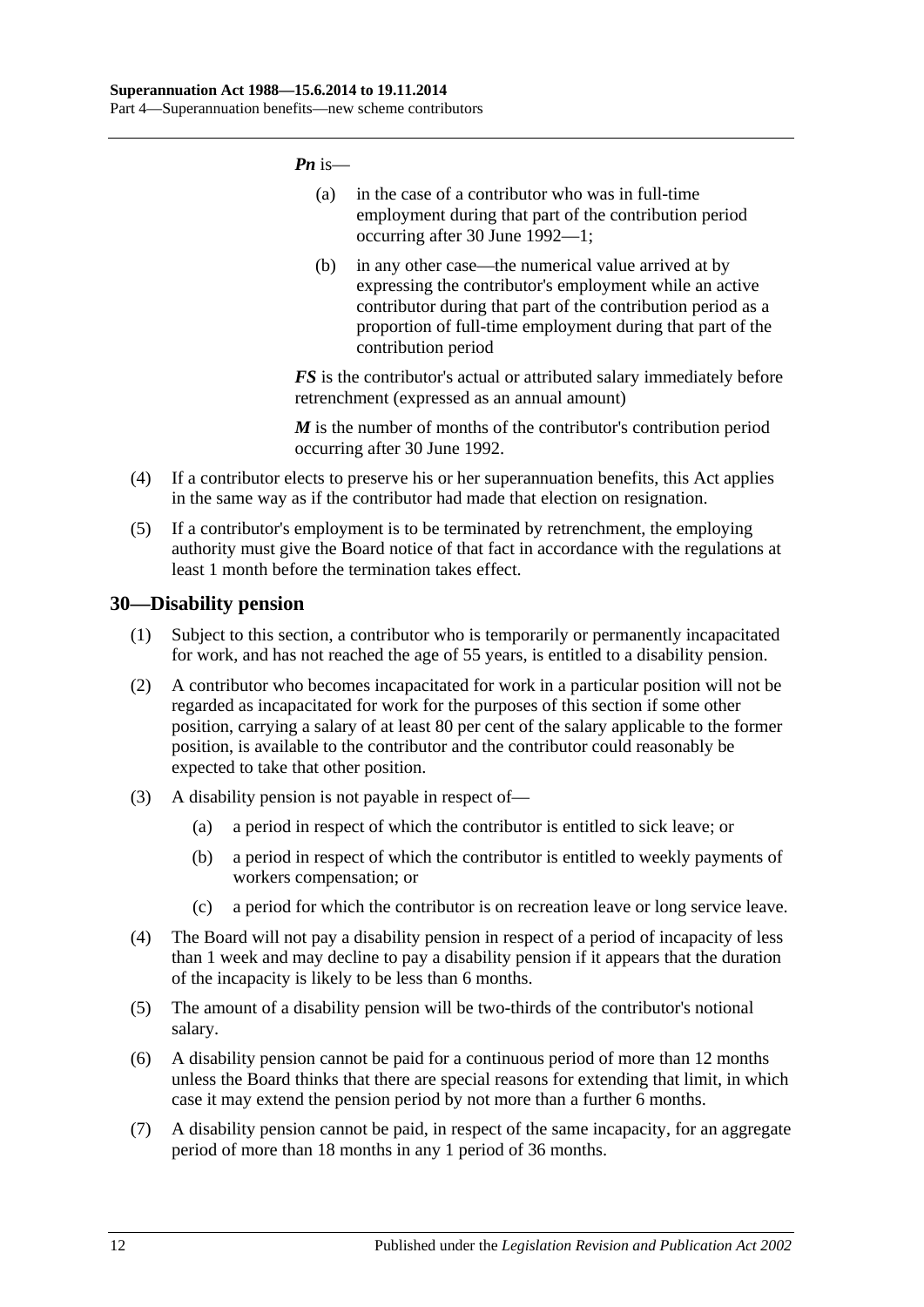(8) A contributor is not required to make any contribution over a period for which the contributor receives a disability pension but if the contributor was an active contributor immediately before the commencement of the pension period, the employer component of any superannuation payment that is subsequently made to, or in relation to, the contributor will be calculated as if the contributor had continued as an active contributor over the pension period and had continued to contribute at the rate applicable immediately before the commencement of that period.

#### <span id="page-42-0"></span>**30A—Rehabilitation etc of disability pensioner**

- (1) If, in the opinion of the Board, an attempt should be made to rehabilitate a disability pensioner or to find alternative employment for such a pensioner, the Board may serve notice on the pensioner's employer requiring the employer to do 1 or both of the following—
	- (a) take measures specified in the notice to rehabilitate the pensioner;
	- (b) take measures specified in the notice to find alternative employment for the pensioner.
- (2) A notice under [subsection](#page-42-0) (1) may require the employer to periodically report in writing to the Board on the progress it is making in complying with the requirements of the notice.
- <span id="page-42-1"></span>(3) If an employer does not comply with a notice under [subsection](#page-42-0) (1) to the satisfaction of the Board, the Board may, by further notice served on the employer, require the employer to reimburse the Treasurer for the amount of the disability pension paid to the pensioner from the date of service of that notice until the Board informs the employer in writing that it is satisfied with the employer's compliance with the original notice.
- (4) The amount of the pension referred to in [subsection](#page-42-1) (3) is a debt due by the employer to the Treasurer.

## **31—Termination of employment on invalidity**

- <span id="page-42-3"></span> $(1)$  If—
	- (a) a contributor's employment terminates on account of invalidity before the contributor reaches the age of 55 years; and
	- (b) the Board is satisfied that the contributor's incapacity for all kinds of work is 60 per cent or more of total incapacity and is likely to be permanent,

the contributor is entitled to a superannuation payment made up of 2 components—

- (c) an employee component (to be charged against the contributor's contribution account) equivalent to the amount standing to the credit of the contributor's contribution account; and
- (d) an employer component calculated in accordance with [subsection](#page-42-2) (2).
- <span id="page-42-2"></span>(2) The employer component is calculated as follows:

$$
EC = (A \times 3.86 \times FS) + X + Pn\left(\frac{FS \times 0.85 \times M}{300}\right)
$$

Where—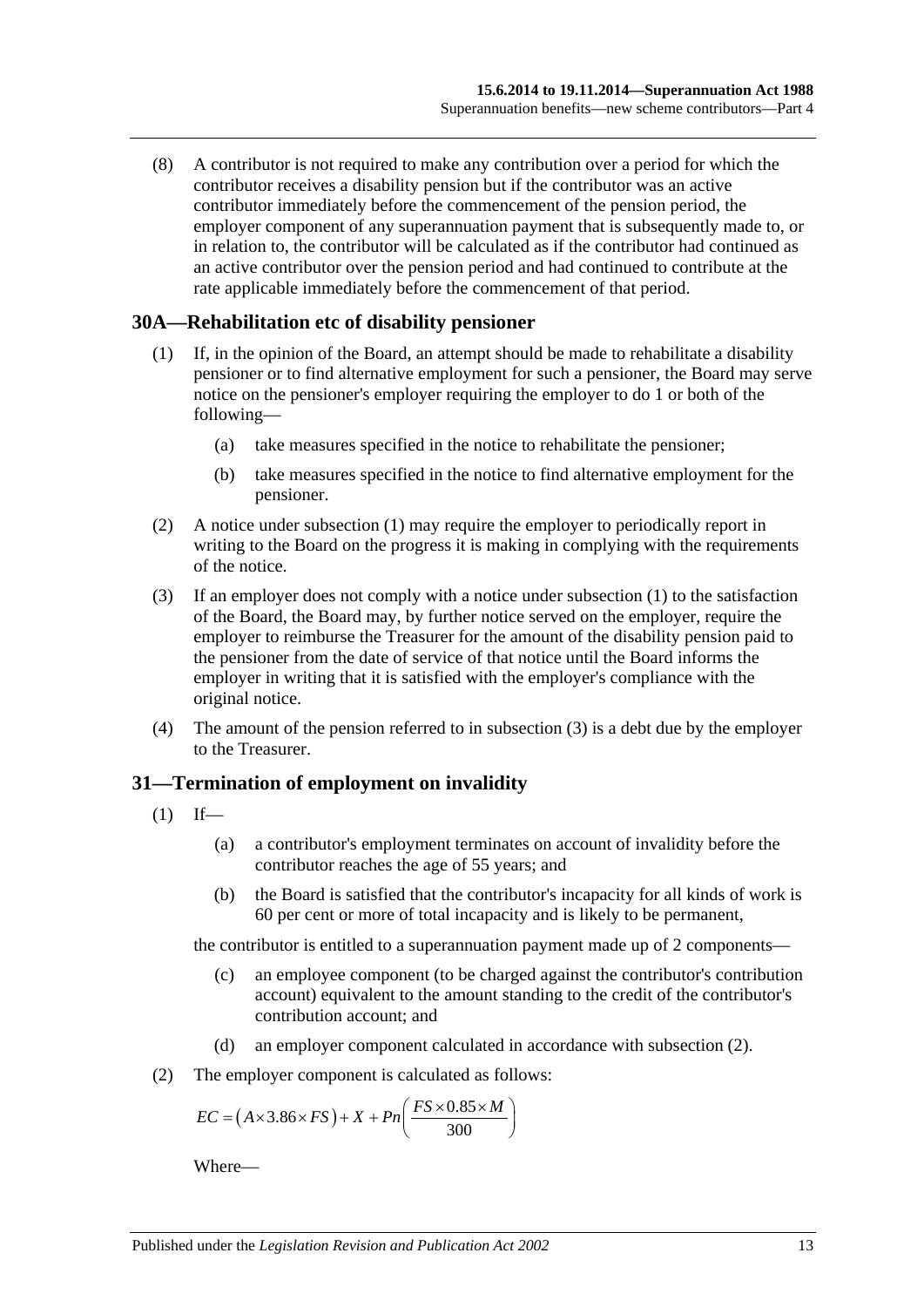*EC* is the employer component

*A* is the lesser of the following—

- (a) unity;
- (b) whichever of the following is applicable in the circumstances of the case:
	- (i) if the contributor is not receiving, and is not entitled to receive, weekly workers compensation payments in relation to the invalidity and was an active contributor immediately before termination of the employment—the numerical value obtained by dividing the number of the contributor's extrapolated contribution points by 360;
	- (ii) if the contributor is receiving, or is entitled to receive, weekly workers compensation payments in relation to the invalidity based on partial incapacity for work and was an active contributor immediately before termination of employment, the numerical value obtained from the following formula:

$$
n = \frac{acp + (1 - x)(ecp - acp)}{360}
$$

Where—

*n* is the numerical value

*acp* is the number of the contributor's accrued contribution points

*ecp* is the number of the contributor's extrapolated contribution points

*x* is the extent of the contributor's incapacity for work expressed as a proportion of total incapacity;

(iii) in any other case—the numerical value obtained by dividing the number of the contributor's accrued contribution points by 360

*FS* is the contributor's actual or attributed salary immediately before termination of employment (expressed as an annual amount)

*Pn* is—

- (a) in the case of a contributor who was in full-time employment during that part of the contribution period occurring after 30 June 1992—1;
- (b) in any other case—the numerical value arrived at by expressing the contributor's employment while an active contributor during that part of the contribution period as a proportion of full-time employment during that part of the contribution period

 $X$  is—

- (a) if the contributor was an active contributor immediately before the commencement of the invalidity—the amount (if any) by which the employee component falls short of twice the contributor's adjusted final salary;
- (b) if the contributor was not then an active contributor—zero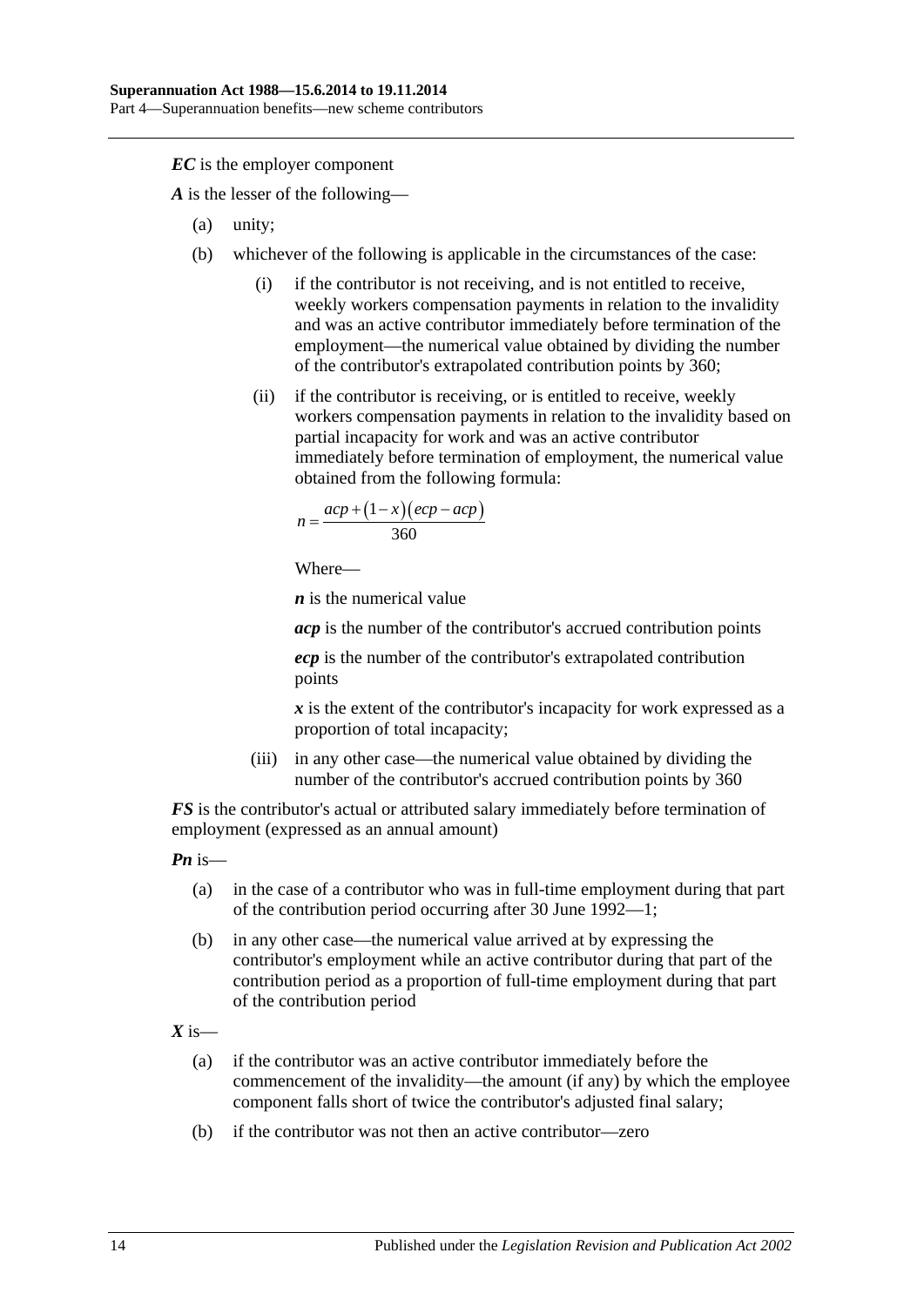#### $M$  is—

- (a) if the contributor was an active contributor immediately before termination of employment—the aggregate of the number of months of the contributor's contribution period occurring after 30 June 1992 and the number of months difference between the contributor's age as at the entitlement day and the age of retirement;
- (b) in any other case—the number of months of the contributor's contribution period occurring after 30 June 1992.
- (2a) When determining the number of a contributor's extrapolated superannuation points for the purposes of calculating the employer component under [subsection](#page-42-2) (2), the number of months' difference between the contributor's age as at the entitlement day and the age of 55 years will be used (and for that purpose an incomplete month will be counted as a whole month).
- <span id="page-44-0"></span>(2b) If the Board is not satisfied as to 1 or both of the matters referred to in [subsection](#page-42-3) (1)(b) the contributor is entitled to a superannuation payment that is the greater of the following:
	- (a) twice the contributor's adjusted salary immediately before termination of employment (expressed as an annual amount); or
	- (b) an amount made up of 2 components—
		- (i) an employee component (to be charged against the contributor's contribution account) equivalent to the amount standing to the credit of the contributor's contribution account; and
		- (ii) an employer component calculated as follows:

$$
EC = (A \times 3.86 \times FS) + Pn\left(\frac{FS \times 0.85 \times M}{300}\right)
$$

Where—

*EC* is the employer component

*A* is the lesser of the following:

- (a) unity;
- (b) the numerical value obtained by dividing the number of the contributor's accrued contribution points by 360

*FS* is the contributor's actual or attributed salary immediately before termination of employment (expressed as an annual amount)

*Pn* is—

- (a) in the case of a contributor who was in full-time employment during that part of the contribution period occurring after 30 June 1992—1;
- (b) in any other case—the numerical value arrived at by expressing the contributor's employment while an active contributor during that part of the contribution period as a proportion of full-time employment during that part of the contribution period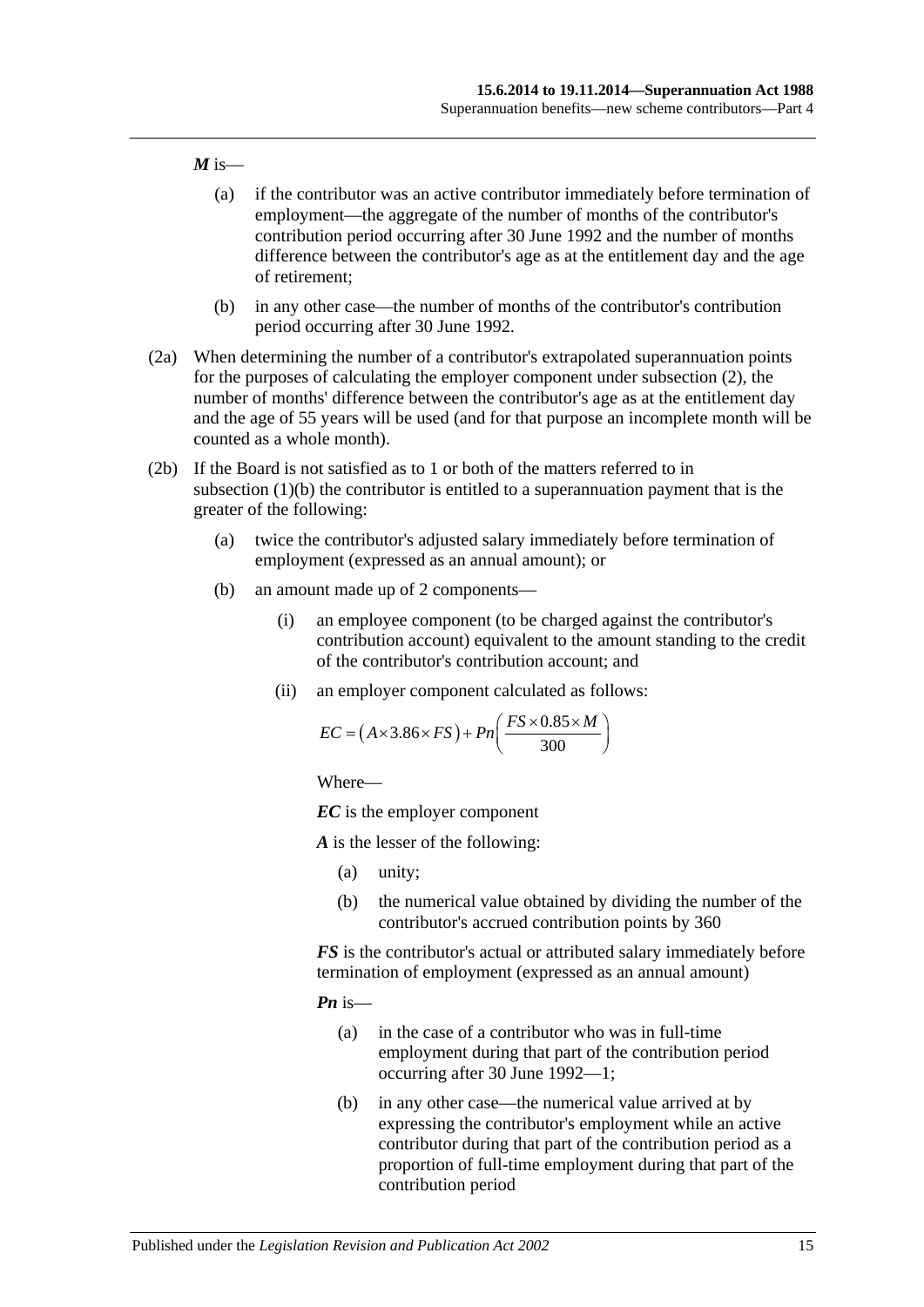*M* is the number of months of the contributor's contribution period occurring after 30 June 1992.

- (2c) A superannuation payment under [subsection](#page-44-0) (2b)(a) will be made up of 2 components—
	- (a) an employee component (to be charged against the contributor's contribution account) equivalent to the amount standing to the credit of the contributor's contribution account; and
	- (b) an employer component being the difference between the employee component and twice the contributor's actual or attributed salary immediately before termination of employment (expressed as an annual amount).
- <span id="page-45-1"></span><span id="page-45-0"></span>(3) A contributor's employment will be taken to have terminated on account of invalidity if and only if—
	- (a) the employer (acting with the written approval of the Board) terminates the employment on the ground of the contributor's invalidity; or
	- $(b)$
- (i) the employer or the contributor satisfies the Board (before termination of employment) that the contributor is incapacitated for work in the contributor's present position and that there is no other position, carrying a salary of at least 80 per cent of the salary applicable to the contributor's present position, which the contributor could reasonably be expected to take, available to the contributor; and
- (ii) the contributor has been on sick leave, weekly payments of workers compensation, or disability pension for at least 12 months or periods aggregating at least 12 months on account of the invalidity; and
- (iii) after notice has been given to the Board as required by the regulations, the employer terminates the employment or the contributor resigns from employment.
- (4) Despite any other Act or law to the contrary an employer cannot terminate the employment of a contributor on the ground of invalidity unless the requirements of [subsection](#page-45-0)  $(3)(a)$  or  $(b)$  have been satisfied.

# **32—Death of contributor**

- (1) The following payments will be made if a contributor's employment is terminated by the contributor's death:
	- (a) if the contributor is survived by a spouse—a lump sum payment will be made to the spouse;
	- (b) if the contributor is survived by a spouse and an eligible child or eligible children—a pension will be paid to each eligible child throughout any period of dependency;
	- (ba) if the contributor is not survived by a spouse but is survived by an eligible child or eligible children—a lump sum will be paid to the contributor's estate and a pension will be paid to each eligible child throughout any period of dependency;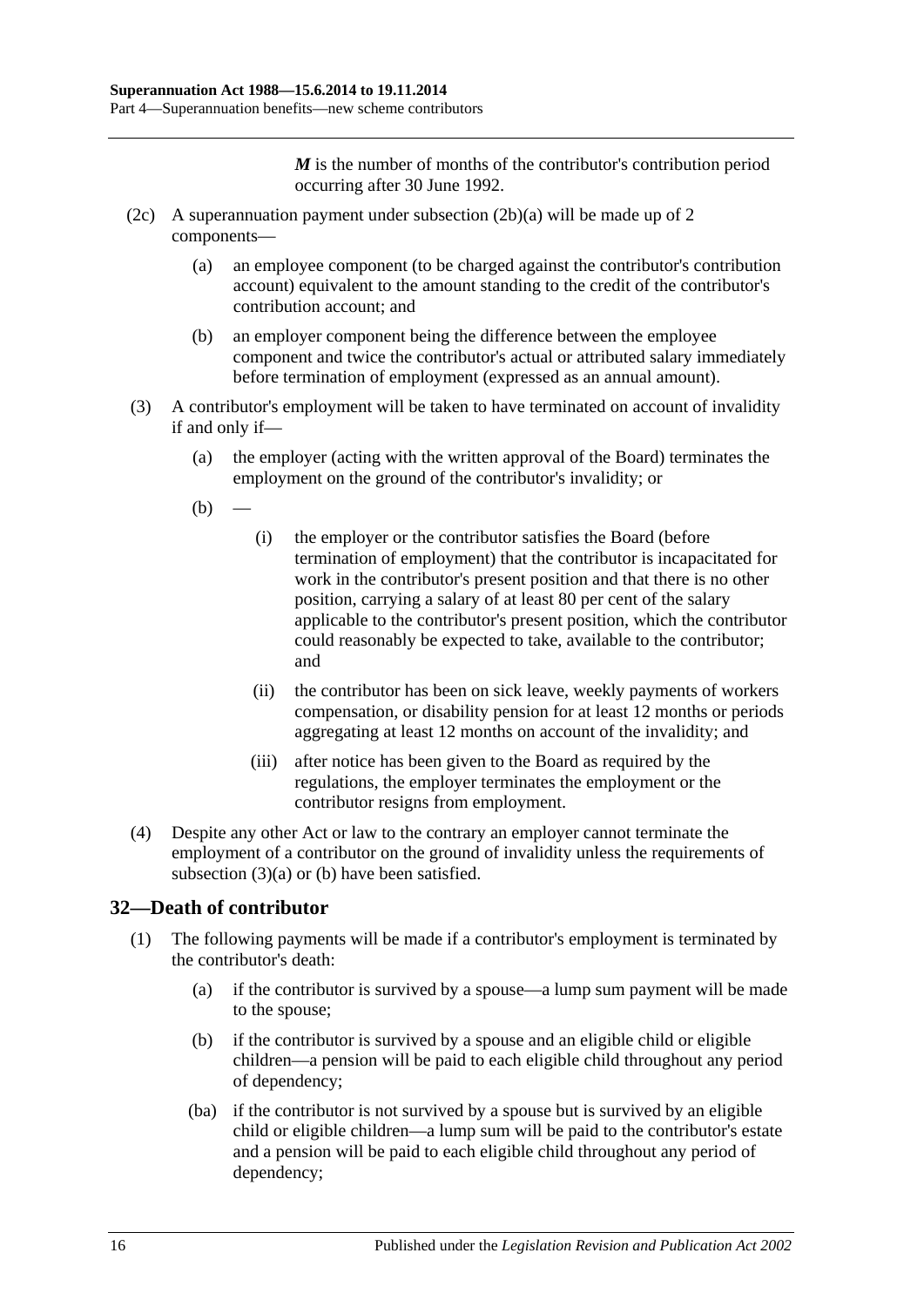- (c) if the contributor is not survived by a spouse or an eligible child—a lump sum payment will be made to the contributor's estate.
- (2) The lump sum to be paid to a surviving spouse, will be made up of 2 components—
	- (a) an employee component (to be charged against the contributor's contribution account) equivalent to the amount standing to the credit of the contributor's contribution account; and
	- (b) an employer component calculated as follows:
		- (i) if the contributor reached the age of 55 years on or before the date of death and is not survived by an eligible child—the employer component is calculated in the same way as the employer component of the lump sum that would have been payable to the contributor if he or she had retired on the date of death;
		- (ii) in any other case the employer component is calculated in accordance with the following formula:

$$
EC = (A \times 3 \times FS) + X + Pn\left(\frac{FS \times 0.85 \times M}{300}\right)
$$

Where—

*EC* is the employer component

*A* is the lesser of the following:

- (a) unity;
- (b) whichever of the following is applicable in the circumstances of the case:
	- (i) if the spouse is not receiving, and is not entitled to receive, weekly workers compensation payments in relation to the contributor's death and the contributor was an active contributor immediately before the contributor's death—the numerical value obtained by dividing the number of the contributor's extrapolated contribution points by 420;
	- (ii) if the spouse is receiving, or is entitled to receive, weekly workers compensation payments in relation to the contributor's death based on partial dependency and the contributor was an active contributor immediately before his or her death—the numerical value obtained from the following formula:

$$
n = \frac{acp + (1 - x)(ecp - acp)}{420}
$$

Where—

*n* is the numerical value

*acp* is the number of the contributor's accrued contribution points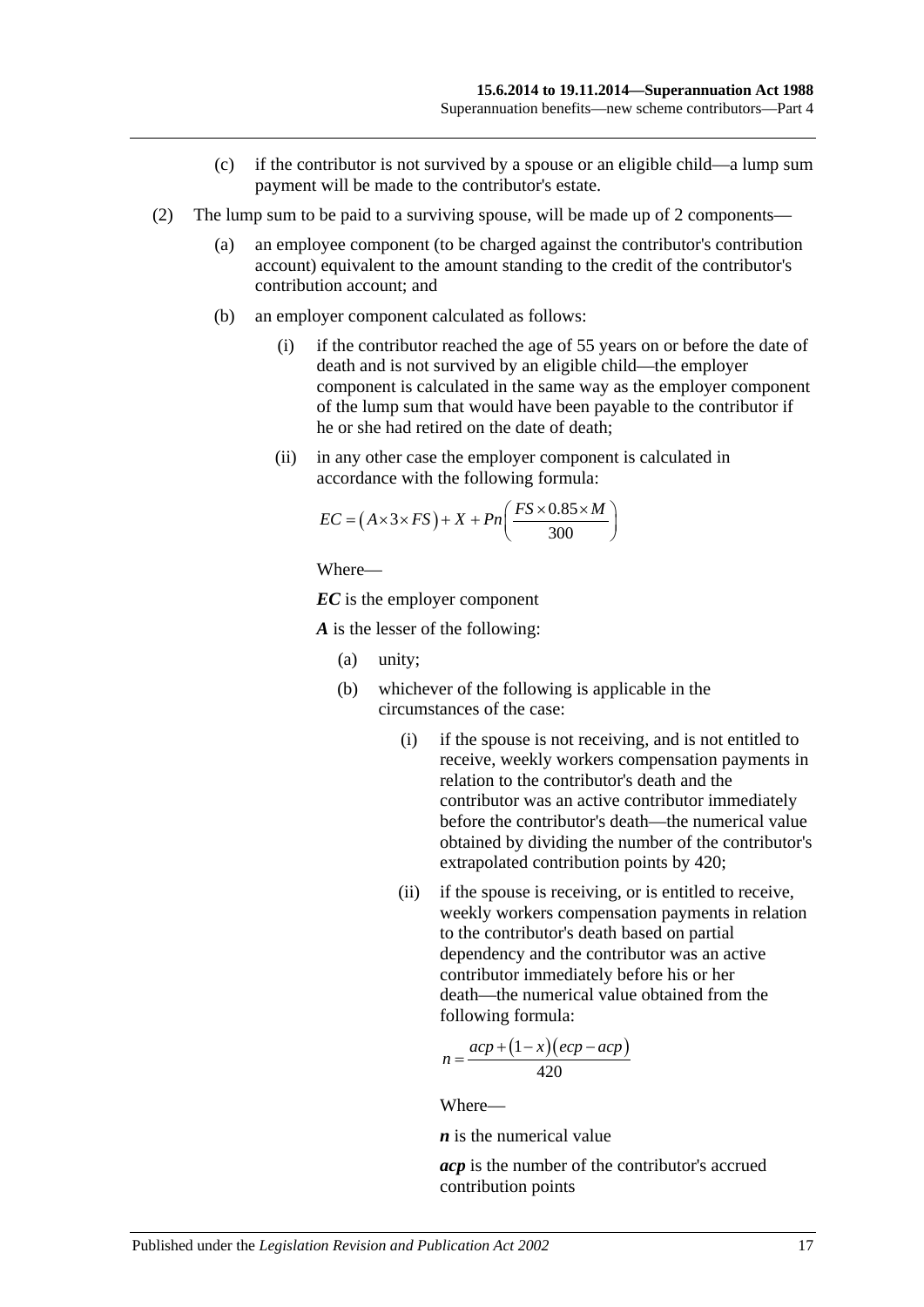*ecp* is the number of the contributor's extrapolated contribution points

*x* is the extent of the spouse's dependency expressed as a proportion of full dependency;

(iii) in any other case—the numerical value obtained by dividing the number of the contributor's accrued contribution points by 420

*FS* is the contributor's actual or attributed salary immediately before the contributor's death (expressed as an annual amount);

 $X$  is—

- (a) if the contributor was an active contributor immediately before the date of death—the amount (if any) by which the employee component falls short of twice the contributor's adjusted final salary immediately before the contributor's death (expressed as an annual amount);
- (b) if the contributor was not then an active contributor—zero.

#### *Pn* is—

- (a) in the case of a contributor who was in full-time employment during that part of the contribution period occurring after 30 June 1992—1;
- (b) in any other case—the numerical value arrived at by expressing the contributor's employment while an active contributor during that part of the contribution period as a proportion of full-time employment during that part of the contribution period
- $M$  is—
	- (a) if the contributor was an active contributor immediately before termination of employment—the aggregate of the number of months of the contributor's contribution period occurring after 30 June 1992 and the number of months difference between the contributor's age as at the entitlement day and the age of retirement;
	- (b) in any other case—the number of months of the contributor's contribution period occurring after 30 June 1992.
- (2a) However, a surviving spouse will not be entitled to a benefit under this section if [section](#page-88-0) 43AG applies to the spouse.
- (3) The pension for an eligible child is calculated as follows:
	- (a) if the contributor is survived by a spouse, then—
		- (i) if there are no more than 3 eligible children:

 $P = A \times .05 \times FS$ 

(ii) if there are more than 3 eligible children: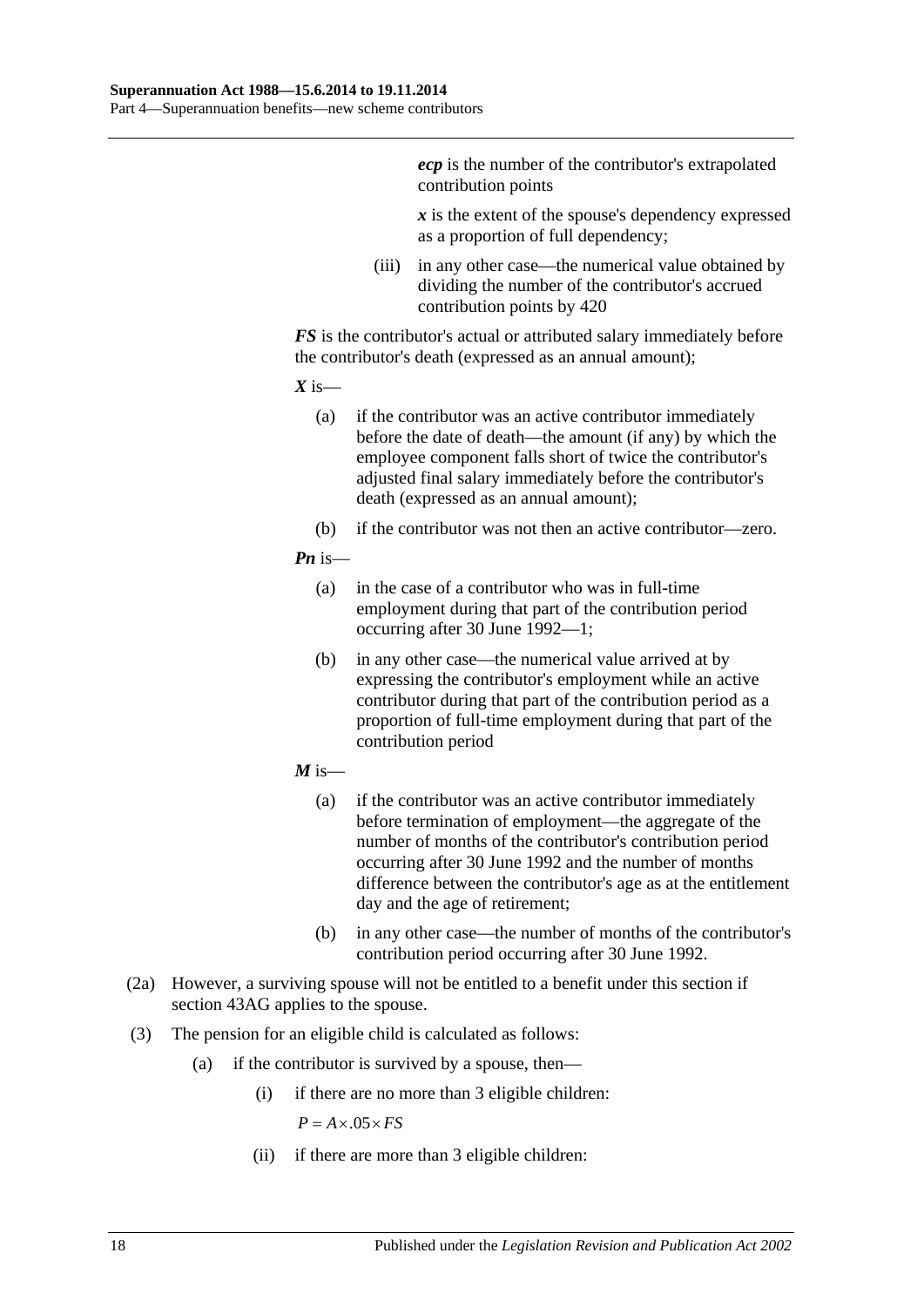$P = 1/n(A \times .15 \times FS)$ 

- (b) if the contributor is not survived by a spouse, then—
	- (i) if there are no more than 3 eligible children:  $P = A \times .15 \times FS$
	- (ii) if there are more than 3 eligible children:

 $P = 1/n(A \times .45 \times FS)$ 

#### Where—

*P* is the amount of the pension (expressed as an amount per fortnight)

*A* is the lesser of the following:

(a) unity

 $(b)$ 

- (i) if the contributor was an active contributor immediately before the contributor's death—the numerical value obtained by dividing the number of the contributor's extrapolated contribution points by 420;
- (ii) if the contributor was not an active contributor immediately before the contributor's death—the numerical value obtained by dividing the number of the contributor's accrued contribution points by 420

*FS* is the contributor's actual or attributed salary immediately before the contributor's death (expressed as an amount per fortnight)

*n* is the number of eligible children.

(3a) The lump sum to be paid to the estate of a contributor who is not survived by a spouse but is survived by an eligible child or eligible children will be charged against the contributor's contribution account to the extent of the amount standing to the credit of the account and will be the aggregate of the following amounts:

 $(a)$ 

- (i) if the contributor was an active contributor immediately before his or her death—the greater of the following amounts:
	- (A) an amount equivalent to the amount standing to the credit of the contributor's contribution account;
	- (B) an amount equivalent to twice the amount of the contributor's adjusted salary immediately before the contributor's death (expressed as an annual amount);
- (ii) if the contributor was not an active contributor immediately before his or her death—an amount equivalent to the amount standing to the credit of the contributor's contribution account; and
- (b) an amount calculated as follows: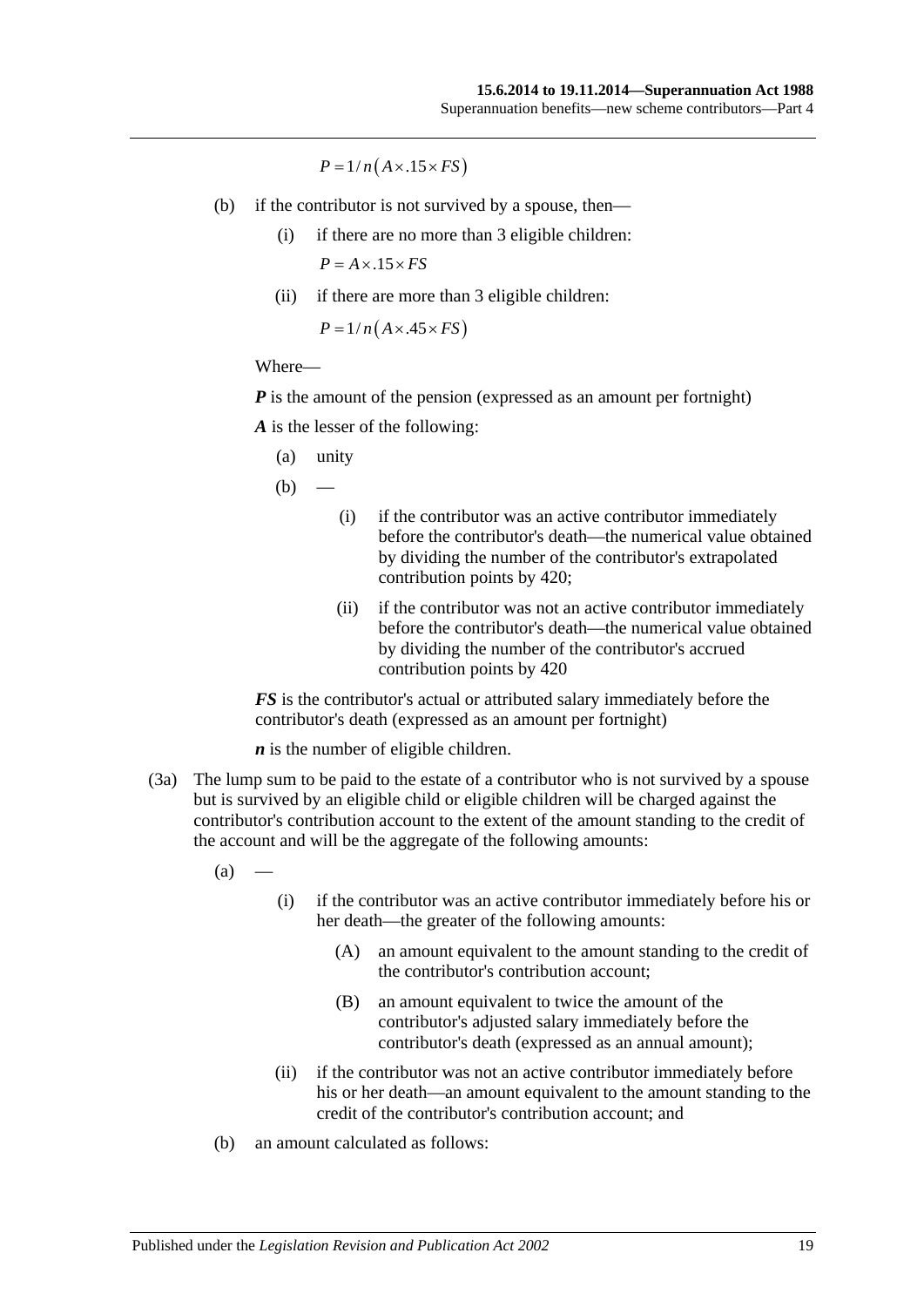Part 4—Superannuation benefits—new scheme contributors

$$
A = P n \left( \frac{FS \times 0.85 \times M}{300} \right)
$$

Where—

*A* is the amount

*Pn* is—

- (a) in the case of a contributor who was in full-time employment during that part of the contribution period occurring after 30 June 1992—1;
- (b) in any other case—the numerical value arrived at by expressing the contributor's employment while an active contributor during that part of the contribution period as a proportion of full-time employment during that part of the contribution period

*FS* is the contributor's actual or attributed salary immediately before the contributor's death (expressed as an annual amount)

 $M$  is—

- (a) if the contributor was an active contributor immediately before termination of employment—the aggregate of the number of months of the contributor's contribution period occurring after 30 June 1992 and the number of months difference between the contributor's age as at the entitlement day and the age of retirement;
- (b) in any other case—the number of months of the contributor's contribution period occurring after 30 June 1992.
- (4) The pension for an eligible child will be indexed.
- (5) The lump sum to be paid to the estate of a contributor who is not survived by a spouse or an eligible child will be made up of 2 components—
	- (a) an employee component (to be charged against the contributor's contribution account) equivalent to the amount standing to the credit of the contributor's contribution account; and
	- (b) an employer component that is the lesser of the following:

(i) 
$$
EC = (FS \times A \times 4.5) + Pn\left(\frac{FS \times 0.85 \times M}{300}\right)
$$
  
(ii) 
$$
EC = \left[FS \times 4.5 \times \left(1 - \frac{X}{420}\right)\right] + Pn\left(\frac{FS \times 0.85 \times M}{300}\right)
$$

Where—

*EC* is the employer component

*FS* is the contributor's actual or attributed salary immediately before death (expressed as an annual amount)

*A* is the lesser of the following:

(a) unity;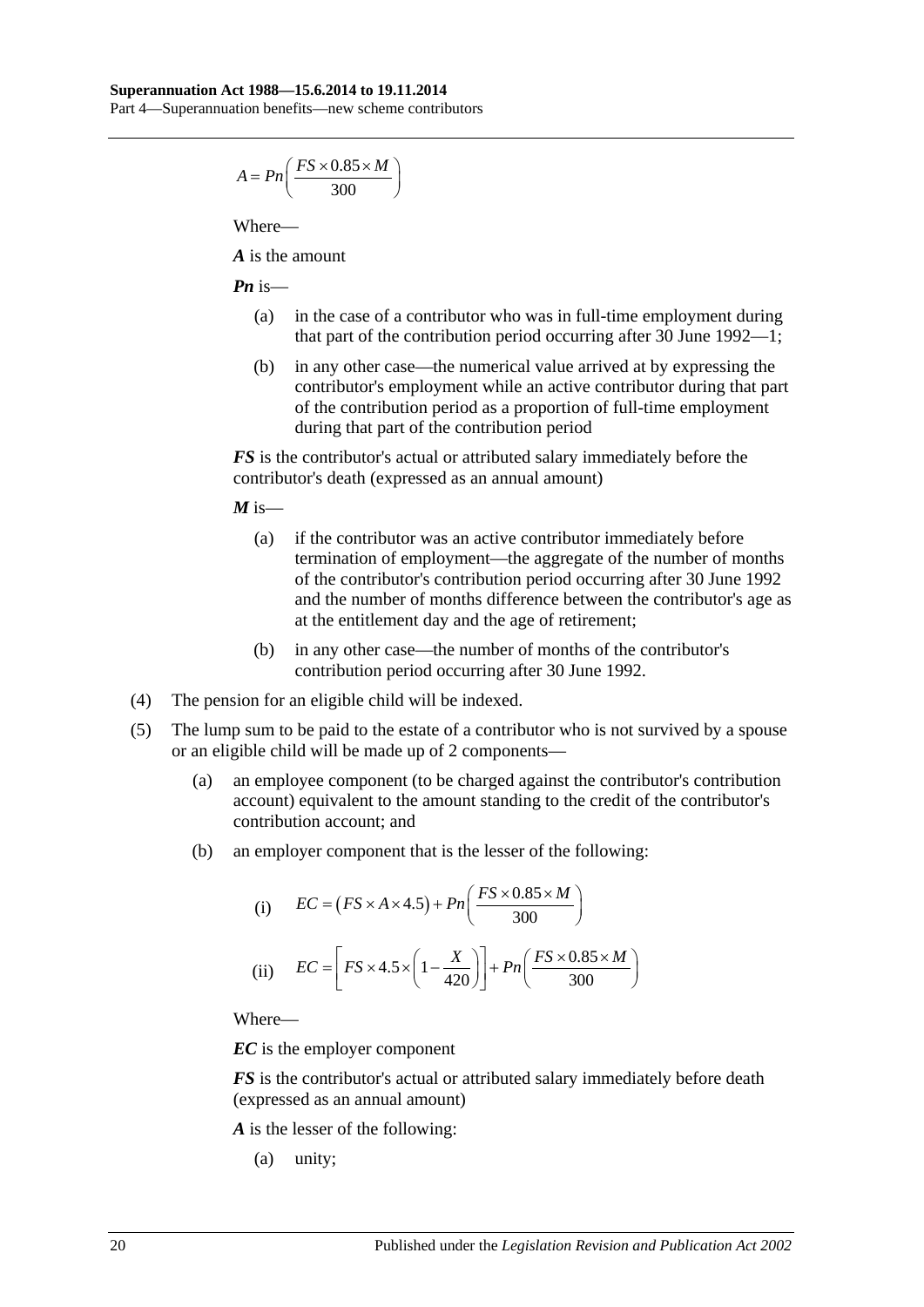- (b) the numerical value obtained by dividing the number of the contributor's accrued contribution points by 420
- *Pn* is—
	- (a) in the case of a contributor who was in full-time employment during that part of the contribution period occurring after 30 June 1992—1;
	- (b) in any other case—the numerical value arrived at by expressing the contributor's employment while an active contributor during that part of the contribution period as a proportion of full-time employment during that part of the contribution period
- $X$  is—
	- (a) in relation to a contributor who was at the date of death under the age of 60 years—the lesser of 60 and the number of months by which the contributor's age fell short of 60 years;
	- (b) in any other case—zero

*M* is the number of months of the contributor's contribution period occurring after 30 June 1992.

## <span id="page-50-0"></span>**32A—PSESS benefit**

- (1) Subject to this section, a person who is entitled to a benefit under this Part is entitled also to payment of the amount standing to the credit of the contributor's account under [subsection](#page-51-0) (6) being an amount equivalent to the amount accrued under the Public Sector Employees Superannuation Scheme in respect of the contributor.
- (2) If a contributor who has resigned from employment elects to take the amount standing to the credit of his or her contribution account, the amount referred to in [subsection](#page-50-0) (1) will—
	- (a) be paid to or in relation to the contributor at the time at which, and in the circumstances under which, payment of benefits would be made to or in relation to the contributor if he or she had preserved his or her accrued superannuation benefits; or
	- (b) be carried over to some other superannuation fund or scheme approved by the Board.
- (3) If a contributor who has resigned from employment elects to carry over his or her accrued superannuation benefits to an approved superannuation fund or scheme and the Board is satisfied that the contributor has been admitted to membership of the fund or scheme, the amount referred to in [subsection](#page-50-0) (1) will be paid on behalf of the contributor to the fund or scheme.
- (4) If at the time payment is to be made under [subsection](#page-50-0) (1) the contributor has died, the payment will be made to the contributor's spouse or if the contributor is not survived by a spouse, to the contributor's estate.
- (5) If the amount referred to in [subsection](#page-50-0) (1) has not been determined when it would otherwise be payable under this section, the amount is not payable until the expiration of 7 days after it has been determined.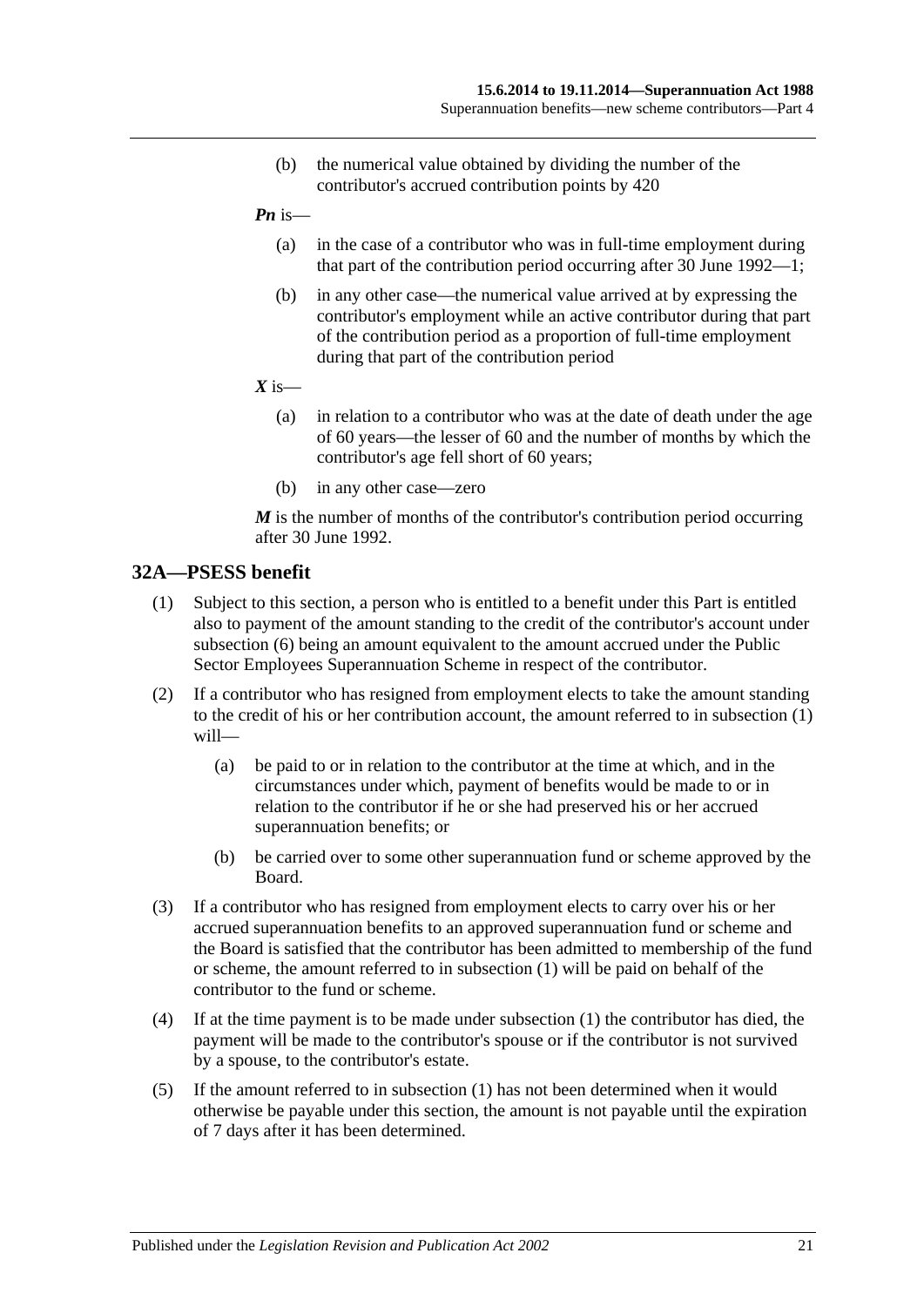- <span id="page-51-1"></span><span id="page-51-0"></span>(6) The Board will maintain an account in the name of each contributor and the Board must—
	- (a) credit to each account (when the amount has been determined) an amount equivalent to the amount accrued under the Public Sector Employees Superannuation Scheme as at 30 June 1992 in respect of the contributor; and
	- (b) credit to each account at the end of the 1992/1993 financial year and at the end of each succeeding financial year—an amount that reflects the rate of return determined by the Board in relation to the contribution accounts of new scheme contributors for the relevant financial year.
- <span id="page-51-2"></span>(7) If there is a delay in crediting the amount referred to in [subsection](#page-51-1)  $(6)(a)$ , the amount referred to in [subsection](#page-51-2) (6)(b) will be determined on the assumption that the amount referred to in [subsection](#page-51-1) (6)(a) had been credited on 1 July 1992.
- (8) If it is necessary to determine the balance of an account referred to in [subsection](#page-51-0) (6) at some time other than the end of a financial year, the balance will be extrapolated by applying a percentage rate of return estimated by the Board.

## <span id="page-51-6"></span>**32B—Commutation to pay deferred superannuation contributions surcharge—contributor**

- <span id="page-51-5"></span>(1) A contributor who is liable for a deferred superannuation contributions surcharge as a result of a benefit becoming payable to the contributor may apply to the Board, in accordance with this section—
	- (a) to receive part of the benefit in the form of a commutable pension; and
	- (b) to fully commute the pension.
- <span id="page-51-3"></span>(2) A contributor who has become entitled to a benefit, or will shortly become entitled to a benefit, may—
	- (a) estimate the amount of the surcharge the contributor will become liable to pay (the *estimated surcharge amount*); and
	- (b) request the Board, in the approved form, to—
		- (i) withhold from the contributor's benefit an amount equal to the estimated surcharge amount (the *withheld amount*); and
		- (ii) pay the balance of the benefit to the contributor (being, in the case of a benefit to which the contributor is yet to become entitled, a payment after the entitlement arises),

and the Board must, subject to [subsection](#page-52-0) (4), comply with the contributor's request.

- <span id="page-51-4"></span>(3) If a contributor has made a request under [subsection](#page-51-3)  $(2)(b)$ , the contributor must, before the expiration of 2 months following the issue of a surcharge notice in respect of the contributor, advise the Board in the approved form that the notice has been issued and the Board must, within 7 days of receiving that advice—
	- (a) convert into a pension—
		- (i) if the amount of the surcharge payable by the contributor is less than the withheld amount—a portion of the withheld amount equal to the amount payable; or
		- (ii) in any other case—the whole of the withheld amount; and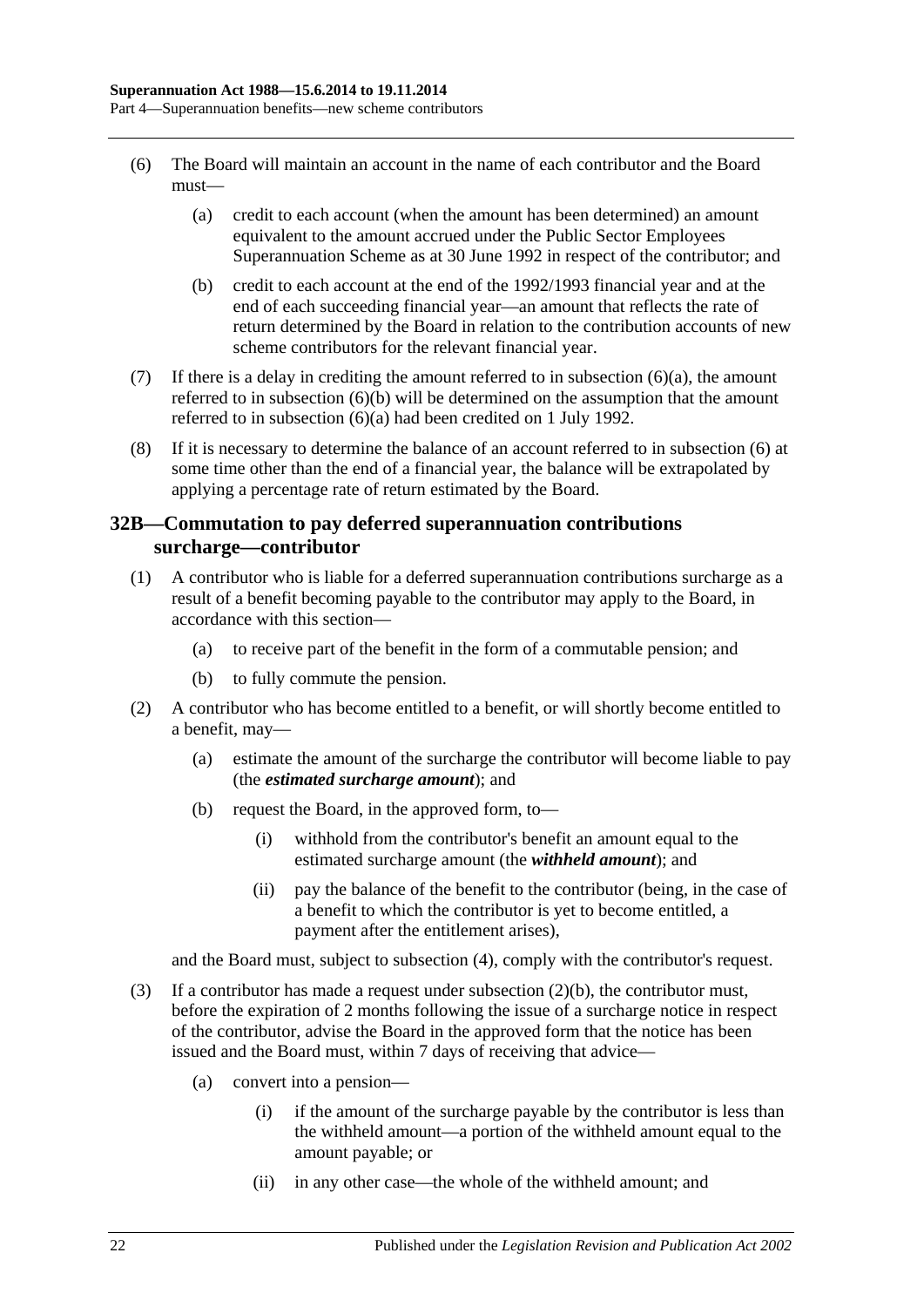- (b) immediately after converting the withheld amount, or a portion of the withheld amount, into a pension under [paragraph](#page-51-4) (a)—commute the pension; and
- (c) pay to the contributor—
	- (i) the lump sum resulting from the commutation of the pension; and
	- (ii) the balance (if any) of the withheld amount.
- <span id="page-52-0"></span>(4) The Board may reject an application under [subsection](#page-51-5) (1) if—
	- (a) it is not satisfied that, if the application were accepted, the resulting lump sum will be applied in payment of the surcharge; or
	- (b) the contributor fails to satisfy the Board that the contributor has, or will have, a surcharge liability to the Commissioner of Taxation.
- (5) The factors to be applied in—
	- (a) the conversion of a withheld amount (or part of a withheld amount) into a pension; and
	- (b) the commutation of a pension,

will be determined by the Treasurer on the recommendation of an actuary.

#### <span id="page-52-3"></span>**32C—Commutation to pay deferred superannuation contributions surcharge following death of contributor**

- <span id="page-52-1"></span>(1) If a contributor who is liable for a deferred superannuation contributions surcharge dies—
	- (a) having made a request of the Board under [section](#page-51-6) 32B for part of his or her benefit to be withheld but before receiving a surcharge notice; or
	- (b) having received a surcharge notice but before requesting commutation of his or her pension under [section](#page-51-6) 32B,

the contributor's spouse or, if the contributor is not survived by a spouse, the contributor's legal representative, may, before the expiration of the period of 2 months immediately following the contributor's death or the issue of the surcharge notice (whichever is the later), apply to the Board—

- (c) to receive the amount withheld by the Board on behalf of the deceased contributor under [section](#page-51-6) 32B in the form of a commutable pension; and
- (d) to fully commute the pension.
- <span id="page-52-2"></span>(2) The Board must, on receipt of an application under [subsection](#page-52-1) (1)—
	- (a) convert into a pension—
		- (i) if the amount of the surcharge payable by the spouse or estate is less than the withheld amount—a portion of the withheld amount equal to the amount payable; or
		- (ii) in any other case—the whole of the withheld amount; and
	- (b) immediately after converting the withheld amount, or a portion of the withheld amount, into a pension under [paragraph](#page-52-2) (a)—commute the pension; and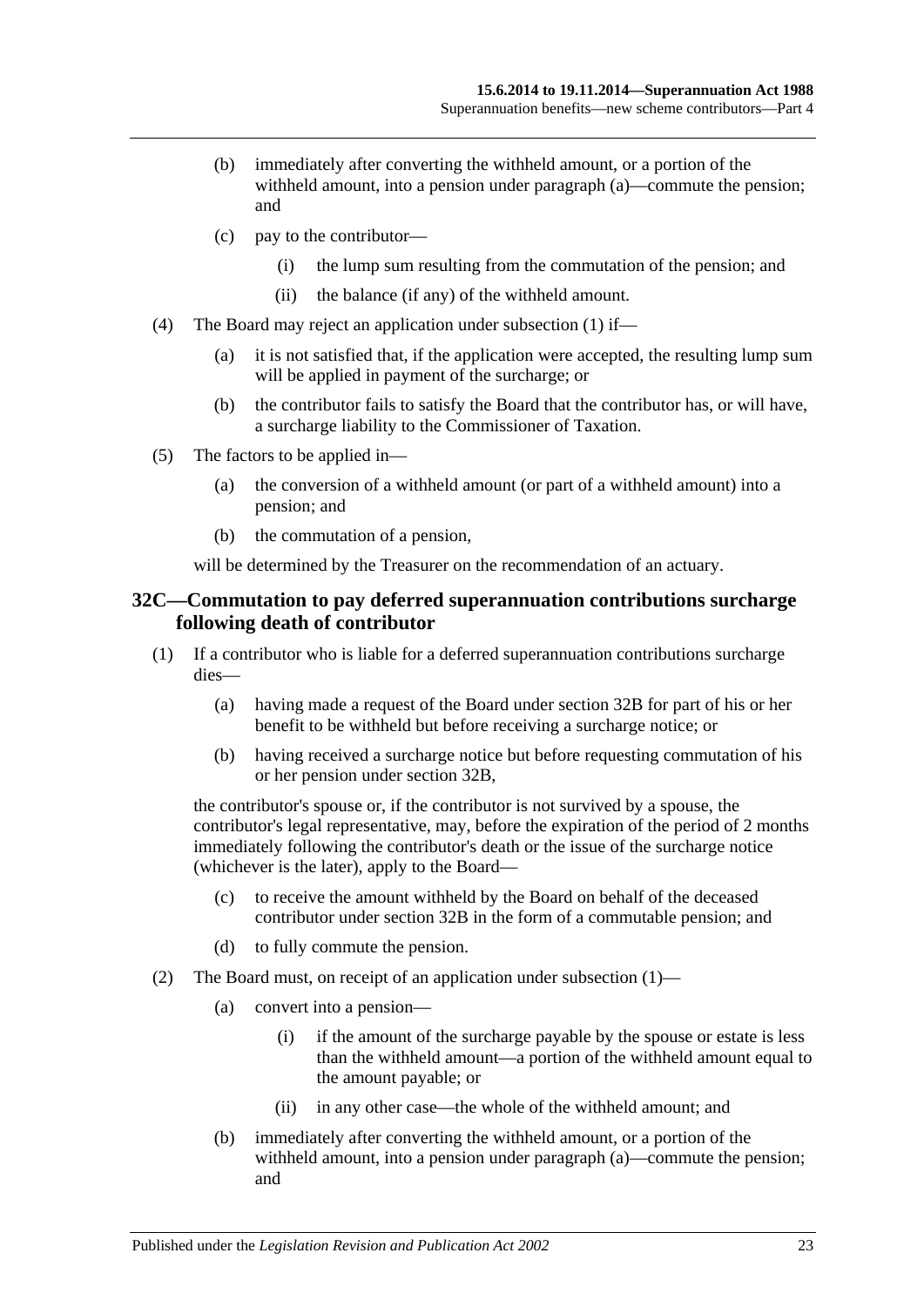- (c) pay to the spouse or estate—
	- (i) the lump sum resulting from the commutation of the pension; and
	- (ii) the balance (if any) of the withheld amount.
- <span id="page-53-1"></span>(3) If a contributor dies without having made a request under [section](#page-51-6) 32B, the contributor's spouse or, if the contributor is not survived by a spouse, the contributor's legal representative, may—
	- (a) estimate the amount of the surcharge the spouse or estate will become liable to pay (the *estimated surcharge amount*); and
	- (b) request the Board, in the approved form, to—
		- (i) withhold from the spouse's benefit or the benefit payable to the estate an amount equal to the estimated surcharge amount (the *withheld amount*); and
		- (ii) pay the balance of the benefit to the spouse or estate,

and the Board must, subject to [subsection](#page-53-0) (6), comply with the request.

- (4) An application under [subsection](#page-53-1) (3) must be made in writing to the Board before payment of the benefit to the spouse or legal representative.
- <span id="page-53-2"></span>(5) The spouse or legal representative must, before the expiration of 2 months following the issue of a surcharge notice in respect of the contributor, advise the Board in the approved form that the notice has been issued and the Board must, within 7 days of receiving that advice—
	- (a) convert into a pension—
		- (i) if the amount of the surcharge payable by the spouse or estate is less than the withheld amount—a portion of the withheld amount equal to the amount payable; or
		- (ii) in any other case—the whole of the withheld amount; and
	- (b) immediately after converting the withheld amount, or a portion of the withheld amount, into a pension under [paragraph](#page-53-2) (a)—commute the pension; and
	- (c) pay to the spouse or estate—
		- (i) the lump sum resulting from the commutation of the pension; and
		- (ii) the balance (if any) of the withheld amount.
- <span id="page-53-0"></span>(6) The Board may reject an application under [subsection](#page-52-1) (1) or [\(3\)](#page-53-1) if it is not satisfied that, if the application were accepted, the resulting lump sum will be applied in payment of the surcharge or be used to reimburse the deceased contributor's estate, or the spouse or other person who has paid the surcharge on behalf of the estate.
- (7) The factors to be applied in—
	- (a) the conversion of a withheld amount (or part of a withheld amount) into a pension; and
	- (b) the commutation of a pension,

will be determined by the Treasurer on the recommendation of an actuary.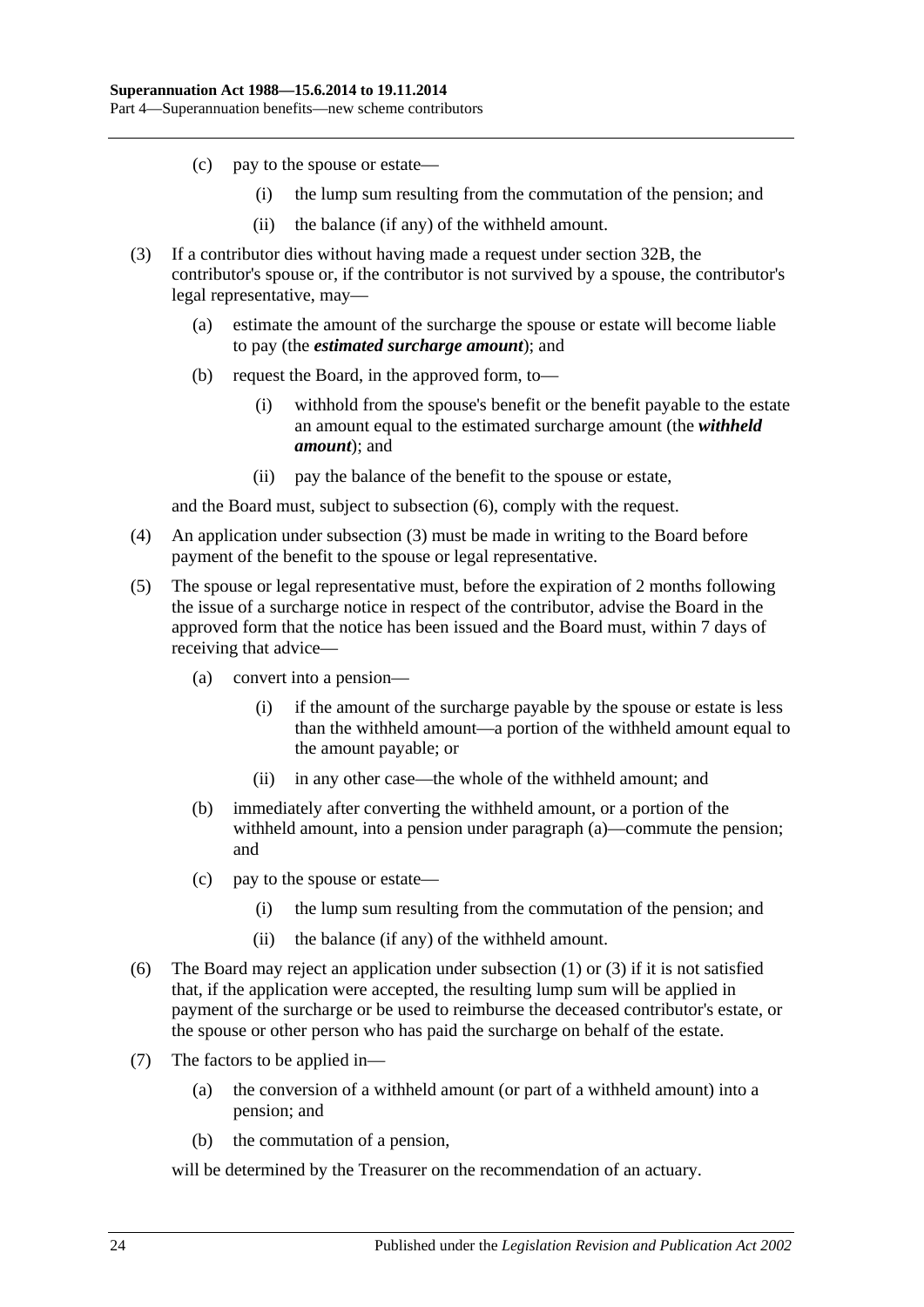(8) In this section—

*legal representative*, in relation to a deceased contributor, means a person—

- (a) holding office as executor of the will of the deceased contributor where probate of the will has been granted or resealed in South Australia or any other State or a Territory; or
- (b) holding office in South Australia or any other State or a Territory as administrator of the estate of the deceased contributor.

## **32D—Withheld amount**

An amount withheld under [section](#page-51-6) 32B or [32C—](#page-52-3)

- (a) must be paid by the Treasurer into the Consolidated Account or a special deposit account established by the Treasurer for that purpose; and
- (b) will be charged against the relevant contributor's contribution account (to the extent possible) as if the amount had been paid to the contributor; and
- (c) will be credited with interest at a rate determined by the Treasurer; and
- (d) may be paid to the contributor (or the contributor's spouse or legal representative)—
	- (i) in accordance with [section](#page-51-6) 32B or [32C;](#page-52-3) or
	- (ii) at the direction of the Board if the Board—
		- (A) has not, within 2 years of withholding the amount, received advice that a surcharge notice has been issued in respect of the contributor; or
		- (B) considers, at any time, there is other good reason for doing so.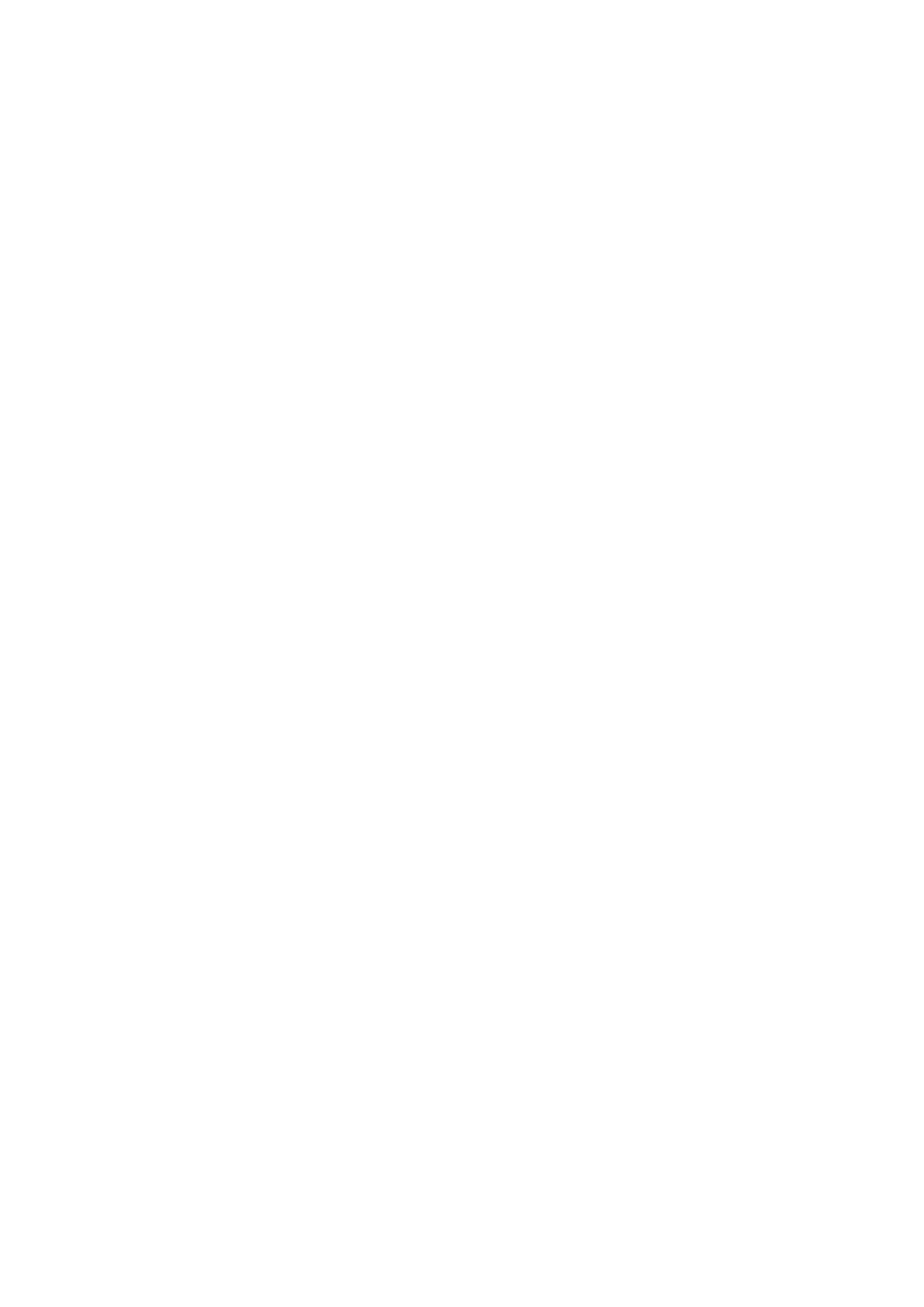# **Part 5—Superannuation benefits—old scheme contributors**

# **Division 1—Pension benefits**

## **33—Application of this Part**

This Part applies only to old scheme contributors.

# <span id="page-56-1"></span>**33A—Transition to retirement**

- <span id="page-56-0"></span>(1) A contributor may apply to the Board for the benefit of this section if—
	- (a) the contributor has reached—
		- (i) the age of 55 years; and
		- (ii) his or her preservation age; and
	- (b) the contributor has entered into an arrangement with his or her employer—
		- (i) to reduce his or her hours of work; or
		- (ii) to alter his or her duties,

or both, with the effect that there is a reduction in the contributor's salary; and

- (c) the purpose for establishing the arrangement referred to in [paragraph](#page-56-0) (b) relates to the proposed retirement of the contributor in due course (including by allowing the contributor to scale down his or her work in the lead-up to retirement).
- (2) The Board may require that an application under [subsection](#page-30-0) (1)—
	- (a) be made in such manner as the Board thinks fit; and
	- (b) be accompanied by such information or other material specified by the Board to assist the Board to be satisfied as to the matters set out in [paragraphs](#page-30-1) (b) and [\(c\)](#page-30-2) of that subsection.
- <span id="page-56-2"></span>(3) If the Board is satisfied that a valid application has been made under [subsection](#page-56-1) (1), the contributor will be entitled to a pension (a *draw down benefit*) on the basis of the contributor's application and on the basis that the maximum draw down benefit to which the contributor is entitled will be determined by the Board as follows:

$$
B = RP \times \frac{(FS - NS)}{FS}
$$

Where—

*B* is the maximum draw down benefit (expressed as an amount per fortnight)

*RP* is the amount that would be payable under section 34 if the contributor had retired from employment immediately before the date of the determination (expressed as an amount per fortnight)

*FS* is the contributor's actual salary immediately before the commencement of the arrangement envisaged by [subsection](#page-56-0) (1)(b)

*NS* is the contributor's actual salary on the commencement of the arrangement envisaged by [subsection](#page-56-0) (1)(b).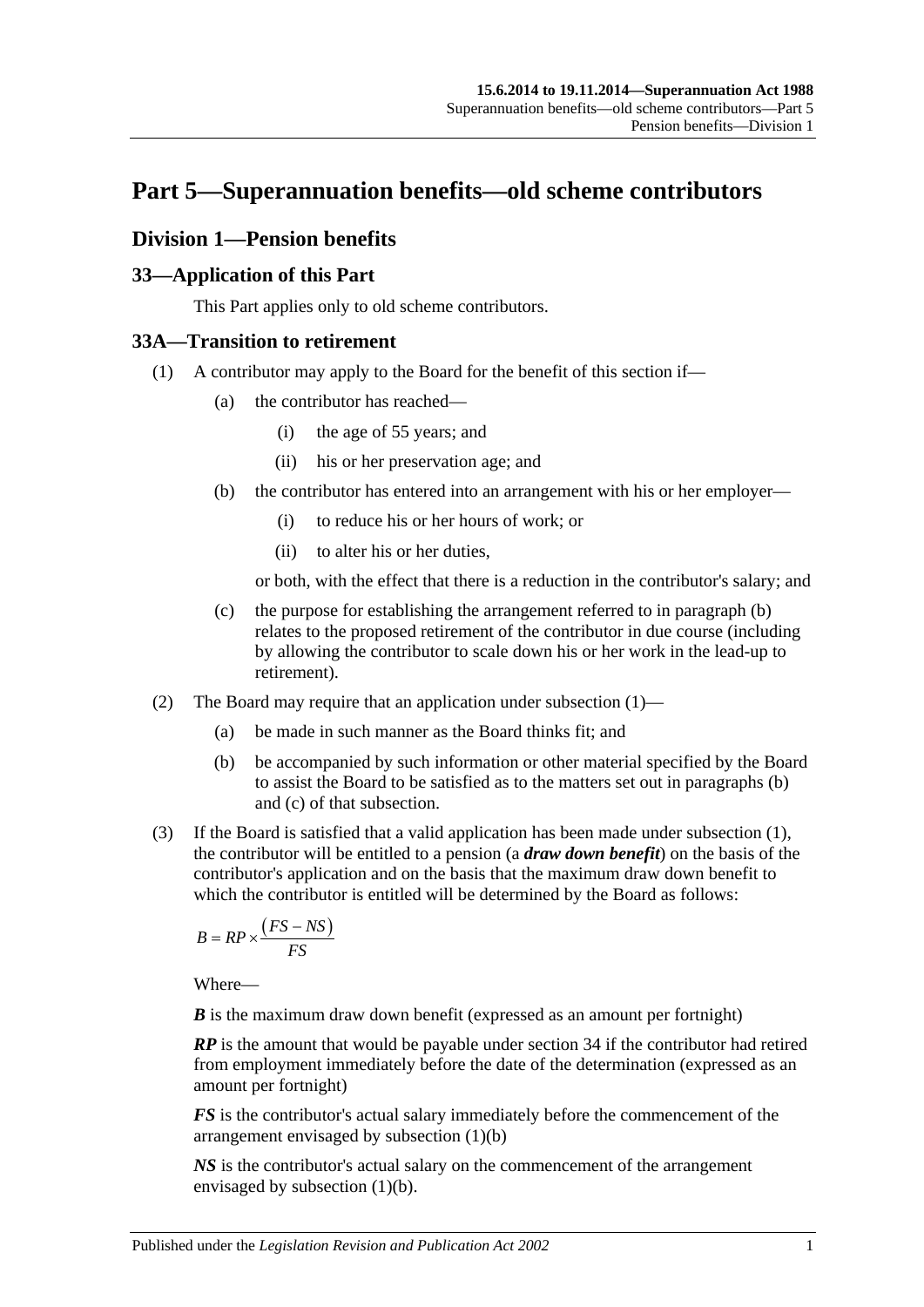- (4) A draw down benefit may not be commuted until the contributor retires from employment.
- <span id="page-57-0"></span>(5) If a contributor who has retired from employment applies for the commutation of a draw down benefit within 6 months after the commencement of the payment of the draw down benefit, the benefit may be commuted in accordance with the regulations as if it were a pension.
- (6) If a contributor who has retired from employment applies for the commutation of a draw down benefit after the expiration of the period that applies under [subsection](#page-57-0) (5), the terms and conditions of the commutation of the benefit will be as determined by the regulations.
- (7) A draw down benefit will be indexed as if it were a pension under this Act.
- <span id="page-57-1"></span>(8) When the Board has determined a draw down benefit—
	- (a) the contributions payable by the contributor under section 23 will (despite any provision made by section 23 to the contrary)—
		- (i) be fixed on the basis of the contributor's salary under the arrangement established with his or her employer (for so long as the arrangement continues); and
		- (ii) as so fixed, be payable in respect of this salary from the first full pay period after the Board's determination of the draw down benefit; and
		- (iii) be at the contributor's standard contribution rate under that section; and
	- (b) the contributor's contribution points will accrue, from the date of the determination until the cessation of the relevant arrangement (unless the contributor ceases to make the contributions envisaged by [paragraph](#page-57-1) (a)), at a rate for each contribution month determined as follows:

$$
CP = 1 \times \frac{AS}{FSA}
$$

Where—

*CP* is a proportion of 1 contribution point

AS is the contributor's actual salary under the relevant arrangement (as adjusted from time to time)

*FSA* is the contributor's actual salary immediately before the commencement of the relevant arrangement, adjusted from time to time to take into account any changes to the salary that would have occurred had the contributor not entered into the relevant arrangement but rather continued to be entitled to that salary.

- (9) If the employment arrangements of a contributor who is receiving a draw down benefit under this section alter so that there is an alteration in his or her salary—
	- (a) in the case of a reduction in salary—the contributor may apply to the Board for a further benefit in accordance with the provisions of this section and this section will then apply to the application and with respect to the relevant arrangement—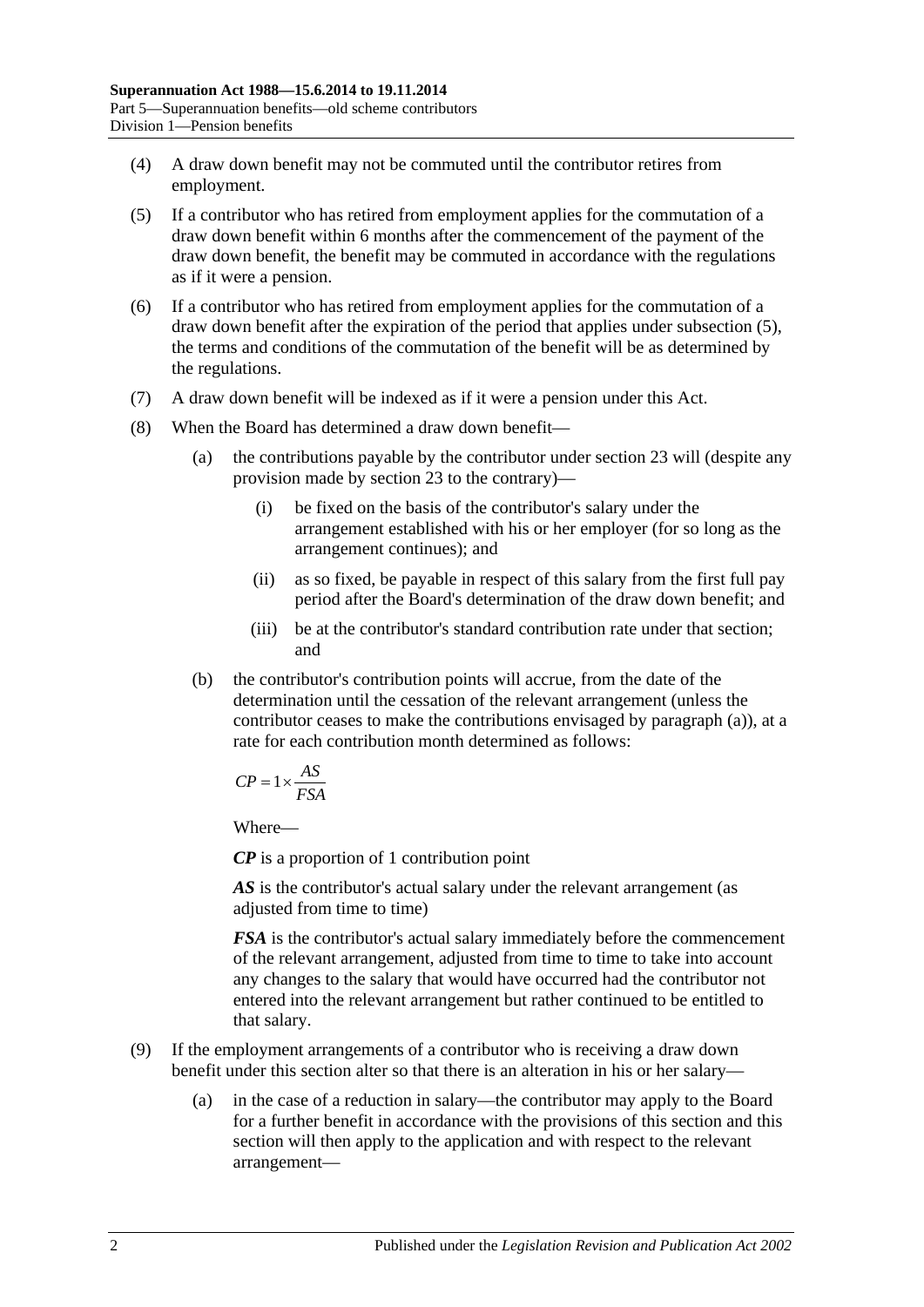- (i) as if FS under [subsection](#page-56-2) (3) is the contributor's actual salary immediately before the relevant reduction in salary; and
- (ii) as if NS under [subsection](#page-56-2) (3) is the contributor's actual salary immediately after the relevant reduction in salary; and
- (iii) by applying such other modifications as may be necessary for the purpose or as may be prescribed; and
- (b) in the case of an increase in salary—the draw down benefit will continue as if the increase had not occurred, subject to any adjustments made on account of the benefit, including as to contributions and the accrual of contribution points, as may be prescribed by the regulations.
- (10) When a contributor retires from employment (and is thus entitled to a benefit under section 34), the contributor's entitlement under section 34 will be adjusted in the manner prescribed by the regulations to take into account the draw down benefit provided under this section (and that section will then have effect accordingly).
- (11) If a contributor's employment terminates on account of invalidity in circumstances that give rise to an entitlement under section 37, the entitlement under that section will be adjusted in the manner prescribed by the regulations to take into account the fact that the contributor had elected to receive a draw down benefit under this section (and that section will then have effect accordingly).
- (12) If a contributor's employment is terminated by the contributor's death, any entitlement under section 38 will be adjusted in the manner prescribed by the regulations to take into account the fact that the contributor had elected to receive a draw down benefit under this section (and that section will then have effect accordingly).
- (13) The determination of a benefit under this section must take into account the operation of any provision under Part 5A.
- (14) Despite a preceding subsection, if a contributor who has been receiving a draw down benefit returns to a level of employment that is at least equal to the level that applied immediately before the contributor commenced the arrangement referred to in [subsection](#page-56-0) (1)(b) (the *original level of employment*), the payment of the draw down benefit will be suspended for so long as his or her level of employment is at least equal to the original level of employment (and any adjustments in connection with the operation of this section prescribed by the regulations will apply).
- (15) A contributor who has a rollover account by virtue of the operation of section 47B may, if authorised to do so under the regulations, in conjunction with an application under [subsection](#page-56-1) (1), apply for any benefit that would be payable with respect to that account as if the contributor had resigned from employment and, in such a case—
	- (a) the benefit must be invested in accordance with the regulations; and
	- (b) the investment may be redeemed when the contributor retires from employment under this Act.
- (16) The Governor may, by regulation, declare that any provision of this section is modified in prescribed circumstances (and the regulation will have effect according to its terms).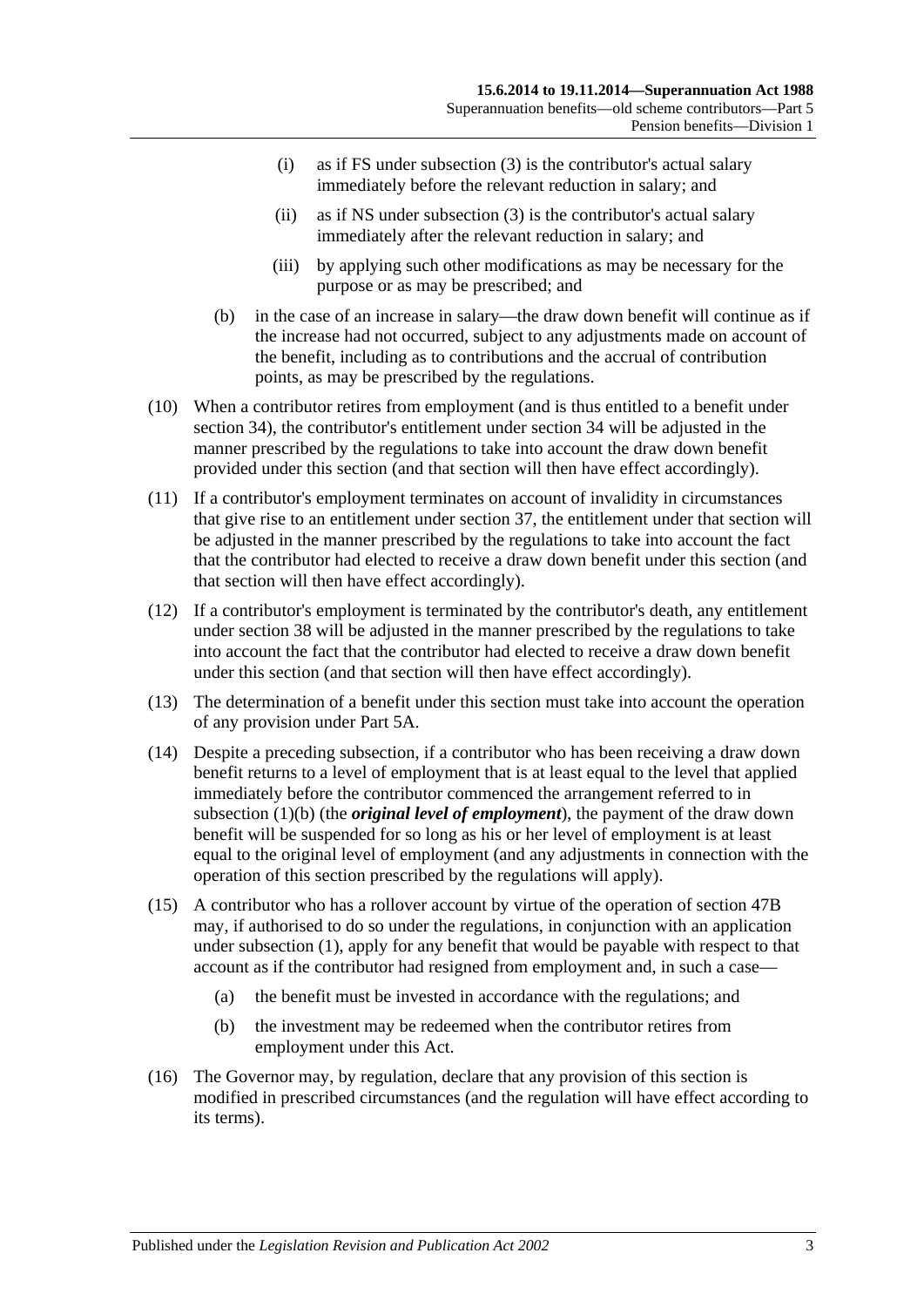## **34—Retirement**

(1) A contributor who retires on or after reaching the age of retirement and who is not entitled to a pension under [subsection](#page-59-0) (2), is entitled to a pension calculated as follows:

$$
P = FS \left[ \left( A \times \frac{2}{3} \right) \left( 1 + \frac{X}{E} \right) \right] + \frac{FS}{100} + FS \left( \frac{7.4}{100} \times \frac{n}{420} \right)
$$

Where—

*P* is the amount of the pension (expressed as an amount per fortnight)

*FS* is the contributor's actual or attributed salary (expressed as an amount per fortnight) immediately before retirement

*A* is the lesser of the following:

- (a) unity;
- (b) the numerical value obtained by dividing the number of the contributor's accrued contribution points by—
	- (i) in the case of a contributor who was accepted as a contributor under the repealed Act before reaching the age of 30 years—the number of months between the date of acceptance and the age of retirement;
	- (ii) in any other case—360

 $E$  is—

- (a) in relation to a contributor whose contribution period at the age of retirement was 360 months or more—600;
- (b) in relation to a contributor whose contribution period at the age of retirement was 300 months or more but less than 360 months—1 200

*X* is the number of months by which the contributor's age at retirement exceeds the age of retirement

*n* is 420 or the aggregate number of contribution points that accrued to the contributor between 1 July 1992 and the date of retirement whichever is the lesser (for the purposes of this definition contribution points will be taken to accrue to a contributor who is no longer making contributions because of [section](#page-28-0) 23(7) at the rate of 1 point per month).

<span id="page-59-0"></span>(2) A contributor (other than a contributor whose membership of the Scheme antedates the commencement of the repealed Act) who retires on or after reaching the age of retirement is entitled to a pension calculated in accordance with the following formula if the number of months between the date of the contributor's acceptance as a contributor and the date on which the contributor reached the age of retirement was less than 300:

$$
P = FS \times Z \left[ \left( \frac{A}{540} \times \frac{60 - B}{60} \right) + \left( \frac{C \times B}{60} \right) \right] + \frac{FS}{100} + FS \left( \frac{7.4}{100} \times \frac{n}{420} \right)
$$

Where—

*P* is the amount of the pension (expressed as an amount per fortnight)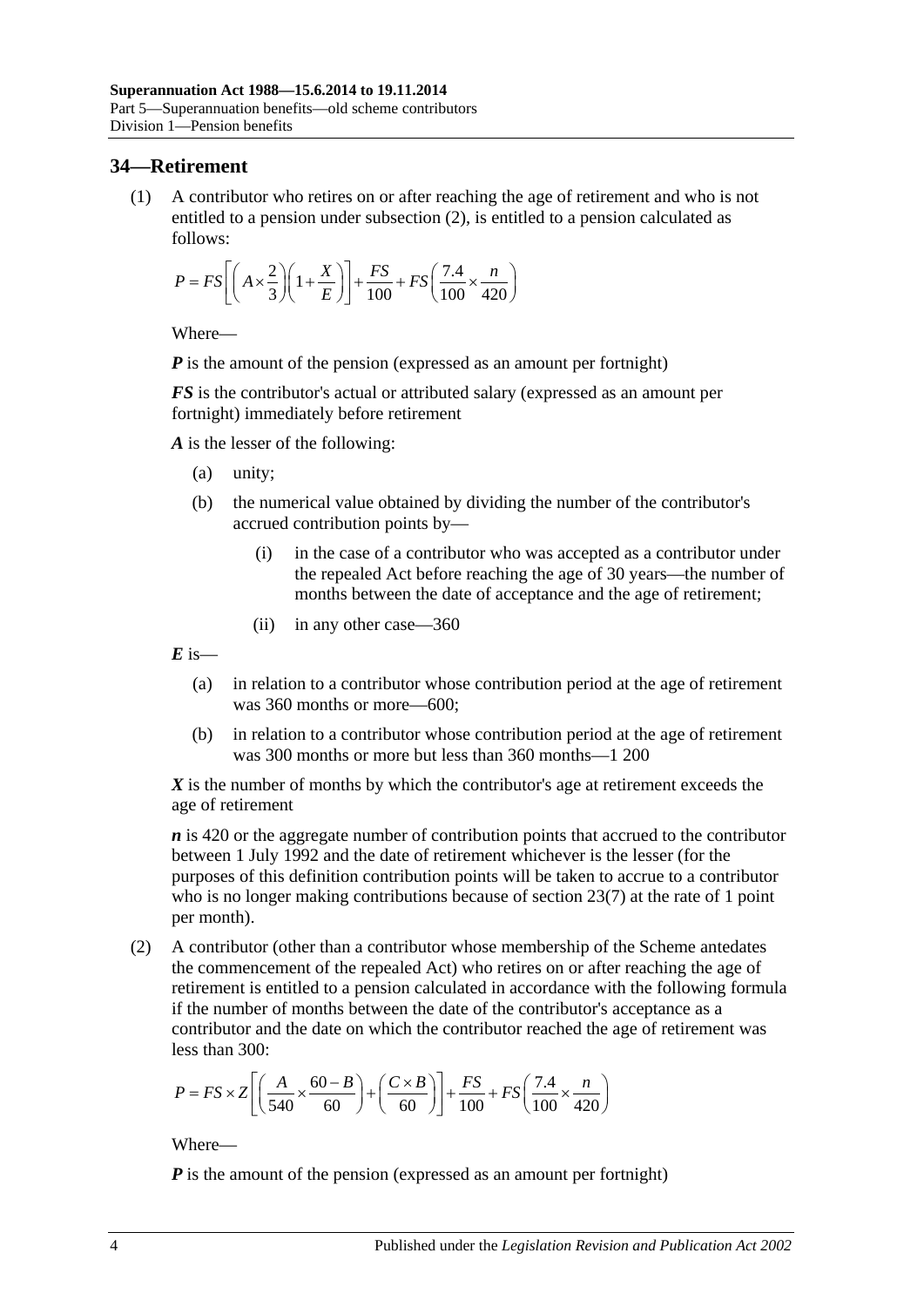*FS* is the contributor's actual or attributed salary (expressed as an amount per fortnight) immediately before retirement

**Z** is the numerical value obtained by dividing the number of the contributor's accrued contribution points by the number of months in the contribution period

*A* is the number of months in the contribution period on the date on which the contributor reached the age of retirement

*B* is the number of months between the day on which the contributor reached the age of retirement and the day on which he or she retired reduced by the number of months (if any) in that period during which the contributor was not an active contributor

*C* is the number obtained from [Schedule 2](#page-126-0) by reference to the value of A applicable to the contributor

*n* is 420 or the aggregate number of contribution points that accrued to the contributor between 1 July 1992 and the date of retirement whichever is the lesser (for the purposes of this definition contribution points will be taken to accrue to a contributor who is no longer making contributions because of [section](#page-28-0) 23(7) at the rate of 1 point per month).

(3) A contributor who retires after reaching the age of 55 years but before the age of retirement is entitled to a pension calculated as follows:

$$
P = \left[ FS \times A \left( \frac{50}{100} + \frac{17.6 \times n_2}{100 \times 60} \right) \right] + \left[ FS \times \frac{n_1}{420} \left( \frac{6}{100} + \frac{1.4 \times n_2}{100 \times 60} \right) \right]
$$

Where—

*P* is the amount of the pension (expressed as an amount per fortnight)

*FS* is the contributor's actual or attributed salary (expressed as an amount per fortnight) immediately before retirement

*A* is the lesser of the following:

- (a) unity;
- (b) the numerical value obtained by dividing the number of the contributor's accrued contribution points by—
	- (i) in the case of a contributor who was accepted as a contributor under the repealed Act before reaching the age of 30 years—the number of months between the date of acceptance and the date of retirement;
	- (ii) in any other case—300 +  $n_2$

 $n_1$  is 420 or the aggregate number of contribution points that accrued to the contributor between 1 July 1992 and the date of retirement whichever is the lesser

 $n_2$  is the number of months between the day on which the contributor reached the age of 55 years and the day on which he or she retired.

- (4) A retirement pension will be indexed.
- (5) The amount of a retirement pension will be the amount calculated under this section or 75 per cent of the contributor's actual or attributed salary immediately before retirement (expressed as an amount per fortnight), whichever is the lesser.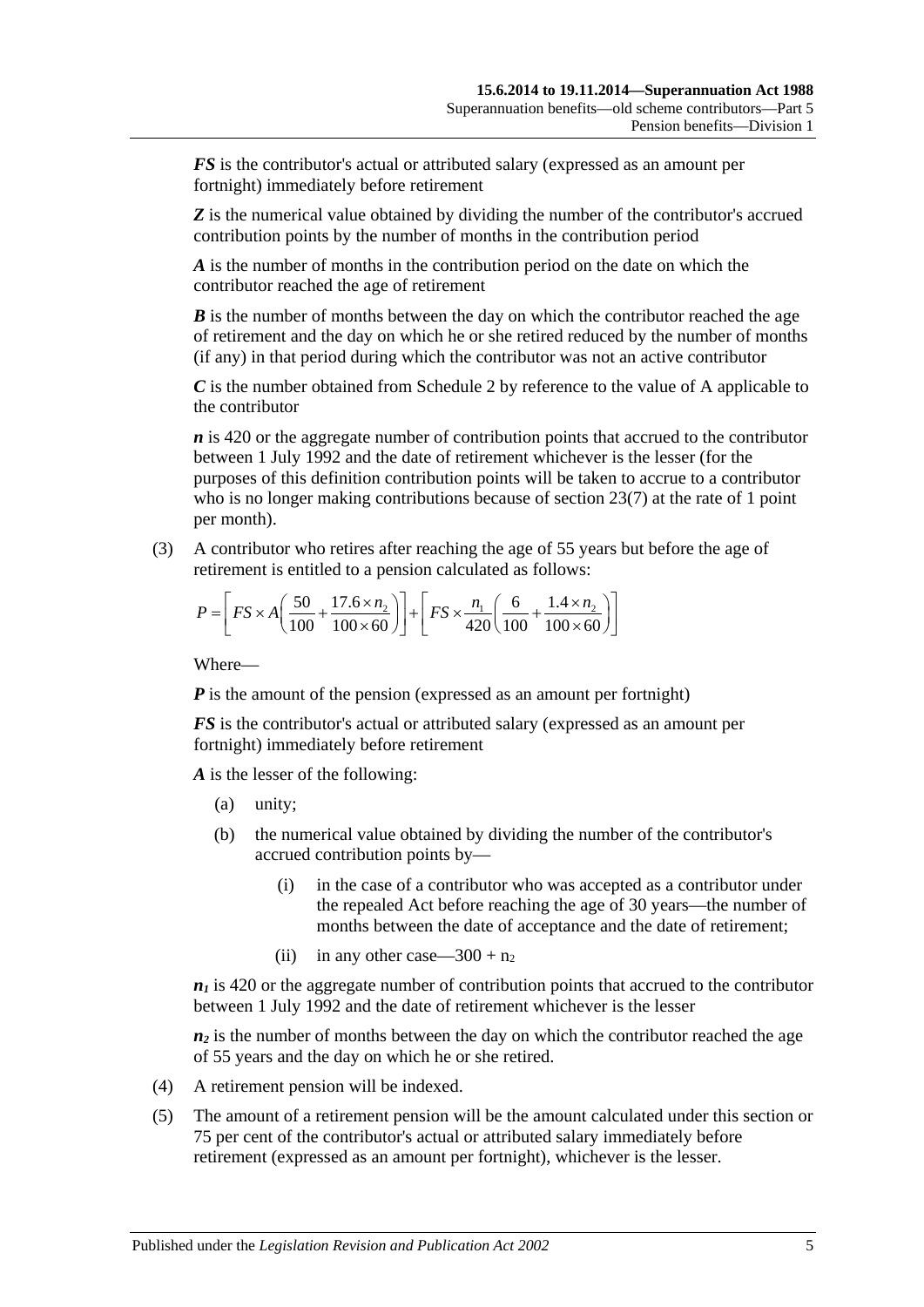- (6) For the purposes of this section, a contributor retires from employment if—
	- (a) the contributor has attained the age of 55 years and the contributor's employment terminates or is terminated before the contributor reaches the age of retirement for any reason except invalidity (in circumstances entitling the contributor to benefits under this Act), retrenchment or death; or
	- (b) the contributor's employment terminates or is terminated on or after the contributor reaches the age of retirement for any reason (except the contributor's death).
- (7) This section does not apply to an outplaced employee.

# <span id="page-61-1"></span>**35—Retrenchment**

 $(1)$  If—

- (a) a contributor's employment is terminated by retrenchment;
- (b) the contributor has reached the age of 45 years but not the age of retirement;
- (c) the contributor has been a contributor for not less than 5 years;
- (d) the Board is satisfied that there is no suitable employment (being employment attracting a salary of at least 80% of the salary applicable to the former employment) available to the contributor,

the contributor is entitled to a pension and a lump sum under this section.

<span id="page-61-0"></span>(2) The amount of the pension is calculated as follows:

$$
P = A \times \frac{2}{3} \times FS
$$

Where—

*P* is the amount of the pension (expressed as an amount per fortnight)

*A* is the lesser of the following:

- (a) unity;
- (b) the numerical value obtained by dividing the number of the contributor's contribution points by—
	- (i) in the case of a contributor who was accepted as a contributor under the repealed Act before reaching the age of 30 years—the number of months between the contributor's age as at the date of acceptance and the age of retirement;
	- (ii) in any other case—360.

*FS* is the contributor's actual or attributed salary (expressed as an amount per fortnight) immediately before retrenchment.

$$
(2a) In subsection (2)—
$$

*contribution points* means—

(a) in the case of a contributor who was an active contributor immediately before retrenchment—extrapolated contribution points;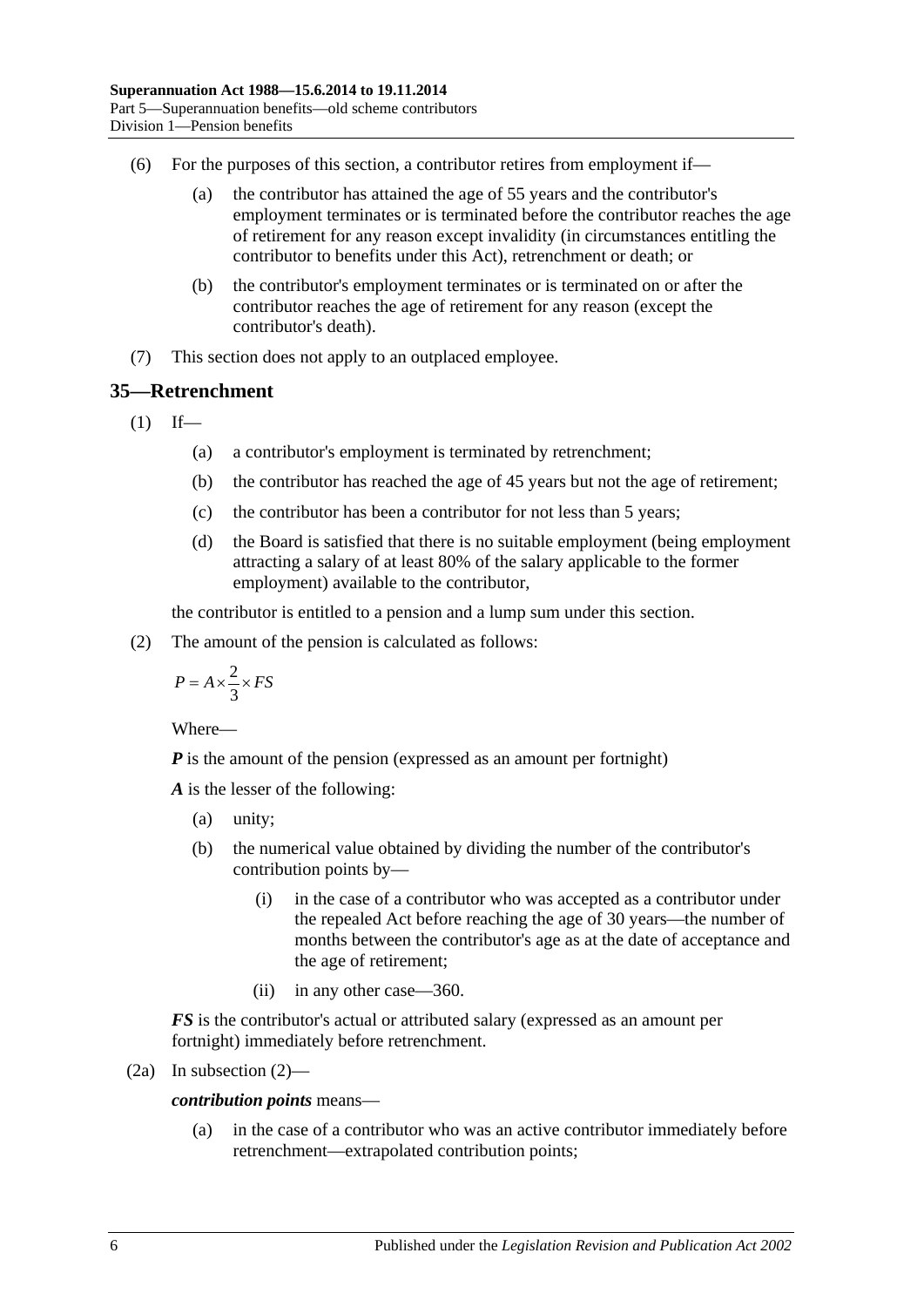- (b) in the case of a contributor who was not an active contributor immediately before retrenchment—accrued contribution points.
- (2b) The amount of the lump sum under [subsection](#page-61-1) (1) is calculated as follows:

$$
LS = Pn\left(FS \times \frac{0.85}{450} \times M\right)
$$

Where—

*LS* is the lump sum

*Pn* is—

- (a) in the case of a contributor who was in full-time employment during that part of the contribution period occurring after 31 December 1987—1;
- (b) in any other case—the numerical value arrived at by expressing the contributor's employment while an active contributor during that part of the contribution period as a proportion of full-time employment during that part of the contribution period

*FS* is the contributor's actual or attributed salary (expressed as an annual amount) immediately before retrenchment

*M* is the number of months of the contributor's contribution period occurring after 31 December 1987.

- (3) A retrenchment pension will be indexed.
- $(4)$  If—
	- (a) a contributor's employment is terminated by retrenchment; and
	- (b) the contributor is not entitled to a pension and a lump sum under [subsection](#page-61-1) (1); and
	- (c) the contributor has not made an election under [subsection](#page-63-0) (6),

the contributor is entitled to a lump sum payment.

- (5) The lump sum is made up of 2 components—
	- (a) an employee component (to be charged against the contributor's contribution account) equivalent to the amount standing to the credit of the contributor's contribution account; and
	- (b) an employer component calculated as follows:

$$
EC = \left(2\frac{1}{3}A - P\right) + Pn\left(FS \times \frac{0.85}{450} \times M\right)
$$

Where—

*EC* is the employer component

*A* is the aggregate of the contributor's contributions unless that aggregate amount exceeds what it would have been if the contributor had contributed throughout the contribution period at the standard contribution rate, in which case A is the latter amount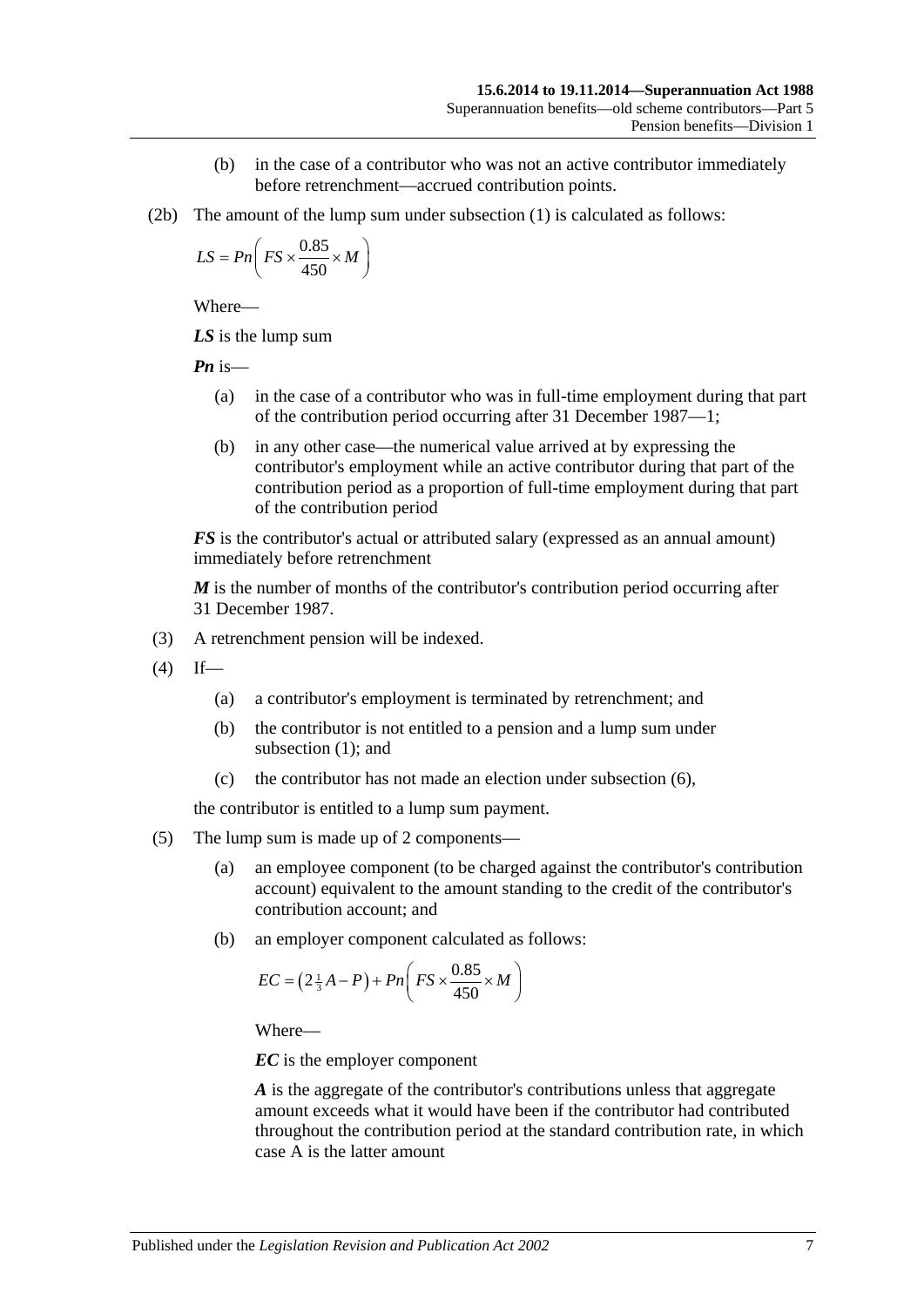*P* is the amount (if any) of pension paid under this Act or the repealed Act to the contributor

- *Pn* is—
	- (a) in the case of a contributor who was in full-time employment during that part of the contribution period occurring after 31 December 1987—1;
	- (b) in any other case—the numerical value arrived at by expressing the contributor's employment while an active contributor during that part of the contribution period as a proportion of full-time employment during that part of the contribution period

*FS* is the contributor's actual or attributed salary (expressed as an annual amount) immediately before retrenchment

*M* is the number of months of the contributor's contribution period occurring after 31 December 1987.

- <span id="page-63-0"></span>(6) If a contributor whose employment is terminated by retrenchment but who is not entitled to a pension and a lump sum under [subsection](#page-61-1) (1) makes an election under this subsection by written notice to the Board within 3 months after termination of the employment, the contributor will be taken—
	- (a) if the contributor had not reached the age of 55 years at the termination of his or her employment—to have resigned and elected to preserve his or her accrued superannuation benefits; or
	- (b) if the contributor had reached that age at the termination of his or her employment—to have retired.

#### **36—Temporary disability pension**

- (1) Subject to this section, a contributor—
	- (a) who is temporarily or permanently incapacitated for work but whose employment has not been terminated on that ground; and
	- (b) who has not reached the age of retirement,

is entitled to a disability pension.

- (2) A contributor who becomes incapacitated for work in a particular position will not be regarded as incapacitated for work for the purposes of this section if some other position, carrying a salary of at least 80 per cent of the salary applicable to the former position, is available to the contributor and the contributor could reasonably be expected to take that other position.
- (3) A disability pension is not payable in respect of—
	- (a) a period in respect of which the contributor is entitled to sick leave; or
	- (b) a period in respect of which the contributor is entitled to weekly payments of workers compensation; or
	- (c) a period for which the contributor is on recreation leave or long service leave.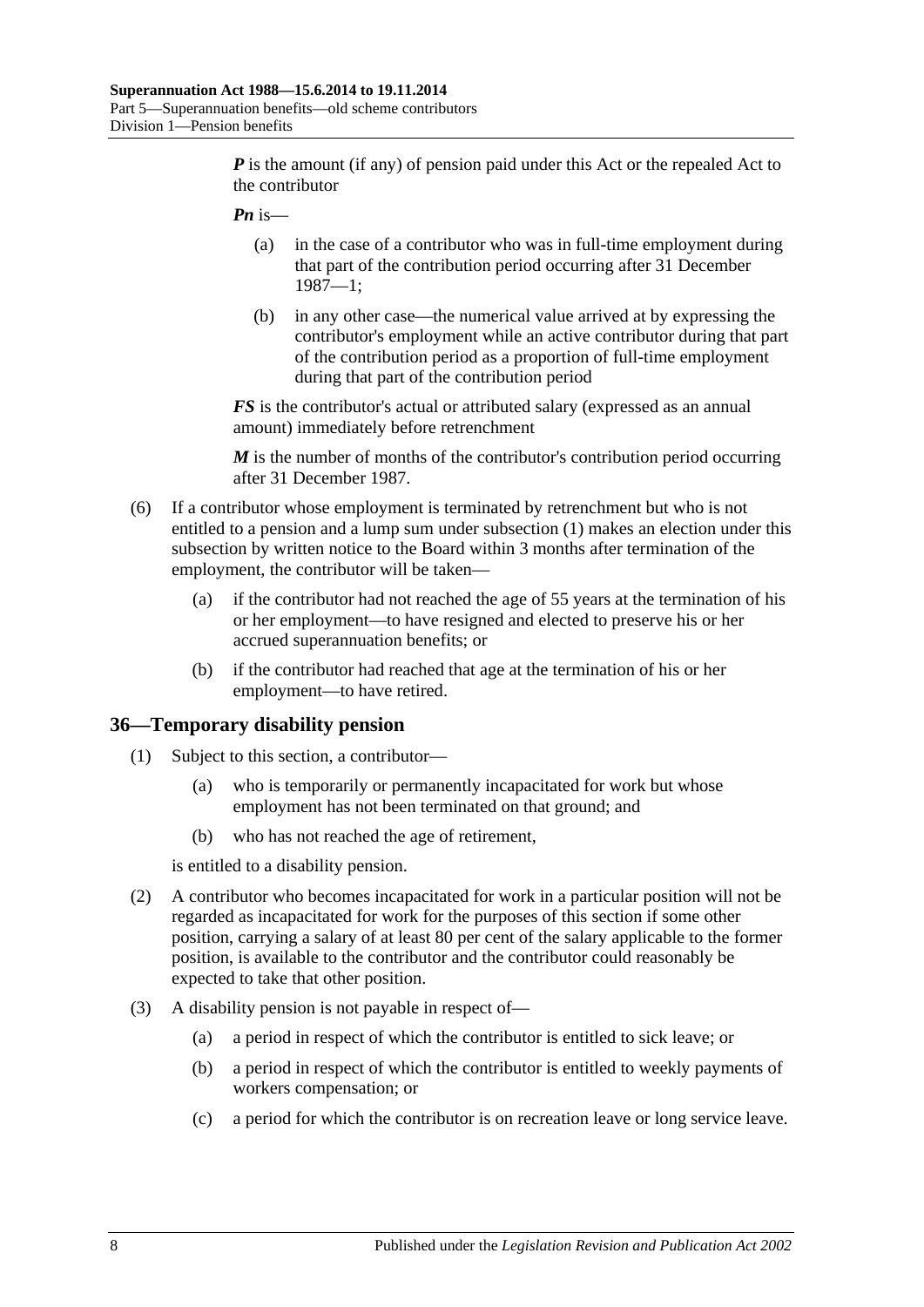- (4) The Board will not pay a disability pension in respect of a period of incapacity of less than 1 week and may decline to pay a disability pension if it appears that the duration of the incapacity is likely to be less than 6 months.
- (5) The amount of the pension is calculated as follows:

$$
P = A \times \frac{2}{3} \times FS
$$

Where—

*P* is the amount of the pension (expressed as an amount per fortnight)

*A* is the lesser of the following:

- (a) unity;
- (b) the numerical value obtained by dividing the number of the contributor's extrapolated superannuation points by—
	- (i) in the case of a contributor who was accepted as a contributor under the repealed Act before reaching the age of 30 years—the number of months between the contributor's age as at the date of acceptance and the age of retirement;
	- (ii) in any other case—360.

*FS* is the contributor's actual or attributed salary (expressed as an amount per fortnight) immediately before the pension becomes payable.

- (6) A disability pension cannot be paid for a continuous period of more than 12 months unless the Board thinks that there are special reasons for extending that limit, in which case it may extend the pension period by not more than a further 6 months.
- (7) A disability pension cannot be paid, in respect of the same incapacity, for an aggregate period of more than 18 months in any 1 period of 36 months.
- (8) A contributor is not required to make any contribution over a period for which the contributor receives a disability pension but will be credited with contribution points and contribution months in respect of any such period as if the contributor were contributing at the standard contribution rate in respect of that period.

## <span id="page-64-0"></span>**36A—Rehabilitation etc of disability pensioner**

- (1) If, in the opinion of the Board, an attempt should be made to rehabilitate a disability pensioner or to find alternative employment for such a pensioner, the Board may serve notice on the pensioner's employer requiring the employer to do 1 or both of the following:
	- (a) take measures specified in the notice to rehabilitate the pensioner;
	- (b) take measures specified in the notice to find alternative employment for the pensioner.
- (2) A notice under [subsection](#page-64-0) (1) may require the employer to periodically report in writing to the Board on the progress it is making in complying with the requirements of the notice.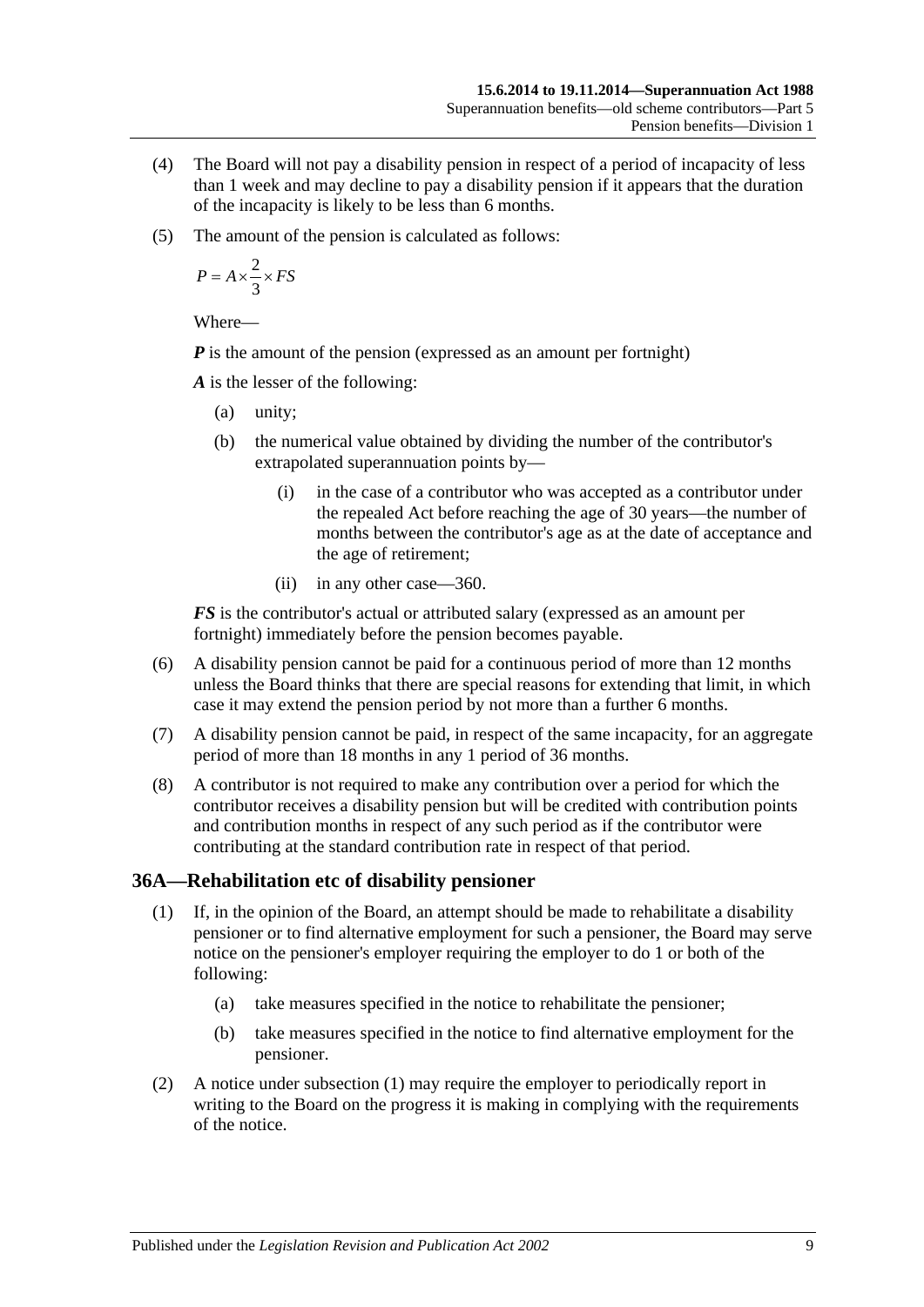- <span id="page-65-0"></span>(3) If an employer does not comply with a notice under [subsection](#page-64-0) (1) to the satisfaction of the Board, the Board may, by further notice served on the employer, require the employer to reimburse the Treasurer for the amount of the disability pension paid to the pensioner from the date of service of that notice until the Board informs the employer in writing that it is satisfied with the employer's compliance with the original notice.
- (4) The amount of the pension referred to in [subsection](#page-65-0) (3) is a debt due by the employer to the Treasurer and the prescribed proportion of that amount must not be charged against the contributor's contribution account under section 43A.

# <span id="page-65-2"></span>**37—Invalidity**

- (1) If a contributor's employment terminates on account of invalidity and the Board is satisfied that the contributor's incapacity for all kinds of work is 60 per cent or more of total incapacity and is likely to be permanent, the contributor is entitled to a pension under this section.
- <span id="page-65-1"></span>(2) The amount of the pension is calculated as follows:

$$
P = FS\left(A \times \frac{2}{3}\right) + \frac{FS}{100} + FS\left(\frac{7.4}{100} \times \frac{n}{420}\right)
$$

Where—

*P* is the amount of the pension (expressed as an amount per fortnight)

*FS* is the contributor's actual or attributed salary (expressed as an amount per fortnight) immediately before termination of employment

*A* is the lesser of the following:

- (a) unity;
- (b) the numerical value obtained by dividing the number of the contributor's contribution points by—
	- (i) in the case of a contributor who was accepted as a contributor under the repealed Act before reaching the age of 30 years—the number of months between the date of acceptance and the age of retirement;
	- (ii) in any other case—360

 $\boldsymbol{n}$  is—

- (a)  $420$ ; or
- (b) the sum of the aggregate of the contributor's contribution points that accrue after 30 June 1992 and the number of months difference between the contributor's age as at the entitlement day and the age of retirement,

whichever is the lesser.

(2a) In [subsection](#page-65-1) (2)—

#### *contribution points* means—

(a) in the case of a contributor who was an active contributor immediately before termination of employment—extrapolated contribution points;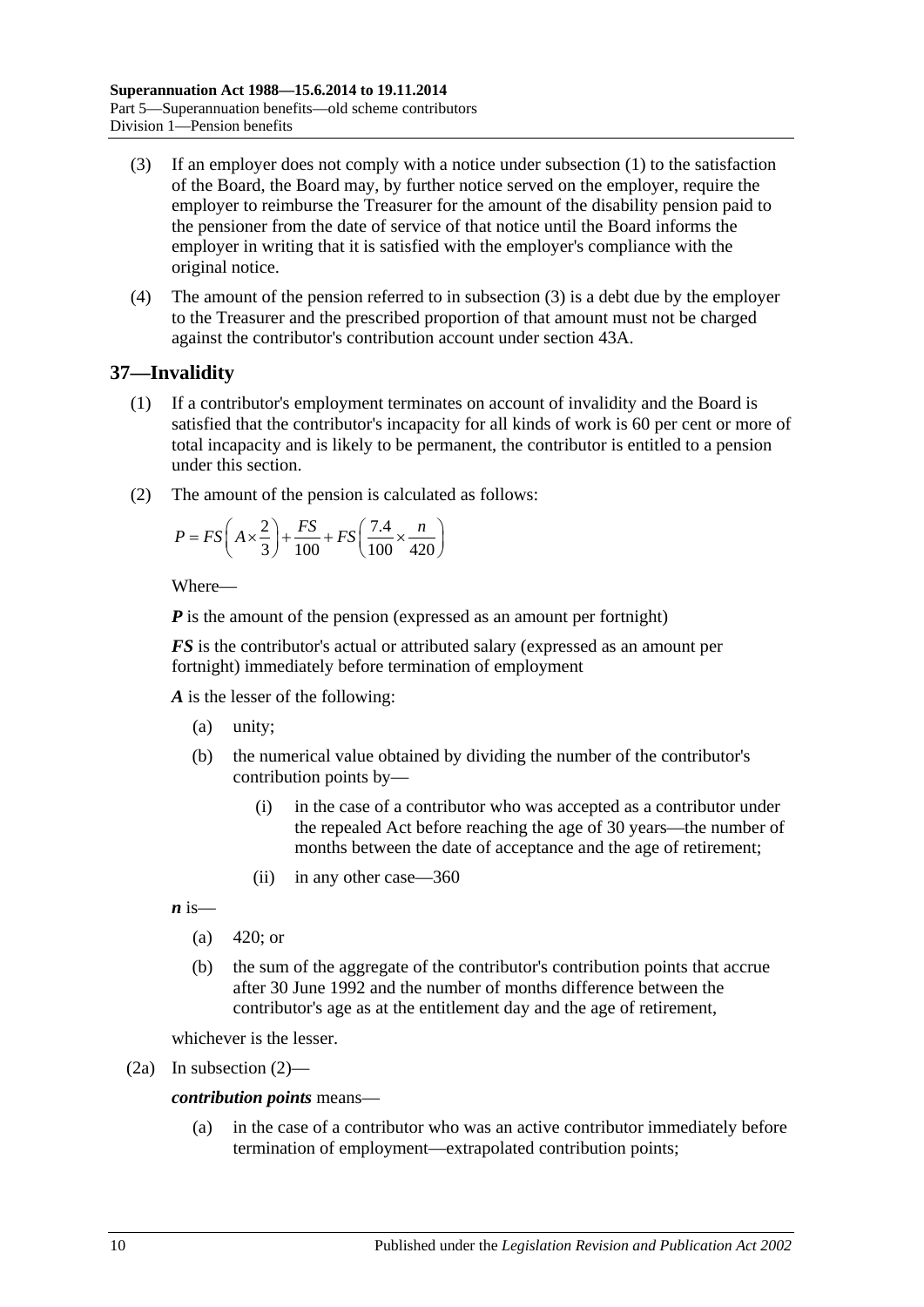- (b) in the case of a contributor who was not an active contributor immediately before termination of employment—accrued contribution points.
- (3) The pension will be indexed.
- <span id="page-66-0"></span>(3a) If the Board is not satisfied as to 1 or both of the matters referred to in [subsection](#page-65-2) (1) the contributor is entitled to a superannuation payment that is the greater of the following:
	- (a) twice the contributor's adjusted salary immediately before termination of employment (expressed as an annual amount); or
	- (b) an amount made up of 2 components—
		- (i) an employee component (to be charged against the contributor's contribution account) equivalent to the amount standing to the credit of the contributor's contribution account; and
		- (ii) an employer component calculated as follows:

$$
EC = (A \times 5.83 \times FS) + Pn\left(\frac{FS \times 0.85 \times M}{450}\right)
$$

```
Where—
```
*EC* is the employer component

*A* is the lesser of the following:

- (a) unity;
- (b) the numerical value obtained by dividing the number of the contributor's accrued contribution points by—
	- (i) in the case of a contributor who was accepted under the repealed Act before reaching the age of 30 years—the number of months between the age of acceptance and the age of 55 years;
	- (ii) in any other case—300

*FS* is the contributor's actual or attributed salary immediately before termination of employment (expressed as an annual amount)

*Pn* is—

- (a) in the case of a contributor who was in full-time employment during that part of the contribution period occurring after 31 December 1987—1;
- (b) in any other case—the numerical value arrived at by expressing the contributor's employment while an active contributor during that part of the contribution period as a proportion of full-time employment during that part of the contribution period

*M* is the number of months of the contributor's contribution period occurring after 31 December 1987.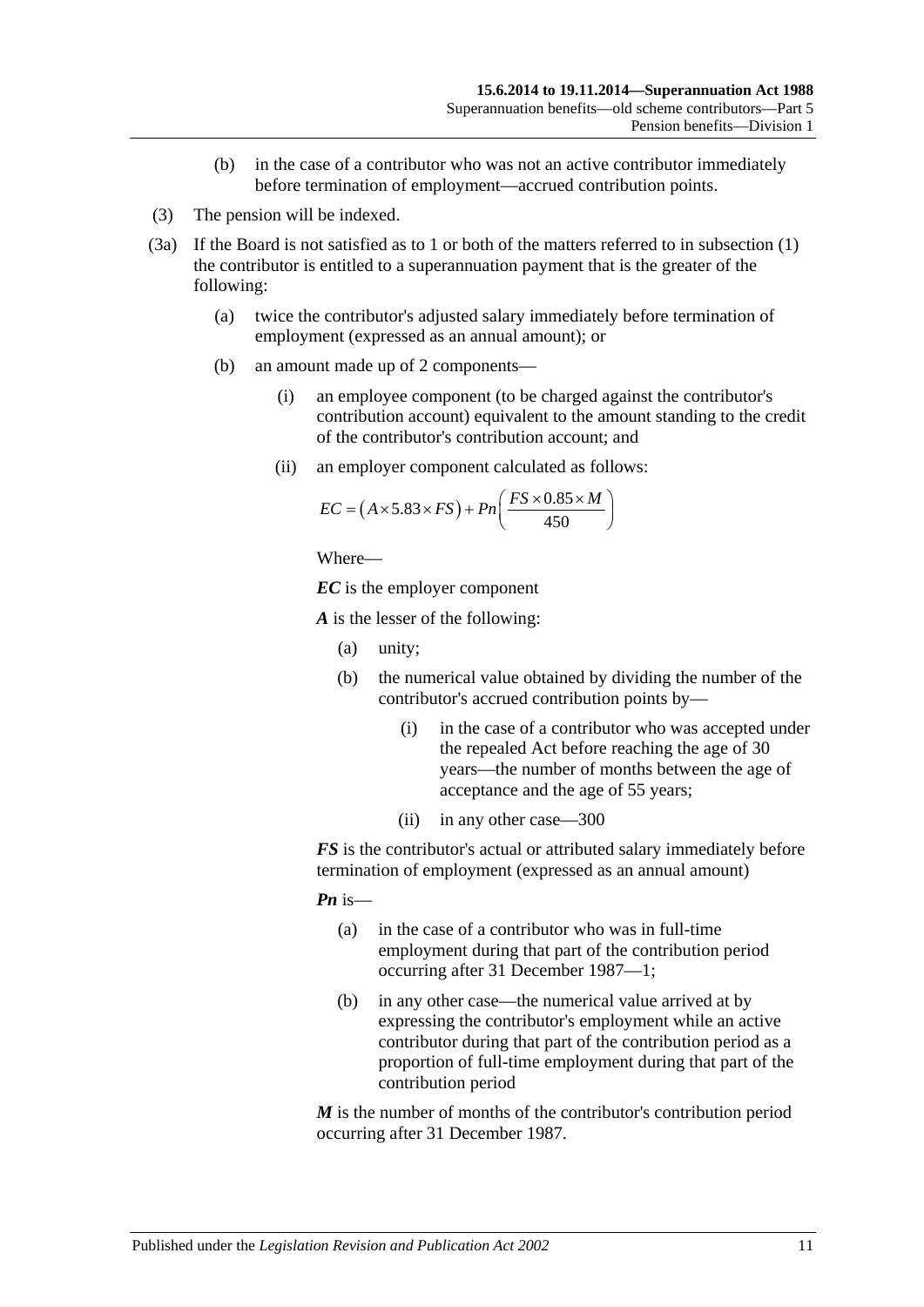- (3b) A superannuation payment under [subsection](#page-66-0)  $(3a)(a)$  will be made up of 2 components—
	- (a) an employee component (to be charged against the contributor's contribution account) equivalent to the amount standing to the credit of the contributor's contribution account; and
	- (b) an employer component being the difference between the employee component and twice the contributor's actual or attributed salary immediately before termination of employment (expressed as an annual amount).
- <span id="page-67-0"></span> $(3c)$  If—
	- (a) a contributor's employment terminates on account of invalidity; and
	- (b) the Board is not satisfied as to 1 or both of the matters referred to in [subsection](#page-65-2) (1); and
	- (c) the contributor makes an election under this subsection by written notice to the Board within 3 months after receiving written notice from the Board of its decision under [paragraph](#page-67-0) (b),

the contributor will be taken—

- (d) if the contributor had not reached the age of 55 years at the termination of his or her employment—to have resigned and elected to preserve his or her accrued superannuation benefits; or
- (e) if the contributor had reached that age at the termination of his or her employment—to have retired.
- <span id="page-67-2"></span><span id="page-67-1"></span>(4) A contributor's employment will be taken to have terminated on account of invalidity if and only if—
	- (a) the employer (acting with the written approval of the Board) terminates the employment on the ground of the contributor's invalidity; or
	- $(b)$
- (i) the employer or the contributor satisfies the Board (before termination of employment) that the contributor is incapacitated for work in the contributor's present position and that there is no other position, carrying a salary of at least 80 per cent of the salary applicable to the contributor's present position, which the contributor could reasonably be expected to take, available to the contributor; and
- (ii) the contributor has been on sick leave, weekly payments of workers compensation, or disability pension for at least 12 months or periods aggregating at least 12 months on account of the invalidity; and
- (iii) after notice has been given to the Board as required by the regulations, the employer terminates the employment or the contributor resigns from employment.
- (5) Despite any other Act or law to the contrary an employer cannot terminate the employment of a contributor on the ground of invalidity unless the requirements of [subsection](#page-67-1) (4)(a) or [\(b\)](#page-67-2) have been satisfied.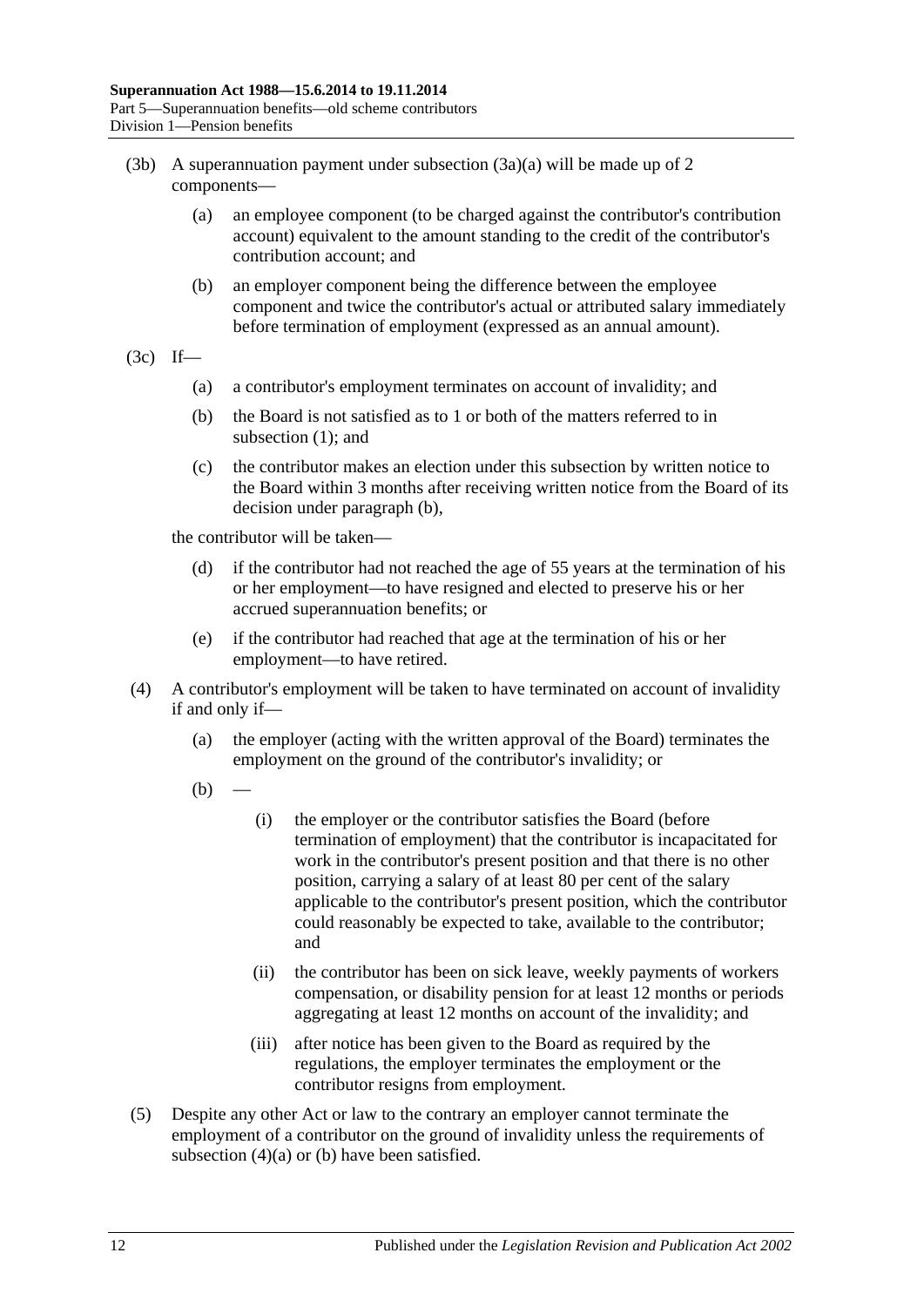## **38—Death of contributor**

- (1) If a contributor dies, the following provisions apply:
	- (a) if the contributor is survived by a spouse—the spouse is entitled to a pension equal to two-thirds of the deceased contributor's notional pension; and
	- (b) if the contributor is survived by a spouse and an eligible child or eligible children—each eligible child is entitled to a pension in accordance with [subsection](#page-68-0) (2); and
	- (c) if the contributor is not survived by a spouse but is survived by an eligible child or eligible children—the contributor's estate is entitled to a lump sum in accordance with [subsection](#page-70-0) (6) and each eligible child is entitled to a pension in accordance with [subsection](#page-68-0) (2); and
	- (d) if the contributor's employment is terminated by the contributor's death and the contributor is not survived by a spouse or an eligible child—the contributor's estate is entitled to a lump sum in accordance with [subsection](#page-70-1) (7).
- (1b) However, a surviving spouse will not be entitled to a benefit under this section if [section](#page-88-0) 43AG applies to the spouse and the amount of any benefit payable to a person must take into account any reduction that has been made under [section](#page-87-0) 43AF.
- <span id="page-68-0"></span>(2) Subject to [subsection](#page-68-1) (3) the amount of the pension for each eligible child is as follows:
	- (a) if a pension is being paid to a surviving spouse—
		- (i) if there are no more than 2 eligible children—a pension equal to one-ninth of the deceased contributor's notional pension;
		- (ii) if there are 3 or more eligible children—a pension calculated by dividing one-third of the deceased contributor's notional pension by the number of eligible children;
	- (b) if no pension is being paid to a surviving spouse—
		- (i) if there is 1 eligible child—a pension equal to 45% of the deceased contributor's notional pension;
		- (ii) if there are 2 eligible children—a pension equal to 40% of the deceased contributor's notional pension;
		- (iii) if there are 3 eligible children—a pension equal to 30% of the deceased contributor's notional pension;
		- (iv) if there are 4 or more eligible children—a pension calculated by dividing the deceased contributor's notional pension by the number of eligible children.
- <span id="page-68-1"></span>(3) If the amount of a pension for an eligible child would, but for this subsection, be less than the prescribed amount, the pension will be equal to the prescribed amount.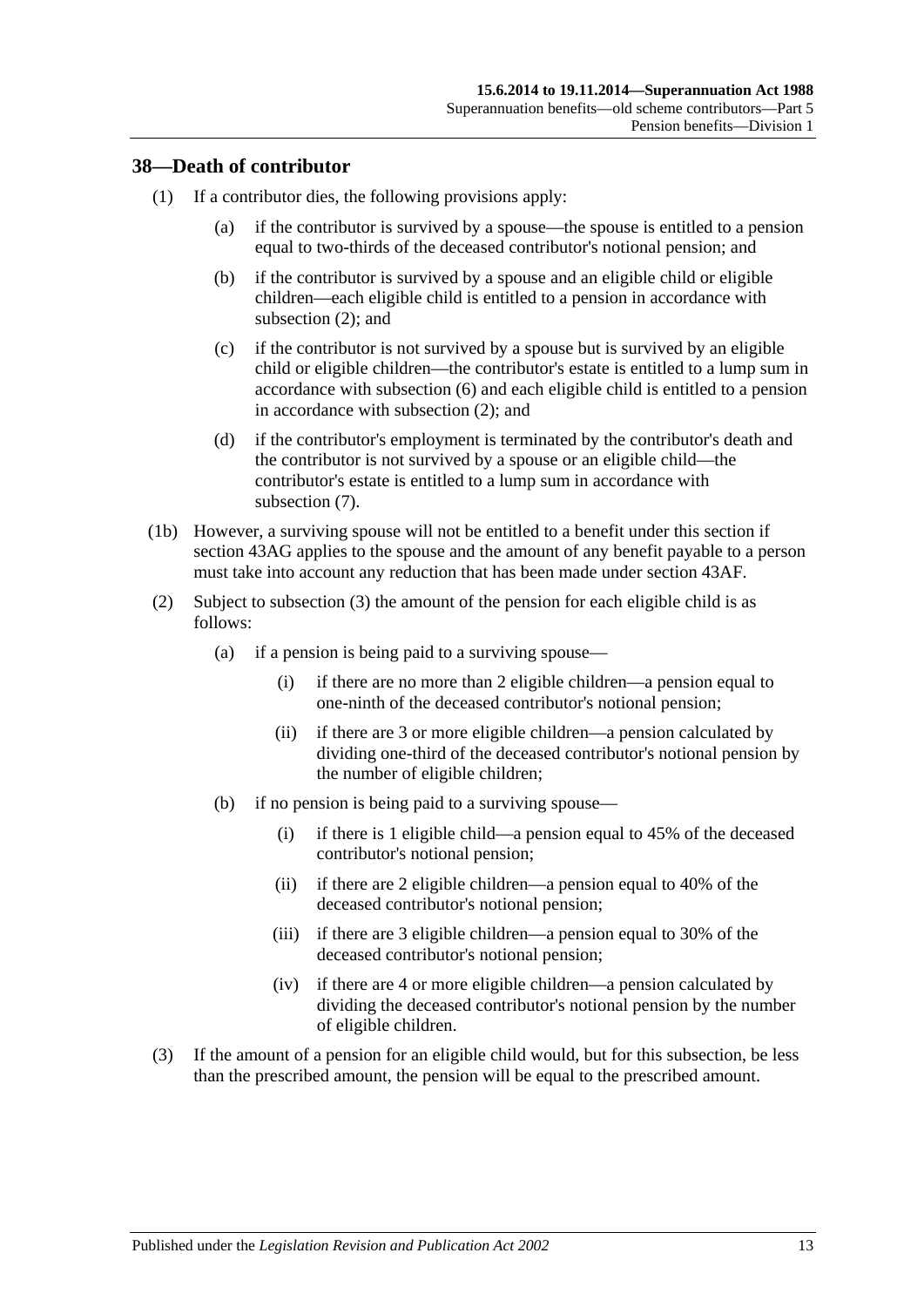- (4) A reference in this section to a deceased contributor's notional pension is—
	- (a) if the contributor's employment had terminated before the date of death—a reference to the amount of the contributor's pension immediately before his or her death or, if portion of that pension was commuted to a lump sum before the commencement of this Act and no further commutation has occurred after the commencement of this Act, a reference to the amount of the pension to which the contributor would have been entitled immediately before his or her death if no portion of the pension had been commuted;
	- (b) if the contributor's employment terminated on his or her death and the contributor reached the age of retirement on or before the date of death—a reference to the amount of the retirement pension to which the contributor would have been entitled if he or she had retired on the date of death;
	- (c) if the contributor's employment terminated on his or her death, the contributor had not reached the age of retirement on the date of death and the contributor was an active contributor immediately before the date of death—a reference to the amount of the retirement pension to which the contributor would have been entitled if he or she had not died and—
		- (i) had continued in employment until reaching the age of retirement (but without change to the contributor's actual or attributed salary as at the date of death); and
		- (ii) had been credited with a number of contribution points in respect of the period from the date of death to the age of retirement equivalent to—
			- (A) in the case of a contributor who had been in full-time employment throughout the contribution period—the number of months between the end of the last complete month of the contribution period and the age of retirement (an incomplete month being counted as a whole month);
			- (B) in the case of a contributor who had not been in full-time employment throughout the contribution period—the number that bears the same proportion to the number of months referred to in [subsubparagraph](#page-69-0) (A) as the contributor's employment while an active contributor bears to full-time employment; and
		- (iii) had retired on reaching the age of retirement;
	- (d) if the contributor's employment terminated on his or her death, the contributor had not reached the age of retirement on the date of death and the contributor was not an active contributor immediately before the date of death—a reference to the amount of the retirement pension to which the contributor would have been entitled if he or she had reached the age of retirement on the date of death and had retired on that date.
- <span id="page-69-0"></span>(5) A deceased contributor's notional pension will be indexed as if it were (or remained) an actual pension and consequential adjustments will be made to pensions calculated by reference to the notional pension.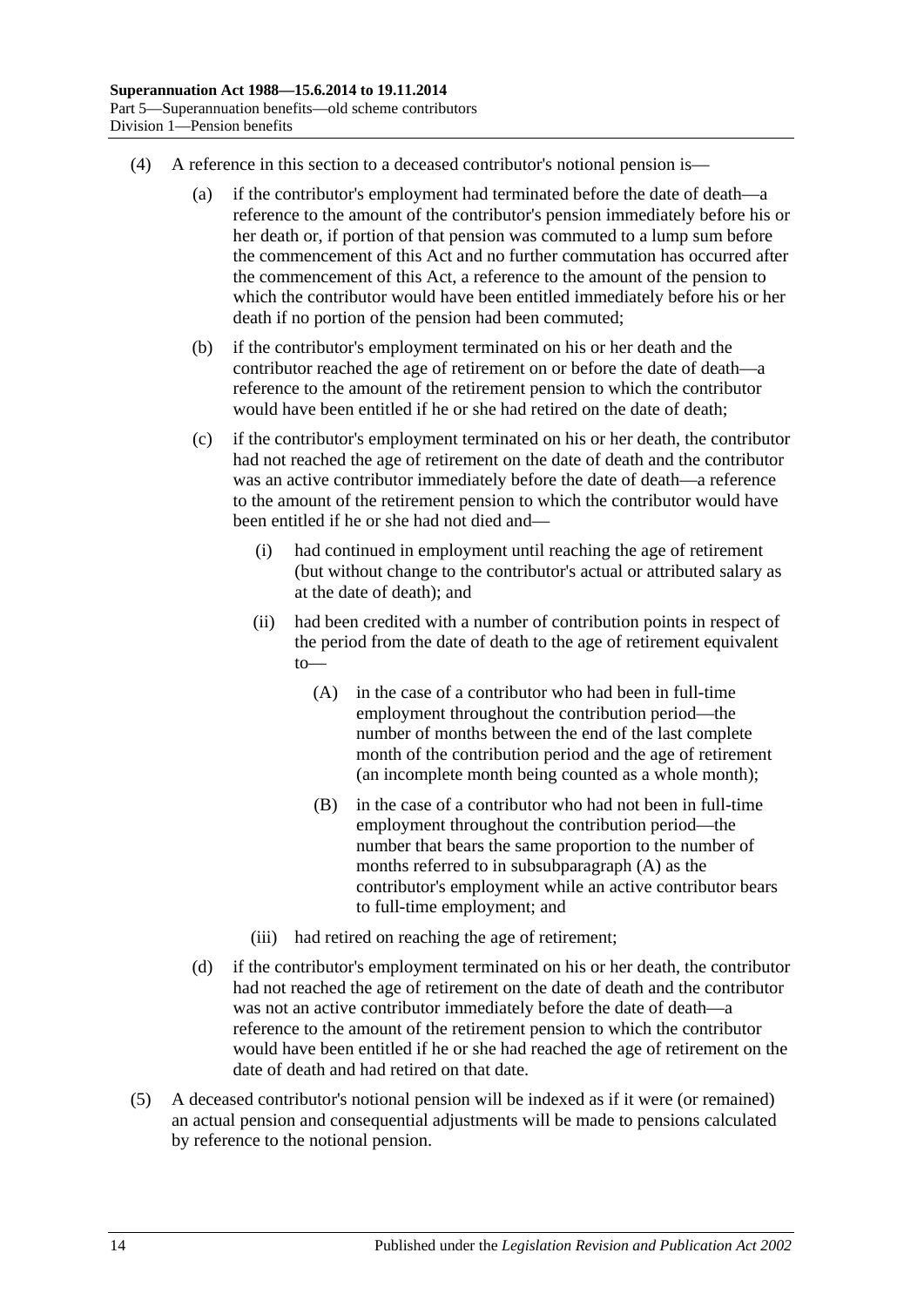- <span id="page-70-0"></span>(6) The lump sum to be paid to the estate of a contributor who is not survived by a spouse but is survived by an eligible child or eligible children will be charged against the contributor's contribution account to the extent of the amount standing to the credit of the account and will be—
	- (a) if the contributor's employment was terminated by the contributor's death and the contributor was an active contributor immediately before his or her death—the greater of the following amounts:
		- (i) an amount equivalent to the amount standing to the credit of the contributor's contribution account;
		- (ii) an amount equivalent to twice the amount of the contributor's adjusted salary immediately before the contributor's death (expressed as an annual amount);
	- (b) in any other case—an amount equivalent to the amount standing to the credit of the contributor's contribution account.
- <span id="page-70-1"></span>(7) If a contributor's employment is terminated by the contributor's death and the contributor is not survived by a spouse or an eligible child a lump sum will be paid to the estate of the contributor made up of 2 components—
	- (a) an employee component (to be charged against the contributor's contribution account) equivalent to the amount standing to the credit of the contributor's contribution account; and
	- (b) an employer component that is the lesser of the following:

(i) 
$$
EC = (A \times 4.5 \times FS) + Pn\left(FS \times \frac{0.85}{450} \times M\right)
$$
  
(ii) 
$$
EC = \left[FS \times 4.5 \times \left(1 - \frac{X}{360}\right)\right] + Pn\left[FS \times \frac{0.85}{450} \times M\right]
$$

Where—

*EC* is the employer component

*A* is the lesser of the following—

- (a) unity;
- (b) the numerical value obtained by dividing the number of the contributor's accrued contribution points by 360

*FS* is the contributor's actual or attributed salary immediately before the contributor's death (expressed as an annual amount)

 $X$  is—

- (a) in relation to a contributor who was at the date of death under the age of 60 years—the lesser of 60 and the number of months by which the contributor's age fell short of 60 years;
- (b) in any other case—zero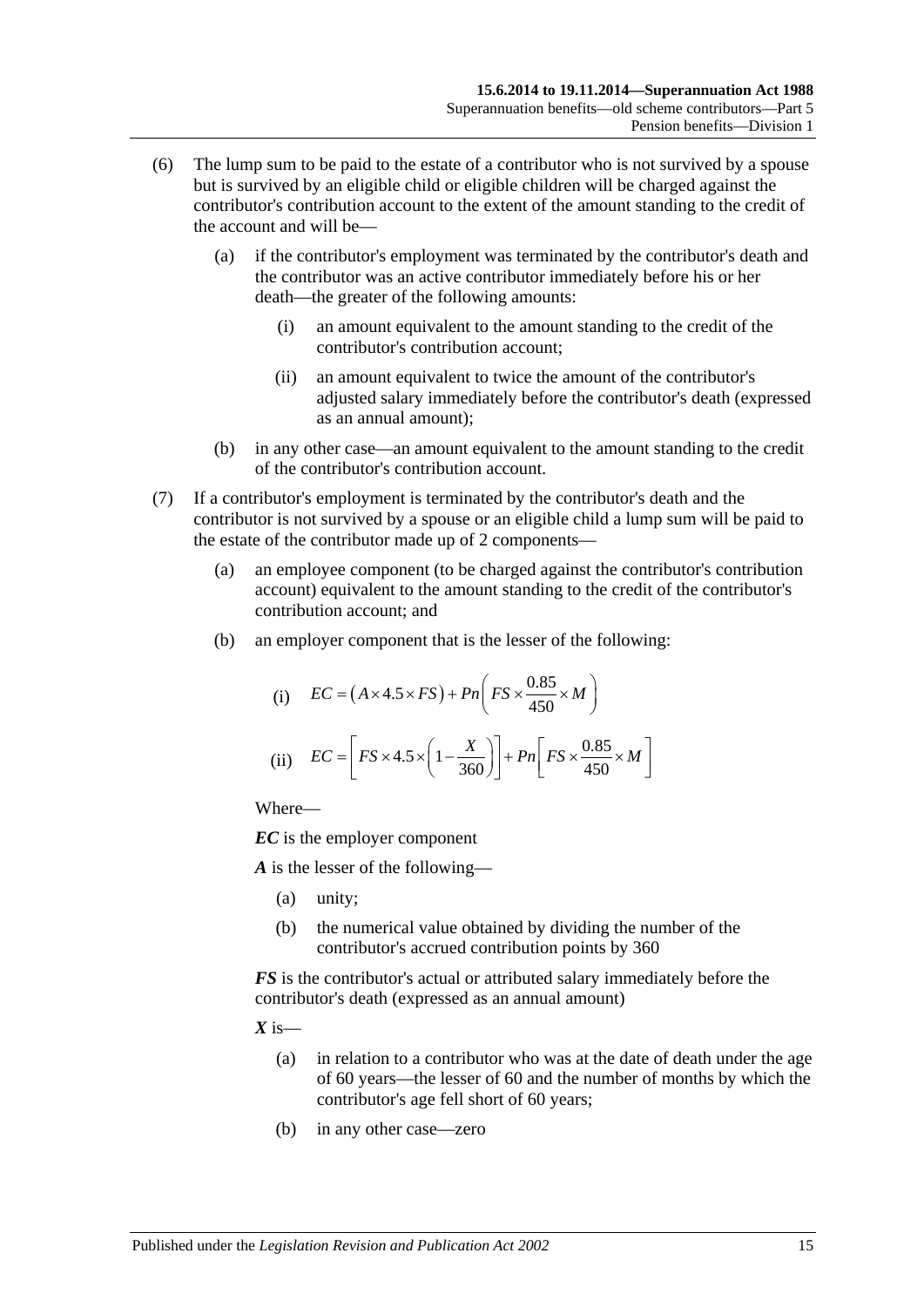#### *Pn* is—

- (a) in the case of a contributor who was in full-time employment during that part of the contribution period occurring after 31 December 1987—1;
- (b) in any other case—the numerical value arrived at by expressing the contributor's employment while an active contributor during that part of the contribution period as a proportion of full-time employment during that part of the contribution period

*M* is the number of months of the contributor's contribution period occurring after 31 December 1987.

#### <span id="page-71-0"></span>**39—Resignation and preservation of benefits**

- <span id="page-71-2"></span>(1) A contributor who resigns from employment before reaching the age of 55 years may elect—
	- (a) to take immediately an amount (to be charged against the contributor's contribution account) equivalent to the total balance of the account; or
	- (b) to preserve his or her accrued superannuation benefits.
- <span id="page-71-1"></span>(1a) A contributor who fails to inform the Board in writing of his or her election under [subsection](#page-71-0) (1) within 3 months after resignation will be taken to have elected to preserve his or her accrued superannuation benefits.
- (1b) If the Board is of the opinion that the limitation period referred to in [subsection](#page-71-1) (1a) would unfairly prejudice a contributor, the Board may extend the period as it applies to the contributor.
- <span id="page-71-4"></span><span id="page-71-3"></span>(1c) If a contributor resigns and elects to take the amount referred to in [subsection](#page-71-2)  $(1)(a)$ the contributor is also entitled to a superannuation payment in accordance with the following provisions:
	- (a) the contributor may at any time require the Board to make the payment to some other superannuation fund or scheme approved by the Board;
	- (ab) the Board must—
		- (i) not less than 6 months before the contributor's 60th birthday—notify the contributor in writing of the contributor's entitlement to require the Board to make the payment under [paragraph](#page-71-3) (b); and
		- (ii) not less than 6 months before the contributor's 55th birthday—notify the contributor in writing of the contributor's entitlement to require the Board to make the payment under [paragraph](#page-71-4) (c);
	- (b) the contributor may at any time after reaching the age of retirement require the Board to make the superannuation payment and, if no such requirement has been made on or before the date on which the contributor reaches 65 years of age, the Board will make the payment;
	- (c) if the contributor has reached the age of 55 years and is not employed by an employer within the meaning of the Commonwealth Act the contributor may require the Board to make the payment to the contributor;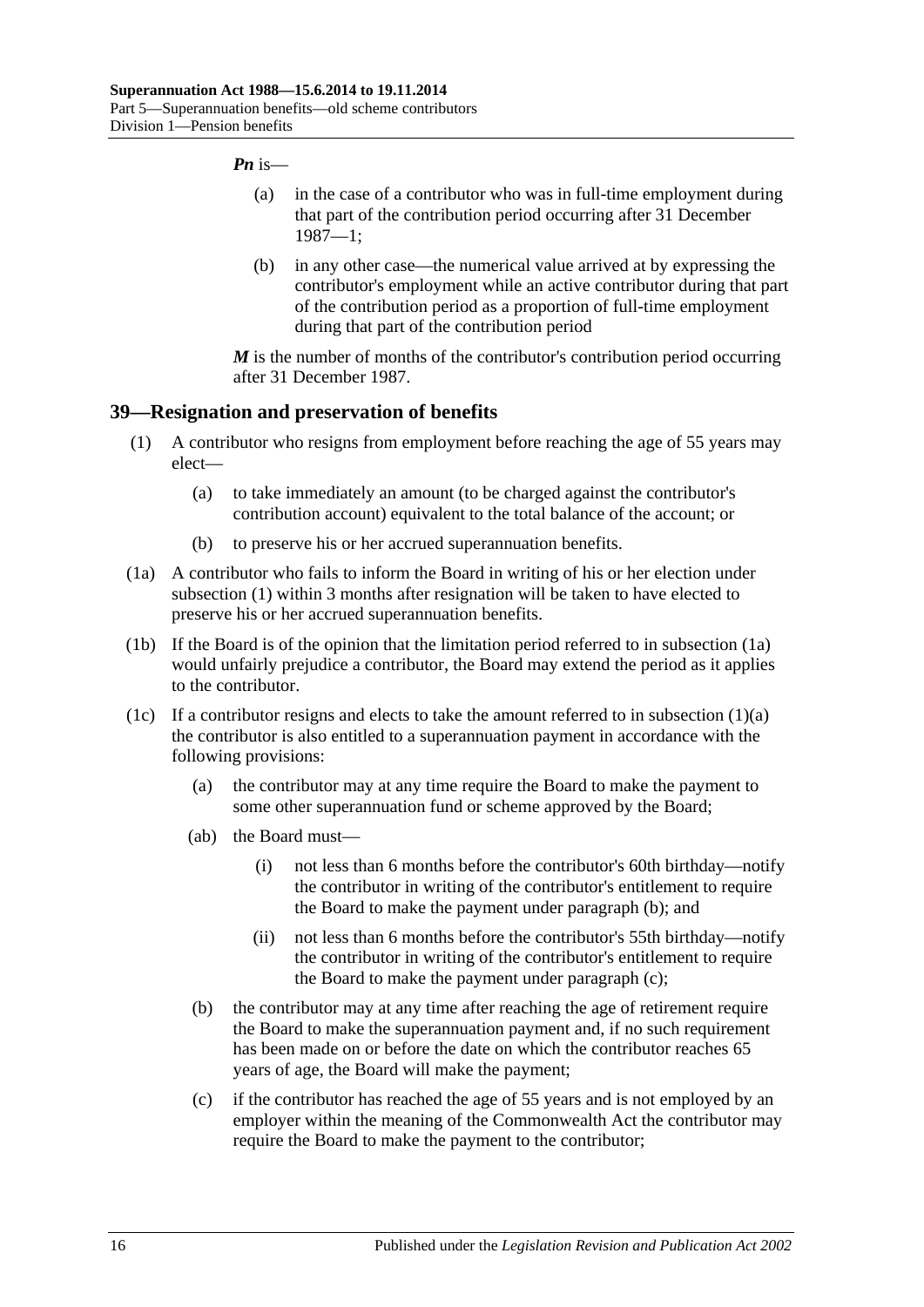- (d) if the contributor has become incapacitated and satisfies the Board that his or her incapacity for all kinds of work is 60 per cent or more of total incapacity and is likely to be permanent, the Board will make the payment to the contributor;
- (e) if the contributor dies, the payment will be made to the spouse of the deceased contributor or, if he or she left no surviving spouse, to the contributor's estate,

(and a payment under any of the above paragraphs excludes further rights so that a claim cannot be subsequently made under some other paragraph).

- <span id="page-72-0"></span>(1d) The amount of the superannuation payment referred to in [subsection](#page-71-0) (1c) is the aggregate of—
	- (a) an amount calculated as follows:

$$
A = P n \left( AFS \times \frac{0.85}{450} \times M \right)
$$

Where—

*A* is the amount

*Pn* is—

- (a) in the case of a contributor who was in full-time employment during that part of the contribution period occurring after 31 December 1987—1;
- (b) in any other case—the numerical value arrived at by expressing the contributor's employment while an active contributor during that part of the contribution period as a proportion of full-time employment during that part of the contribution period

*AFS* is the contributor's actual or attributed salary as at the date of resignation (expressed as an annual amount) adjusted to reflect changes in the Consumer Price Index since the date of resignation

*M* is the number of months of the contributor's contribution period occurring after 31 December 1987 and before 1 July 1992; and

- (b) the amount (if any) of the minimum contribution required to avoid payment of the superannuation guarantee charge in respect of the contributor under the Commonwealth Act together with interest from the date of resignation.
- (1da) The amount of interest will be calculated and credited to the contributor at the end of each financial year and will be calculated on the amount referred to in [subsection](#page-72-0) (1d) at the end of the first financial year and on the aggregate of that amount and the interest previously credited at the end of each subsequent financial year.
- (1db) The rate of interest will be determined by the Board in respect of each financial year in accordance with [section](#page-21-0) 20A.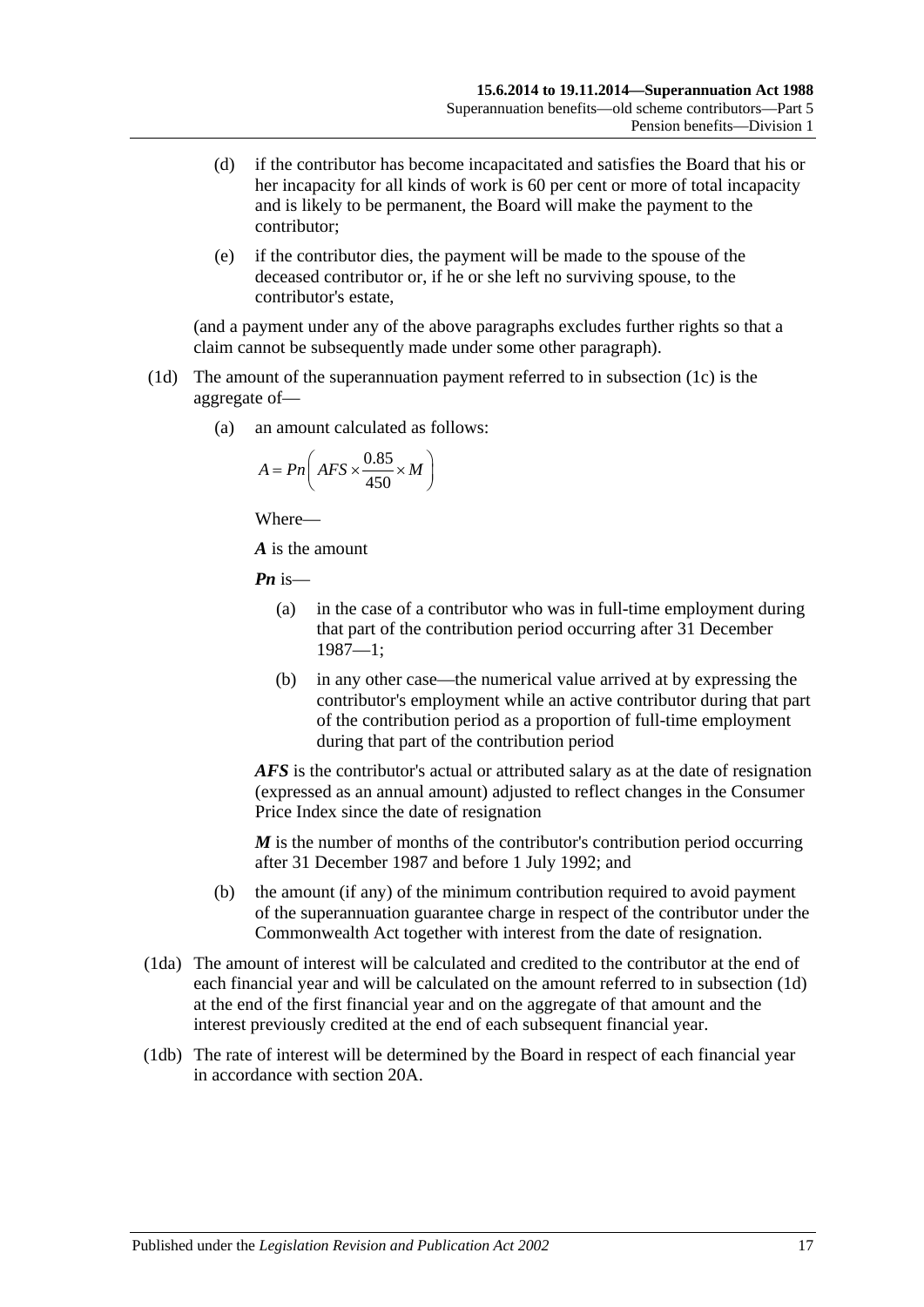- <span id="page-73-1"></span><span id="page-73-0"></span>(2) If a contributor resigns after a contribution period of less than 120 months and elects to preserve his or her accrued superannuation benefits, the following provisions apply—
	- (aa) the Board must, not less than 6 months before the contributor's 55th birthday, notify the contributor in writing of the contributor's entitlement to require the Board to make a superannuation payment under [paragraph](#page-73-0) (a);
	- (a) the contributor may at any time after reaching 55 years of age require the Board to make a superannuation payment and, if no such requirement has been made on or before the date on which the contributor reaches 65 years of age, the Board will make such a payment;
	- (b) if the contributor has become incapacitated and satisfies the Board that his or her incapacity for all kinds of work is 60 per cent or more of total incapacity and is likely to be permanent, the Board will make the payment to the contributor;
	- (c) if the contributor dies, a payment will be made to the spouse of the deceased contributor or, if he or she left no surviving spouse, to the contributor's estate,

(and a payment under any of the above paragraphs excludes further rights so that a claim cannot be subsequently made under some other paragraph).

- <span id="page-73-2"></span>(3) A payment under [subsection](#page-73-1) (2) will be made up of 2 components—
	- (a) an employee component (to be charged against the contributor's contribution account) equivalent to the total balance of the account; and
	- (b) an employer component that is the aggregate of—
		- (i) an amount that is, subject to [subsection](#page-74-0) (4), equal to 2⅓ times the amount of the employee component; and
		- (ii) an amount calculated as follows:

$$
A = P n \left( AFS \times \frac{0.85}{450} \times M \right)
$$

Where—

*A* is the amount

*Pn* is—

- (a) in the case of a contributor who was in full-time employment during that part of the contribution period occurring after 31 December 1987—1;
- (b) in any other case—the numerical value arrived at by expressing the contributor's employment while an active contributor during that part of the contribution period as a proportion of full-time employment during that part of the contribution period

*AFS* is the contributor's actual or attributed salary as at the date of resignation (expressed as an annual amount) adjusted to reflect changes in the Consumer Price Index since the date of resignation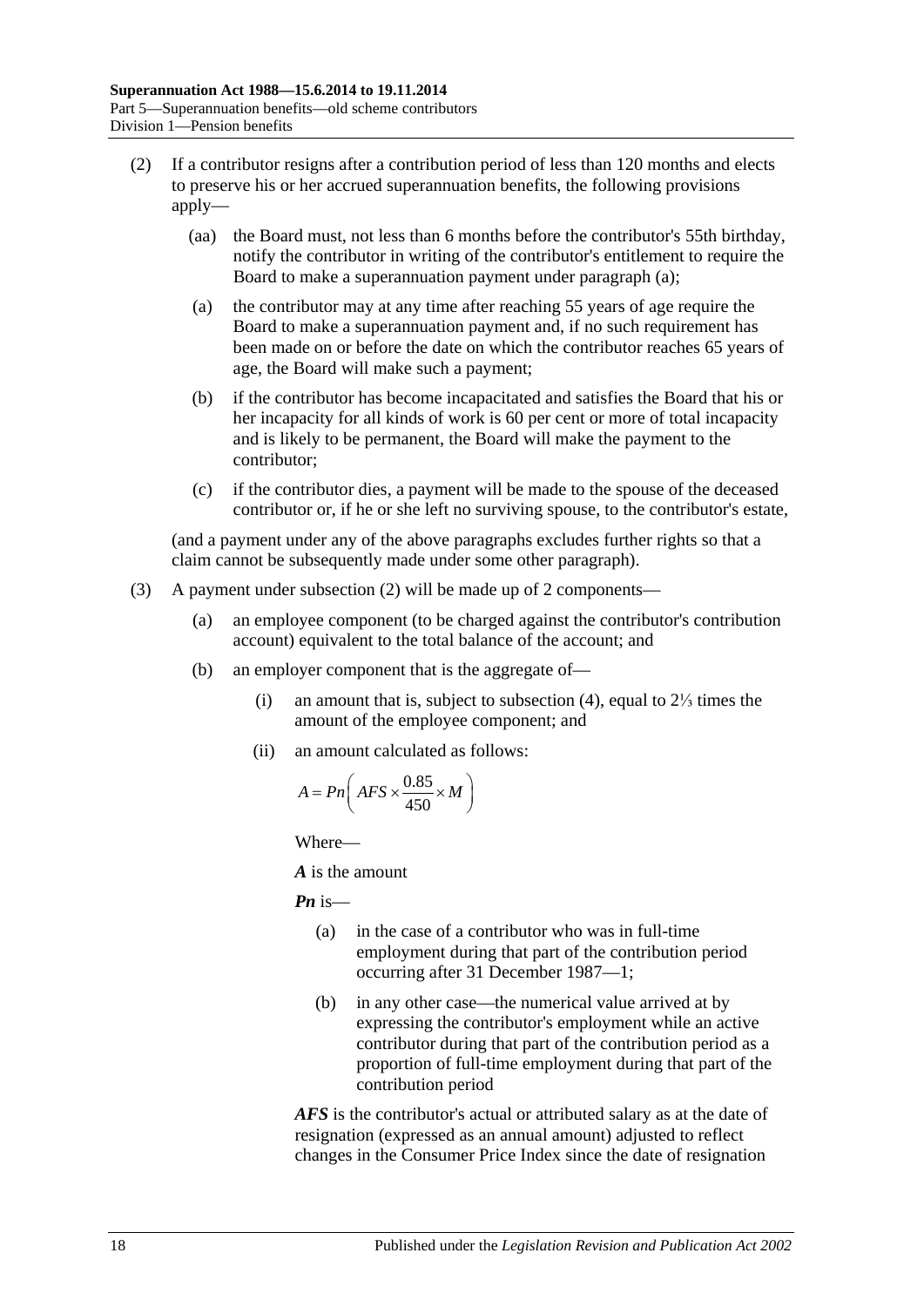*M* is the number of months of the contributor's contribution period occurring after 31 December 1987.

- <span id="page-74-0"></span>(4) The amount referred to in [subsection](#page-73-2) (3)(b)(i) cannot exceed 2⅓ times the amount that would have constituted the employee component if the contributor had contributed at the standard rate of contribution throughout the contributor's contribution period.
- <span id="page-74-3"></span><span id="page-74-2"></span><span id="page-74-1"></span>(5) If a contributor resigns after a contribution period of 120 months or more and elects to preserve his or her accrued superannuation benefits, the following provisions apply—
	- (aa) the Board must, not less than 6 months before the contributor's 55th birthday, notify the contributor in writing of the contributor's entitlement to require the payment of a retirement pension under [paragraph](#page-74-1) (a);
	- (a) the contributor may, at any time after reaching 55 years of age require the Board to commence paying a retirement pension and, if no such requirement has been made on or before the date on which the contributor reaches 60 years of age, the Board will commence paying a retirement pension as from that date:
	- (b) if the contributor has become incapacitated and satisfies the Board that his or her incapacity for all kinds of work is 60 per cent or more of total incapacity and is likely to be permanent, the Board will pay an invalid pension to the contributor;
	- (c) if the contributor dies and is survived by a spouse (not being a person who became the contributor's spouse after the contributor's resignation and less than 5 years before the date of his or her death), a pension will be paid to the spouse of the deceased contributor;
	- (d) if the contributor dies and is survived by a spouse and an eligible child or eligible children, a pension will be paid to each eligible child;
	- (e) if the contributor dies and is not survived by a spouse but is survived by an eligible child or eligible children, a lump sum will be paid to the contributor's estate and a pension will be paid to each eligible child;
	- (f) if the contributor dies and is not survived by a spouse or an eligible child a lump sum will be paid to the contributor's estate.
- <span id="page-74-4"></span>(6) Subject to [subsection](#page-75-0) (7), a pension payable under [subsection](#page-74-2) (5) will be calculated in the same way as if—
	- (a) the contributor had continued in his or her former employment between the date of resignation and the date on which a pension first became payable under that subsection but had elected to make no contribution in respect of that period;
	- (b) the contributor's actual or attributed salary for the purpose of calculating the pension were that salary as at the date of resignation adjusted to reflect changes in the Consumer Price Index between the date of resignation and the date on which the pension first became payable;
	- (c) in the case of a retirement pension—the contributor had retired on the date on which the retirement pension first became payable under this section;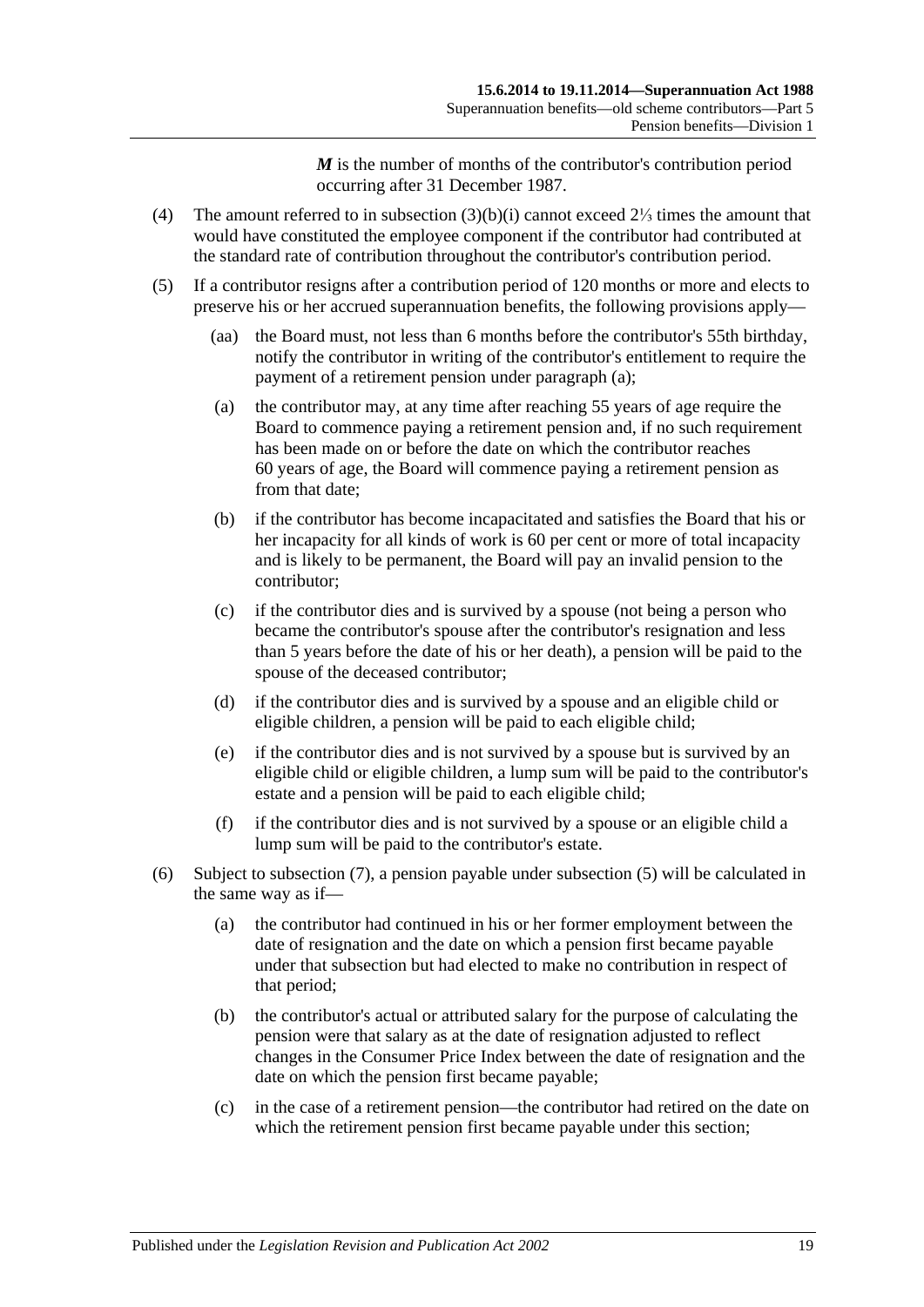- (d) in the case of an invalid pension—the contributor's employment had been terminated on the ground of invalidity on the date on which he or she satisfied the Board of the matters referred to in [subsection](#page-74-3) (5)(b).
- <span id="page-75-0"></span>(7) When calculating a pension under [subsection](#page-74-4) (6) in respect of a contributor who was accepted as a contributor before the prescribed age and before the commencement of the repealed Act, a factor in the relevant formula designated "A" will be replaced by a factor calculated as follows:

$$
A_1 = A \times \frac{M}{NM} \times \frac{CP}{S}
$$

Where—

*A1* is the substituted factor

*A* is the factor designated "A" in the relevant formula

 $M$  is—

- (a) in the case of a contributor for whom the age of retirement is 55 years—360;
- (b) in the case of a contributor for whom the age of retirement is 60 years—
	- (i) in the case of a retirement pension where the contributor is 55 years or more but less than 60 years when the pension first becomes payable— $300 + n$ ;
	- (ii) in all other cases—360

*NM* is the number of months between the date on which the contributor was accepted as a contributor and—

- (a) in the case of a retirement pension—the date on which the pension first became payable or the date on which the contributor reached or will reach the age of retirement whichever occurs first;
- (b) in all other cases—the date on which the contributor will reach, or would have reached, the age of retirement

*CP* is the number of months in the contribution period to the date of resignation

*S* is the number of months in the contribution period after the date on which the contributor reached the prescribed age

*n* is the number of months between the day on which the contributor reached the age of 55 years and the day on which the pension first became payable.

(7a) In [subsection](#page-75-0) (7)—

*prescribed age* means—

- (a) in relation to a contributor for whom the age of retirement is 55 years—the age of 25 years;
- (b) in relation to all other contributors—the age of 30 years.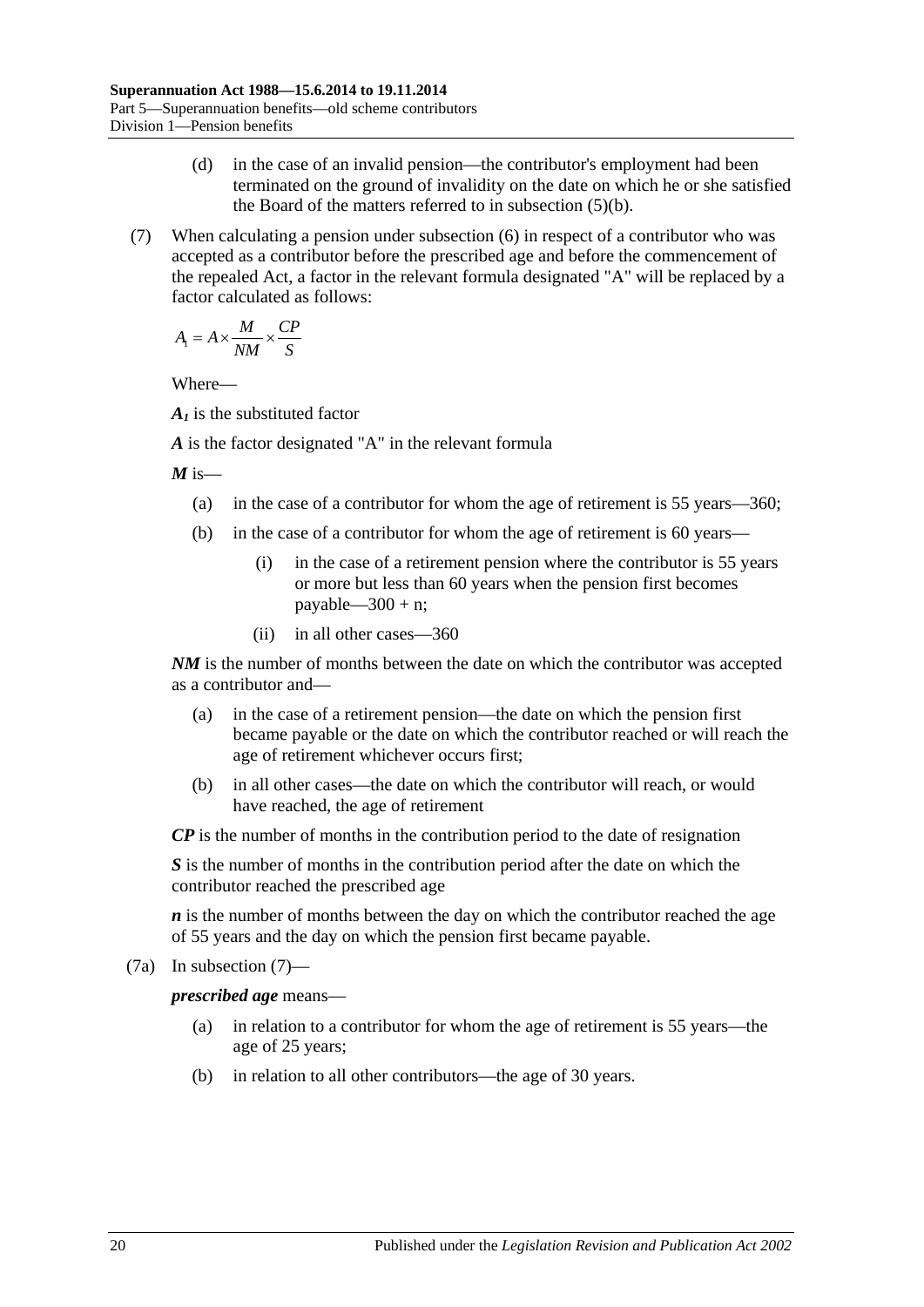- (8) If a retirement pension calculated in accordance with [subsection](#page-75-0) (7) exceeds the pension to which the contributor would have been entitled if he or she had continued in employment from the date of resignation to the date on which the retirement pension first became payable under this section and had contributed at the standard contribution rate over that period, the pension will be reduced to that latter amount.
- (8a) The lump sum to be paid to the estate of a contributor who is not survived by a spouse but is survived by an eligible child or eligible children will be the amount standing to the credit of the contributor's contribution account and will be charged against that account.
- (8b) The lump sum to be paid to the estate of a contributor who is not survived by a spouse or an eligible child will be made up of 2 components—
	- (a) an employee component (to be charged against the contributor's contribution account) equivalent to the amount standing to the credit of the contributor's contribution account; and
	- (b) an employer component that is the lesser of the following:

(i) 
$$
EC = (A \times 4.5 \times AFS) + Pn\left(AFS \times \frac{0.85}{450} \times M\right)
$$
  
(ii) 
$$
EC = \left[AFS \times 4.5 \times \left(1 - \frac{X}{360}\right)\right] + Pn\left(AFS \times \frac{0.85}{450} \times M\right)
$$

Where—

*EC* is the employer component

*A* is the lesser of the following—

- (a) unity;
- (b) the numerical value obtained by dividing the number of the contributor's accrued contribution points by 360

*AFS* is the contributor's actual or attributed salary as at the date of resignation (expressed as an annual amount) adjusted to reflect changes in the Consumer Price Index from the date of resignation until the contributor's death

- $X$  is—
	- (a) in relation to a contributor who was at the date of death under the age of 60 years—the lesser of 60 and the number of months by which the contributor's age fell short of 60 years;
	- (b) in any other case—zero

*Pn* is—

(a) in the case of a contributor who was in full-time employment during that part of the contribution period occurring after 31 December 1987—1;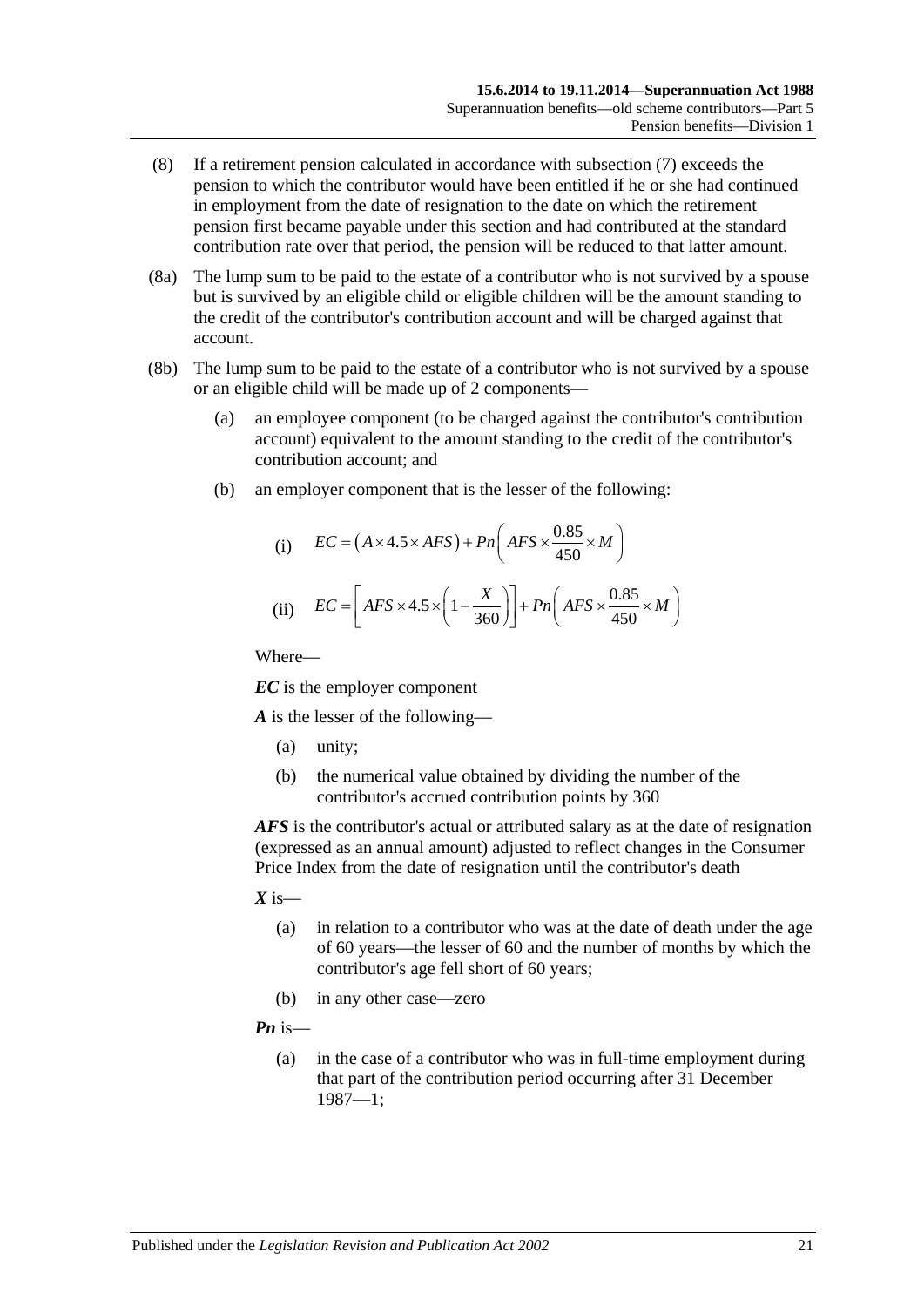(b) in any other case—the numerical value arrived at by expressing the contributor's employment while an active contributor during that part of the contribution period as a proportion of full-time employment during that part of the contribution period

*M* is the number of months of the contributor's contribution period occurring after 31 December 1987.

- (8c) Subject to this Act, benefits under this section will be calculated by using the appropriate formula in force under this Part on the day on which the contributor resigned or is taken to have resigned by virtue of some other provision of this Act.
- <span id="page-77-0"></span>(9) The right to preserve accrued superannuation benefits under this section does not apply for the benefit of a contributor who was, when he or she resigned, an employee—
	- (a) of the Australian National Railways Commission; or
	- (b) of a prescribed employer.
- (10) [Subsection](#page-77-0) (9)(a) does not apply to former employees of the Australian National Railways Commission who resigned to take up employment with the National Rail Corporation.
- (10a) For the purposes of this section, a contributor will be taken to resign if the contributor's employment terminates or is terminated for any reason except invalidity (in circumstances entitling the contributor to benefits under this Act), retrenchment or death.
- (10b) A contributor who is taken by clause 7(6)(a) of Schedule 2 of the *[State Bank](http://www.legislation.sa.gov.au/index.aspx?action=legref&type=act&legtitle=State%20Bank%20(Corporatisation)%20Act%201994)  [\(Corporatisation\) Act](http://www.legislation.sa.gov.au/index.aspx?action=legref&type=act&legtitle=State%20Bank%20(Corporatisation)%20Act%201994) 1994* to have resigned from his or her employment and to have elected to preserve his or her accrued benefits under this section will, for the purposes of the application of [subsection](#page-74-2) (5), be taken to have resigned after a contribution period of 120 months or more.
- (11) This section does not apply to, or in relation to, an outplaced employee who resigned from employment before reaching the age of 55 years unless he or she has made an election in accordance with [section](#page-80-0) 39C to preserve his or her accrued superannuation benefits under this section or is taken under [section](#page-80-0) 39C to have made such an election.

#### <span id="page-77-2"></span><span id="page-77-1"></span>**39A—Resignation or retirement pursuant to a voluntary separation package**

- (1) This section applies to a contributor who resigns or retires from his or her employment before reaching the age of retirement pursuant to a voluntary separation package—
	- (a) that includes a term that this section is to apply to the contributor; and
	- (b) that has been approved by the Treasurer.
- (2) [Section](#page-59-0) 34 or [39](#page-71-1) does not apply to a contributor to whom this section applies.
- (3) A contributor to whom this section applies who resigns before reaching the age of 55 years is entitled—
	- (a) if he or she had not reached the age of 45 years at resignation—to benefits under [subsection](#page-78-0) (3a); or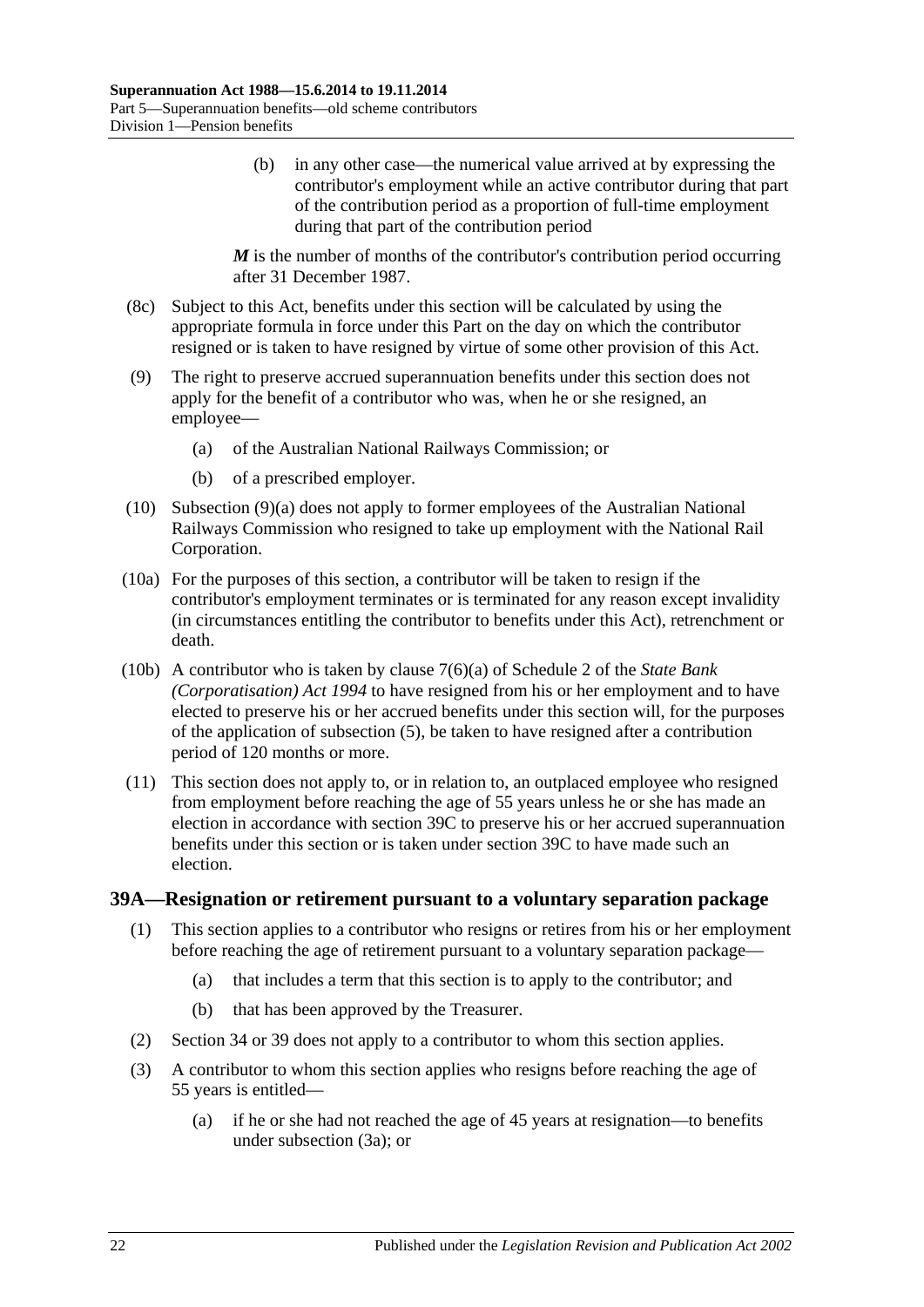- (b) if he or she had reached that age at resignation—to benefits under [subsection](#page-78-0) (3a) unless he or she elects (as a term of the voluntary separation package) to take benefits under [subsection](#page-78-1) (3g).
- <span id="page-78-4"></span><span id="page-78-0"></span>(3a) A contributor who is entitled to benefits under this subsection is entitled to a lump sum made up of—
	- (a) an employee component (to be charged against the contributor's contribution account) equivalent to the total balance of the account; and
	- (b) an employer component that is equal to the lesser of 2.5 times the amount of the employee component or 2.5 times the amount that would have constituted the employee component if the contributor had contributed at the standard contribution rate throughout the contributor's contribution period.
- <span id="page-78-2"></span>(3b) A part of the lump sum referred to in [subsection](#page-78-0) (3a) being an amount equivalent to the minimum contribution required to avoid payment of the superannuation guarantee charge in respect of the contributor under the Commonwealth Act is preserved.
- (3c) The contributor is entitled to the balance of the lump sum at the time of resignation.
- <span id="page-78-3"></span>(3d) The amount preserved under [subsection](#page-78-2) (3b) together with interest is payable in accordance with the following provisions:
	- (aa) the Board must, not less than 6 months before the contributor's 55th birthday, notify the contributor in writing of the contributor's entitlement to require payment of the amount under [paragraph](#page-78-3) (a);
	- (a) the contributor may at any time after reaching 55 years of age require the Board to pay the amount and, if no such requirement has been made on or before the date on which the contributor reaches 65 years of age, the Board will pay the amount to the contributor;
	- (b) if the contributor has become incapacitated and satisfies the Board that his or her incapacity for all kinds of work is 60 per cent or more of total incapacity and is likely to be permanent, the Board will pay the amount to the contributor;
	- (c) if the contributor dies, the amount will be paid to the spouse of the deceased contributor or, if he or she left no surviving spouse, to the contributor's estate,

(and a payment under any of the above paragraphs excludes further rights so that a claim cannot be subsequently made under some other paragraph).

- (3e) The amount of interest will be calculated and credited to the contributor at the end of each financial year and will be calculated on the amount referred to in [subsection](#page-78-2) (3b) at the end of the first financial year and on the aggregate of that amount and the interest previously credited at the end of each subsequent financial year.
- (3f) The rate of interest will be determined by the Board in respect of each financial year in accordance with [section](#page-21-0) 20A.
- <span id="page-78-1"></span>(3g) A contributor who is entitled to benefits under this subsection is entitled to a pension calculated as follows:

$$
P = FS \times \left[ \frac{A \times \left\{ 22 + \left[ \left( 2.1 + 0.07 \left( X - 45 \right) \right) \times \left( X - 45 \right) \right] \right\}}{100} \right] \times \left[ 1 + \left( \frac{n}{420} \times \frac{6}{A} \times \frac{1}{50} \right) \right]
$$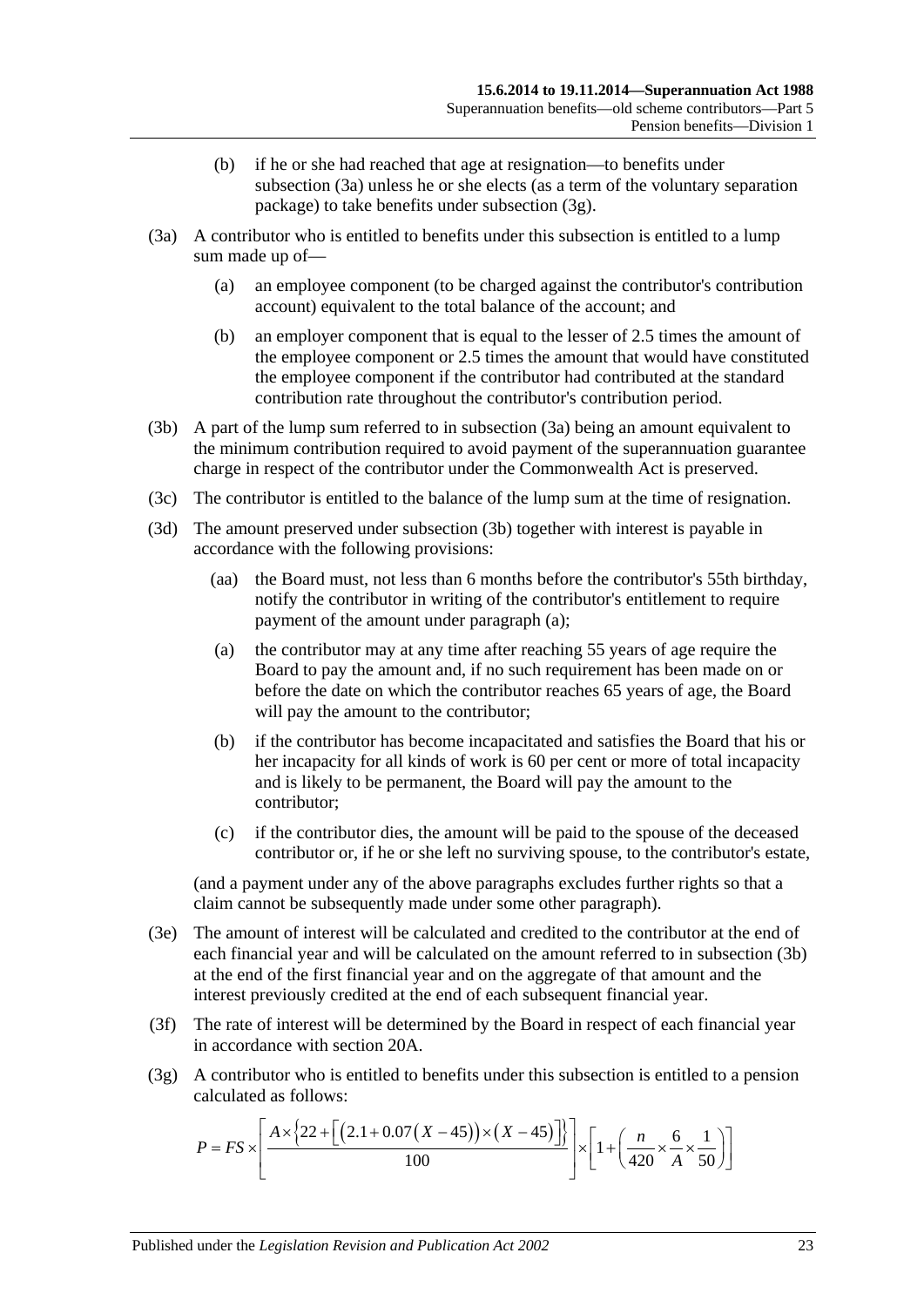Where—

*P* is the amount of the pension (expressed as an amount per fortnight)

*FS* is the contributor's actual or attributed salary (expressed as an amount per fortnight)

*A* is the lesser of the following

- (a) unity;
- (b) the numerical value obtained by dividing the number of the contributor's accrued contribution points by—
	- (i) in the case of a contributor who was accepted as a contributor under the repealed Act before reaching the age of 30 years—the number of months between the date of acceptance and the date of resignation;
	- (ii) in any other case—the number of months between the contributor's 30th birthday and the date of resignation

*X* is the contributor's age at resignation in years and completed months expressed to 2 decimal places

*n* is 420 or the aggregate number of contribution points that accrued to the contributor between 1 July 1992 and the date of resignation whichever is the lesser.

- (3h) An election under [subsection](#page-78-4) (3)(b) must be made within 3 months after the date of resignation.
- (3i) A pension under [subsection](#page-78-1) (3g) will be indexed.
- (4) A contributor to whom this section applies who retires on or after reaching the age of 55 years is entitled to a lump sum that is equivalent to the amount that the contributor would have received if [section](#page-59-0) 34 had applied to the contributor and he or she—
	- (a) had been entitled to commute the whole of his or her retirement pension; and
	- (b) had commuted the whole of the pension pursuant to the regulations.
- (5) In this section—

*voluntary separation package* means an agreement between a contributor and his or her employer pursuant to which the contributor resigns or retires from employment.

#### <span id="page-79-0"></span>**39B—Outplaced employees—55 and over**

- <span id="page-79-1"></span>(1) A contributor who had reached the age of 55 years when he or she retired from employment to take up employment in the private sector pursuant to an offer of employment in a contracting out agreement may elect—
	- (a) to preserve his or her accrued superannuation benefits under [section](#page-71-1) 39 as though he or she had resigned from employment before reaching the age of 55 years; or
	- (b) to take the benefit provided by [section](#page-77-1) 39A.
- <span id="page-79-3"></span><span id="page-79-2"></span>(2) A contributor who fails to inform the Board in writing of his or her election under [subsection](#page-79-0) (1) within 1 month after retiring will be taken to have made an election under [subsection](#page-79-1)  $(1)(a)$ .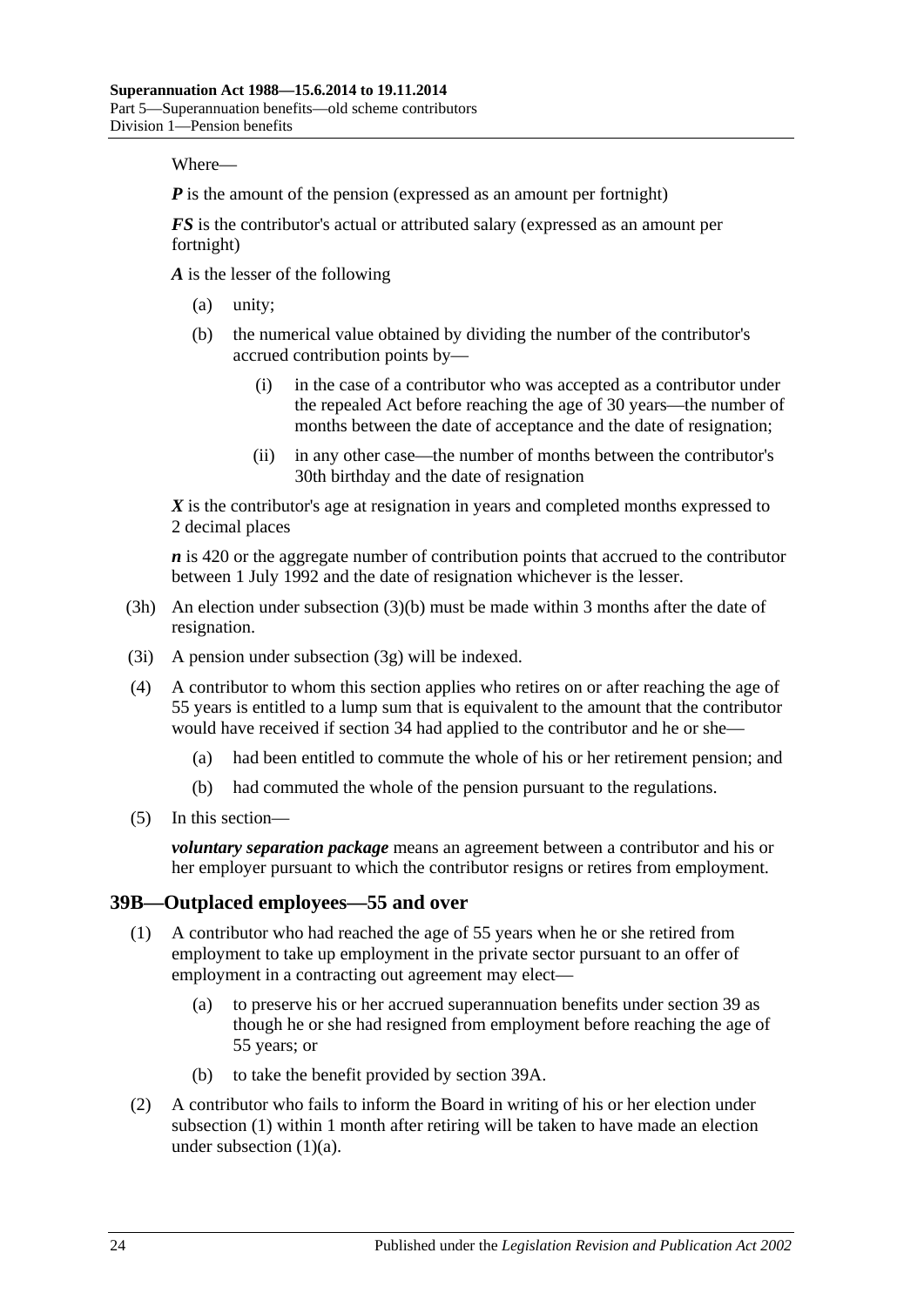- (3) If the Board is of the opinion that the limitation period referred to in [subsection](#page-79-2) (2) would unfairly prejudice a contributor, the Board may extend the period as it applies to the contributor.
- (4) If a contributor has made, or is taken to have made, an election under [subsection](#page-79-1) (1)(a), [section](#page-71-1) 39 applies to, and in relation to, the contributor except that
	- (a) [section](#page-74-2) 39(5) (instead of [section](#page-73-1) 39(2)) will apply to, and in relation to, a contributor whose contribution period is less than 120 months; and
	- (b) the contributor is not entitled to require the Board to commence paying a retirement pension under section [39\(5\)\(a\),](#page-74-1) and the Board must not commence paying such a pension under that provision, until the contributor has ceased employment with the private sector employer.
- (5) If the contributor has made an election under [subsection](#page-79-3) (1)(b), [section](#page-77-1) 39A applies to the contributor as though the requirements of [section](#page-77-2) 39A(1) had been met.

## <span id="page-80-1"></span><span id="page-80-0"></span>**39C—Outplaced employees under 55**

- <span id="page-80-2"></span>(1) A contributor who had not reached the age of 55 years when he or she resigned from employment to take up employment in the private sector pursuant to an offer of employment in a contracting out agreement may elect—
	- (a) to preserve his or her accrued superannuation benefits under [section](#page-71-1) 39; or
	- (b) to take the benefits provided by [section](#page-77-1) 39A.
- <span id="page-80-5"></span><span id="page-80-3"></span>(2) A contributor who fails to inform the Board in writing of his or her election under [subsection](#page-80-1) (1) within 1 month after resigning will be taken to have made an election under [subsection](#page-80-2) (1)(a).
- (3) If the Board is of the opinion that the limitation period referred to in [subsection](#page-80-3) (2) would unfairly prejudice a contributor, the Board may extend the period as it applies to the contributor.
- (4) If a contributor has made, or is taken to have made, an election under [subsection](#page-80-2) (1)(a), [section](#page-71-1) 39 applies to, and in relation to, the contributor except that (subject to [subsection](#page-80-4)  $(5)$ )—
	- (a) [section](#page-74-2) 39(5) (instead of [section](#page-73-1) 39(2)) applies to, and in relation to, a contributor whose contribution period is less than 120 months; and
	- (b) the contributor is not entitled to require the Board to commence paying a retirement pension under section  $39(5)(a)$ , and the Board must not commence paying such a pension under that provision, until the contributor has reached the age of 55 years and has ceased employment with the private sector employer.
- <span id="page-80-4"></span>(5) A contributor who has made, or is taken to have made, an election under [subsection](#page-80-2) (1)(a) and whose contribution period is less than 120 months may inform the Board in writing within 1 month after resigning that [section](#page-73-1) 39(2) and not [section](#page-74-2) 39(5) is to apply to, and in relation to, the contributor and in that case—
	- (a) [section](#page-73-1) 39(2) applies to, and in relation to, the contributor; but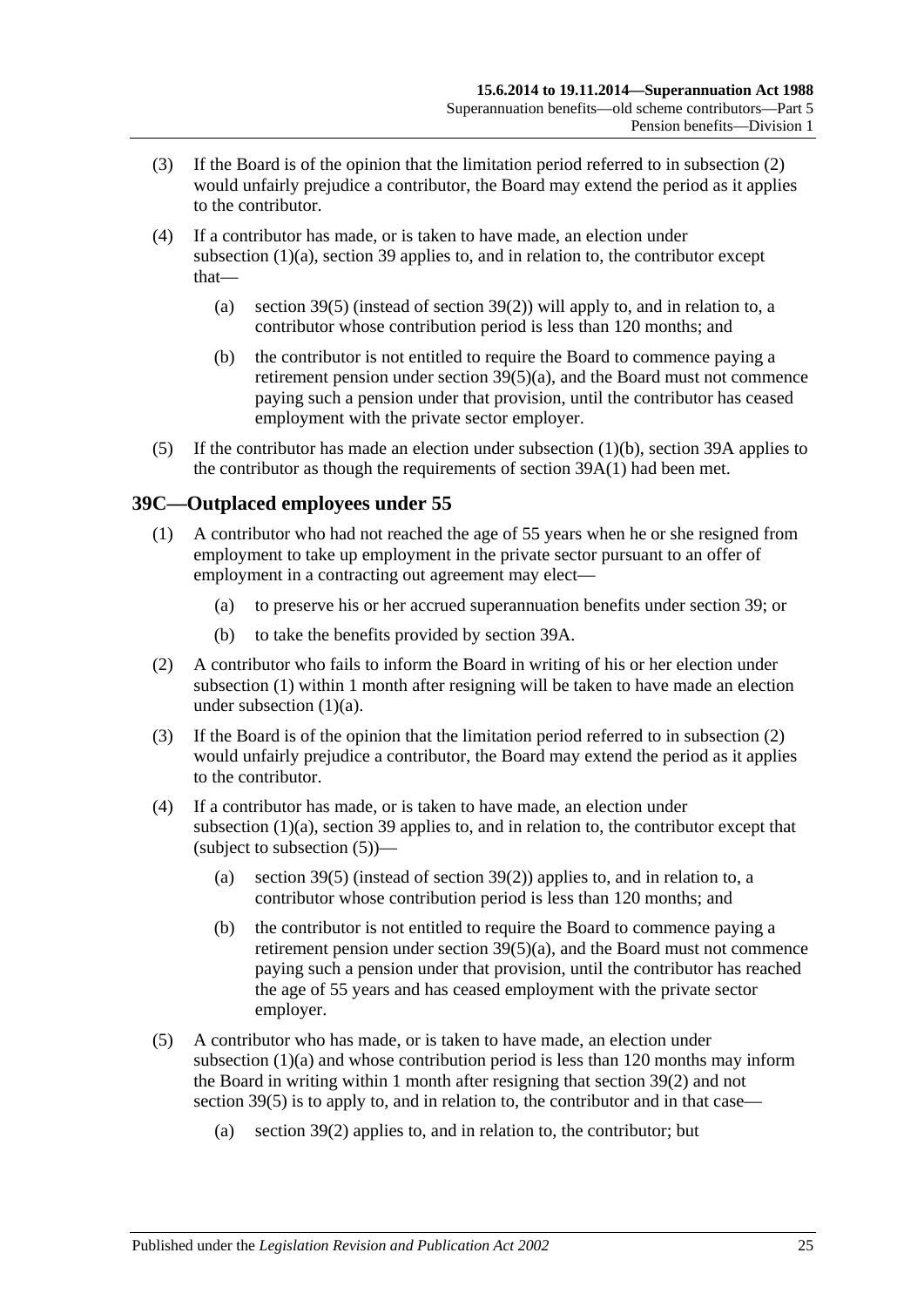- (b) the contributor is not entitled to require the Board to make a superannuation payment under section [39\(2\)\(a\),](#page-73-0) and the Board must not make a superannuation payment under that provision until the contributor has reached the age of 55 years and has ceased employment with the private sector employer.
- (6) If the Board is of the opinion that the limitation period referred to in [subsection](#page-80-4) (5) would unfairly prejudice a contributor, the Board may extend the period as it applies to the contributor.
- (7) If the contributor has made an election under [subsection](#page-80-5)  $(1)(b)$ , [section](#page-77-1) 39A applies to the contributor as though the requirements of [section](#page-77-2) 39A(1) had been met.

## **Division 2—General**

## <span id="page-81-3"></span>**40—Commutation of pension**

- (1) The Board will, on the application of a person who is entitled to a pension (other than a temporary disability pension or an eligible child's pension), commute a pension, or a proportion of a pension, to a lump sum payment.
- (2) The right of commutation is subject to the qualifications prescribed by regulation.
- <span id="page-81-0"></span>(3) In the commutation of a pension, commutation factors promulgated by regulation will be applied.
- (4) The amount of a commutation factor fixed under [subsection](#page-81-0) (3) may reflect the loss of the benefit provided by [section](#page-97-0)  $38(4)(a)$  or section  $47(3)$  as a result of the commutation of the pension or a proportion of the pension.

## <span id="page-81-1"></span>**40A—Commutation to pay deferred superannuation contributions surcharge**

- (1) The Board will, on the application of a contributor who is entitled to a pension (other than a temporary disability pension) and who is liable for a deferred superannuation contributions surcharge, commute so much of the pension as is required to provide a lump sum equivalent to the amount of the surcharge.
- (2) An application under [subsection](#page-81-1) (1) must be made in writing to the Board before the expiration of the period of 3 months immediately following the date on which the notice given to the contributor by the Commissioner of Taxation under section 15(7) of the Superannuation Contributions Tax Act was issued.
- <span id="page-81-2"></span> $(3)$  If—

 $(a)$ 

- (i) a contributor who is liable for a deferred superannuation contributions surcharge dies before notice by the Commissioner of Taxation under section 15(7) of the Superannuation Contributions Tax Act is issued; or
- (ii) a contributor who is liable for a deferred superannuation contributions surcharge dies within 3 months after the issue of such a notice without having commuted his or her pension under [subsection](#page-81-1) (1); and
- (b) the contributor is survived by a spouse who is entitled to a pension as the contributor's spouse under this Act,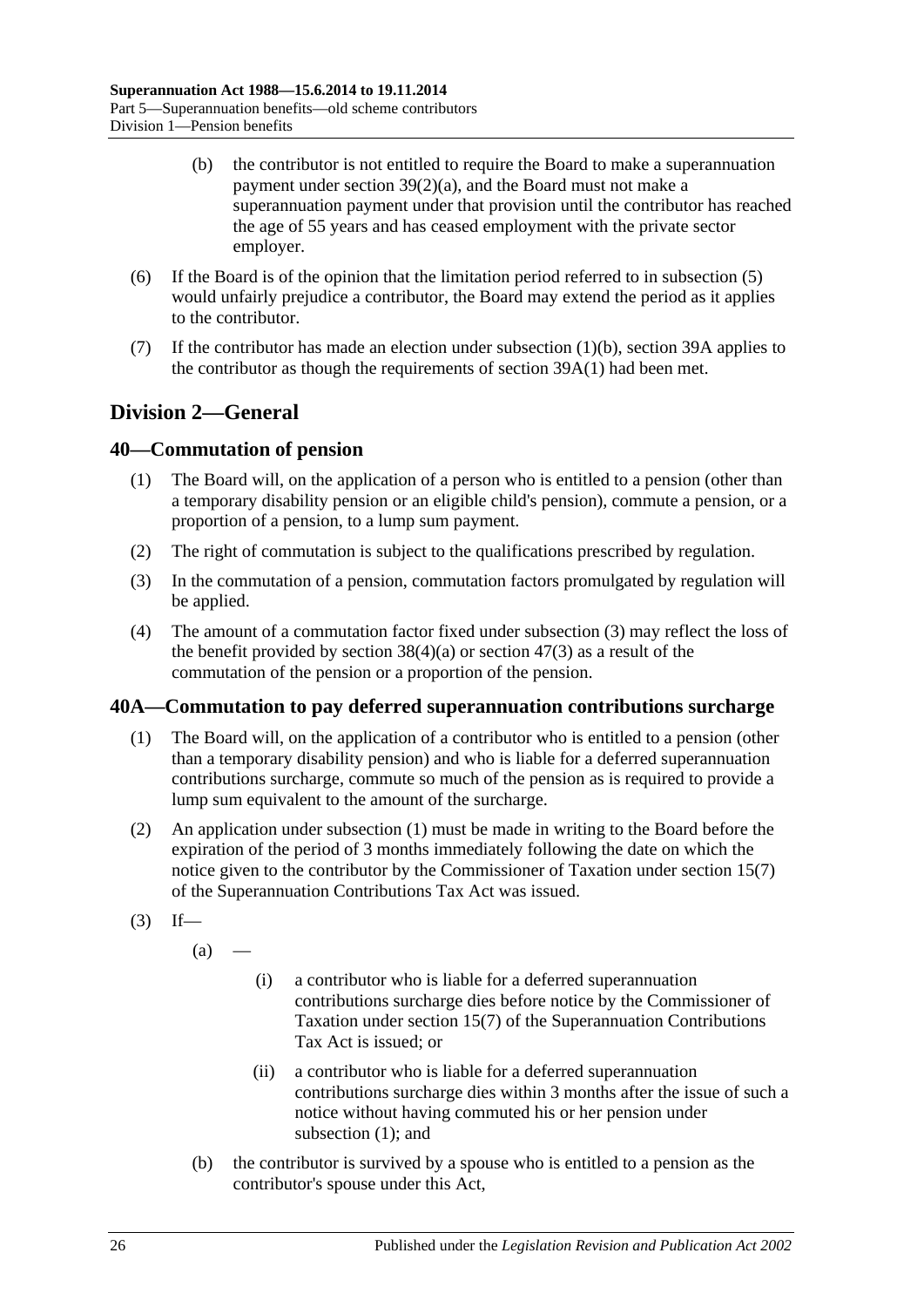the Board will, subject to [subsection](#page-82-0) (5) on the application of the spouse, commute so much of the spouse's pension as is required to provide a lump sum equivalent to the amount of the surcharge.

- (4) An application under [subsection](#page-81-2) (3) must be made in writing to the Board before the expiration of the period of 6 months immediately following the contributor's death or the issue of the notice under section 15(7) of the Superannuation Contributions Tax Act, whichever is the later.
- <span id="page-82-0"></span>(5) The Board must not commute a pension under [subsection](#page-81-2) (3) unless it is satisfied that the resulting lump sum will be applied in payment of the surcharge or be used to reimburse the deceased contributor's estate, or the spouse or other person who has paid the surcharge on behalf of the estate.
- (6) The commutation factors to be applied in the commutation of a pension under this section will be determined by the Treasurer on the recommendation of an actuary.
- (7) If the Board is satisfied that—
	- (a) a contributor, or the spouse of contributor, is entitled to commute the whole of his or her pension under [section](#page-81-3) 40 and has done so except for a part that the contributor or spouse wishes to retain for the purpose of commutation under this section in order to pay the contributor's deferred superannuation contributions surcharge; and
	- (b) after commutation under this section for that purpose there will still be a part of the pension remaining uncommuted; and
	- (c) the part of the pension originally retained for commutation under this section was a reasonable estimate of the amount of the pension that would be required for that purpose,

the Board will, on the application of the contributor or spouse made at the same time as his or her application under [subsection](#page-81-1) (1) or [\(3\),](#page-81-2) commute the remaining uncommuted part of the pension using the factors applicable under [section](#page-81-3) 40.

## <span id="page-82-1"></span>**40B—Interaction with judicial remuneration or pension entitlements**

- <span id="page-82-3"></span><span id="page-82-2"></span>(1) If a person would, but for this subsection, be entitled to—
	- (a) the payment of a pension under this Act; and
	- (b) the payment of—
		- (i) salary as a Judge for judicial service; or
		- (ii) a judicial-related pension,

the right to the payment of a pension under this Act is suspended.

- <span id="page-82-4"></span>(2) Subject to this section, the Board will, on the application of a person whose pension is suspended under [subsection](#page-82-1) (1), commute the entitlement to the pension to a lump sum payment.
- <span id="page-82-5"></span>(3) An application for commutation must be made—
	- (a) in the case of a suspension under [subparagraph](#page-82-2) (i) of [subsection](#page-82-3)  $(1)(b)$ —within 6 months after the pension is suspended due to the circumstances applying under that subparagraph;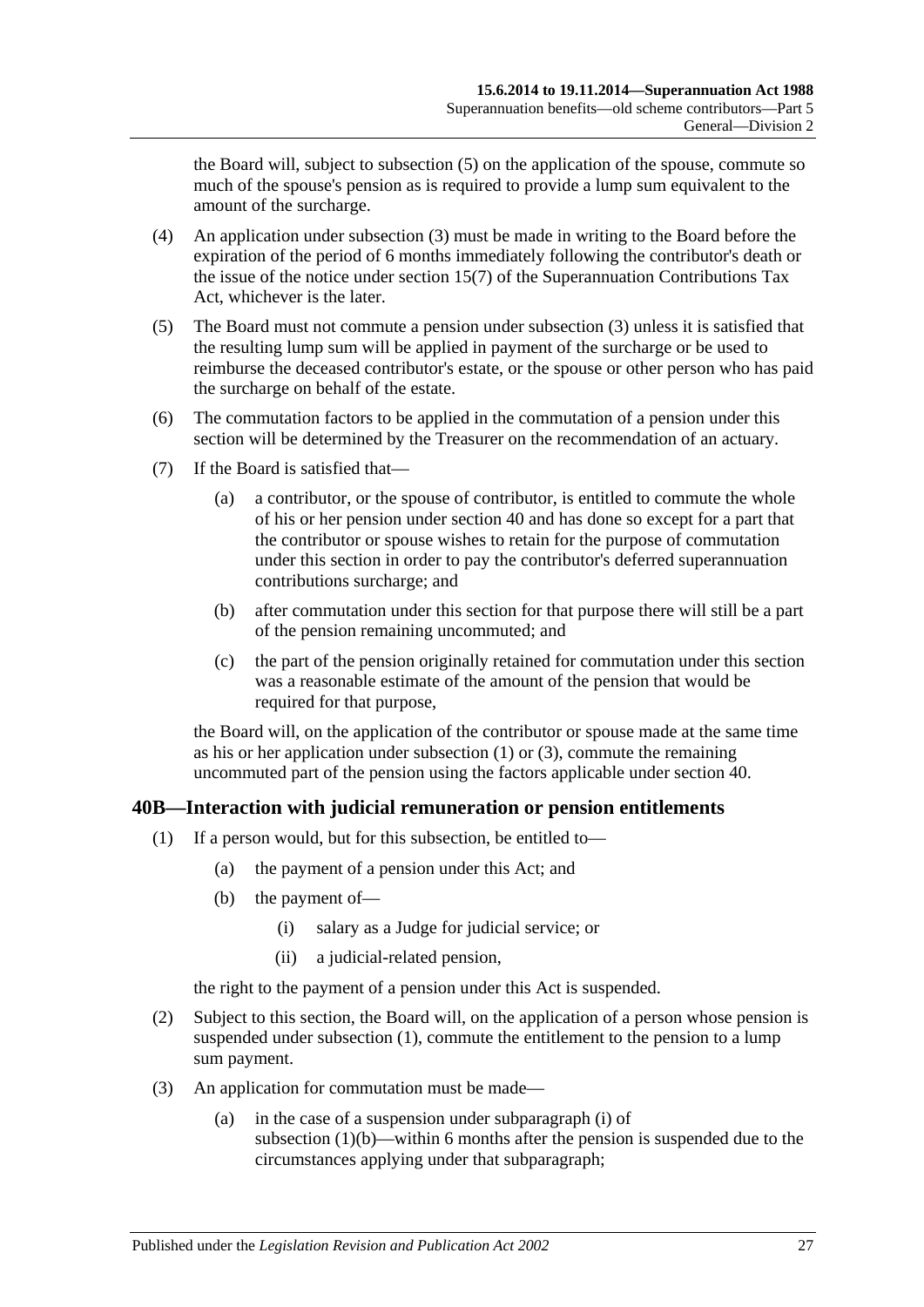- (b) in the case of a suspension under [subparagraph](#page-82-4) (ii) of [subsection](#page-82-3) (1)(b)—within 3 months after the pension is suspended due to the circumstances applying under that subparagraph.
- <span id="page-83-0"></span> $(4)$  If
	- (a) an application is not made under [subsection](#page-82-5)  $(3)(a)$ ; and
	- (b) the person ceases to receive salary as a Judge for judicial service without an entitlement to a judicial-related pension,

the suspension will cease.

- (5) If an application is not made under [subsection](#page-83-0)  $(3)(b)$  within the period that applies under that provision, it will be taken that the person has made the application in any event.
- (6) In making the commutation, commutation factors promulgated by regulation will be applied.
- (7) In this section—

*Judge* has the same meaning as in the *[Judges' Pensions Act](http://www.legislation.sa.gov.au/index.aspx?action=legref&type=act&legtitle=Judges%20Pensions%20Act%201971) 1971*;

*judicial-related pension* means a pension under the *[Judges' Pensions Act](http://www.legislation.sa.gov.au/index.aspx?action=legref&type=act&legtitle=Judges%20Pensions%20Act%201971) 1971*;

*judicial service* has the same meaning as in the *[Judges' Pensions Act](http://www.legislation.sa.gov.au/index.aspx?action=legref&type=act&legtitle=Judges%20Pensions%20Act%201971) 1971*.

## **41—Medical examination etc of invalid pensioner**

- (1) The Board may from time to time require an invalid pensioner who has not reached the age of retirement—
	- (a) to submit to a medical examination by a specified medical practitioner; or
	- (b) to undergo specified medical treatment; or
	- (c) to avail himself or herself of specified assistance.
- (2) The cost of a medical examination under this section will be met by the Board.
- (3) A pensioner will not be required to submit to a particular form of medical treatment if there is a conflict of opinion between recognised medical experts as to the desirability of the treatment.
- (4) If a pensioner fails to comply with a requirement under this section, the Board may suspend the pension until the requirement is complied with.

## <span id="page-83-1"></span>**42—Suspension of pension if pensioner declines appropriate employment**

- (1) If appropriate employment is offered, at the request of the Minister, to an invalid or retrenchment pensioner who has not reached the age of retirement, the following provisions apply:
	- (a) if the pensioner accepts the offer and returns to employment—the pension will terminate but the former pensioner will be credited with contribution points and contribution months as if he or she had continued in employment and contributed at the standard contribution rate over the period of absence from employment;
	- (b) if the pensioner does not accept the offer—the Board may suspend the pension until the pensioner reaches the age of retirement.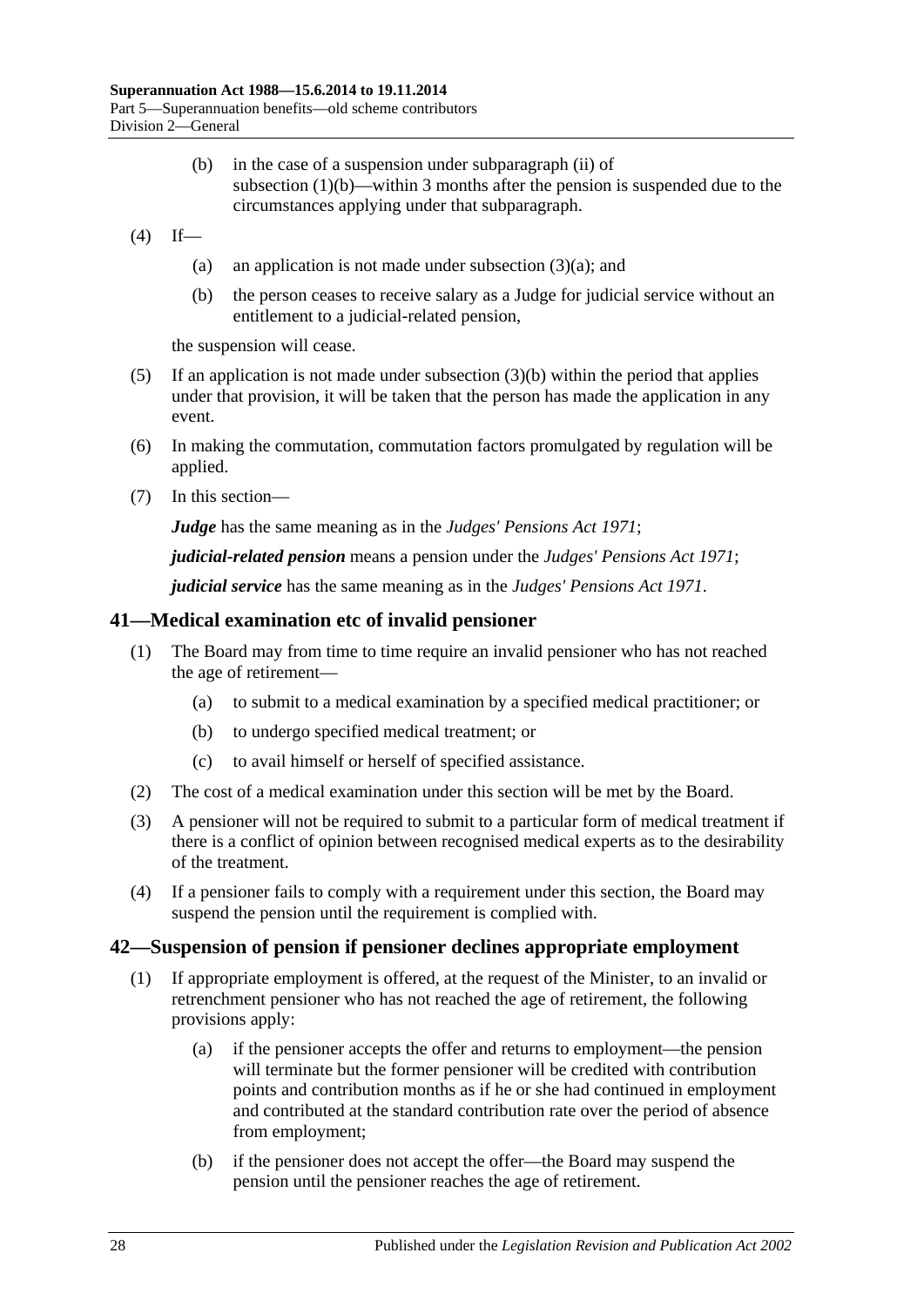- (2) In determining whether a particular form of employment is appropriate to a particular pensioner, the following factors will be taken into account—
	- (a) the pensioner's qualifications;
	- (b) the pensioner's previous employment;
	- (c) the pensioner's state of health;
	- (d) the place at which the employment is available.
- (3) Employment will not be regarded as appropriate to a particular pensioner if the rate of salary applicable to the employment (expressed as an hourly rate) is less than 80 per cent of the rate of the pensioner's notional salary (expressed as an hourly rate).

### <span id="page-84-1"></span>**42A—Offer of lump sum to certain invalid pensioners**

- $(1)$  If—
	- (a) the Board is satisfied on the advice of 2 medical practitioners that an invalid pensioner who has not reached the age of retirement is fit to be employed in full time or part time employment; but
	- (b) appropriate employment has not been offered to the pensioner under [section](#page-83-1) 42,

the Board may offer to pay a lump sum to the pensioner instead of his or her pension.

- <span id="page-84-0"></span>(2) The amount of the lump sum will be the greater of the following:
	- (a) an amount equivalent to the amount that would be produced by commutation of the whole of a pension calculated as follows:

$$
P = \frac{P_1 \times (360 - M)}{360}
$$

Where—

*P* is the pension

 $P_1$  is the pension to which the pensioner was entitled immediately before the payment of the lump sum (expressed as an annual amount)

*M* is the number of complete months between the time when the lump sum is paid and when the pensioner would reach the age of retirement;

- (b) an amount equivalent to 3 times the amount of the pensioner's annual pension immediately before the lump sum is paid.
- (3) For the purposes of the commutation referred to in [subsection](#page-84-0) (2)—
	- (a) the commutation factors applicable on the commutation of a retirement pension will be used; and
	- (b) the contributor's age will be taken to be his or her age when the lump sum is paid or 55 years whichever is the greater.
- (4) If the pensioner accepts the Board's offer under [subsection](#page-84-1) (1), the pensioner's right to future payments of the pension and all derivative rights cease on payment of the lump sum.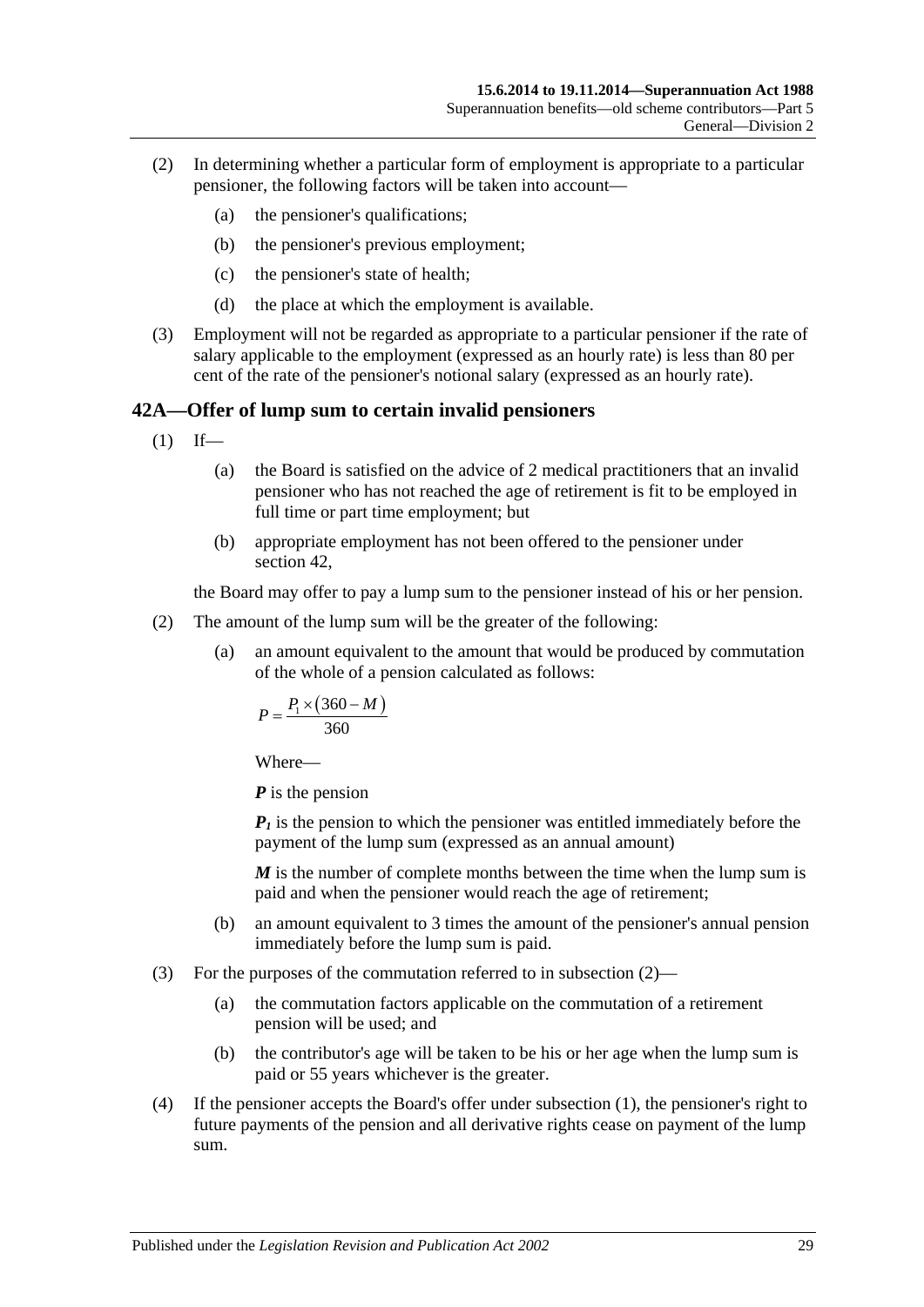## **43—Notional extension of period of employment**

 $If$ 

- (a) a contributor becomes entitled, on termination of his or her employment, to a pension; and
- (b) the contributor was, immediately before termination of employment, entitled to a period of recreation leave and is paid, or entitled to, a lump sum in lieu of that leave,

the contributor's employment will be taken to have been extended for a period equivalent to the period of recreation leave and the contributor is liable for contributions in respect of that period and is entitled to benefits at the end of that period as though he or she had remained in employment and had received the lump sum as salary during that period.

## <span id="page-85-0"></span>**43AA—Closure of contribution accounts**

- (1) The Board may close the account of a contributor if—
	- (a) the contributor has retired or resigned from employment and is in receipt of a pension under this Part; or
	- (b) the contributor's employment has been terminated by retrenchment or on account of invalidity and the contributor—
		- (i) has reached the age of retirement; and
		- (ii) is in receipt of a pension under this Part; or
	- (c) the contributor has died.
- (2) If, after a contribution account has been closed under [subsection](#page-85-0) (1), a benefit becomes payable under this Part that depends wholly or partly on the balance standing to the credit of the account, the benefit will be determined on the basis of the balance that would have stood to the credit of the account if it had not been closed.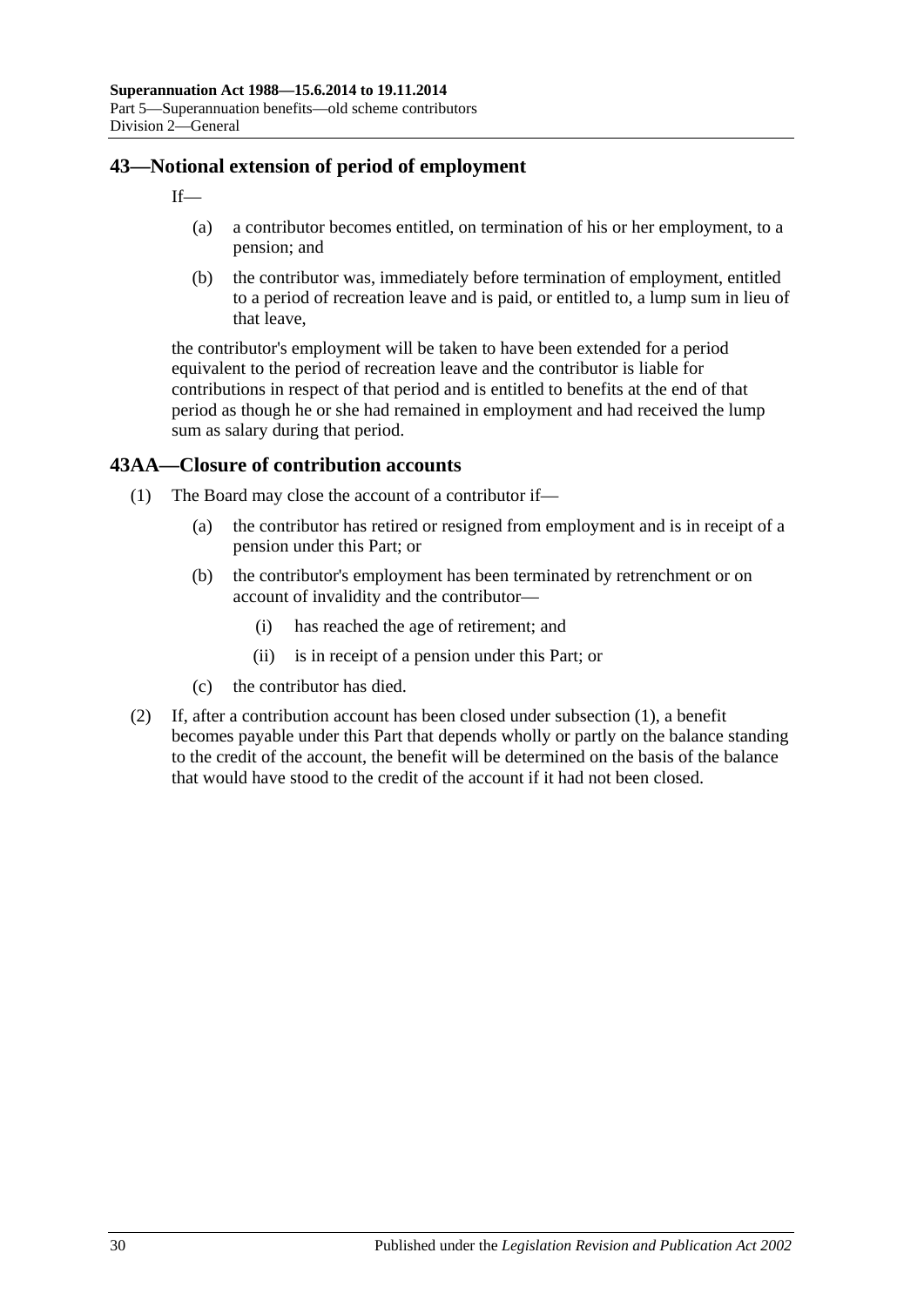# **Part 5A—Family Law Act provisions**

## **Division 1—Preliminary**

## **43AB—Purpose of Part**

The purpose of this Part is to facilitate the division under the *Family Law Act 1975* of the Commonwealth of superannuation interests between spouses who have separated (other than with respect to interests arising under an administered scheme under [Schedule 3\)](#page-130-0).

## **43AC—Interpretation**

In this Part, unless the contrary intention appears—

*Commonwealth regulations* means the *Family Law (Superannuation) Regulations 2001* (No. 303 as amended) of the Commonwealth;

*defined benefit interest* means a benefit or superannuation interest that is a function of salary and membership or service;

*eligible person*, in relation to a superannuation interest of a contributor, has the same meaning as in section 90MZB of the *Family Law Act 1975* of the Commonwealth;

*flag lifting agreement* has the same meaning as in Part VIIIB of the *Family Law Act 1975* of the Commonwealth;

*growth phase* has the same meaning as in the Commonwealth regulations;

*member spouse* has the same meaning as in Part VIIIB of the *Family Law Act 1975* of the Commonwealth;

*non-member spouse* has the same meaning as in Part VIIIB of the *Family Law Act 1975* of the Commonwealth;

*operative time* has the same meaning as in Part VIIIB of the *Family Law Act 1975* of the Commonwealth;

*payment phase* has the same meaning as in the Commonwealth regulations;

*payment split* has the same meaning as in Part VIIIB of the *Family Law Act 1975* of the Commonwealth;

*relevant date* has the same meaning as in the Commonwealth regulations;

*splitting instrument* means—

- (a) a superannuation agreement; or
- (b) a flag lifting agreement that provides for a payment split; or
- (c) a splitting order;

*splitting order* has the same meaning as in Part VIIIB of the *Family Law Act 1975* of the Commonwealth;

*superannuation agreement* has the same meaning as in Part VIIIB of the *Family Law Act 1975* of the Commonwealth.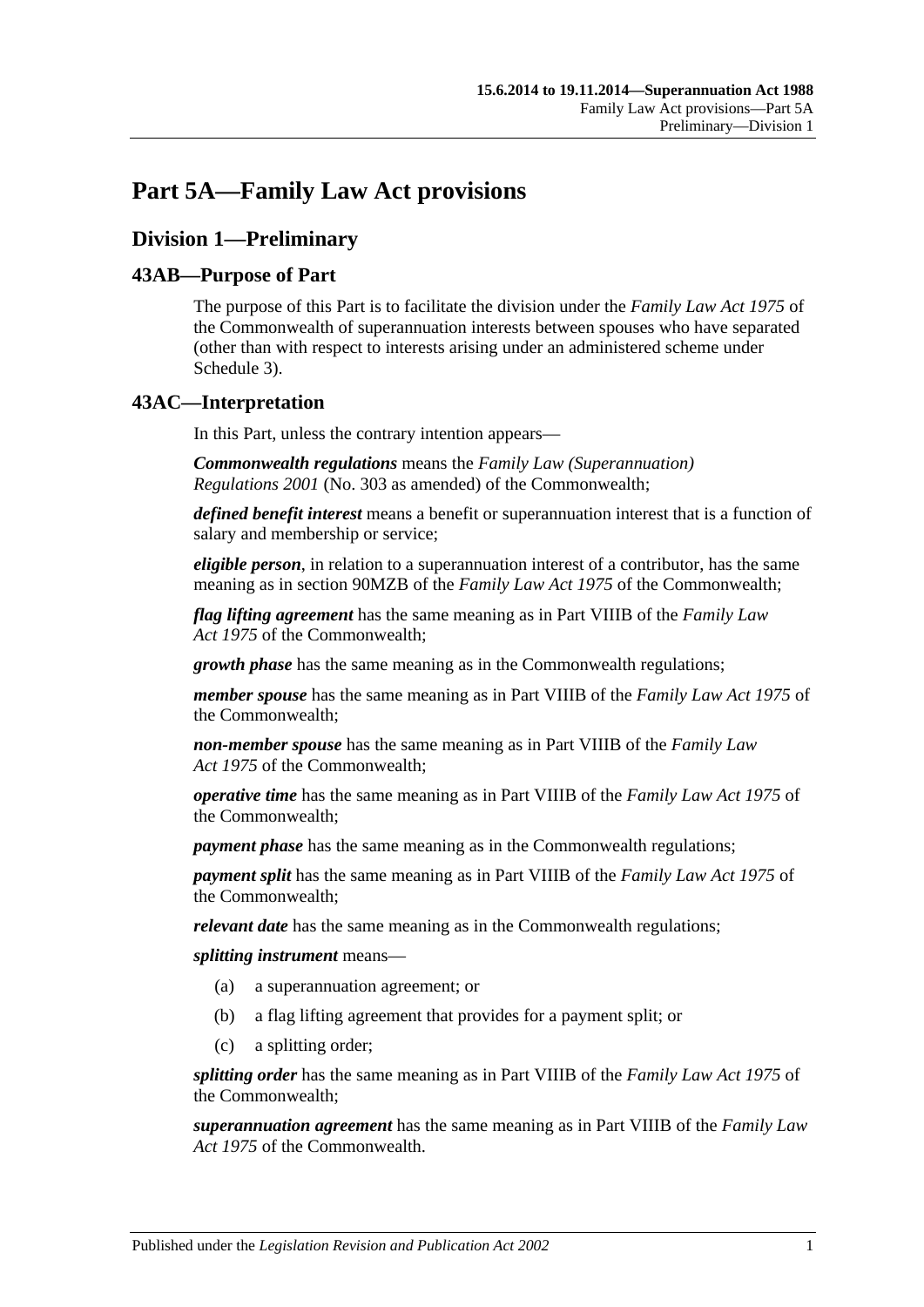### <span id="page-87-1"></span>**43AD—Value of superannuation interest**

- (1) For the purposes of this Part (but subject to [subsection](#page-87-0) (2)), the value of any superannuation interest will be determined in accordance with Part 5 of the Commonwealth regulations (insofar as those regulations provide a method for determining that value), subject to any modification prescribed by regulation under this Act.
- <span id="page-87-0"></span>(2) An approval of the Commonwealth Minister under regulation 38 or 43A of the Commonwealth regulations that relates to a superannuation interest under this Act will have effect for the purposes of this Part.

#### **43AE—Board to comply with Commonwealth requirements**

The Board must comply with the requirements imposed on the Board under Part VIIIB of the *Family Law Act 1975* of the Commonwealth.

#### **43AF—Effect on contributor's entitlements**

- (1) Despite the other provisions of this Act, if a payment split is payable with respect to the superannuation interest of a contributor, there is a corresponding reduction in the entitlement of the contributor under this Act.
- <span id="page-87-2"></span>(2) A reduction in the entitlement of a contributor will be given effect as follows:
	- (a) the contributor's contribution account will be subject to a charge that takes effect by reducing the balance of that account at the operative time (insofar as a balance exists) by a percentage equal to the percentage that the non-member spouse's share in the relevant superannuation interest bears to the total value of the contributor's accrued superannuation benefit at the operative time (and any relevant method or factor that applies under [section](#page-87-1) 43AD will be applied); and
	- (b) except with respect to a pension in the payment phase, any entitlement in respect of a pension in the growth phase and any employer-funded component of a superannuation benefit payable to the contributor after the creation of the relevant interest for the benefit of the non-member spouse will, as from the operative time, be subject to a reduction that takes effect by reducing—
		- (i) the number of contribution points; and
		- (ii) factors "M" and "n" in a formula under this Act (insofar as they are relevant to a determination of an employer-funded component in the particular case),

to the extent necessary to take into account, to its full extent, the employer-funded component of the value of the non-member spouse's interest (and any relevant method or factor that applies under [section](#page-87-1) 43AD will be applied); and

- (c) any pension in the payment phase will, depending on the terms of the splitting instrument, be reduced by—
	- (i) the value of the non-member spouse's share in the relevant superannuation interest; or
	- (ii) the percentage of the relevant superannuation interest to be shared with the non-member spouse.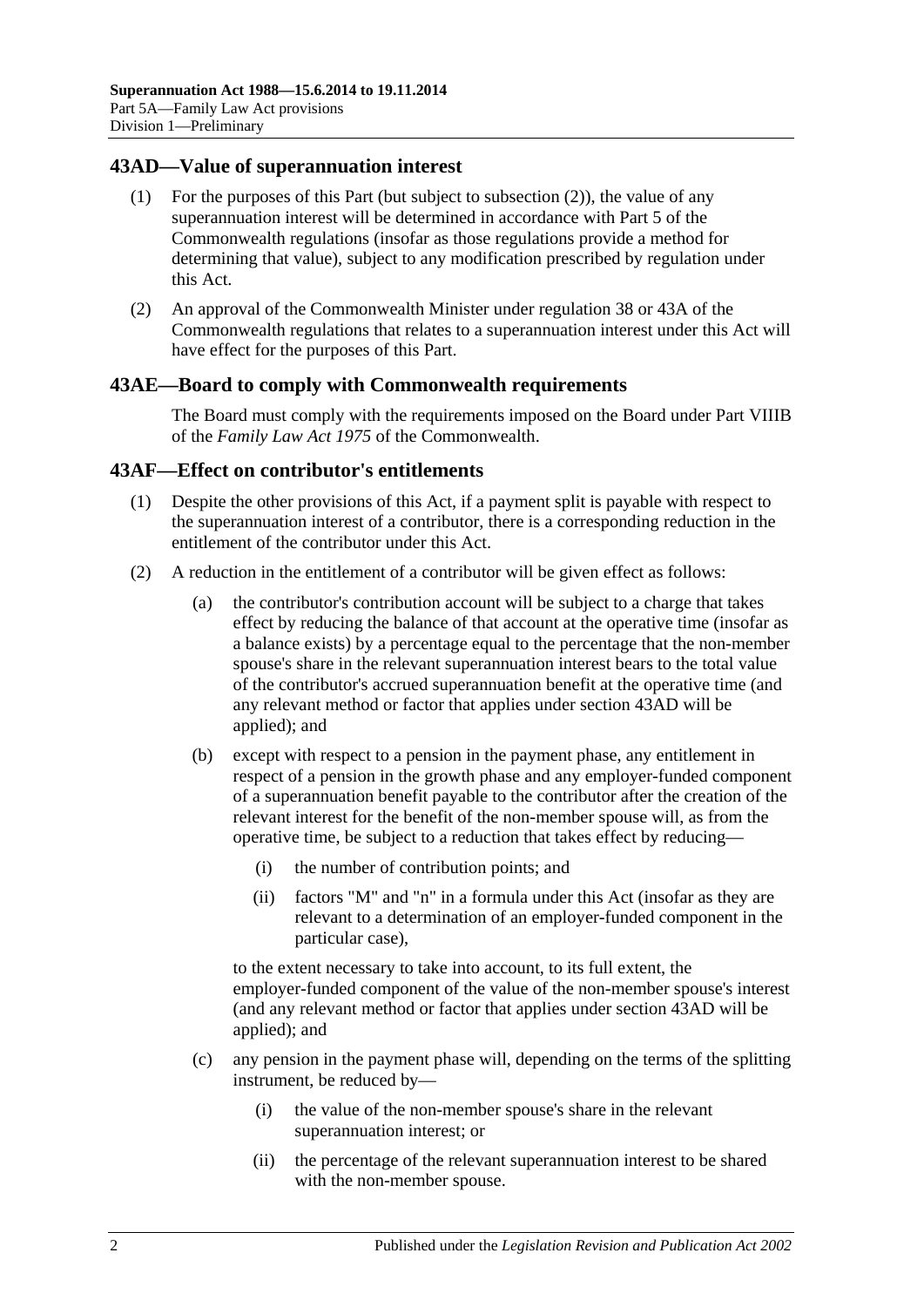- (3) A reduction in the entitlement of a contributor will not extend to any superannuation benefit that is not a splittable payment under Part VIIIB of the *Family Law Act 1975* of the Commonwealth.
- (4) A reduction in contribution points in connection with the operation of this Part does not affect the aggregate of contribution points that would apply under [section](#page-28-0) 24 but for the operation of [subsection](#page-87-2) (2).
- (5) If 2 or more reductions must be made with respect to an entitlement of a contributor because 2 or more splitting instruments have been served on the Board, the Board may determine to apply the reductions separately, or in aggregate.
- (6) If a contributor has received a draw down benefit under [section](#page-30-0) 26A or [33A—](#page-56-0)
	- (a) the superannuation interest of the contributor will be taken to include the balance of any draw down benefit that is being held under section [26A\(3\)\(b\)\(i\)](#page-31-0) or an entitlement under [section](#page-56-0) 33A; and
	- (b) any entitlement under [section](#page-30-0) 26A or [33A](#page-56-0) will be adjusted to take into account the effect of a payment split under this Part.

## **43AG—Benefit not payable to spouse on death of contributor if split has occurred**

If a contributor dies and is survived by a spouse who—

- (a) has received, is receiving or is entitled to receive a benefit under a splitting instrument; or
- (b) is, under the terms of a splitting instrument, not entitled to any amount arising out of the contributor's superannuation interest under this Act (or any proportion of such an interest),

the spouse is not entitled to a benefit under this Act in respect of the deceased contributor (except in accordance with the instrument) and will not be considered to be a spouse of the deceased contributor for the purposes of [section](#page-96-0) 46 (if relevant).

## **Division 2—New scheme contributors**

## **43AH—Application of Division**

This Division applies only to the division of superannuation interests in respect of member spouses who are new scheme contributors.

## **43AI—Accrued benefit multiple**

- (1) For the purposes of the Commonwealth regulations, the *accrued benefit multiple* in respect of a superannuation interest payable as a lump sum is the multiple of annual salary that the member spouse would be entitled to receive at the prescribed date assuming that the member spouse retired on that day at or over the age of retirement (as the case requires) with the member spouse's accrued contribution points and contribution period as at that day.
- (2) In addition to any other information that may be provided by the Board in connection with this Part, the Board may, on application, provide to an eligible person a statement of the value of a superannuation interest of a member spouse who is a new scheme contributor, as at a particular date specified in the application.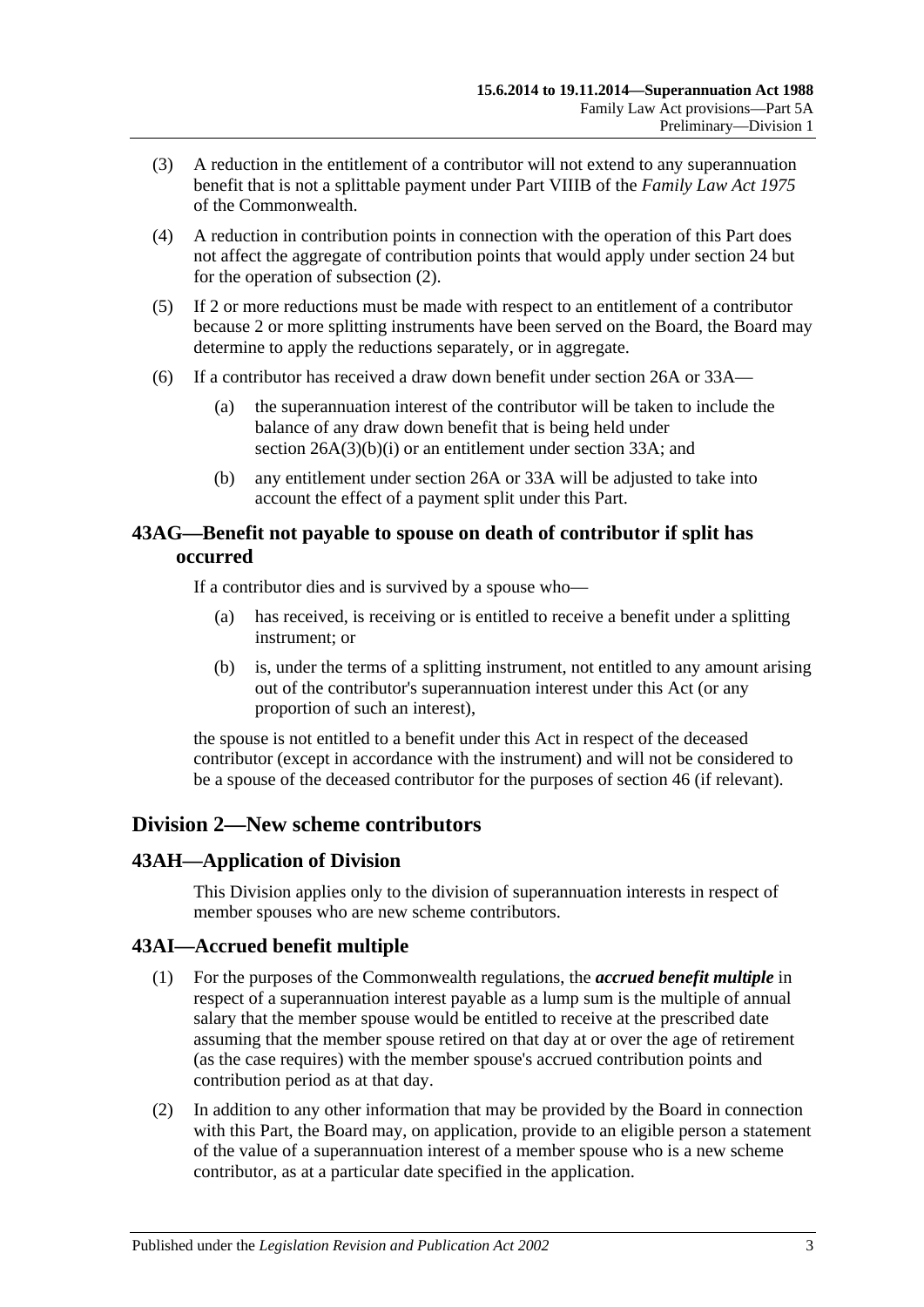(3) In this section—

*prescribed date* is the date that is relevant to the determination of an accrued benefit multiple in the particular circumstances.

#### <span id="page-89-0"></span>**43AJ—Non-member spouse's entitlement**

- (1) The Board must, on service of a splitting instrument in respect of a lump sum benefit, create an interest for the non-member spouse named in the instrument in accordance with the provisions of the instrument, with effect from the operative time.
- (2) The value of the non-member spouse's interest will be determined by reference to the provisions of the instrument but in any event may not exceed the value of the member spouse's interest.
- <span id="page-89-2"></span><span id="page-89-1"></span>(3) The interest of a non-member spouse under [subsection](#page-89-0) (1) will, according to the election of the non-member spouse—
	- (a) be paid out to the extent (if any) that payment can be made in accordance with the SIS Act; or
	- (b) be rolled over to the credit of the non-member spouse in an account (which may need to be established) in the name of the non-member spouse in the Southern State Superannuation Fund; or
	- (c) be rolled over or transferred to some other superannuation fund or scheme approved by the Board.
- (4) The Board must take the action required under [subsection](#page-89-1) (3) within 28 days after receiving the relevant election.
- (5) However, if an election is not made by the non-member spouse before the end of 28 days after the Board gives notice to the non-member spouse in the manner contemplated by the regulations, the Board must, subject to the regulations, roll over the interest to the credit of the non-member spouse under [subsection](#page-89-2) (3)(b).

## **Division 3—Old scheme contributors**

## **43AK—Application of Division**

This Division applies only to the division of superannuation interests in respect of member spouses who are old scheme contributors.

## **43AL—Accrued benefit multiple**

(1) For the purposes of the Commonwealth regulations, the *accrued benefit multiple* in respect of a superannuation interest payable as a pension is the percentage of annual salary that the member spouse would be entitled to receive as a pension at the prescribed date assuming that the member spouse retired on that day at or over the age of retirement (as the case requires) with the member spouse's accrued contribution points and contribution period as at that day.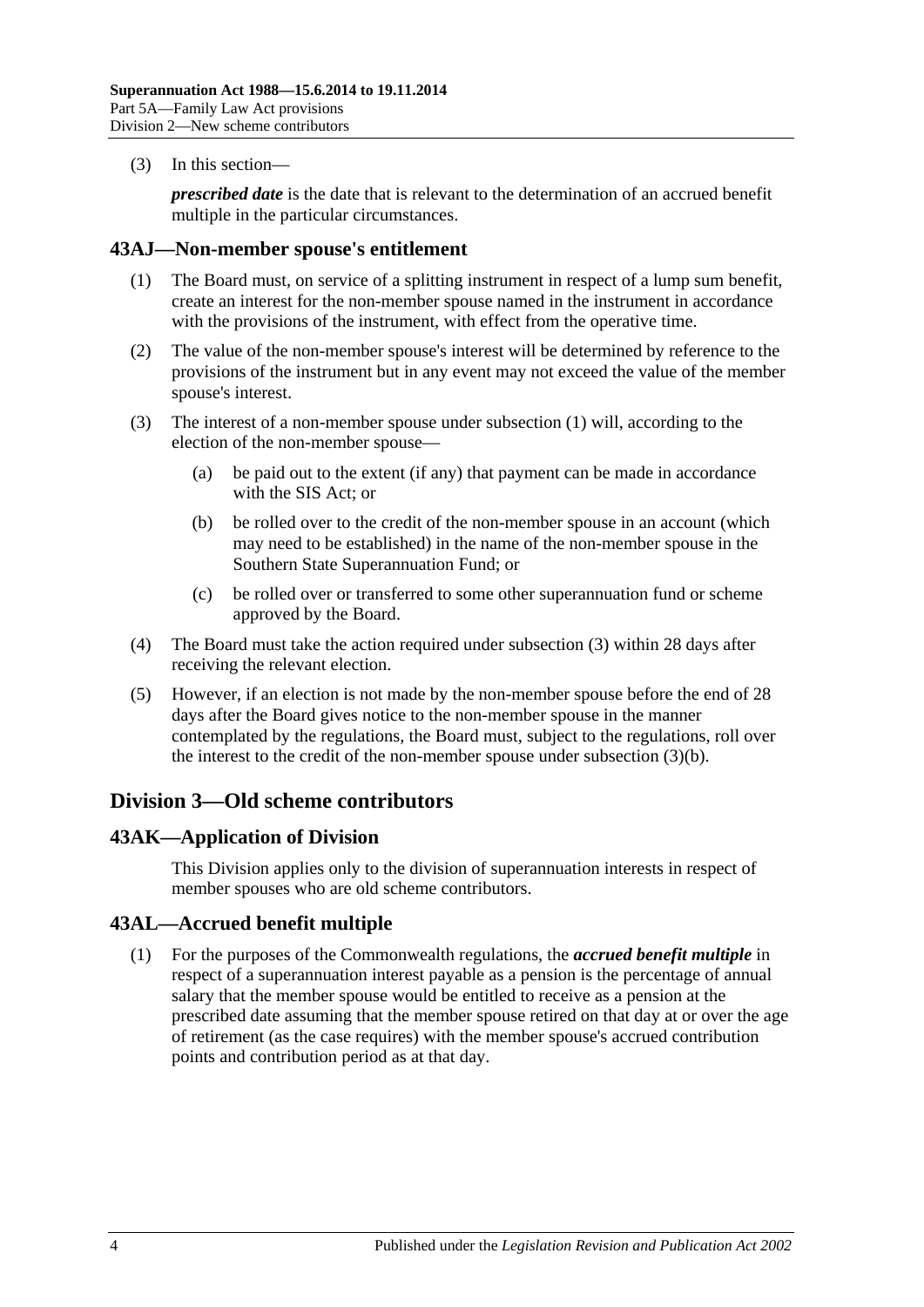- (2) For the purposes of the Commonwealth regulations, the *accrued benefit multiple* in respect of a superannuation interest payable as a lump sum that is a defined benefit interest is the multiple of annual salary that the member spouse would be entitled to receive at the prescribed date assuming that the member spouse retired on that day at or over the age of retirement (as the case requires) and was taking his or her entitlement under the Act on that day.
- (3) In addition to any other information that may be provided by the Board in connection with this Part, the Board may, on application, provide to an eligible person a statement of the value of a superannuation interest of a member spouse who is an old scheme contributor, as at a particular date specified in the application.
- (4) In this section—

*prescribed date* is the date that is relevant to the determination of an accrued benefit multiple in the particular circumstances.

## **43AM—Non-member spouse's entitlement**

- (1) The Board must, on service of a splitting instrument, create an interest for the non-member spouse named in the instrument, with effect from the operative time.
- (2) The form of the non-member spouse's interest will be determined on the basis of whether the superannuation interest is in the growth phase or the payment phase, by the nature of the member spouse's superannuation interest, and by reference to the provisions of the instrument.

## **43AN—Non-member spouse's entitlement where pension is in growth phase**

- (1) If the Board is served with a splitting instrument in respect of a pension that is in the growth phase, the non-member spouse is not entitled to receive his or her entitlement in the form of a pension commencing at the same time as the member spouse's pension under this Act but is, instead, entitled to have a lump sum determined under this section paid on his or her behalf in accordance with this Part.
- (2) The lump sum to which a non-member spouse is entitled, as at the operative time, will be determined—
	- (a) if the splitting instrument specifies a percentage of the member spouse's superannuation interest for the purposes of the split—by applying that percentage split to the member spouse's superannuation entitlement based on the relevant accrued benefit multiple and by applying any relevant method or factor that applies under [section](#page-87-1) 43AD;
	- (b) subject to [subsection](#page-90-0) (3), if the splitting instrument specifies a lump sum amount for the purposes of the split—by adopting that lump sum.
- <span id="page-90-0"></span>(3) The value of a lump sum payable to a non-member spouse under this section must not exceed the value of the member spouse's interest.

## <span id="page-90-1"></span>**43AO—Non-member spouse's entitlement where pension is in payment phase**

(1) If the Board is served with a splitting instrument in respect of a pension that is in the payment phase, the Board must split the pension between the member spouse and non-member spouse in accordance with the instrument, with effect from the operative time.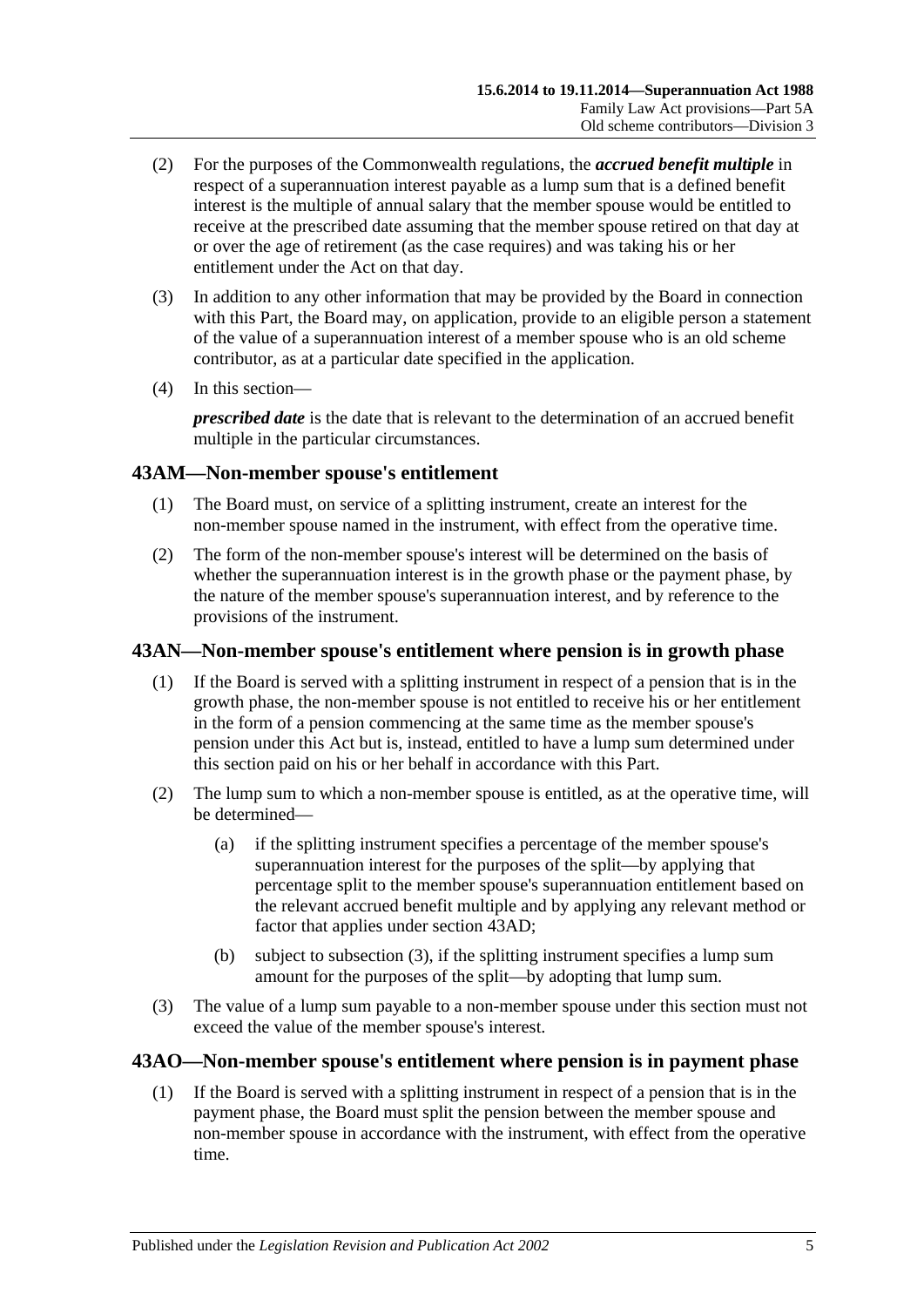- (2) The non-member spouse may—
	- $(a)$
- (i) in accordance with the terms of the splitting instrument; or
- (ii) by notice in writing given to the Board within the prescribed period,

elect to have the whole of his or her share of the superannuation interest determined under [subsection](#page-90-1) (1) converted to (and taken as) a separate pension entitlement (to be referred to as an *associate pension* for the purposes of this Act) for the lifetime of the non-member spouse; or

- <span id="page-91-0"></span>(b) by notice in writing given to the Board within the prescribed period, elect to have the whole of his or her share of the superannuation interest determined under [subsection](#page-90-1) (1) commuted to a lump sum.
- (3) The following provisions will apply with respect to an associate pension:
	- (a) the amount of the pension will be determined by applying the methods and factors prescribed by the regulations;
	- (b) the non-member spouse will not be taken to be a contributor on account of the entitlement to the pension;
	- (c) the pension will be indexed;
	- (d) no derivative, reversionary or other rights will arise or continue on account of the entitlement to the pension after the death of the non-member spouse.
- (4) A lump sum under [subsection](#page-91-0) (2)(b) will be determined by applying the methods and factors prescribed by the regulations.
- (5) If the non-member spouse is taking his or her entitlement as a pension (other than an associate pension) and there is a reduction in the member spouse's pension under this Act, there will be a corresponding reduction in the non-member spouse's pension.
- (6) If the non-member spouse is taking his or her entitlement as a pension (other than an associate pension) and the payment of the member spouse's pension ceases, there will be a corresponding cessation in the payment of the non-member spouse's pension.
- <span id="page-91-1"></span>(7) If the non-member spouse dies while entitled to, or in receipt of, a pension under this section (other than an associate pension), the non-member spouse's legal representative may, by notice in writing given to the Board within the prescribed period, elect to have the pension commuted to a lump sum.
- (8) A lump sum under [subsection](#page-91-1) (7) will be determined by applying the methods and factors prescribed by the regulations to the non-member spouse's entitlement.
- (9) In this section—

*legal representative*, in relation to a deceased non-member spouse, means a person—

- (a) holding office as executor of the will of the deceased non-member spouse where probate of the will has been granted or resealed in South Australia or any other State or a Territory; or
- (b) holding office in South Australia or any other State or a Territory as administrator of the estate of the deceased non-member spouse.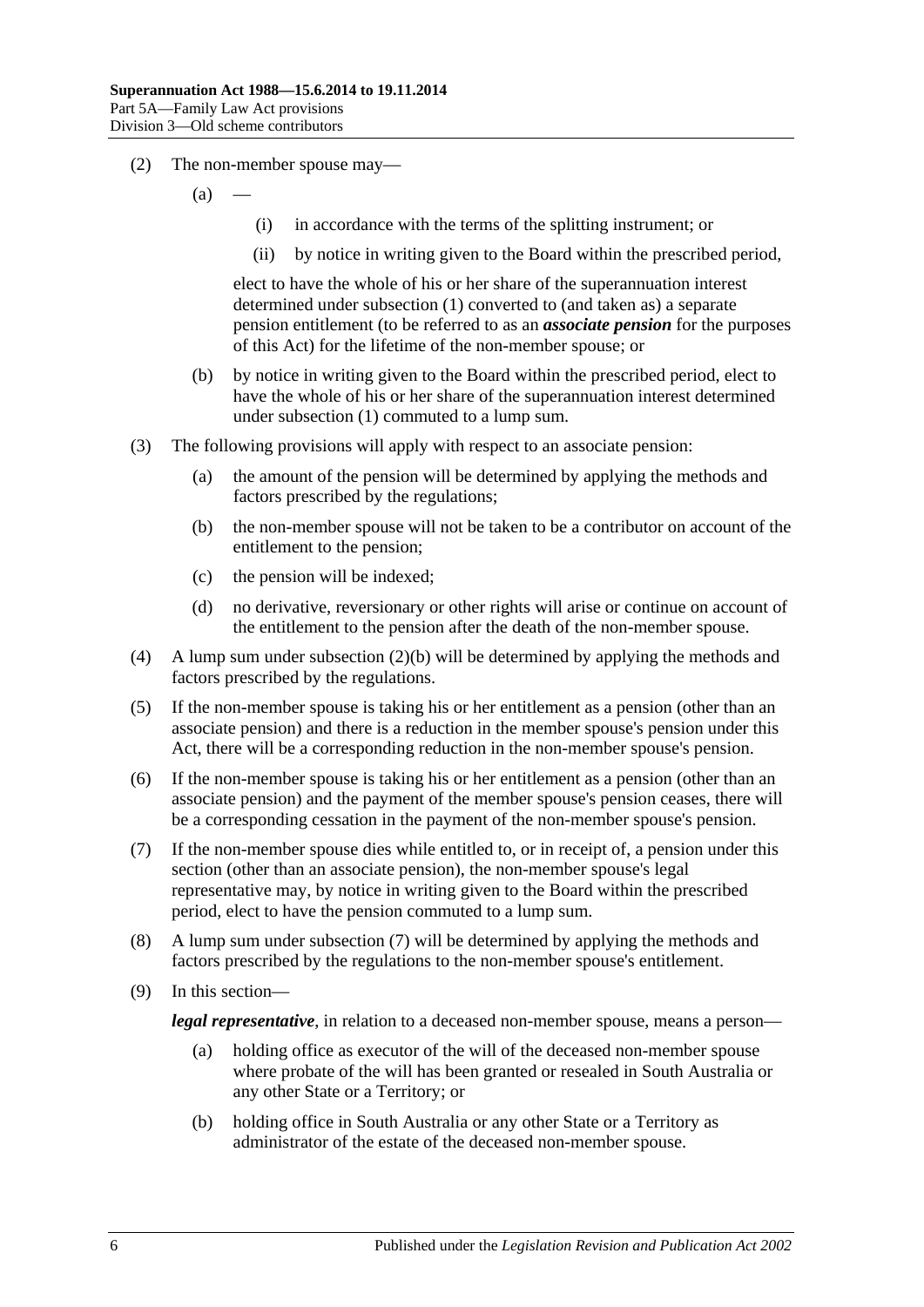## <span id="page-92-0"></span>**43AP—Payment of non-member spouse's entitlement**

- (1) If the interest of a non-member spouse created under this Division after service of a splitting instrument or after the commutation of a pension payable to the non-member spouse is a lump sum, the interest will, according to the election of the non-member spouse—
	- (a) be paid out to the extent (if any) that payment can be made in accordance with the SIS Act; or
	- (b) be rolled over to the credit of the non-member spouse in an account (which may need to be established) in the name of the non-member spouse in the Southern State Superannuation Fund; or
	- (c) be rolled over or transferred to some other superannuation fund or scheme approved by the Board.
- <span id="page-92-1"></span>(2) The Board must take the action required under [subsection](#page-92-0) (1) within 28 days after receiving the relevant election.
- (3) However, if an election is not made by the non-member spouse before the end of 28 days after the Board gives notice to the non-member spouse in the manner contemplated by the regulations, the Board must, subject to the regulations, roll over the interest to the credit of the non-member spouse under [subsection](#page-92-1)  $(1)(b)$ .
- (4) If the interest of a non-member spouse created under this Division after service of a splitting instrument is a pension (and the non-member spouse has not directed that the pension be commuted to a lump sum), the Board must split the relevant pension within the prescribed period after receipt of the splitting instrument (with effect from the relevant date), and begin to make the payments in accordance with the regulations (subject to any cessation of the payment of the member spouse's pension).

## **Division 4—Fees**

## <span id="page-92-2"></span>**43AQ—Fees**

- (1) The Board may fix fees in respect of matters in relation to which fees may be charged under regulation 59 of the Commonwealth regulations.
- (2) Any fee fixed under [subsection](#page-92-2) (1) that is payable by a member spouse or a non-member spouse and has not been paid within 1 month of the amount becoming payable may be deducted by the Board—
	- (a) if the outstanding fee is payable by a member spouse—
		- (i) from the member spouse's contribution account; or
		- (ii) from any benefit payable to the member spouse under this Act;
	- (b) if the outstanding fee is payable by a non-member spouse—
		- (i) from any interest that is to be rolled over or transferred to a fund for the benefit of the non-member spouse; or
		- (ii) from any other benefit payable to the non-member spouse under this Act.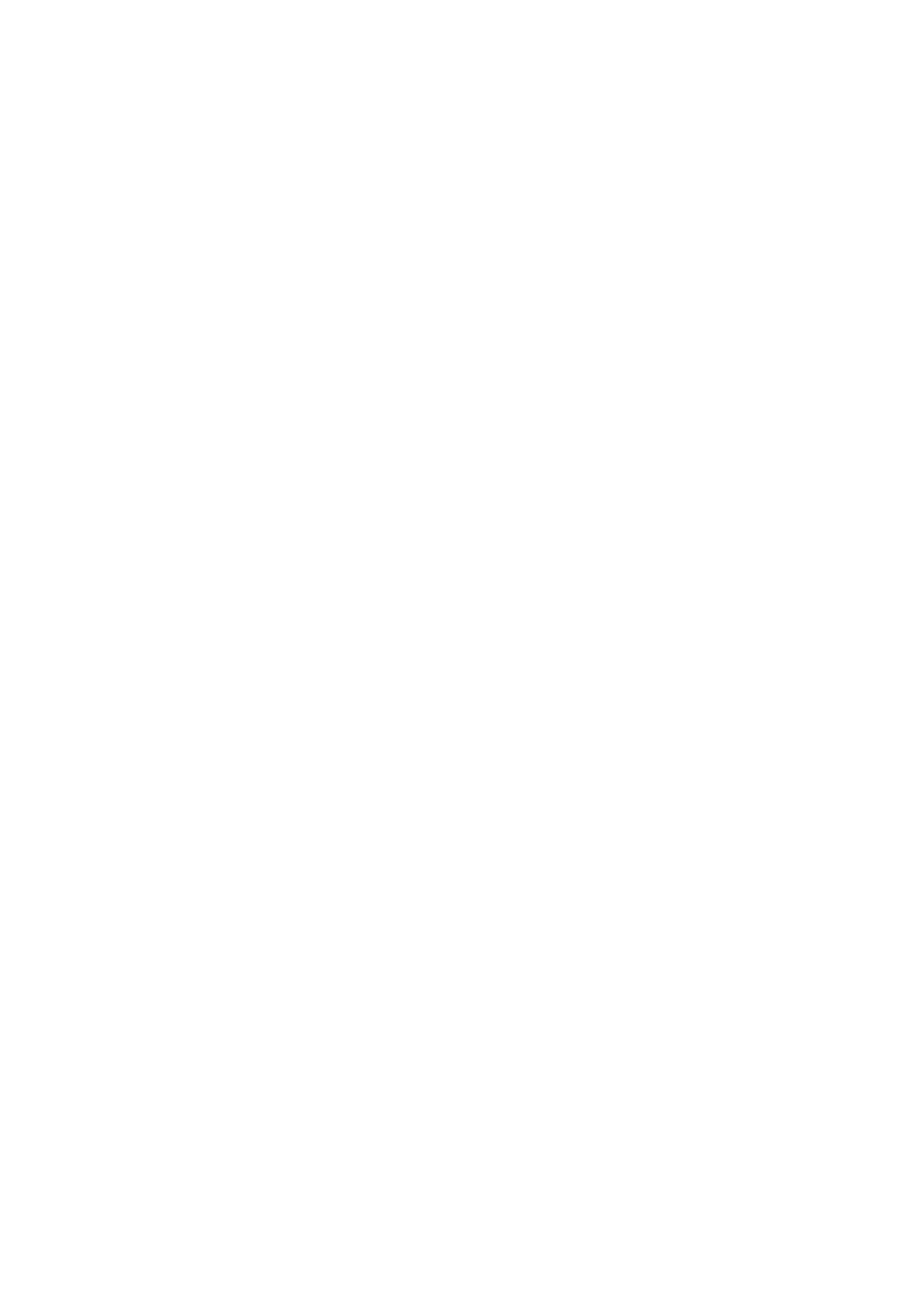# **Part 6—Miscellaneous**

### **43B—Exclusion of benefits under awards etc**

- (1) A person who employs a contributor in employment to which this Act applies cannot be required by or under the *[Fair Work Act](http://www.legislation.sa.gov.au/index.aspx?action=legref&type=act&legtitle=Fair%20Work%20Act%201994) 1994* or by an award, enterprise agreement or contract of employment to make a payment or payments—
	- (a) in the nature of superannuation; or
	- (b) to a superannuation fund,

for the benefit of the contributor or for the benefit of some other person in respect of the contributor.

- (2) An award cannot be made or varied under the *[Fair Work Act](http://www.legislation.sa.gov.au/index.aspx?action=legref&type=act&legtitle=Fair%20Work%20Act%201994) 1994* under which a person who employs, or has employed, a contributor is required to make a payment or payments in respect of a period of employment to which this Act applies occurring before 1 July 1992—
	- (a) in the nature of superannuation; or
	- (b) to a superannuation fund,

for the benefit of the contributor or for the benefit of some other person in respect of the contributor.

#### **44—Review of the Board's decisions**

- (1) Any person who is dissatisfied with a decision of the Board under this Act may appeal to the Administrative and Disciplinary Division of the District Court or to the Board against the decision.
- (4) On an appeal to the Board, the Board may substitute another decision for its original decision or confirm its original decision.

#### <span id="page-94-2"></span><span id="page-94-0"></span>**45—Effect of workers compensation etc on pension**

- <span id="page-94-1"></span>(1) If at any time during a financial year a contributor who is receiving, or would, but for this subsection, be entitled to receive, a pension under another provision of this Act is also receiving or entitled to receive—
	- (a) weekly payments of workers compensation; or
	- (b) in the case of a relevant contributor—income from remunerative activities engaged in by the contributor,

the following provisions apply:

- (c) the pension will be reduced by the amount of the workers compensation payments and if those payments equal or exceed the amount of the pension, the pension will be suspended;
- (d) if the contributor is a relevant contributor—
	- (i) the Board must estimate the income (if any) that the contributor is likely to receive during the financial year from remunerative activities engaged in by the contributor; and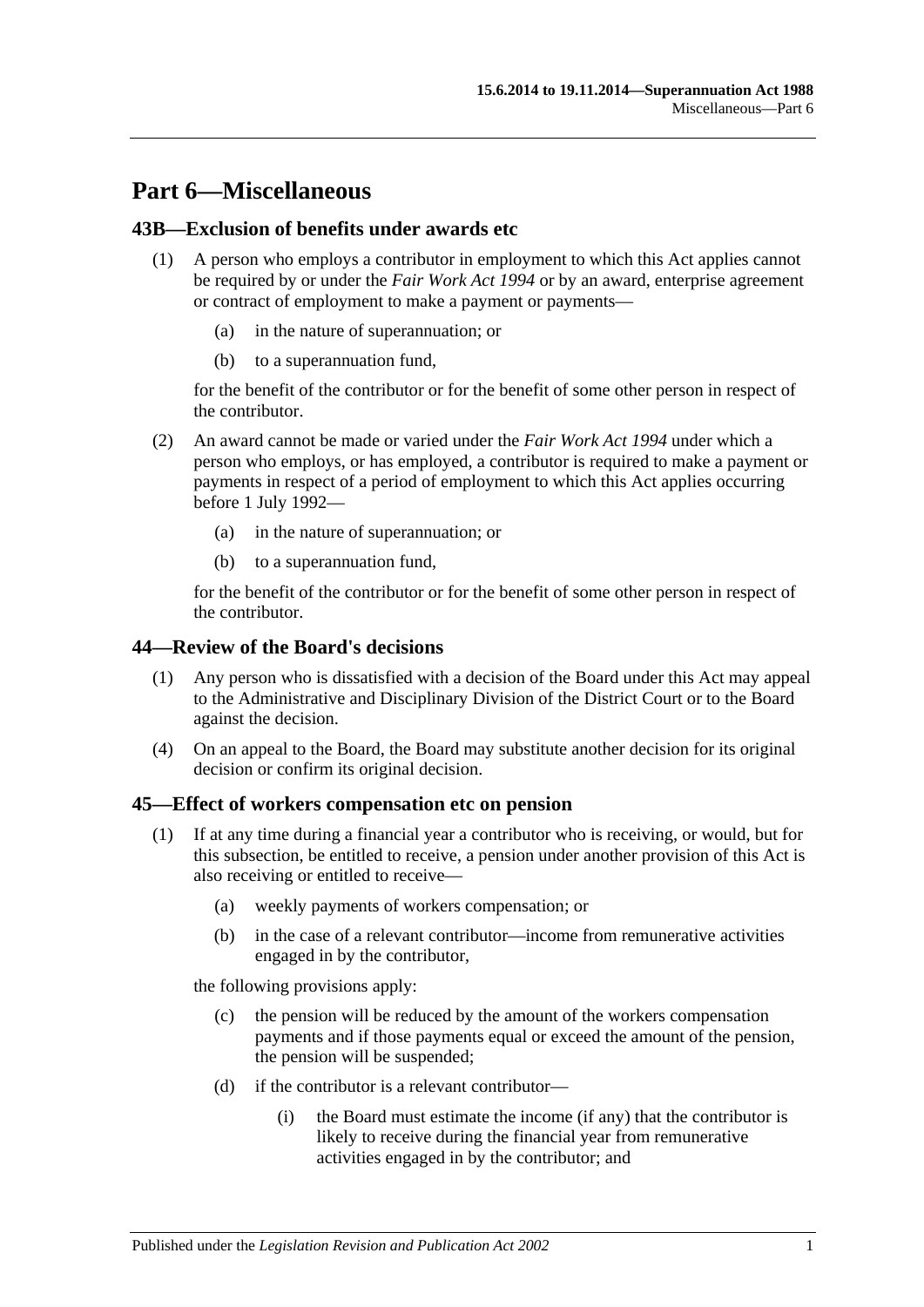- (ii) it must be assumed that the income estimated by the Board will be paid at a uniform rate throughout the financial year;
- <span id="page-95-2"></span><span id="page-95-0"></span>(f) if the aggregate of the pension and the workers compensation payments (if any) and, if the contributor is a relevant contributor, the income from remunerative activities (if any) (paid at the rate assumed, by [paragraph](#page-95-0) (d)(ii)) exceeds the contributor's notional salary, the pension will be reduced by the amount of the excess and, if that amount equals or exceeds the amount of the pension, the pension will be suspended;
- (g) at the end of the financial year the Board must, if the contributor is a relevant contributor, determine the income from remunerative activities actually received by the contributor during that year and if, on the basis of the income actually received—
	- (i) the pension has been underpaid, an amount equivalent to the underpayment must be paid to the contributor or if the contributor has died, to his or her estate;
	- (ii) the pension has been overpaid, the amount overpaid may be deducted from future payments of pension or from any other amount to be paid to the contributor under this Act or, if the contributor has died, the amount overpaid is a debt due by the contributor's estate to the Treasurer.
- (1aa) [Subsection](#page-94-0) (1) does not apply in relation to a pension that constitutes a draw down benefit under [section](#page-56-0) 33A.
- <span id="page-95-1"></span>(1a) Income of a kind referred to in [subsection](#page-94-1)  $(1)(a)$  and  $(b)$  will—
	- (a) in the case of workers compensation payments—be taken to include payments lawfully made to some person other than the contributor;
	- (b) in the case of income from remunerative activities—be taken to include—
		- (i) the monetary value of income that is in a non-monetary form; and
		- (ii) income lawfully paid to some person other than the contributor.
- $(2)$  If—
	- (a) the spouse of a deceased contributor is receiving or would, but for this subsection, be entitled to receive, a pension under this Act; and
	- (b) the spouse is also receiving, or entitled to receive weekly workers compensation payments in consequence of the contributor's death,

the following provisions apply—

- (c) if the weekly workers compensation payments equal or exceed the amount of the pension, the pension will be suspended;
- (d) in any other case, the pension will be reduced so that the aggregate equals the pension that the spouse would have received if there had been no entitlement to workers compensation.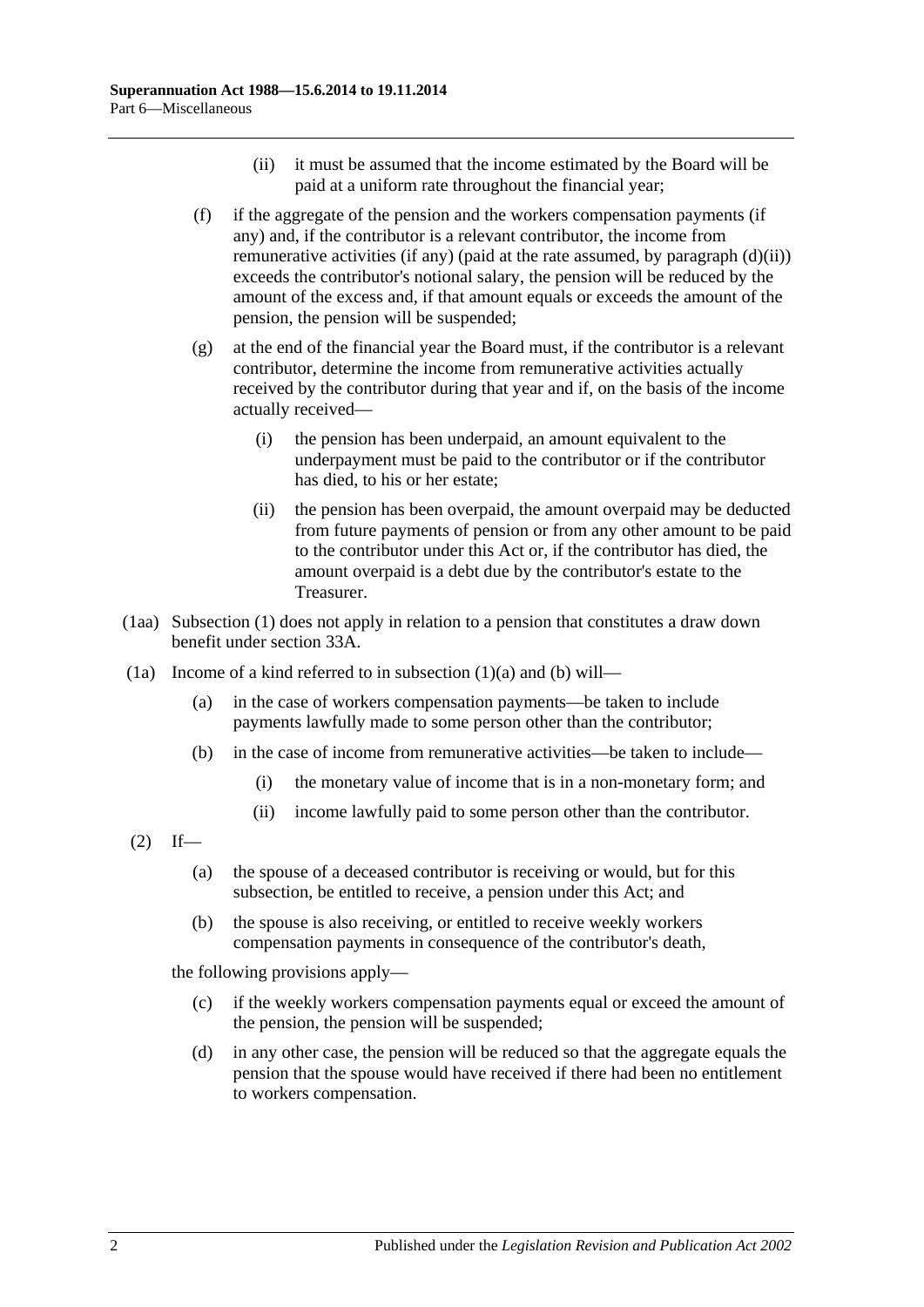- (3) If an eligible child of a deceased contributor is receiving or entitled to receive weekly workers compensation payments in consequence of the contributor's death, the following provisions apply—
	- (a) if the weekly workers compensation payments equal or exceed the amount of the pension, the pension will be suspended;
	- (b) in any other case, the pension will be reduced so that the aggregate equals the pension that the child would have received if there had been no entitlement to workers compensation.
- (4) If a right to weekly workers compensation payments has been surrendered in whole or in part by commutation or by agreement, the person who would have been entitled to those payments if the right to them had not been surrendered will be taken, for the purposes of this section, to be receiving them unless—
	- (a) if the person is a contributor—the contributor has reached the age of retirement; or
	- (b) if the person is the spouse of a deceased contributor—the contributor would have reached the age of retirement if he or she were still alive.
- (5) If a contributor whose pension is subject to suspension or reduction under this section dies, the suspension or reduction will be ignored in calculating any pension that becomes payable on the contributor's death to a spouse or eligible child of the contributor.
- (6) If part of a retrenchment pension has been commuted
	- (a) the amount of the pension for the purposes of [subsection](#page-95-2)  $(1)(f)$  will be the amount of the pension that the contributor would have been receiving if part of it had not been commuted; and
	- (b) the amount (if any) by which the pension is to be reduced under [subsection](#page-95-2) (1)(f) must be deducted from the part of the pension that has not been commuted.
- (7) In this section—

*relevant contributor* means a contributor—

- (a) who has not reached the age of retirement; and
- (b) whose entitlement to receive a pension under another provision of this Act does not relate to a pension granted on the basis of his or her age.

## <span id="page-96-0"></span>**46—Division of benefit where deceased contributor is survived by lawful and putative spouses**

- <span id="page-96-1"></span>(1) If a deceased contributor is survived by a lawful spouse and a putative spouse, any benefit to which a surviving spouse is entitled under this Act will be divided between them in a ratio determined by reference to the relative length of the periods for which each of them cohabited with the deceased as his or her spouse.
- (2) If a number of periods of cohabitation are to be aggregated for the purpose of determining an aggregate period of cohabitation for the purpose of [subsection](#page-96-1) (1), any separate period of cohabitation of less than 3 months will be disregarded.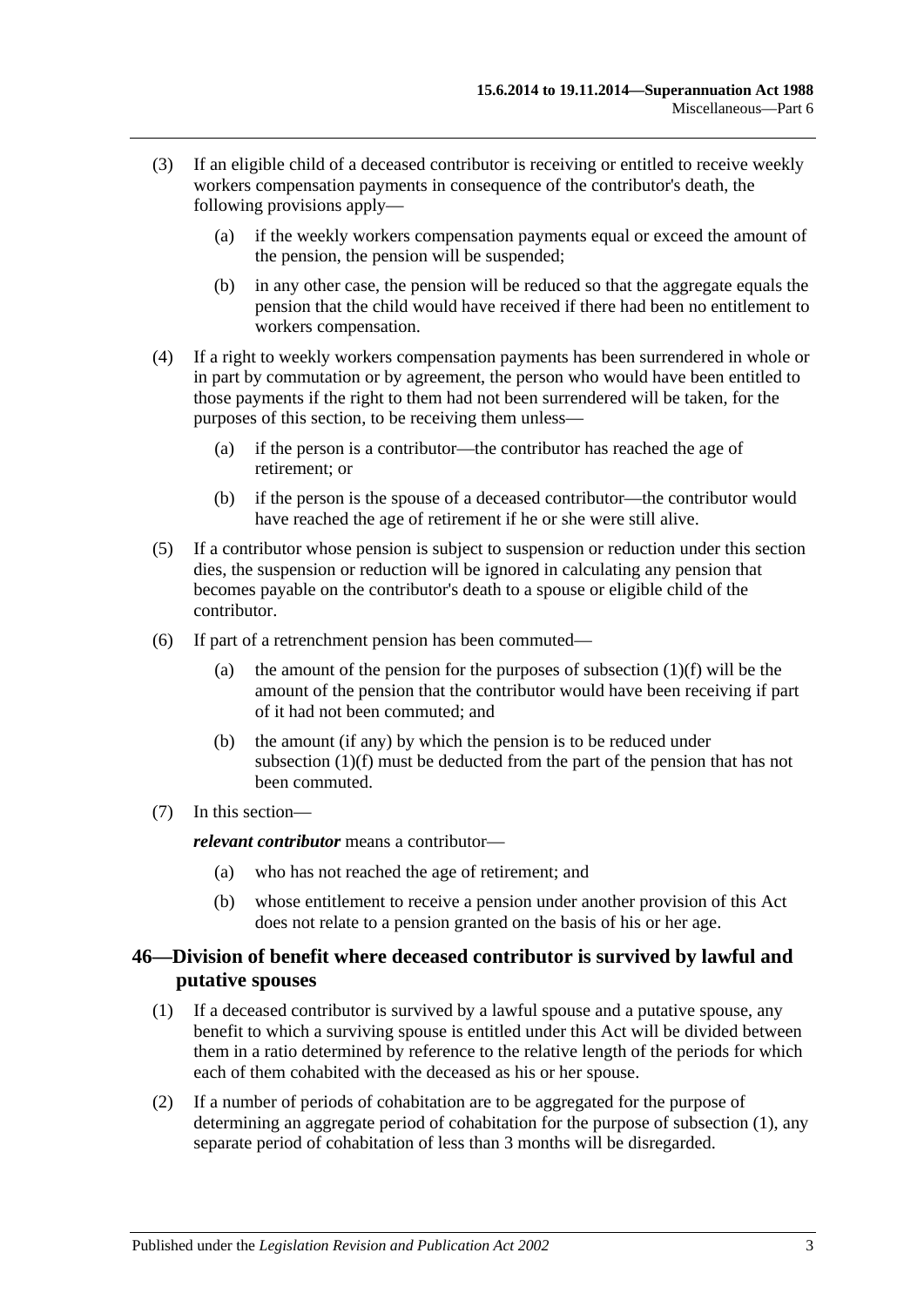- (3) A surviving spouse must, at the request of the Board, furnish it with any information that it requires for the purposes of making a division under [subsection](#page-96-1) (1).
- (4) A putative spouse is not entitled to any benefit under this section, unless the deceased contributor and that spouse were putative spouses as at the date of the contributor's death.
- $(5)$  If—
	- (a) a deceased contributor is survived by a lawful and a putative spouse;
	- (b) a benefit is paid to 1 of them on the assumption that he or she is the sole surviving spouse of the deceased,

the other spouse has no claim on the benefit insofar as it has been already paid unless that spouse gave the Board notice of his or her claim before the date of the payment.

## <span id="page-97-1"></span>**47—Adjustment of pensions**

- (1) If a pension is expressed to be indexed, the Board must adjust the amount of the pension from the first payment of pension in each adjustment period to reflect—
	- (a) in the case of an April adjustment period—the percentage variation (rounded to 2 decimal places) between the Consumer Price Index for the immediately preceding December quarter and the Consumer Price Index for the immediately preceding June quarter; and
	- (b) in the case of an October adjustment period—the percentage variation (rounded to 2 decimal places) between the Consumer Price Index for the immediately preceding June quarter and the Consumer Price Index for the immediately preceding December quarter.
- (2) If on the first day of the relevant adjustment period, the pension has been payable for a period of less than 6 months, the extent of the adjustment will be reduced to reflect the proportion which the period of payment of the pension bears to 6 months.
- <span id="page-97-0"></span>(3) If the pension was partially commuted to a lump sum under the repealed Act and no further commutation has occurred under this Act, the variation will be based on the amount of the pension that would have been payable if the commutation had not occurred rather than on the actual pension.
- (4) To avoid a reduction in pensions the Treasurer may direct that [subsection](#page-97-1) (1) does not apply in relation to a particular adjustment period.
- (5) In that event an adjustment in the next adjustment period in relation to which [subsection](#page-97-1) (1) applies will be based on the variation between the Consumer Price Index for the June or December quarter (whichever is applicable) immediately preceding that period and the Consumer Price Index for the June or December quarter (whichever is applicable) immediately preceding the adjustment period in relation to which [subsection](#page-97-1) (1) last applied.
- (6) In this section—

*adjustment period* means the period of 6 months commencing at the commencement of 1 April and 1 October in each year;

*April adjustment period* means an adjustment period commencing at the commencement of 1 April in any year;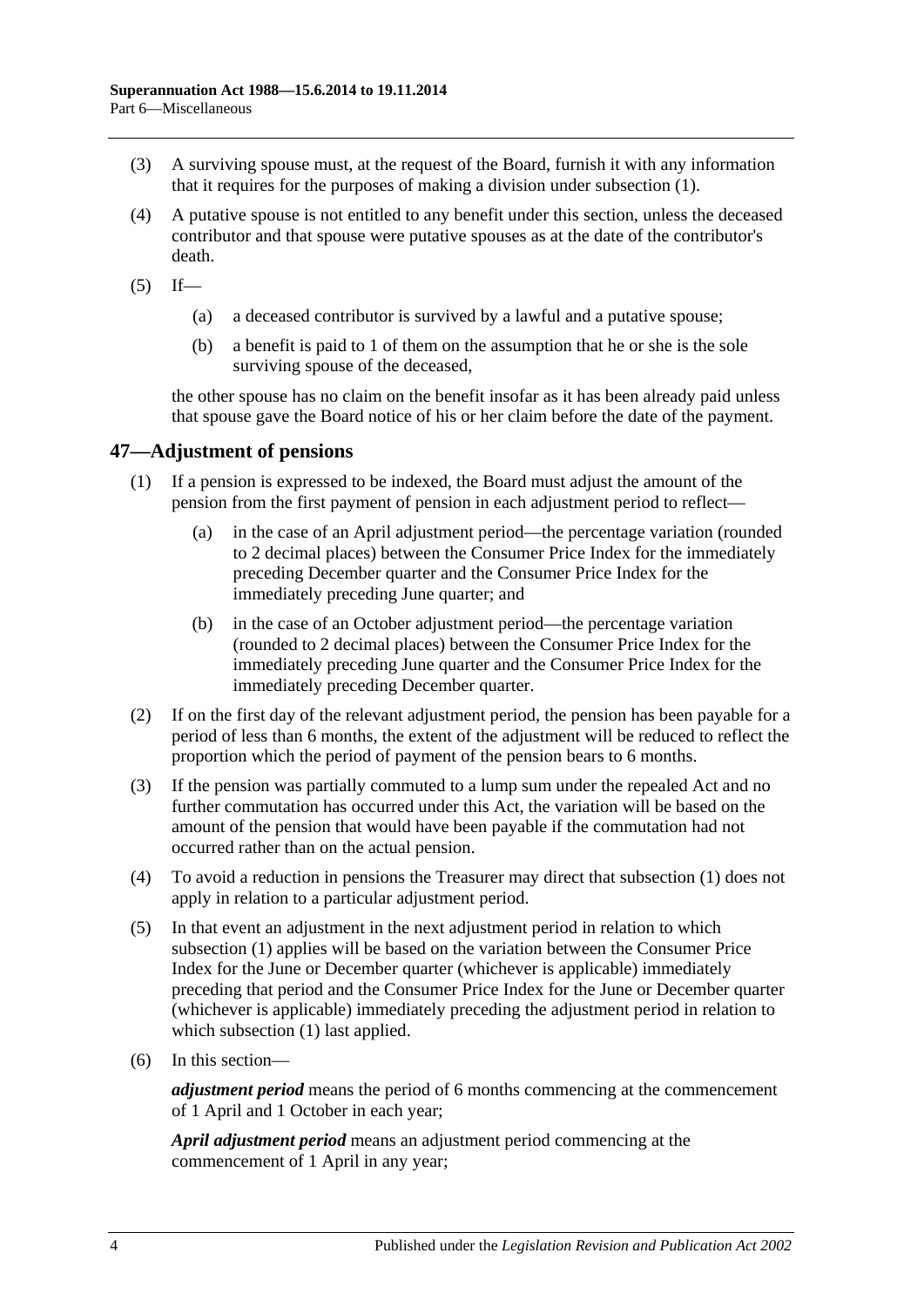*October adjustment period* means an adjustment period commencing at the commencement of 1 October in any year.

### **47A—Subsequent roll over of benefits to another fund or scheme**

A contributor who is entitled to benefits in the form of a lump sum that is preserved under this Act may, at any time before reaching the age of 55 years, require the Board to pay those benefits to some other superannuation fund or scheme approved by the Board.

### **47B—Roll over of benefits from another fund or scheme**

The Board may, on such terms and conditions as it thinks fit, accept the payment of benefits on behalf of a contributor from another superannuation fund or scheme.

#### <span id="page-98-0"></span>**47C—Portion of pension etc to be charged against contribution account etc**

- (1) A proportion of a pension or lump sum under [Part 5](#page-56-1) paid to, or in relation to, a contributor will be charged against the contributor's contribution account or, if the account has been closed, will be charged against the relevant division of the Fund.
- <span id="page-98-1"></span>(2) The proportion for the purposes of [subsection](#page-98-0) (1) will be equivalent to the proportion of the future benefits payable under [Part](#page-56-1) 5 that can, in the opinion of the Board, be met from the Fund.
- (3) The opinion of the Board must be based on the most recent triennial report under [section](#page-23-0) 21(4).

## **47D—Charge against Fund if draw down benefit paid**

If a contributor becomes entitled to a draw down benefit under [section](#page-30-0) 26A or [33A—](#page-56-0)

- (a) when the draw down benefit is paid under [section](#page-30-0) 26A—there will be a charge on the relevant division of the Fund equal to the amount charged to the contributor's contribution account and, if relevant, any roll over account, on account of the payment of the draw down benefit;
- (b) when the draw down benefit is paid under [section](#page-56-0) 33A—there will be a charge on the relevant division of the Fund determined by applying the same proportion that applies under [section](#page-98-1) 47C(2) with respect to the payment of a pension.

#### **48—Repayment of contribution account balance and minimum benefits**

- $(1)$  If—
	- (a) a contributor's employment has terminated or has been terminated; and
	- (b) no pension has been paid under this Act to or in relation to the contributor following termination of the employment; and
	- (c) no benefit is payable (either immediately or prospectively) under any other provision of this Act,

an amount equivalent to the balance standing to the contributor's contribution account will be paid to the contributor or the contributor's estate (and charged against that account).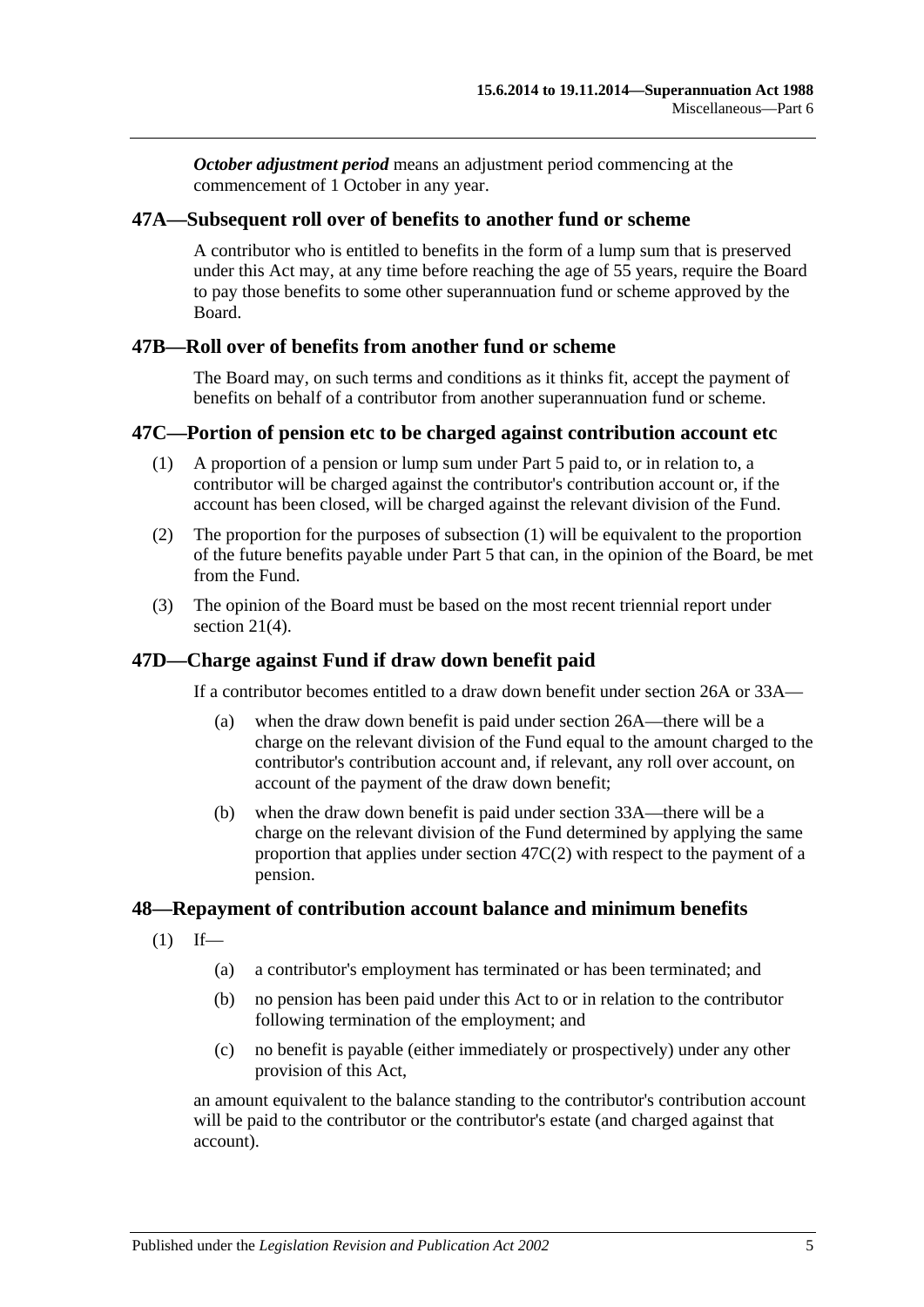## <span id="page-99-1"></span> $(2)$  If—

- (a) a contributor's employment terminates or is terminated; and
- (b) either immediately or after a period of preservation of the contributor's benefits—
	- (i) a pension is paid under this Act to the contributor; or
	- (ii) a pension is paid under this Act to the contributor and then, on the contributor's death, a pension is paid under this Act to the spouse of the contributor; or
	- (iii) the contributor's employment is terminated by death and a pension is paid under this Act to the spouse of the contributor; or
	- (iv) the contributor dies after a period of preservation before receiving a pension and a pension is paid under this Act to his or her spouse; and
- <span id="page-99-2"></span>(c) the pension, or the last of the pensions to be payable, ceases before the expiration of the period of 4.5 years after the pension, or the first of the pensions, commenced and no actual or prospective right to a pension exists and no other benefit is payable under this Act,

an amount determined in accordance with [subsection](#page-99-0) (2a) is payable to the contributor's estate.

- <span id="page-99-0"></span>(2a) The amount referred to in [subsection](#page-99-1) (2) is the amount of the pension or pensions that would have been payable to, or in relation to, the contributor during the period referred to in [subsection](#page-99-2) (2)(c) if the pension or pensions had not ceased, reduced  $by-$ 
	- (a) the amount of the lump sum, or the aggregate of the lump sums, (if any) paid on commutation of the pension or pensions; and
	- (b) the amount of the pension or pensions actually paid to, or in relation to, the contributor.
- (2b) When computing the amount of the pension or pensions that would have been payable during the period referred to in [subsection](#page-99-2)  $(2)(c)$ —
	- (a) it will be assumed that the pension or pensions were not reduced by commutation or reduced or suspended under [section](#page-94-2) 45; and
	- (b) the provisions of this Act for indexation of pensions will be ignored.
- $(3)$  If—
	- (a) a contributor's employment terminates or is terminated; and
	- (b) a pension becomes payable under this Act to or in relation to the contributor; and
	- (c) the amount standing to the credit of the contributor's contribution account exceeds what would have been the balance of the account if the contributor had contributed throughout his or her contribution period at the standard contribution rate,

the amount of the excess will be paid to the contributor or the contributor's estate (as the case requires).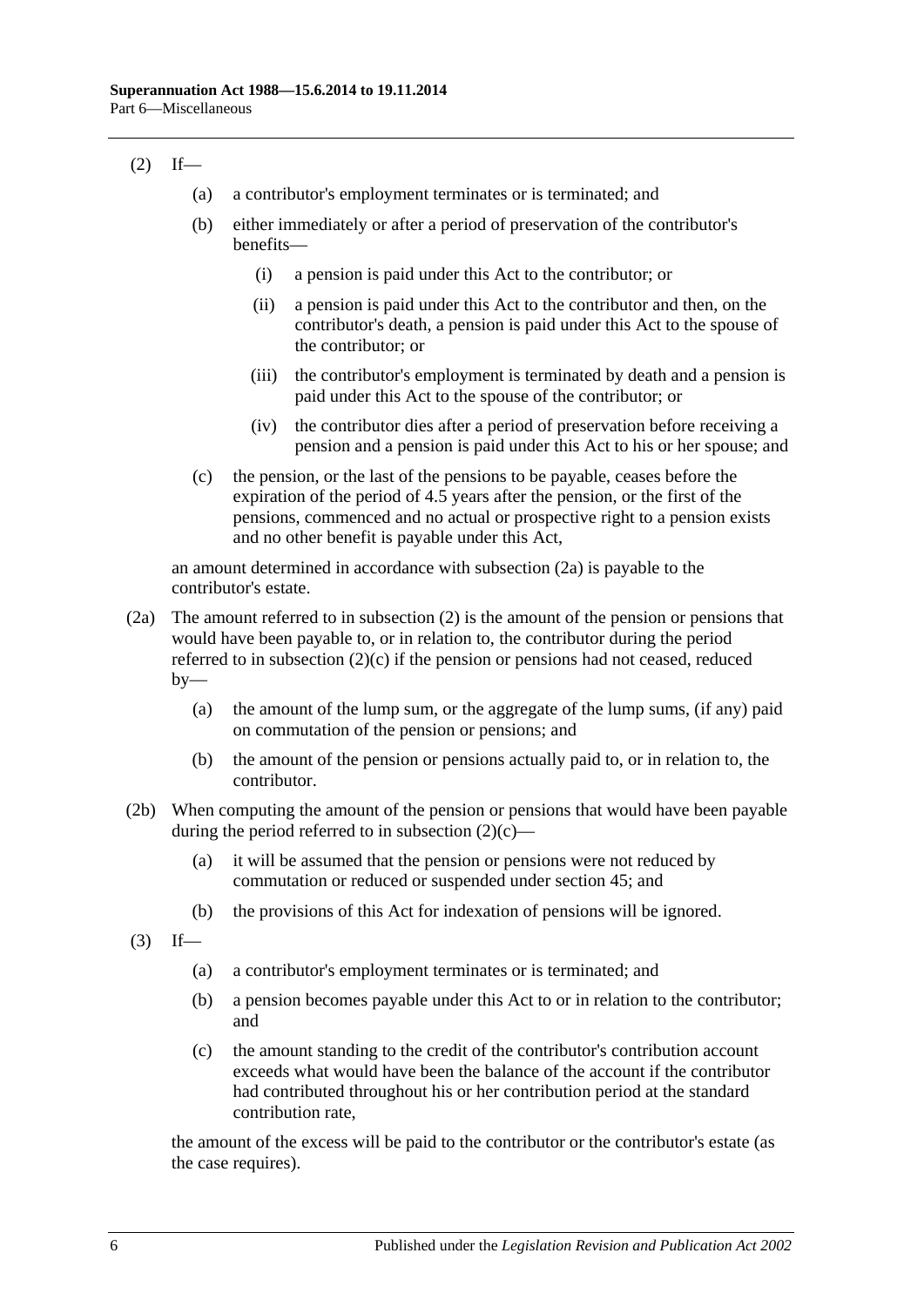### **49—Special provision for payment in case of infancy or death**

- (1) If a pension or monetary sum is payable under this Act to a child, the Board may, in its discretion, pay it—
	- (a) to the child; or
	- (b) to a parent, guardian or trustee on behalf of the child.
- (2) If a person to whom money is payable under this Act dies, the Board may, in its discretion, pay the money to—
	- (a) the personal representative of the deceased; or
	- (b) the spouse of the deceased; or
	- (c) the children of the deceased.

#### **50—Pension not to be assignable**

- (1) A right to a pension under this Act cannot be assigned.
- (2) This section does not prevent the making of a garnishee order in relation to a pension.

#### **50A—Unclaimed superannuation benefits**

- (1) If an amount of the Fund is attributable to an unclaimed superannuation benefit of a contributor, the Treasurer may, in accordance with the *Superannuation (Unclaimed Money and Lost Members) Act 1999* of the Commonwealth, pay an amount equal to the unpaid superannuation benefit, or any amount required to be paid under that Act on account of the unclaimed superannuation benefit, from the Consolidated Account to the Commissioner of Taxation.
- (2) The Treasurer must reimburse the Consolidated Account by charging the Fund with an amount equal to—
	- (a) the balance of the contributor's contribution account; and
	- (b) the balance (if any) of the contributor's co-contribution account; and
	- (c) the balance (if any) of the contributor's rollover account.
- (3) The Board must then close all accounts maintained by the Board in the name of the contributor, after which—
	- (a) he or she will cease to be a contributor; and
	- (b) his or her rights in relation to superannuation under this Act will be taken to have been exhausted and no derivative rights will exist in relation to him or her under this Act.

#### **51—Liabilities may be set off against benefits**

Any liability of a contributor arising under this Act or the repealed Act may be set off against any payment that is to be made to or in relation to the contributor under this Act.

#### **51A—Method of making contributions**

(1) Contributions to be made to the Treasurer by a contributor under [section](#page-26-0) 23 are to be deducted from the contributor's salary and paid to the Treasurer.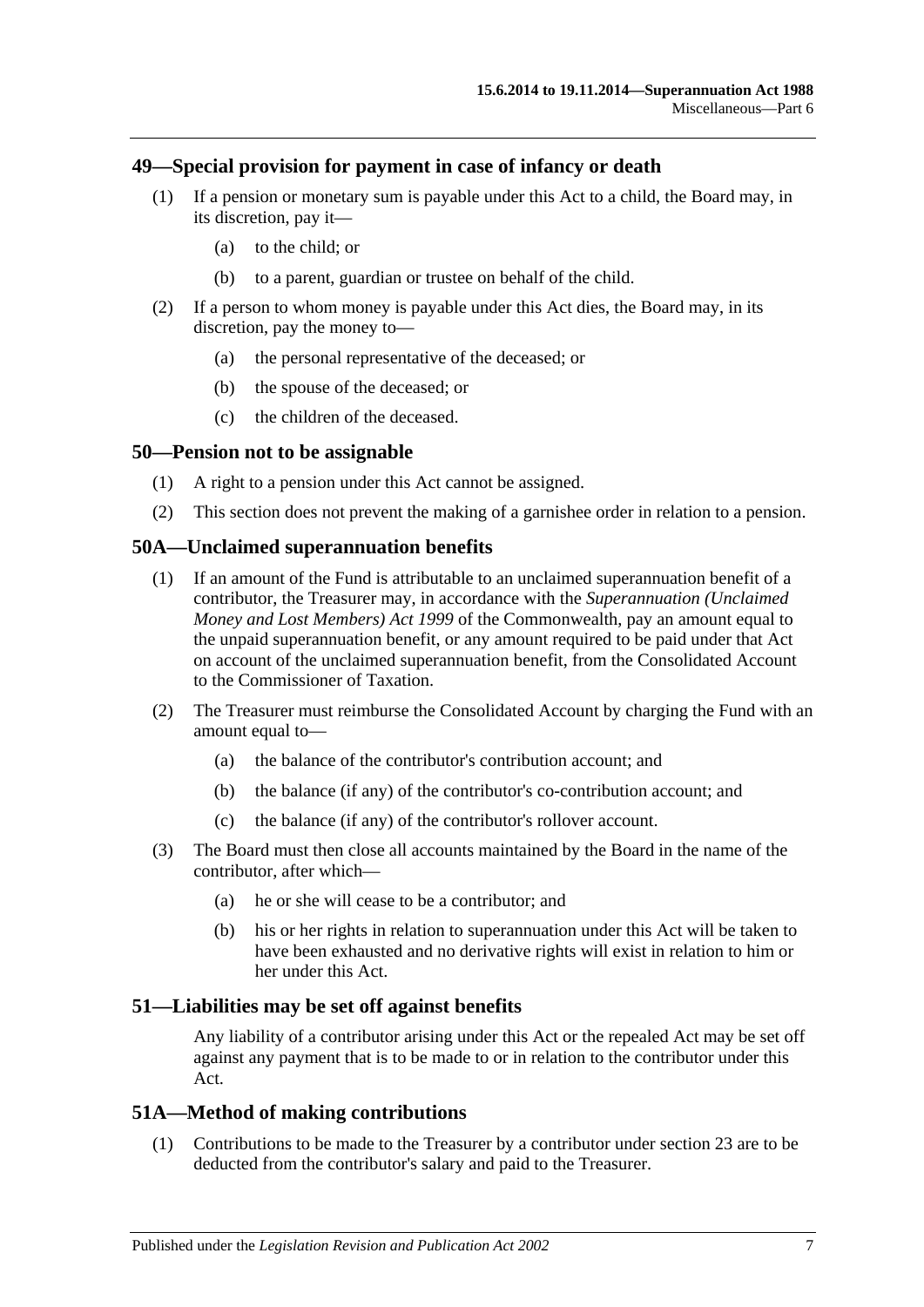(2) A contributor cannot make any contribution to the Scheme in addition to the contributions he or she makes under [section](#page-26-0) 23.

## **52—Annuities**

- (1) The Board may, with the Minister's approval, provide annuities on terms and conditions fixed by the Board.
- (2) The Board can only undertake to provide an annuity—
	- (a) to, or in relation to, a contributor; or
	- (b) to, or in relation to, a person who is, or has been, a member of some other public sector superannuation scheme.

### **53—Continuation of the Voluntary Savings Account**

- (1) The Board may continue to maintain the Voluntary Savings Account for the benefit of contributors and such other persons as the Board determines.
- (2) The terms on which money is accepted on deposit in the Voluntary Savings Account will be as determined by the Board from time to time.
- (3) The cost of administering the Voluntary Savings Account will be paid from the income of that account.

### <span id="page-101-0"></span>**54—Power to obtain information**

- (1) The Board may, from time to time, require an employing authority, workers compensation authority, employee, contributor or pensioner to supply the Board with any information that it reasonably requires for the purposes of this Act.
- (2) The Board may require an employee, contributor or pensioner to verify information supplied under this section by statutory declaration.
- (3) If a pensioner fails to comply with a requirement under this section, the Board may suspend payment of the pension until the requirement is complied with.
- <span id="page-101-1"></span>(4) A person who—
	- (a) fails to comply with a requirement under [subsection](#page-101-0) (1); or
	- (b) supplies information in response to such a requirement that is false or misleading in a material particular,

is guilty of an offence.

Maximum penalty: \$10 000.

- (5) If a contributor commits an offence against [subsection](#page-101-1) (4), the Board may expel the contributor from membership of the Scheme and, in that event—
	- (a) the amount standing to the credit of the former contributor's contribution account will be repaid to the contributor; and
	- (b) no further benefit will be payable under this Act to or in relation to the former contributor.
- (6) For the purposes of any other Act or law, a workers compensation authority will be taken, when acting under this section, to be disclosing information in the course of official duties.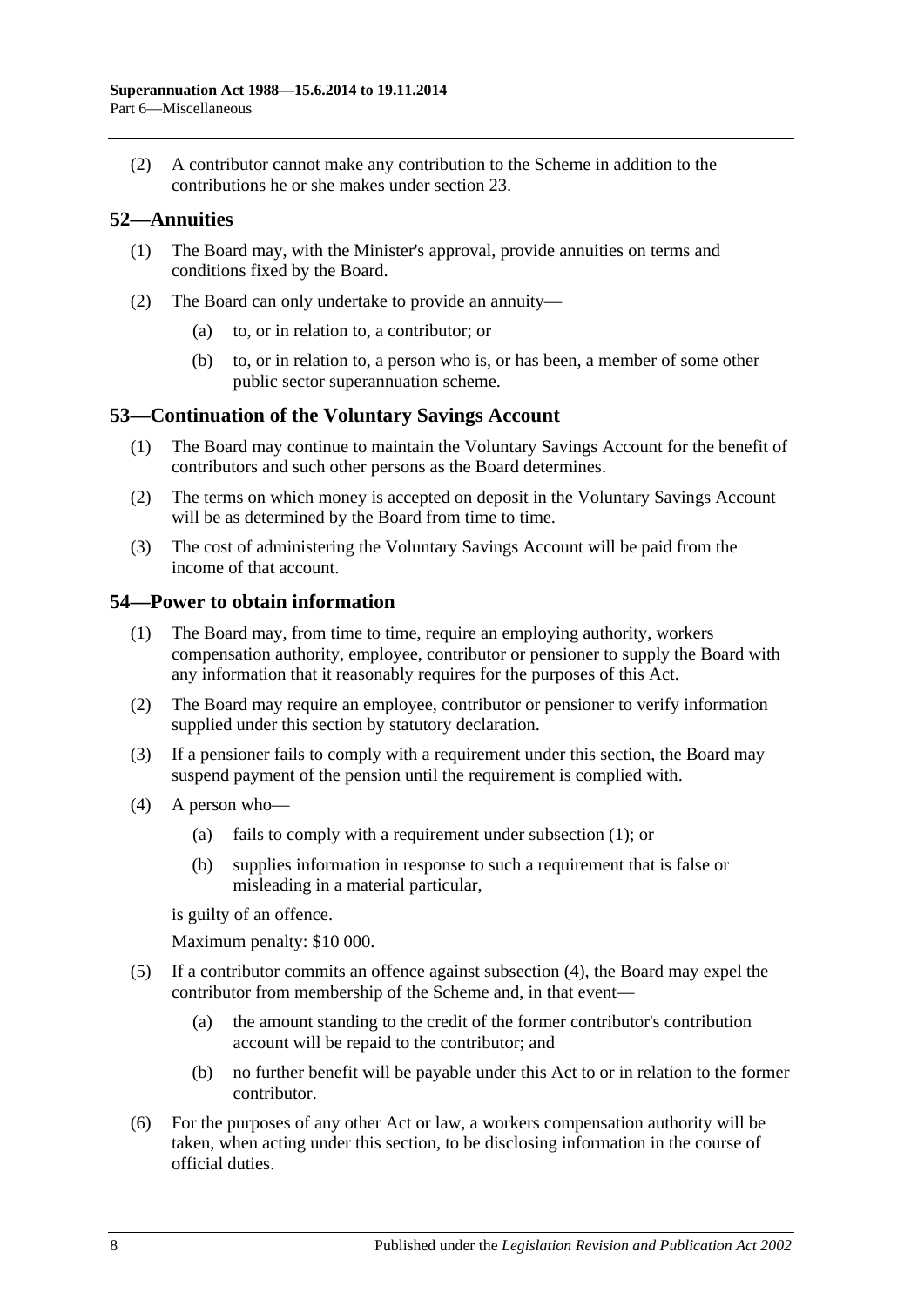(7) In this section—

*workers compensation authority* includes any person or authority with power to determine or manage claims for workers compensation.

### **55—Confidentiality**

- (1) A member or former member of the Board or the board of directors of the Superannuation Funds Management Corporation of South Australia, or a person employed or formerly employed in the administration of this Act, must not divulge information of a personal or private nature, or information as to the entitlements or benefits of any person under this Act (including under an administered scheme under [Schedule 3\)](#page-130-0) except—
	- (a) as required by or under any Act of the State or the Commonwealth; or
	- (b) to, or with the consent of, that person; or
	- (c) to that person's employer or employing authority; or
	- (d) to any other person for purposes related to the administration of this Act or, if relevant, an administered scheme under [Schedule 3;](#page-130-0) or
	- (e) as may be required by a court; or
	- (f) if relevant, as may be allowed under the rules of an administered scheme under [Schedule 3.](#page-130-0)

Maximum penalty: \$10 000.

(1a) A member or former member of the Board or the board of directors of the Superannuation Funds Management Corporation of South Australia, or a person employed or formerly employed in the administration of this Act, must not divulge information if to do so is inconsistent with a requirement imposed on the trustee of an eligible superannuation plan under Part VIIIB of the *Family Law Act 1975* of the Commonwealth.

Maximum penalty: \$10 000.

(2) This section does not prevent the disclosure of statistical or other information related to a class or classes of persons (rather than to an individual).

### **56—Resolution of difficulties**

- (1) If, in the opinion of the Board, any doubt or difficulty arises in the application of this Act to particular circumstances or the provisions of this Act do not address particular circumstances that have arisen, the Board may give such directions as are reasonably necessary to resolve the doubt or difficulty or to address the circumstances (but only insofar as the Board determines it to be fair and reasonable in the circumstances) and any such direction will have effect according to its terms.
- <span id="page-102-2"></span><span id="page-102-1"></span><span id="page-102-0"></span>(2) If, in the opinion of the Board—
	- (a) a time limit under this Act should be extended in particular circumstances; or
	- (b) a procedural step under this Act should be waived in particular circumstances,

the Board may extend the time limit (even if it has already expired) or waive compliance with the procedural step.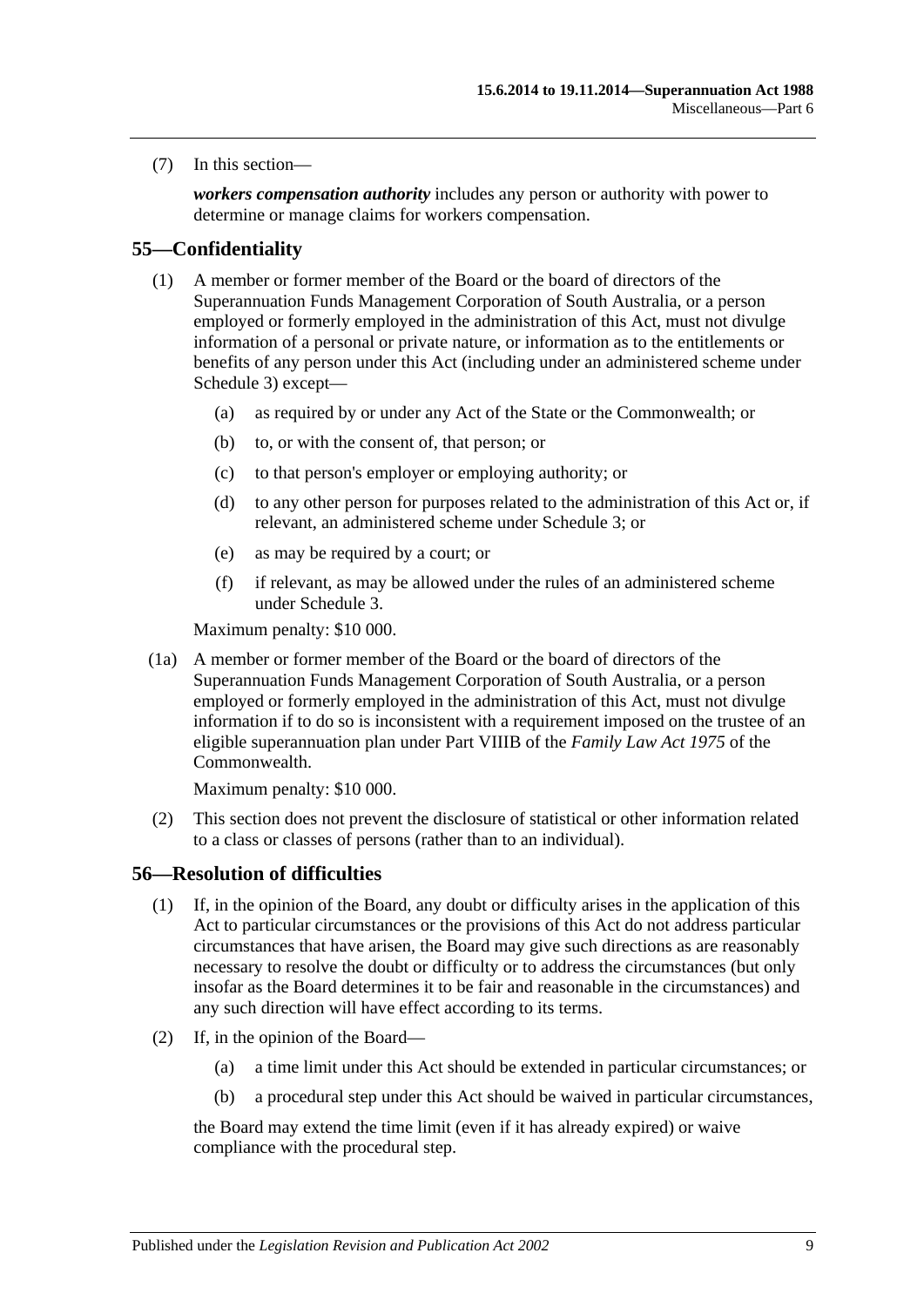- <span id="page-103-0"></span>(3) In determining whether to take action under [subsection](#page-102-0) (2), the Board should have regard to
	- (a) in a case under [subsection](#page-102-1)  $(2)(a)$ 
		- (i) the length of delay that has occurred; and
		- (ii) the explanation for the delay; and
		- (iii) any hardship that will occur if the time limit is not extended; and
		- (iv) the extent to which it will cause any unfairness if the time limit is not extended; and
		- (v) any other relevant factor;
	- (b) in a case under [subsection](#page-102-2)  $(2)(b)$ 
		- (i) the conduct of the person who would benefit from the action; and
		- (ii) any hardship that will occur if the procedural step is not waived; and
		- (iii) the extent to which it will cause any unfairness if the procedural step is not waived; and
		- (iv) any other relevant factor.
- (4) [Subsections](#page-102-0) (2) and [\(3\)](#page-103-0) do not derogate from any other provision of this Act or the regulations that makes specific provision for the extension of time.

#### **58—Pensions payable in foreign currency**

- $(1)$  If—
	- (a) a lump sum or pension becomes payable to or in relation to a contributor;
	- (b) the contributor was immediately before the lump sum or pension became payable, employed outside Australia and paid a salary in a currency other than Australian currency,

the lump sum or pension will be paid in that other currency.

(2) An indexed pension that is paid in some currency other than Australian currency may be indexed on some basis that the Board considers reasonable instead of by reference to the Consumer Price Index.

#### **58A—Rounding off of contributions and benefits**

The Board may round off the amount of contributions and benefits under this Act to the nearest multiple of 5 cents.

#### **59—Regulations**

- (1) The Governor may make such regulations as are contemplated by this Act, or as are necessary or expedient for the purposes of this Act.
- (1a) In particular a regulation may—
	- (aa) set out the procedures for the election of a member of the Board (including procedures that determine eligibility to vote in the election);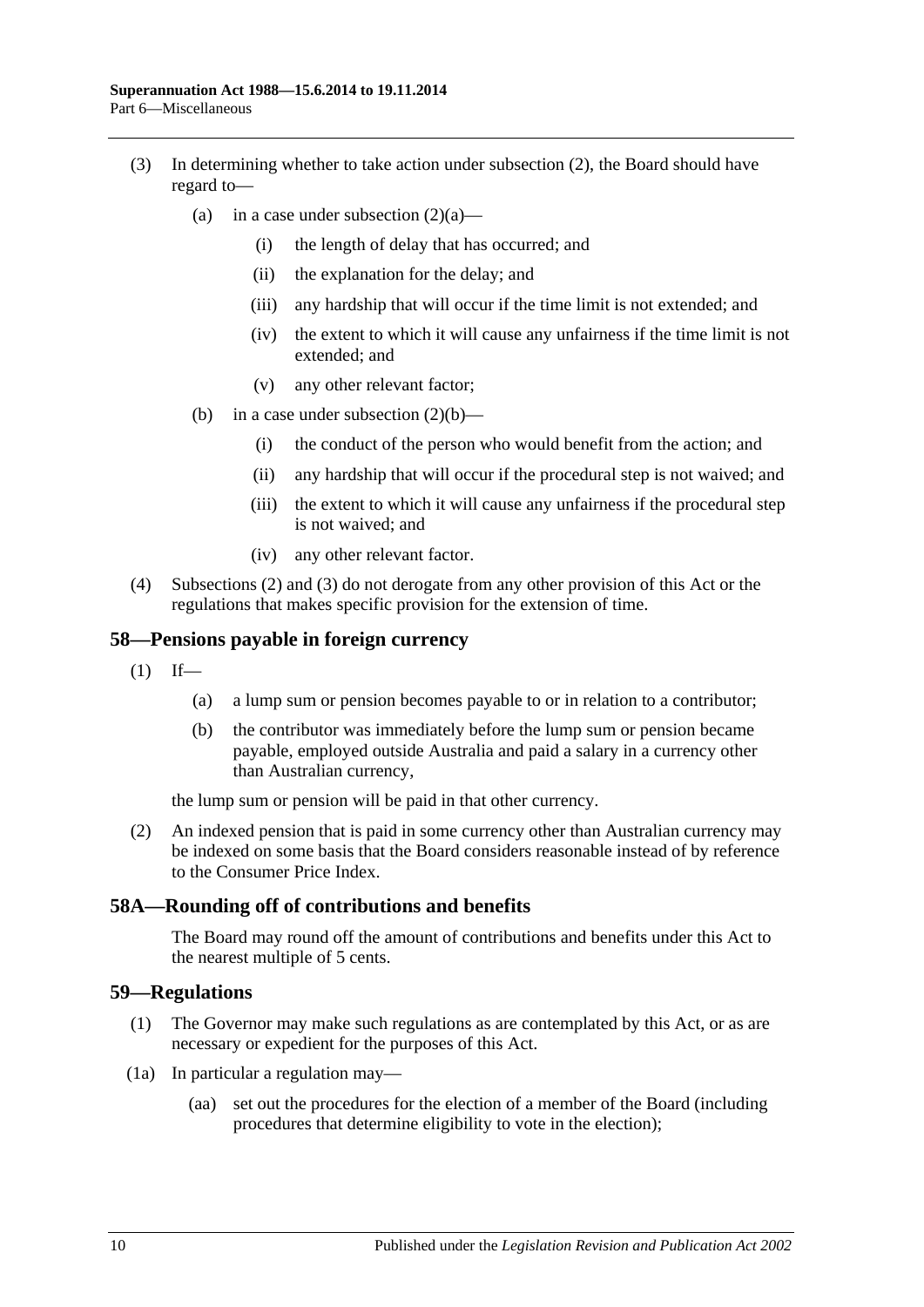- (a) prescribe the salary, or an amount to be taken to be the salary, of a contributor for the purpose of determining contributions or benefits in relation to the contributor notwithstanding any provision to the contrary in this Act;
- (b) if a contributor was previously a contributor to another superannuation scheme and money is paid in respect of the contributor from that other scheme to the scheme established by this Act—modify the provisions of this Act in their application to the contributor in order to comply with conditions under which the payment is made;
- (c) make any provision that is necessary in view of the provisions of Part VIIIB of the *Family Law Act 1975* of the Commonwealth, including by modifying the operation of any provision of this Act in prescribed circumstances in order to ensure that this Act operates in a manner that is consistent with, and complementary to, the requirements of that Commonwealth Act;
- (d) without limiting a preceding paragraph, provide that a specified provision of this Act does not apply in prescribed circumstances, subject to any condition to which the regulation is expressed to be subject.
- (2) A regulation may impose a penalty, not exceeding \$2 000, for breach of or non-compliance with a provision of the regulations.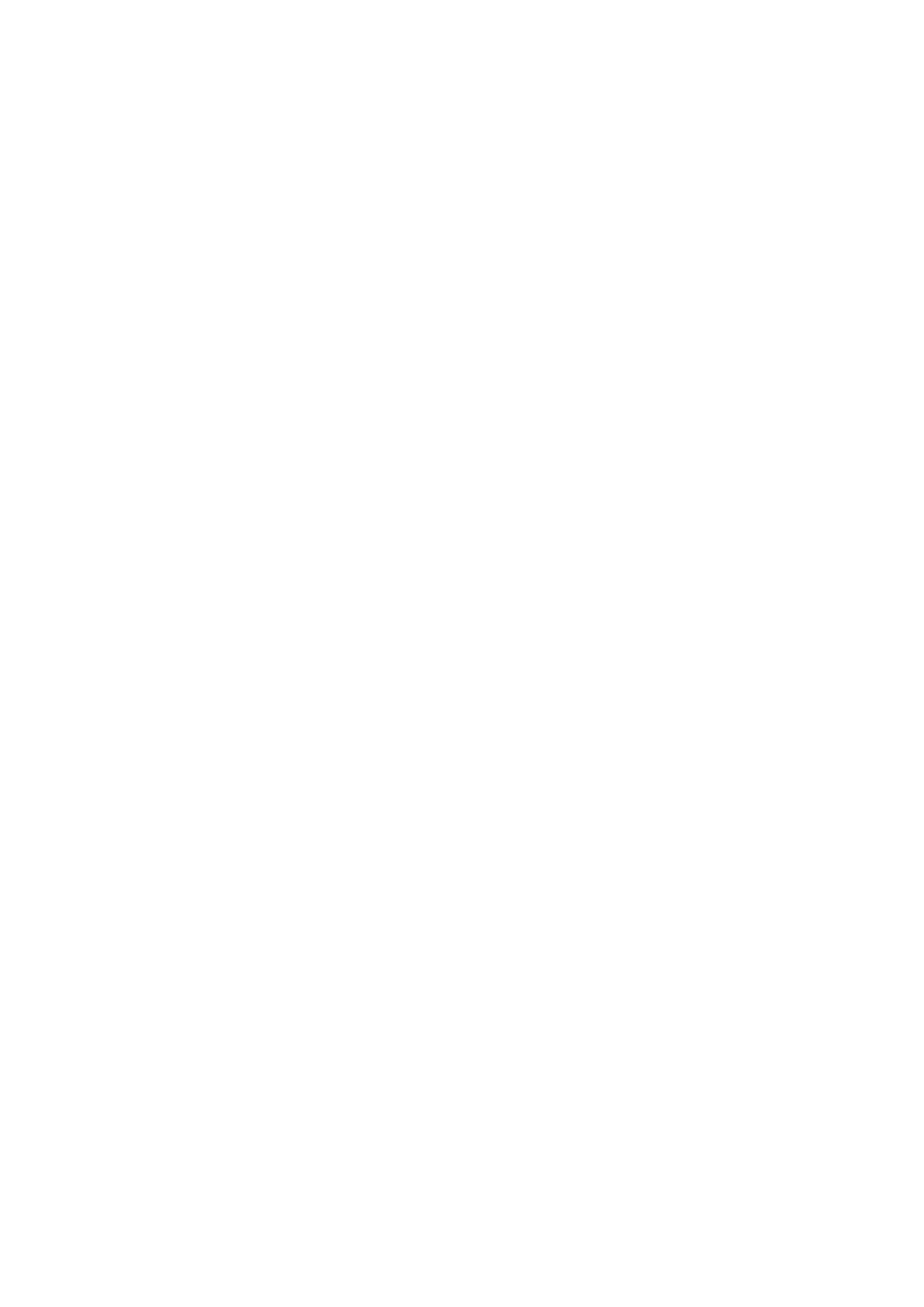# **Schedule 1—Transitional provisions**

## **1—Continuity of contributor status**

- (1) All employees who were, immediately before the commencement of this Act, contributors to the Scheme under the repealed Act continue as contributors under this Act.
- (2) All employees who were, immediately before the commencement of this Act, contributors to the Provident Account under the repealed Act—
	- (a) become, on the commencement of this Act, contributors to the Scheme; and
	- (b) will be classified for the purposes of this Act as old scheme contributors; and
	- (c) will, subject to [clause](#page-109-0) 6, be treated in the same way as other old scheme contributors.
- (2a) A person who, immediately before the commencement of this Act, was an employee of the Australian National Railways Commission and was also a contributor to the Fund or the Provident Account will be taken to be an employee for the purposes of this Act until he or she ceases to be an employee of the Australian National Railways Commission.
- (3) A new scheme contributor who was accepted as a contributor before the commencement of this Act may, within three months after the commencement of this Act, elect to resign from membership of the Fund and in that event—
	- (a) the balance standing to the credit of the contributor's contribution account will be refunded; and
	- (b) he or she will cease to be a contributor.

#### **2—Contributions by old scheme and certain new scheme contributors**

- (1) This clause applies to—
	- (a) old scheme contributors; and
	- (b) new scheme contributors who were accepted as contributors before the commencement of this Act.
- (2) For the purposes of this Act, the standard contribution rate for a contributor to which this clause applies is the percentage which—
	- (a) in the case of a higher benefit contributor (as defined in the repealed Act)—constituted the contributor's standard percentage of contribution for the purposes of the repealed Act;
	- (b) in the case of a lower benefit contributor (as defined in the repealed Act)—is equal to twice the percentage that constituted the contributor's standard percentage of contribution for the purposes of the repealed Act,

(but this subclause applies to new scheme contributors only until the date fixed by the Board under [subclause](#page-106-0) (3) when the standard contribution rate for such a contributor will become 6% of salary).

<span id="page-106-0"></span>(3) The amount contributed by a contributor to which this clause applies will continue to be governed by the repealed Act until a date fixed by the Board.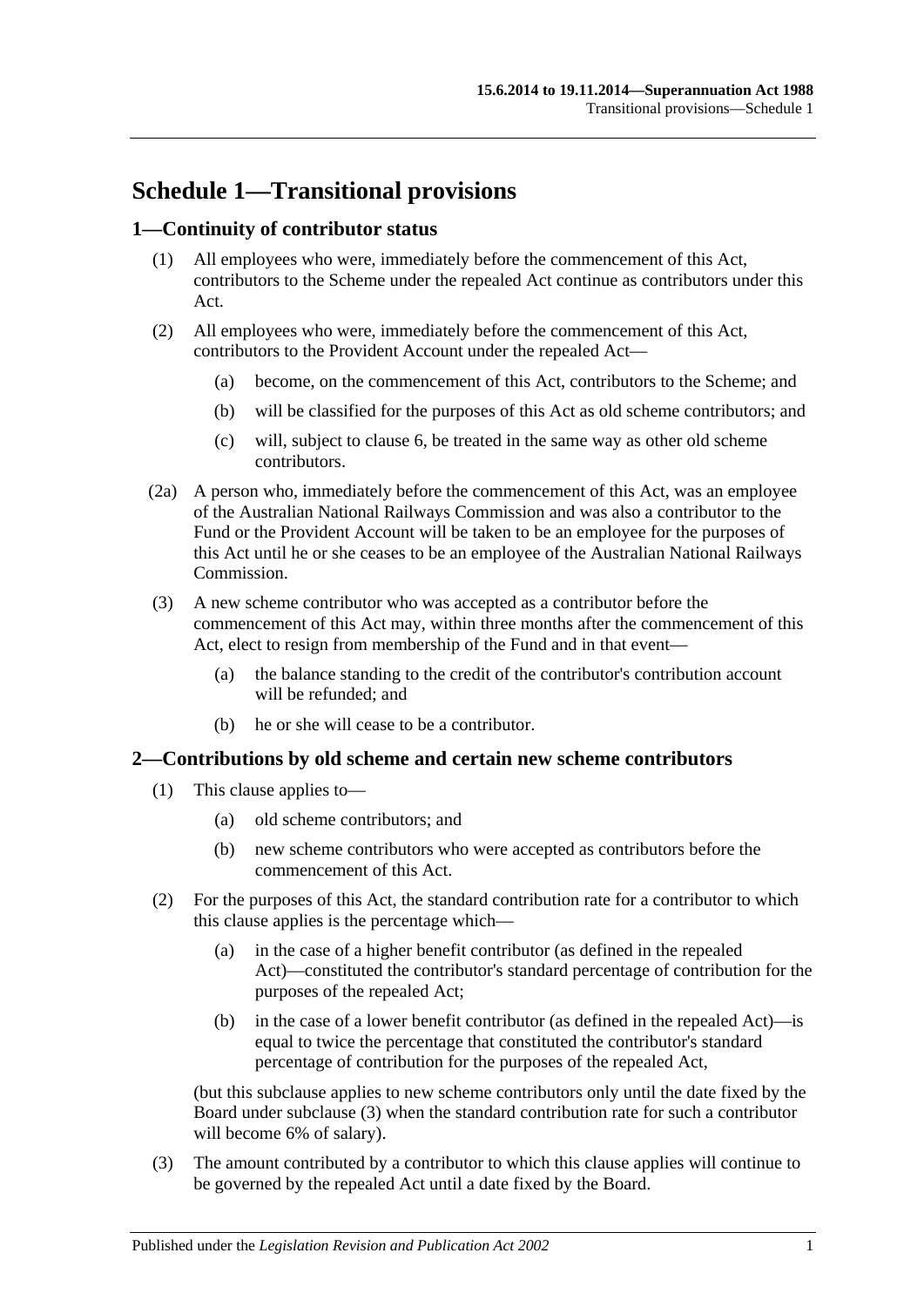### **3—Starting balance of contribution account of old scheme contributors**

- (1) The Board will establish a contribution account in the name of every old scheme contributor—
	- (a) who continues as a contributor under this Act; or
	- (b) to, or in relation to, whom a pension is being paid at the commencement of this Act.
- (2) The balance of the account, as at the commencement of this Act, of a contributor who was still in employment at the commencement of this Act will be an amount calculated in accordance with section 79 of the repealed Act as if the contributor had become entitled to a payment under that section on the commencement of this Act.
- (3) The balance of the account, as at the commencement of this Act, of a contributor whose employment had ceased before the commencement of this Act will be an amount calculated in accordance with section 81 of the repealed Act as if an entitlement to a payment under that section had arisen at the commencement of this Act.

### **3A—Starting balance for certain new scheme contributors**

- <span id="page-107-0"></span>(1) The contribution account of a new scheme contributor who was accepted as a contributor before the commencement of this Act will be credited with the following amounts:
	- (a) the aggregate amount of contributions made by the contributor before the commencement of this Act; and
	- (b) an amount determined by the Board to be the return attributable to the investment of those contributions before the commencement of this Act; and
	- (c) where the amount referred to in [paragraph](#page-107-0) (b) was not credited to the contributor's contribution account on 1 July, 1988, an amount determined by the Board to be the return that would have been attributable to the investment of that amount if it had been credited to the account on 1 July, 1988.
- <span id="page-107-1"></span>(2) The amount to be credited to a contribution account under [subclause](#page-107-0)  $(1)(b)$  and  $(c)$ must be debited against the unallocated portion of the old scheme division of the Fund.

#### **4—Special provision as to contribution period of certain contributors**

The contribution period of an old scheme contributor who was accepted as a contributor—

- (a) after reaching the age of 30 years; but
- (b) before the commencement of the repealed Act, will be taken to have commenced when the contributor reached the age of 30 years.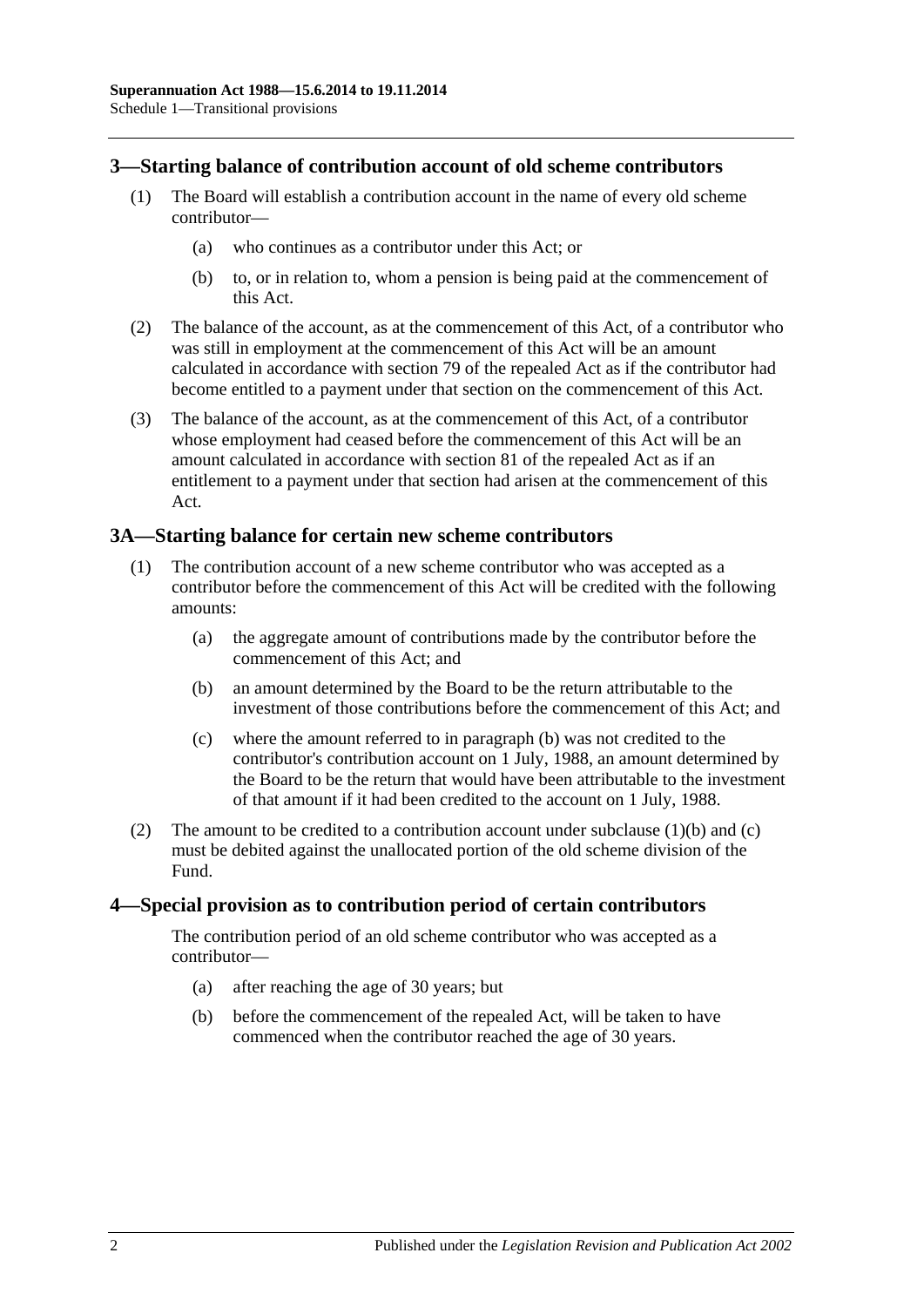#### **5—Superannuation points carried over by old scheme contributors**

- (1) To calculate the number of superannuation points of an old scheme contributor as at the commencement of this Act, proceed as follows:
	- (a) calculate the pension (ignoring any neglected unit reduction, fund share reduction or excess unit addition) to which the contributor would be, or would have been, entitled under the repealed Act on retirement at the age of retirement assuming that the contributor had retired, or were to retire, at that age and, in the case of a contributor under that age at the commencement of this Act—
		- (i) that the repealed Act remained in force; and
		- (ii) that the contributor's rate of contribution remained constant until the contributor attained that age; and
		- (iii) that the contributor's contribution salary (as defined in the repealed Act) were the contributor's actual salary and remained constant until the contributor retired at the age of retirement;
	- (b) express this pension as a proportion of the theoretical maximum pension;
	- (c) convert this proportion to the fraction with a denominator of 360;
	- (d) the number of points is then given by the following formula:

<span id="page-108-0"></span>
$$
P = x - m(p - n - q) - y
$$

Where—

*P* is the number of points

 $\boldsymbol{x}$  is the numerator of the fraction arrived at under [paragraph](#page-108-0) (c)

 $\boldsymbol{n}$  is—

- (a) in relation to a person who was accepted as a contributor under the repealed Act before the age of 30 years—the number of months from the date of acceptance to the age of 30 years or the commencement of this Act whichever is the earlier (and, if the period is not exactly divisible into whole months, any remainder will be treated as a whole month);
- (b) in any other case—0

*p* is the number of months (if any) by which the contributor's age, as at the commencement of this Act, falls short of the age of retirement or 360 (whichever is the lesser)

 $m$  is—

- (a) in relation to a contributor contributing for higher benefits under the repealed Act—1;
- (b) in relation to a contributor contributing for lower benefits under the repealed Act—½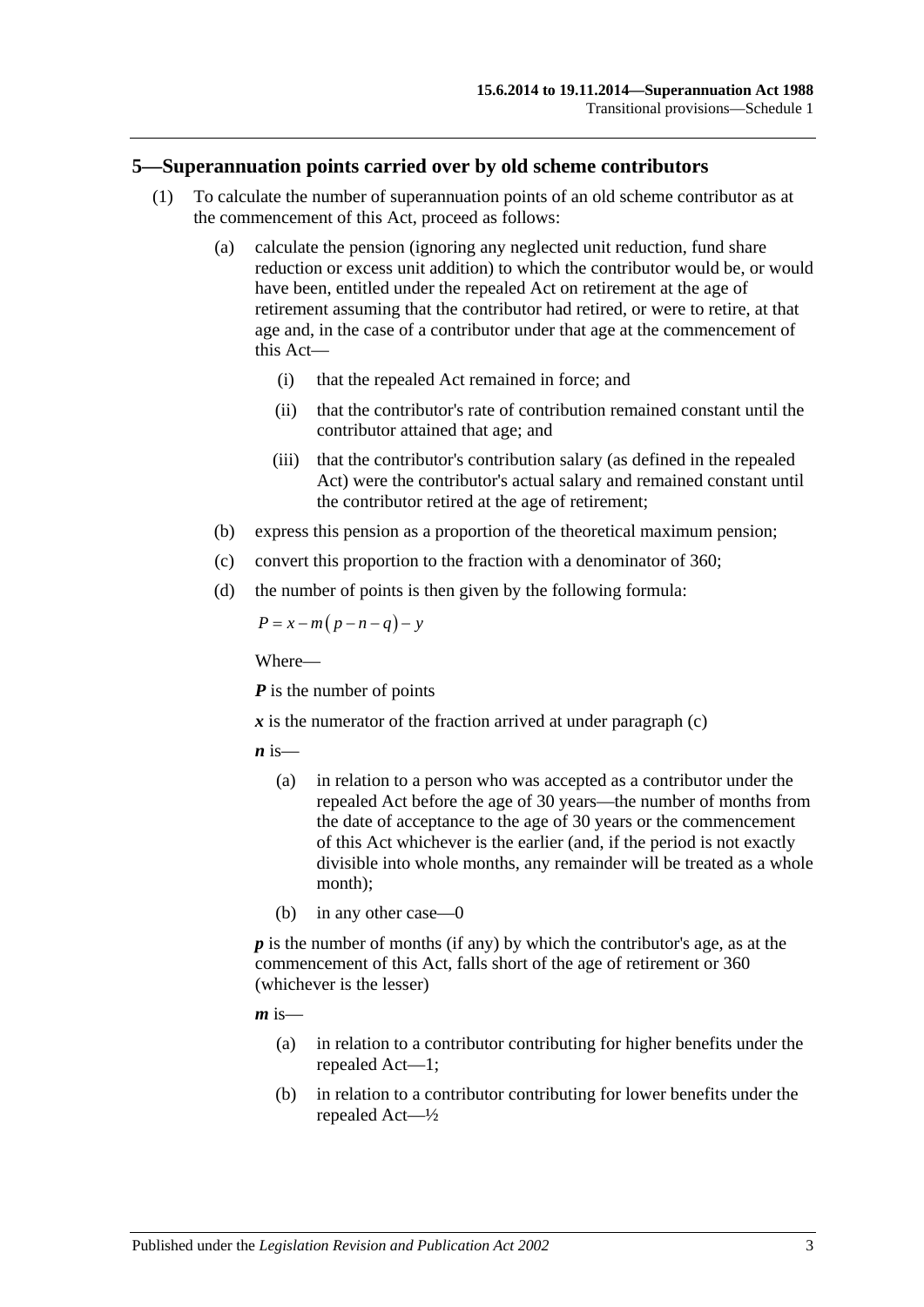*y* is—

(a) in relation to a person who became a higher benefit contributor by virtue of an election under section 57B of the repealed Act—

$$
n\left(1-\frac{x}{360}\right)
$$

(b) in any other case—0

*q* is the number of months (if any) by which the contributor's age, as at the commencement of this Act, exceeds the age of retirement.

(2) In this clause—

*theoretical maximum pension* in relation to a contributor means the pension that would be payable to the contributor on retirement at the age of retirement assuming—

- (a) that the repealed Act remained in force; and
- (b) that the contributor were employed throughout any future period of his or her employment at the contributor's contribution salary as it was immediately before the commencement of this Act; and
- (c) that the contributor were a new contributor (as defined in the repealed Act) and had elected for higher benefits; and
- (d) that the contributor attained 360 contribution months on or before attaining the age of retirement.

#### **6—Special provisions for contributors to the Provident Account**

- (1) Where—
	- (a) a contributor was a contributor to the Provident Account under the repealed Act;
	- (b) the contributor's employment is terminated by death or on account of invalidity before the contributor reaches the age of retirement;
	- (c) the death or invalidity arises in circumstances or under conditions determined by the Board in relation to the contributor,

<span id="page-109-0"></span>the Board may determine not to pay, or to discontinue payment of, a pension or pensions under this Act to or in relation to the contributor and to pay instead a lump sum calculated as follows to the contributor or the contributor's estate:

$$
LS = A \times \frac{2}{3} \times FS \times Z + Pn \left( FS \times \frac{0.85}{450} \times M \right)
$$

Where—

*LS* is the amount of the lump sum

*A* is the lesser of the following:

- (a) unity;
- (b) the numerical value obtained by dividing the number of the contributor's accrued superannuation points by—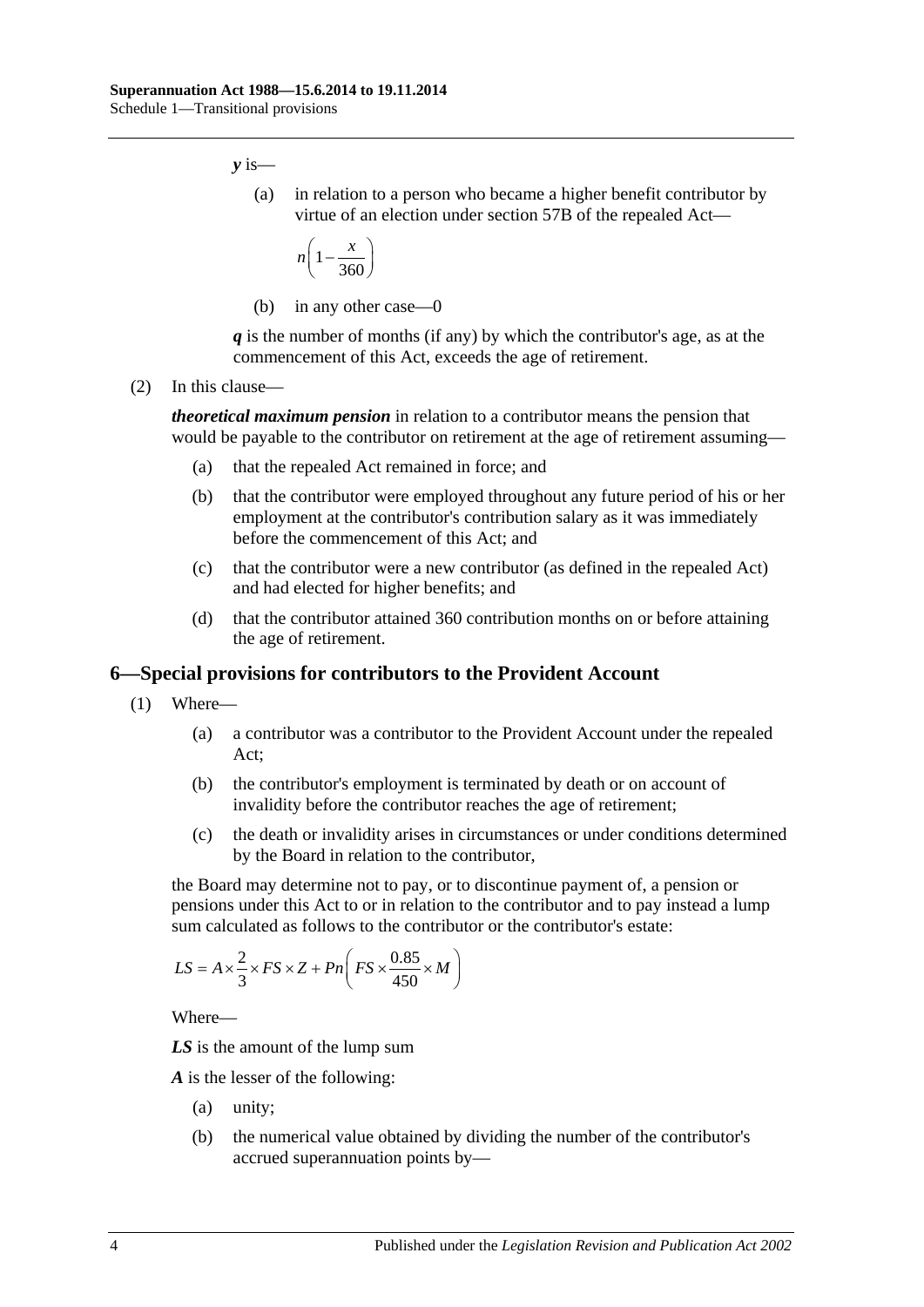- (i) in the case of a contributor who was accepted as a contributor under the repealed Act before reaching the age of 30 years—the number of months between the contributor's age as at the date of acceptance and the age of retirement;
- (ii) in any other case—360

*FS* is the contributor's actual or attributed salary immediately before termination of employment (expressed as an annual amount)

*Z* is—

- (a) in relation to a contributor who is 55 years of age or less—11.5;
- (b) in relation to a contributor who is over the age of 55 years—11.5 less 0.0167 for every month by which the contributor's age exceeds 55 years

*Pn* is—

- (a) in the case of a contributor who was in full-time employment during that part of the contribution period occurring after 31 December 1987—1;
- (b) in any other case—the numerical value arrived at by expressing the contributor's employment while an active contributor during that part of the contribution period as a proportion of full-time employment during that part of the contribution period

*M* is the number of months of the contributor's contribution period occurring after 31 December 1987.

(2) A determination for the purposes of [subclause](#page-109-0)  $(1)(c)$  must be made within three months after the commencement of this Act.

#### <span id="page-110-1"></span>**7—Limited benefit contributors**

- (1) Subject to [subclause](#page-110-0) (2), a contributor who was immediately before the commencement of this Act affected by conditions imposed under section 65 of the repealed Act remains subject to those conditions after the commencement of this Act.
- <span id="page-110-0"></span>(2) The Board will relax or revoke any such condition if satisfied by evidence provided by the contributor that there is proper cause to do so.
- (3) Where a contributor is entitled to the payment of a lump sum but is not entitled to a pension under this Act by virtue of conditions referred to in [subclause](#page-110-1) (1), the lump sum will be the aggregate of three and one-half times the balance standing to the credit of the contributor's contribution account and an amount calculated as follows:

$$
A = Pn\left(FS \times \frac{0.85}{450} \times M\right)
$$

Where—

*A* is the amount

*Pn* is—

(a) in the case of a contributor who was in full-time employment during that part of the contribution period occurring after 31 December 1987—1;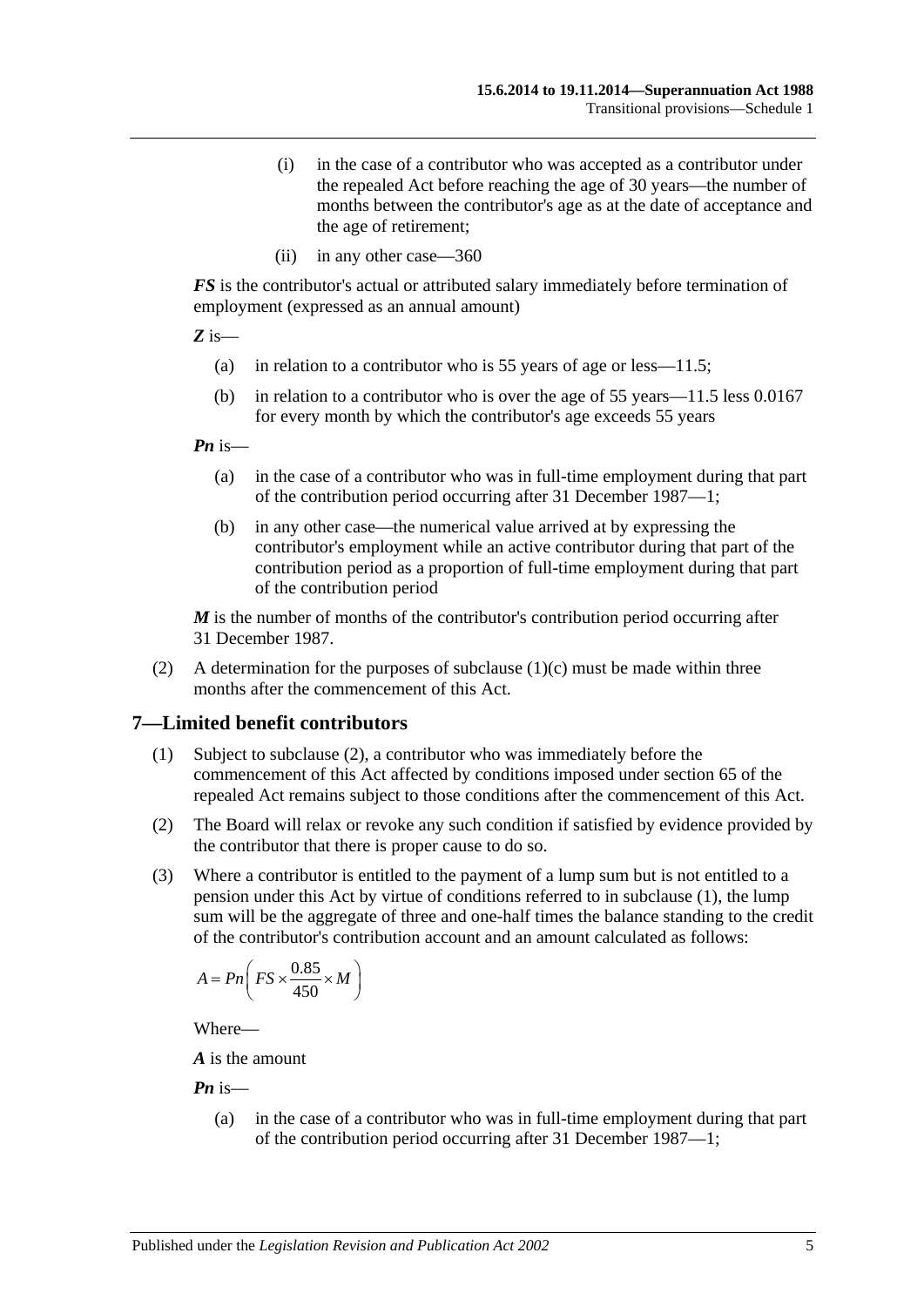(b) in any other case—the numerical value arrived at by expressing the contributor's employment while an active contributor during that part of the contribution period as a proportion of full-time employment during that part of the contribution period

*FS* is the contributor's actual or attributed salary (expressed as an annual amount) immediately before termination of employment

*M* is the number of months of the contributor's contribution period occurring after 31 December 1987.

#### **8—Preservation of excess unit addition**

Where—

- (a) a pension becomes payable to or in relation to an old scheme contributor after the commencement of this Act;
- (b) the pension would if the repealed Act had continued in operation be increased by an excess unit addition,

there will be a corresponding increase of the pension payable under this Act.

### **9—Neglected unit and fund share reduction**

- (1) Subject to this Act, where a pension to, or in relation to, an old scheme contributor would, if granted under the repealed Act, have been subject to a neglected unit reduction or a fund share reduction, the corresponding pension under this Act will be subject to a corresponding reduction.
- (1a) Where—
	- (a) an old scheme contributor resigns from employment and elects to preserve his or her accrued superannuation benefits; and
	- (b) the contributor was, before resignation, making pension maintenance payments or neglected unit maintenance payments, or purchasing contribution months by fortnightly contributions,

a pension that subsequently becomes payable to or in relation to the contributor will be reduced to an extent determined by the Board.

- (2) A contributor may reduce or eliminate a reduction of pension under this clause by payment to the Treasurer of a lump sum determined by the Board.
- (3) A contributor who desires to reduce or eliminate a reduction of pension under this clause must, within one month after first becoming entitled to receive the pension inform the Board in writing of his or her intention to do so, and must pay the appropriate lump sum within one month after receiving notification from the Board of the relevant amount.

#### **10—Pensions that commenced under previous enactments**

- (1) A pension that commenced under the repealed Act, or under a corresponding previous enactment, is, subject to this Act, payable as if this Act had been in force when the pension commenced.
- (2) This Act, apart from provisions relating to indexation, commutation and reduction or suspension of pensions, does not affect the amount of any such pension.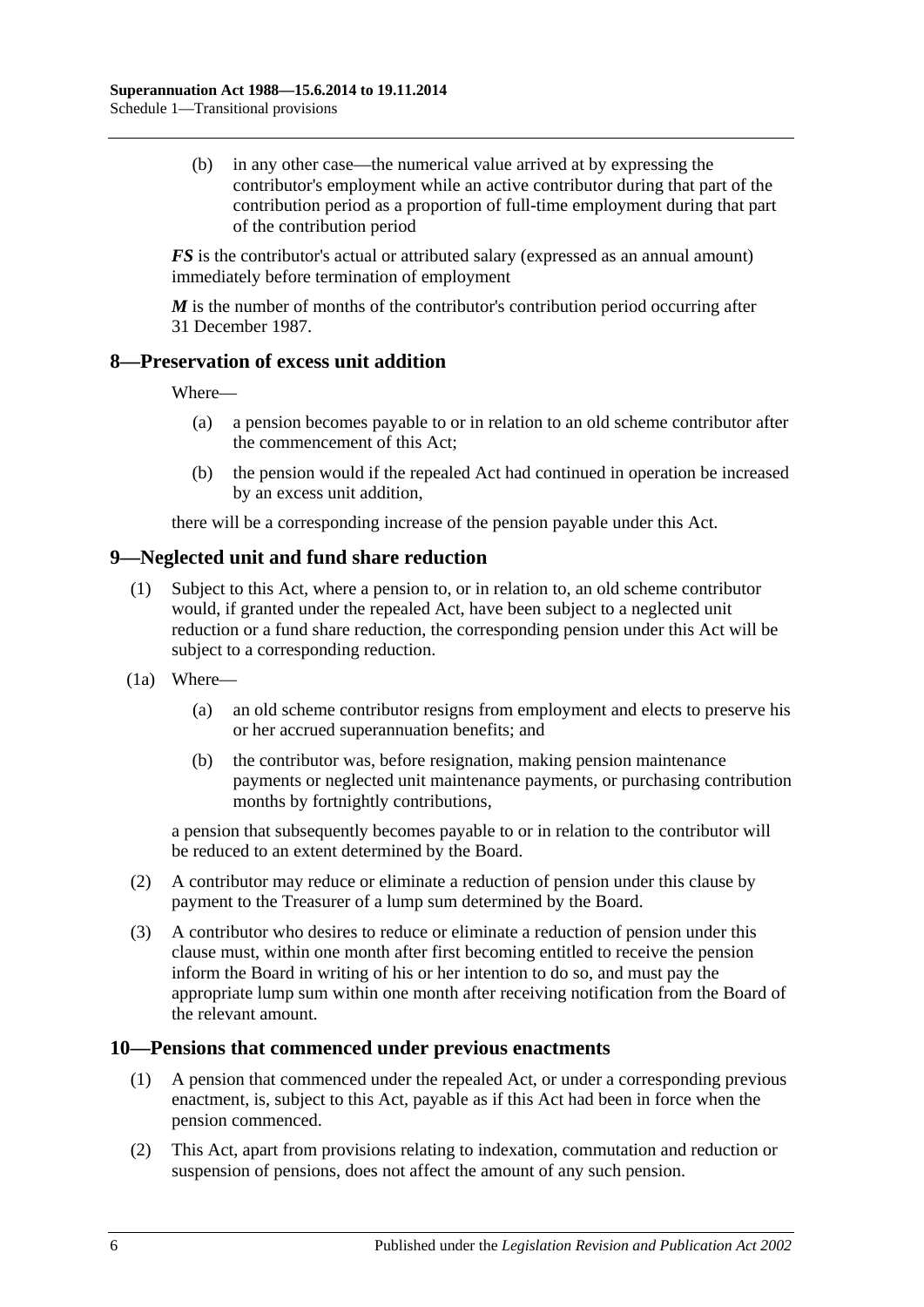#### **11—Abolition of Provident Account, and Retirement Benefit Account**

- (1) The Provident Account and the Retirement Benefit Account established under section 99 of the repealed Act are abolished.
- (2) Any contributions to the Provident Account will be treated as contributions made in accordance with the Scheme.
- (3) The balance standing to the credit of any person in the Retirement Benefit Account will be returned to that person.

#### <span id="page-112-0"></span>**12—Continuation of superannuation arrangements**

- (1) Any arrangements in force under section 11 of the repealed Act immediately before the commencement of this Act will continue in force as if they had been made under [section](#page-15-0) 5 of this Act.
- (2) Money paid by an employer pursuant to an arrangement referred to in [subclause](#page-112-0) (1) and held by the Superannuation Funds Management Corporation of South Australia does not form part of the Fund and must be applied by the Superannuation Funds Management Corporation of South Australia in accordance with the arrangement.

#### **13—Continuation of membership of elected members of the Board**

- (1) Any members elected to the Board before the commencement of this Act continue in office subject to this Act as if it had been in force when they were elected and they had then been elected under it.
- (2) The offices of the other members of the Board become vacant on the commencement of this Act.

#### **14—Retrospective operation of preservation rights**

The rights conferred by [section](#page-71-0) 39 extend to a contributor who resigned before the commencement of this Act but on or after 1 January, 1988.

#### <span id="page-112-2"></span>**15—Benefits under [Parts 4](#page-30-0) and [5](#page-56-0)**

- <span id="page-112-1"></span>(1) Subject to [clause](#page-113-0) 15A, [Parts 4](#page-30-0) and [5](#page-56-0) as in force immediately before the commencement of the *[Superannuation \(Scheme Revision\) Amendment Act](http://www.legislation.sa.gov.au/index.aspx?action=legref&type=act&legtitle=Superannuation%20(Scheme%20Revision)%20Amendment%20Act%201992) 1992* continue to apply to and in relation to the following contributors:
	- (a) a contributor who was a contributor immediately before 1 July 1992 and in relation to whom benefits did not accrue under the Public Sector Employees Superannuation Scheme;
	- (b) a contributor who has received or is entitled to receive benefits under the Public Sector Employees Superannuation Scheme or in relation to whom such benefits have been paid or are payable;
	- (c) a contributor who would receive a higher benefit, or in relation to whom a higher benefit would be payable, under those provisions immediately before amendment by the *[Superannuation \(Scheme Revision\) Amendment Act](http://www.legislation.sa.gov.au/index.aspx?action=legref&type=act&legtitle=Superannuation%20(Scheme%20Revision)%20Amendment%20Act%201992) 1992*.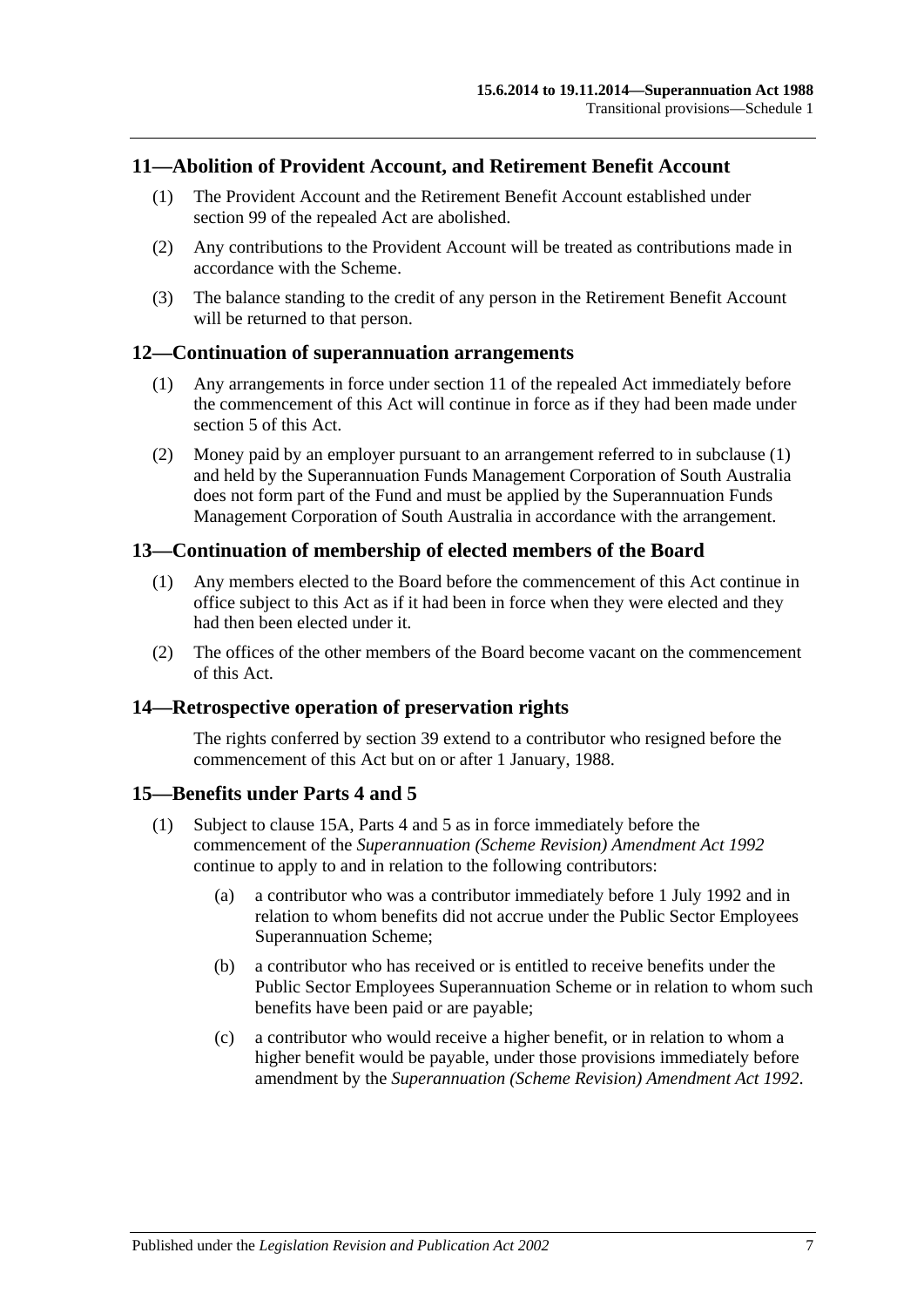- (2) A contributor whose employment terminates or is terminated on or after 1 July 1992 and who is entitled to a benefit under the Public Sector Employees Superannuation Scheme or a person who is entitled to such a benefit in relation to a contributor whose employment was terminated by death on or after 1 July 1992 may renounce the entitlement by instrument in writing to the Board within three months after becoming entitled or within three months after the Governor assents to the *[Superannuation](http://www.legislation.sa.gov.au/index.aspx?action=legref&type=act&legtitle=Superannuation%20(Scheme%20Revision)%20Amendment%20Act%201992)  [\(Scheme Revision\) Amendment Act](http://www.legislation.sa.gov.au/index.aspx?action=legref&type=act&legtitle=Superannuation%20(Scheme%20Revision)%20Amendment%20Act%201992) 1992*, whichever is later and upon renunciation the contributor or other person will be taken for the purposes of [subclause](#page-112-1) (1)(b) never to have been entitled.
- (3) Where benefits under the Public Sector Employees Superannuation Scheme have been credited to an account maintained by the Board in the name of a contributor under section 28 of the *[Superannuation \(Benefit Scheme\) Act](http://www.legislation.sa.gov.au/index.aspx?action=legref&type=act&legtitle=Superannuation%20(Benefit%20Scheme)%20Act%201992) 1992*, the contributor will be taken, for the purposes of [subclause](#page-112-1) (1)(b), to have received those benefits.

### <span id="page-113-0"></span>**15A—Early retirement benefit for certain contributors**

- (1) A contributor—
	- (a) who resigned from employment before 1 July 1992 after a contribution period of 120 months or more and preserved his or her accrued superannuation benefits under [section](#page-71-0) 39; and
	- (b) who, on or before reaching the age of retirement, requires the Board to commence paying a retirement pension,

<span id="page-113-1"></span>is entitled to the following benefits:

- (c) if the contributor was accepted as a contributor before the age of 30 years and before commencement of the repealed Act, the contributor is entitled to a pension in accordance with [section](#page-75-0) 39(7) and [\(8\)](#page-76-0) as in force immediately before the *[Superannuation \(Miscellaneous\) Amendment Act](http://www.legislation.sa.gov.au/index.aspx?action=legref&type=act&legtitle=Superannuation%20(Miscellaneous)%20Amendment%20Act%201994) 1994* came into operation;
- <span id="page-113-2"></span>(d) in any other case the contributor is entitled to a pension calculated as follows:

$$
P = AFS \times A \times \left(\frac{45.5}{100} + \frac{21.1 \times n_2}{100 \times 60}\right)
$$

Where—

*P* is the amount of the pension (expressed as an amount per fortnight)

*AFS* is the contributor's actual or attributed salary (expressed as an amount per fortnight) immediately before resignation adjusted to reflect changes in the Consumer Price Index between the date of resignation and the date on which the pension first became payable

*A* is the lesser of the following:

- (a) unity;
- (b) the numerical value obtained by dividing the number of the contributor's accrued contribution points by—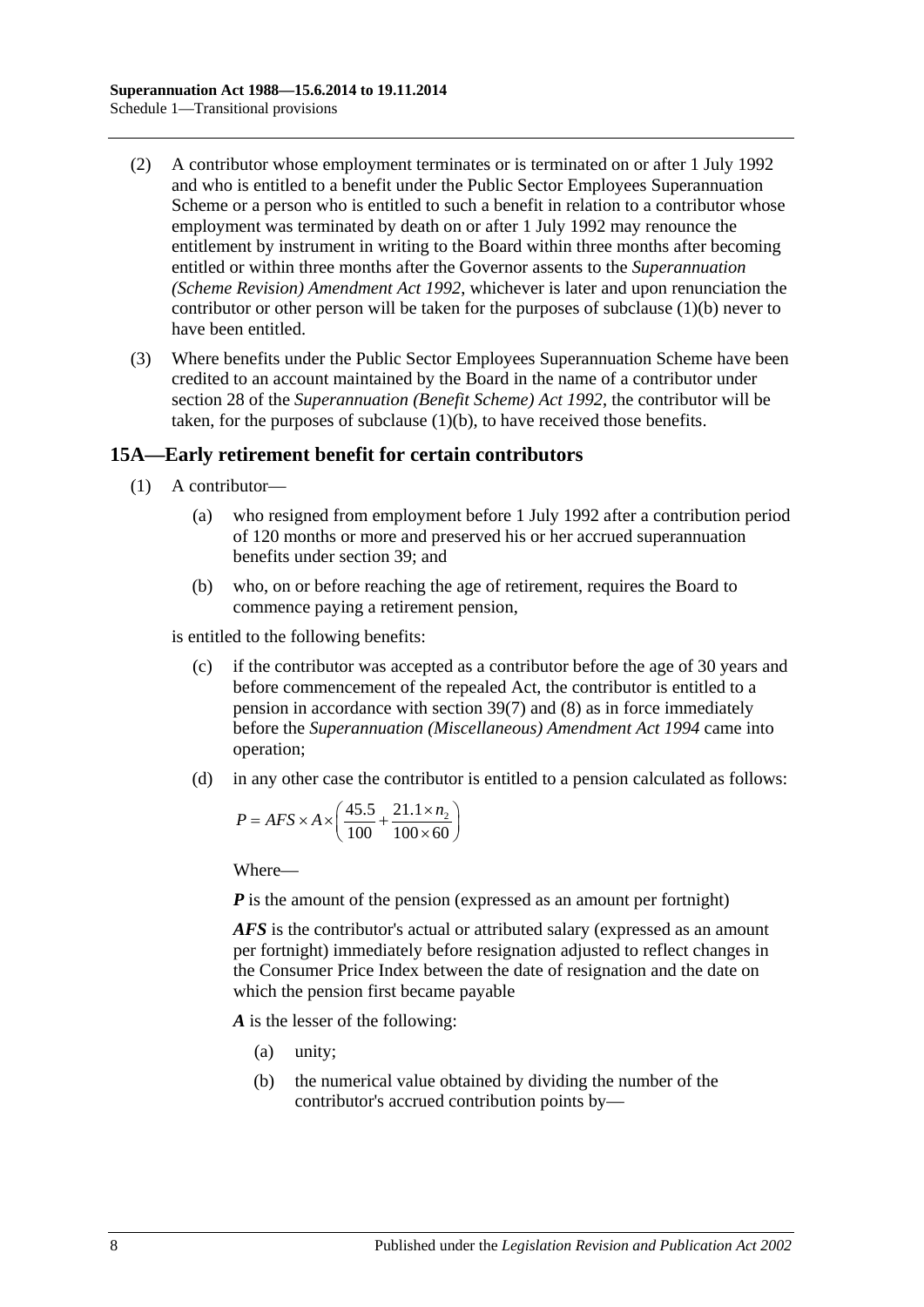- (i) in the case of a contributor who was accepted as a contributor under the repealed Act before reaching the age of 30 years—the number of months between the date of acceptance and the date on which the pension first became payable;
- (ii) in any other case—300 +  $n_2$

 $n_2$  is the number of months between the day on which the contributor reached the age of 55 years and the day on which the pension first became payable.

- (2) For the purpose of applying [section](#page-75-0) 39(7) as required by [subclause](#page-113-1) (1)(c), the factor "NP" in the formula in [section](#page-75-0) 39(7) is the amount of pension that would have been payable to the contributor if it were calculated under [subclause](#page-113-2) (1)(d).
- (3) A contributor referred to in [clause](#page-112-2) 15(1) who is an old scheme contributor and who retires on or after reaching the age of 55 years but before the age of retirement is entitled to a pension calculated as follows:

$$
P = FS \times A \times \left(\frac{45.5}{100} + \frac{21.1 \times n_2}{100 \times 60}\right)
$$

Where—

*P* is the amount of the pension (expressed as an amount per fortnight)

*FS* is the contributor's actual or attributed salary (expressed as an amount per fortnight) immediately before retirement

*A* is the lesser of the following:

- (a) unity;
- (b) the numerical value obtained by dividing the number of the contributor's accrued contribution points by—
	- (i) in the case of a contributor who was accepted as a contributor under the repealed Act before reaching the age of 30 years—the number of months between the date of acceptance and the date on which the pension first became payable;
	- (ii) in any other case—300 +  $n_2$

 $n_2$  is the number of months between the day on which the contributor reached the age of 55 years and the day on which the pension first became payable.

#### <span id="page-114-0"></span>**16—Transference from old scheme to new scheme**

- (1) Subject to [subclause](#page-115-0) (8), an old scheme contributor may, by notice in writing given to the Board on or before 31 December 1993, elect to become a contributor to the new scheme.
- (2) A contributor who makes an election under [subclause](#page-114-0) (1) will be taken to have become a new scheme contributor on 1 July 1992.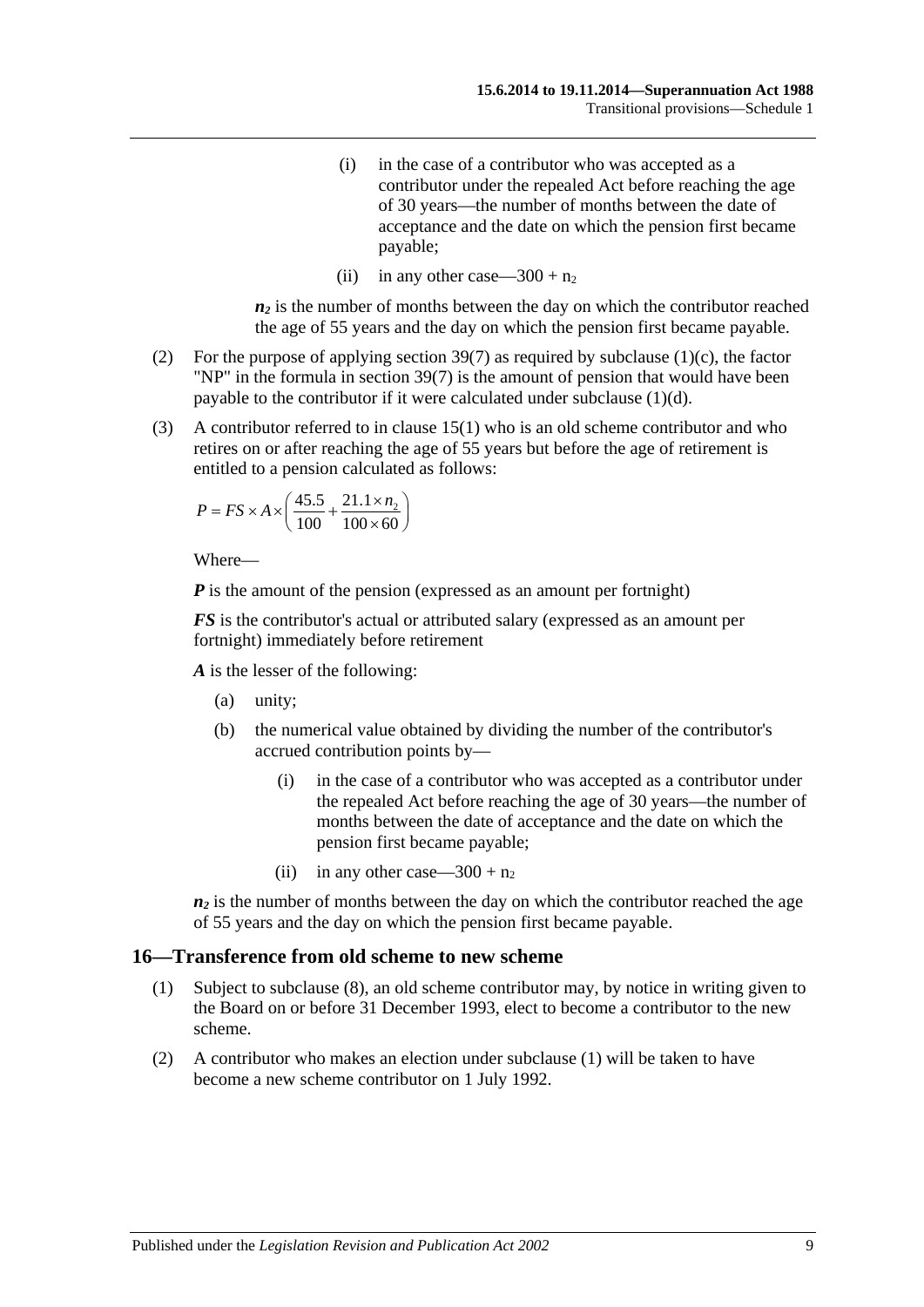- (3) Where conditions limiting the payment of benefits applied in relation to the contributor under the old scheme the same conditions will, if they can be applied without modification, apply in relation to the contributor under the new scheme, but if not the Board will apply conditions that are, in its opinion, appropriate limiting the payment of benefits to or in relation to, the contributor under the new scheme.
- <span id="page-115-1"></span>(4) For the purpose of determining the benefits payable to, or in relation to, the contributor under the old scheme and the time at which they are payable, the contributor will be taken to have resigned from employment on 30 June 1992 and to have elected to preserve his or her accrued superannuation benefits under [section](#page-71-0) 39.
- (5) Benefits that are preserved by virtue of [subclause](#page-115-1) (4) are not payable to the contributor while the contributor is employed in employment to which this Act applies.
- (6) For the purpose of calculating the contributor's benefits under the new scheme—
	- (a) contribution points accrued before 1 July 1992 and contribution months occurring before that date will be disregarded; and
	- (b) the Board will establish a new account in the name of the contributor as at 1 July 1992.
- (7) The standard contribution rate that applied in relation to the contributor before 1 July 1992 will continue to apply in relation to the contributor from 1 July 1992 until 30 June following the election made by the contributor under [subclause](#page-114-0) (1).
- <span id="page-115-0"></span>(8) This clause does not apply for the benefit of—
	- (a) an employee of the Australian National Railways Commission;
	- (b) a contributor who has reached the age of retirement.
- (9) In this clause—

*the new scheme* means the scheme of superannuation established by [Part 4](#page-30-0) of this Act;

*the old scheme* means the scheme of superannuation established by [Part 5](#page-56-0) of this Act.

#### **17—Payment of contributions while on leave without pay**

[Section](#page-13-0) 4(8) does not apply to a contributor who is on leave without pay when the *[Superannuation \(Miscellaneous\) Amendment Act](http://www.legislation.sa.gov.au/index.aspx?action=legref&type=act&legtitle=Superannuation%20(Miscellaneous)%20Amendment%20Act%201994) 1994* comes into operation in respect of that period of leave.

#### <span id="page-115-2"></span>**18—Repeal of contribution rate**

- (1) A contributor who was contributing at the rate of 1.5% at the commencement of the *[Superannuation \(Miscellaneous\) Amendment Act](http://www.legislation.sa.gov.au/index.aspx?action=legref&type=act&legtitle=Superannuation%20(Miscellaneous)%20Amendment%20Act%201998) 1998* is entitled to continue contributing at that rate until 1 July 1998.
- (2) A contributor referred to in [subclause](#page-115-2) (1) who fails to elect some other rate of contribution under [section](#page-26-0) 23 in respect of the 1998/1999 financial year will be taken to have elected to cease contributing in respect of that year.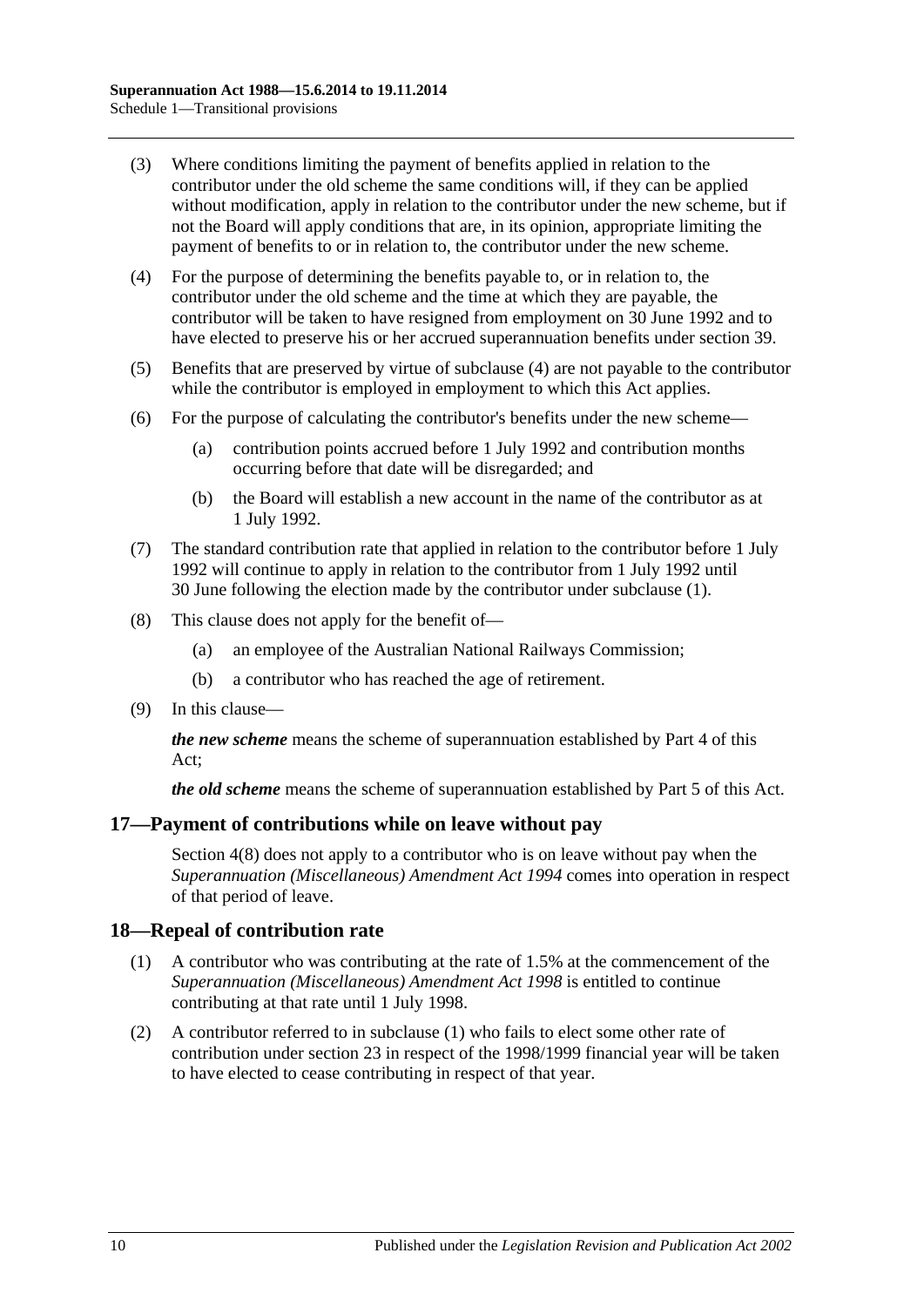#### **19—Operation of [sections](#page-35-0) 28(1f) and [39\(1db\)](#page-72-0)**

[Section](#page-35-0) 28(1f) and [39\(1db\)](#page-72-0) substituted by the *[Superannuation \(Miscellaneous\)](http://www.legislation.sa.gov.au/index.aspx?action=legref&type=act&legtitle=Superannuation%20(Miscellaneous)%20Amendment%20Act%201998)  [Amendment Act](http://www.legislation.sa.gov.au/index.aspx?action=legref&type=act&legtitle=Superannuation%20(Miscellaneous)%20Amendment%20Act%201998) 1998* operate in relation to the 1997/1998 and subsequent financial years and the provisions they replace operate in relation to the 1996/1997 and previous financial years.

#### **20—Election on retrenchment under [section](#page-40-0) 29**

A new scheme contributor who—

- (a) was retrenched one year or less before the commencement of the *[Superannuation \(Miscellaneous\) Amendment Act](http://www.legislation.sa.gov.au/index.aspx?action=legref&type=act&legtitle=Superannuation%20(Miscellaneous)%20Amendment%20Act%201998) 1998*; and
- (b) had not reached the age of 55 years at that time; and
- (c) had not made an election under [section](#page-40-1) 29(1) at that time,

is entitled to make the election within three months after the commencement of that Act.

### **21—Operation of amendments made by** *Statutes Amendment (Equal Superannuation Entitlements for Same Sex Couples) Act 2003*

An amendment made by the *[Statutes Amendment \(Equal Superannuation Entitlements](http://www.legislation.sa.gov.au/index.aspx?action=legref&type=act&legtitle=Statutes%20Amendment%20(Equal%20Superannuation%20Entitlements%20for%20Same%20Sex%20Couples)%20Act%202003)  [for Same Sex Couples\) Act 2003](http://www.legislation.sa.gov.au/index.aspx?action=legref&type=act&legtitle=Statutes%20Amendment%20(Equal%20Superannuation%20Entitlements%20for%20Same%20Sex%20Couples)%20Act%202003)* to a provision of this Act that provides for, or relates to, the payment of a pension, lump sum or other benefit to a person on the death of a contributor applies only if the death occurs on or after 3 July 2003.

# **Schedule 1A—Provisions relating to other public sector superannuation schemes**

### <span id="page-116-2"></span>**1—Regulations relating to other public sector superannuation schemes**

- <span id="page-116-1"></span>(1) Subject to [subclause](#page-116-0) (2), the Governor may make regulations—
	- (aaa) declaring a group of employees who are members of a public sector superannuation scheme to be contributors for the purposes of this Act;
	- (a) transferring all the assets and liabilities of a fund established for the purposes of a public sector superannuation scheme to the South Australian Superannuation Fund or transferring part of those assets and liabilities to that Fund and the remainder to an account to be kept at the Treasury pursuant to an arrangement under [section](#page-15-0) 5;
	- (b) modifying the provisions of this Act in their application to the group of employees referred to in [paragraph](#page-116-1) (aaa);
	- (c) providing for transitional matters on the making of a declaration under [paragraph](#page-116-1) (aaa).
- <span id="page-116-0"></span>(2) The Governor must not make a regulation under [subclause](#page-116-2) (1) unless the majority of the group of employees affected by the regulation and their employer have given their consent to the proposed regulation.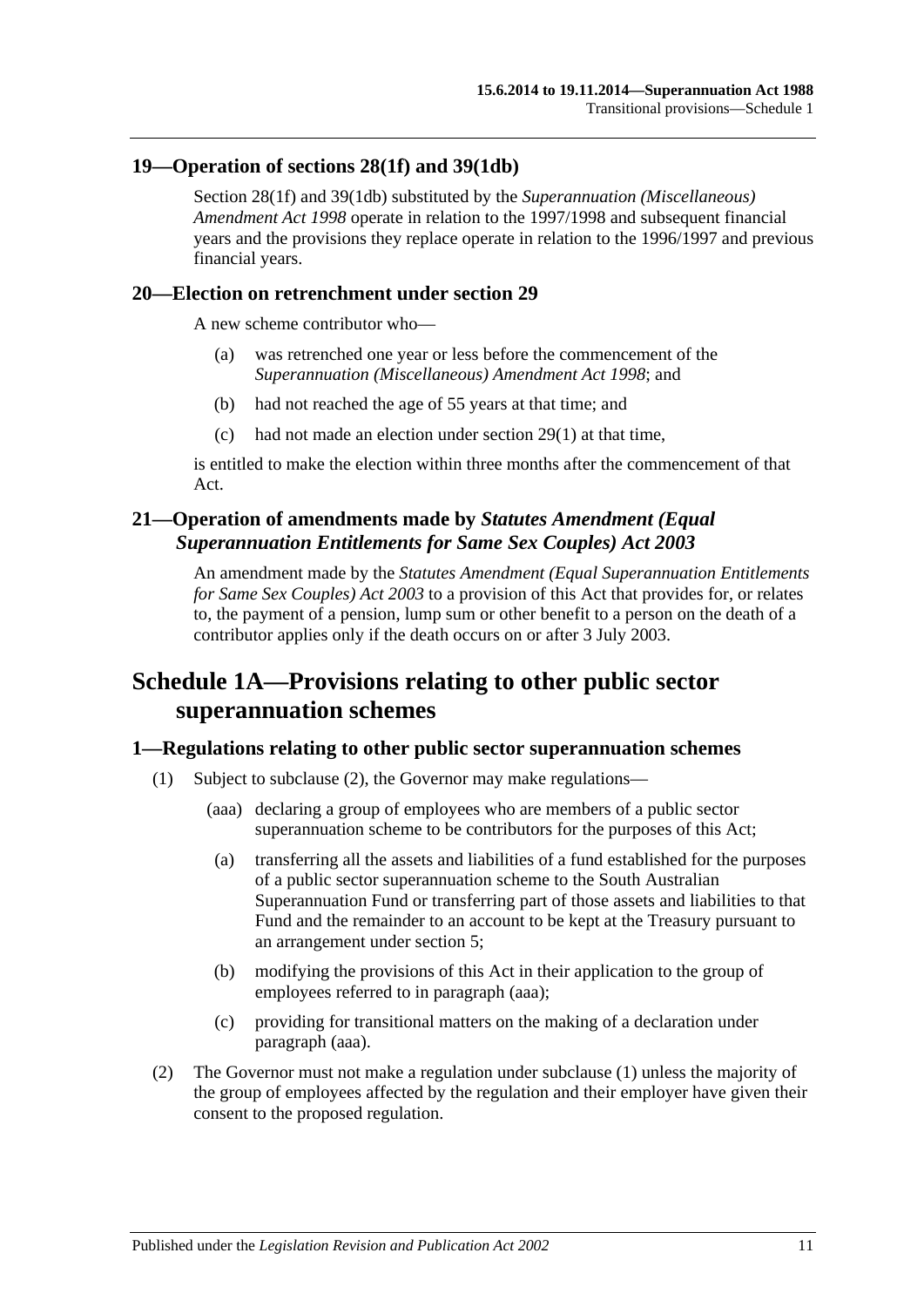Schedule 1A—Provisions relating to other public sector superannuation schemes

#### <span id="page-117-0"></span>**2—Regulations to offset income tax etc**

- (1) If, pursuant to a law of the Commonwealth, tax is payable on the income of a fund established for the purposes of a public sector superannuation scheme, the Governor may, at the request of the trustees of the fund or the employer in relation to whom the scheme was established, make regulations reducing the benefits payable to, or in relation to, members of the scheme to offset the amount of the tax payable and making consequential alterations to any trust deed or other document establishing the scheme.
- (2) A regulation whenever made under [subclause](#page-117-0) (1) will, unless otherwise provided in the regulation, have effect from the time at which the tax referred to in [subclause](#page-117-0) (1) first became payable.

#### **3—Interpretation**

In this Schedule—

*public sector superannuation scheme* means a superannuation scheme established for the benefit of employees of an instrumentality or agency of the Crown.

# **Schedule 1B—Transfer of certain members of the Electricity Industry Superannuation Scheme to the State Scheme Part 1—Preliminary**

#### **1—Interpretation**

In this Schedule, unless the contrary intention appears—

*contributory lump sum schemes* means Divisions 2 and 4 of the Electricity Industry Superannuation Scheme providing for contributions by members and lump sum benefits for members;

*Division 4* of the Electricity Industry Superannuation Scheme means the division of the Scheme formerly known as the "R.G. Scheme";

*Electricity Industry pension scheme* means Division 3 of the Electricity Industry Superannuation Scheme providing for pension benefits;

*Electricity Industry Superannuation Board* includes a subsequent trustee of the Electricity Industry Superannuation Scheme;

*Electricity Industry Superannuation Scheme* means the ETSA Contributory and Non-Contributory Superannuation Schemes continued in existence as the Electricity Industry Superannuation Scheme by clause 3 of the Electricity Industry Superannuation Scheme Trust Deed appearing at the end of Schedule 1 of the *[Electricity Corporations Act](http://www.legislation.sa.gov.au/index.aspx?action=legref&type=act&legtitle=Electricity%20Corporations%20Act%201994) 1994*;

*relevant day* means the day on which the approval of the Treasurer ceases to be required for the variation or replacement of the Rules of the Electricity Industry Superannuation Scheme;

*State Scheme* means the scheme of superannuation established by this Act;

*Trustee* means the Electricity Industry Superannuation Board and includes subsequent trustees of the Electricity Industry Superannuation Scheme.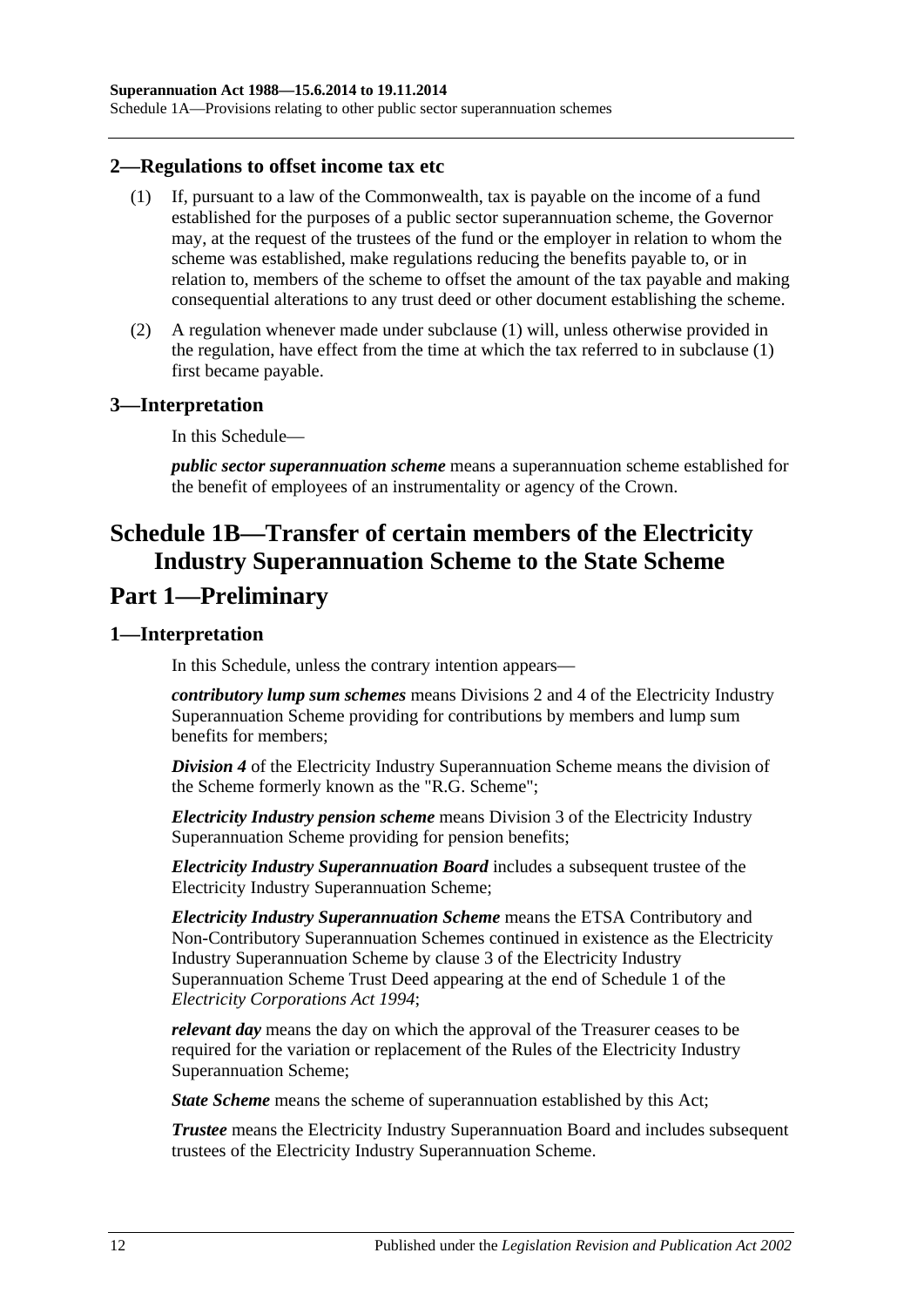#### **15.6.2014 to 19.11.2014—Superannuation Act 1988**

Transfer of certain members of the Electricity Industry Superannuation Scheme to the State Scheme—Schedule 1B

# **Part 2—Transfer of members**

#### <span id="page-118-0"></span>**2—Transfer of existing pensioners before the relevant day**

- (1) The Treasurer may, by notice to the Electricity Industry Superannuation Board and the South Australian Superannuation Board under [clause](#page-125-0) 7 before the relevant day, transfer a person who is in receipt of a pension under the Electricity Industry Superannuation Scheme from that scheme to the State Scheme.
- <span id="page-118-1"></span>(2) A person transferred under [subclause](#page-118-0) (1)—
	- (a) is entitled to a pension under this Act which, at the time of transfer, is of equivalent value to the pension he or she was receiving immediately before the transfer; and
	- (b) except in the case of a person entitled to a derivative benefit, will be taken to be an old scheme contributor; and
	- (c) in the case of a person who is entitled to a derivative benefit, will be taken to derive the benefit from an old scheme contributor.
- <span id="page-118-3"></span><span id="page-118-2"></span> $(3)$  If—
	- (a) an old scheme contributor referred to in [subclause](#page-118-1) (2) dies before the expiration of 3 years after he or she first became entitled to a pension under the Electricity Industry Superannuation Scheme; or
	- (b) a person—
		- (i) referred to in [subclause](#page-118-1) (2) who is entitled to a derivative benefit; or
		- (ii) who is entitled to a derivative benefit from an old scheme contributor referred to in [paragraph](#page-118-2) (a),

dies before the expiration of 3 years after the contributor from whom the benefit was derived—

- (iii) first became entitled to a pension under the Electricity Industry Superannuation Scheme; or
- (iv) died while still in employment without ever becoming entitled to such a pension,

<span id="page-118-4"></span>and—

- (c) in the case referred to in [paragraph](#page-118-2) (a), no one is entitled to a derivative benefit under this Act in respect of the contributor; or
- <span id="page-118-5"></span>(d) in the case referred to in [paragraph](#page-118-3) (b), all derivative entitlements have ceased before the expiration of that period,

the contributor's estate is entitled to a lump sum equivalent to—

(e) if [paragraph](#page-118-4) (c) applies—the aggregate of the pension payments that the contributor would have received between the date of death and the third anniversary of the commencement of the pension if he or she had survived; or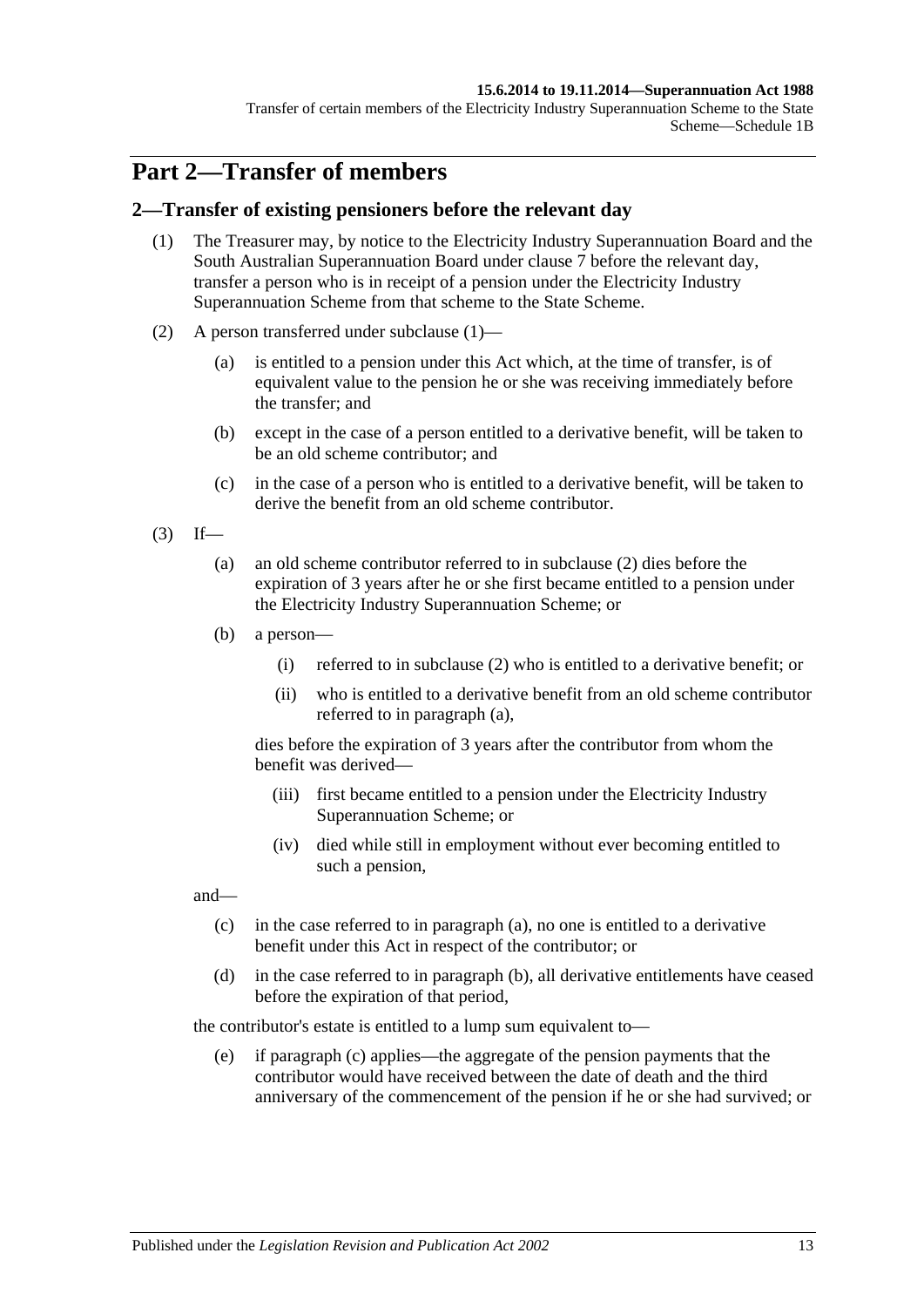#### **Superannuation Act 1988—15.6.2014 to 19.11.2014**

Schedule 1B—Transfer of certain members of the Electricity Industry Superannuation Scheme to the State Scheme

> (f) if [paragraph](#page-118-5) (d) applies—the aggregate of the pension payments that the contributor from whom the benefit was derived would have received between the date when the derivative entitlement, or the last of the derivative entitlements, ceased and the third anniversary of the commencement of the pension (or the date of the contributor's death) if the contributor had survived during that period,

(the lump sum will be determined on the assumption that the pension will not be adjusted under [section](#page-97-0) 47 during that period).

- (4) If a person who is transferred under this clause was, immediately before the transfer, entitled to commute a part, or the whole, of his or her pension under the Electricity Industry Superannuation Scheme, he or she is entitled to commute the whole or a part of the pension in accordance with this Act within a period that terminates—
	- (a) when the period for commutation under the Electricity Industry Superannuation Scheme would have terminated; or
	- (b) at the expiration of 3 months after the transfer,

whichever is the later.

- <span id="page-119-0"></span>(5) An amount equivalent in value to that part of the Scheme assets of the Electricity Industry Superannuation Scheme that is attributable to the membership of the Scheme of a person transferred to the State Scheme under this clause, or of the contributor from whom a person transferred to the State Scheme under this clause derives benefits, (to be determined by an actuary appointed by the Treasurer) must be paid by the Trustee from the Scheme assets to the Treasurer.
- (6) The Treasurer must pay into the South Australian Superannuation Fund a contribution reflecting the amount paid to the Treasurer under [subclause](#page-119-0) (5).

### <span id="page-119-2"></span>**3—Transfer of existing and future pensioners after the relevant day**

- (1) After the relevant day, the Treasurer may, at the request of the Trustee, enter into an agreement with the Trustee under which a person or persons referred to in [subclause](#page-119-1) (2) may be transferred from the Electricity Industry Superannuation Scheme to the State Scheme.
- <span id="page-119-4"></span><span id="page-119-1"></span>(2) The following persons may be transferred pursuant to an agreement under [subclause](#page-119-2) (1):
	- (a) a person who is in receipt of a pension under the Electricity Industry Superannuation Scheme;
	- (b) a person who is a member of the Electricity Industry pension scheme and who is presently entitled to receive, but is not yet in receipt of, a pension following the termination of his or her employment;
	- (c) a person who is entitled to a pension as a derivative benefit under the Electricity Industry Superannuation Scheme but who is not yet in receipt of the pension.
- <span id="page-119-5"></span><span id="page-119-3"></span>(3) The Treasurer may, by notice to the Electricity Industry Superannuation Board and the South Australian Superannuation Board under [clause](#page-125-0) 7, transfer a person from the Electricity Industry Superannuation Scheme to the State Scheme under an agreement referred to in [subclause](#page-119-2) (1).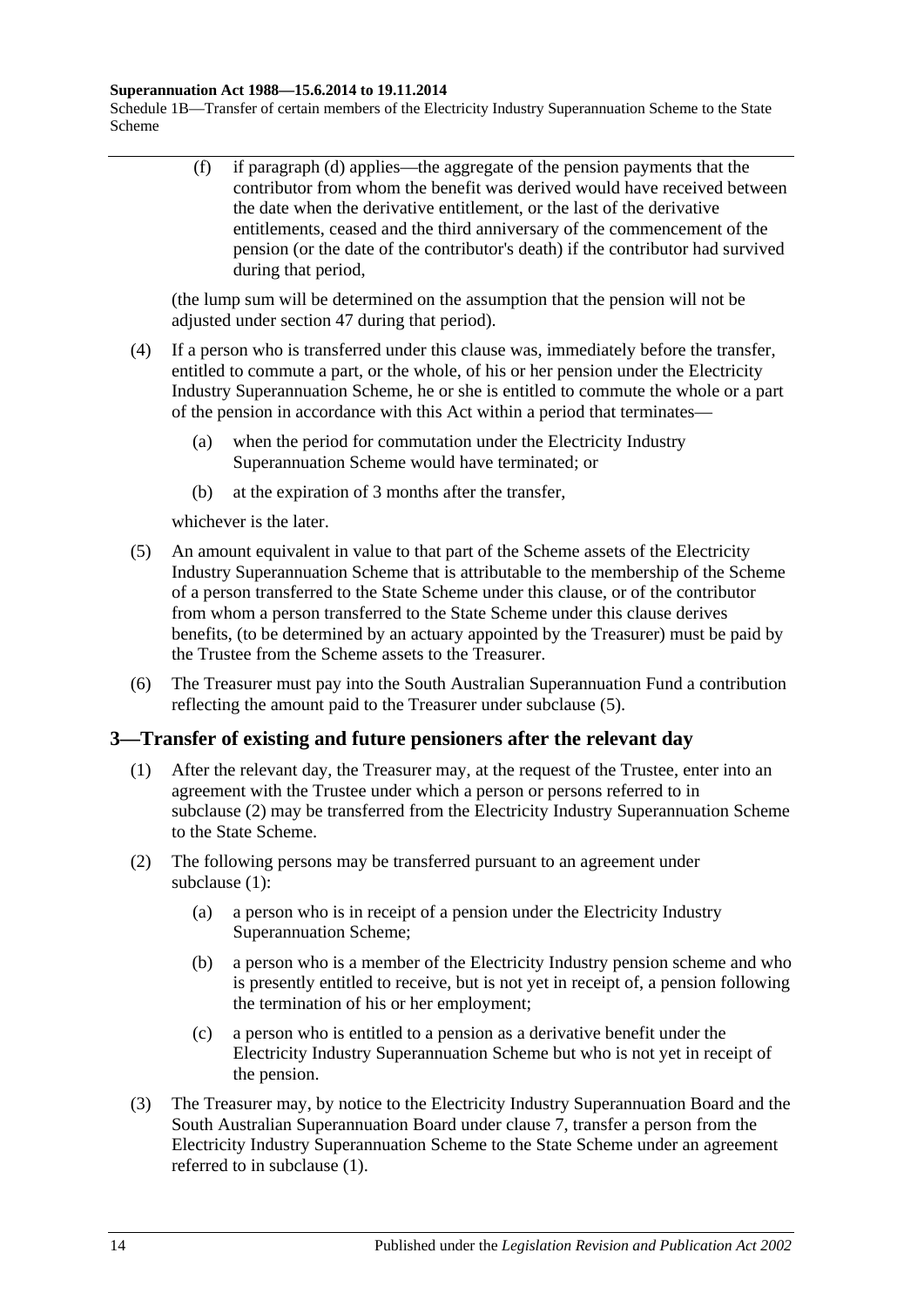#### **15.6.2014 to 19.11.2014—Superannuation Act 1988**

Transfer of certain members of the Electricity Industry Superannuation Scheme to the State Scheme—Schedule 1B

- <span id="page-120-0"></span>(4) A person transferred under [subclause](#page-119-3) (3)—
	- (a) is, in the case of a person who was in receipt of a pension at the time of transfer, entitled to a pension under this Act which, at the time of transfer, is of equivalent value to the pension he or she was receiving immediately before the transfer; and
	- (b) is, in the case of a person referred to in [subclause](#page-119-4) (2)(b) or [\(c\),](#page-119-5) entitled to a pension under this Act which, at the time of transfer, is of equivalent value to the initial pension that he or she would have received if he or she had not been transferred; and
	- (c) except in the case of a person entitled to a derivative benefit, will be taken to be an old scheme contributor; and
	- (d) in the case of a person who is entitled to a derivative benefit, will be taken to derive the benefit from an old scheme contributor.
- <span id="page-120-2"></span><span id="page-120-1"></span> $(5)$  If—
	- (a) an old scheme contributor referred to in [subclause](#page-120-0) (4) who was in receipt of, or was entitled to, a pension at the time of transfer, dies before the expiration of 3 years after he or she first became entitled to a pension under the Electricity Industry Superannuation Scheme; or
	- (b) a person—
		- (i) referred to in [subclause](#page-120-0) (4) who was in receipt of, or was entitled to, a derivative pension at the time of transfer; or
		- (ii) who is entitled to a derivative benefit from an old scheme contributor referred to in [paragraph](#page-120-1) (a),

dies before the expiration of 3 years after the contributor from whom the benefit was derived—

- (iii) first became entitled to a pension under the Electricity Industry Superannuation Scheme; or
- (iv) died while still in employment without ever becoming entitled to such a pension,

<span id="page-120-3"></span>and—

- (c) in the case referred to in [paragraph](#page-120-1) (a), no one is entitled to a derivative benefit under this Act in respect of the contributor; or
- <span id="page-120-4"></span>(d) in a case referred to in [paragraph](#page-120-2) (b), all derivative entitlements have ceased before the expiration of that period,

the contributor's estate is entitled to a lump sum equivalent to—

(e) if [paragraph](#page-120-3) (c) applies—the aggregate of the pension payments that the contributor would have received between the date of death and the third anniversary of the commencement of the pension if he or she had survived; or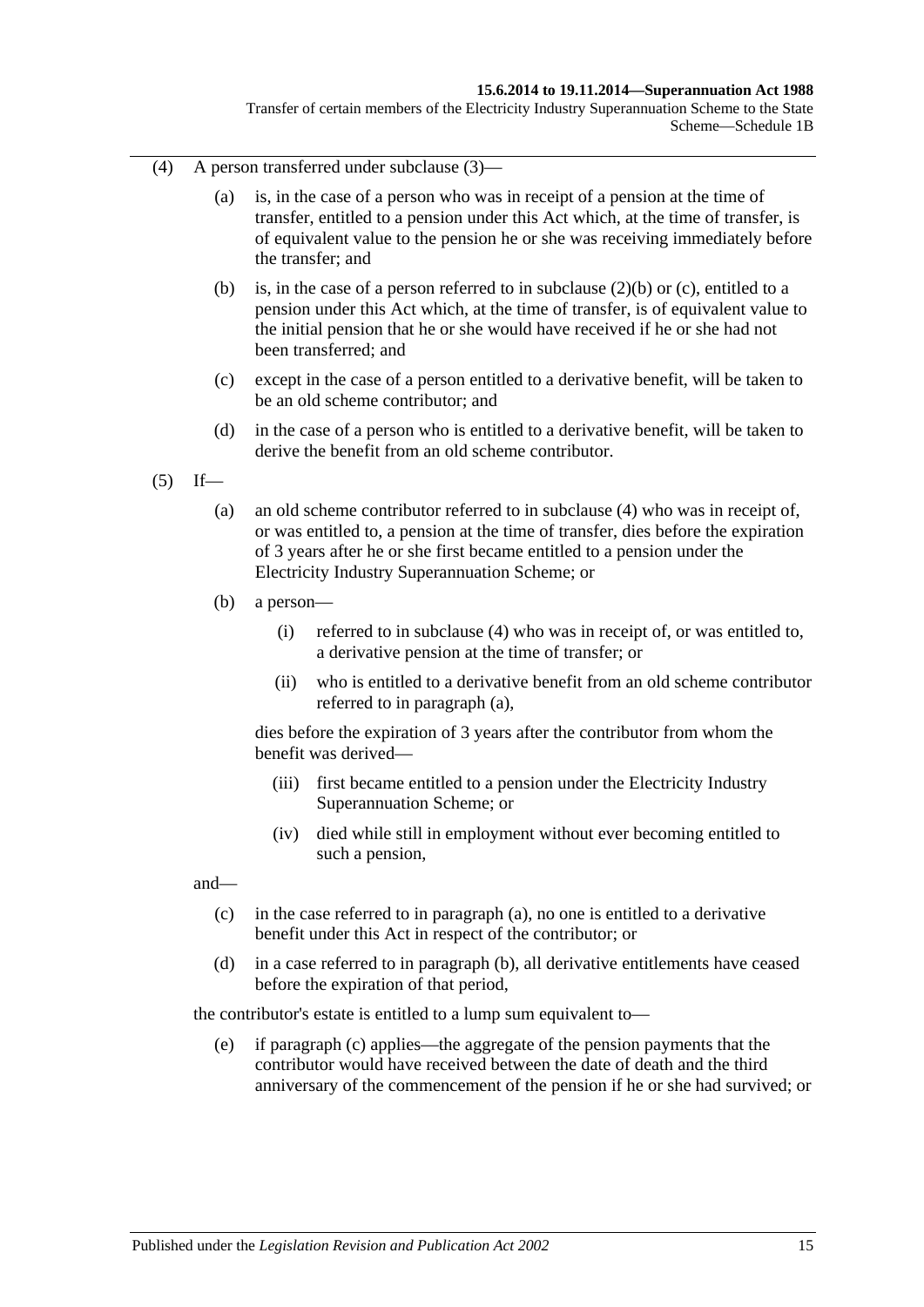#### **Superannuation Act 1988—15.6.2014 to 19.11.2014**

Schedule 1B—Transfer of certain members of the Electricity Industry Superannuation Scheme to the State Scheme

> (f) if [paragraph](#page-120-4) (d) applies—the aggregate of the pension payments that the contributor from whom the benefit was derived would have received between the date when the derivative entitlement, or the last of the derivative entitlements, ceased and the third anniversary of the commencement of the pension (or the date of the contributor's death) if the contributor had survived during that period,

(the lump sum will be determined on the assumption that the pension will not be adjusted under [section](#page-97-0) 47 during that period).

- (6) If a person who is transferred under this clause was, immediately before the transfer, entitled to commute a part, or the whole, of his or her pension under the Electricity Industry Superannuation Scheme, he or she is entitled to commute the whole or a part of the pension in accordance with this Act within a period that terminates—
	- (a) when the period for commutation under the Electricity Industry Superannuation Scheme would have terminated; or
	- (b) at the expiration of 3 months after the transfer,

whichever is the later.

- <span id="page-121-0"></span>(7) An amount equivalent in value to that part of the Scheme assets of the Electricity Industry Superannuation Scheme that is attributable to the contributions (and the interest and other income and other accretions arising from investment of those contributions) to the Scheme of a person transferred to the State Scheme under this clause who was in receipt of, or entitled to, a pension at the time of transfer, or of the contributor from whom a person transferred to the State Scheme under this clause derives benefits, (to be determined by an actuary appointed by the Treasurer) must be paid by the Trustee from the Scheme assets to the Treasurer.
- (8) The Treasurer must pay into the South Australian Superannuation Fund a contribution reflecting the amount paid to the Treasurer under [subclause](#page-121-0) (7).
- (9) An amount equivalent in value to the aggregate value of the employer components of benefits payable under this Act to, or in respect of, persons transferred under this clause (to be determined by an actuary appointed by the Treasurer) must be paid by the Trustee from the Scheme assets of the Electricity Industry Superannuation Scheme to the Treasurer.

### <span id="page-121-2"></span>**4—Transfer of persons entitled to preserved benefits**

- (1) The Treasurer may, by notice to the Electricity Industry Superannuation Board and the South Australian Superannuation Board under [clause](#page-125-0) 7 before the relevant day, transfer a person referred to in [subclause](#page-121-1) (2) from the Electricity Industry Superannuation Scheme to the State Scheme.
- <span id="page-121-1"></span>(2) A person who—
	- (a) is a member of the Electricity Industry pension scheme or either of the contributory lump sum schemes; and
	- (b) is entitled to preserved benefits in the relevant scheme; and
	- (c) is not accruing benefits under any other division of the Electricity Industry Superannuation Scheme,

may be transferred under this clause.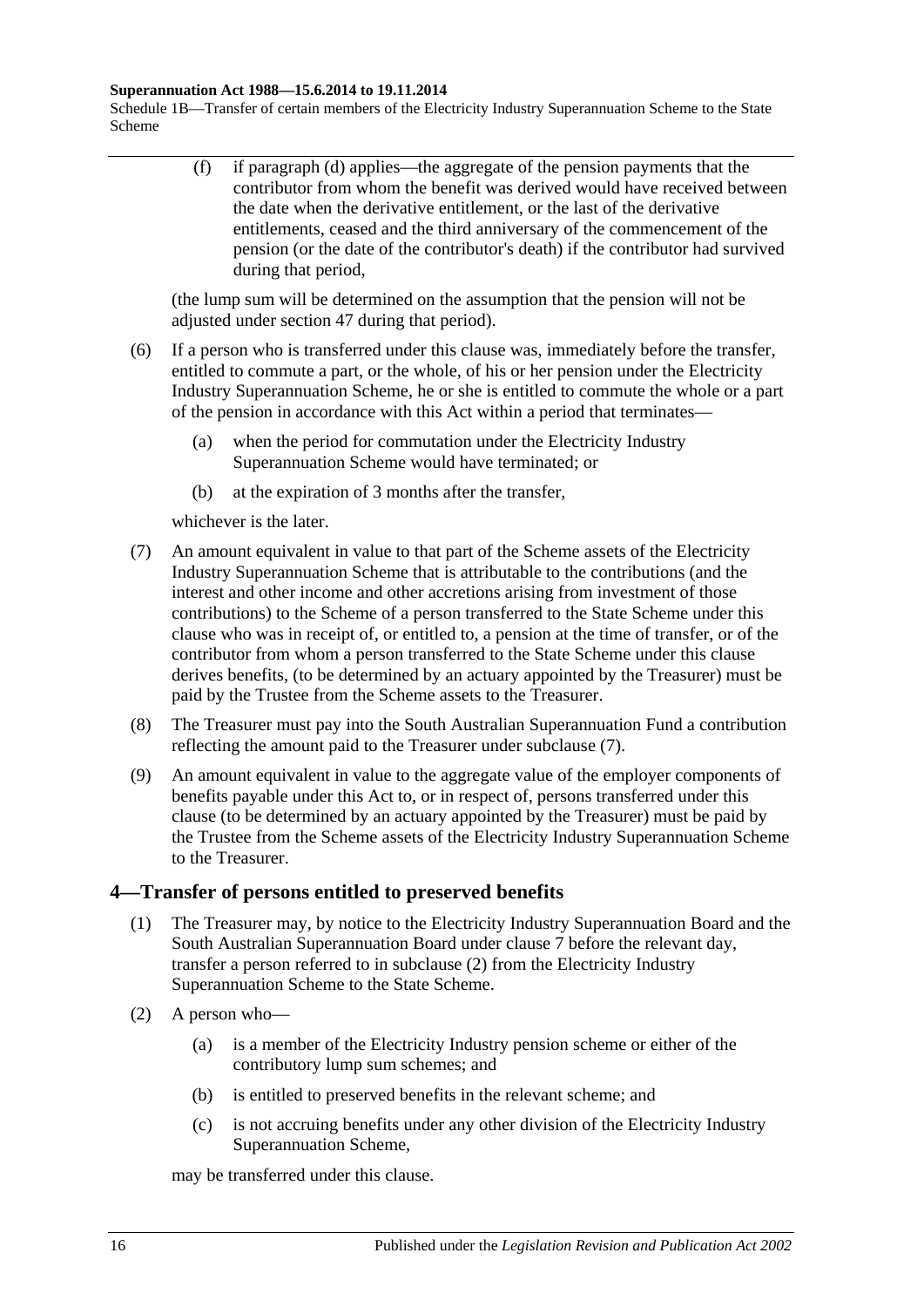(3) After the transfer—

- (a) a person who had been a member of the Electricity Industry pension scheme will be taken to be an old scheme contributor under this Act; and
- (b) a person who had been a member of either of the contributory lump sum schemes will be taken to be a new scheme contributor under this Act.
- <span id="page-122-0"></span>(4) The South Australian Superannuation Board must open a contribution account in the name of each person transferred under this clause and must credit to the account an amount equivalent to the amount standing to the credit of the person's contribution account in the Electricity Industry Superannuation Scheme immediately before the transfer.
- <span id="page-122-1"></span>(5) An amount equivalent to the aggregate of the amounts credited to contribution accounts under [subclause](#page-122-0) (4) must be paid by the Trustee from the Scheme assets of the Electricity Industry Superannuation Scheme to the Treasurer.
- (6) The Treasurer must pay into the South Australian Superannuation Fund a contribution reflecting the amount paid to the Treasurer under [subclause](#page-122-1) (5).
- <span id="page-122-4"></span><span id="page-122-3"></span> $(7)$  If—
	- (a) a person who was a member of the Electricity Industry pension scheme before being transferred to the State Scheme under [subclause](#page-121-2) (1) or the spouse or eligible child of such a person is entitled to a pension under [section](#page-74-0) 39(5), the pension will—
		- (i) in the case of a retirement pension or an invalid pension payable to the person—be equivalent to his or her notional pension;
		- (ii) in the case of a pension payable to a spouse or eligible child—be determined in accordance with [section](#page-68-0) 38 on the basis that the person's notional pension as defined in [subclause](#page-122-2) (8) is the notional pension referred to in [section](#page-68-0) 38;
	- (b) the estate of a person referred to in [paragraph](#page-122-3) (a) is entitled to a lump sum under section  $39(5)(e)$  or [\(f\),](#page-74-2) the lump sum will
		- (i) if [section](#page-76-1)  $39(5)(e)$  applies—be the amount stated in section  $39(8a)$ ;
		- (ii) if section  $39(5)(f)$  applies—be the aggregate of the following amounts:
			- (A) an employee component (to be charged against the person's contribution account) equivalent to the amount standing to the credit of that account; and
			- (B) an employer component being an amount equivalent to 1.8 times the employee component.
- <span id="page-122-2"></span>(8) In [subclause](#page-122-4) (7)—

*notional pension* in relation to a person means the pension that the person would have been entitled to receive under the Electricity Industry pension scheme if he or she had become entitled to receive that pension immediately before being transferred to the State Scheme adjusted to reflect changes in the Consumer Price Index from the date on which the person was transferred;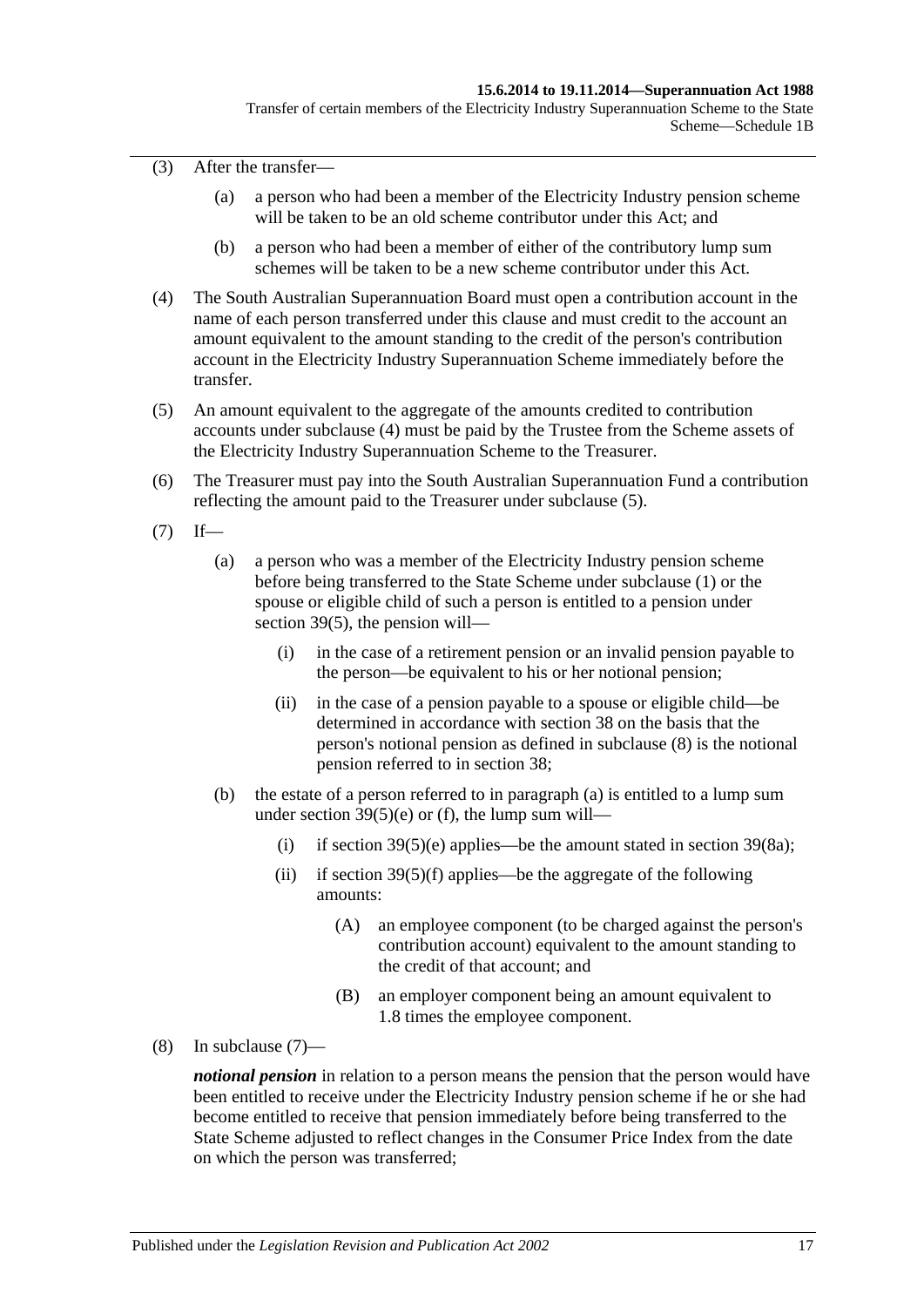#### **Superannuation Act 1988—15.6.2014 to 19.11.2014**

Schedule 1B—Transfer of certain members of the Electricity Industry Superannuation Scheme to the State Scheme

*spouse* means a person referred to in section 38(1a).

- <span id="page-123-0"></span>(9) A person who was a member of either of the contributory lump sum schemes before being transferred to the State Scheme under [subclause](#page-121-2) (1) will (or, if the person has died, the spouse or estate of the person will) be entitled to a lump sum under [section](#page-35-1) 28(2) that is the aggregate of the following amounts:
	- (a) an employee component (to be charged against the person's contribution account) equivalent to the amount standing to the credit of that account; and
	- (b) the person's notional employer component adjusted to reflect changes in the Consumer Price Index from the date on which the person was transferred.
- $(10)$  In [subclause](#page-123-0)  $(9)$ —

*notional employer component* in relation to a person means the employer component that the person would have been entitled to receive under the contributory lump sum scheme if he or she had become entitled to receive that component immediately before being transferred to the State Scheme.

#### <span id="page-123-4"></span>**5—Transfer of certain other persons**

- (1) The Treasurer may, with the consent of the person, by notice to the Electricity Industry Superannuation Board and the South Australian Superannuation Board under [clause](#page-125-0) 7, transfer a person who is a member of the Electricity Industry Superannuation Scheme and who also falls within the definition of *employee* in [section](#page-6-0) 4 from that scheme to the State Scheme.
- (2) After the transfer—
	- (a) a person who had been a member of the Electricity Industry pension scheme will be taken to be an old scheme contributor under this Act; and
	- (b) a person who had been a member of either of the contributory lump sum schemes will be taken to be a new scheme contributor under this Act.
- <span id="page-123-1"></span>(3) The South Australian Superannuation Board must open a contribution account in the name of each person transferred under this clause and must credit to the account an amount equivalent to the amount standing to the credit of the person's contribution account in the Electricity Industry Superannuation Scheme immediately before the transfer.
- <span id="page-123-2"></span>(4) An amount equivalent to the aggregate of the amounts credited to contribution accounts under [subclause](#page-123-1) (3) must be paid by the Trustee from the Scheme assets of the Electricity Industry Superannuation Scheme to the Treasurer.
- (5) The Treasurer must pay into the South Australian Superannuation Fund a contribution reflecting the amount paid to the Treasurer under [subclause](#page-123-2) (4).
- <span id="page-123-3"></span>(6) An amount equivalent in value to the aggregate value of the employer components of those parts of benefits payable under this Act to, or in respect of, persons transferred under this clause that are attributable to contributors' employment up to the time of transfer (to be determined by an actuary appointed by the Treasurer) must be paid by the Trustee from the Scheme assets of the Electricity Industry Superannuation Scheme to the Treasurer.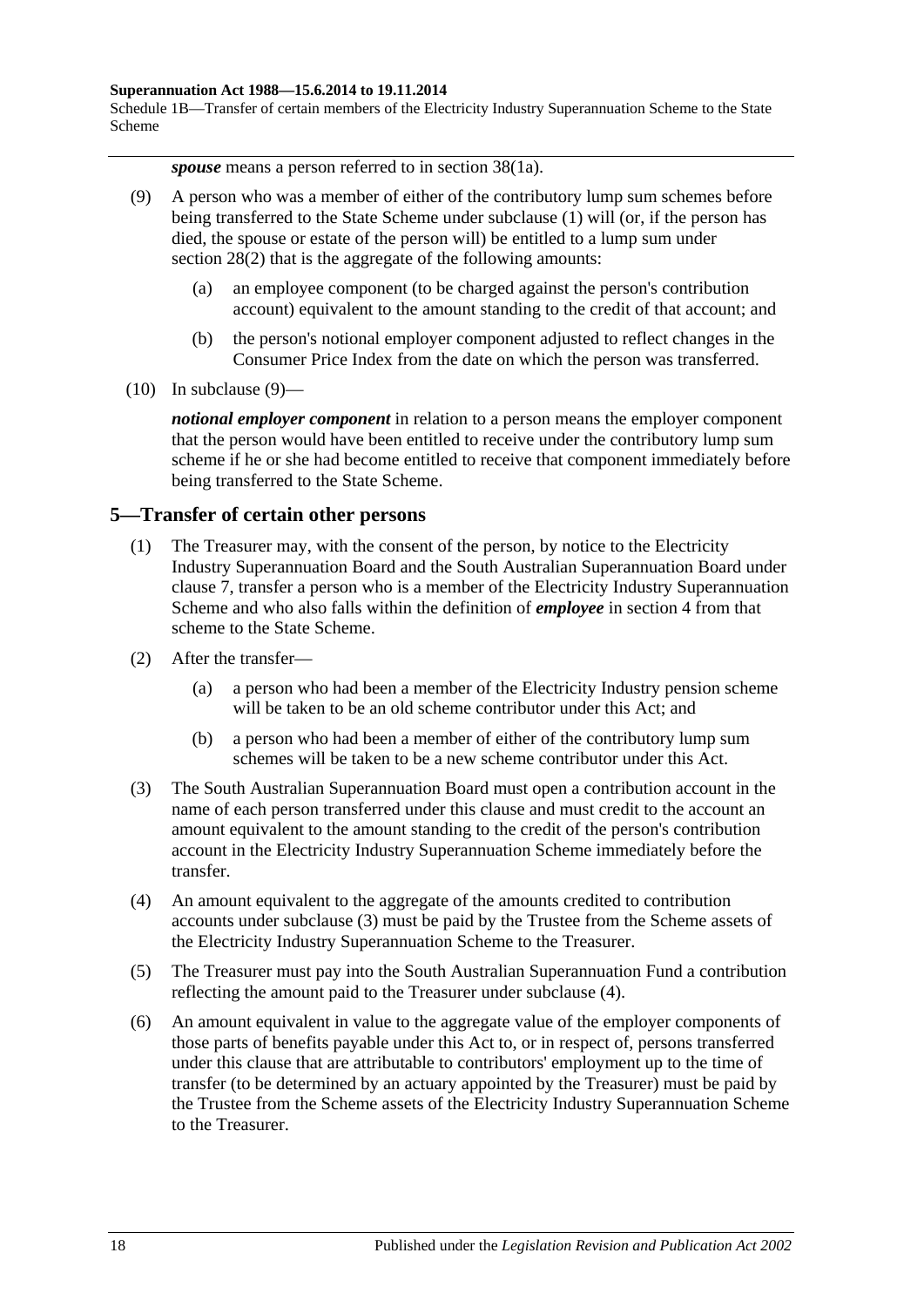- (7) The Minister must attribute to each person transferred under this clause (other than a person who was immediately before the transfer a member of Division 4 of the Electricity Industry Superannuation Scheme) a number of contribution points that is sufficient—
	- (a) to provide the person with an accrued entitlement under this Act at the time of transfer that is not less than his or her accrued entitlement under the Electricity Industry Superannuation Scheme immediately before the transfer; and
	- (b) in the case of a person who was entitled to defined benefits under the Electricity Industry Superannuation Scheme, to ensure that the level of benefits on retirement at age 60 that the person was to be entitled to under that Scheme are maintained.
- (8) The Treasurer must pay into the South Australian Superannuation Fund a contribution reflecting the amount paid to the Treasurer under [subclause](#page-123-3) (6) in respect of persons who were immediately before the transfer members of Division 4 of the Electricity Industry Superannuation Scheme, and the South Australian Superannuation Board must open an account under [section](#page-98-0) 47B in the name of each person transferred from Division 4 and credit to each account that part of the contribution paid by the Treasurer that is attributable to the person in whose name the account has been opened.
- (9) In the application of [Part 4](#page-30-0) in relation to a person transferred under this clause who was, immediately before the transfer, a member of Division 4 of the Electricity Industry Superannuation Scheme—
	- (a) the number "4.5" wherever appearing in a formula in that Part will be changed to "4.9"; and
	- (b) the number "3.86" wherever appearing in such a formula will be changed to "4.2"; and
	- (c) the number "420" wherever appearing in such a formula will be changed to "360".
- (10) Subject to an election under [subclause](#page-124-0) (11), a person transferred under this clause is required to contribute at the rate of 6 per cent of salary until he or she makes an election under [section](#page-26-0) 23 to contribute at some other rate.
- <span id="page-124-0"></span>(11) A person may, within 14 days after service of a notice under [clause](#page-125-1) 7(3), elect, in a manner approved by the Board, to contribute at any of the rates set out in [section](#page-26-0) 23.
- (12) The Board may, in a particular case, extend the period of 14 days referred to in [subclause](#page-124-0) (11).

# **Part 3—General**

### **6—Employer contributions**

(1) Money standing to the credit of the fund or funds referred to in clause 18A of Schedule 1 of the *[Electricity Corporations Act](http://www.legislation.sa.gov.au/index.aspx?action=legref&type=act&legtitle=Electricity%20Corporations%20Act%201994) 1994* (before its repeal by the *[Electricity Corporations \(Restructuring and Disposal\) Act](http://www.legislation.sa.gov.au/index.aspx?action=legref&type=act&legtitle=Electricity%20Corporations%20(Restructuring%20and%20Disposal)%20Act%201999) 1999*) must be paid to the Treasurer.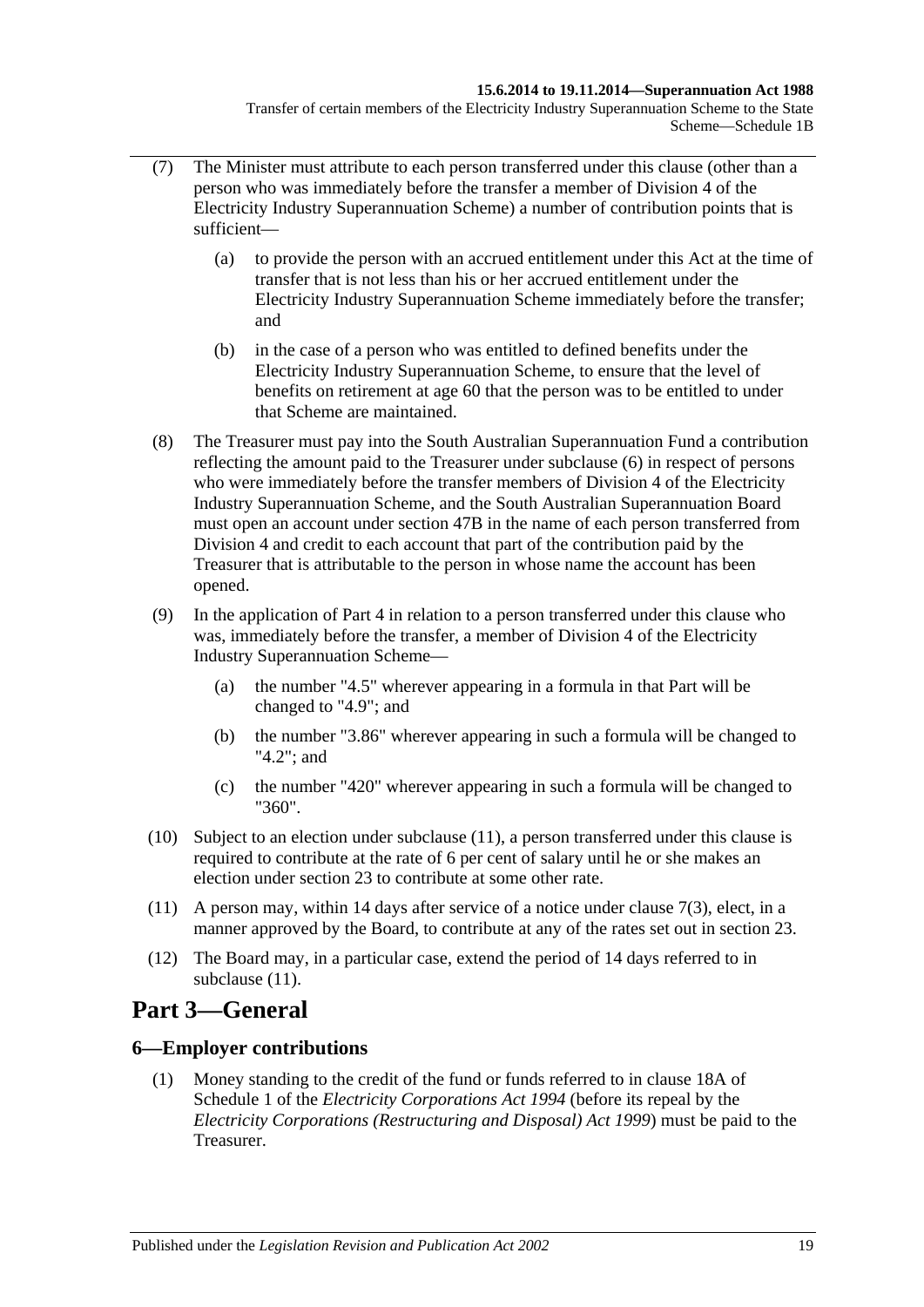#### **Superannuation Act 1988—15.6.2014 to 19.11.2014**

Schedule 1B—Transfer of certain members of the Electricity Industry Superannuation Scheme to the State Scheme

- (2) The employer of a person who has been transferred to the State Scheme under [clause](#page-123-4) 5 will be taken to have entered into an arrangement with the Board under [section](#page-15-0) 5.
- (3) The terms of the arrangement will be determined by the Treasurer after consultation with the employer.

#### <span id="page-125-2"></span><span id="page-125-0"></span>**7—Notices**

- (1) The Treasurer may serve notice on the Electricity Industry Superannuation Board and the South Australian Superannuation Board transferring a member or members of the Electricity Industry Superannuation Scheme to the State Scheme under this Schedule.
- (2) The notice must—
	- (a) be in writing; and
	- (b) identify the member or members to whom it applies; and
	- (c) identify the clause of this Schedule in relation to which it will operate.
- <span id="page-125-1"></span>(3) On receipt of a notice under [subclause](#page-125-2) (1), the Electricity Industry Superannuation Board must give notice to each member transferred advising him or her of the transfer.

#### **8—Cessation of entitlements under the Electricity Industry Superannuation Scheme**

On the transfer of a person to the State Scheme under this Schedule, his or her entitlements under the Electricity Industry Superannuation Scheme cease.

#### <span id="page-125-3"></span>**9—Power to obtain information**

- (1) The South Australian Superannuation Board may, from time to time, require the Electricity Industry Superannuation Board to provide it with information in its possession relating to persons transferred to the State Scheme under this Schedule.
- (2) Despite any other Act or law to the contrary, the Electricity Industry Superannuation Board must comply with a requirement under [subclause](#page-125-3) (1).

#### **10—Transfer effective despite** *Electricity Corporations Act 1994*

Transfers under this Schedule have effect despite provisions of Schedule 1 of the *[Electricity Corporations Act](http://www.legislation.sa.gov.au/index.aspx?action=legref&type=act&legtitle=Electricity%20Corporations%20Act%201994) 1994* as to membership of the Electricity Industry Superannuation Scheme.

#### **11—Regulations may be made for transitional purposes**

- (1) The Governor may, by regulation, make provisions of a transitional nature in relation to the transfer of persons under this Schedule to the State Scheme.
- (2) A regulation made under this clause may—
	- (a) modify the provisions of this Act in their application to a person transferred under this Schedule;
	- (b) operate prospectively or retrospectively from a date specified in the regulation.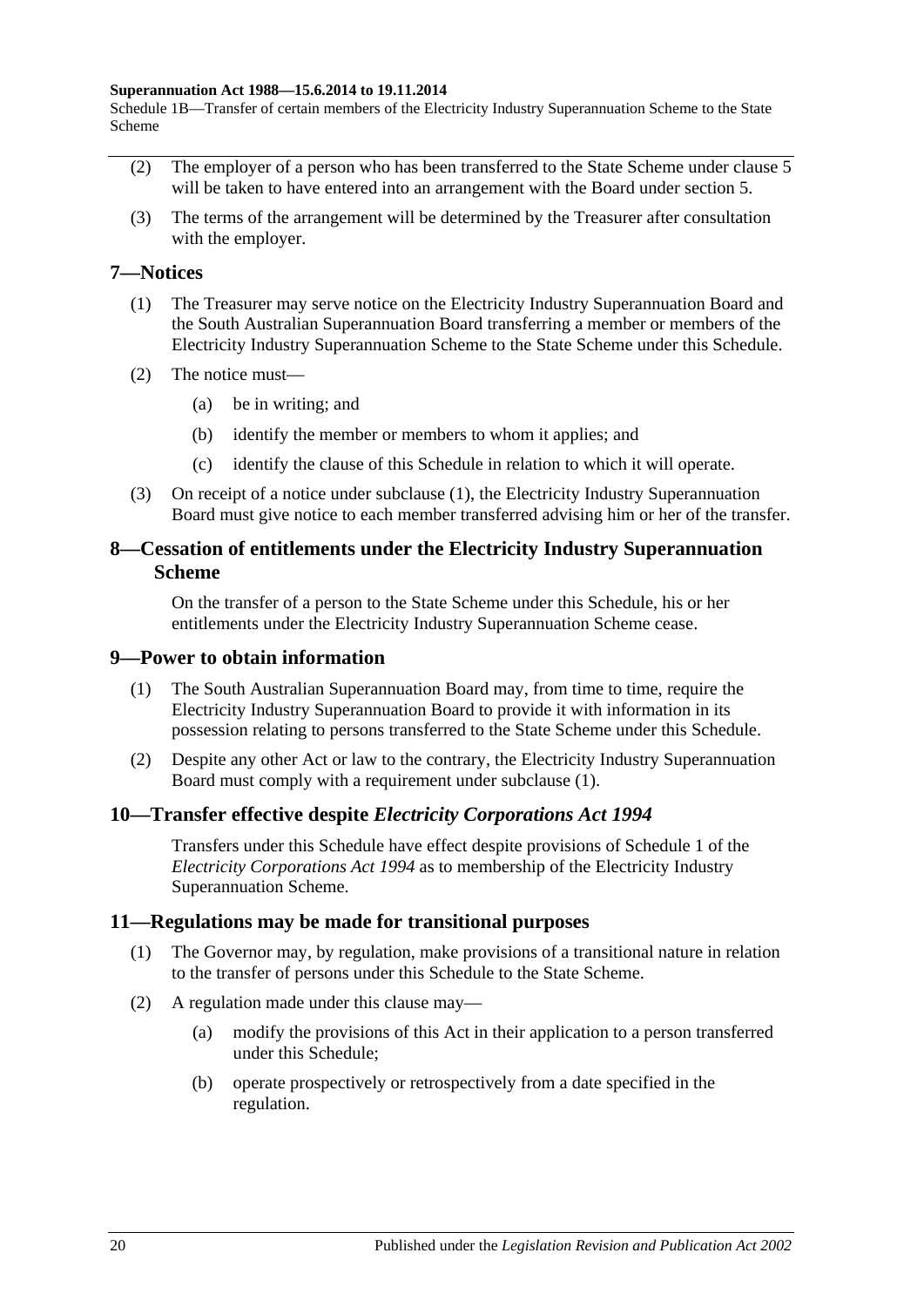| Value of A       | Corresponding<br>Value of C | Value of A | Corresponding<br>Value of C | Value of A | Corresponding<br>Value of C |
|------------------|-----------------------------|------------|-----------------------------|------------|-----------------------------|
| $\boldsymbol{0}$ | 0.1378                      | 30         | 0.2150                      | 60         | 0.2890                      |
| $\mathbf{1}$     | 0.1404                      | 31         | 0.2175                      | 61         | 0.2914                      |
| $\mathfrak{2}$   | 0.1430                      | 32         | 0.2200                      | 62         | 0.2938                      |
| 3                | 0.1457                      | 33         | 0.2225                      | 63         | 0.2962                      |
| $\overline{4}$   | 0.1483                      | 34         | 0.2250                      | 64         | 0.2986                      |
| $\sqrt{5}$       | 0.1509                      | 35         | 0.2275                      | 65         | 0.3010                      |
| 6                | 0.1535                      | 36         | 0.2300                      | 66         | 0.3034                      |
| $\tau$           | 0.1561                      | 37         | 0.2325                      | 67         | 0.3058                      |
| $8\,$            | 0.1587                      | 38         | 0.2350                      | 68         | 0.3082                      |
| 9                | 0.1613                      | 39         | 0.2375                      | 69         | 0.3106                      |
| 10               | 0.1639                      | 40         | 0.2400                      | 70         | 0.3129                      |
| 11               | 0.1665                      | 41         | 0.2425                      | 71         | 0.3153                      |
| 12               | 0.1690                      | 42         | 0.2450                      | 72         | 0.3177                      |
| 13               | 0.1716                      | 43         | 0.2474                      | 73         | 0.3201                      |
| 14               | 0.1742                      | 44         | 0.2499                      | 74         | 0.3224                      |
| 15               | 0.1768                      | 45         | 0.2524                      | 75         | 0.3248                      |
| 16               | 0.1794                      | 46         | 0.2548                      | 76         | 0.3272                      |
| 17               | 0.1819                      | 47         | 0.2573                      | 77         | 0.3295                      |
| 18               | 0.1845                      | 48         | 0.2598                      | 78         | 0.3319                      |
| 19               | 0.1870                      | 49         | 0.2622                      | 79         | 0.3342                      |
| 20               | 0.1896                      | 50         | 0.2647                      | 80         | 0.3366                      |
| 21               | 0.1922                      | 51         | 0.2671                      | 81         | 0.3389                      |
| 22               | 0.1947                      | 52         | 0.2696                      | 82         | 0.3412                      |
| 23               | 0.1972                      | 53         | 0.2720                      | 83         | 0.3436                      |
| 24               | 0.1998                      | 54         | 0.2744                      | 84         | 0.3459                      |
| 25               | 0.2023                      | 55         | 0.2769                      | 85         | 0.3482                      |
| 26               | 0.2049                      | 56         | 0.2793                      | 86         | 0.3506                      |
| 27               | 0.2074                      | 57         | 0.2817                      | 87         | 0.3529                      |
| 28               | 0.2099                      | 58         | 0.2841                      | 88         | 0.3552                      |
| 29               | 0.2124                      | 59         | 0.2866                      | 89         | 0.3575                      |

# **Schedule 2**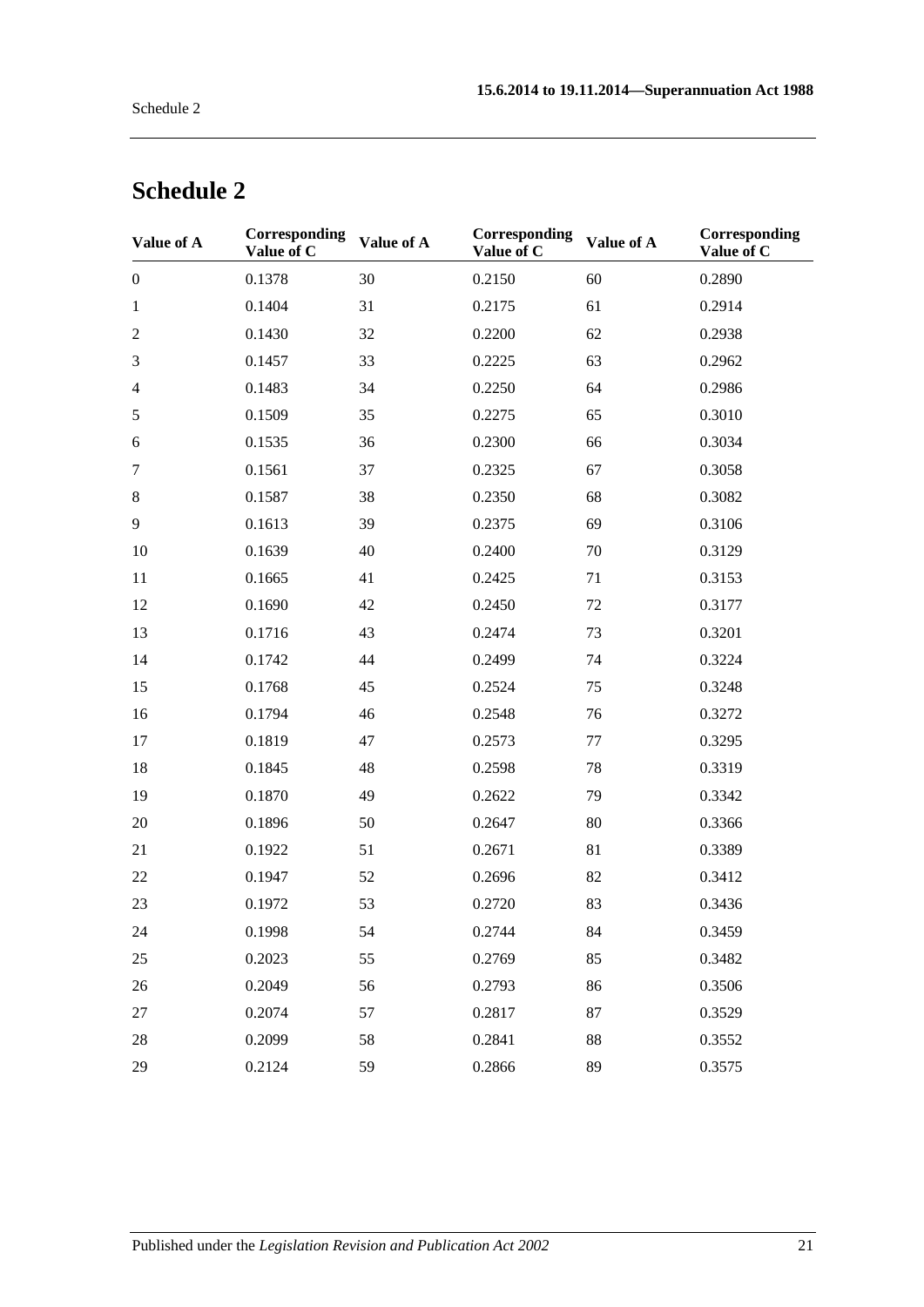| Value of A | Corresponding<br>Value of C | Value of A | Corresponding<br>Value of C | Value of A | Corresponding<br>Value of C |
|------------|-----------------------------|------------|-----------------------------|------------|-----------------------------|
| 90         | 0.3598                      | 120        | 0.4275                      | 150        | 0.4921                      |
| 91         | 0.3621                      | 121        | 0.4297                      | 151        | 0.4942                      |
| 92         | 0.3644                      | 122        | 0.4319                      | 152        | 0.4962                      |
| 93         | 0.3667                      | 123        | 0.4341                      | 153        | 0.4983                      |
| 94         | 0.3690                      | 124        | 0.4363                      | 154        | 0.5004                      |
| 95         | 0.3713                      | 125        | 0.4385                      | 155        | 0.5025                      |
| 96         | 0.3736                      | 126        | 0.4407                      | 156        | 0.5046                      |
| 97         | 0.3759                      | 127        | 0.4429                      | 157        | 0.5067                      |
| 98         | 0.3782                      | 128        | 0.4450                      | 158        | 0.5087                      |
| 99         | 0.3805                      | 129        | 0.4472                      | 159        | 0.5108                      |
| 100        | 0.3827                      | 130        | 0.4494                      | 160        | 0.5129                      |
| 101        | 0.3850                      | 131        | 0.4516                      | 161        | 0.5149                      |
| 102        | 0.3873                      | 132        | 0.4537                      | 162        | 0.5170                      |
| 103        | 0.3896                      | 133        | 0.4559                      | 163        | 0.5190                      |
| 104        | 0.3918                      | 134        | 0.4580                      | 164        | 0.5211                      |
| 105        | 0.3941                      | 135        | 0.4602                      | 165        | 0.5231                      |
| 106        | 0.3963                      | 136        | 0.4623                      | 166        | 0.5252                      |
| 107        | 0.3986                      | 137        | 0.4645                      | 167        | 0.5272                      |
| 108        | 0.4008                      | 138        | 0.4666                      | 168        | 0.5293                      |
| 109        | 0.4031                      | 139        | 0.4688                      | 169        | 0.5313                      |
| 110        | 0.4053                      | 140        | 0.4609                      | 170        | 0.5333                      |
| 111        | 0.4075                      | 141        | 0.4730                      | 171        | 0.5354                      |
| 112        | 0.4098                      | 142        | 0.4752                      | 172        | 0.5374                      |
| 113        | 0.4120                      | 143        | 0.4773                      | 173        | 0.5394                      |
| 114        | 0.4142                      | 144        | 0.4794                      | 174        | 0.5414                      |
| 115        | 0.4165                      | 145        | 0.4815                      | 175        | 0.5434                      |
| 116        | 0.4187                      | 146        | 0.4836                      | 176        | 0.5454                      |
| 117        | 0.4209                      | 147        | 0.4857                      | 177        | 0.5474                      |
| 118        | 0.4231                      | 148        | 0.4879                      | 178        | 0.5494                      |
| 119        | 0.4253                      | 149        | 0.4900                      | 179        | 0.5514                      |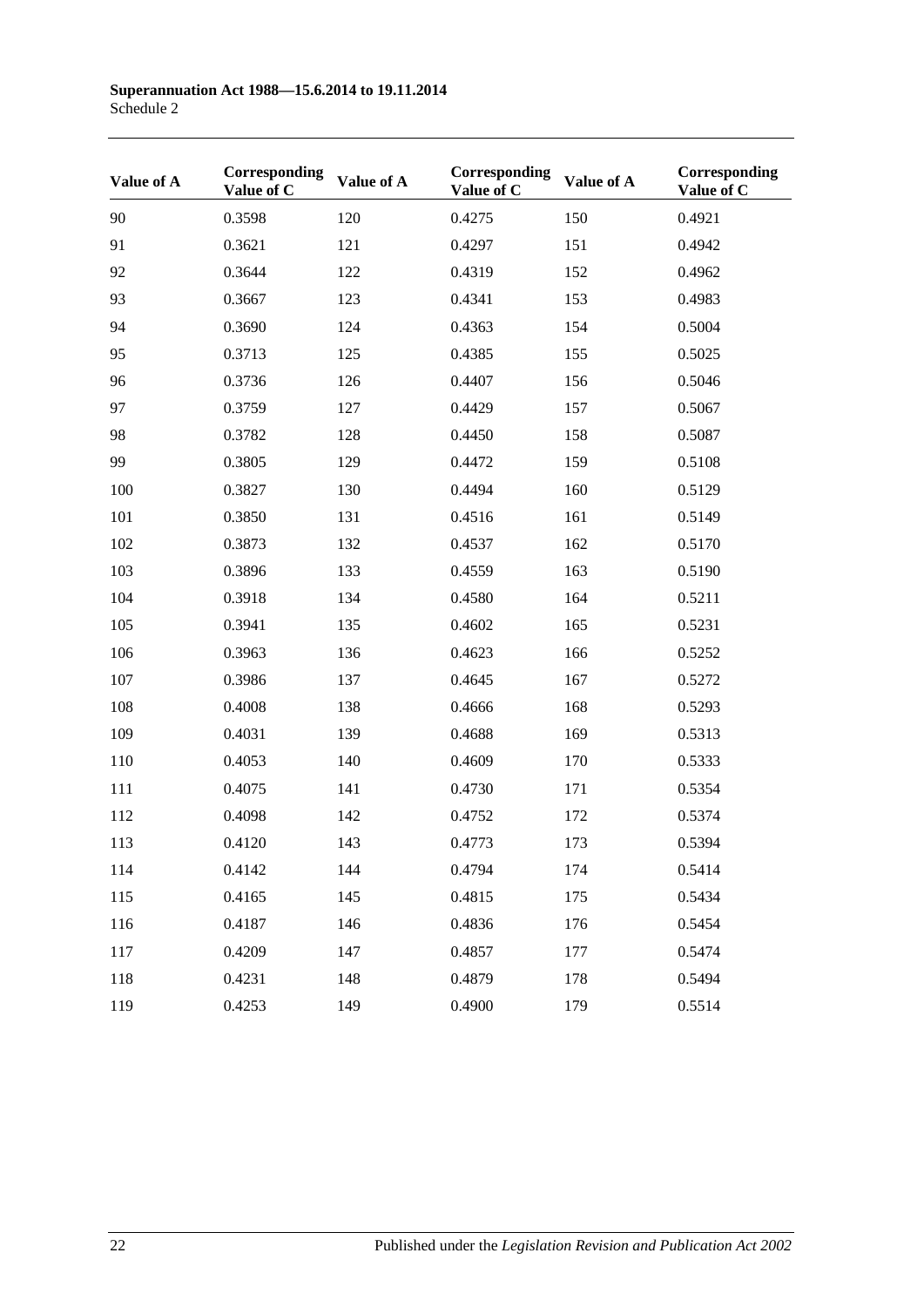| Schedule 2 |  |
|------------|--|
|            |  |

| Value of A | Corresponding<br>Value of C | Value of A | Corresponding<br>Value of C | Value of A | Corresponding<br>Value of C |
|------------|-----------------------------|------------|-----------------------------|------------|-----------------------------|
| 180        | 0.5534                      | 210        | 0.6116                      | 240        | 0.6667                      |
| 181        | 0.5554                      | 211        | 0.6135                      | 241        | 0.6673                      |
| 182        | 0.5574                      | 212        | 0.6154                      | 242        | 0.6678                      |
| 183        | 0.5594                      | 213        | 0.6173                      | 243        | 0.6684                      |
| 184        | 0.5614                      | 214        | 0.6192                      | 244        | 0.6689                      |
| 185        | 0.5634                      | 215        | 0.6210                      | 245        | 0.6695                      |
| 186        | 0.5653                      | 216        | 0.6229                      | 246        | 0.6700                      |
| 187        | 0.5673                      | 217        | 0.6248                      | 247        | 0.6706                      |
| 188        | 0.5693                      | 218        | 0.6266                      | 248        | 0.6712                      |
| 189        | 0.5712                      | 219        | 0.6285                      | 249        | 0.6717                      |
| 190        | 0.5732                      | 220        | 0.6303                      | 250        | 0.6723                      |
| 191        | 0.5751                      | 221        | 0.6322                      | 251        | 0.6728                      |
| 192        | 0.5771                      | 222        | 0.6340                      | 252        | 0.6734                      |
| 193        | 0.5790                      | 223        | 0.6359                      | 253        | 0.6740                      |
| 194        | 0.5810                      | 224        | 0.6377                      | 254        | 0.6745                      |
| 195        | 0.5829                      | 225        | 0.6396                      | 255        | 0.6751                      |
| 196        | 0.5849                      | 226        | 0.6414                      | 256        | 0.6756                      |
| 197        | 0.5868                      | 227        | 0.6432                      | 257        | 0.6762                      |
| 198        | 0.5887                      | 228        | 0.6451                      | 258        | 0.6767                      |
| 199        | 0.5907                      | 229        | 0.6469                      | 259        | 0.6773                      |
| 200        | 0.5926                      | 230        | 0.6487                      | 260        | 0.6778                      |
| 201        | 0.5945                      | 231        | 0.6505                      | 262        | 0.6784                      |
| 202        | 0.5964                      | 232        | 0.6523                      | 262        | 0.6789                      |
| 203        | 0.5983                      | 233        | 0.6541                      | 263        | 0.6795                      |
| 204        | 0.6003                      | 234        | 0.6559                      | 264        | 0.6800                      |
| 205        | 0.6022                      | 235        | 0.6577                      | 265        | 0.6806                      |
| 206        | 0.6041                      | 236        | 0.6595                      | 266        | 0.6811                      |
| 207        | 0.6060                      | 237        | 0.6613                      | 267        | 0.6817                      |
| 208        | 0.6079                      | 238        | 0.6631                      | 268        | 0.6822                      |
| 209        | 0.6098                      | 239        | 0.6649                      | 269        | 0.6828                      |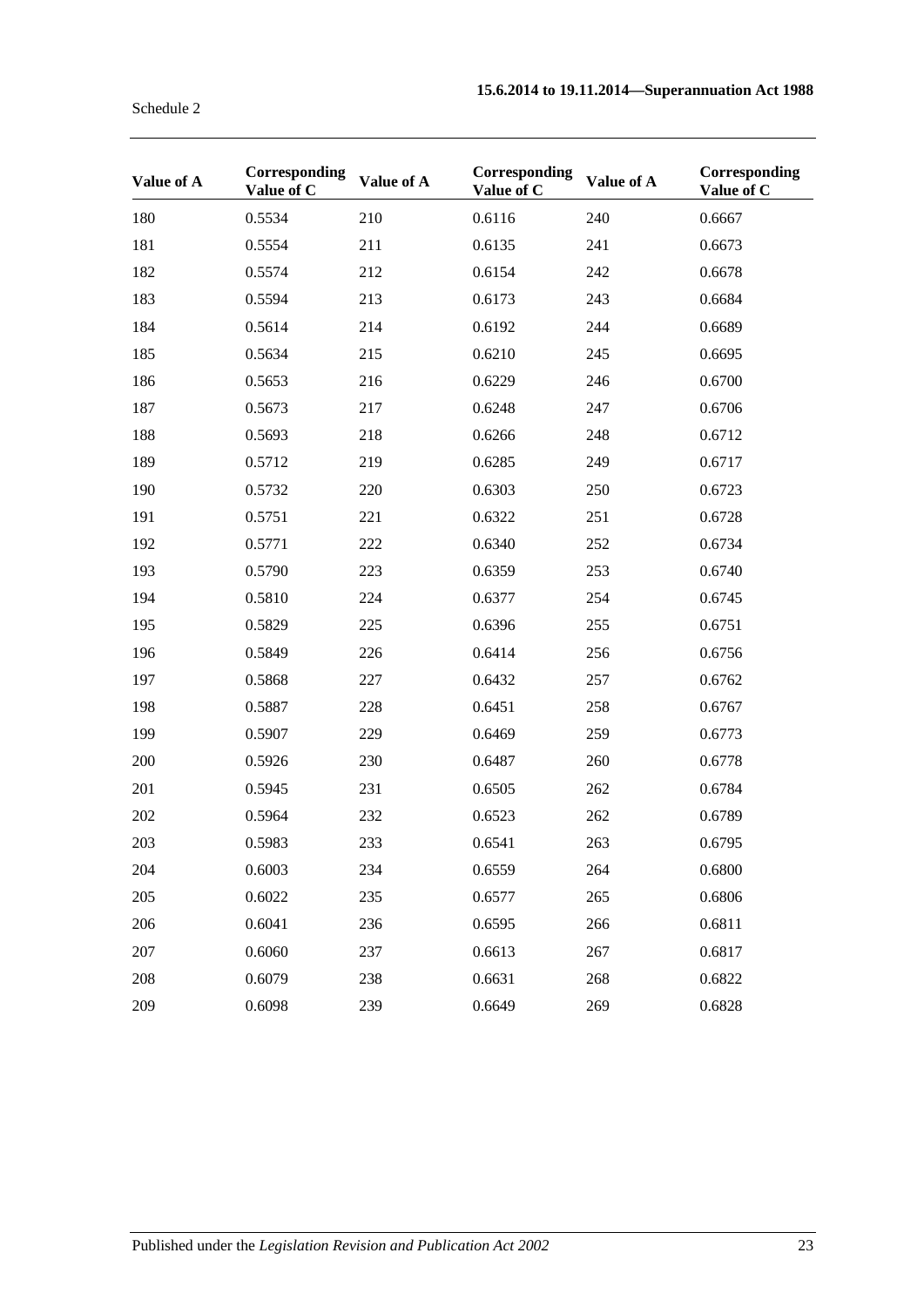| Value of A | Corresponding<br>Value of C | Value of A | Corresponding<br>Value of C | Value of A | Corresponding<br>Value of C |
|------------|-----------------------------|------------|-----------------------------|------------|-----------------------------|
| 270        | 0.6833                      | 300        | 0.7000                      | 330        | 0.7166                      |
| 271        | 0.6839                      | 301        | 0.7006                      | 331        | 0.7172                      |
| 272        | 0.6845                      | 302        | 0.7011                      | 332        | 0.7178                      |
| 273        | 0.6850                      | 303        | 0.7017                      | 333        | 0.7183                      |
| 274        | 0.6856                      | 304        | 0.7022                      | 334        | 0.7189                      |
| 275        | 0.6861                      | 305        | 0.7028                      | 335        | 0.7194                      |
| 276        | 0.6867                      | 306        | 0.7033                      | 336        | 0.7200                      |
| 277        | 0.6873                      | 307        | 0.7039                      | 337        | 0.7206                      |
| 278        | 0.6878                      | 308        | 0.7045                      | 338        | 0.7211                      |
| 279        | 0.6884                      | 309        | 0.7050                      | 339        | 0.7217                      |
| 280        | 0.6889                      | 310        | 0.7056                      | 340        | 0.7222                      |
| 281        | 0.6895                      | 311        | 0.7061                      | 341        | 0.7228                      |
| 282        | 0.6900                      | 312        | 0.7067                      | 342        | 0.7233                      |
| 283        | 0.6906                      | 313        | 0.7073                      | 343        | 0.7239                      |
| 284        | 0.6911                      | 314        | 0.7078                      | 344        | 0.7244                      |
| 285        | 0.6917                      | 315        | 0.7084                      | 345        | 0.7250                      |
| 286        | 0.6922                      | 316        | 0.7089                      | 346        | 0.7255                      |
| 287        | 0.6928                      | 317        | 0.7095                      | 347        | 0.7261                      |
| 288        | 0.6933                      | 318        | 0.7100                      | 348        | 0.7266                      |
| 289        | 0.6939                      | 319        | 0.7106                      | 349        | 0.7272                      |
| 290        | 0.6944                      | 320        | 0.7111                      | 350        | 0.7277                      |
| 291        | 0.6950                      | 321        | 0.7117                      | 351        | 0.7283                      |
| 292        | 0.6955                      | 322        | 0.7122                      | 352        | 0.7288                      |
| 293        | 0.6961                      | 323        | 0.7128                      | 353        | 0.7294                      |
| 294        | 0.6966                      | 324        | 0.7133                      | 354        | 0.7299                      |
| 295        | 0.6972                      | 325        | 0.7139                      | 355        | 0.7305                      |
| 296        | 0.6978                      | 326        | 0.7144                      | 356        | 0.7311                      |
| 297        | 0.6983                      | 327        | 0.7150                      | 357        | 0.7316                      |
| 298        | 0.6989                      | 328        | 0.7155                      | 358        | 0.7322                      |
| 299        | 0.6994                      | 329        | 0.7161                      | 359        | 0.7327                      |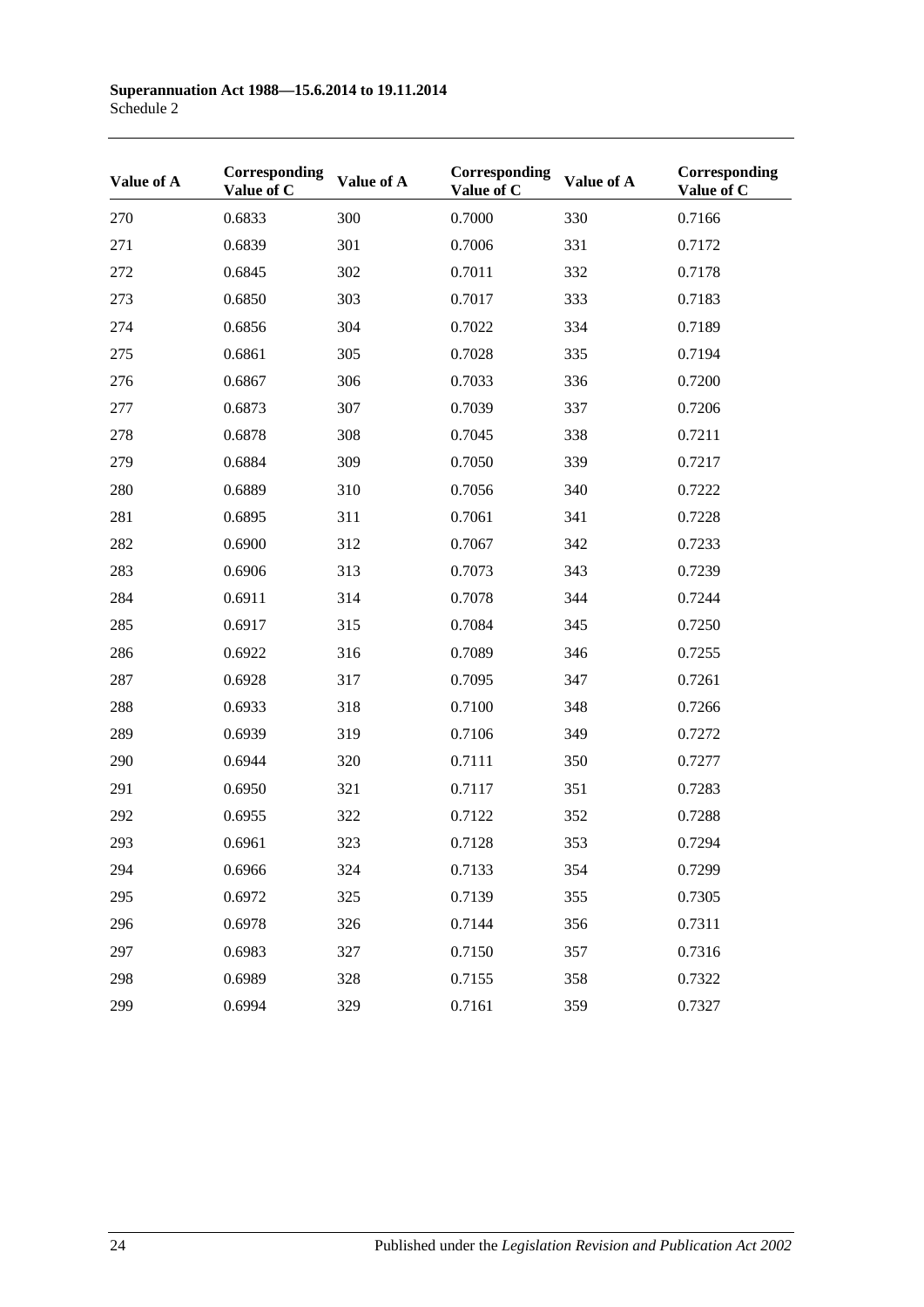# **Schedule 3—Administered schemes Part 1—Interpretation**

### **1—Interpretation**

(1) In this Schedule, unless the contrary intention appears—

*director* of a body corporate means a person who is a member of the governing body of the body corporate;

*rules*, in relation to a superannuation scheme, means any rules contained in a trust instrument or other document governing the establishment or operation of the superannuation scheme (subject to any provision made by this Schedule);

*special resolution* means—

- (a) in relation to the directors of a body corporate—a resolution passed by at least two-thirds of the votes cast by the directors of the body corporate voting with respect to the matter;
- (b) in relation to the trustees of a superannuation scheme—a resolution passed by at least two-thirds of the votes cast by the trustees of the superannuation scheme voting with respect to the matter;

*superannuation scheme* means a scheme (whether established within the private sector or the public sector) that—

- (a) is established for the purposes of providing superannuation or retirement benefits (and may provide for other benefits such as invalidity or death benefits); and
- (b) provides for an indefinitely continuing fund,

other than a scheme established under another part of this Act, or under another Act;

*Super SA* means the agency or body designated from time to time for the purposes of this Schedule by the Minister by notice in the Gazette as being the entity primarily involved in assisting in the administration of public sector superannuation schemes within the State:

*trustee*, in relation to a superannuation scheme, means—

- (a) if there is a trustee (within the ordinary meaning of that expression) of the superannuation scheme—the trustee; or
- (b) in any other case—the person who administers the superannuation scheme under the rules of the scheme.
- (2) For the purposes of this Schedule, an *administered scheme* is a superannuation scheme that is within the ambit of a declaration under [clause](#page-131-0) 2.
- (3) For the purposes of this Schedule, a *superannuation fund* is a pool of assets accumulated for the purposes of a superannuation scheme.
- (4) A reference in this Schedule to *rate of return* is a reference to a positive or a negative rate of return.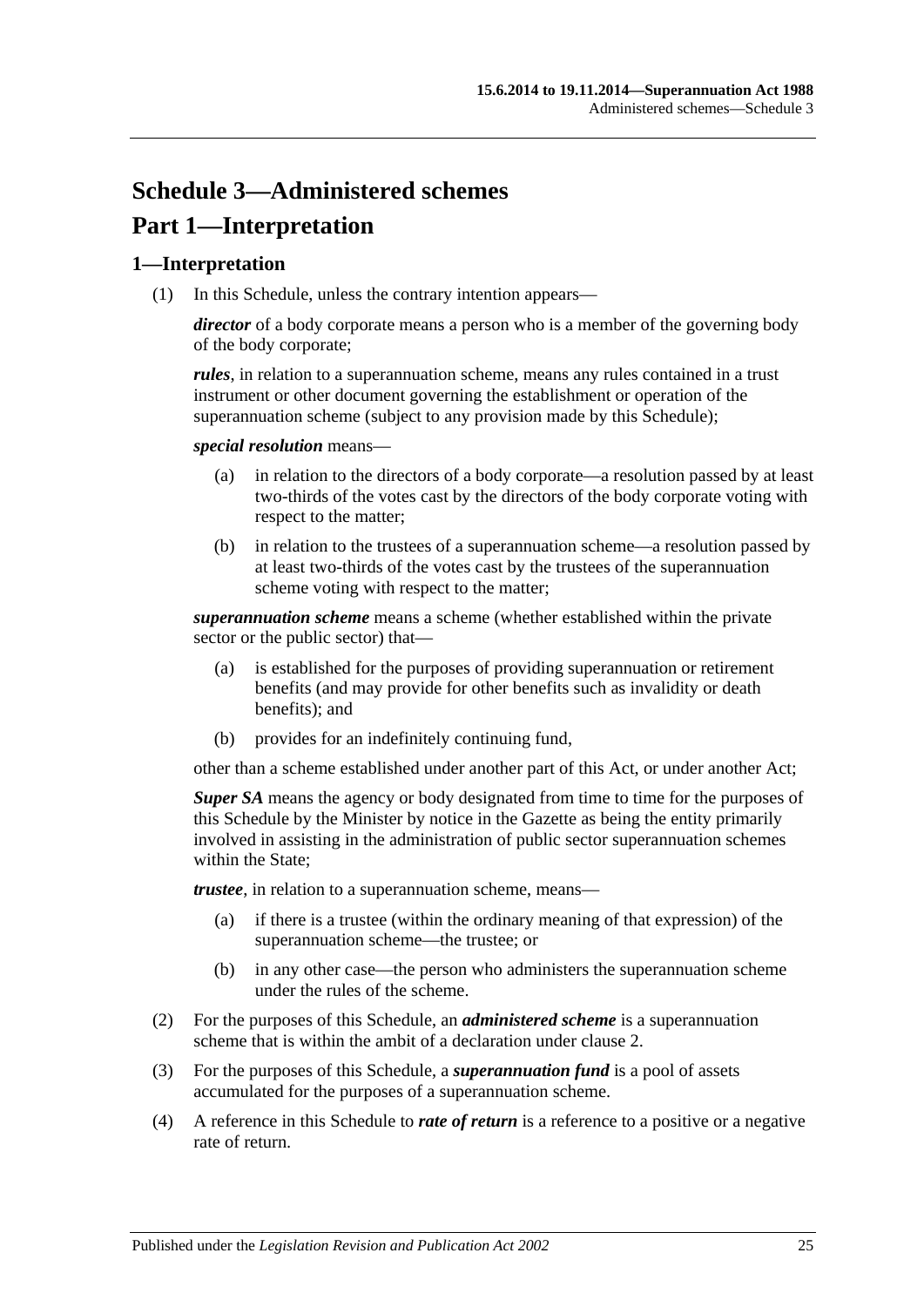# **Part 2—Management of schemes**

### <span id="page-131-1"></span><span id="page-131-0"></span>**2—Application of Schedule to schemes**

- <span id="page-131-6"></span><span id="page-131-5"></span>(1) The Minister may, by notice in the Gazette, declare that this Schedule applies to or in relation to a superannuation scheme in 1 or more of the following respects:
	- (a) that the superannuation scheme and its associated superannuation fund will be a scheme and fund established under this Act;
	- (b) that the superannuation scheme will be administered by Super SA;
	- (c) that the superannuation fund will be invested and managed by the Superannuation Funds Management Corporation of South Australia;
	- (d) that the superannuation scheme and its associated superannuation fund will have the Board as its trustee.
- <span id="page-131-8"></span><span id="page-131-7"></span><span id="page-131-4"></span><span id="page-131-3"></span><span id="page-131-2"></span>(2) The Minister may not make a declaration under [subclause](#page-131-1) (1) unless—
	- (a) the superannuation scheme is a qualifying scheme; and
	- (b) the Minister is acting on the basis of an application made by the trustee of the scheme.
- (3) The following provisions apply in connection with the operation of [paragraph](#page-131-2) (a) of [subclause](#page-131-3) (2):
	- (a) a superannuation scheme is a *qualifying scheme* if the operations of the employer of the members of the scheme are wholly or substantially funded by money provided by—
		- (i) the Government of the State; or
		- (ii) an agency or instrumentality of the Crown; or
		- (iii) some other public authority prescribed by the regulations for the purposes of this paragraph; and
	- (b) once a declaration has been made under [subclause](#page-131-1) (1) in relation to a superannuation scheme, it is irrelevant if the scheme ceases to be a qualifying scheme (and the Minister may, if due application has been made, make a further declaration under [subclause](#page-131-1) (1) on the basis that [paragraph](#page-131-2) (a) of [subclause](#page-131-3) (2) no longer applies).
- (4) The following provisions apply in connection with the operation of [paragraph](#page-131-4) (b) of [subclause](#page-131-3) (2):
	- (a) an application under that paragraph must be made in a manner and form determined by the Minister and be accompanied by such information as the Minister thinks fit; and
	- $(b)$
- (i) if the trustee of the superannuation scheme is a body corporate with 3 or more directors—an application under that paragraph must be made pursuant to a special resolution of the directors of the body corporate;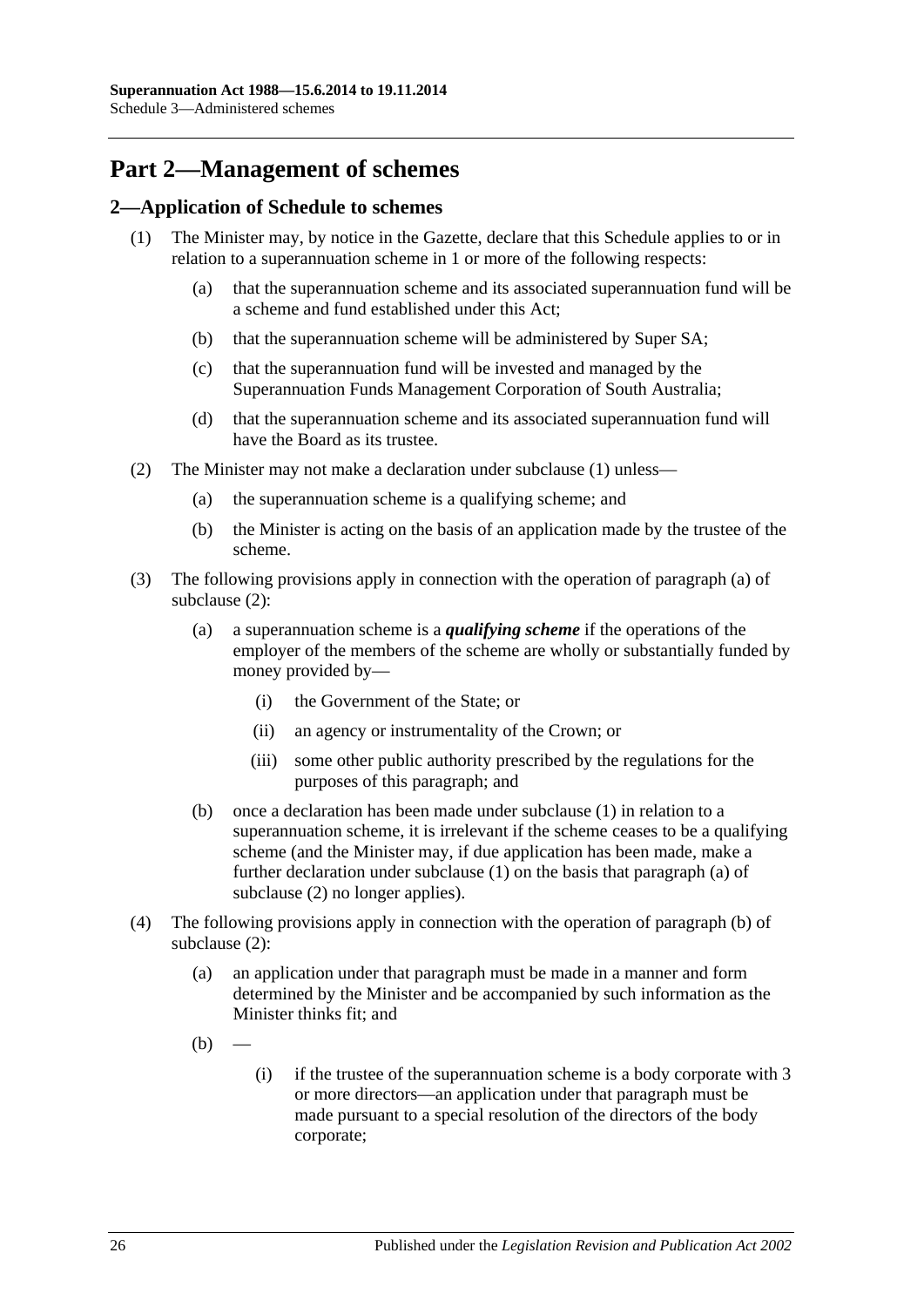- (ii) if the superannuation scheme has 3 or more trustees—an application under that paragraph must be made pursuant to a special resolution of the trustees.
- (5) A declaration under [subclause](#page-131-1) (1)—
	- (a) will have effect according to its terms; and
	- (b) will take effect on a day fixed by the Minister by notice in the Gazette (either as part of the declaration or by a separate notice published at a later time).
- (6) If a declaration is made under [subclause](#page-131-5)  $(1)(a)$ , the declaration will have the effect of establishing a new scheme in place of the scheme and fund to which the declaration relates—
	- (a) with the same assets, subject to any provision as to their administration or management under [subclause](#page-131-6)  $(1)(b)$  or  $(c)$  and to the operation of any other provision of this Schedule and subject to future variations; and
	- (b) with the same trustee or trustees, subject to the operation of a declaration under [subclause](#page-131-8) (1)(d) and subject to future changes in arrangements made in accordance with any relevant provision in the trust deed for the scheme; and
	- (c) with the same members and benefits, subject to the operation of any other provision of this Schedule or the trust deed or rules of the scheme and subject to future changes in membership or variations to that trust deed or rules; and
	- (d) with a trust deed and rules applying (from time to time) under [clause](#page-132-0) 3.
- (7) If a declaration is made under [subclause](#page-131-8)  $(1)(d)$ , the Board will, if the Minister so determines—
	- (a) indemnify a trustee of the superannuation scheme holding office before the declaration against any liabilities that the trustee was indemnified against before the making of the declaration;
	- (b) be subrogated to the rights of a trustee of the superannuation scheme holding office before the declaration.

#### <span id="page-132-0"></span>**3—Arrangements as to trust deed and rules**

- (1) Each administered scheme is to have—
	- (a) a trust deed; and
	- (b) a set of rules.
- <span id="page-132-1"></span>(2) The trust deed and the rules will be contained in instruments recognised by the Minister by notice in the Gazette.
- <span id="page-132-2"></span>(3) The Minister must not publish a notice under [subclause](#page-132-1) (2) unless the Minister—
	- (a) is acting on the basis of an application made by the trustee of the relevant superannuation scheme; and
	- (b) is satisfied that the trust deed and rules of the administered scheme confer on members of the scheme equivalent rights to the rights that members had under the original fund in respect of benefits.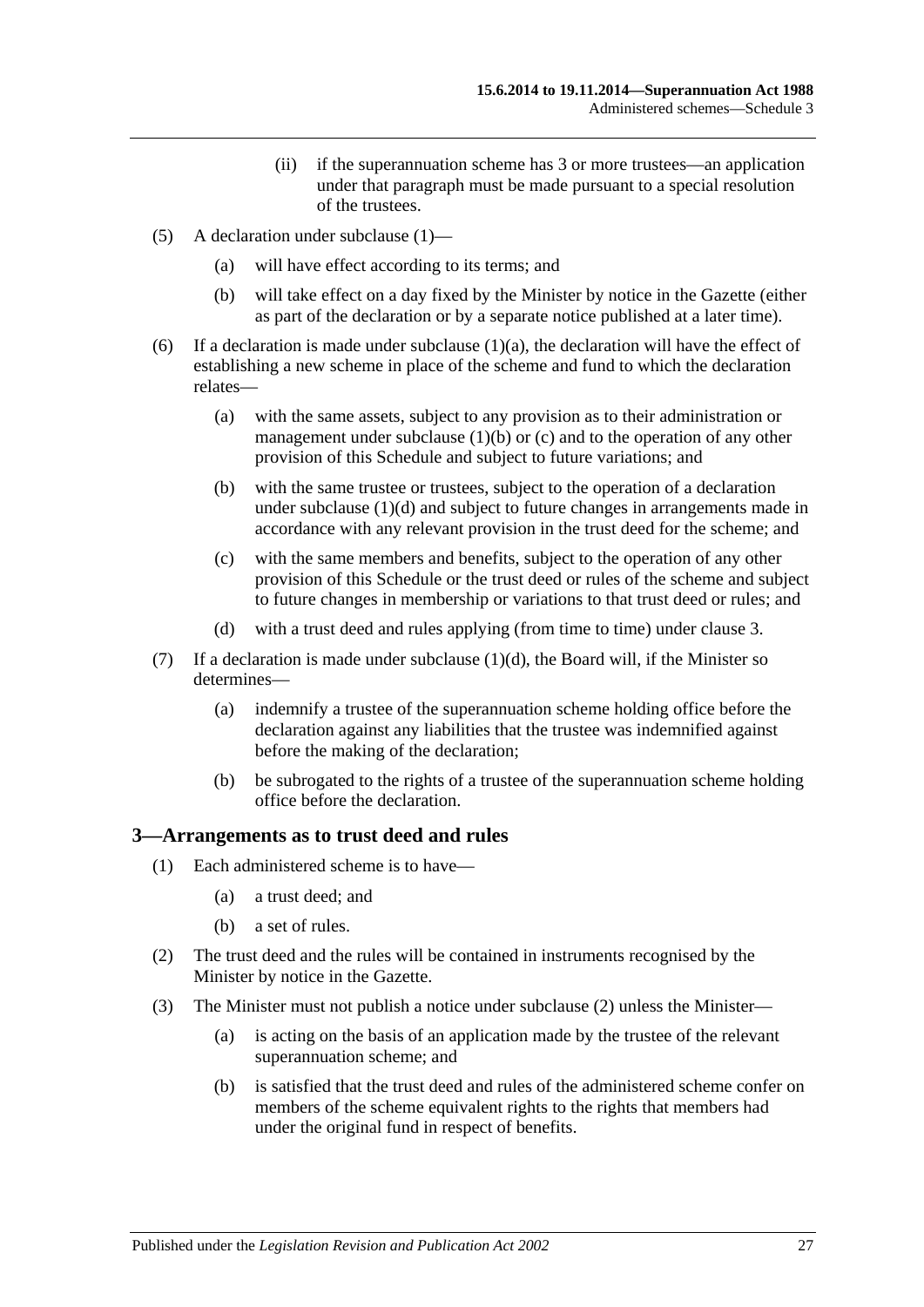- (4) A trust deed or rules may be varied in accordance with the terms of the trust deed or rules and [subclauses](#page-132-1) (2) and [\(3\)](#page-132-2) will apply to any variation in the same manner as they applied to the original trust deed or rules (as the case requires).
- (5) For the purposes of [subclause](#page-132-2) (3), if the application is made—
	- (a) by a body corporate that has 3 or more directors—the application must be made pursuant to a special resolution of the directors of the body corporate;
	- (b) by the trustees of a superannuation scheme that has 3 or more trustees—the application must be made pursuant to a special resolution of the trustees.

### <span id="page-133-0"></span>**4—Arrangements as to assets**

- (1) If a declaration has been made under clause  $2(1)(c)$ , the trustee of the relevant superannuation scheme may, by instrument in writing, transfer any assets of the scheme to the Superannuation Funds Management Corporation of South Australia so that those assets may be invested and managed under this Schedule.
- (2) Any monetary asset received under [subclause](#page-133-0) (1) must be paid into a fund under Part 3.
- (3) Super SA or the Superannuation Funds Management Corporation of South Australia may also receive and hold records and other information that have been created or obtained in connection with the operation of an administered scheme.

# **Part 3—Establishment of funds and contribution accounts**

## **Division 1—Establishment of funds**

### **5—Management and establishment of funds**

- <span id="page-133-1"></span>(1) If a declaration is made under clause  $2(1)(c)$ , the Superannuation Funds Management Corporation of South Australia may, depending on arrangements determined or approved by the Minister and the other requirements of this Schedule—
	- (a) assume the management of an existing fund (and make investments accordingly); or
	- (b) establish a fund for the purposes of the administered scheme (and invest assets of the relevant scheme transferred to or held by the Corporation for the purposes of management by the Corporation).
- <span id="page-133-2"></span>(2) The assets of an administered scheme that is subject to a declaration under clause [2\(1\)\(c\)](#page-131-7) will be invested, managed and held for the benefit of that scheme and will not belong to the Crown.
- (3) Subject to the following subclauses, the Corporation may enter into transactions affecting any assets held in a fund under [subclause](#page-133-1)  $(1)(a)$  or  $(b)$ —
	- (a) for the purposes of investment; or
	- (b) for purposes incidental, ancillary or otherwise related to investment.
- (4) The Corporation must consult with the trustee of the relevant superannuation scheme to determine the risk/return objectives and strategic asset allocation policies to be adopted with respect to the management and investment of the fund.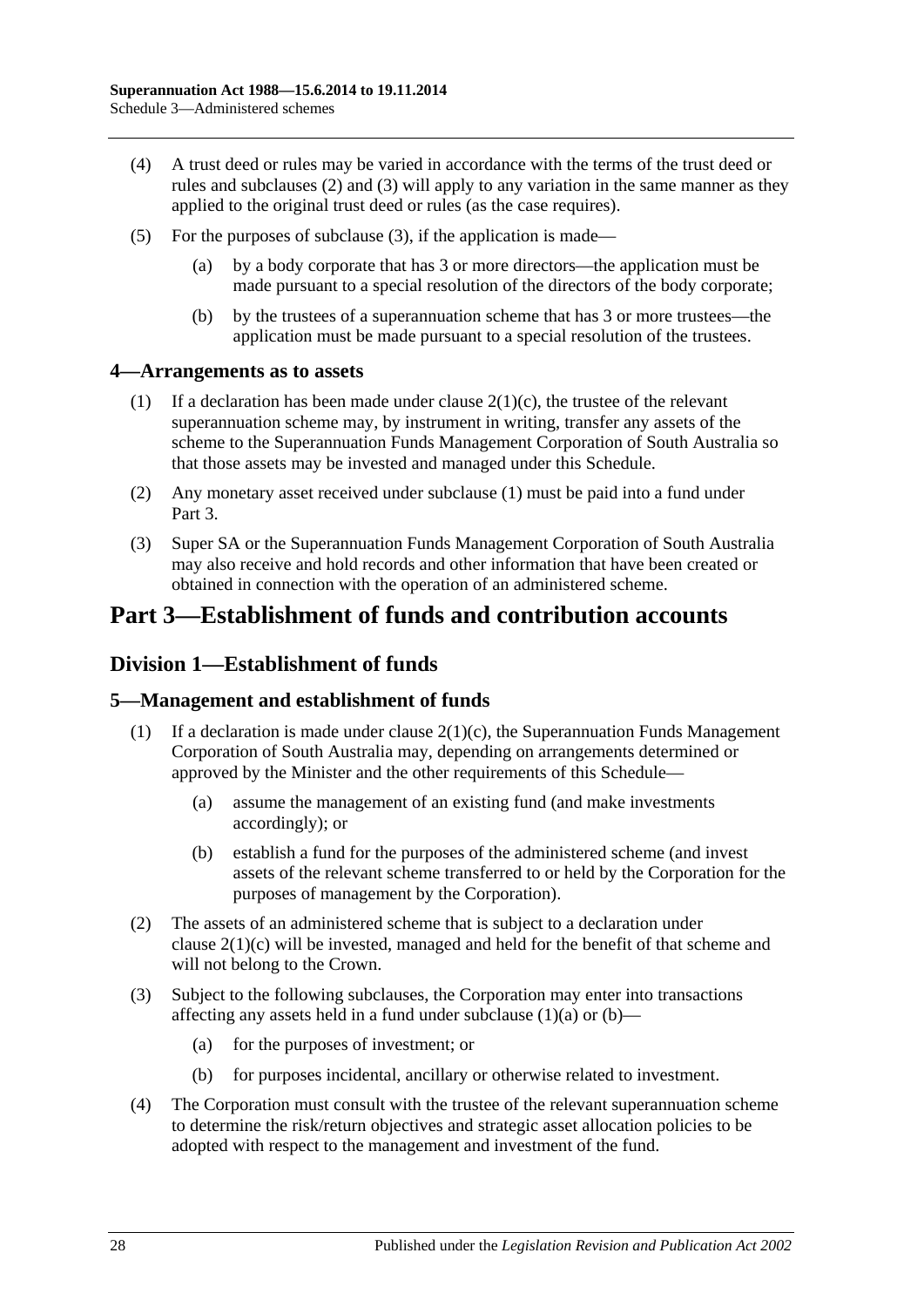- (5) Subject to [subclause](#page-134-0) (6), the trustee of the scheme will be ultimately responsible for setting the risk/return objectives and the Corporation will be ultimately responsible for determining the strategic asset allocation policies.
- <span id="page-134-0"></span>(6) If a disagreement arises between the trustee and the Corporation with respect to the investment of the fund, the matter must be referred to the Treasurer and a decision of the Treasurer will determine the matter (and will have effect according to its terms).
- (7) If the assets of a superannuation scheme are being managed under this Schedule, then, subject to any other arrangements under the rules of the scheme or approved by the trustee of the scheme—
	- (a) Super SA must pay to the credit of the fund maintained for the purposes of the scheme all contributions received by Super SA for the purposes of the scheme; and
	- (b) all interest and accretions arising from the investment of the assets of the scheme must be paid into a fund managed or established under this Schedule for the benefit of the scheme; and
	- (c) all benefits under the scheme will be paid from a fund managed or established under this Schedule for the benefit of the scheme.
- (8) The Corporation may pay from a fund managed by the Corporation under this Schedule—
	- (a) administrative costs and other expenses related to the management and investment activities of the Corporation in connection with the fund; and
	- (b) if relevant, administrative charges payable under [clause](#page-136-0) 11; and
	- (c) any other amount payable in connection with the management or operation of the relevant superannuation scheme determined to be payable from the fund pursuant to the rules of the scheme or a determination of the trustee of the scheme.
- (9) The Corporation must determine the value of a fund managed under this clause as at the end of each financial year.

#### **6—Division of funds into distinct parts**

- (1) The Superannuation Funds Management Corporation of South Australia must, at the request of the trustee of the administered scheme—
	- (a) divide a fund managed by the Corporation for the purposes of an administered scheme into 2 or more distinct divisions; and
	- (b) further divide a distinct division into subdivisions.
- (2) Different divisions or subdivisions of a fund may be invested in different ways (and different rates of return may apply to different divisions or subdivisions).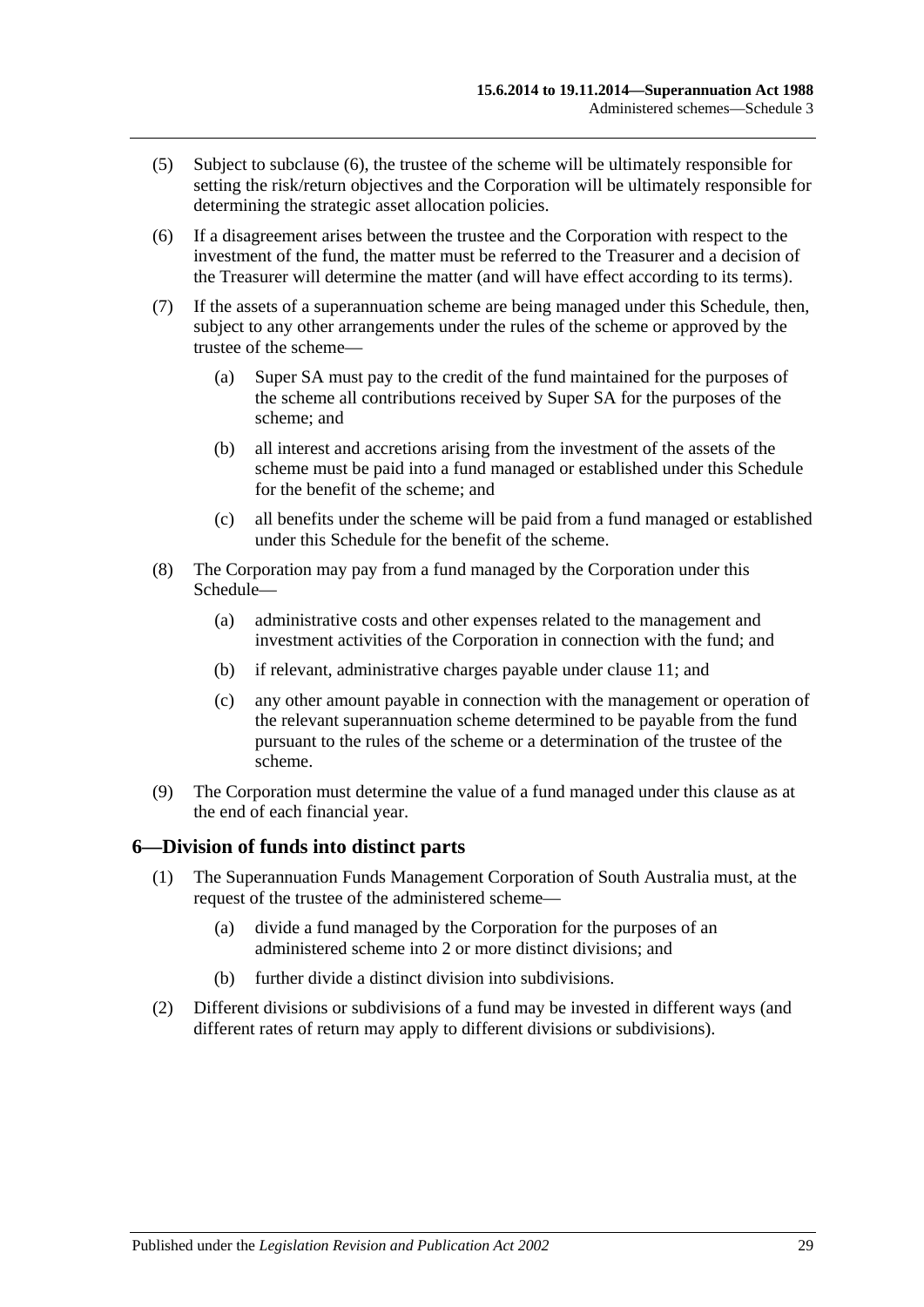## **Division 2—Contribution accounts**

#### **7—Contribution accounts**

- (1) Super SA may, for the purposes of an administered scheme (insofar as may be relevant), establish and maintain contribution accounts—
	- (a) in the names of the members of the scheme;
	- (b) in the name of the employer of the members of the scheme.
- (2) Super SA may—
	- (a) credit and debit contribution accounts in accordance with the terms of the relevant superannuation scheme or otherwise to reflect the operation of this Schedule;
	- (b) provide for rates of return to be reflected in contribution accounts on the basis of a determination of the trustee of the scheme after taking into account the relevant rates of return that apply to the investment of a fund established under Division 1.

## **Part 4—Miscellaneous**

#### **8—Insurance arrangements**

- (1) Super SA may, with the approval of the Minister, establish (and maintain) arrangements that provide members of 1 or more administered schemes with death, disability or other forms of insurance.
- (2) The terms and conditions of insurance established under this clause (including as to any premiums to be paid by members of administered schemes or, if it is so determined, by the employer of the members of the scheme) may be—
	- (a) included in the rules of an administered scheme; or
	- (b) prescribed by regulations made for the purposes of this provision.
- (3) Super SA may, in establishing and maintaining insurance under this clause—
	- (a) establish a pool of funds or other assets that relate to more than 1 administered scheme;
	- (b) invest any funds or other assets as it thinks fit;
	- (c) enter into insurance or re-insurance arrangements with other entities;
	- (d) establish arrangements, provide or offer benefits, or set premiums or other terms or conditions, that vary between different administered schemes, or different classes of members of administered schemes;
	- (e) undertake any activity through the Minister (as a body corporate), the Board, the Superannuation Funds Management Corporation of South Australia, or any other entity determined by Super SA after consultation with the Minister;
	- (f) take such other action that is necessary or expedient for the purposes of providing insurance under this clause.
- (4) Any funds or other assets relating to insurance arrangements established under this clause may be held separately from any funds or other assets administered under Part 2 and Part 3.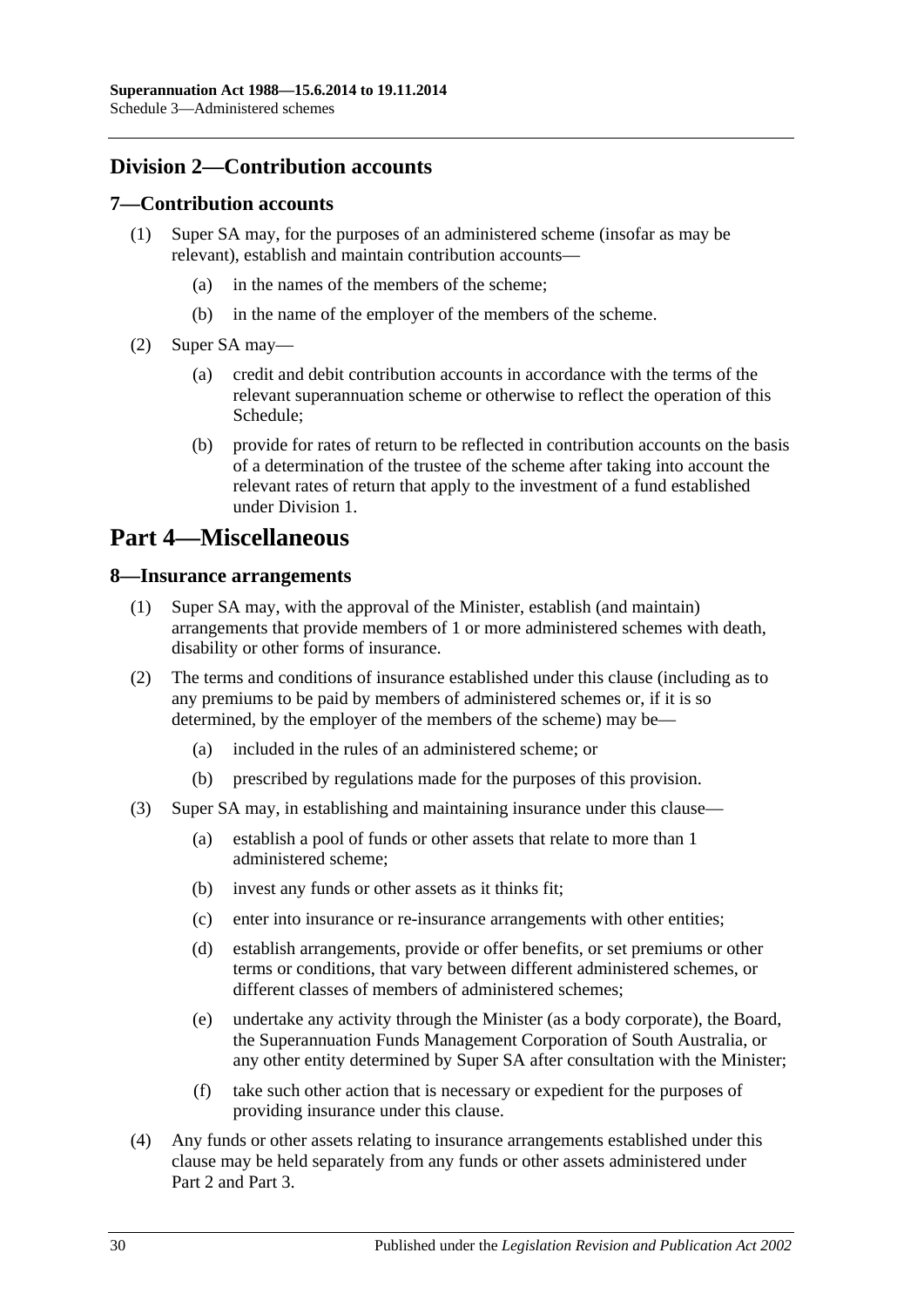### <span id="page-136-2"></span>**9—Accounts and audit**

- (1) Super SA must, in respect of each financial year for which it is the manager of an administered scheme, in respect of each administered scheme—
	- (a) maintain proper accounts of amounts paid to Super SA for the purposes of the scheme; and
	- (b) maintain proper accounts of payments to, on behalf of, or in respect of, members of the scheme; and
	- (c) maintain proper accounts of any other associated receipts or payments; and
	- (d) prepare financial statements in relation to those receipts and payments.
- (2) Subject to [subclause](#page-136-1) (3), the Auditor-General must, on an annual basis, audit—
	- (a) the accounts and financial statements referred to in [subclause](#page-136-2) (1); and
	- (b) any other accounts or financial statements of an administered scheme.
- <span id="page-136-1"></span>(3) The Auditor-General may, as the Auditor-General thinks fit, appoint or authorise another person to conduct an audit on behalf of, or instead of, the Auditor-General.
- (4) The Auditor-General may, at any other time, audit the accounts and financial statements of Super SA under this Schedule, or of an administered scheme within the scope of this Schedule.

#### <span id="page-136-3"></span>**10—Reports**

- (1) Super SA must, in conjunction with each annual report of the Board under this Act, provide a report on the operation of this Schedule in relation to any administered scheme that is within the ambit of a declaration under clause  $2(1)(b)$  during the financial year to which the annual report relates.
- (2) A report under [subclause](#page-136-3) (1) must include—
	- (a) a copy of any accounts or financial statements that are required to be audited under this Schedule in respect of each relevant scheme for the financial year; and
	- (b) if a fund has been managed under Part 3 Division 1 in respect of any part of the relevant financial year—a copy of the audited accounts and financial statements for that fund provided by the Superannuation Funds Management Corporation of South Australia.
- (3) In addition, the trustee of an administered scheme that is within the ambit of a declaration that does not extend beyond clause [2\(1\)\(a\)](#page-131-5) must, on or before 31 October in each year, furnish to the Minister the trustee's annual report for the scheme for the financial year ending on 30 June in that year.
- (4) The Minister must, within 6 sitting days after receiving a report under this clause, have copies of the report laid before both Houses of Parliament.
- (5) Super SA must also report in accordance with any requirements imposed on Super SA under the rules of an administered scheme, or under the regulations.

#### <span id="page-136-4"></span><span id="page-136-0"></span>**11—Fees**

(1) The Minister may establish and impose an administrative charge in connection with Super SA acting as manager of an administered scheme under this Schedule.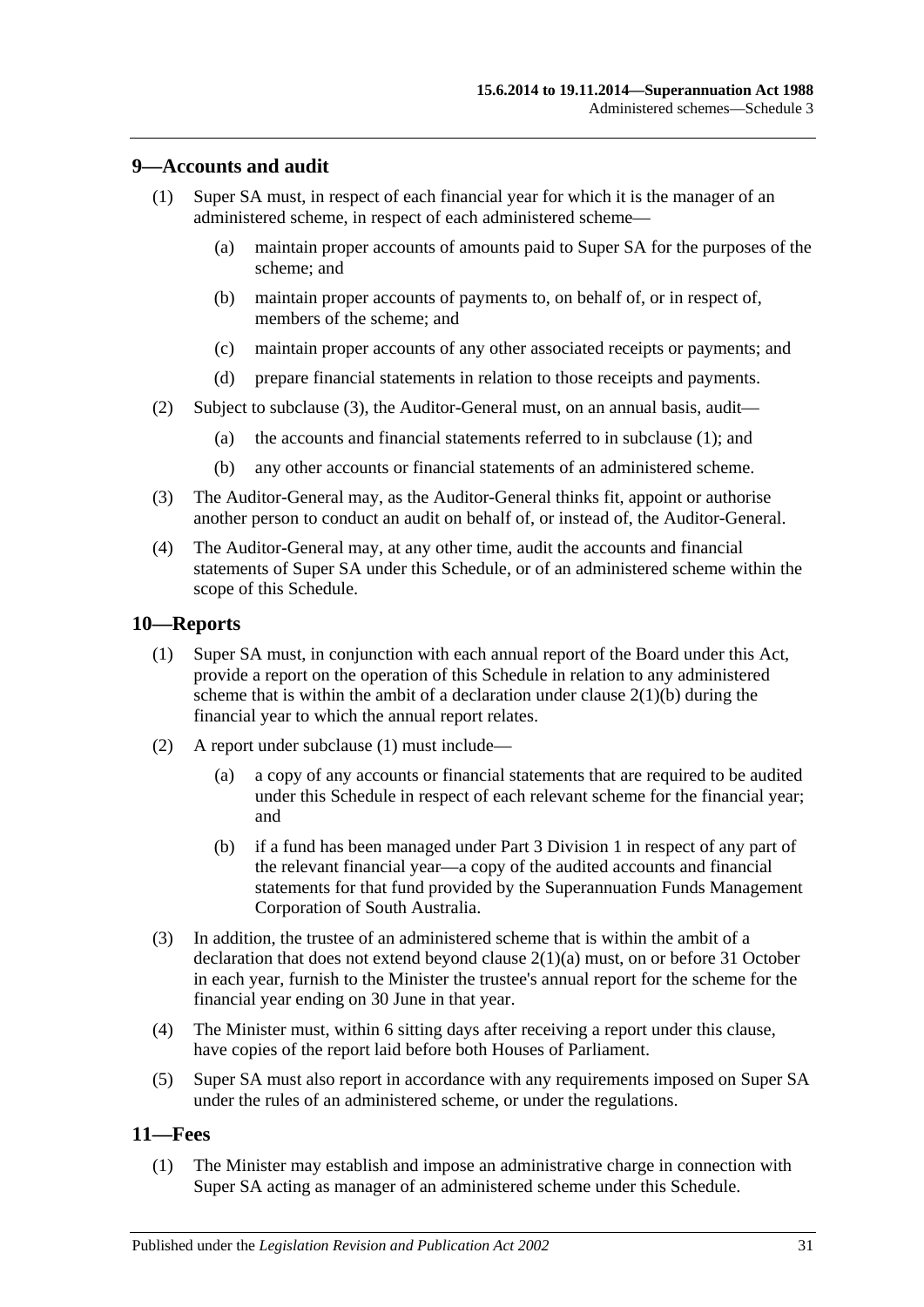- <span id="page-137-0"></span>(2) The Board may, after consultation with the Minister, establish and impose an administrative charge in connection with the Board acting as trustee of an administered scheme under this Schedule.
- (3) The Minister or the Board may, in connection with the operation of [subclause](#page-136-4) (1) or  $(2)$ —
	- (a) fix different charges with respect to different funds or different circumstances;
	- (b) recover any charge imposed under this clause from any fund of an administered scheme or, if the trust deed of the administered scheme so provides, from any employer of any members of an administered scheme;
	- (c) arrange for any contribution account to be debited to reflect any charge imposed under this clause;
	- (d) vary a charge from time to time.

### **12—Cessation of scheme**

- (1) The Minister may, by notice in the Gazette, revoke a declaration relating to an administered scheme under this Schedule.
- (2) The Minister may, by notice in the Gazette, transfer any assets of the relevant fund in order to give effect to the change in circumstances.

### **12A—Unclaimed superannuation benefits**

If an amount of a superannuation fund of an administered scheme is attributable to an unclaimed superannuation benefit, the trustees of the scheme may, in accordance with the *Superannuation (Unclaimed Money and Lost Members) Act 1999* of the Commonwealth, pay an amount equal to the unpaid superannuation benefit, or any amount required to be paid under that Act on account of the unclaimed superannuation benefit, from the fund to the Commissioner of Taxation.

### <span id="page-137-1"></span>**13—Stamp duty**

- (1) No stamp duty is payable under a law of this State in respect of any transfer of assets connected with, or arising out of, the operation of this Schedule.
- (2) No person has an obligation under the *[Stamp Duties Act](http://www.legislation.sa.gov.au/index.aspx?action=legref&type=act&legtitle=Stamp%20Duties%20Act%201923) 1923* to lodge a statement or return relating to a matter referred to in [subclause](#page-137-1) (1), or to include in a statement or return a record or information relating to such a matter.

### <span id="page-137-2"></span>**14—Transitional provisions**

- (1) The Governor may, by regulation, make provisions of a saving or transitional nature in relation to a declaration of the Minister under this Schedule.
- (2) A regulation made under [subclause](#page-137-2) (1) may—
	- (a) modify the provisions of this Schedule in their application to a particular scheme;
	- (b) operate prospectively or retrospectively from a date specified in the regulation.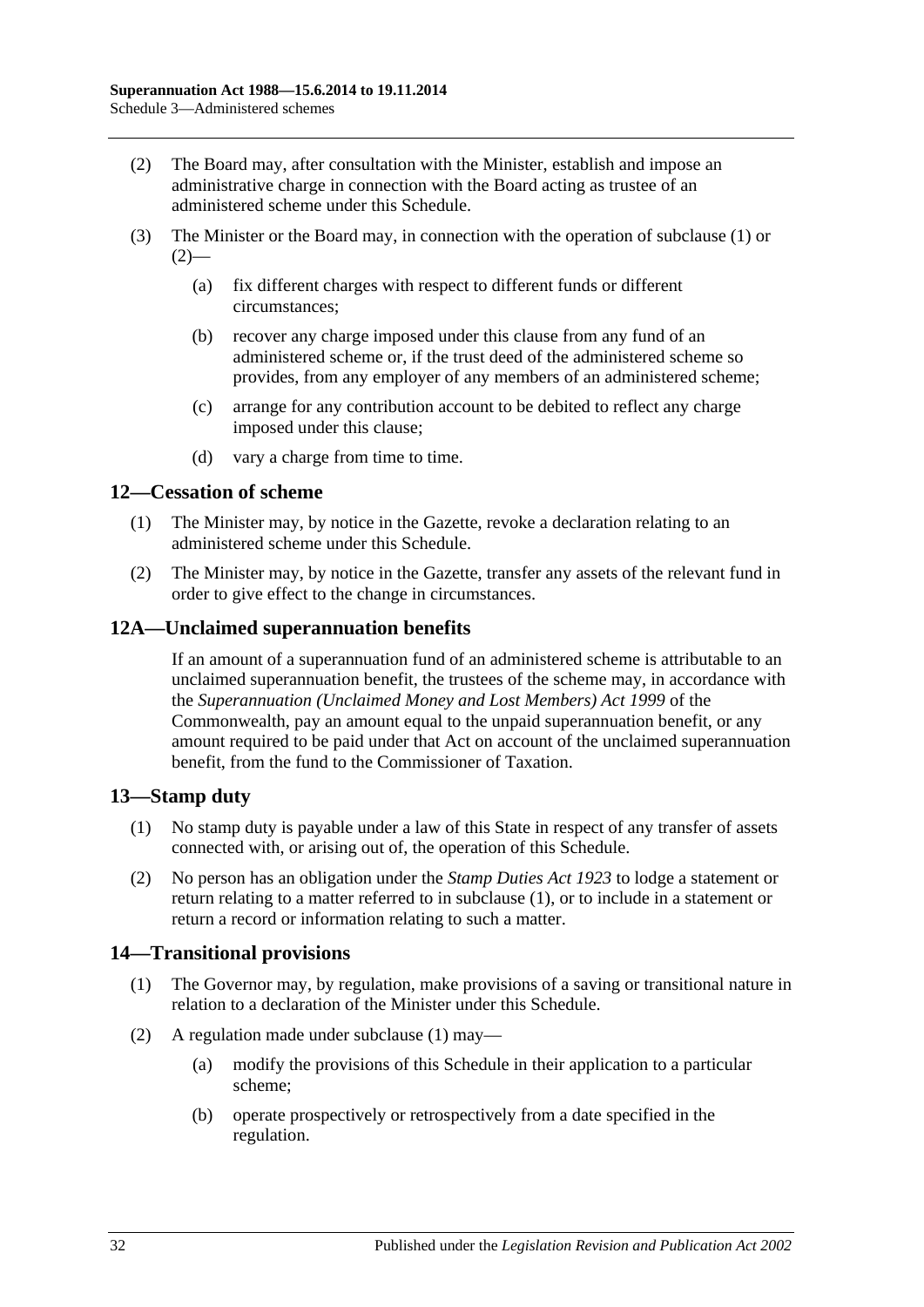# **Legislative history**

### **Notes**

• This version is comprised of the following:

| Part 1    | 15.6.2014  |
|-----------|------------|
| Part 2    | 19.11.2012 |
| Part 3    | 19.11.2012 |
| Part 4    | 19.11.2012 |
| Part 5    | 19.11.2012 |
| Part 5A   | 19.11.2012 |
| Part 6    | 15.6.2014  |
| Schedules | 15.6.2014  |

- Please note—References in the legislation to other legislation or instruments or to titles of bodies or offices are not automatically updated as part of the program for the revision and publication of legislation and therefore may be obsolete.
- Earlier versions of this Act (historical versions) are listed at the end of the legislative history.
- For further information relating to the Act and subordinate legislation made under the Act see the Index of South Australian Statutes or www.legislation.sa.gov.au.

## **Legislation repealed by principal Act**

The *Superannuation Act 1988* repealed the following:

*Superannuation Act 1974*

## **Principal Act and amendments**

| Year No |     | Title                                                      | Assent     | Commencement                                                                |
|---------|-----|------------------------------------------------------------|------------|-----------------------------------------------------------------------------|
| 1988    | 37  | Superannuation Act 1988                                    | 28.4.1988  | 1.7.1988 (Gazette 19.5.1988 p1246)                                          |
| 1989    | 9   | <b>Superannuation Act Amendment</b><br>Act 1989            | 30.3.1989  | 20.4.1989 (Gazette 13.4.1989 p1006)<br>except s 9(b) & 14–1.7.1988: s 2(2)  |
| 1989 54 |     | <b>Superannuation Act Amendment Act</b><br>$(No. 2)$ 1989  | 19.10.1989 | 19.10.1989                                                                  |
| 1990    | 78  | <b>Superannuation Act Amendment</b><br>Act 1990            | 20.12.1990 | 17.1.1991 (Gazette 17.1.1991 p182)                                          |
| 1991    | -67 | Superannuation (Miscellaneous)<br>Amendment Act 1991       | 5.12.1991  | 19.12.1991 (Gazette 19.12.1991 p1905)<br>except s $15-17.1.1991$ : s $2(1)$ |
| 1992 69 |     | Statutes Amendment (Public Actuary) 19.11.1992<br>Act 1992 |            | 10.12.1992 (Gazette 10.12.1992 p1752)                                       |
| 1992 91 |     | Superannuation (Scheme Revision)<br>Amendment Act 1992     | 10.12.1992 | 1.7.1992 except s 8(b) $&$<br>$(c)$ —10.12.1992: s 2                        |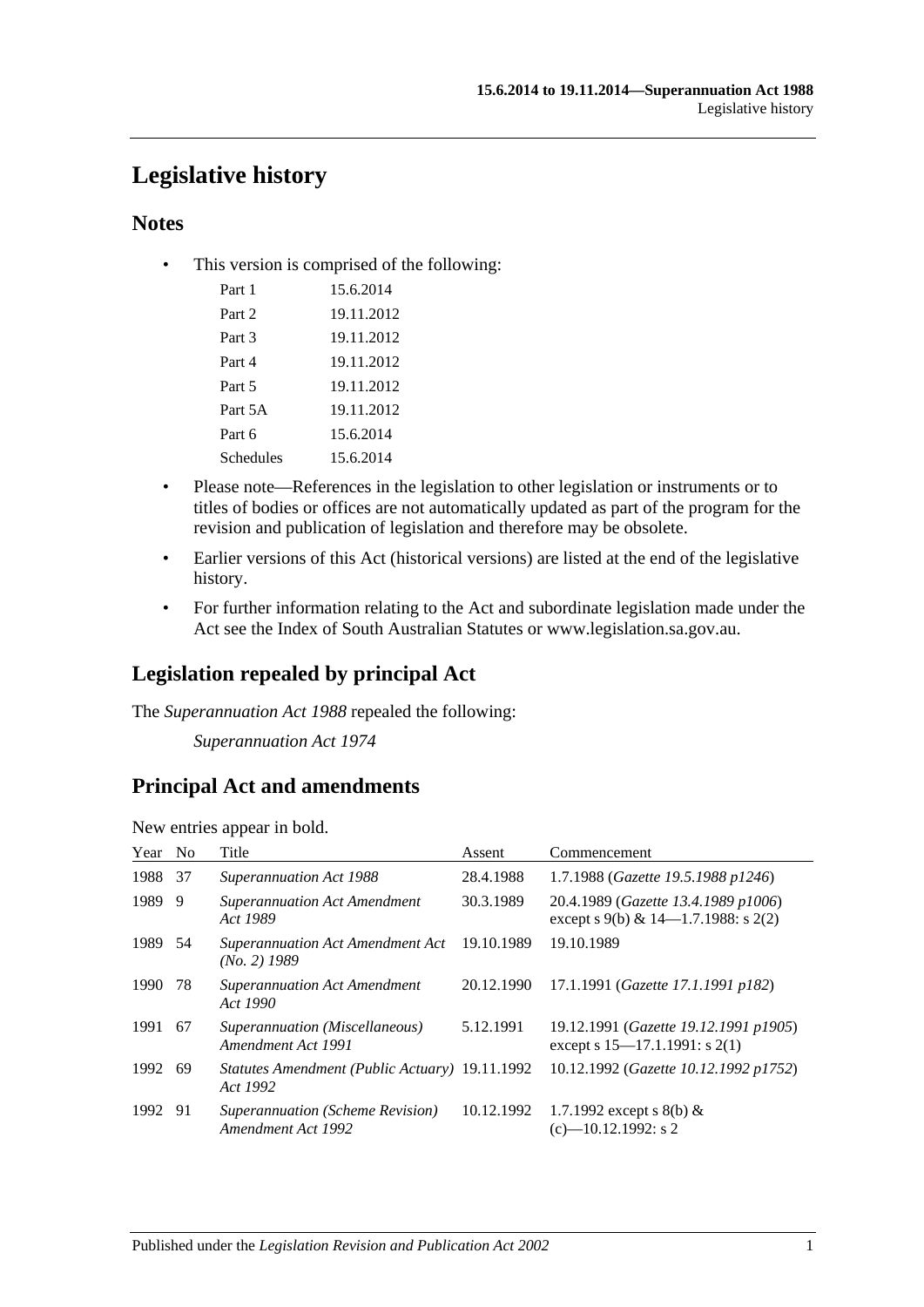#### **Superannuation Act 1988—15.6.2014 to 19.11.2014** Legislative history

| 1993 | -12            | Police Superannuation<br>(Superannuation Guarantee)<br>Amendment Act 1993                                | 25.3.1993  | $s$ 9–19.12.1991: s 2                                                        |
|------|----------------|----------------------------------------------------------------------------------------------------------|------------|------------------------------------------------------------------------------|
| 1993 | 44             | Superannuation (Voluntary<br>Separation) Amendment Act 1993                                              | 20.5.1993  | 27.5.1993 (Gazette 27.5.1993 p1753)                                          |
| 1994 | 30             | Passenger Transport Act 1994                                                                             | 26.5.1994  | Sch 4-1.7.1994 (Gazette 30.6.1994<br>p1843)                                  |
| 1994 | 37             | Superannuation (Miscellaneous)<br>Amendment Act 1994                                                     | 2.6.1994   | 2.6.1994 (Gazette 2.6.1994 p1524) except<br>s 14(i)-5.6.1992: s 2(2)         |
| 1994 | 46             | Statutes Amendment (Closure of<br>Superannuation Schemes) Act 1994 as<br>amended by 53/1994 and 57/1994  | 9.6.1994   | Pt 2 (ss 4 & 5)-3.5.1994 and Pt 4<br>$(s 8)$ —21.10.1994: s 2                |
| 1994 | 53             | Statutes Amendment (Closure of<br>Superannuation Schemes) (Extension<br>of Time) Amendment Act 1994      | 15.9.1994  | 30.9.1994: s 2                                                               |
| 1994 | 57             | <b>Statutes Amendment (Closure of</b><br><b>Superannuation Schemes) Amendment</b><br>Act 1994            | 20.10.1994 | 20.10.1994: s 2                                                              |
| 1995 | 38             | <b>Superannuation Funds Management</b><br>Corporation of South Australia<br>Act 1995                     | 27.4.1995  | 1.7.1995 (Gazette 25.5.1995 p2199)                                           |
| 1995 | 97             | Superannuation (Contracting Out)<br>Amendment Act 1995                                                   | 7.12.1995  | 14.12.1995 (Gazette 14.12.1995 p1642)                                        |
| 1997 | 9              | Superannuation (Employee Mobility)<br>Amendment Act 1997                                                 | 20.3.1997  | 20.3.1997                                                                    |
| 1997 | 45             | Superannuation (Miscellaneous)<br>Amendment Act 1997                                                     | 24.7.1997  | 24.7.1997 except s 8—1.7.1992: s 2                                           |
| 1998 | 20             | Statutes Amendment (Adjustment of<br>Superannuation Pensions) Act 1998                                   | 2.4.1998   | Pt 5 (s 7)-1.10.1997 : s 2                                                   |
| 1998 | 24             | Superannuation (Miscellaneous)<br>Amendment Act 1998                                                     | 2.4.1998   | 16.4.1998 (Gazette 16.4.1998 p1707)<br>except s $18(h)$ —1.7.1994 : s $2(2)$ |
| 1999 | 23             | Statutes Amendment (Commutation for1.4.1999<br>Superannuation Surcharge) Act 1999                        |            | 1.4.1999                                                                     |
| 1999 | 36             | <b>Electricity Corporations</b><br>(Restructuring and Disposal) Act 1999                                 | 1.7.1999   | Sch 3(Pt 3)-1.12.1999 (Gazette<br>23.9.1999 p1214)                           |
| 1999 | 57             | Superannuation (Voluntary<br>Separation Packages) Amendment<br>Act 1999                                  | 12.8.1999  | $1.7.1999$ : s 2                                                             |
| 2000 | $\overline{4}$ | District Court (Administrative and<br>Disciplinary Division) Amendment<br>Act 2000                       | 20.4.2000  | Sch 1 (cl 41)-1.6.2000 (Gazette<br>18.5.2000 p2554)                          |
| 2000 | 41             | Superannuation (Miscellaneous)<br>Amendment Act 2000                                                     | 13.7.2000  | 17.8.2000 (Gazette 17.8.2000 p498)<br>except s 13-1.7.1988: s 2(2)           |
| 2001 | 12             | Police Superannuation<br>(Miscellaneous) Amendment Act 2001                                              | 12.4.2001  | 1.7.2001 (Gazette 14.6.2001 p2220)                                           |
| 2001 | 40             | Statutes Amendment (Indexation of<br>Superannuation Pensions) Act 2001                                   | 3.8.2001   | Pt 6 (s 9)-1.1.2002 : s 2                                                    |
| 2003 | 13             | <b>Statutes Amendment (Equal</b><br><b>Superannuation Entitlements for Same</b><br>Sex Couples) Act 2003 | 12.6.2003  | Pt 5 (ss 11-13)-3.7.2003 (Gazette<br>3.7.2003 p2877)                         |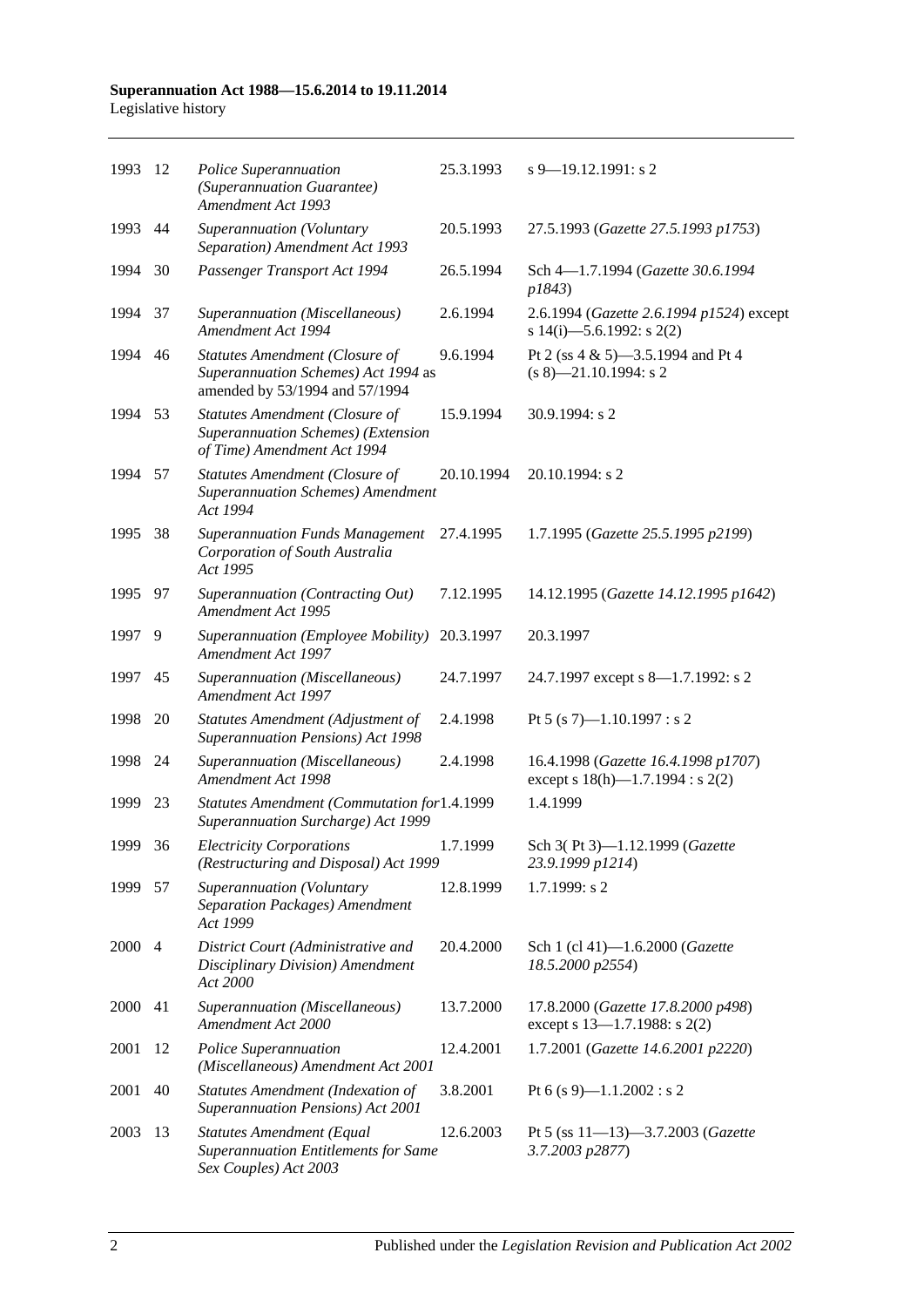| 2003    | 21             | <b>Statutes Amendment (Notification of</b><br><b>Superannuation Entitlements)</b><br>Act 2003        | 17.7.2003  | Pt 4 (ss $8 - 11$ ) -17.8.2003: s 2                                                                                                                                                                               |
|---------|----------------|------------------------------------------------------------------------------------------------------|------------|-------------------------------------------------------------------------------------------------------------------------------------------------------------------------------------------------------------------|
| 2003    | 44             | <b>Statute Law Revision Act 2003</b>                                                                 | 23.10.2003 | Sch 1-24.11.2003 (Gazette 13.11.2003<br>p4048)                                                                                                                                                                    |
| 2003    | 49             | <b>Statutes Amendment (Division of</b><br>Superannuation Interests under<br>Family Law Act) Act 2003 | 20.11.2003 | Pt 6 (s 28-33)-18.12.2003 (Gazette<br>18.12.2003 p4527)                                                                                                                                                           |
| 2003    | 54             | Passenger Transport (Dissolution of<br>Passenger Transport Board)<br>Amendment Act 2003              | 4.12.2003  | Sch 1 (cl 4)-1.1.2004 (Gazette<br>18.12.2003 p4525)                                                                                                                                                               |
| 2004    | 37             | <b>Statutes Amendment (Miscellaneous</b><br>Superannuation Measures) Act 2004                        | 5.8.2004   | Pt 4 (ss 16-21)-19.8.2004 (Gazette<br>19.8.2004 p3280)                                                                                                                                                            |
| 2004 51 |                | <b>Statutes Amendment (Miscellaneous</b><br>Superannuation Measures No 2) Act<br>2004                | 16.12.2004 | Pt 6 (s 46)–3.7.2003: s 2(3); Pt 6<br>$(ss 40 - 45) - 13.1.2005$ (Gazette<br>13.1.2005 p69)                                                                                                                       |
| 2006 5  |                | Superannuation (Administered<br>Schemes) Amendment Act 2006                                          | 23.6.2006  | Pt 2 (ss $3-10$ ) & Sch 1 (cll 5 &<br>$6 - 23.6.2006$                                                                                                                                                             |
| 2006    | 43             | <b>Statutes Amendment (Domestic</b><br>Partners) Act 2006                                            | 14.12.2006 | Pt 83 (ss 206-209)-1.6.2007 (Gazette<br>26.4.2007 p1352)                                                                                                                                                          |
| 2008    | $\overline{4}$ | <b>Statutes Amendment (Transition to</b><br>Retirement-State Superannuation)<br>Act 2008             | 13.3.2008  | Pt 3 (ss 9—18) & Sch 1—1.7.2008<br>(Gazette 26.6.2008 p2554)                                                                                                                                                      |
| 2009    | 84             | <b>Statutes Amendment (Public Sector</b><br>Consequential Amendments) Act 2009                       | 10.12.2009 | Pt 152 (s 347)-1.2.2010 (Gazette<br>28.1.2010 p320)                                                                                                                                                               |
| 2012    | 37             | <b>Statutes Amendment and Repeal</b><br>(Superannuation) Act 2012                                    | 25.10.2012 | Pt 7 (ss 19(1), (2), (4)–(6), 20–22, 24,<br>$25(1)$ —(5)), Sch 1 (cl 1) &<br>Sch 2-19.11.2012 (Gazette 15.11.2012<br>p5007); ss 19(3), 23, 25(6) & Sch 1<br>(cl 2)-15.6.2014 (Gazette 12.6.2014<br><i>p2485</i> ) |

# **Provisions amended**

New entries appear in bold.

Entries that relate to provisions that have been deleted appear in italics.

| Provision       | How varied                                          | Commencement |
|-----------------|-----------------------------------------------------|--------------|
| Long title      | amended by $44/2003$ s 3(1) (Sch 1)                 | 24.11.2003   |
| Pt <sub>1</sub> |                                                     |              |
| ss 2 and 3      | deleted by $44/2003$ s $3(1)$ (Sch 1)               | 24.11.2003   |
| s <sub>4</sub>  |                                                     |              |
| s(4(1))         |                                                     |              |
| actuary         | inserted by $69/1992$ s 25                          | 10.12.1992   |
|                 | amended by 37/2012 Sch 2                            | 19.11.2012   |
| adjusted salary | amended by 37/2012 Sch 2                            | 19.11.2012   |
| approved form   | inserted by 37/2012 s 19(1)                         | 19.11.2012   |
| <b>Board</b>    | the Board amended to read Board by 37/2012<br>Sch 2 | 19.11.2012   |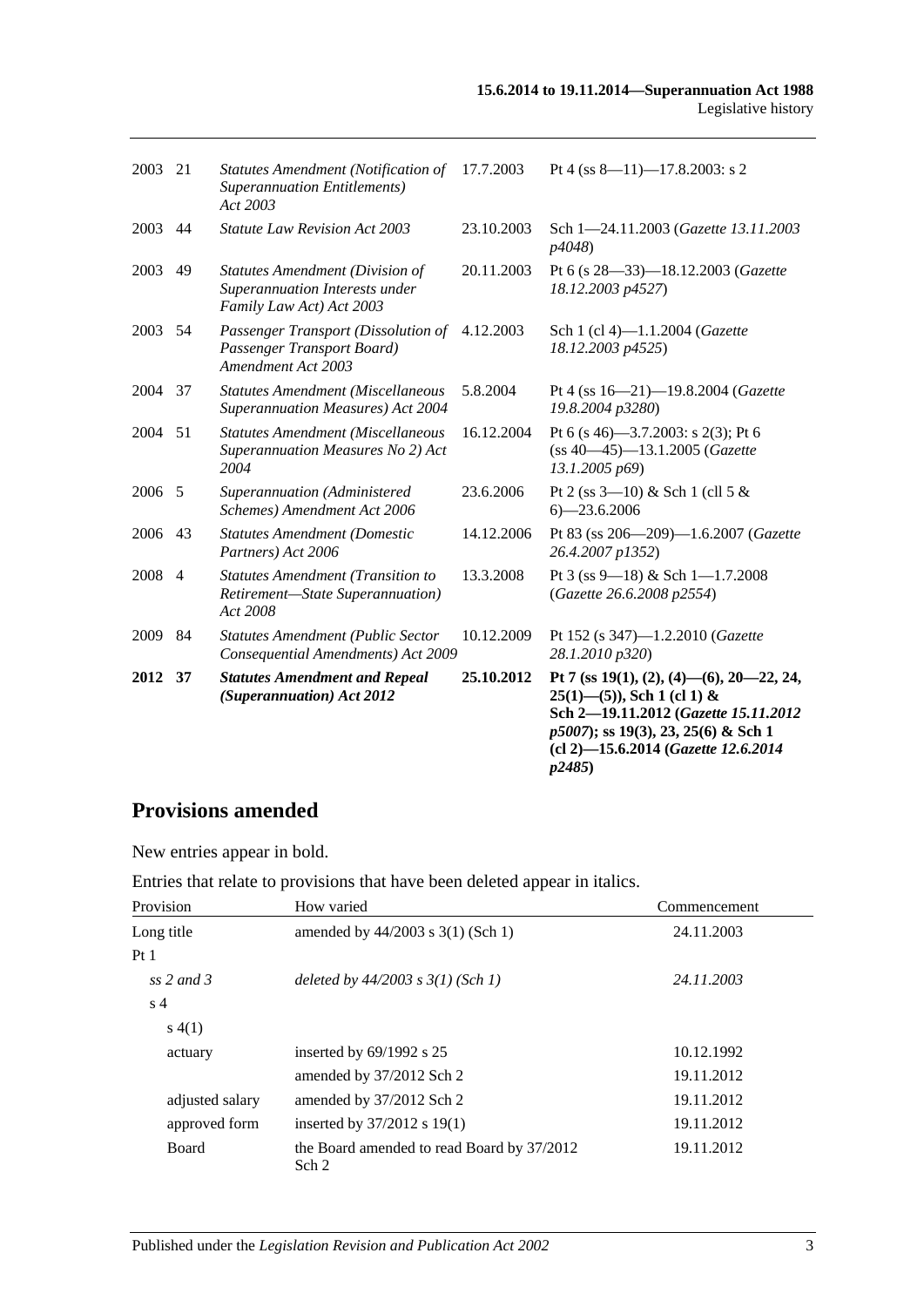#### **Superannuation Act 1988—15.6.2014 to 19.11.2014** Legislative history

| co-contribution                                               | inserted by $51/2004$ s $40(1)$                                                   | 13.1.2005  |
|---------------------------------------------------------------|-----------------------------------------------------------------------------------|------------|
| co-contribution<br>account                                    | inserted by $51/2004$ s $40(1)$                                                   | 13.1.2005  |
|                                                               | Commonwealth Act the Commonwealth Act inserted by 91/1992<br>$s \; 3(a)$          | 1.7.1992   |
|                                                               | the Commonwealth Act amended to read<br>Commonwealth Act by 37/2012 Sch 2         | 19.11.2012 |
| <b>Consumer Price</b><br>Index                                | the Consumer Price Index amended to read<br>Consumer Price Index by 37/2012 Sch 2 | 19.11.2012 |
| contracting out<br>agreement                                  | inserted by $97/1995$ s 3(a)                                                      | 14.12.1995 |
|                                                               | contribution month substituted by $24/1998$ s $3(a)$                              | 16.4.1998  |
| contributor                                                   | amended by 54/1989 s 10 (Sch)                                                     | 19.10.1989 |
|                                                               | amended by 5/2006 s 3(1)                                                          | 23.6.2006  |
| deferred                                                      | inserted by 37/2004 s 16(1)                                                       | 19.8.2004  |
| superannuation<br>contributions<br>surcharge                  |                                                                                   |            |
| employee                                                      | amended by $30/1994$ Sch 4 cl 2(c)(i)                                             | 1.7.1994   |
|                                                               | amended by 54/2003 Sch 1 cl 4                                                     | 1.1.2004   |
|                                                               | amended by 84/2009 s 347                                                          | 1.2.2010   |
|                                                               | amended by 37/2012 Sch 2                                                          | 19.11.2012 |
| Fund                                                          | the Fund amended to read Fund by 37/2012 Sch<br>2                                 | 19.11.2012 |
| month                                                         | substituted by $24/1998$ s $3(b)$                                                 | 16.4.1998  |
| new scheme<br>contributor                                     | amended by 54/1989 s 10 (Sch)                                                     | 19.10.1989 |
| non-monetary<br>salary                                        | inserted by $4/2008$ s $9(1)$                                                     | 1.7.2008   |
| notional salary                                               | amended by $9/1989$ s $3(a)$                                                      | 20.4.1989  |
|                                                               | outplaced employee inserted by 97/1995 s 3(b)                                     | 14.12.1995 |
|                                                               | pensioner amended by 5/2006 s 3(2)                                                | 23.6.2006  |
| preservation age                                              | inserted by $4/2008$ s $9(2)$                                                     | 1.7.2008   |
|                                                               | amended by 37/2012 Sch 2                                                          | 19.11.2012 |
| private sector<br>employer                                    | inserted by $97/1995$ s 3(c)                                                      | 14.12.1995 |
|                                                               | amended by 37/2012 Sch 2                                                          | 19.11.2012 |
| <b>Public Sector</b><br>Employees<br>Superannuation<br>Scheme | inserted by $91/1992$ s $3(b)$                                                    | 1.7.1992   |
| putative spouse                                               | inserted by 13/2003 s 11                                                          | 3.7.2003   |
|                                                               | substituted by 43/2006 s 206                                                      | 1.6.2007   |
| repealed Act                                                  | the repealed Act amended to read repealed Act<br>by 37/2012 Sch 2                 | 19.11.2012 |
| retrench                                                      | to retrench amended to read retrench by 37/2012<br>Sch 2                          | 19.11.2012 |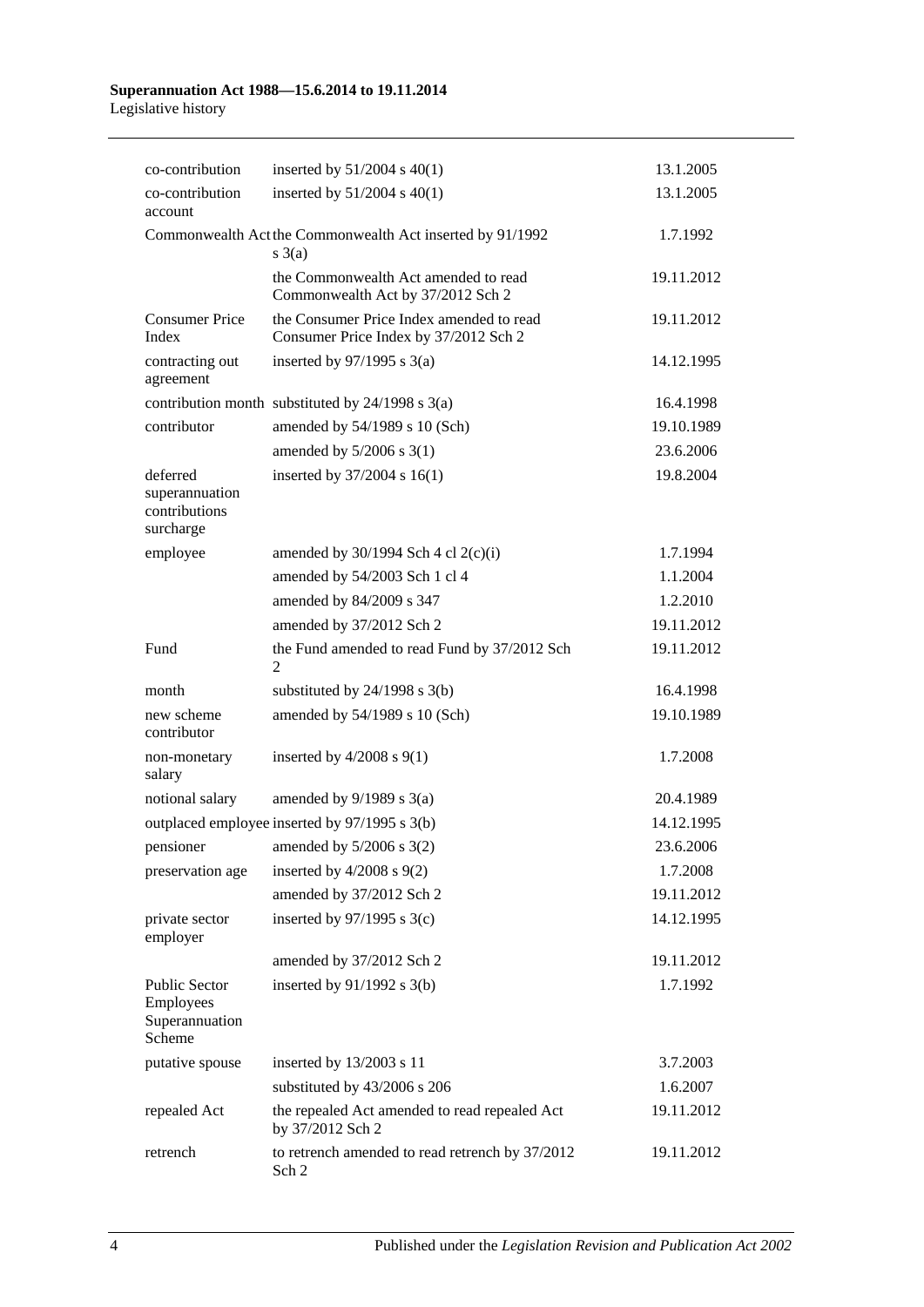| salary                                                                    | inserted by $41/2000$ s $3(a)$                                                                                                                                                                                   | 17.8.2000  |
|---------------------------------------------------------------------------|------------------------------------------------------------------------------------------------------------------------------------------------------------------------------------------------------------------|------------|
| salary (second<br>occurring)                                              | amended by 9/1989 s 3(b), (c)                                                                                                                                                                                    | 20.4.1989  |
|                                                                           | amended by $41/2000$ s $3(b)$ , (c)                                                                                                                                                                              | 17.8.2000  |
|                                                                           | amended by $4/2008$ s $9(3)$                                                                                                                                                                                     | 1.7.2008   |
|                                                                           | (da) deleted by $4/2008$ s $9(4)$                                                                                                                                                                                | 1.7.2008   |
| Scheme                                                                    | the Scheme inserted by 54/1989 s 10 (Sch)                                                                                                                                                                        | 19.10.1989 |
|                                                                           | the Scheme amended by $5/2006$ s 3(3)                                                                                                                                                                            | 23.6.2006  |
|                                                                           | the Scheme amended to read Scheme by 37/2012<br>Sch 2                                                                                                                                                            | 19.11.2012 |
| SIS Act                                                                   | inserted by 37/2012 s 19(2)                                                                                                                                                                                      | 19.11.2012 |
| Southern State<br>Superannuation<br>Fund                                  | inserted by $51/2004$ s $40(2)$                                                                                                                                                                                  | 13.1.2005  |
|                                                                           | amended by 37/2012 Sch 2                                                                                                                                                                                         | 19.11.2012 |
| special deposit<br>account                                                | inserted by $24/1998$ s $3(c)$                                                                                                                                                                                   | 16.4.1998  |
| Superannuation<br><b>Contributions Tax</b><br>Act                         | inserted by 37/2004 s 16(2)                                                                                                                                                                                      | 19.8.2004  |
| Superannuation<br>Corporation of<br>South Australia or<br>the Corporation | the Superannuation Funds Management<br>Funds Management Corporation of South Australia or Corporation<br>inserted by 38/1995 Sch 2                                                                               | 1.7.1995   |
|                                                                           | the Superannuation Funds Management<br>Corporation of South Australia or the<br>Corporation amended to read Superannuation<br>Funds Management Corporation of South<br>Australia or Corporation by 37/2012 Sch 2 | 19.11.2012 |
| surcharge notice                                                          | inserted by 37/2004 s 16(3)                                                                                                                                                                                      | 19.8.2004  |
| TEC contract                                                              | inserted by $41/2000$ s $3(d)$                                                                                                                                                                                   | 17.8.2000  |
| Triple S scheme                                                           | inserted by $51/2004$ s $40(3)$                                                                                                                                                                                  | 13.1.2005  |
|                                                                           | amended by 37/2012 Sch 2                                                                                                                                                                                         | 19.11.2012 |
| the Trust                                                                 | deleted by 38/1995 Sch 2                                                                                                                                                                                         | 1.7.1995   |
| unclaimed<br>superannuation<br>benefit                                    | inserted by 37/2012 s 19(3)                                                                                                                                                                                      | 15.6.2014  |
| s(4(2)                                                                    | amended by 37/2012 Sch 2                                                                                                                                                                                         | 19.11.2012 |
| s(4(2a)                                                                   | inserted by $24/1998$ s $3(d)$                                                                                                                                                                                   | 16.4.1998  |
| s(4(2b)                                                                   | inserted by $41/2000$ s $3(e)$                                                                                                                                                                                   | 17.8.2000  |
| s(4(2c))                                                                  | inserted by $41/2000$ s 3(e)                                                                                                                                                                                     | 17.8.2000  |
|                                                                           | substituted by $4/2008$ s $9(5)$                                                                                                                                                                                 | 1.7.2008   |
| $s\;4(2d)$ — $(2f)$                                                       | inserted by $41/2000$ s $3(e)$                                                                                                                                                                                   | 17.8.2000  |
|                                                                           | deleted by $4/2008 s 9(5)$                                                                                                                                                                                       | 1.7.2008   |
| s(4(3))                                                                   | amended by $41/2000$ s 3(f)                                                                                                                                                                                      | 17.8.2000  |
|                                                                           | amended by 37/2012 s 19(4), Sch 2                                                                                                                                                                                | 19.11.2012 |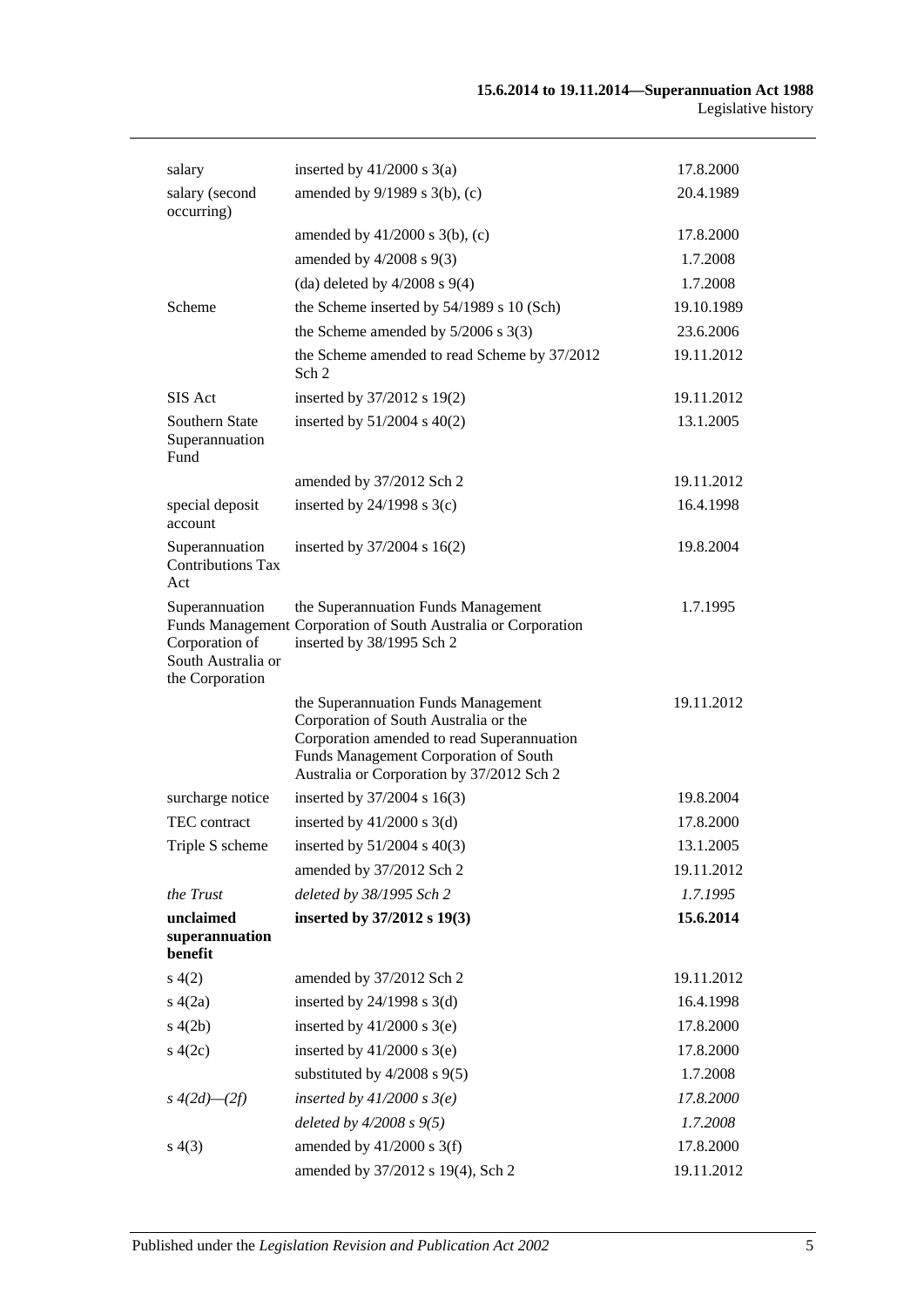#### **Superannuation Act 1988—15.6.2014 to 19.11.2014** Legislative history

| s(4(4)             | amended by 54/1989 s 10 (Sch)       | 19.10.1989 |
|--------------------|-------------------------------------|------------|
|                    | amended by 91/1992 s 3(c)           | 1.7.1992   |
|                    | amended by 37/2012 s 19(5)          | 19.11.2012 |
| s $4(4a)$ (4c)     | inserted by 37/2012 s 19(6)         | 19.11.2012 |
| s(4(5)             | inserted by $9/1989$ s 3(d)         | 20.4.1989  |
|                    | amended by $45/1997$ s $3(a)$       | 24.7.1997  |
|                    | amended by 37/2012 Sch 2            | 19.11.2012 |
| s(4(6)             | amended by 37/2012 Sch 2            | 19.11.2012 |
| $\mathbf P$        | inserted by $45/1997$ s 3(b)        | 24.7.1997  |
| s(4(6)             | inserted by $9/1989$ s 3(d)         | 20.4.1989  |
|                    | amended by $91/1992$ s 3(d)         | 1.7.1992   |
|                    | amended by $37/1994$ s $3(a)$       | 2.6.1994   |
| s(4(7))            | inserted by $91/1992$ s 3(e)        | 1.7.1992   |
| $s\ 4(8)$ - $(10)$ | inserted by $37/1994$ s 3(b)        | 2.6.1994   |
| $s$ 4A             | inserted by 13/2003 s 12            | 3.7.2003   |
| A(A(1))            | substituted by 43/2006 s 207        | 1.6.2007   |
|                    | amended by 37/2012 Sch 2            | 19.11.2012 |
| $s$ 4B             | inserted by 13/2003 s 12            | 3.7.2003   |
| s <sub>5</sub>     |                                     |            |
| s 5(1)             | amended by 54/1989 ss 2, 10 (Sch)   | 19.10.1989 |
| $s\ 5(1a)$         | inserted by $91/1992$ s $4(a)$      | 1.7.1992   |
| $s\ 5(1b)$         | inserted by $41/2000$ s $4(a)$      | 17.8.2000  |
| $s\ 5(2a)$         | inserted by $41/2000$ s $4(b)$      | 17.8.2000  |
|                    | amended by 37/2012 Sch 2            | 19.11.2012 |
| s 5(3)             | inserted by $91/1992$ s 4(b)        | 1.7.1992   |
|                    | amended by $41/2000$ s $4(c)$ , (d) | 17.8.2000  |
| $s\ 5(4)$ (7)      | inserted by $41/2000$ s $4(e)$      | 17.8.2000  |
| Pt 2               |                                     |            |
| Pt 2 Div 1         |                                     |            |
| s <sub>6</sub>     |                                     |            |
| s $6(3)$ and $(4)$ | amended by 37/2012 Sch 2            | 19.11.2012 |
| s 7                |                                     |            |
| $s \, 7(2)$        | amended by 54/1989 s 10 (Sch)       | 19.10.1989 |
|                    | deleted by $46/1994 s 4$            | 3.5.1994   |
| s <sub>8</sub>     |                                     |            |
| s(1)               | amended by $45/1997$ s $4(a)$       | 24.7.1997  |
|                    | amended by 37/2012 s 20(1)          | 19.11.2012 |
| s(2)               | amended by 69/1992 s 26             | 10.12.1992 |
|                    | amended by $45/1997$ s $4(b)$       | 24.7.1997  |
|                    | amended by 37/2012 s 20(2)          | 19.11.2012 |
| s 8(4)             | amended by 24/1998 s 4              | 16.4.1998  |
| s(7)               | inserted by 37/1994 s 4             | 2.6.1994   |
|                    | amended by $45/1997$ s $4(c)$       | 24.7.1997  |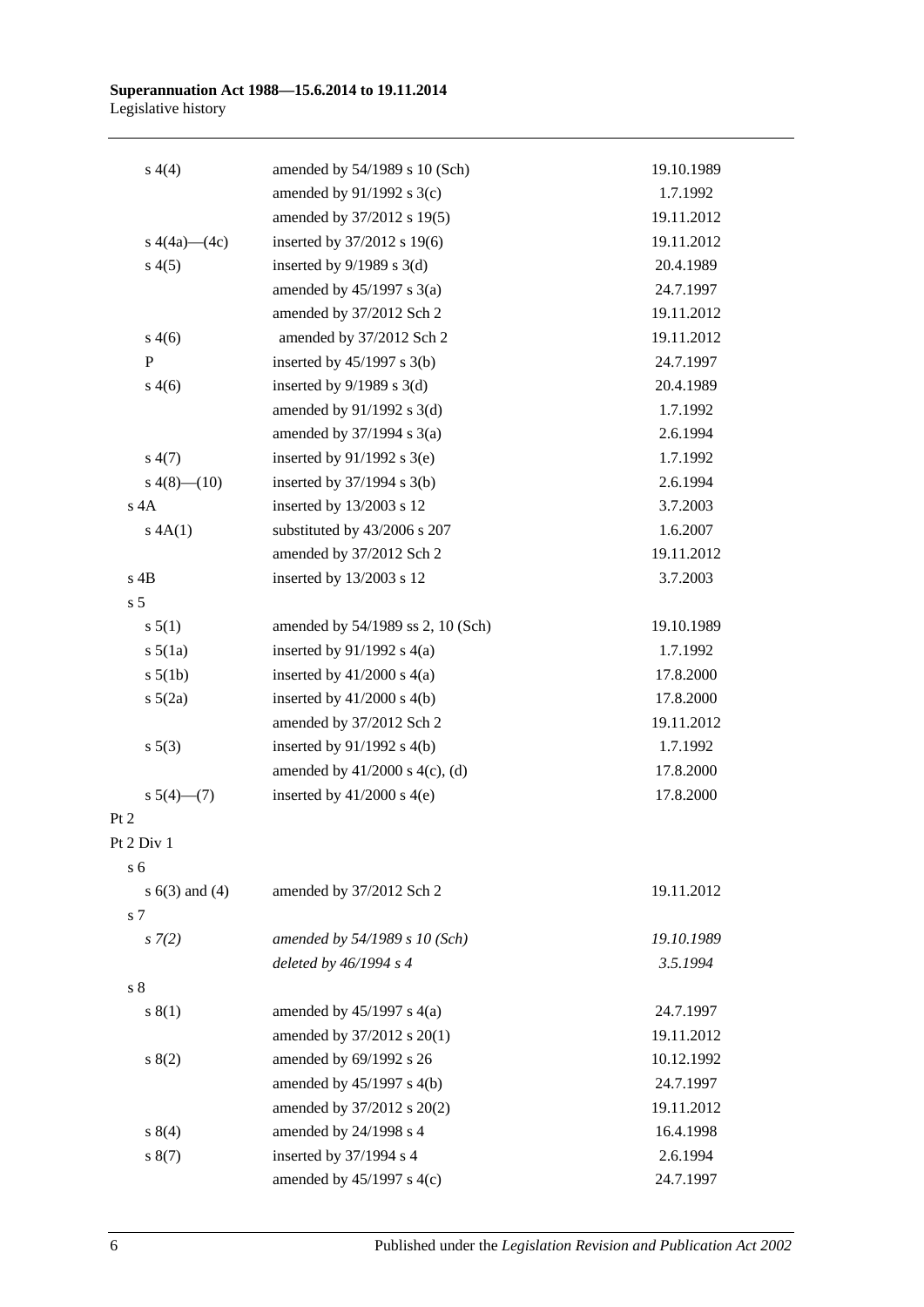| s 9<br>$s\,9(2)$<br>$s\,9(4a)$<br>$s\ 9(4b)$<br>s 10A<br>Pt 2 Div 2<br>Pt 2 Div 3<br>s 17<br>s 17(3)<br>s 17(4)<br>s 17(6)<br>s 17(7)<br>s 17(8)<br>s 18<br>s 19<br>s $19(1)$ and $(2)$<br>$s\,19(3)$<br>$s$ 19 $(3a)$ | amended by 37/2012 Sch 2<br>amended by 37/2012 Sch 2<br>inserted by 24/1998 s 5<br>inserted by 37/2012 s 21<br>inserted by 91/1992 s 5<br>amended by 54/1989 ss 3, 4<br>amended by 69/1992 s 27 | 19.11.2012<br>19.11.2012<br>16.4.1998<br>19.11.2012<br>1.7.1992<br>19.10.1989 |
|------------------------------------------------------------------------------------------------------------------------------------------------------------------------------------------------------------------------|-------------------------------------------------------------------------------------------------------------------------------------------------------------------------------------------------|-------------------------------------------------------------------------------|
|                                                                                                                                                                                                                        |                                                                                                                                                                                                 |                                                                               |
|                                                                                                                                                                                                                        |                                                                                                                                                                                                 |                                                                               |
|                                                                                                                                                                                                                        |                                                                                                                                                                                                 |                                                                               |
|                                                                                                                                                                                                                        |                                                                                                                                                                                                 |                                                                               |
|                                                                                                                                                                                                                        |                                                                                                                                                                                                 |                                                                               |
|                                                                                                                                                                                                                        |                                                                                                                                                                                                 |                                                                               |
|                                                                                                                                                                                                                        |                                                                                                                                                                                                 |                                                                               |
|                                                                                                                                                                                                                        |                                                                                                                                                                                                 | 10.12.1992                                                                    |
|                                                                                                                                                                                                                        | amended by 37/1994 s 5                                                                                                                                                                          | 2.6.1994                                                                      |
|                                                                                                                                                                                                                        | deleted by 38/1995 Sch 2                                                                                                                                                                        | 1.7.1995                                                                      |
|                                                                                                                                                                                                                        |                                                                                                                                                                                                 |                                                                               |
|                                                                                                                                                                                                                        | substituted by 54/1989 s 5                                                                                                                                                                      | 19.10.1989                                                                    |
|                                                                                                                                                                                                                        | amended by 38/1995 Sch 2                                                                                                                                                                        | 1.7.1995                                                                      |
|                                                                                                                                                                                                                        | substituted by $51/2004$ s $41(1)$                                                                                                                                                              | 13.1.2005                                                                     |
|                                                                                                                                                                                                                        | amended by $51/2004$ s $41(2)$ —(4)                                                                                                                                                             | 13.1.2005                                                                     |
|                                                                                                                                                                                                                        | amended by 24/1998 s 6                                                                                                                                                                          | 16.4.1998                                                                     |
|                                                                                                                                                                                                                        | amended by 37/2012 Sch 2                                                                                                                                                                        | 19.11.2012                                                                    |
|                                                                                                                                                                                                                        | amended by 38/1995 Sch 2                                                                                                                                                                        | 1.7.1995                                                                      |
|                                                                                                                                                                                                                        | amended by $9/1989 s 4$                                                                                                                                                                         | 20.4.1989                                                                     |
|                                                                                                                                                                                                                        | deleted by 54/1989 s 6                                                                                                                                                                          | 19.10.1989                                                                    |
|                                                                                                                                                                                                                        |                                                                                                                                                                                                 |                                                                               |
|                                                                                                                                                                                                                        | amended by 38/1995 Sch 2                                                                                                                                                                        | 1.7.1995                                                                      |
|                                                                                                                                                                                                                        | substituted by $37/1994 s 6(a)$                                                                                                                                                                 | 2.6.1994                                                                      |
|                                                                                                                                                                                                                        | deleted by 38/1995 Sch 2                                                                                                                                                                        | 1.7.1995                                                                      |
|                                                                                                                                                                                                                        | inserted by $37/1994 s 6(a)$                                                                                                                                                                    | 2.6.1994                                                                      |
|                                                                                                                                                                                                                        | deleted by 38/1995 Sch 2                                                                                                                                                                        | 1.7.1995                                                                      |
| s 19(4)                                                                                                                                                                                                                | amended by $37/1994 s 6(b)$                                                                                                                                                                     | 2.6.1994                                                                      |
|                                                                                                                                                                                                                        | deleted by 38/1995 Sch 2                                                                                                                                                                        | 1.7.1995                                                                      |
| s 20                                                                                                                                                                                                                   | amended by 78/1990 s 3                                                                                                                                                                          | 17.1.1991                                                                     |
|                                                                                                                                                                                                                        | deleted by 38/1995 Sch 2                                                                                                                                                                        | 1.7.1995                                                                      |
| Pt 2 Div 3A                                                                                                                                                                                                            | inserted by 54/1989 s 7                                                                                                                                                                         | 19.10.1989                                                                    |
|                                                                                                                                                                                                                        | heading substituted by 44/2003 s 3(1) (Sch 1)                                                                                                                                                   | 24.11.2003                                                                    |
| s 20A                                                                                                                                                                                                                  |                                                                                                                                                                                                 |                                                                               |
| $s \, 20A(1)$                                                                                                                                                                                                          | amended by 91/1992 s 6                                                                                                                                                                          | 1.7.1992                                                                      |
| $s$ 20A $(2)$                                                                                                                                                                                                          | amended by 37/2012 Sch 2                                                                                                                                                                        | 19.11.2012                                                                    |
| $s \, 20A(3)$                                                                                                                                                                                                          | amended by $45/1997$ s $5(a)$                                                                                                                                                                   | 24.7.1997                                                                     |
| $s \ 20A(4)$                                                                                                                                                                                                           | amended by 37/2004 s 17(1)                                                                                                                                                                      | 19.8.2004                                                                     |
|                                                                                                                                                                                                                        |                                                                                                                                                                                                 |                                                                               |
|                                                                                                                                                                                                                        |                                                                                                                                                                                                 |                                                                               |
|                                                                                                                                                                                                                        |                                                                                                                                                                                                 |                                                                               |
|                                                                                                                                                                                                                        |                                                                                                                                                                                                 |                                                                               |
|                                                                                                                                                                                                                        |                                                                                                                                                                                                 |                                                                               |
| $s$ 20A $(7)$                                                                                                                                                                                                          | inserted by $45/1997$ s $5(b)$                                                                                                                                                                  | 24.7.1997                                                                     |
| $s$ 20A $(5)$<br>$s$ 20A $(6)$<br>s $20A(6a)$                                                                                                                                                                          | s 20A(4a) and (4b) inserted by $37/2004$ s $17(2)$<br>amended by 37/2012 Sch 2<br>substituted by 24/1998 s 7<br>amended by 37/2012 Sch 2<br>inserted by 24/1998 s 7                             | 19.8.2004<br>19.11.2012<br>16.4.1998<br>19.11.2012<br>16.4.1998               |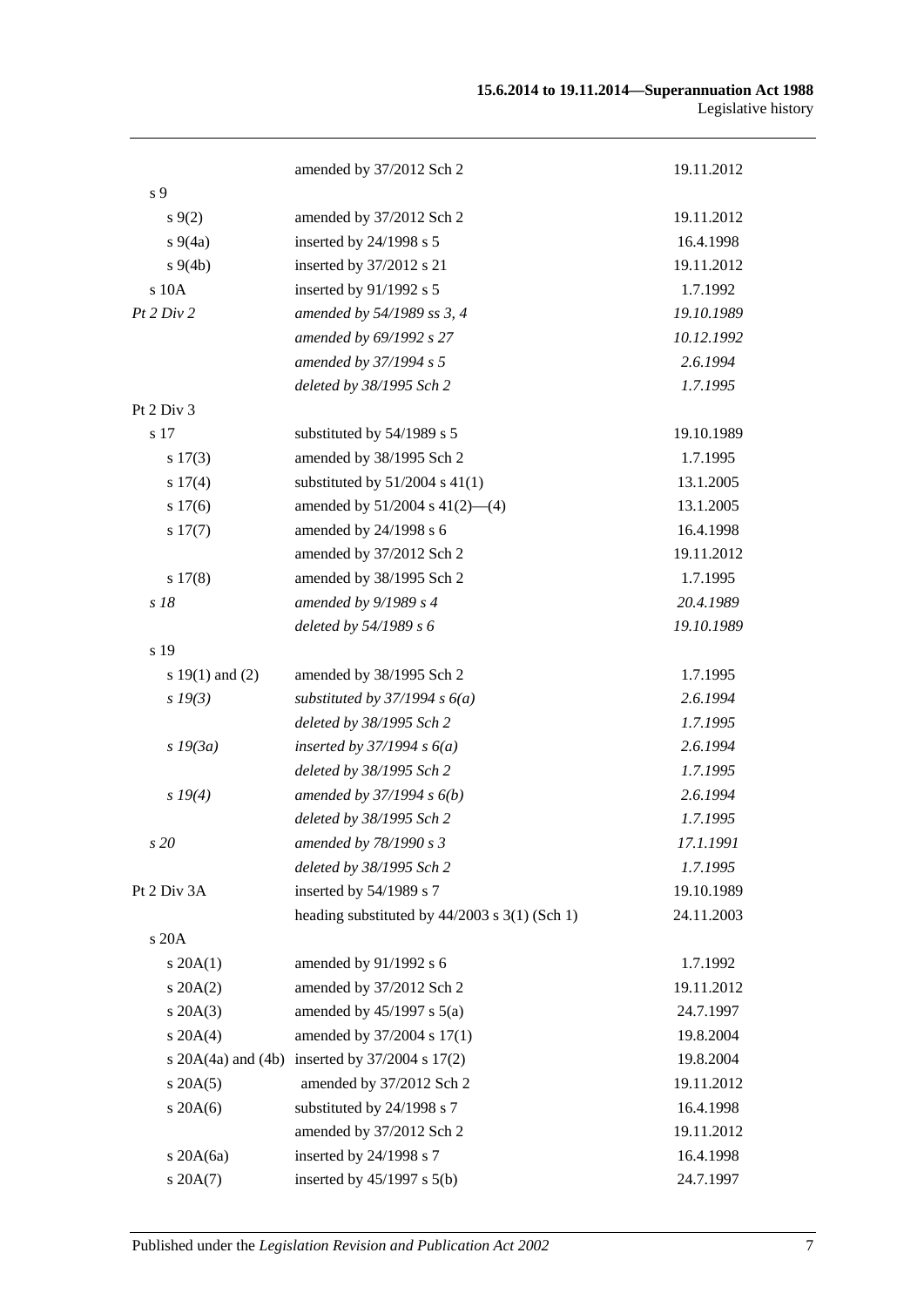| s 20ABA               | inserted by $51/2004$ s 42                                  | 13.1.2005  |
|-----------------------|-------------------------------------------------------------|------------|
|                       | amended by 37/2012 Sch 2                                    | 19.11.2012 |
| s 20AB                | inserted by 91/1992 s 7                                     | 1.7.1992   |
| Pt 2 Div 3B           | inserted by 54/1989 s 7                                     | 19.10.1989 |
|                       | heading substituted by $44/2003$ s $3(1)$ (Sch 1)           | 24.11.2003 |
| s 20 <sub>B</sub>     |                                                             |            |
| $s \ 20B(1)$          | amended by $24/1998$ s $8(a)$                               | 16.4.1998  |
|                       | amended by 49/2003 s 28                                     | 18.12.2003 |
|                       | amended by 37/2012 Sch 2                                    | 19.11.2012 |
| $s$ 20B $(2)$         | amended by 24/1998 s 8(b)                                   | 16.4.1998  |
|                       | amended by 41/2000 s 5                                      | 17.8.2000  |
|                       | amended by 37/2012 Sch 2                                    | 19.11.2012 |
| $s$ 20B(3)            | inserted by 51/2004 s 43                                    | 13.1.2005  |
| $s \ 20B(4)$          | inserted by 5/2006 s 4                                      | 23.6.2006  |
| Pt 2 Div 4            |                                                             |            |
| s 21                  |                                                             |            |
| $s 2I(2)$ and (3)     | deleted by 38/1995 Sch 2                                    | 1.7.1995   |
| $s \, 21(4)$          | amended by 78/1990 s 4                                      | 17.1.1991  |
|                       | substituted by 69/1992 s 28                                 | 10.12.1992 |
|                       | amended by 41/2000 s 6                                      | 17.8.2000  |
| $s \ 21(4a)$          | inserted by 69/1992 s 28                                    | 10.12.1992 |
| Pt <sub>3</sub>       |                                                             |            |
| s <sub>22</sub>       |                                                             |            |
| $s\,22(1)$            | amended by 54/1989 s 10 (Sch)                               | 19.10.1989 |
| $s\,22(5)$            | substituted by $91/1992$ s $8(a)$                           | 1.7.1992   |
|                       | amended by 37/2012 Sch 2                                    | 19.11.2012 |
| $s\ 22(5a)$           | inserted by $91/1992$ s $8(b)$                              | 10.12.1992 |
| $s\,22(6)$            | amended by 78/1990 s 5                                      | 17.1.1991  |
| $s\,22(7)$            | substituted by $91/1992$ s 8(c)                             | 10.12.1992 |
| $s\,22(8)$            | amended by 54/1989 s 10 (Sch)                               | 19.10.1989 |
| $s\,22(9)$            | inserted by $91/1992$ s $8(d)$                              | 1.7.1992   |
| $s\,22(10)$           | inserted by 46/1994 s 5                                     | 3.5.1994   |
|                       | amended by 46/1994 s 8(a) as substituted by<br>57/1994 s 3  | 21.10.1994 |
| s $22(11)$ and $(12)$ | inserted by 46/1994 s 5                                     | 3.5.1994   |
| $s\,22(13)$           | inserted by 46/1994 s 8(b) as substituted by<br>57/1994 s 3 | 21.10.1994 |
|                       | amended by 37/2012 Sch 2                                    | 19.11.2012 |
| $s\,22(14)$           | inserted by 9/1997 s 2                                      | 20.3.1997  |
|                       | amended by 36/1999 Sch 3 (Pt 3 cl 3(a))                     | 1.12.1999  |
| s $22(15)$ and $(16)$ | inserted by 9/1997 s 2                                      | 20.3.1997  |
| s $22(17)$ and $(18)$ | inserted by 9/1997 s 2                                      | 20.3.1997  |
|                       | amended by 36/1999 Sch 3 (Pt 3 cl 3(a))                     | 1.12.1999  |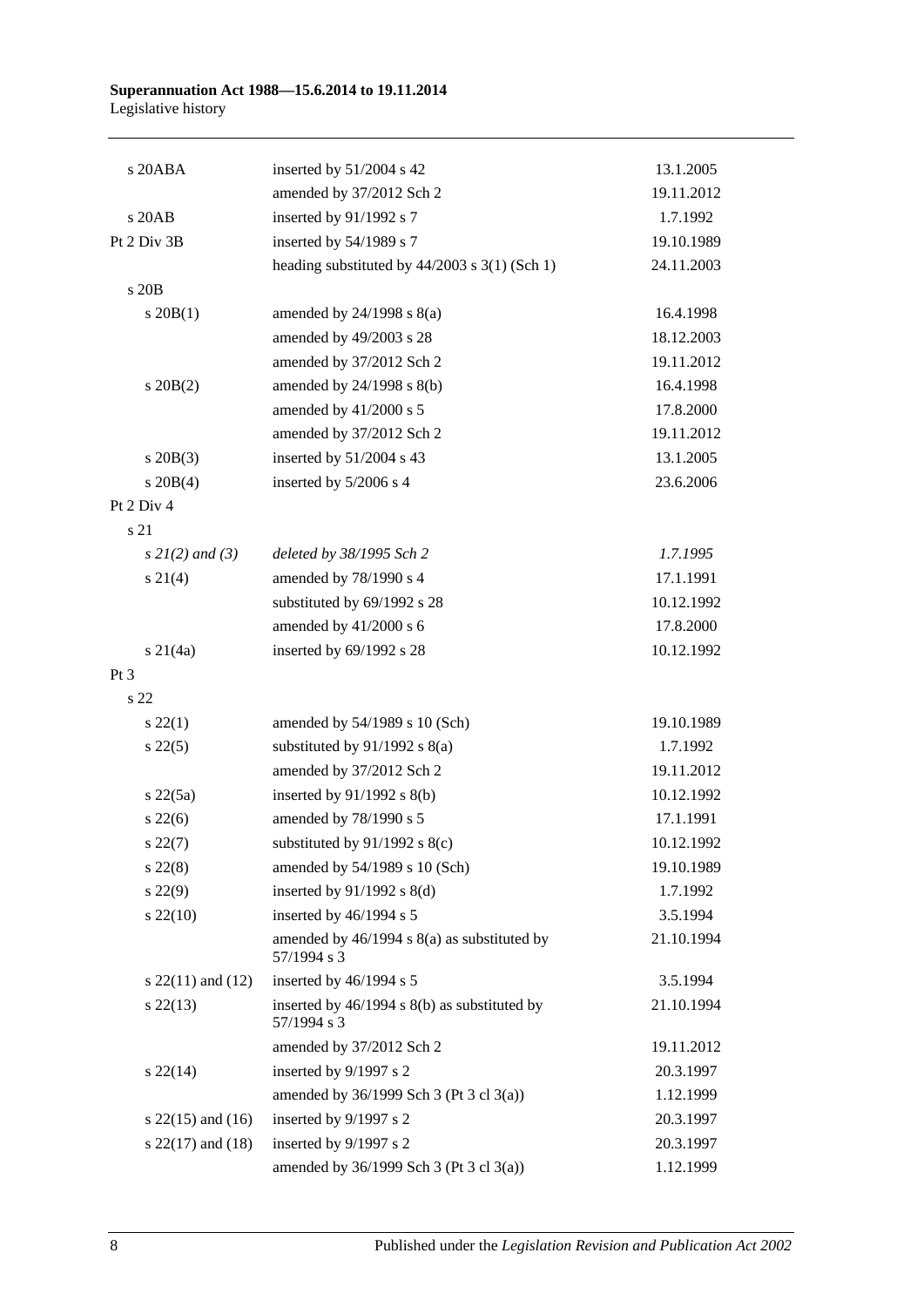| $s\,22(19)$              | inserted by 9/1997 s 2                    | 20.3.1997  |
|--------------------------|-------------------------------------------|------------|
| <b>ETSA</b>              | deleted by $36/1999$ Sch 3 (Pt 3 cl 3(b)) | 1.12.1999  |
| superannuation<br>scheme |                                           |            |
| s 23                     |                                           |            |
| $s\,23(1)$               | amended by 54/1989 s 10 (Sch)             | 19.10.1989 |
| $s\,23(2)$               | amended by 54/1989 s 10 (Sch)             | 19.10.1989 |
|                          | amended by $24/1998$ s $9(a)$             | 16.4.1998  |
|                          | amended by $41/2000$ s $7(a)$             | 17.8.2000  |
| s $23(2a)$ — $(2b)$      | inserted by $41/2000$ s $7(b)$            | 17.8.2000  |
| $s\,23(3)$               | amended by $91/1992$ s $9(a)$             | 1.7.1992   |
| $s\,23(3a)$              | inserted by $91/1992$ s $9(b)$            | 1.7.1992   |
|                          | amended by 37/2012 Sch 2                  | 19.11.2012 |
| $s\,23(4)$               | amended by 78/1990 s 6                    | 17.1.1991  |
|                          | amended by $24/1998$ s $9(b)$             | 16.4.1998  |
| $s\,23(6)$               | amended by $37/1994$ s $7(a)$             | 2.6.1994   |
|                          | amended by $24/1998$ s $9(c)$             | 16.4.1998  |
| $s$ 23 $(6a)$            | inserted by $37/1994$ s $7(b)$            | 2.6.1994   |
|                          | amended by 37/2012 Sch 2                  | 19.11.2012 |
| $s\,23(7)$               | amended by 9/1989 s 5                     | 20.4.1989  |
|                          | amended by 54/1989 s 10 (Sch)             | 19.10.1989 |
|                          | substituted by $24/1998$ s $9(d)$         | 16.4.1998  |
| s <sub>24</sub>          |                                           |            |
| $s\,24(1)$               | amended by 54/1989 s 10 (Sch)             | 19.10.1989 |
| $s\,24(3)$               | amended by 37/2012 Sch 2                  | 19.11.2012 |
| $s\,24(4)$               | amended by 78/1990 s 7                    | 17.1.1991  |
| s <sub>25</sub>          |                                           |            |
| $s\,25(2)$               | substituted by 78/1990 s 8                | 17.1.1991  |
| Pt 4                     |                                           |            |
| s 26A                    | inserted by 4/2008 s 10                   | 1.7.2008   |
| s 27                     |                                           |            |
| $s \, 27(1)$             | amended by 54/1989 s 10 (Sch)             | 19.10.1989 |
| $s\,27(2)$               | substituted by 91/1992 s 10               | 1.7.1992   |
| $s\,27(4)$               | inserted by 97/1995 s 4                   | 14.12.1995 |
| s 28                     |                                           |            |
| $s\,28(1)$               | amended by 54/1989 s 10 (Sch)             | 19.10.1989 |
|                          | amended by 45/1997 s 6                    | 24.7.1997  |
| $s 28(1a)$ and $(1b)$    | inserted by 78/1990 s 9                   | 17.1.1991  |
| $s\,28(1c)$              | inserted by $91/1992$ s $11(a)$           | 1.7.1992   |
|                          | amended by $24/1998$ s $10(a)$            | 16.4.1998  |
|                          | amended by $21/2003$ s $8(a)$             | 17.8.2003  |
|                          | amended by 37/2012 Sch 2                  | 19.11.2012 |
| $s \, 28(1d)$            | inserted by $91/1992$ s $11(a)$           | 1.7.1992   |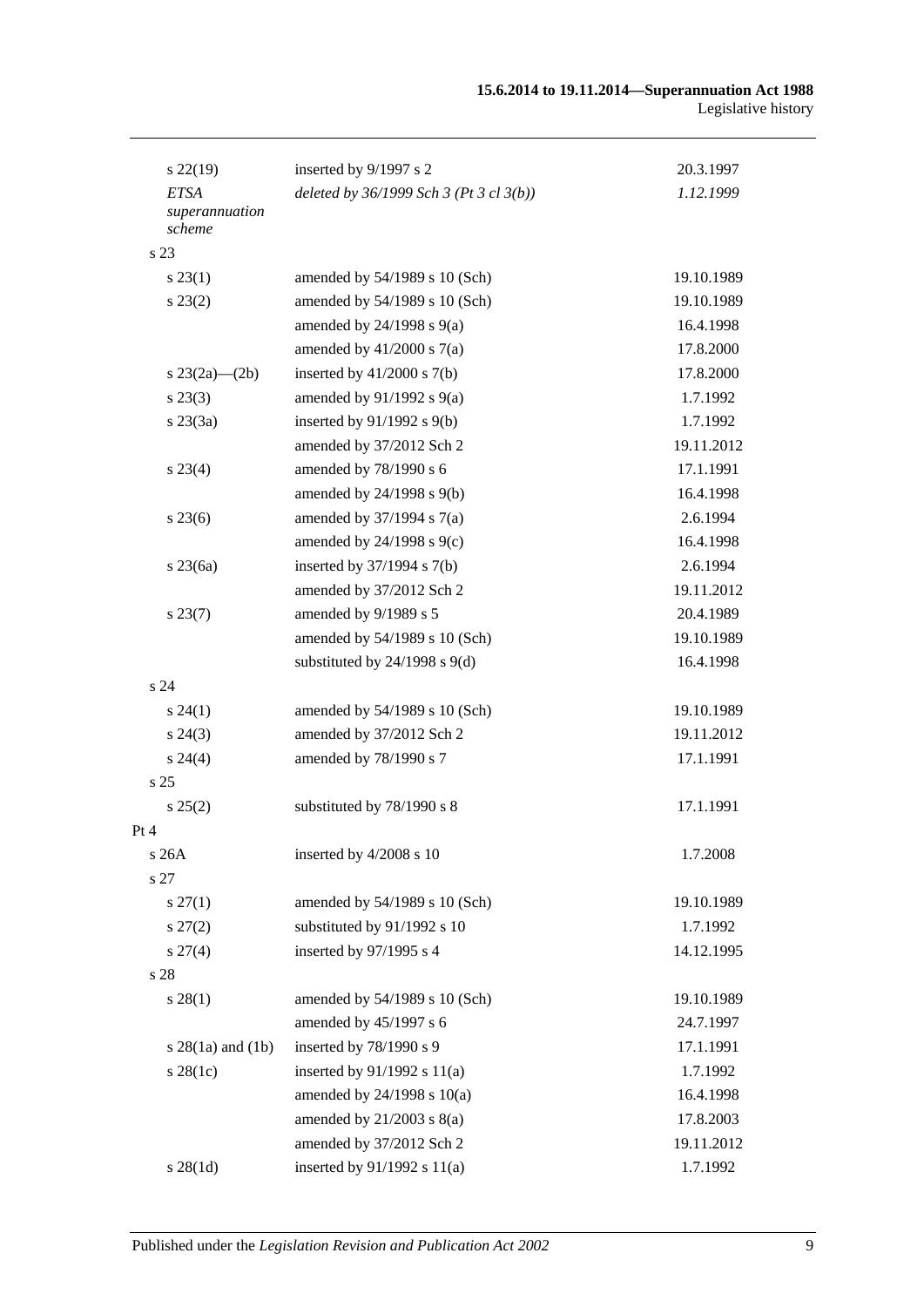|                       | amended by $37/1994$ s $8(a)$              | 2.6.1994   |
|-----------------------|--------------------------------------------|------------|
| $s\,28(1e)$           | inserted by 37/1994 s 8(b)                 | 2.6.1994   |
| $s \, 28(1f)$         | inserted by $37/1994$ s $8(b)$             | 2.6.1994   |
|                       | substituted by $24/1998$ s $10(b)$         | 16.4.1998  |
| $s\,28(2)$            | amended by 54/1989 s 10 (Sch)              | 19.10.1989 |
|                       | amended by 24/1998 s 10(c)                 | 16.4.1998  |
|                       | amended by 21/2003 s 8(b)                  | 17.8.2003  |
|                       | amended by 37/2012 Sch 2                   | 19.11.2012 |
| $s\,28(3)$            | amended by 54/1989 s 10 (Sch)              | 19.10.1989 |
| $s\,28(4)$            | substituted by 67/1991 s 3                 | 19.12.1991 |
|                       | substituted by $91/1992$ s $11(b)$         | 1.7.1992   |
| X                     | amended by 37/2012 Sch 2                   | 19.11.2012 |
| $s\,28(5)$            | amended by 54/1989 s 10 (Sch)              | 19.10.1989 |
|                       | amended by $91/1992$ s $11(c)$             | 1.7.1992   |
|                       | amended by 37/2012 Sch 2                   | 19.11.2012 |
| $s\,28(6)$            | amended by 54/1989 s 10 (Sch)              | 19.10.1989 |
|                       | deleted by $91/1992 s 11(d)$               | 1.7.1992   |
| $s\,28(7)$            | amended by 24/1998 s 10(d)                 | 16.4.1998  |
| $s\,28(8)$            | inserted by 97/1995 s 5                    | 14.12.1995 |
| s 28A                 | inserted by 44/1993 s 3                    | 27.5.1993  |
| s 28A(1)              | amended by 4/2008 s 11(1)                  | 1.7.2008   |
| $s$ 28A $(1a)$        | inserted by $4/2008$ s $11(2)$             | 1.7.2008   |
| s 28A(2)              | amended by $4/2008$ s $11(3)$              | 1.7.2008   |
| s 28A(3)              | substituted by 57/1999 s 3                 | 1.7.1999   |
|                       | s 28A(3a) and (3b) inserted by 57/1999 s 3 | 1.7.1999   |
| $s$ 28A(3c)           | inserted by 57/1999 s 3                    | 1.7.1999   |
|                       | amended by 21/2003 s 9                     | 17.8.2003  |
|                       | s 28A(3d) and (3e) inserted by 57/1999 s 3 | 1.7.1999   |
| s 28B                 | inserted by 97/1995 s 6                    | 14.12.1995 |
| s 28B(4)              | amended by 37/2012 Sch 2                   | 19.11.2012 |
| s 28C                 | inserted by $97/1995$ s 6                  | 14.12.1995 |
| s $28C(4)$ and $(5)$  | amended by 37/2012 Sch 2                   | 19.11.2012 |
| s 29                  |                                            |            |
| $s\,29(1)$            | amended by $24/1998$ s $11(a)$             | 16.4.1998  |
|                       | amended by 37/2012 Sch 2                   | 19.11.2012 |
| s $29(1a)$ and $(1b)$ | inserted by $24/1998$ s $11(b)$            | 16.4.1998  |
| $s\,29(2)$            | amended by 54/1989 s 10 (Sch)              | 19.10.1989 |
|                       | amended by 91/1992 s 12(a)                 | 1.7.1992   |
| s29(3)                | amended by 54/1989 s 10 (Sch)              | 19.10.1989 |
|                       | deleted by $91/1992 s 12(b)$               | 1.7.1992   |
| $s 29(4)$ and (5)     | amended by 37/2012 Sch 2                   | 19.11.2012 |
| s 30                  |                                            |            |
| $s \ 30(3)$           | amended by 9/1989 s 6                      | 20.4.1989  |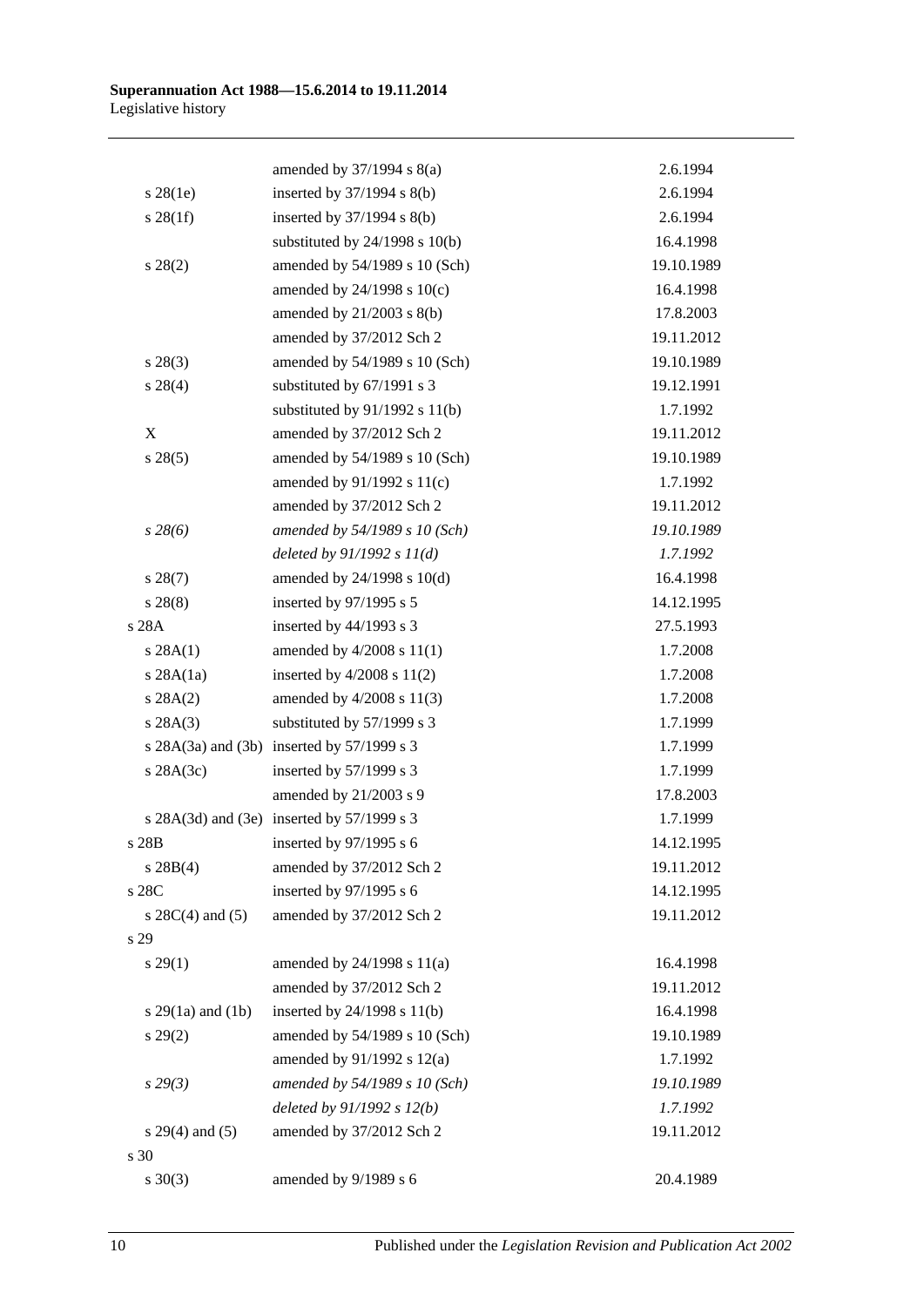| $s \ 30(8)$       | amended by 54/1989 s 10 (Sch)      | 19.10.1989 |
|-------------------|------------------------------------|------------|
| s 30A             | inserted by 78/1990 s 10           | 17.1.1991  |
| $s \, 30A(1)$     | amended by 37/2012 Sch 2           | 19.11.2012 |
| s 31              |                                    |            |
| $s \, 31(1)$      | amended by 54/1989 s 10 (Sch)      | 19.10.1989 |
|                   | substituted by $37/1994$ s $9(a)$  | 2.6.1994   |
| $s \, 31(2)$      | amended by 91/1992 s 13(a)         | 1.7.1992   |
| A                 | amended by 78/1990 s 11(a)         | 17.1.1991  |
|                   | amended by 67/1991 s 4             | 19.12.1991 |
| Pn                | inserted by 91/1992 s 13(b)        | 1.7.1992   |
| X                 | amended by 37/2012 Sch 2           | 19.11.2012 |
| $\mathbf M$       | inserted by $91/1992$ s $13(c)$    | 1.7.1992   |
|                   | amended by 37/2012 Sch 2           | 19.11.2012 |
| $s \frac{31}{2a}$ | inserted by 78/1990 s 11(b)        | 17.1.1991  |
| $s \, 31(2b)$     | inserted by $37/1994$ s $9(b)$     | 2.6.1994   |
|                   | amended by 24/1998 s 12            | 16.4.1998  |
| s $31(2c)$        | inserted by $37/1994$ s $9(b)$     | 2.6.1994   |
| $s \ 31(3)$       | substituted by $78/1990$ s $11(c)$ | 17.1.1991  |
|                   | amended by 45/1997 s 7             | 24.7.1997  |
| $s \ 31(4)$       | substituted by $78/1990$ s $11(c)$ | 17.1.1991  |
|                   | amended by 37/2012 Sch 2           | 19.11.2012 |
| s 32              |                                    |            |
| $s \, 32(1)$      | amended by $67/1991$ s $5(a)$      | 19.12.1991 |
|                   | amended by 37/2012 Sch 2           | 19.11.2012 |
| $s \, 32(2)$      | amended by 54/1989 s 10 (Sch)      | 19.10.1989 |
|                   | amended by 91/1992 s 14(a)         | 1.7.1992   |
| A                 | amended by $67/1991$ s $5(b)$      | 19.12.1991 |
| X                 | amended by 37/2012 Sch 2           | 19.11.2012 |
| ${\rm Pn}$        | inserted by 91/1992 s 14(b)        | 1.7.1992   |
| M                 | inserted by $91/1992$ s $14(b)$    | 1.7.1992   |
|                   | amended by 37/2012 Sch 2           | 19.11.2012 |
| $s \frac{32}{2a}$ | inserted by 49/2003 s 29           | 18.12.2003 |
| $s \, 32(3)$      | amended by 37/2012 Sch 2           | 19.11.2012 |
| A                 | amended by $67/1991$ s $5(c)$      | 19.12.1991 |
| $s \frac{32}{3a}$ | inserted by $67/1991$ s $5(d)$     | 19.12.1991 |
|                   | substituted by $91/1992$ s $14(c)$ | 1.7.1992   |
|                   | amended by 24/1998 s 13            | 16.4.1998  |
|                   | amended by 37/2012 Sch 2           | 19.11.2012 |
| М                 | amended by 37/2012 Sch 2           | 19.11.2012 |
| $s \, 32(5)$      | amended by 54/1989 s 10 (Sch)      | 19.10.1989 |
|                   | amended by $67/1991$ s $5(e)$      | 19.12.1991 |
|                   | amended by 91/1992 s 14(d)         | 1.7.1992   |
| s 32A             | inserted by 91/1992 s 15           | 1.7.1992   |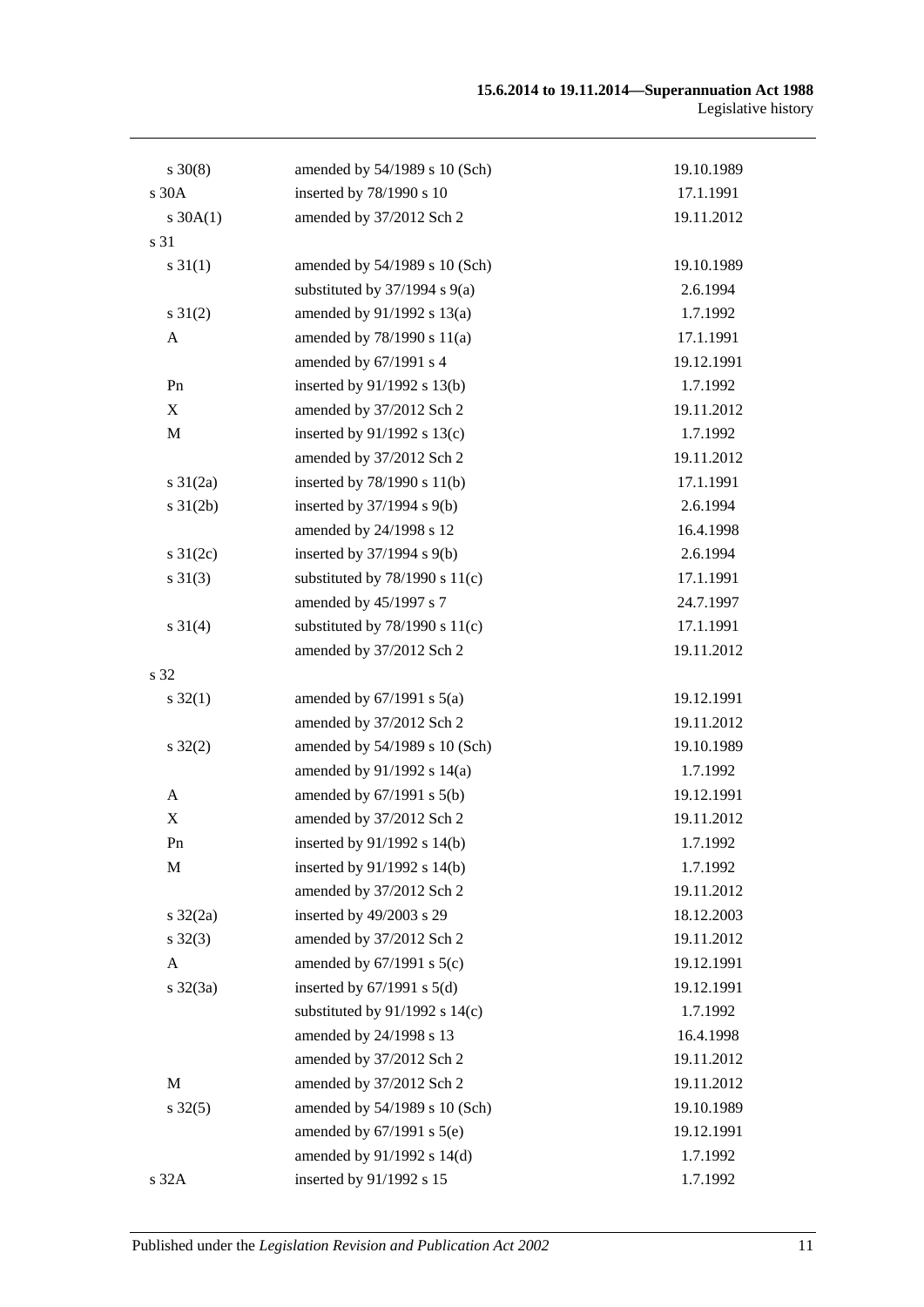| $s \, 32A(2)$               | amended by 24/1998 s 14          | 16.4.1998  |
|-----------------------------|----------------------------------|------------|
|                             | amended by 37/2012 Sch 2         | 19.11.2012 |
| s $32A(3)$ , (7) and<br>(8) | amended by 37/2012 Sch 2         | 19.11.2012 |
| ss 32B-32D                  | inserted by 37/2004 s 18         | 18.9.2004  |
| $Pt\,5$                     |                                  |            |
| s 33A                       | inserted by 4/2008 s 12          | 1.7.2008   |
| s 34                        | amended by 9/1989 s 7            | 20.4.1989  |
|                             | amended by 54/1989 s 10 (Sch)    | 19.10.1989 |
|                             | amended by 69/1992 s 29          | 10.12.1992 |
|                             | substituted by 91/1992 s 16      | 1.7.1992   |
| $s \; 34(1)$                | amended by $41/2000$ s $8(a)$    | 17.8.2000  |
| n                           | amended by 45/1997 s 8           | 1.7.1992   |
| $s \; 34(2)$                | amended by 34/2000 s 8(b)        | 1.6.2000   |
| B                           | amended by 37/1994 s 10(a)       | 2.6.1994   |
| $\mathbf n$                 | amended by 45/1997 s 8           | 1.7.1992   |
| $s \, 34(5)$                | inserted by 37/1994 s 10(b)      | 2.6.1994   |
| $s \; 34(6)$                | inserted by $37/1994$ s $10(b)$  | 2.6.1994   |
|                             | amended by 24/1998 s 15          | 16.4.1998  |
| $s \frac{34(7)}{2}$         | inserted by 97/1995 s 7          | 14.12.1995 |
| s 35                        |                                  |            |
| $s \, 35(1)$                | amended by $91/1992$ s $17(a)$   | 1.7.1992   |
|                             | amended by 37/2012 Sch 2         | 19.11.2012 |
| $s \; 35(2)$                |                                  |            |
| A                           | amended by $67/1991$ s $6(a)$    | 19.12.1991 |
| $s \frac{35(2a)}{2}$        | inserted by $67/1991$ s $6(b)$   | 19.12.1991 |
| $s \, 35(2b)$               | inserted by $91/1992$ s $17(b)$  | 1.7.1992   |
| $s \; 35(4)$                | amended by 91/1992 s 17(c)       | 1.7.1992   |
|                             | amended by 37/1994 s 11(a)       | 2.6.1994   |
|                             | amended by 37/2012 Sch 2         | 19.11.2012 |
| $s \, 35(5)$                | amended by 54/1989 s 10 (Sch)    | 19.10.1989 |
|                             | amended by 91/1992 s 17(d)       | 1.7.1992   |
| Pn                          | inserted by $91/1992$ s $17(e)$  | 1.7.1992   |
| <b>FS</b>                   | inserted by $91/1992$ s $17(e)$  | 1.7.1992   |
| $\mathbf M$                 | inserted by 91/1992 s 17(e)      | 1.7.1992   |
| $s \; 35(6)$                | inserted by $37/1994$ s $11(b)$  | 2.6.1994   |
| s 36                        |                                  |            |
| $s \; 36(1)$                | substituted by $9/1989$ s $8(a)$ | 20.4.1989  |
| $s \; 36(3)$                | amended by $9/1989$ s $8(b)$     | 20.4.1989  |
| $s \; 36(8)$                | amended by 54/1989 s 10 (Sch)    | 19.10.1989 |
| s36A                        | inserted by 78/1990 s 12         | 17.1.1991  |
| $s \, 36A(1)$               | amended by 37/2012 Sch 2         | 19.11.2012 |
|                             |                                  |            |

s 37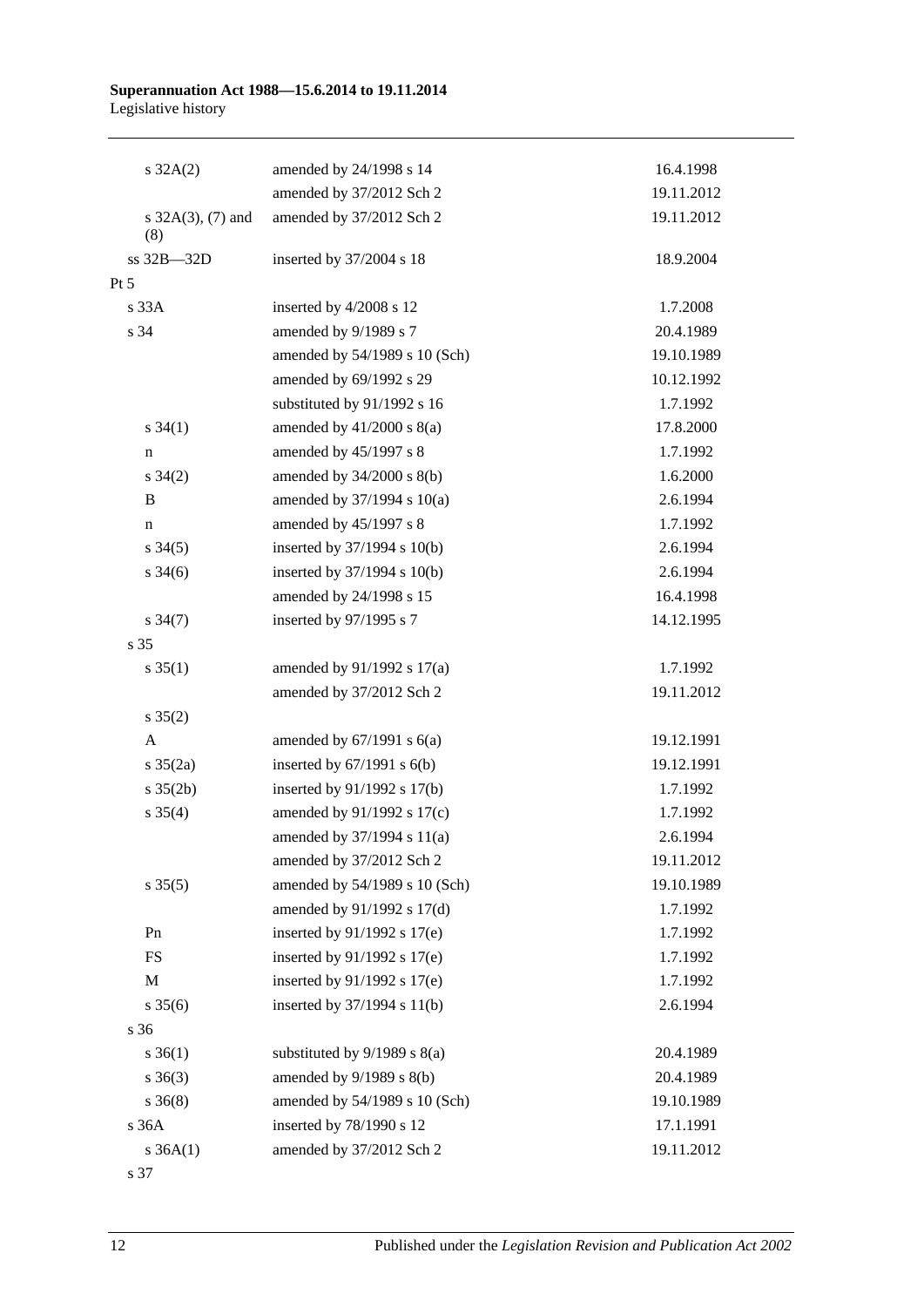| $s \frac{37(1)}{2}$   | substituted by $37/1994$ s $12(a)$ | 2.6.1994   |
|-----------------------|------------------------------------|------------|
| $s \frac{37(2)}{2}$   | amended by $67/1991$ s $7(a)$      | 19.12.1991 |
|                       | substituted by 91/1992 s 18        | 1.7.1992   |
| $s \frac{37}{2a}$     | inserted by $67/1991$ s $7(b)$     | 19.12.1991 |
| $s \frac{37(3a)}{2}$  | inserted by $37/1994$ s $12(b)$    | 2.6.1994   |
|                       | amended by 24/1998 s 16            | 16.4.1998  |
| s $37(3b)$ and $(3c)$ | inserted by $37/1994$ s $12(b)$    | 2.6.1994   |
| $s \frac{37(4)}{4}$   | substituted by 78/1990 s 13        | 17.1.1991  |
| $s \frac{37(5)}{2}$   | substituted by 78/1990 s 13        | 17.1.1991  |
|                       | amended by 37/2012 Sch 2           | 19.11.2012 |
| s 38                  |                                    |            |
| $s \, 38(1)$          | amended by $67/1991$ s $8(a)$      | 19.12.1991 |
|                       | amended by $12/1993$ s $9(a)$      | 19.12.1991 |
|                       | amended by $45/1997$ s $9(a)$      | 24.7.1997  |
|                       | amended by 43/2006 s 208(1)        | 1.6.2007   |
|                       | amended by 37/2012 Sch 2           | 19.11.2012 |
| $s \frac{38}{1a}$     | inserted by $45/1997 s 9(b)$       | 24.7.1997  |
|                       | amended by 13/2003 s 13            | 3.7.2003   |
|                       | deleted by 43/2006 s 208(2)        | 1.6.2007   |
| $s \, 38(1b)$         | inserted by 49/2003 s 30           | 18.12.2003 |
| $s \ 38(2)$           | amended by 37/2012 Sch 2           | 19.11.2012 |
| $s \, 38(4)$          | amended by 54/1989 s 10 (Sch)      | 19.10.1989 |
|                       | amended by 67/1991 s 8(b), (c)     | 19.12.1991 |
|                       | amended by 37/1994 s 13            | 2.6.1994   |
|                       | amended by 37/2012 Sch 2           | 19.11.2012 |
| $s \, 38(6)$          | inserted by $67/1991$ s $8(d)$     | 19.12.1991 |
|                       | amended by 24/1998 s 17            | 16.4.1998  |
|                       | amended by 37/2012 Sch 2           | 19.11.2012 |
| $s \, 38(7)$          | inserted by $67/1991$ s $8(d)$     | 19.12.1991 |
|                       | amended by 91/1992 s 19(a)         | 1.7.1992   |
|                       | amended by 12/1993 s 9(b)          | 19.12.1991 |
|                       | amended by 37/2012 Sch 2           | 19.11.2012 |
| X                     | substituted by $91/1992$ s $19(b)$ | 1.7.1992   |
| Pn                    | inserted by 91/1992 s 19(b)        | 1.7.1992   |
| M                     | inserted by 91/1992 s 19(b)        | 1.7.1992   |
| s 39                  |                                    |            |
| $s \, 39(1)$          | amended by 54/1989 s 10 (Sch)      | 19.10.1989 |
|                       | amended by 78/1990 s 14(a)         | 17.1.1991  |
|                       | amended by 37/1994 s 14(a)         | 2.6.1994   |
| s $39(1a)$ and $(1b)$ | inserted by $78/1990$ s $14(b)$    | 17.1.1991  |
| s $39(1c)$            | inserted by $91/1992$ s $20(a)$    | 1.7.1992   |
|                       | amended by 24/1998 s 18(a), (b)    | 16.4.1998  |
|                       | amended by $21/2003$ s $10(a)$     | 17.8.2003  |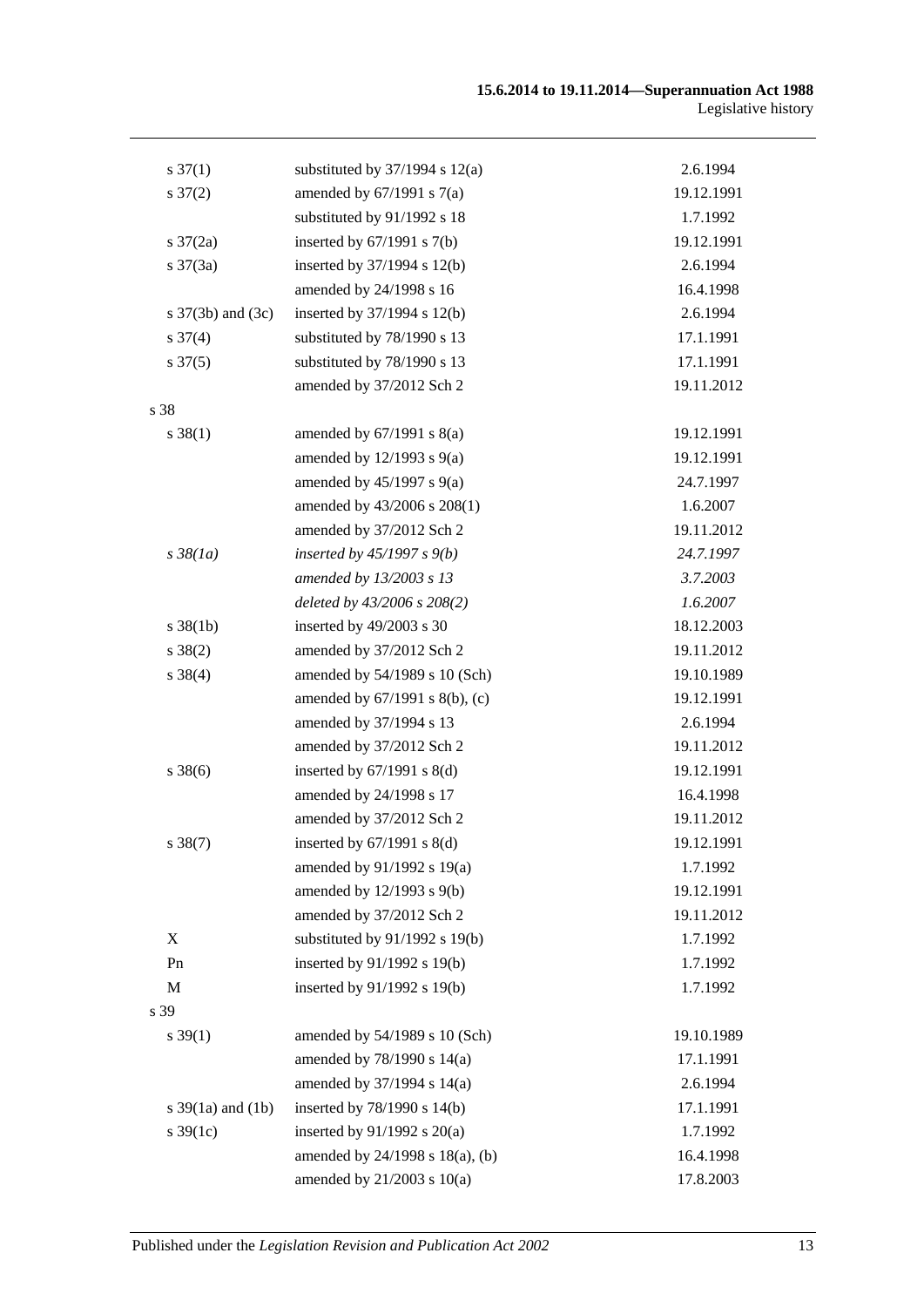|                       | (a)—(d) redesignated as $(b)$ —(e) by 24/1998<br>s 18(a)              | 16.4.1998  |
|-----------------------|-----------------------------------------------------------------------|------------|
|                       | amended by 37/2012 Sch 2                                              | 19.11.2012 |
| $s \frac{39(1d)}{2}$  | inserted by $91/1992$ s $20(a)$                                       | 1.7.1992   |
|                       | amended by 37/1994 s 14(b), (c)                                       | 2.6.1994   |
| $s \frac{39(1da)}{2}$ | inserted by $37/1994$ s $14(d)$                                       | 2.6.1994   |
| $s \frac{39(1db)}{2}$ | inserted by $37/1994$ s $14(d)$                                       | 2.6.1994   |
|                       | substituted by $24/1998$ s $18(c)$                                    | 16.4.1998  |
| $s\,39(1e)$           | inserted by $91/1992$ s $20(a)$                                       | 1.7.1992   |
|                       | deleted by $24/1998 s 18(d)$                                          | 16.4.1998  |
| $s \, 39(2)$          | amended by 78/1990 s 14(c)                                            | 17.1.1991  |
|                       | amended by 24/1998 s 18(e)                                            | 16.4.1998  |
|                       | amended by $21/2003$ s $10(b)$                                        | 17.8.2003  |
|                       | amended by 37/2012 Sch 2                                              | 19.11.2012 |
| $s \, 39(3)$          | amended by 54/1989 s 10 (Sch)                                         | 19.10.1989 |
|                       | amended by 91/1992 s 20(b)                                            | 1.7.1992   |
| $s \, 39(4)$          | amended by 54/1989 s 10 (Sch)                                         | 19.10.1989 |
|                       | amended by 37/1994 s 14(e)                                            | 2.6.1994   |
| $s \, 39(5)$          | amended by 54/1989 s 10 (Sch)                                         | 19.10.1989 |
|                       | amended by $67/1991$ s $9(a)$                                         | 19.12.1991 |
|                       | amended by 24/1998 s 18(f)                                            | 16.4.1998  |
|                       | amended by $21/2003$ s $10(c)$                                        | 17.8.2003  |
|                       | amended by 37/2012 Sch 2                                              | 19.11.2012 |
| $s \, 39(6)$          | amended by $9/1989$ s $9(a)$                                          | 20.4.1989  |
|                       | amended by 54/1989 s 10 (Sch)                                         | 19.10.1989 |
|                       | amended by $24/1998$ s $18(g)$                                        | 16.4.1998  |
| $s \, 39(7)$          | amended by 54/1989 s 10 (Sch)                                         | 19.10.1989 |
|                       | amended by 91/1992 s 20(c), (d)                                       | 1.7.1992   |
|                       | substituted by $37/1994$ s $14(f)$                                    | 2.6.1994   |
|                       | amended by $41/2000$ s $9(a)$                                         | 17.8.2000  |
| M                     | substituted by $41/2000$ s $9(b)$                                     | 17.8.2000  |
| NM                    | amended by 45/1997 s 10                                               | 24.7.1997  |
|                       | substituted by $41/2000$ s $9(c)$                                     | 17.8.2000  |
| S                     | amended by $41/2000$ s $9(d)$                                         | 17.8.2000  |
| $s \frac{39(7a)}{2}$  | inserted by $41/2000$ s $9(e)$                                        | 17.8.2000  |
| prescribed age        | the prescribed age amended to read prescribed<br>age by 37/2012 Sch 2 | 19.11.2012 |
| $s \, 39(8)$          | amended by 54/1989 s 10 (Sch)                                         | 19.10.1989 |
|                       | amended by 37/1994 s 14(g)                                            | 2.6.1994   |
|                       | amended by 37/2012 Sch 2                                              | 19.11.2012 |
| $s \frac{39(8a)}{2}$  | inserted by $67/1991$ s $9(b)$                                        | 19.12.1991 |
| $s \, 39(8b)$         | inserted by $67/1991$ s $9(b)$                                        | 19.12.1991 |
|                       | amended by 91/1992 s 20(e)                                            | 1.7.1992   |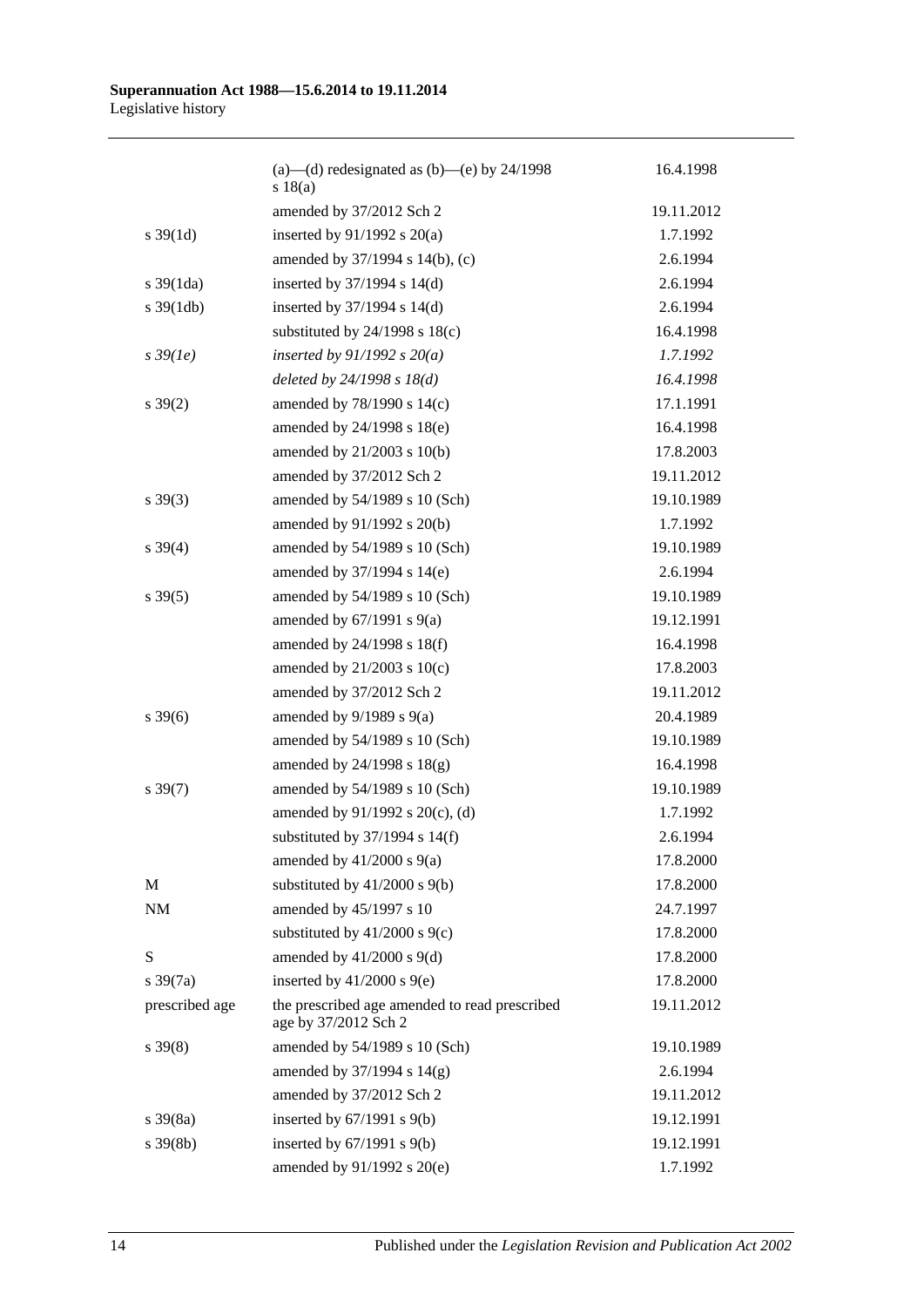| X                      | substituted by $91/1992$ s $20(f)$              | 1.7.1992   |
|------------------------|-------------------------------------------------|------------|
| Pn                     | inserted by $91/1992$ s $20(f)$                 | 1.7.1992   |
| M                      | inserted by $91/1992$ s $20(f)$                 | 1.7.1992   |
| $s \, 39(8c)$          | inserted by $91/1992$ s $20(g)$                 | 1.7.1992   |
|                        | amended by 37/1994 s 14(h)                      | 2.6.1994   |
| $s \, 39(9)$           | inserted by $9/1989$ s $9(b)$                   | 1.7.1988   |
| $s \, 39(10)$          | inserted by $37/1994$ s $14(i)$                 | 5.6.1994   |
|                        | s 39(10a) and (10b) inserted by 24/1998 s 18(h) | 1.7.1994   |
| $s \, 39(11)$          | inserted by 97/1995 s 8                         | 14.12.1995 |
| s 39A                  | inserted by 44/1993 s 4                         | 27.5.1993  |
| s $39A(1)$             | amended by $37/1994$ s $15(a)$                  | 2.6.1994   |
| $s \, 39A(2)$          | substituted by $37/1994$ s $15(b)$              | 2.6.1994   |
| $s \, 39A(3)$          | substituted by 57/1999 s 4                      | 1.7.1999   |
| s $39A(3a)$ (3c)       | inserted by 57/1999 s 4                         | 1.7.1999   |
| $s$ 39A $(3d)$         | inserted by 57/1999 s 4                         | 1.7.1999   |
|                        | amended by 21/2003 s 11                         | 17.8.2003  |
| s $39A(3e)$ — $(3g)$   | inserted by 57/1999 s 4                         | 1.7.1999   |
| s $39A(3h)$ and $(3i)$ | inserted by 4/2008 s 13                         | 1.7.2008   |
| s 39A(4)               | substituted by $37/1994$ s $15(c)$              | 2.6.1994   |
| $s \, 39A(5)$          | amended by 37/1994 s 15(d)                      | 2.6.1994   |
| s 39B                  | inserted by 97/1995 s 9                         | 14.12.1995 |
| s $39B(4)$ and $(5)$   | amended by 37/2012 Sch 2                        | 19.11.2012 |
| s 39C                  | inserted by 97/1995 s 9                         | 14.12.1995 |
| s $39C(4)$ and $(7)$   | amended by 37/2012 Sch 2                        | 19.11.2012 |
| s 40                   |                                                 |            |
| $s\ 40(4)$             | inserted by 67/1991 s 10                        | 19.12.1991 |
| s 40A                  | inserted by 23/1999 s 6                         | 1.4.1999   |
| $s\ 40A(2)$            | amended by 37/2004 s 19(1)                      | 19.8.2004  |
| $s\,40A(3)$            | amended by 37/2004 s 19(2)                      | 19.8.2004  |
|                        | amended by 37/2012 Sch 2                        | 19.11.2012 |
| $s\ 40A(4)$            | amended by 37/2004 s 19(3)                      | 19.8.2004  |
| $s\ 40A(8)$            | deleted by 37/2004 s 19(4)                      | 19.8.2004  |
| s 40B                  | inserted by 4/2008 s 14                         | 1.7.2008   |
| s 42A                  | inserted by $41/2000$ s 10                      | 17.8.2000  |
| s 43                   | amended by 78/1990 s 15                         | 17.1.1991  |
|                        | substituted by 67/1991 s 11                     | 19.12.1991 |
|                        | amended by 37/2012 Sch 2                        | 19.11.2012 |
| s 43A                  | inserted by $54/1989 s 8$                       | 19.10.1989 |
|                        | amended by 37/1994 s 16                         | 2.6.1994   |
|                        | substituted by $41/2000 s 11$                   | 17.8.2000  |
|                        | deleted by 4/2008 s 15                          | 1.7.2008   |
| s 43AA                 | inserted by 41/2000 s 12                        | 17.8.2000  |
| Pt 5A                  | inserted by 49/2003 s 31                        | 18.12.2003 |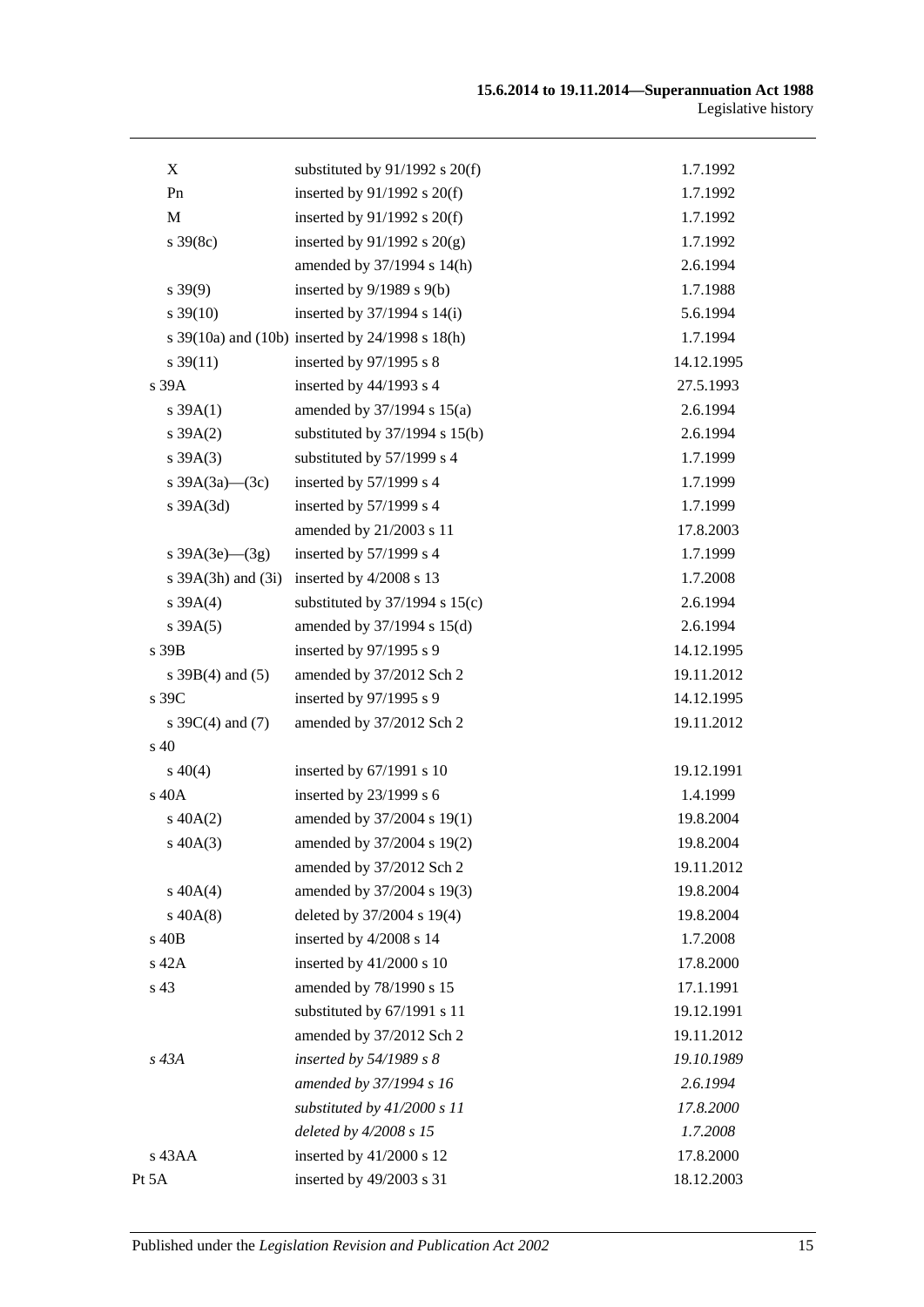| $s$ 43AB                                        | amended by 5/2006 s 5                            | 23.6.2006  |
|-------------------------------------------------|--------------------------------------------------|------------|
| $s$ 43AC                                        |                                                  |            |
| SIS Act                                         | deleted by 37/2012 s 22                          | 19.11.2012 |
| Southern State<br>Superannuation<br><b>Fund</b> | deleted by 51/2004 s 44                          | 13.1.2005  |
| s 43AF                                          |                                                  |            |
| $s\,43AF(6)$                                    | inserted by 4/2008 s 16                          | 1.7.2008   |
| $s$ 43A $G$                                     | substituted by 51/2004 s 45                      | 13.1.2005  |
| s 43AN                                          |                                                  |            |
| $s$ 43AN(2)                                     | amended by 37/2012 Sch 2                         | 19.11.2012 |
| Pt 6                                            |                                                  |            |
| $s$ 43B                                         | inserted by 91/1992 s 21                         | 1.7.1992   |
| $s\,43B(1)$                                     | s 43B redesignated as $s$ 43B(1) by 37/1994 s 17 | 2.6.1994   |
|                                                 | amended by 37/2012 Sch 2                         | 19.11.2012 |
| $s\,43B(2)$                                     | inserted by 37/1994 s 17                         | 2.6.1994   |
|                                                 | amended by 37/2012 Sch 2                         | 19.11.2012 |
| s 44                                            |                                                  |            |
| $s\,44(1)$                                      | amended by 37/1994 s 18(a)                       | 2.6.1994   |
|                                                 | amended by 24/1998 s 19                          | 16.4.1998  |
|                                                 | amended by $4/2000$ s $9(1)$ (Sch 1 cl $41(a)$ ) | 1.6.2000   |
| $s\,44(2)$                                      | amended by 37/1994 s 18(b)                       | 2.6.1994   |
|                                                 | deleted by $4/2000 s 9(1)$ (Sch 1 cl $41(b)$ )   | 1.6.2000   |
| $s\,44(3)$                                      | deleted by $4/2000 s 9(1)$ (Sch 1 cl $41(c)$ )   | 1.6.2000   |
| $s\,44(4)$                                      | inserted by 37/1994 s 18(c)                      | 2.6.1994   |
|                                                 | amended by $4/2000$ s $9(1)$ (Sch 1 cl $41(d)$ ) | 1.6.2000   |
| s <sub>45</sub>                                 |                                                  |            |
| $s\,45(1)$                                      | amended by 9/1989 s 10                           | 20.4.1989  |
|                                                 | amended by $41/2000$ s $13(a)$ —(c)              | 1.7.1988   |
|                                                 | amended by $37/2004$ s $20(1)$ —(6)              | 19.8.2004  |
|                                                 | (e) deleted by 37/2004 s 20(3)                   | 19.8.2004  |
|                                                 | amended by 37/2012 Sch 2                         | 19.11.2012 |
| $s\,45(1aa)$                                    | inserted by 4/2008 s 17                          | 1.7.2008   |
| $s\,45(1a)$                                     | inserted by $24/1998$ s $20(a)$                  | 16.4.1998  |
|                                                 | substituted by $41/2000$ s $13(d)$               | 1.7.1988   |
|                                                 | amended by 37/2004 s 20(7)                       | 19.8.2004  |
| $s\,45(2)$                                      | amended by 24/1998 s 20(b)                       | 16.4.1998  |
|                                                 | amended by 41/2000 s 13(e)                       | 1.7.1988   |
|                                                 | (ba) deleted by 37/2004 s 20(8)                  | 19.8.2004  |
|                                                 | amended by 37/2012 Sch 2                         | 19.11.2012 |
| $s\,45(3)$                                      | amended by 37/2012 Sch 2                         | 19.11.2012 |
| $s\,45(4)$                                      | substituted by 67/1991 s 12                      | 19.12.1991 |
|                                                 | amended by 37/2004 s 20(9)                       | 19.8.2004  |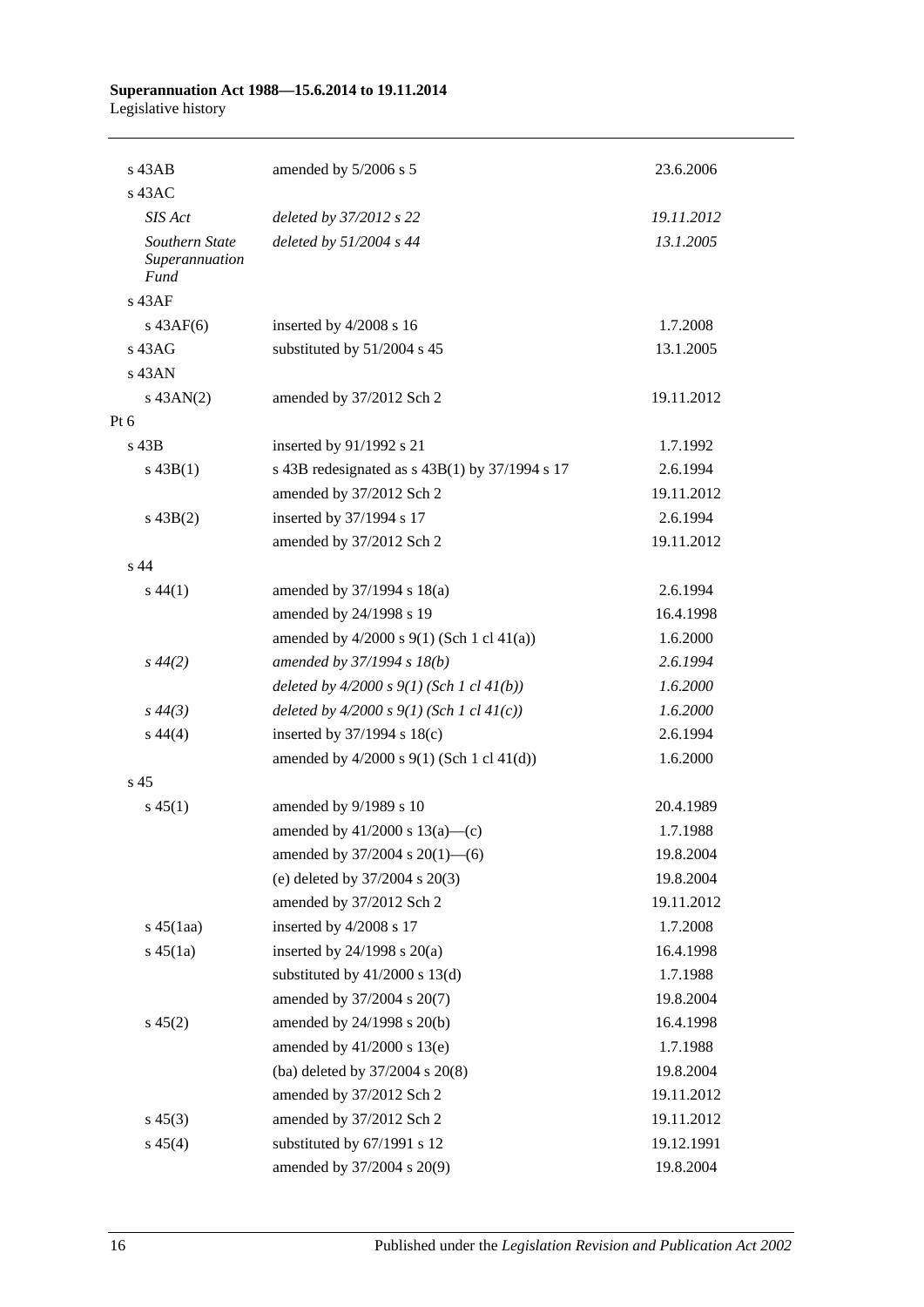|                        | amended by 37/2012 Sch 2            | 19.11.2012 |
|------------------------|-------------------------------------|------------|
| $s\,45(5)$             | amended by 37/2012 Sch 2            | 19.11.2012 |
| $s\,45(6)$             | inserted by 37/1994 s 19            | 2.6.1994   |
|                        | amended by $41/2000$ s $13(f)$      | 1.7.1988   |
|                        | amended by 37/2012 Sch 2            | 19.11.2012 |
| $s\,45(7)$             | inserted by 37/2004 s 20(10)        | 19.8.2004  |
| s 46                   |                                     |            |
| $s\,46(2)$             | amended by 37/2012 Sch 2            | 19.11.2012 |
| $s\,46(4)$             | inserted by 9/1989 s 11             | 20.4.1989  |
| $s\,46(5)$             | inserted by 9/1989 s 11             | 20.4.1989  |
|                        | amended by 37/2012 Sch 2            | 19.11.2012 |
| s 47                   |                                     |            |
| $s\,47(1)$             | amended by 78/1990 s 16             | 17.1.1991  |
|                        | substituted by $20/1998$ s $7(a)$   | 1.10.1997  |
|                        | amended by $40/2001$ s $9(a)$       | 1.1.2002   |
|                        | amended by 37/2012 Sch 2            | 19.11.2012 |
| $s\,47(2)$             | amended by 20/1998 s 7(b)           | 1.10.1997  |
|                        | substituted by $40/2001$ s $9(a)$   | 1.1.2002   |
| $s\,47(4)$             | inserted by $20/1998$ s $7(c)$      | 1.10.1997  |
|                        | amended by $40/2001$ s $9(b)$       | 1.1.2002   |
| $s\,47(5)$             | inserted by $20/1998$ s $7(c)$      | 1.10.1997  |
|                        | amended by $40/2001$ s $9(c)$ , (d) | 1.1.2002   |
| $s\,47(6)$             | inserted by $20/1998$ s $7(c)$      | 1.10.1997  |
|                        | substituted by $40/2001$ s $9(e)$   | 1.1.2002   |
| ss 47A and 47B         | inserted by 24/1998 s 21            | 16.4.1998  |
| ss 47C and 47D         | inserted by 4/2008 s 18             | 1.7.2008   |
| s 48                   |                                     |            |
| $s\,48(1)$             | substituted by $9/1989$ s $12(a)$   | 20.4.1989  |
|                        | amended by 54/1989 s 10 (Sch)       | 19.10.1989 |
|                        | amended by 37/2012 Sch 2            | 19.11.2012 |
| $s\,48(2)$             | amended by 9/1989 s 12(b)           | 20.4.1989  |
|                        | amended by 54/1989 s 10 (Sch)       | 19.10.1989 |
|                        | substituted by 41/2000 s 14         | 17.8.2000  |
|                        | substituted by 12/2001 s 26         | 1.7.2001   |
|                        | amended by 37/2012 Sch 2            | 19.11.2012 |
| $s\ 48(2a)$ and $(2b)$ | inserted by 41/2000 s 14            | 17.8.2000  |
| $s\,48(3)$             | inserted by $9/1989$ s $12(c)$      | 20.4.1989  |
|                        | amended by 37/2012 Sch 2            | 19.11.2012 |
| s 49                   |                                     |            |
| $s\ 49(1)$ and (2)     | amended by 37/2012 Sch 2            | 19.11.2012 |
| s50A                   | inserted by 37/2012 s 23            | 15.6.2014  |
| s 51A                  | inserted by 41/2000 s 15            | 17.8.2000  |
| s 54                   |                                     |            |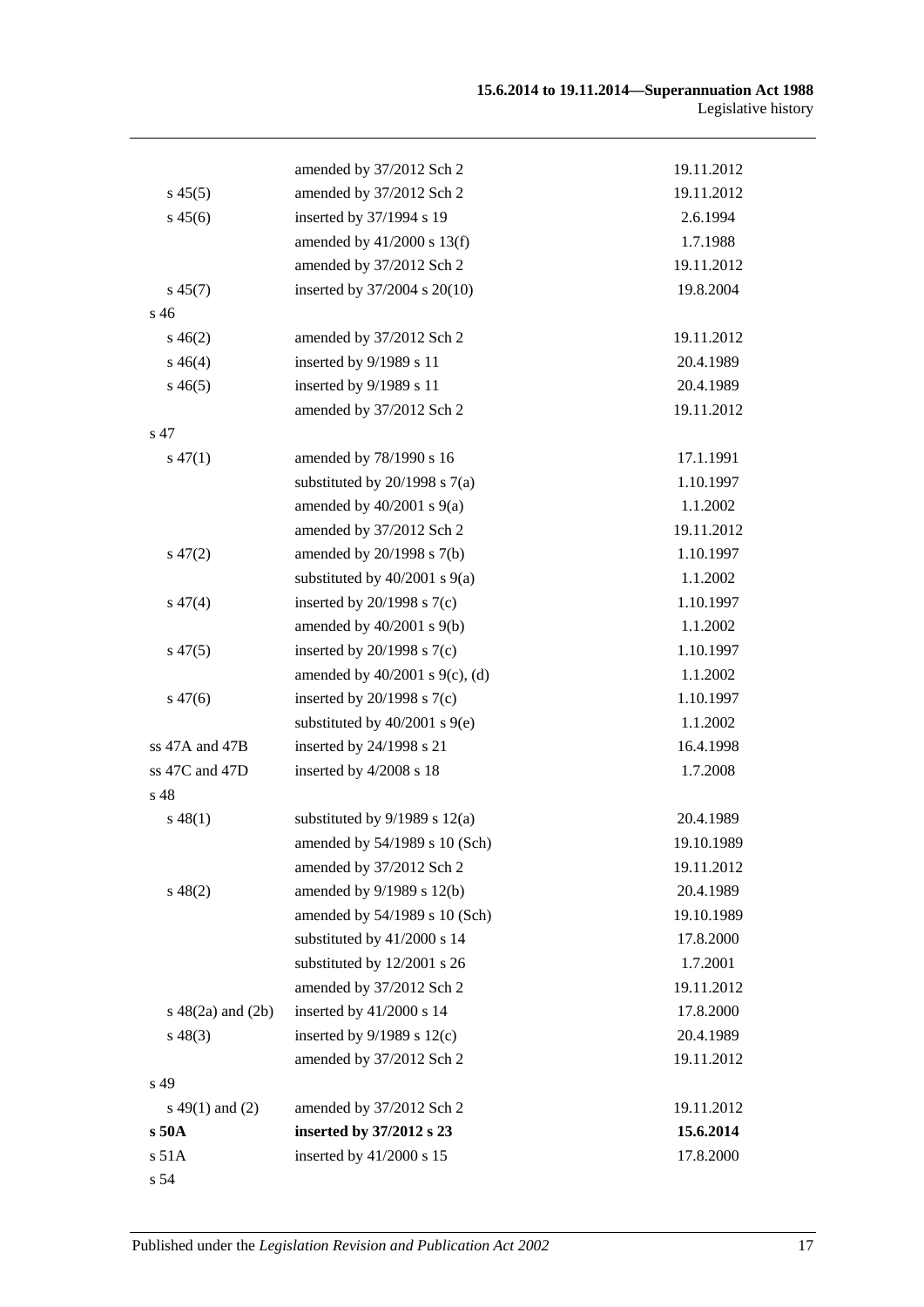| s 54(1)             | amended by 37/2004 s 21(1)                                              | 19.8.2004  |
|---------------------|-------------------------------------------------------------------------|------------|
| $s\,54(5)$          | amended by 54/1989 s 10 (Sch)                                           | 19.10.1989 |
|                     | amended by 37/2012 Sch 2                                                | 19.11.2012 |
| s $54(6)$ and $(7)$ | inserted by 37/2004 s 21(2)                                             | 19.8.2004  |
| s <sub>55</sub>     |                                                                         |            |
| s 55(1)             | amended by 38/1995 Sch 2                                                | 1.7.1995   |
|                     | amended by 24/1998 s 22                                                 | 16.4.1998  |
|                     | (a)—(d) redesignated as (b)—(e) by $24/1998$<br>s 22                    | 16.4.1998  |
|                     | amended by $5/2006$ s $6(1)$ — $(5)$                                    | 23.6.2006  |
| s 55(1a)            | inserted by 49/2003 s 32                                                | 18.12.2003 |
| s 55(2)             | substituted by $5/2006$ s $6(6)$                                        | 23.6.2006  |
| s 56                |                                                                         |            |
| s 56(1)             | s 56 substituted by 24/1998 s 23                                        | 16.4.1998  |
|                     | s 56 amended and redesignated as $s$ 56(1) by<br>$5/2006$ s $7(1)$ —(4) | 23.6.2006  |
| s $56(2)$ — $(4)$   | inserted by $5/2006$ s $7(4)$                                           | 23.6.2006  |
| s <sub>57</sub>     | deleted by 37/2012 Sch 2                                                | 19.11.2012 |
| s 58                |                                                                         |            |
| s 58(1)             | amended by 37/2012 Sch 2                                                | 19.11.2012 |
| s 58A               | inserted by 91/1992 s 22                                                | 1.7.1992   |
| s <sub>59</sub>     |                                                                         |            |
| s 59(1a)            | inserted by 78/1990 s 17                                                | 17.1.1991  |
|                     | amended by 67/1991 s 13                                                 | 19.12.1991 |
|                     | amended by 49/2003 s 33                                                 | 18.12.2003 |
|                     | amended by 5/2006 s 8                                                   | 23.6.2006  |
|                     | amended by 37/2012 s 24, Sch 2                                          | 19.11.2012 |
| s 59(2)             | amended by 37/2012 Sch 2                                                | 19.11.2012 |
| s 60                | inserted by 9/1989 s 13                                                 | 20.4.1989  |
|                     | deleted by 54/1989 s 9                                                  | 19.10.1989 |
| Sch 1               |                                                                         |            |
| cl 1                |                                                                         |            |
| cl $1(1)$           | amended by 54/1989 s 10 (Sch)                                           | 19.10.1989 |
| cl $1(2)$           | amended by 54/1989 s 10 (Sch)                                           | 19.10.1989 |
| cl $1(2a)$          | inserted by 9/1989 s 14                                                 | 1.7.1988   |
| cl <sub>2</sub>     |                                                                         |            |
| cl $2(1)$           | amended by 54/1989 s 10 (Sch)                                           | 19.10.1989 |
| cl 2(4)             | amended by 54/1989 s 10 (Sch)                                           | 19.10.1989 |
|                     | amended by 67/1991 s 14                                                 | 19.12.1991 |
|                     | deleted by $24/1998 s 24(a)$                                            | 16.4.1998  |
| cl 3A               | inserted by 78/1990 s 18                                                | 17.1.1991  |
| cl <sub>4</sub>     | amended by 54/1989 s 10 (Sch)                                           | 19.10.1989 |
| cl 5                |                                                                         |            |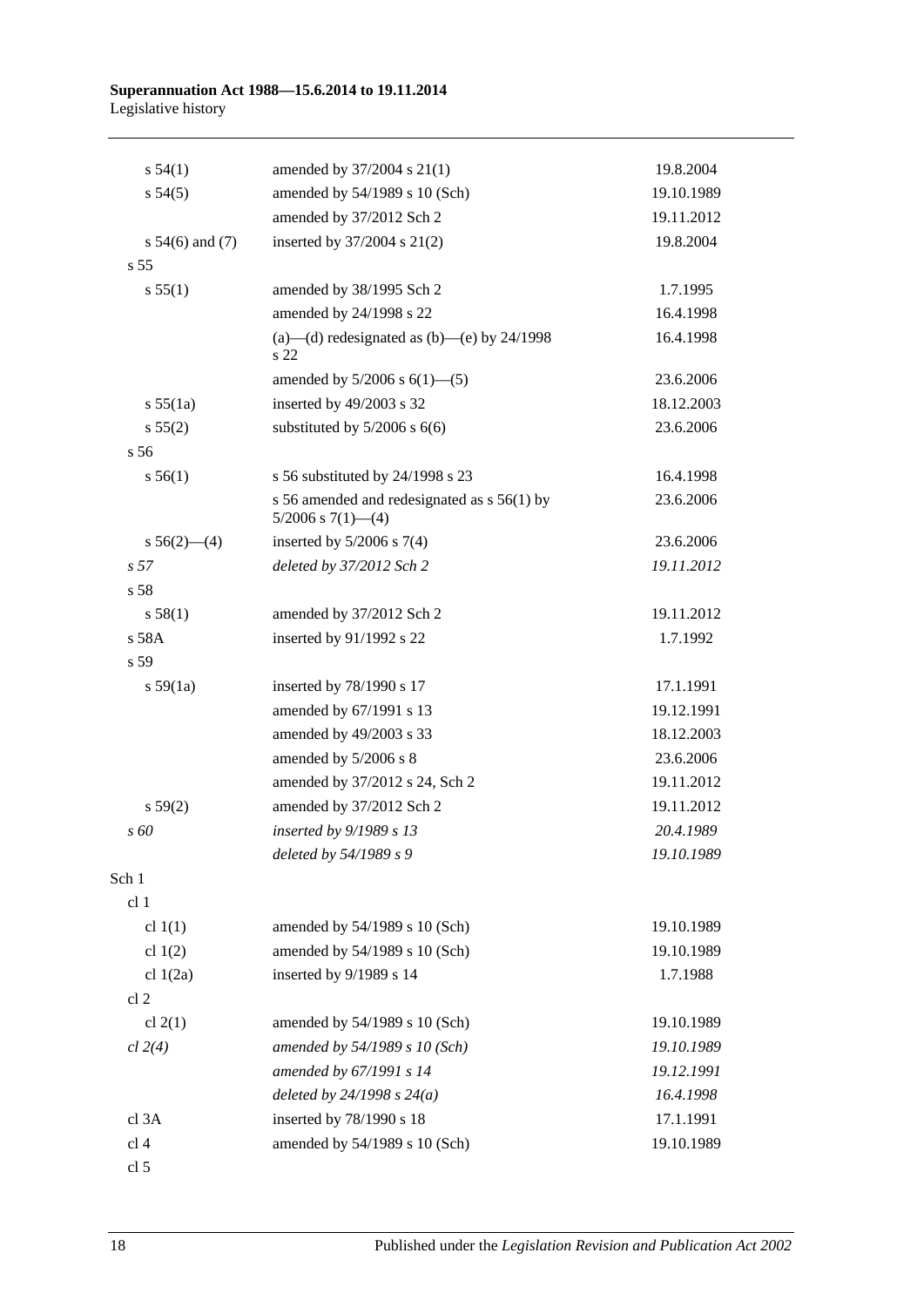#### **15.6.2014 to 19.11.2014—Superannuation Act 1988** Legislative history

| cl $5(1)$       | amended by 54/1989 s 10 (Sch)          | 19.10.1989 |
|-----------------|----------------------------------------|------------|
| cl <sub>6</sub> |                                        |            |
| cl $6(1)$       | amended by $9/1989$ s $15(a)$          | 20.4.1989  |
|                 | amended by $37/1994$ s $20(a)$         | 2.6.1994   |
| <b>FS</b>       | substituted by $37/1994$ s $20(b)$     | 2.6.1994   |
| Z               | inserted by 9/1989 s 15(b)             | 20.4.1989  |
| Pn              | inserted by $37/1994$ s $20(c)$        | 2.6.1994   |
| M               | inserted by $37/1994$ s $20(c)$        | 2.6.1994   |
| cl 7            |                                        |            |
| cl $7(3)$       | inserted by $91/1992$ s $23(a)$        | 1.7.1992   |
| cl 9            |                                        |            |
| cl $9(1a)$      | inserted by $9/1989$ s $16(a)$         | 20.4.1989  |
|                 | amended by 54/1989 s 10 (Sch)          | 19.10.1989 |
|                 | amended by $69/1992$ s $30(a)$         | 10.12.1992 |
| cl $9(2)$       | amended by 54/1989 s 10 (Sch)          | 19.10.1989 |
|                 | amended by 69/1992 s 30(b)             | 10.12.1992 |
| cl $9(3)$       | inserted by $9/1989$ s $16(b)$         | 20.4.1989  |
|                 | amended by $69/1992$ s $30(c)$         | 10.12.1992 |
|                 | amended by 91/1992 s 23(b)             | 1.7.1992   |
| cl 10           | substituted by 9/1989 s 17             | 20.4.1989  |
| cl 11           |                                        |            |
| cl $11(2)$      | amended by 54/1989 s 10 (Sch)          | 19.10.1989 |
| cl 12           |                                        |            |
| cl $12(2)$      | inserted by $54/1989$ s 10 (Sch)       | 19.10.1989 |
|                 | amended by 38/1995 Sch 2               | 1.7.1995   |
| cl 15           | inserted by $91/1992$ s $23(c)$        | 1.7.1992   |
| cl $15(1)$      | amended by 37/1994 s 20(d)             | 2.6.1994   |
| cl $15(3)$      | inserted by 37/1994 s 20(e)            | 2.6.1994   |
| cl 15A          | inserted by $37/1994$ s $20(f)$        | 2.6.1994   |
| cl 16           | inserted by $91/1992$ s $23(c)$        | 1.7.1992   |
| cl 17           | inserted by $37/1994$ s $20(g)$        | 2.6.1994   |
| cll 18-20       | inserted by $24/1998$ s $24(b)$        | 16.4.1998  |
| cl 21           | inserted by 51/2004 s 46               | 3.7.2003   |
| Sch 1A          | inserted by 78/1990 s 19               | 17.1.1991  |
| cl 1            |                                        |            |
| heading         | inserted by 37/2012 Sch 2              | 19.11.2012 |
| cl $1(1)$       | amended by 37/1994 s 21                | 2.6.1994   |
|                 | amended by 37/2012 Sch 2               | 19.11.2012 |
| cl $1(2)$       | amended by $67/1991$ s $15(a)$         | 17.1.1991  |
|                 | amended by $30/1994$ Sch 4 cl 2(c)(ii) | 1.7.1994   |
|                 | substituted by 5/2006 s 9              | 23.6.2006  |
| cl <sub>2</sub> |                                        |            |
| heading         | inserted by 37/2012 Sch 2              | 19.11.2012 |
|                 |                                        |            |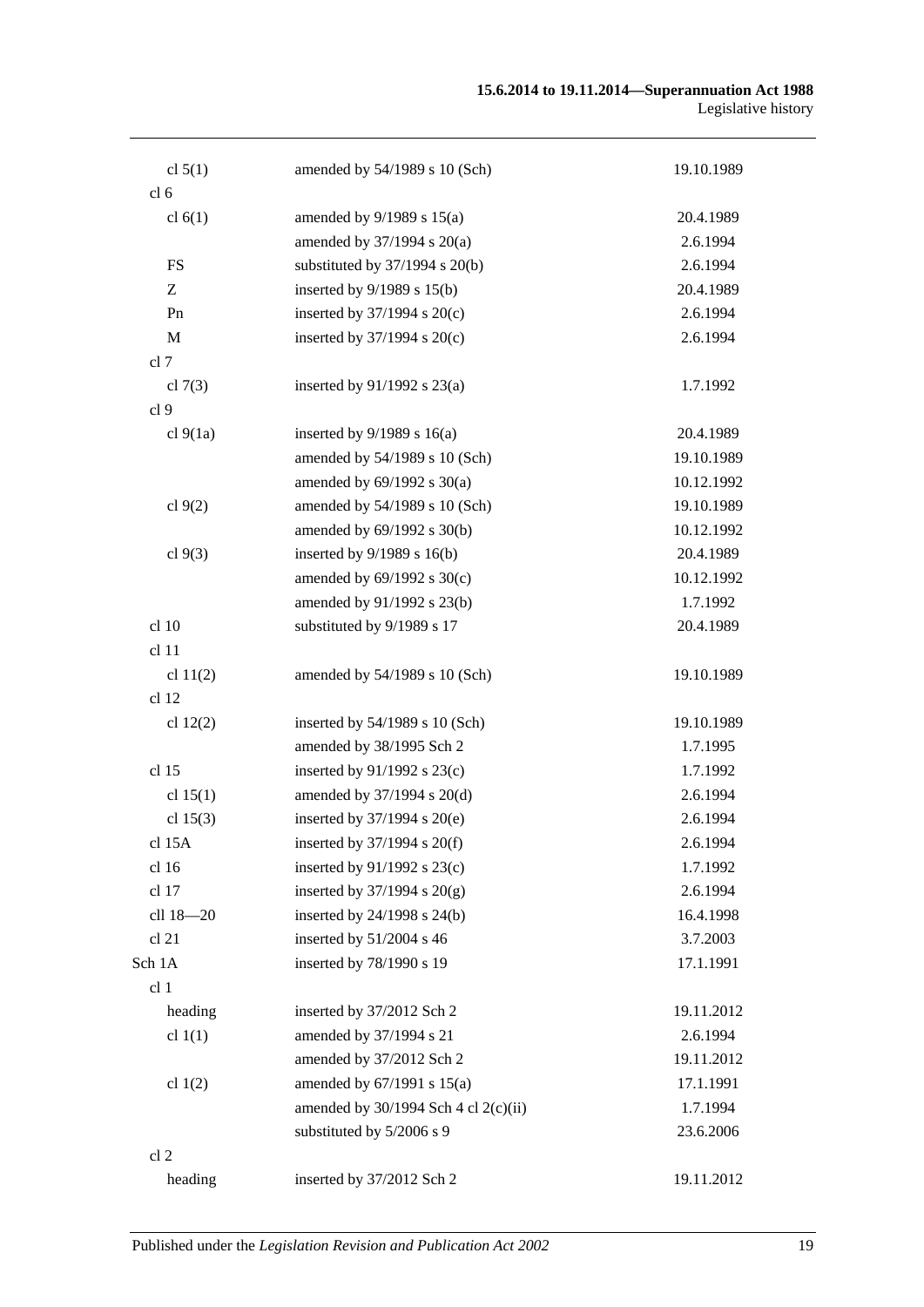|                  | cl $2(1)$                        | cl 2 amended and redesignated as cl $2(1)$ by<br>67/1991 s 15(b), (c)                                                                                 | 17.1.1991  |
|------------------|----------------------------------|-------------------------------------------------------------------------------------------------------------------------------------------------------|------------|
|                  |                                  | amended by 37/2012 Sch 2                                                                                                                              | 19.11.2012 |
|                  | cl $2(2)$                        | inserted by $67/1991$ s $15(c)$                                                                                                                       | 17.1.1991  |
| cl <sub>3</sub>  |                                  | heading inserted by 37/2012 Sch 2                                                                                                                     | 19.11.2012 |
| Sch 1B           |                                  | inserted by 36/1999 Sch 3 (Pt 3 cl 3(c))                                                                                                              | 1.12.1999  |
| cl <sub>1</sub>  |                                  |                                                                                                                                                       |            |
|                  | contributory lump<br>sum schemes | the contributory lump sum schemes amended to<br>read contributory lump sum schemes by 37/2012<br>Sch <sub>2</sub>                                     | 19.11.2012 |
|                  | pension scheme                   | Electricity Industry the Electricity Industry pension scheme amended<br>to read Electricity Industry pension scheme by<br>37/2012 Sch 2               | 19.11.2012 |
|                  | Superannuation<br><b>Board</b>   | Electricity Industry the Electricity Industry Superannuation Board<br>amended to read Electricity Industry<br>Superannuation Board by 37/2012 Sch 2   | 19.11.2012 |
|                  | Superannuation<br>Scheme         | Electricity Industry the Electricity Industry Superannuation Scheme<br>amended to read Electricity Industry<br>Superannuation Scheme by 37/2012 Sch 2 | 19.11.2012 |
|                  | relevant day                     | the relevant day amended to read relevant day by<br>37/2012 Sch 2                                                                                     | 19.11.2012 |
|                  | <b>State Scheme</b>              | the State Scheme amended to read State Scheme<br>by 37/2012 Sch 2                                                                                     | 19.11.2012 |
| cl <sub>2</sub>  |                                  |                                                                                                                                                       |            |
|                  | cl $2(3)$ and $(4)$              | amended by 37/2012 Sch 2                                                                                                                              | 19.11.2012 |
| cl <sub>3</sub>  |                                  |                                                                                                                                                       |            |
|                  |                                  | cl 3(3), (5) and (6) amended by $37/2012$ Sch 2                                                                                                       | 19.11.2012 |
| cl <sub>4</sub>  |                                  |                                                                                                                                                       |            |
|                  | cl $4(7)$                        | substituted by 41/2000 s 16                                                                                                                           | 17.8.2000  |
|                  |                                  | amended by 37/2012 Sch 2                                                                                                                              | 19.11.2012 |
|                  | cl $4(8)$                        | inserted by $41/2000$ s 16                                                                                                                            | 17.8.2000  |
|                  | $cl$ 4(9)                        | inserted by 41/2000 s 16                                                                                                                              | 17.8.2000  |
|                  |                                  | amended by 37/2012 Sch 2                                                                                                                              | 19.11.2012 |
|                  | cl 4(10)                         | inserted by 41/2000 s 16                                                                                                                              | 17.8.2000  |
| Sch <sub>3</sub> |                                  | deleted by 91/1992 s 24                                                                                                                               | 1.7.1992   |
|                  |                                  | inserted by 5/2006 s 10                                                                                                                               | 23.6.2006  |
| cl <sub>4</sub>  |                                  |                                                                                                                                                       |            |
|                  | $cl$ 4(1)                        | amended by 37/2012 s 25(1), Sch 2                                                                                                                     | 19.11.2012 |
|                  | cl $4(2)$                        | amended by 37/2012 s 25(2)                                                                                                                            | 19.11.2012 |
| cl <sub>5</sub>  |                                  | substituted by $37/2012$ s $25(3)$                                                                                                                    | 19.11.2012 |
| cl <sub>6</sub>  |                                  |                                                                                                                                                       |            |
|                  | cl $6(1)$                        | amended by 37/2012 s 25(4)                                                                                                                            | 19.11.2012 |
|                  | cl 10                            |                                                                                                                                                       |            |
|                  | cl $10(2)$                       | amended by 37/2012 s 25(5)                                                                                                                            | 19.11.2012 |
|                  | cl 12A                           | inserted by 37/2012 s 25(6)                                                                                                                           | 15.6.2014  |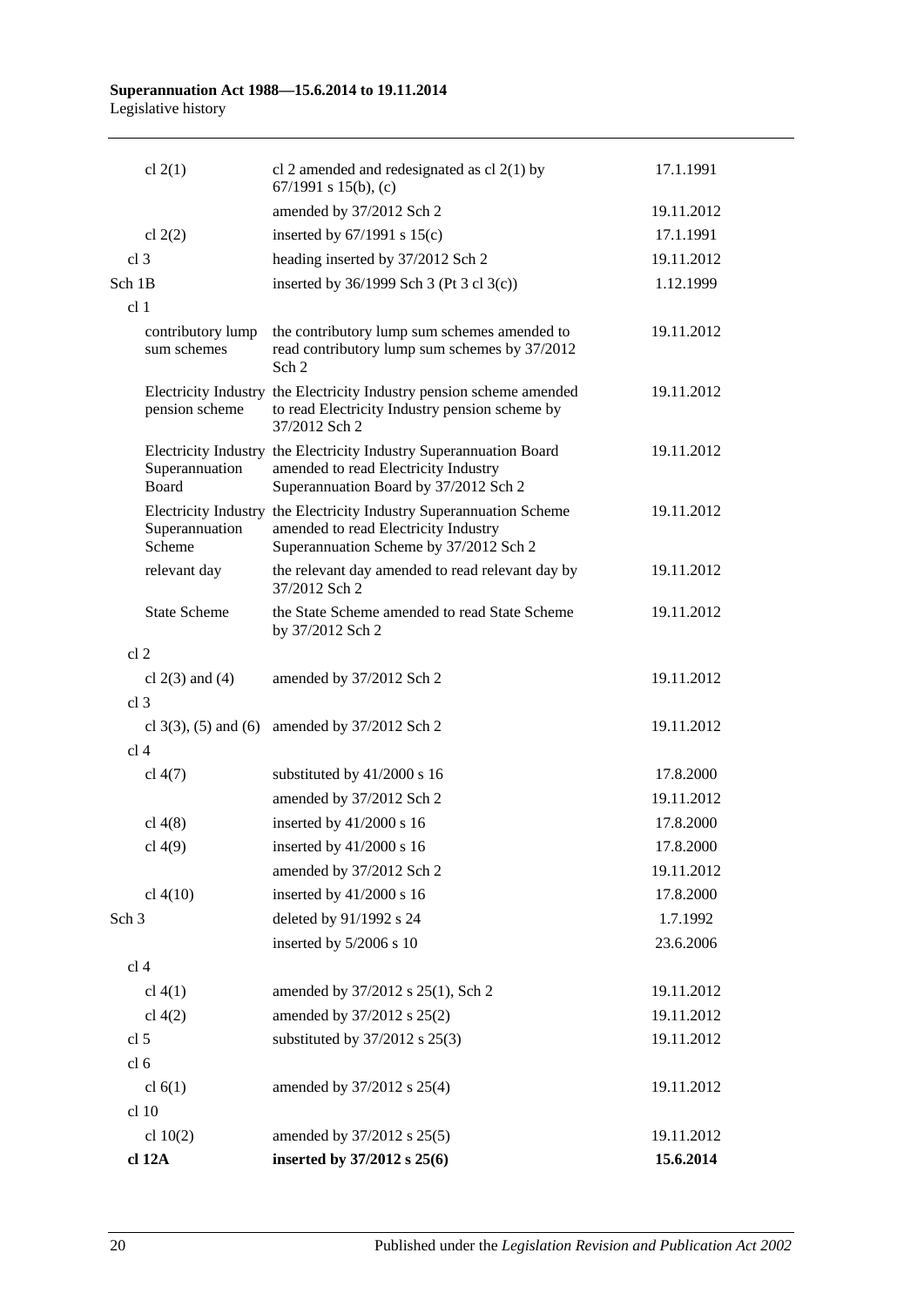## **Transitional etc provisions associated with Act or amendments**

*Statutes Amendment (Division of Superannuation Interests under Family Law Act) Act 2003, Sch 1*

#### **1—Interpretation**

In this Schedule—

*relevant Act* means an Act amended by this Act;

*relevant authority* means—

- (a) the Police Superannuation Board; or
- (b) the South Australian Parliamentary Superannuation Board; or
- (c) the South Australian Superannuation Board; or
- (d) the Treasurer.

#### **2—Prior action**

Any step taken by a relevant authority before a section of this Act is brought into operation that corresponds to a step that may be taken by the relevant authority under a relevant Act after this Act is brought into operation will be taken to be valid and effectual for the purposes of a relevant Act as if it had been taken after the commencement of this Act.

#### **3—Instruments**

Any splitting instrument, or other instrument, lodged with a relevant authority before the commencement of this Act may take effect for the purposes of a relevant Act after the commencement of this Act.

#### **4—Other matters**

- (1) The Governor may, by regulation, make additional provisions of a saving or transitional nature consequent on the enactment of this Act.
- (2) A provision of a regulation under subclause (1) may, if the regulation so provides, take effect from the commencement of this Act or from an earlier day, but not before 28 December 2002.
- (3) To the extent to which a provision takes effect under subclause (2) from a day earlier than the day of the regulation's publication in the Gazette, the provision does not operate to the disadvantage of a person by—
	- (a) decreasing the person's rights; or
	- (b) imposing liabilities on the person.
- (4) The *[Acts Interpretation Act](http://www.legislation.sa.gov.au/index.aspx?action=legref&type=act&legtitle=Acts%20Interpretation%20Act%201915) 1915* will, except to the extent of any inconsistency with the provisions of this Schedule (or regulations made under this Schedule), apply to any amendment effected by this Act.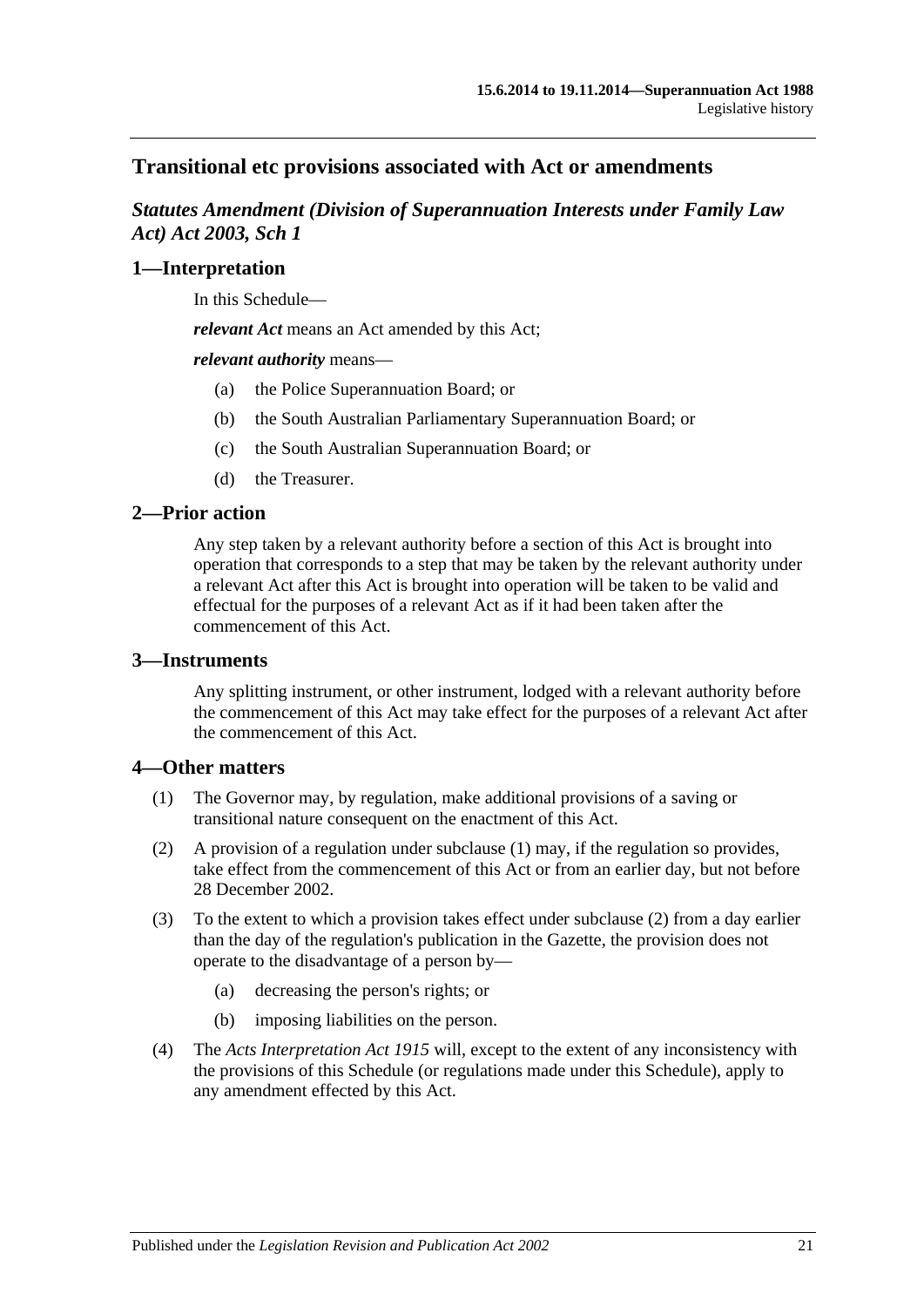# *Superannuation (Administered Schemes) Amendment Act 2006, Sch 1*

### **5—Interpretation**

In this Part—

*principal Act* means the *[Superannuation Act](http://www.legislation.sa.gov.au/index.aspx?action=legref&type=act&legtitle=Superannuation%20Act%201988) 1988*.

### **6—Transitional provision**

Subsections (2) and (3) of section 56 of the principal Act (as enacted by this Act) do not apply with respect to a matter where the relevant time limit expired, or the procedural step was required to be taken, before the commencement of this clause unless the South Australian Superannuation Board is satisfied, on application by a person seeking to obtain the benefit of this clause, that the failure to comply with the time limit or procedural step was attributable to a person's physical or mental disability at the relevant time.

#### *Statutes Amendment (Domestic Partners) Act 2006*

#### **209—Transitional provision**

An amendment made by a provision of this Act to a provision of the *[Superannuation](http://www.legislation.sa.gov.au/index.aspx?action=legref&type=act&legtitle=Superannuation%20Act%201988)  Act [1988](http://www.legislation.sa.gov.au/index.aspx?action=legref&type=act&legtitle=Superannuation%20Act%201988)* that relates to the payment of a pension, lump sum or other benefit to a person on the death of a contributor applies only if the death occurs after the commencement of the amendment.

### *Statutes Amendment (Transition to Retirement—State Superannuation) Act 2008, Sch 1*

### **1—Interpretation**

In this Schedule—

*principal Act* means the *[Superannuation Act](http://www.legislation.sa.gov.au/index.aspx?action=legref&type=act&legtitle=Superannuation%20Act%201988) 1988*.

### **2—Transitional provisions**

- (1) A person—
	- (a) who has, before the commencement of this subclause, resigned from employment in circumstances that fall within the ambit of subsection (1) of section 28A of the principal Act (as in existence immediately before that commencement); and
	- (b) who has not received any benefit under that section before the commencement of this subclause,

will have 3 months from that commencement to make an election under this subclause and if such an election is not made by the expiration of that period then section 28 of the principal Act will apply to the person to the exclusion of section 28A of the principal Act.

- (2) A person to whom section 39A of the principal Act applies—
	- (a) who resigned or retired from employment before the commencement of this subclause; and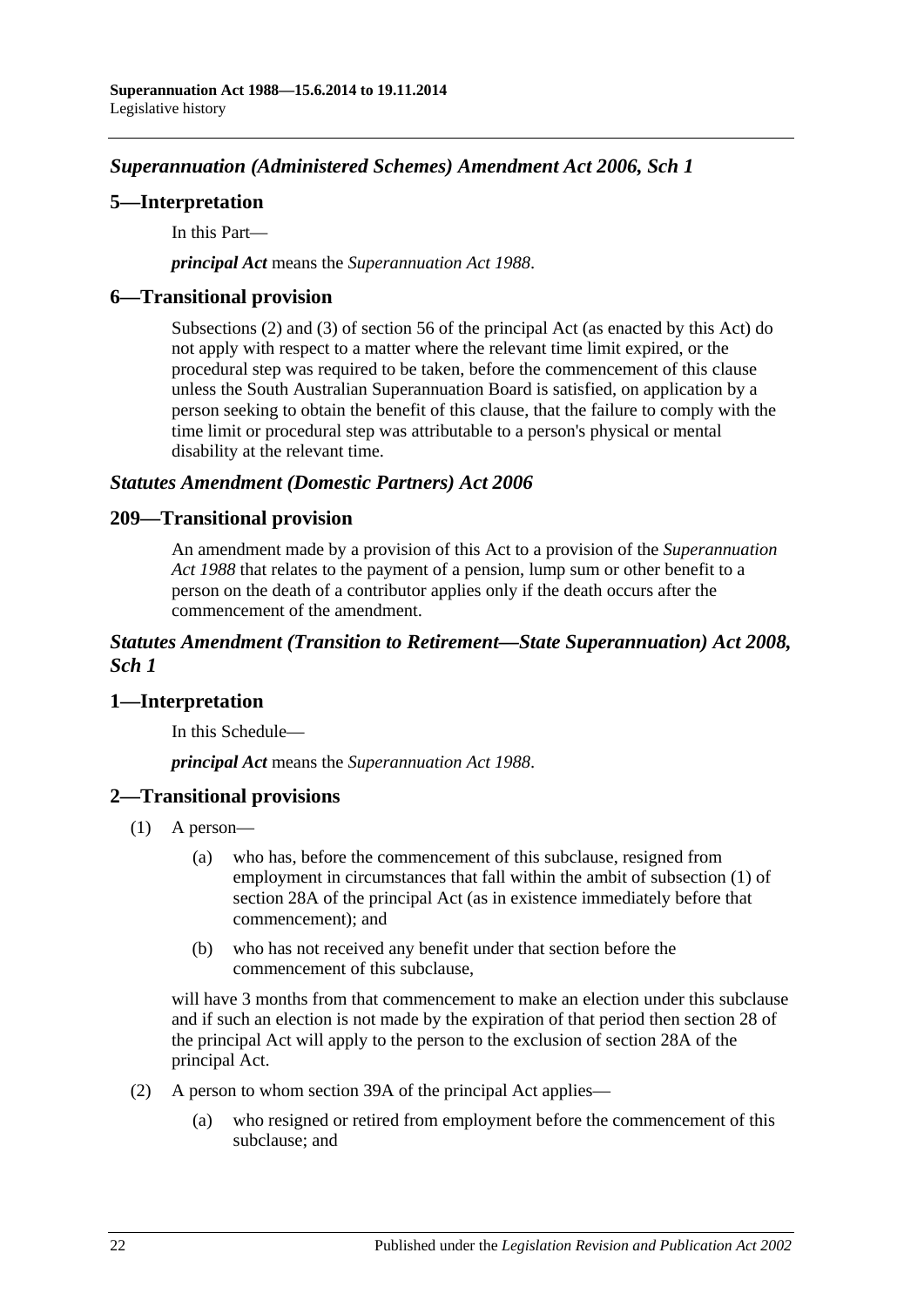(b) who has not made an election under subsection (3)(b) of that section before the commencement of this subclause,

will have 3 months from that commencement to make such election (so that any election made after the expiration of that period by such a person will have no effect).

(3) Section 40B of the principal Act, as enacted by this Act, applies only to a person whose right to the payment of a pension under the principal Act arises after the commencement of this subclause.

## *Statutes Amendment and Repeal (Superannuation) Act 2012, Sch 1—Transitional provisions*

## **1—Superannuation Act and Superannuation Funds Management Corporation of South Australia Act**

- (1) Regulations made under the *[Superannuation Act](http://www.legislation.sa.gov.au/index.aspx?action=legref&type=act&legtitle=Superannuation%20Act%201988) 1988* or the *[Superannuation Funds](http://www.legislation.sa.gov.au/index.aspx?action=legref&type=act&legtitle=Superannuation%20Funds%20Management%20Corporation%20of%20South%20Australia%20Act%201995)  [Management Corporation of South Australia Act](http://www.legislation.sa.gov.au/index.aspx?action=legref&type=act&legtitle=Superannuation%20Funds%20Management%20Corporation%20of%20South%20Australia%20Act%201995) 1995* before the commencement of this clause are to be read as if the amendments to the regulation making powers under those Acts effected by this Act had been in force when the regulations were made.
- (2) The person holding the office of elected member of the South Australian Superannuation Board pursuant to section 8(1)(b) of the *[Superannuation Act](http://www.legislation.sa.gov.au/index.aspx?action=legref&type=act&legtitle=Superannuation%20Act%201988) 1988* (the *principal Act*) immediately before the commencement of section 20 of this Act will, despite the amendments effected by that section, continue to hold office for the balance of his or her term of election (subject to any provision of the principal Act relating to the conditions of his or her office).
- (3) The person holding the office of elected member of the board of directors of the Superannuation Funds Management Corporation of South Australia pursuant to section 9(2)(a) of the *[Superannuation Funds Management Corporation of South](http://www.legislation.sa.gov.au/index.aspx?action=legref&type=act&legtitle=Superannuation%20Funds%20Management%20Corporation%20of%20South%20Australia%20Act%201995)  [Australia Act](http://www.legislation.sa.gov.au/index.aspx?action=legref&type=act&legtitle=Superannuation%20Funds%20Management%20Corporation%20of%20South%20Australia%20Act%201995) 1995* (the *principal Act*) immediately before the commencement of section 26 of this Act will, despite the amendments effected by that section, continue to hold office for the balance of his or her term of election (subject to any provision of the principal Act relating to the conditions of his or her office).

### **2—Unclaimed Superannuation Benefits Act**

- $(1)$  If—
	- (a) an unclaimed superannuation benefit has been paid to the Treasurer by the superannuation provider of a fund under the *[Unclaimed Superannuation](http://www.legislation.sa.gov.au/index.aspx?action=legref&type=act&legtitle=Unclaimed%20Superannuation%20Benefits%20Act%201997)  [Benefits Act](http://www.legislation.sa.gov.au/index.aspx?action=legref&type=act&legtitle=Unclaimed%20Superannuation%20Benefits%20Act%201997) 1997* (the *repealed Act*); and
	- (b) an amount equal to the amount of that unclaimed superannuation benefit (less any amount refunded to the superannuation provider under section 7 of the repealed Act) has not, before the repeal of the repealed Act by this Act, been paid to any person,

the Treasurer must, within 1 month of the commencement of this clause—

- (c) pay an amount equal to the amount of the unclaimed superannuation benefit to the Commissioner of Taxation; and
- (d) provide the Commissioner of Taxation with all information relating to the unclaimed superannuation benefit kept in the register of unclaimed superannuation benefits under section 8 of the repealed Act.